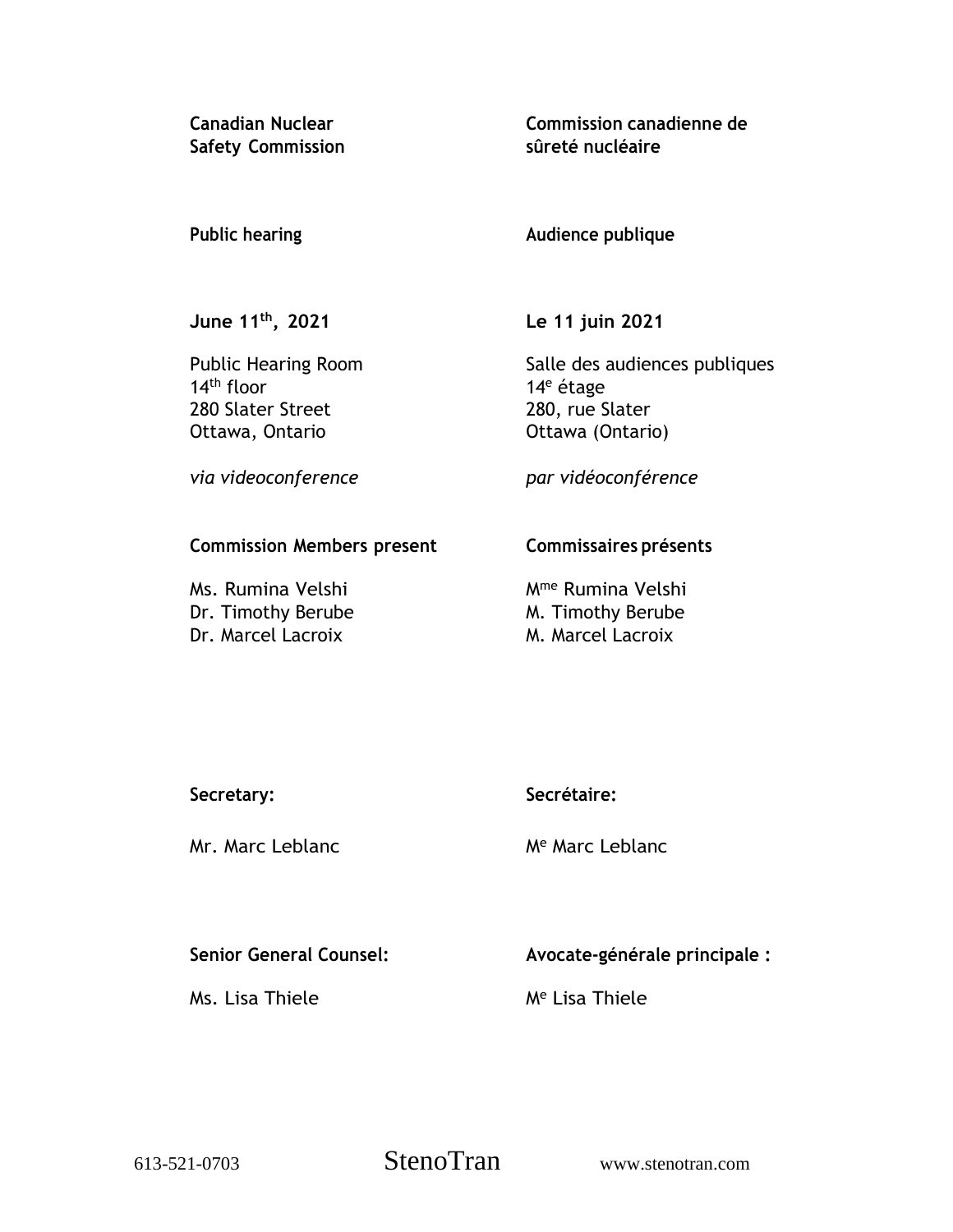### **TABLE OF CONTENTS**

|                                                                                                       | <b>PAGE</b> |
|-------------------------------------------------------------------------------------------------------|-------------|
| Opening remarks                                                                                       | 1           |
| CMD 21-H4.60<br>Oral presentation by Curve Lake First Nation                                          | 6           |
| CMD 21-H4.43<br>Oral presentation by Northwatch                                                       | 35          |
| CMD 21-H4.57<br>Oral Presentation by<br>North American Young Generation in Nuclear,<br>Durham Chapter | 59          |
| CMD 21-H4.47/21-H4.47A<br>Oral presentation by Louis Bertrand                                         | 65          |
| CMD 21-H4.58<br>Oral presentation by Ontario Tech University                                          | 79          |
| CMD 21-H4.59<br>Oral presentation by Darek Kulczyński                                                 | 87          |
| CMD 21-H4.23<br>Oral presentation by Atomic Energy of Canada                                          | 95          |
| CMD 21-H4.24/21-H4.24A<br>Oral presentation by Kinetrics                                              | 103         |
| CMD 21-H4.32<br>Oral Presentation by USNC-Power                                                       | 112         |
| CMD 21-H4.35<br>Oral Presentation by the<br>Canadian Nuclear Association                              | 117         |
| CMD 21-H4.53<br>Oral presentation by Women in Nuclear Canada                                          | 122         |
| CMD 21-H4.54<br>Oral presentation by<br>Canadian Electricity Association                              | 126         |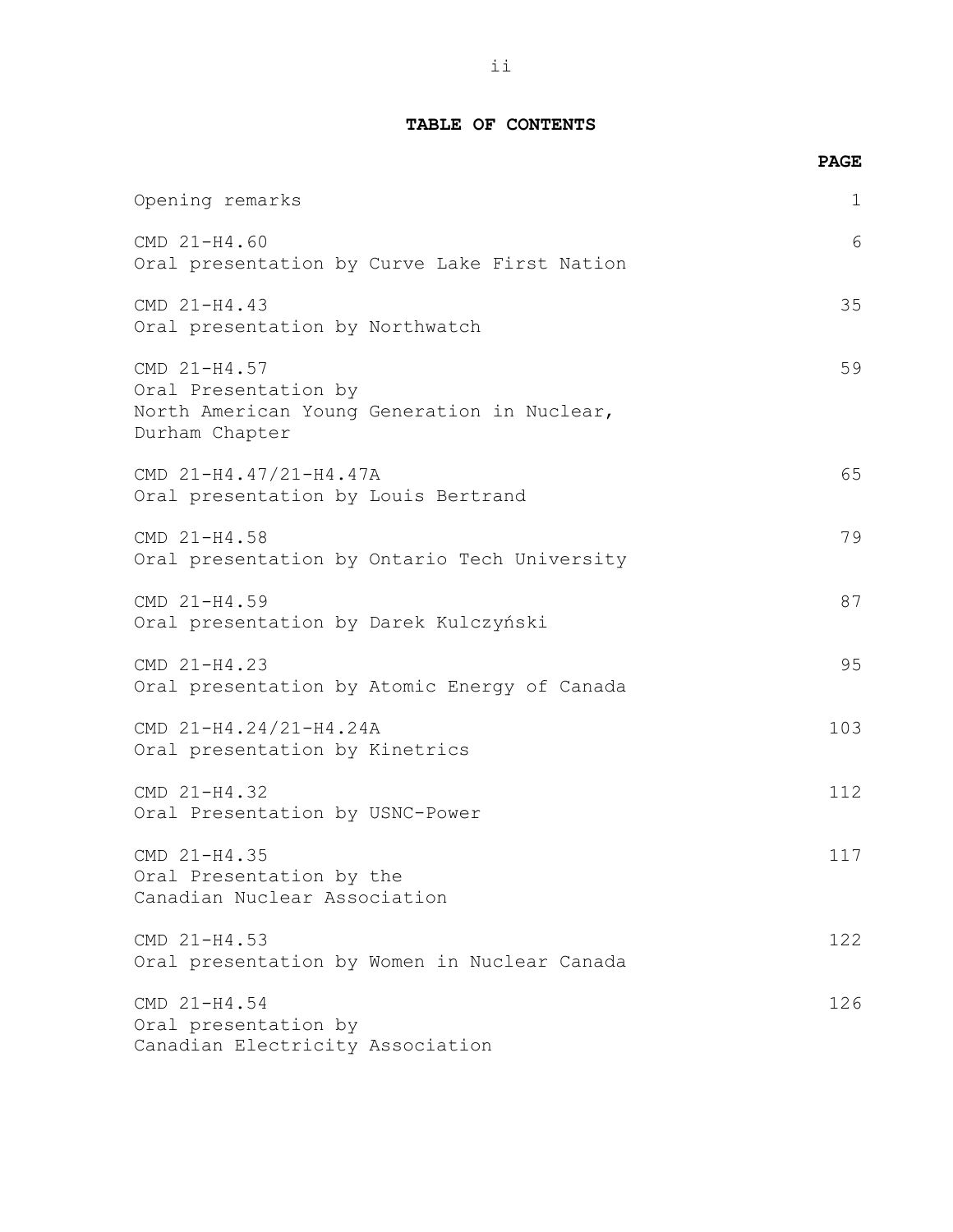### **TABLE OF CONTENTS**

|                                                                           | <b>PAGE</b> |
|---------------------------------------------------------------------------|-------------|
| $CMD 21-H4.55$<br>Oral presentation by BWXT Canada Ltd.                   | 133         |
| CMD 21-H4.56<br>Oral presentation by<br>Westinghouse Electric Canada Inc. | 137         |
| CMD 21-H4.52/21-H4.52A<br>Oral presentation by Hatch                      | 142.        |
| $CMD 21-H4.40$<br>Oral presentation by GE Hitachi Nuclear Energy          | 150         |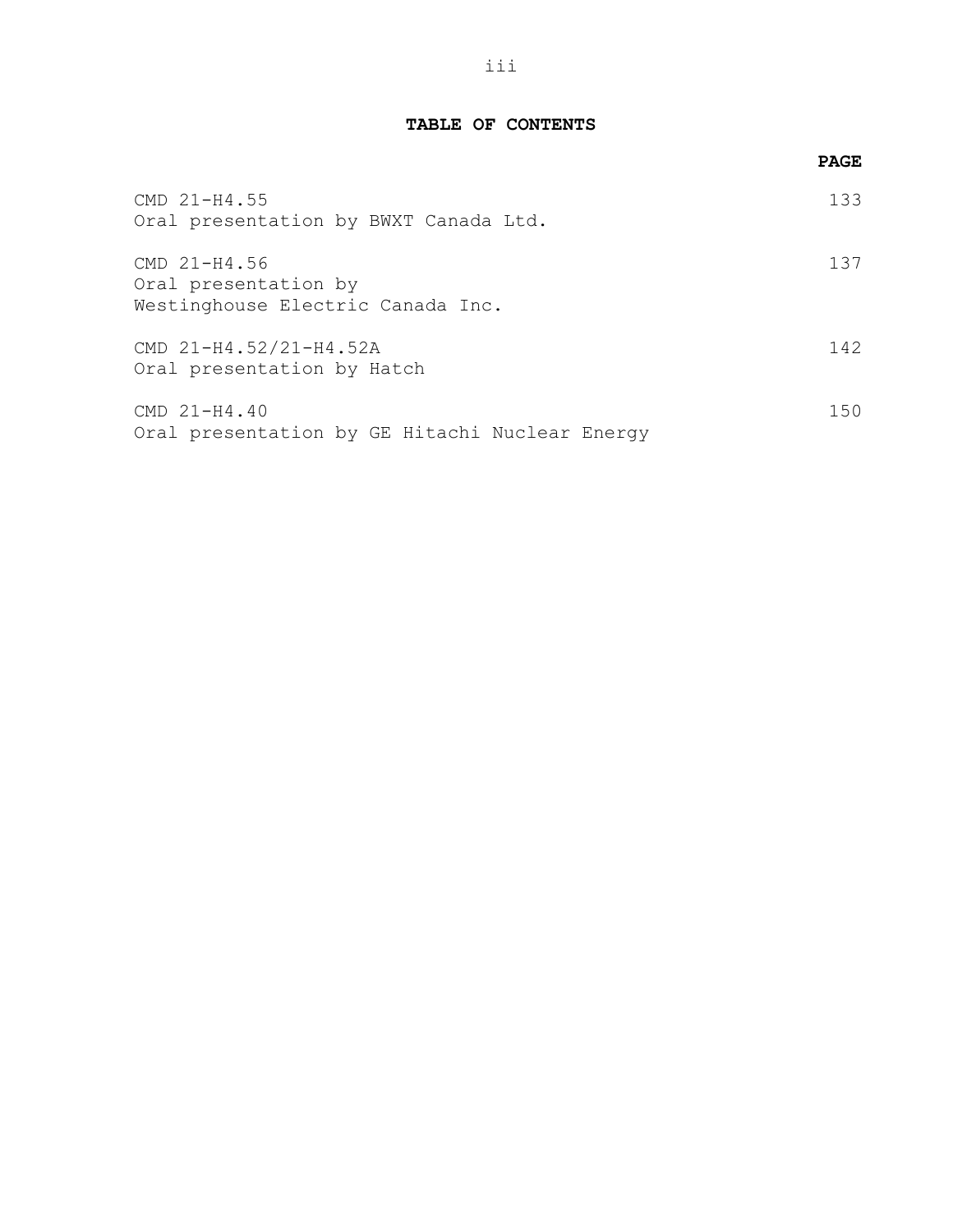by videoconference / par vidéoconférence --- Upon resuming on Friday, May 11, 2021 at 9:00 a.m. / L'audience reprend le vendredi 11 juin 2021 à 9 h 00

### **Opening remarks**

**THE PRESIDENT:** Good morning and welcome to the continuation of the public hearing of the Canadian Nuclear Safety Commission.

Mon nom est Rumina Velshi. Je suis la présidente de la Commission canadienne de sûreté nucléaire.

I would like to begin by recognizing that our participants today are located in many different parts of the country. I will pause for a few seconds in silence so that each of us can acknowledge the Treaty and/or traditional territory for our respective locations. Please take this time to provide your gratitude and acknowledgment for the land. As well, I would like to acknowledge that the proposed site for the Darlington New Nuclear Project, located within the overall Darlington site, lies on the traditional territory of the Mississaugas, the Wendat, the Anishinabek Nation and the Métis Nation of Ontario, as well as on the territory covered by the Williams Treaties.

Je vous souhaite la bienvenue and welcome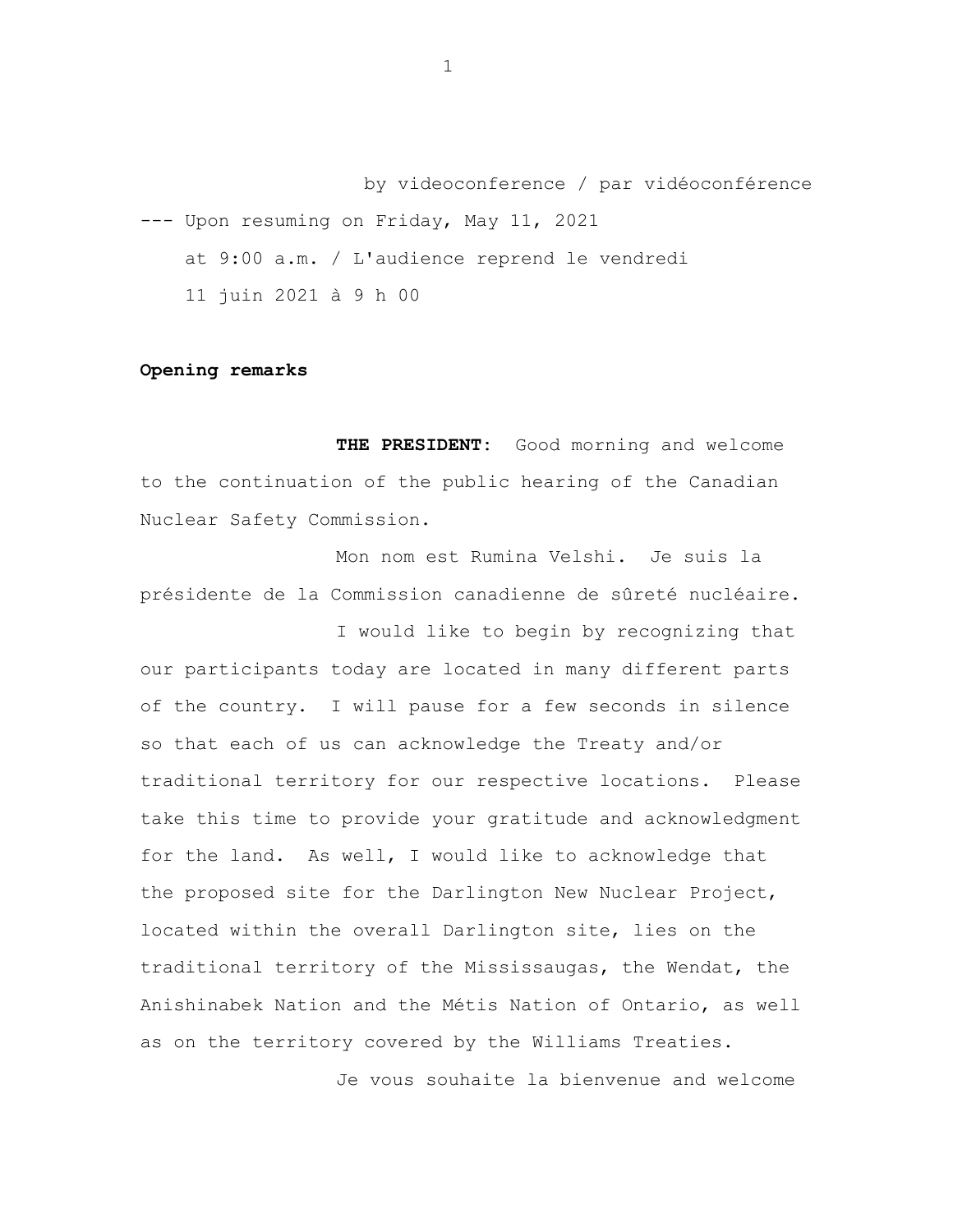to all those joining us via Zoom or webcast.

Under my authority to do so in s.22 of the *Nuclear Safety and Control Act*, I established a three-member panel of the Commission to conduct this licence renewal hearing. I will preside over the hearing, and I have with me on the panel, Dr. Marcel Lacroix and Dr. Timothy Berube, who are, like me, participating remotely for this virtual hearing.

Ms. Lisa Thiele, Senior General Counsel to the Commission, and Marc Leblanc, Commission Secretary, are also joining us remotely.

I will now turn the floor to Mr. Leblanc for a few opening remarks.

Marc, over to you.

**MR. LEBLANC:** Thank you, Madame la Présidente. Bonjour, Mesdames et Messieurs. Bienvenue à l'audience publique de la Commission canadienne de sûreté nucléaire.

The Canadian Nuclear Safety Commission will resume the public hearing on the application by Ontario Power Generation, OPG, for the renewal of the site preparation licence for Darlington New Nuclear Project.

During today's business, we have simultaneous interpretation. Please keep the pace of your speech relatively slow so that the interpreters have a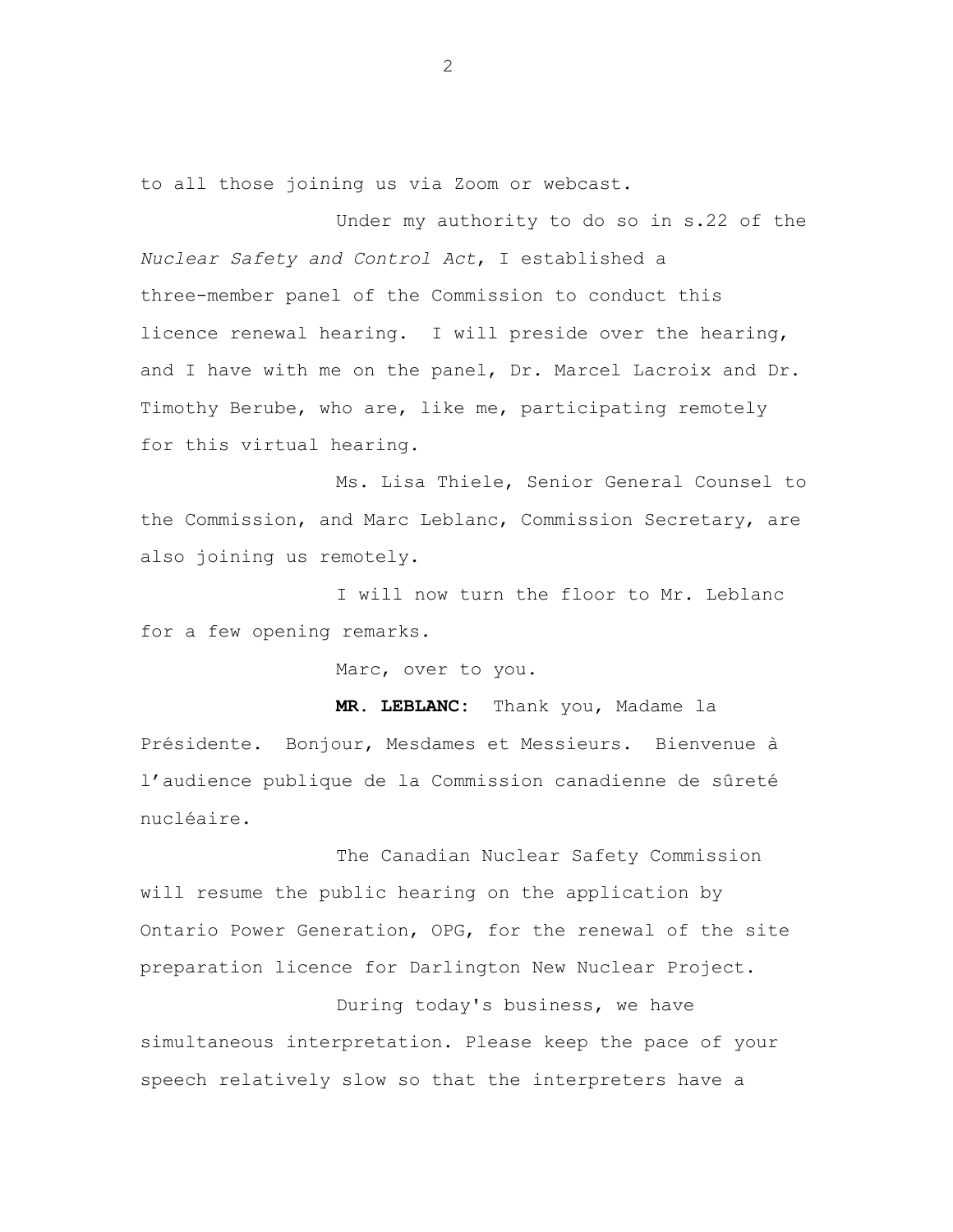chance to keep up.

To make the transcripts as meaningful as possible, we would ask everyone to identify themselves before speaking.

I'd also like to note that this proceeding is being video webcasted live and that the proceeding is also archived on our website for a three-month period after the closure of the hearing.

As a courtesy to others, please mute yourself if you are not presenting or answering a question.

As usual, the President will be coordinating the questions. During the question period, if you wish to provide an answer or add a comment, please use the Raise Hand function.

Sixteen intervenors are scheduled to present today, and the Commission will also be addressing the written submissions, before the final rounds of questions.

Before we start, I would like to remind intervenors appearing before the Commission today that we have allocated a maximum of 10 minutes for each oral presentation and I would appreciate your assistance in helping us to maintain that schedule.

Your more detailed written submission has already been read by the Members and will be duly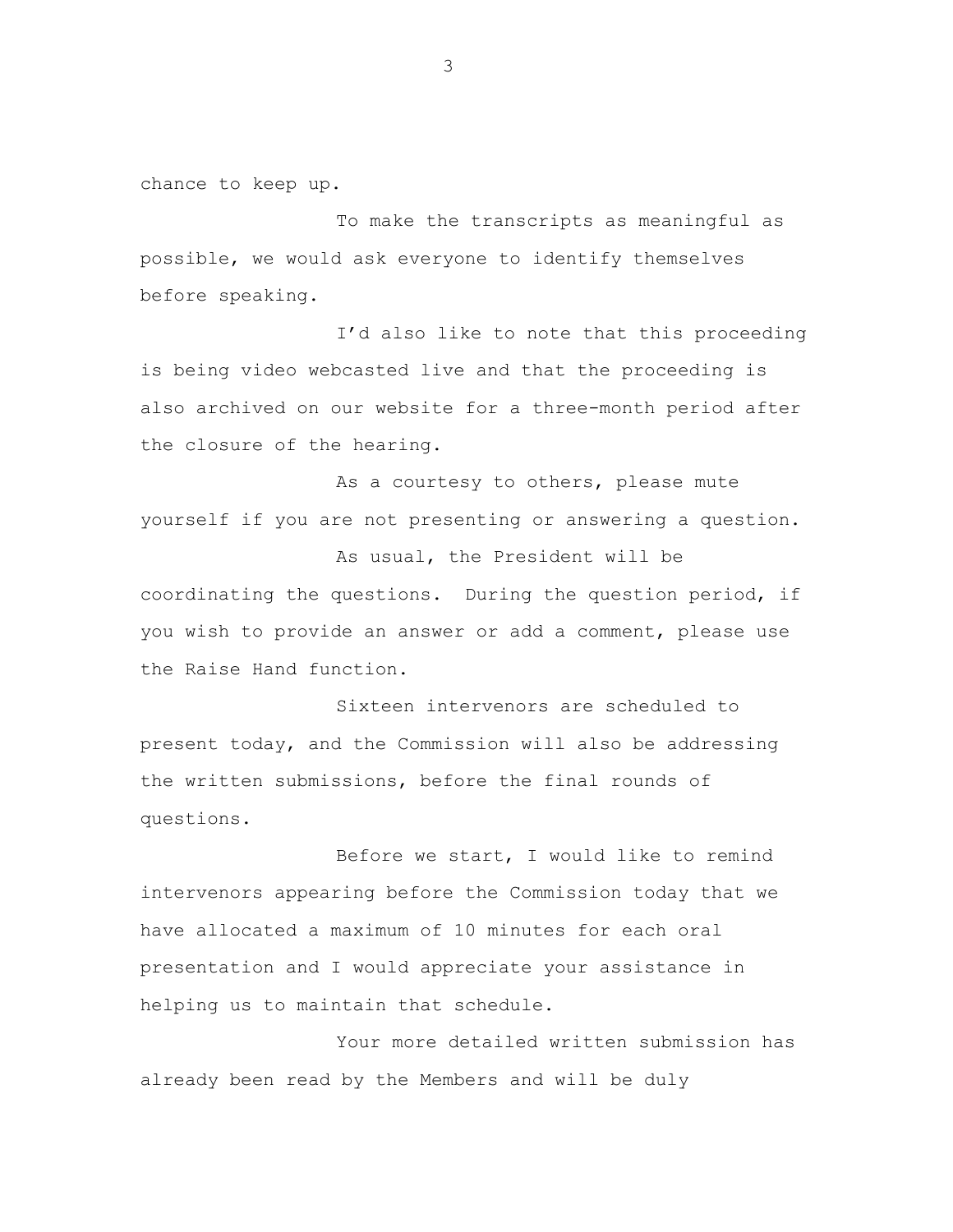considered. There will be time for questions from the Commission after each presentation, and there is no time limit ascribed for the question period.

I will ask that once your presentation is over and the associated question period that follows, that you leave the Zoom session. You will be able to continue following the hearing via the live webcast on the CNSC website.

President Velshi.

**THE PRESIDENT:** Thank you, Marc.

For the benefit of those of you who weren't with us yesterday, I'd like to reiterate some of my opening remarks.

The matter before the Commission is an application to renew, on substantially the same terms as in its existing licence, the authorization to prepare the site that it has held since August 2012.

Many submissions in this renewal proceeding address the relative merits of different reactor technologies, including SMR technologies, and whether and which of those technologies may or may not fit within the licensing basis of the site preparation licence, and within the bounds of the environmental assessment that was conducted for this project. However, the licensee has not chosen a reactor technology, and this hearing is not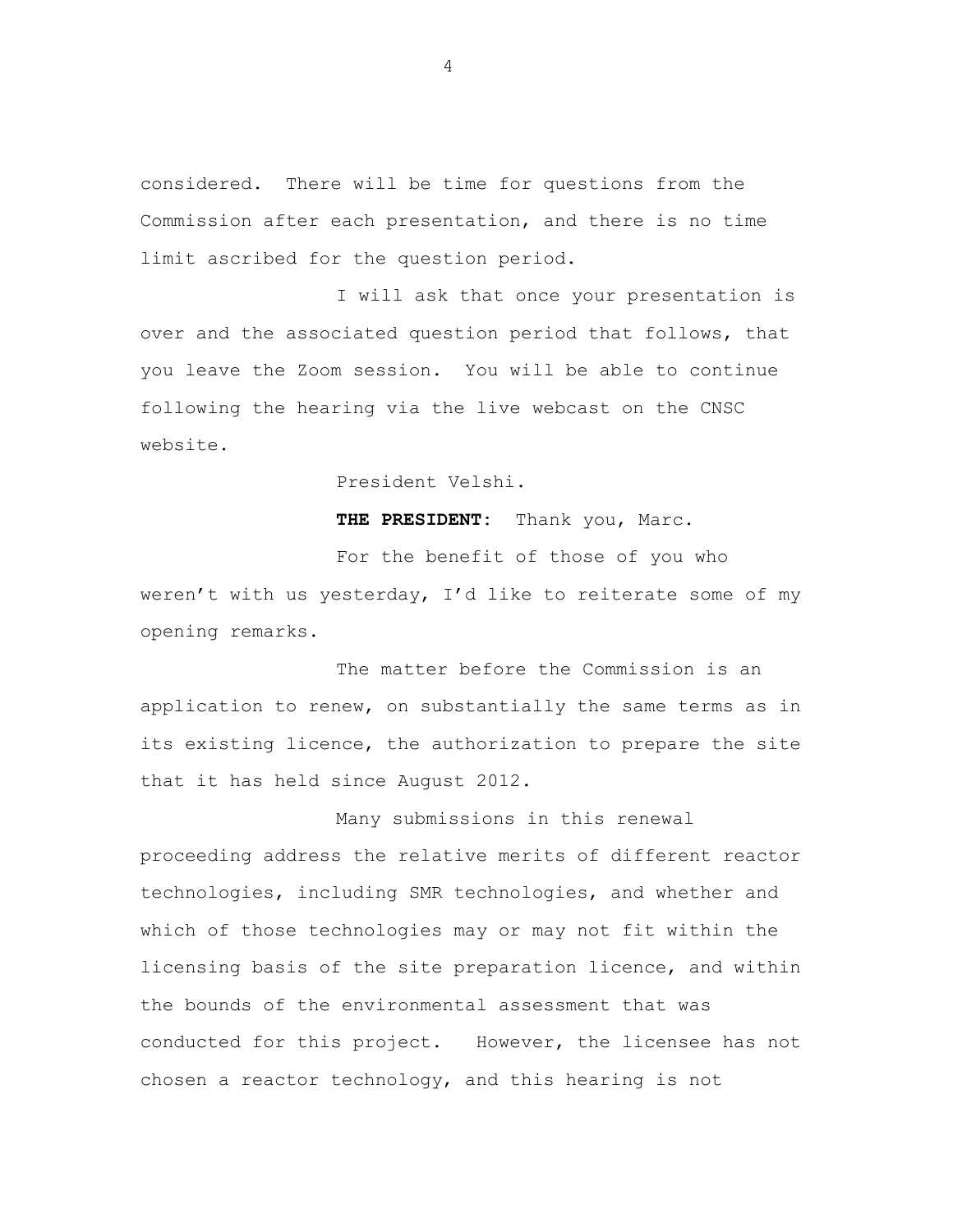addressing technology choice. Neither is it the role of the Commission to determine or evaluate Ontario's energy mix choices.

The Commission is a safety regulator, and since OPG has applied to renew the site preparation licence for the DNNP, the Commission will assess the continued suitability of the site in accordance with regulatory requirements, and will assess the adequacy of the information before it, and the adequacy of the proposed licence and its conditions, for the activities that would be authorized under a renewed site preparation licence.

Once OPG has made a choice of technology at a future date, there will be other steps that will be necessary, including the determination of whether, from a regulatory perspective, that choice fits within the licensing basis, within the bounding parameters of the EA, and how this will be managed going forward.

The Commission therefore expects that participants presenting orally will focus on the matter that is before the Commission in this hearing.

So we'll start with our presentations. The first presentation is by the Curve Lake First Nation, as outlined in CMD 21-H4.60.

I understand that Chief Emily Whetung will be offering us and opening remarks, before the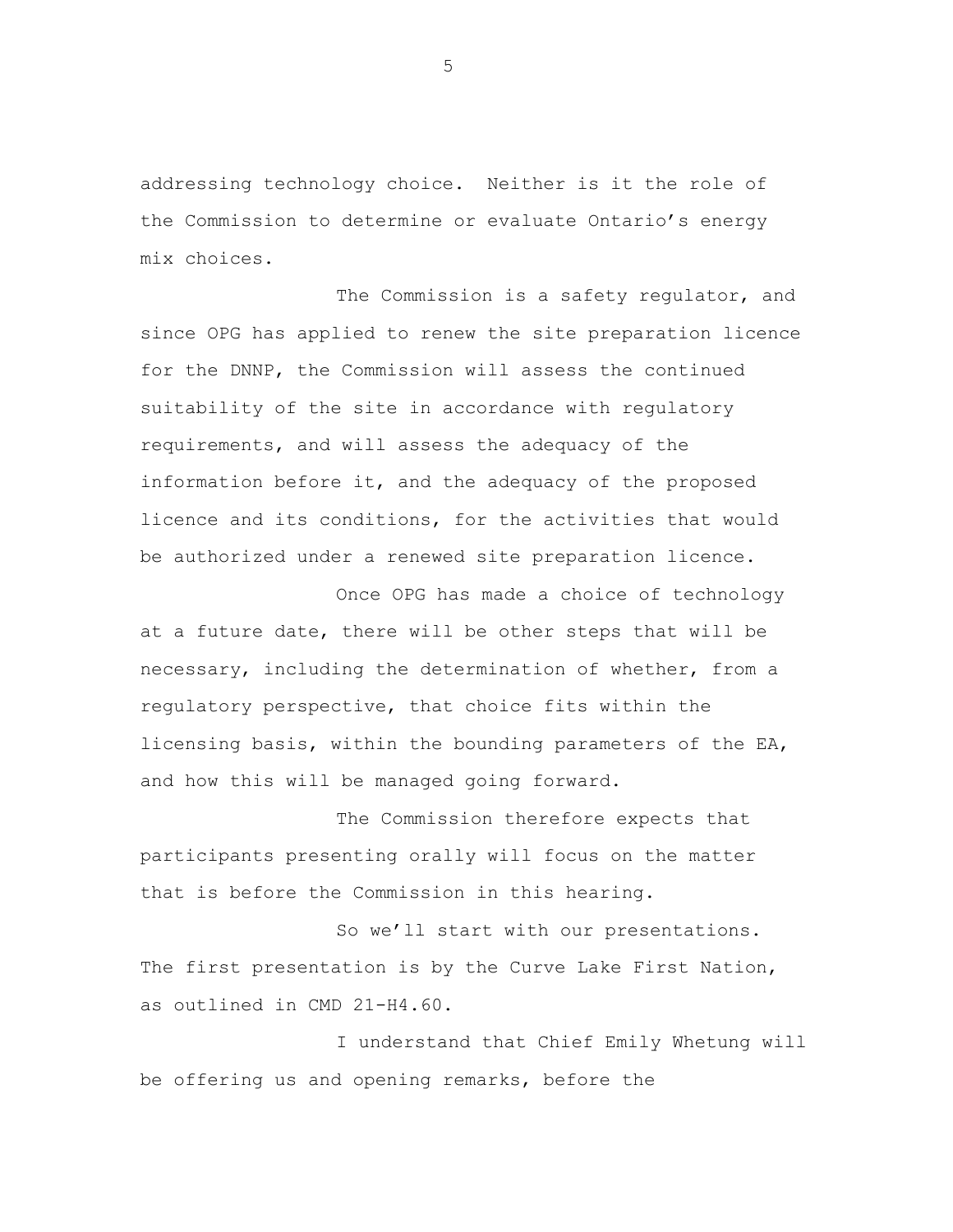presentation.

Good morning, Chief Whetung, the floor is yours.

**CMD 21-H4.60**

### **Oral presentation by Curve Lake First Nation**

**CHIEF WHETUNG:** This is Emily Whetung of Curve Lake First Nation, for the record.

--- Spoken in Anishinaabemowin (Ojibwe Language)

Good morning, everyone. I'm Chief Emily Whetung, Curve Lake First Nation. Thank you, President Velshi.

I send greetings on behalf of my community to all Members of the Commission, the CNSC's Executive Committee members, CNSC Staff, OPG's representatives, and all of those who are participating in this process. --- Opening prayer / Prière d'ouverture --- Spoken in Anishinaabemowin (Ojibwe Language) - that brings us light and warmth; - for that is our life source; - for bringing us fresh clean (Ojibwe language);

- for bringing us fresh clean air;

- for she sustains us;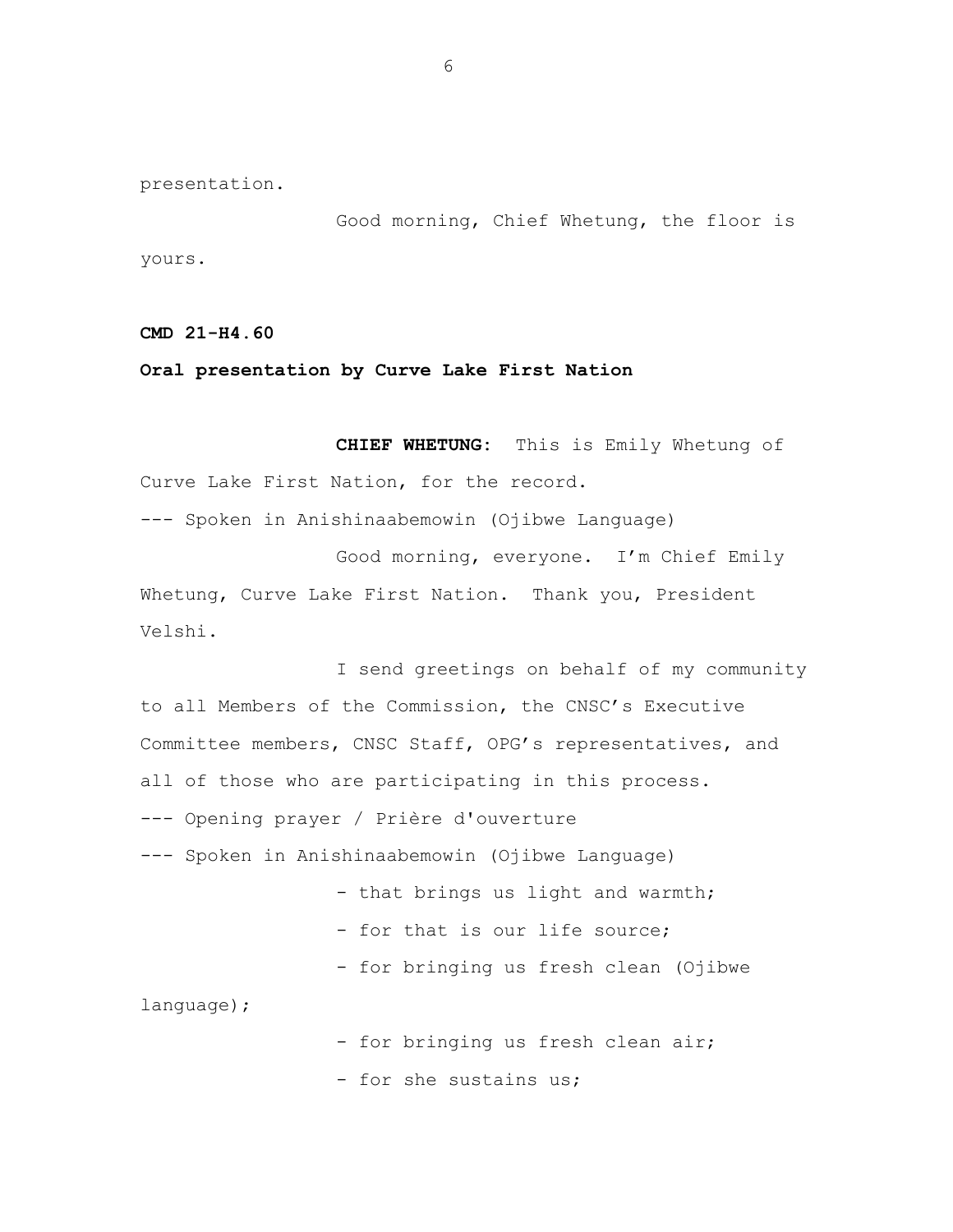- that watches over us;

- that we stand on, that we call (Ojibwe language) for that is our foundation;

- miigwech for those that have been before us and have left these gifts for us to share and to carry forward; and

- miigwech for those yet to come, for giving us this responsibility.

A prayer of healing is offered today for this earth, for the land, for the water, for the people, for our language, a prayer of love and respect, a prayer of enlightenment and acceptance, a prayer of peace and hope.

A prayer is offered for those of us that need you to walk with us this day to guide our steps, to allow us to feel your presence in our life and to remind us that we walk this path together.

--- Spoken in Anishinaabemowin (Ojibwe Language)

Good morning again everyone. I'm Chief Emily Whetung, Curve Lake First Nation.

Through this past year we have all had to make changes to our everyday lives. I recently considered that whether we wanted to or not, we've had to open up our homes and our personal spaces to the world. In every video call, video chat, virtual meeting, we have revealed our way of life to each other from pets barking to children waving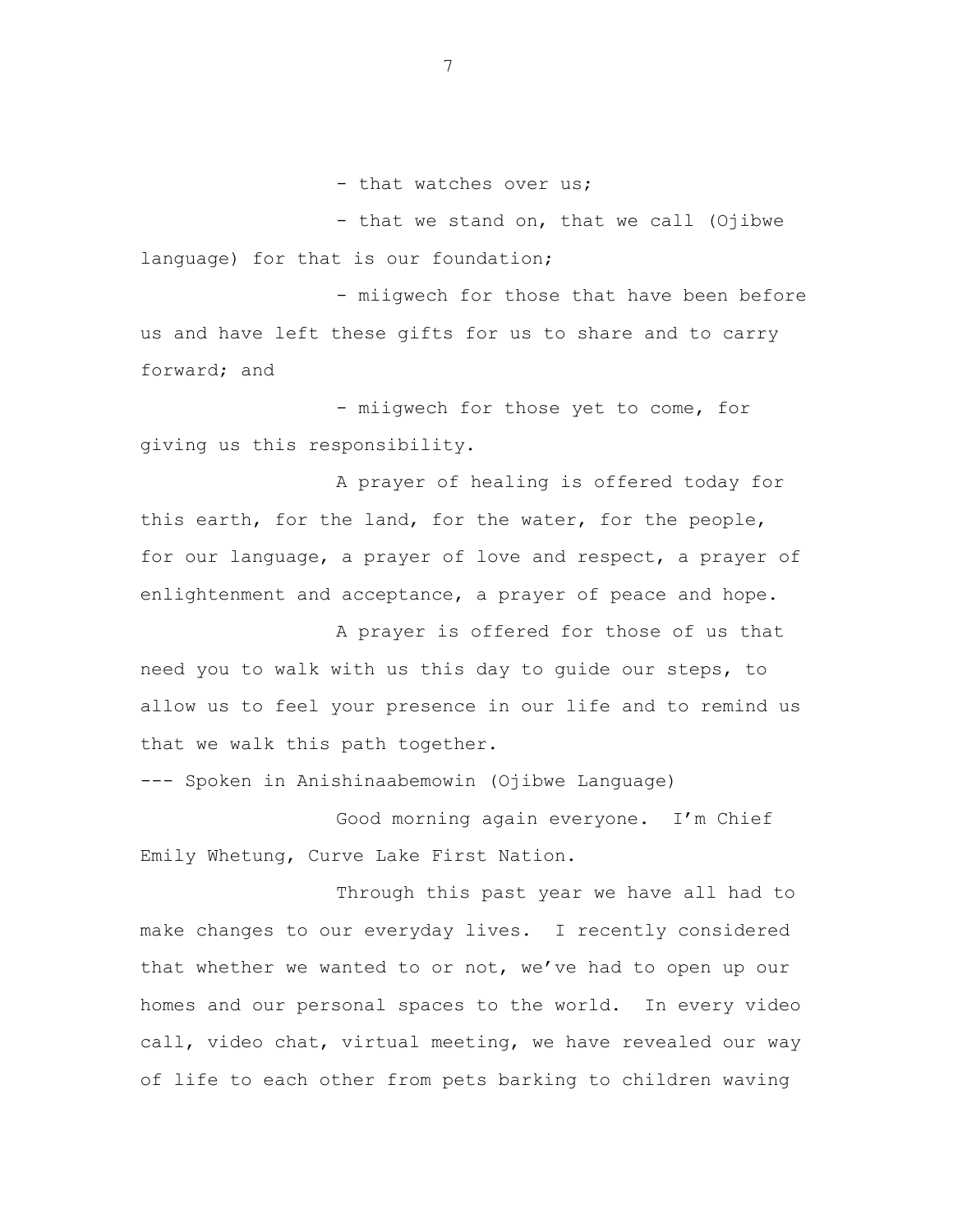in the background, everyone has had a glimpse into our lives.

We have all invited the positivity or negativity and the invasiveness into our personal spaces and, for that, I think we can all acknowledge that we now have a shared experience.

If you can take a moment and magnify this shared experience in its most negative aspect, you may be able to see what it might have been like for my ancestors: to have to open up our land; to have to alter our way of life; to have to hide; to be pressured into signing treaties whether we wanted to or not.

I hope that we can all reflect upon our current new experiences through this pandemic and look with a little more understanding on the historic experiences of my ancestors. As now a shared experience to be able to learn more about each other and to come together in a meaningful way.

I encourage everyone to reflect upon the words we use in land acknowledgements. It is a recognition of this land occupied by my ancestors and the ancestors of those of my sister communities.

We often take the time to recognize the treaties in the land acknowledgment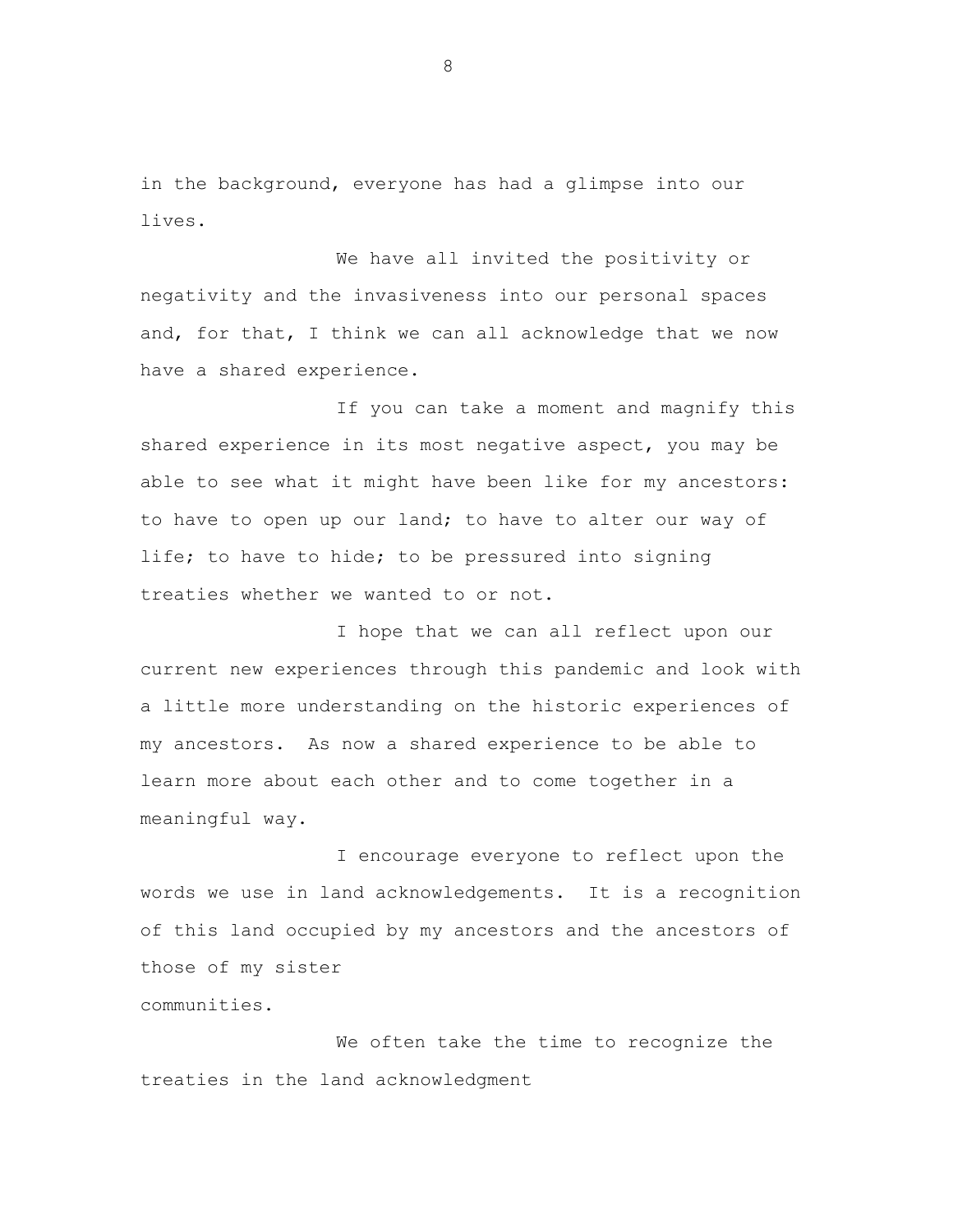too, because that treaty is what created a formal contractual relationship for my ancestors to share the land and resources with your ancestors. It is the foundation for having the space for all of those gathered here today to run the businesses and produce the energy that you all work to achieve.

Recognition and respect are essential elements of establishing healthy and reciprocal relations, and these relationships are a key to reconciliation.

I acknowledge CNSC and OPG in their dialogue and work with our respective consultation staff, as CNSC and OPG strive to meaningfully consult with Curve Lake First Nation in activities related to OPG's application to renew the Darlington New Nuclear Project Site Preparation Licence.

It is with respect that I wish to convey the views of Curve Lake First Nation at this hearing. Curve Lake First Nation's view on our interactions with OPG, so far, are summarized in our written submission.

While this dialogue is at the stage of information sharing. I am encouraged that both CNSC and OPG are committed to progressing towards meaningful consultation and relationship building.

In my assessment, CLFN has made great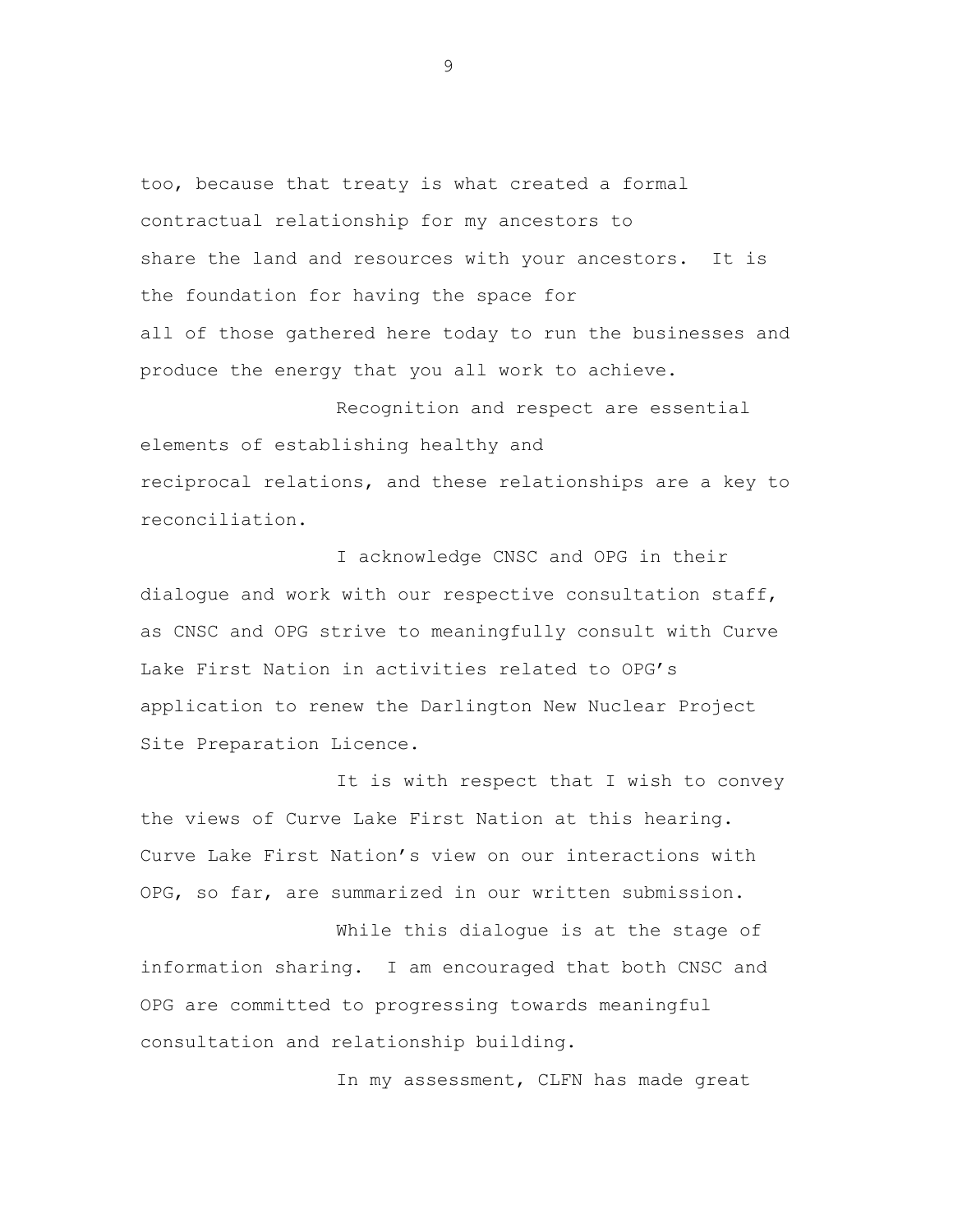strides in the last few years to build relationships and engage in open dialogue on a government to government or government to corporation basis as it relates to processes of consultation. Consultation and accommodation are critical in ensuring that the rights and interests of the Mississauga Anishinabek Nation are prioritized regarding projects in our territory.

Our consultation department has emphasized that environmental protection and sustainability is an integral component of the future of the Curve Lake First Nation. Working with Curve Lake to develop project concept, design, planning, assessment, characterizing potential and actual impacts, and monitoring are necessary steps in our process.

I have a qualitative model as a guide to assess our relationship building. The beginning of this spectrum is information sharing,

which is where we stand right now.

We would like to move along this spectrum and progress to engagement, so that we can have continuous back and forth communication.

The next step would be moving to a constructive dialogue and involvement, where we can both share our needs and wants, and figure out how we can get there.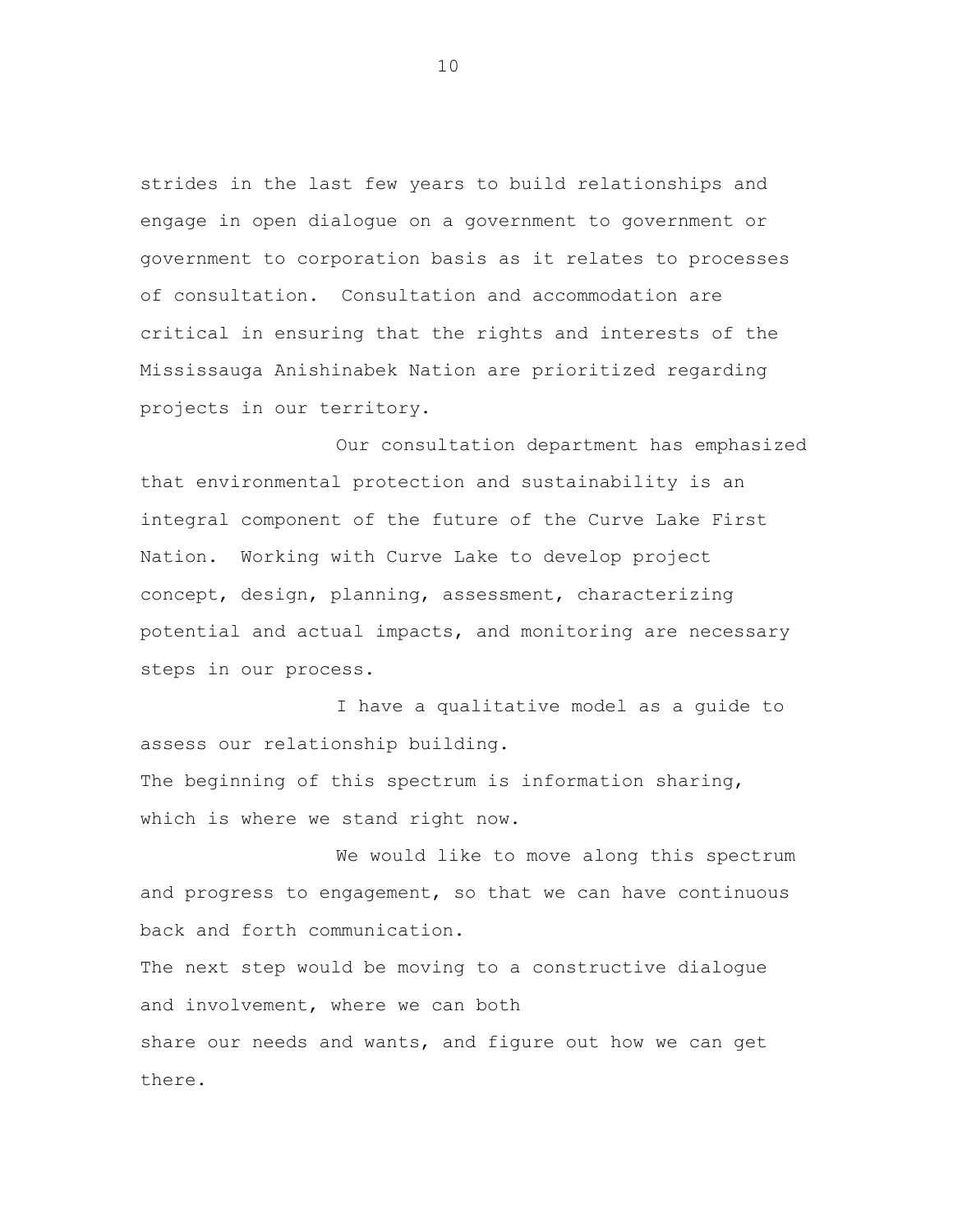We can then move toward trust building, and this would be where the relationship is ongoing, and that is a reciprocal trust between both parties, doing what we can to mutually help each other.

Meaningful consultation is the next step in this spectrum, which is where we can share our ideas, gain feedback, and figure out how we build from a concept to a fully formed idea or project together to ensure that it is reflective the goals, wants, needs and desires of all parties.

When we finally reach a point where we have a sustainable and empowered relationship, where we are regularly in touch, discussing those concepts and putting them into action together. This final stage of the continuum is an easy, ongoing relationship with regular communication, a shared vision, and common attainment of goals.

This is the continuum we hope to continue to follow, building our relationship stronger, and building trust throughout the process. We are hopeful given that we have started on this journey we can reach the desired final stage.

The final stage of our spectrum is respectful of our foundational belief of balance. In our belief system, we need balance in our world for things to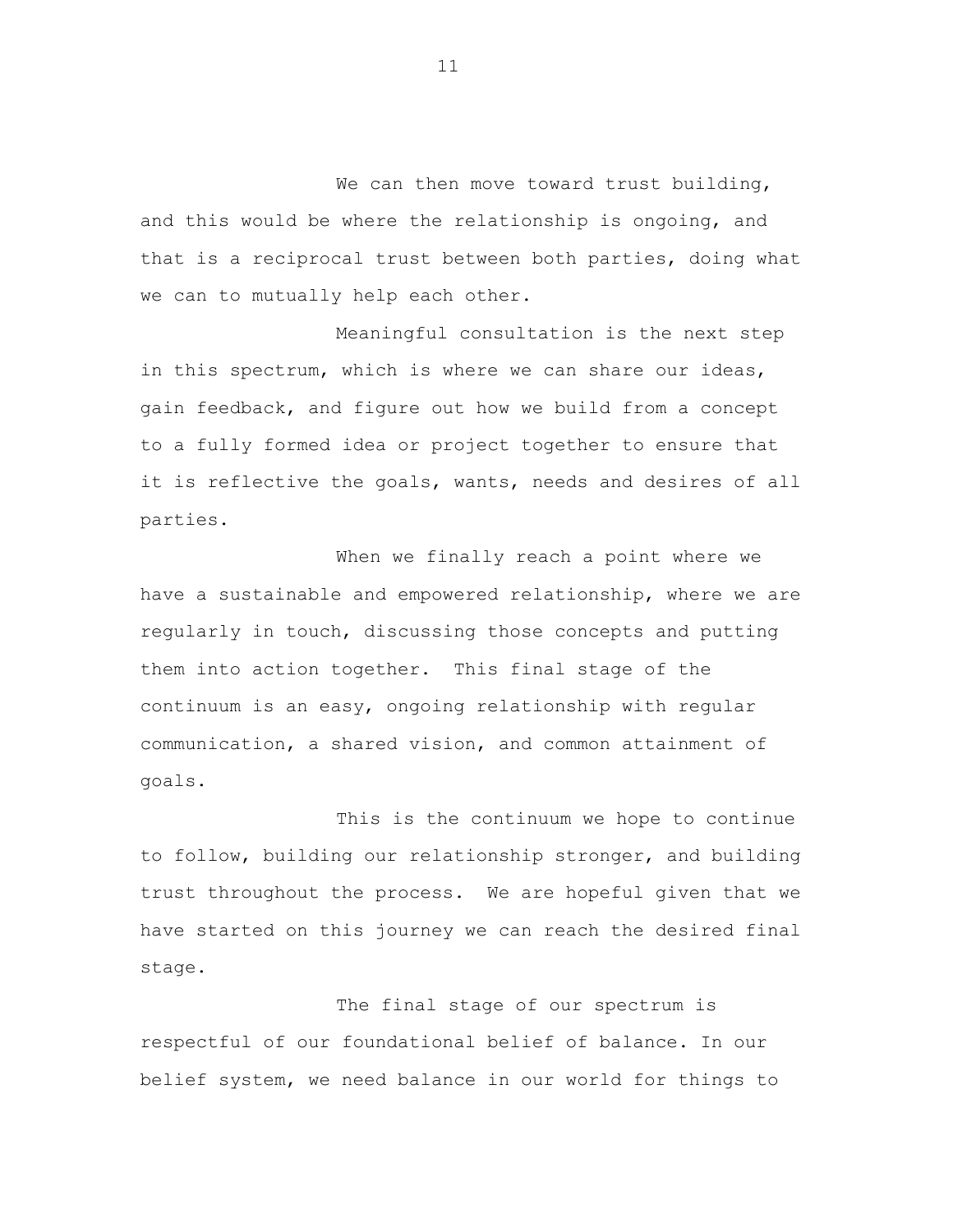continue to be plentiful and to sustain us. We need water to sustain us and fire to keep us warm.

While many believe that there was no ownership system in First Nations prior to contact, I would say that this is patently untrue. We have always understood that our future generations owned the lands and the resources, that we have borrowed these lands and resources from them and that we have an obligation to return the lands and resources to them when they get here.

During our dialogue I request that we keep in mind that we are here to consider the information relating to the Darlington New Nuclear Project on behalf of "all our relations". When we say this in Anishinaabemowin we mean our parents and our siblings, our aunts and uncles, our Cousins and their cousins. All human beings in fact.

When we say all our relations, we also mean more than our human relatives. Our relations include the four-legged animals and the fur-bearing animals. Our relations include the plant species and the insects. Our relations include our Mother the Earth and all that she provides us.

When you start from a point of all things being related, you being to recognize that we take only what we need. It means that all living things are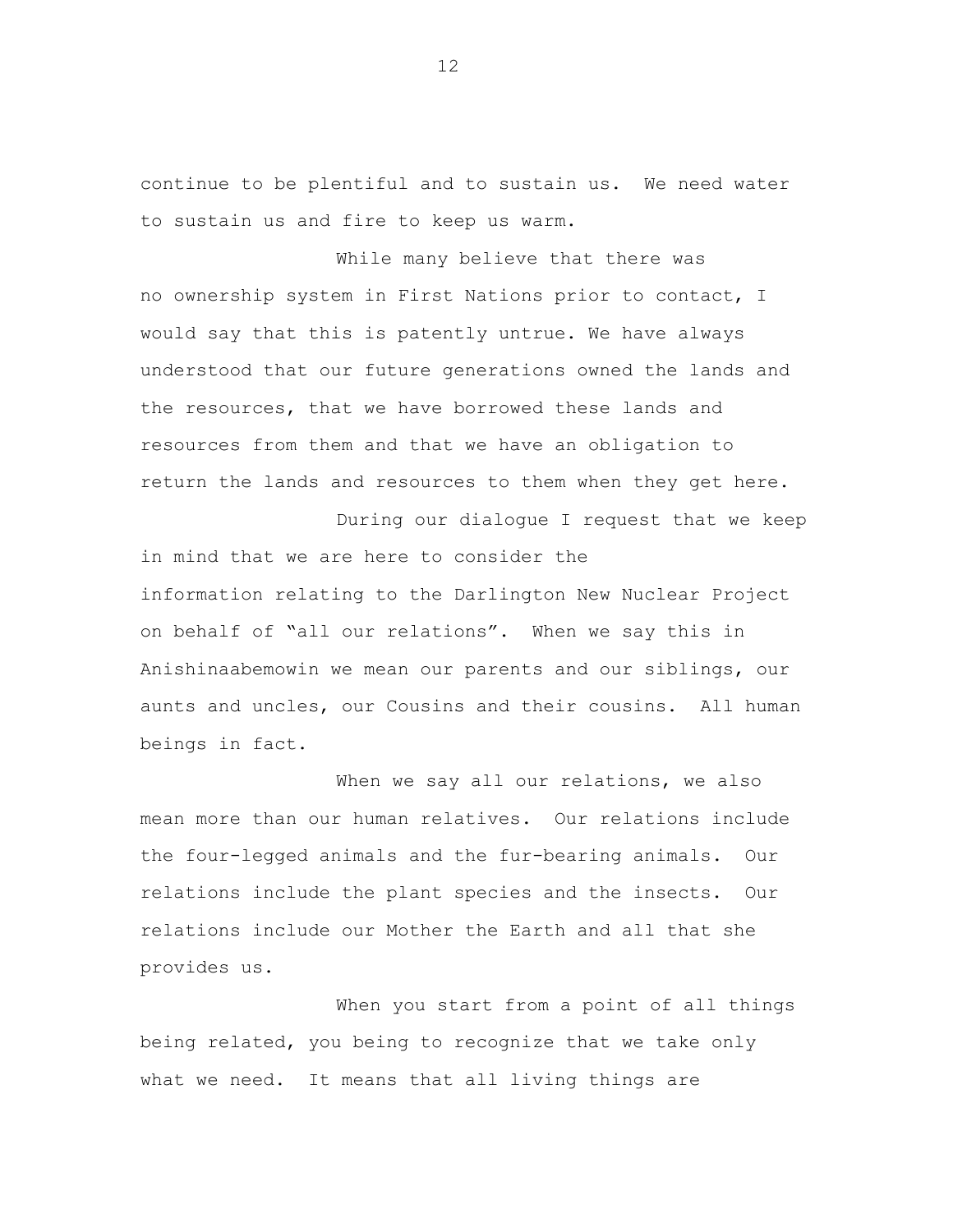connected, everything in the universe is connected to each other and to the Creator. We cannot exist without each other, everything we do has an effect on each other. By living in this way, there will be enough left for those who own the land, the grandchildren of our children's grandchildren.

We believe in sharing the land with all of our relations and living in balance, all are able to benefit from what Mother Earth has given us. While I hope that you find these cultural beliefs interesting enough to explore further, I have shared them with you not just because they are important to understand who we are as Michi Saagig, but because it is important to us that any plan in the nuclear industry is built on this foundation of harmony and balance.

We can appreciate that nuclear power, in general, has a smaller carbon footprint than other energy sources. But the waste generated from nuclear power will be here for the grandchildren of my children's grandchildren. Any plan needs to reflect the perspectives and needs of all parties involved and it means finding solutions to unacceptable situations.

I hope that you will come to recognize that it is difficult for us to see how nuclear energy, which has a lasting legacy of waste, can align with our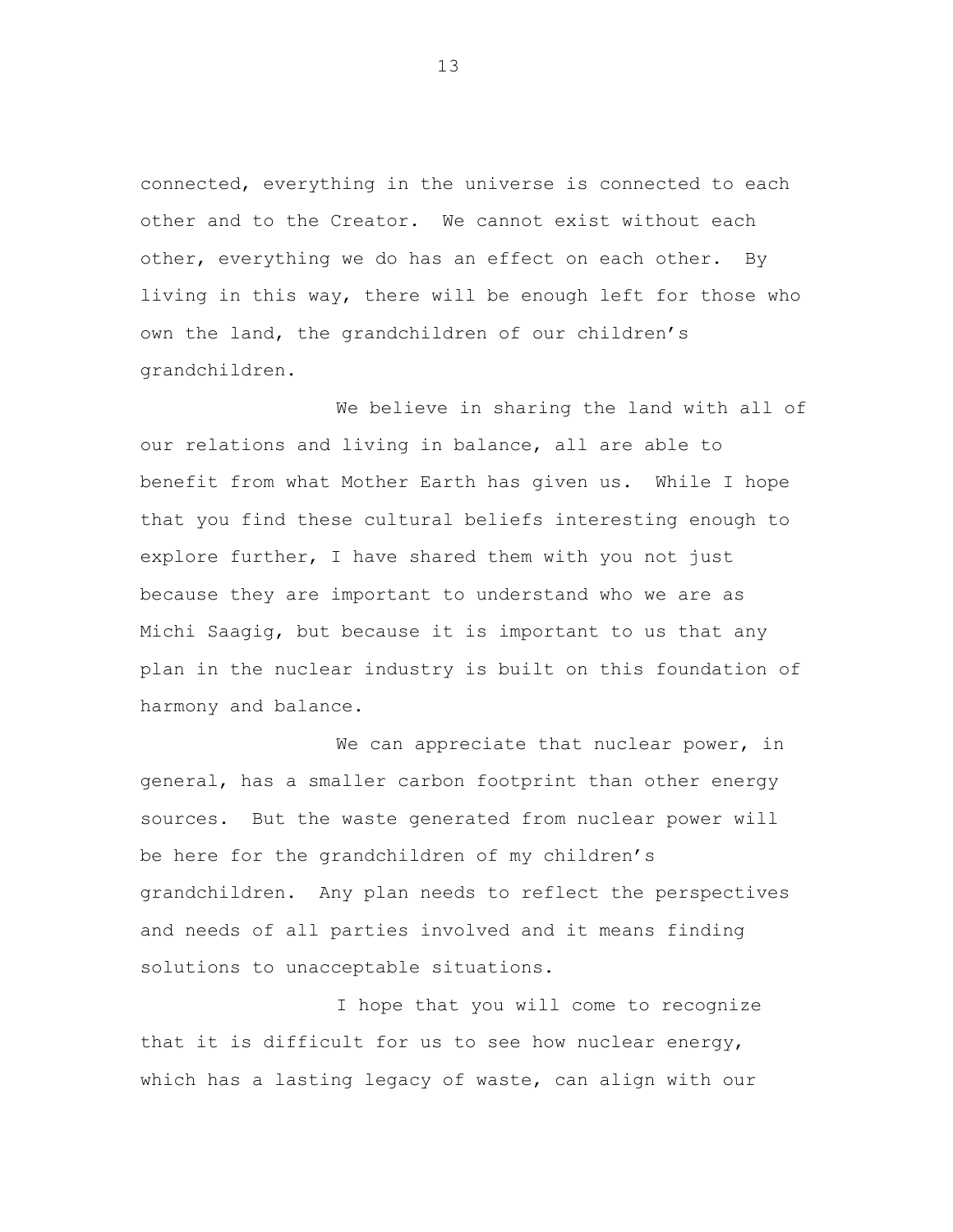beliefs. It is equally important for us to recognize that we have an obligation to all of our relations to participate in these conversations in a constructive way, in a good way, as difficult as that may be.

I want to ensure that we work together to define a present, future, and end state that is able to honour our obligation to return these lands and resources to our future generations when they get here. To insist that they are not forgotten, that they are considered in every aspect of the nuclear industry and that we are doing everything possible in the nuclear conversation to ensure that our environment is left intact for the true owners.

I think that this would be the most appropriate moment, having shared the significance of our future generations with you, to pause and acknowledge the final resting place of 215 of our children that has finally been identified.

This acknowledgement is significant, because everything is connected. The issue of residential schools does not stand alone from the issue of developing nuclear technology in our territory. If you do not understand the impacts of Residential Schools on our societies and civilizations, you can never fully understand our perspective.

I'd like to share with you that my office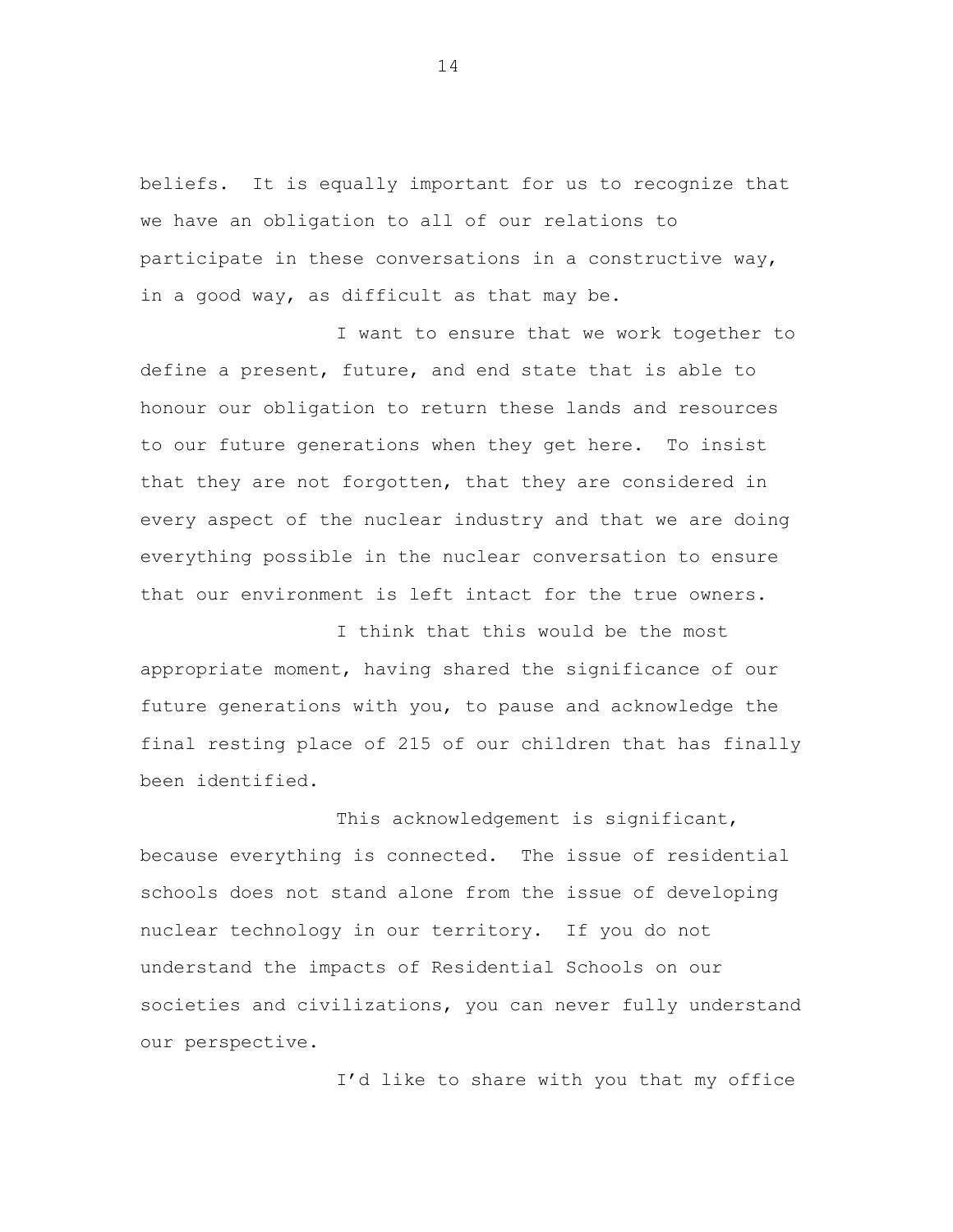window overlooks the toddler program playground of our daycare. Every time I pause in my work, I watch them. This brings such immense joy to my day. They are the reason I sit at this desk. They are the reason that I work until late into the evening. They are our future.

The 215 children that lay buried at the Kamloops Indian Residential School are 215 lives stolen from our communities, 215 futures gone. They are 215 toddlers that our parents had taken. They are 215 youth who had the potential to be sitting here before you today. They are 215 who now never have that chance.

In the last two weeks since their final resting place was shared, our communities have all grieved. We have grieved as if these little ones from the Kamloops School are our own nieces and nephews because this is the first 215 bodies that have been revealed.

With 138 Residential Schools that operated in Canada, some of them as recently as 1996, all of our communities grieve together, knowing there are more to come. Please know that this grief is not historic, that residential schools are not ancient history.

If you think that there was school operational in 1996, I could have been a student there. In 1996 when the school closed, I would have been in grade 6. Today I need to share with you that every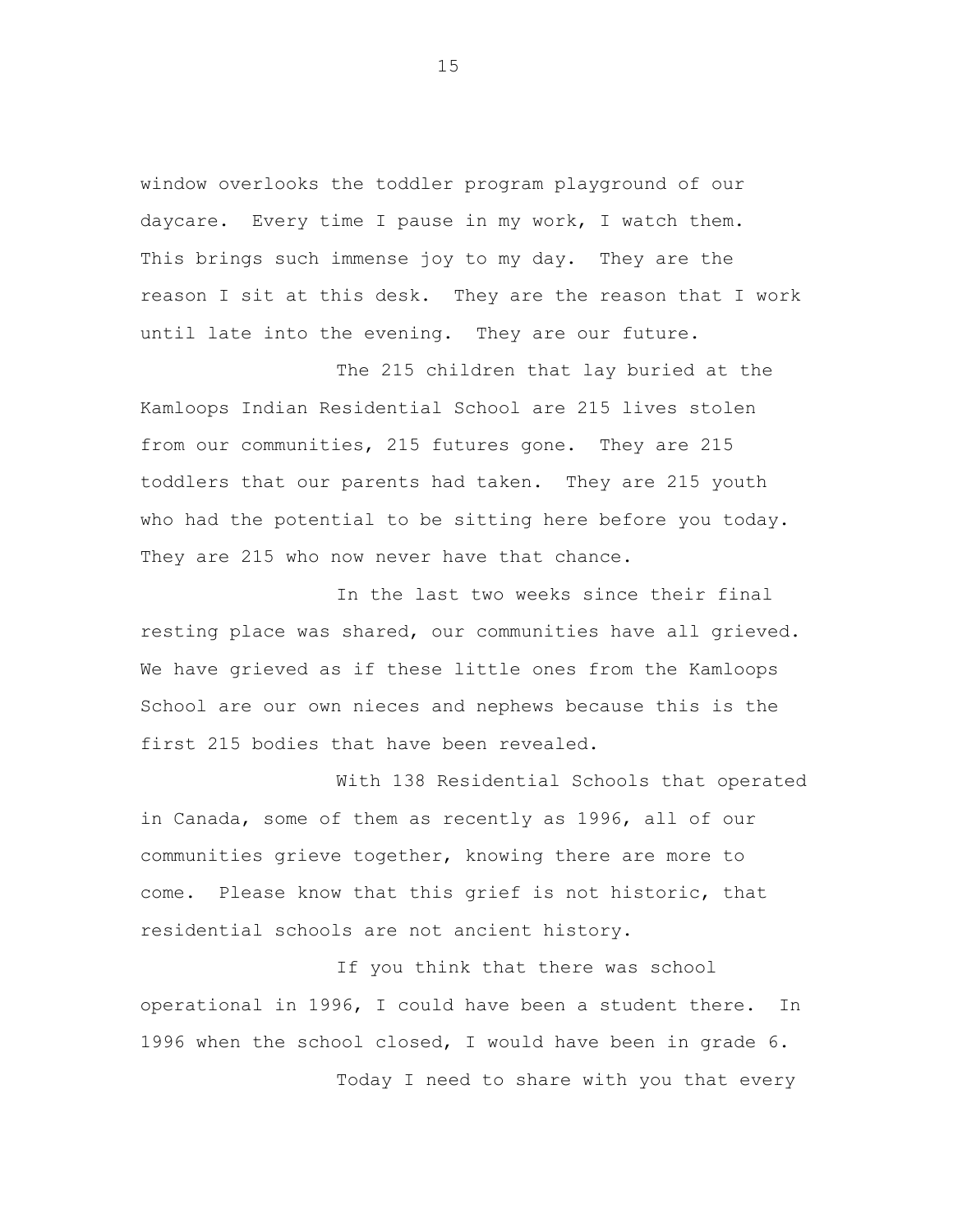First Nation has been impacted by the news of the 215 bodies being identified, because these are children that have been taken out of our

communities. These are our relations who are now gone, forever missing from the continuum of our civilization.

As I close, I acknowledge that there will continue to be conflict in this journey. As we delve into meaningful consultation, meaningful relationship building, we will face the divide of opposing world views. We will have to overcome a painful history. We have the ability to rise to the challenge.

There is clear opposition to nuclear in the territory of the Anishinabek Nation. What will emerge from that conflict is up to all of us.

I encourage CNSC and OPG to include harmony and balance as part of the thinking and processes; I can see this unfolding as we hold our routine meetings together. I hope that we can jointly create as space for all knowledge systems, using both Indigenous oral and western written knowledge to make informed decisions about the impacts from current operations and into future.

I have to emphasize the difference between being engaged and being understood. Being understood leads to effective joint planning that satisfies everyone. Being understood means to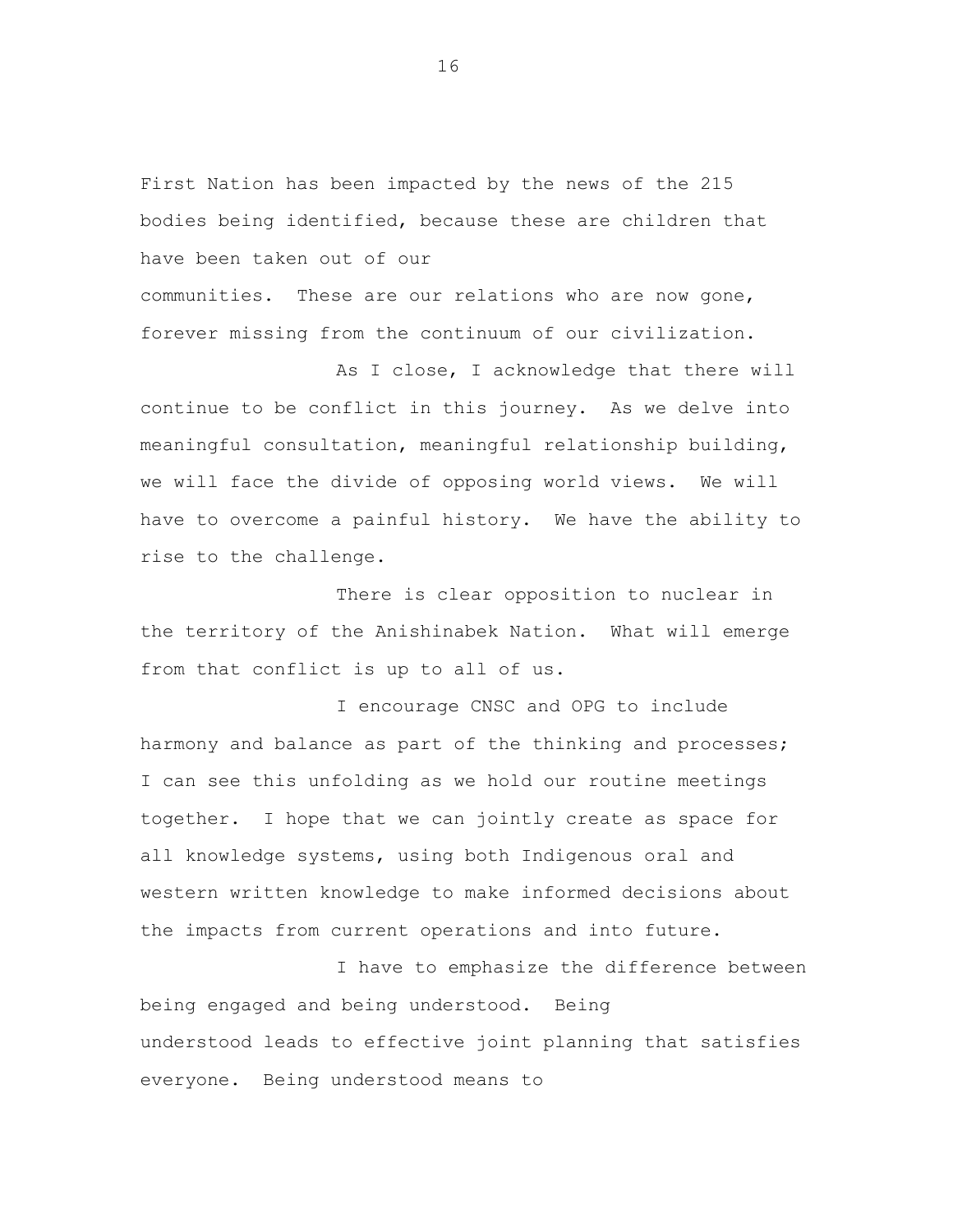have our historic and ongoing rights sincerely considered in this journey. Being understood is our ultimate goal.

To me, it is important that we are treated with respect and equality, that we are viewed and valued as partners with not only historic rights, but as relations who have agreed to live together, to work together and to share this space into the future.

In a larger way, I have an open mind to work with the nuclear industry to define how it can rise even higher and flourish by lifting up our society, our local communities, our Earth. I invite the nuclear industry to remember that we are all connected, to step into a vision larger than itself. I think this will be a nuclear legacy to be proud of.

I keep my mind open for further conversation and meaningful dialogue. I thank you for your time, your attention, and your commitment to working together for all of our relations.

Miigwech.

**THE PRESIDENT:** Chief Whetung, miigwech. You have moved and inspired all of us with your prayers and your remarks.

Let me open the floor for questions. We'll start with Dr. Berube.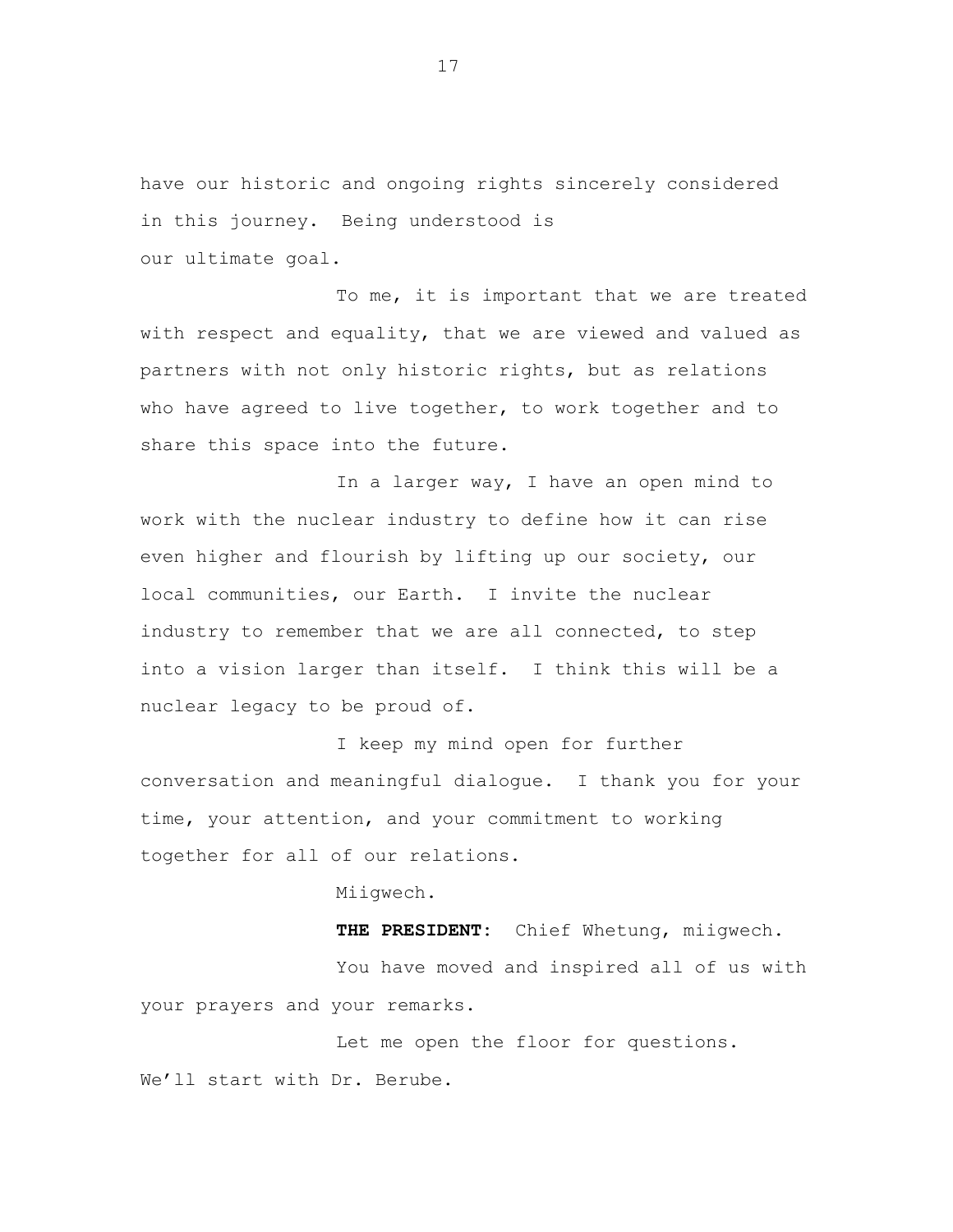**MEMBER BERUBE:** First of all, welcome, Chief Whetung. It's good to have you before us to speak on this topic. I want to thank you very much for such an insightful presentation. It's -- it covers a tremendous amount of ground, and important ground.

Also, I want to thank you for the excellent written submission, probably one of the best documents of its kind that I've written -- read on this topic to date, and so I think that it can't be unstated that that is a welcome perspective. Thank you very much for that.

Unfortunately, we are constrained to the limitations of the hearing matter at hand. And as such, I have to ask you, because you covered so much ground, what is your principal concern given this relicensing hearing, in terms of what's going on underneath the provisions of that. Could you explain that to me?

**CHIEF WHETUNG:** Certainly. I mean, I'd like to start by inviting you to have a conversation with me about anything that's not on topic today at another time. I'm certainly happy to do that and always will make myself available.

Our primary concern is generally, in terms of relationship building and ensuring that as we move forward those concerns are addressed before we get to the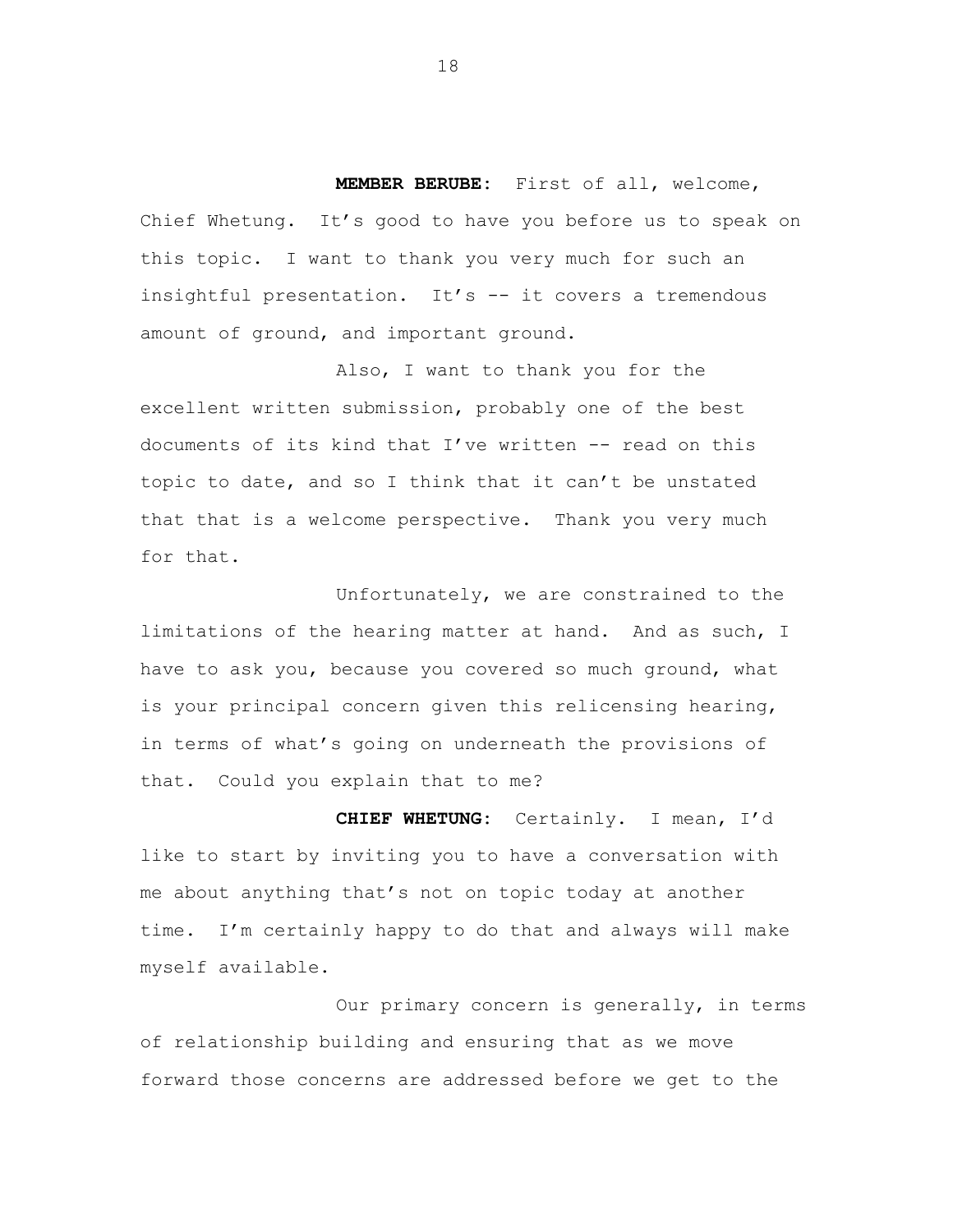hearing. And I think that we've really started down the path of relationship building, and so there's not one specific concern at the moment in relation to this project, but generally about ensuring that that relationship continues to grow so that all perspectives are considered.

**MEMBER BERUBE:** And so, I'm going to pass this on to OPG and then CNSC to try to get an understanding of where the relationship building is here with Curve Lake First Nation. Probably start with engagement and where you intend to go. OPG, if you could start first and give us an understanding of how you're -- how you're conducting these kind of relationships at this point?

**MR. MANLEY:** Robin Manley, for the record. I'm the Vice President of New Nuclear Development at Ontario Power Generation.

And I'd like to say that, like you Commissioner, I think this was one of the best interventions I've seen. I definitely appreciate Chief Whetung's remarks this morning. OPG has reviewed Curve Lake First Nation's intervention and we welcome its insights.

We agree with Chief Whetung that while progress has been made, deeper engagement and consultation along the spectrum that Chief Whetung spoke to today is needed and we look forward to doing so.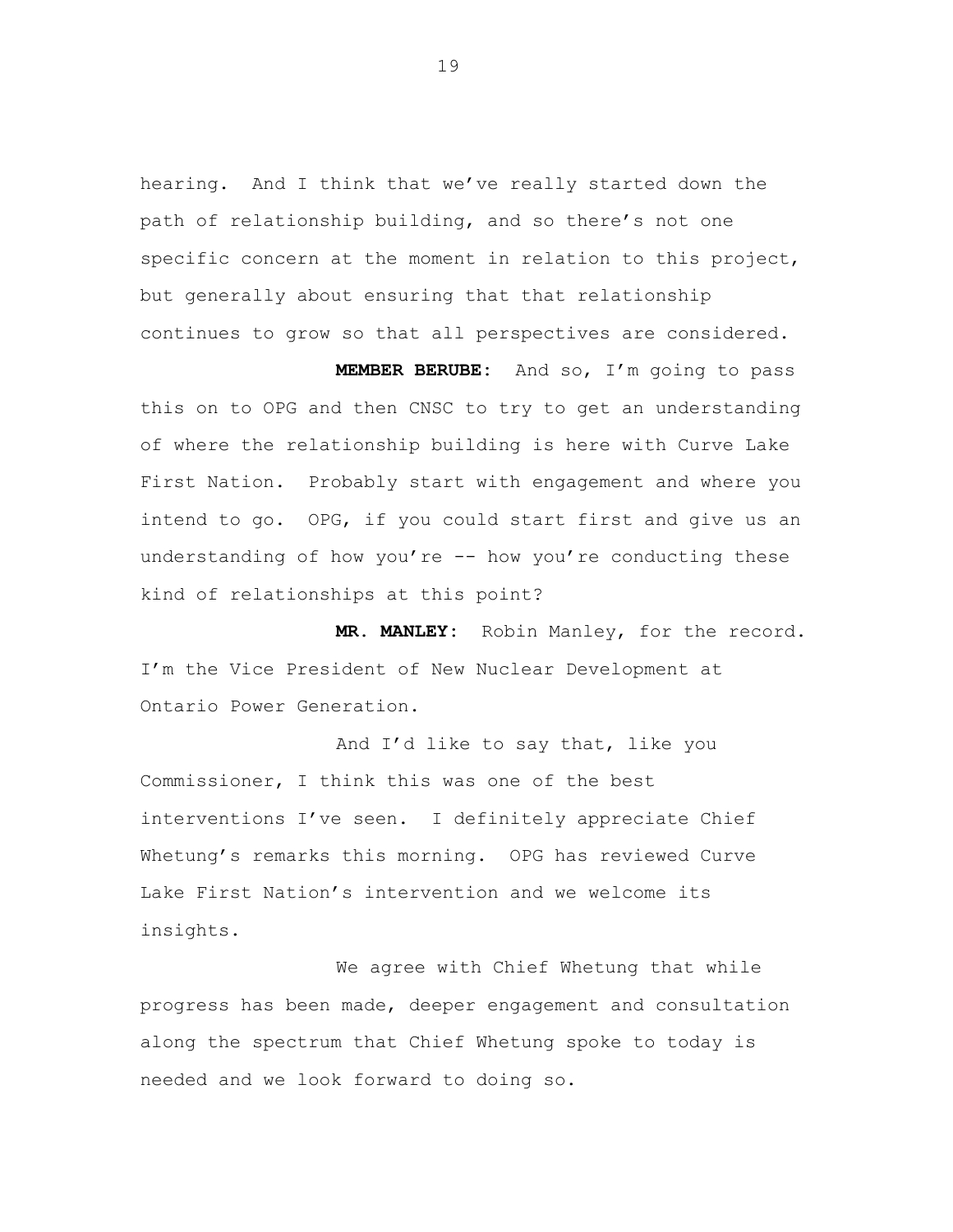To help OPG with this, we look forward to working with Curve Lake First Nation regarding cross cultural training for our DNNP staff, and to meeting with the Council and its knowledge keepers to better understand the Curve Lake Nation's culture, history, and rights in the territory. OPG is open to doing so, the same thing, with other member communities of the Williams Treaty First Nations.

I'd like to take this opportunity to respond to one of the comments in the written intervention where Curve Lake First Nation brought to OPGs attention that some of OPG's past documentation regarding the project was not wholly accurate in its characterization of Williams Treaty First Nation's rights. OPG apologizes for any pain this has caused the community, however unintentional.

OPG has been engaged with the Williams Treaty First Nations over the past 20 years on a regular basis to provide information on OPG's nuclear operations projects and environmental reporting. And we recognize the point that Chief Whetung and the intervention has made, that while these meetings provide opportunity for information sharing, and we hope for transparent dialogue and for OPG to seek community input, we need to go beyond that.

Since the renewal of new nuclear planning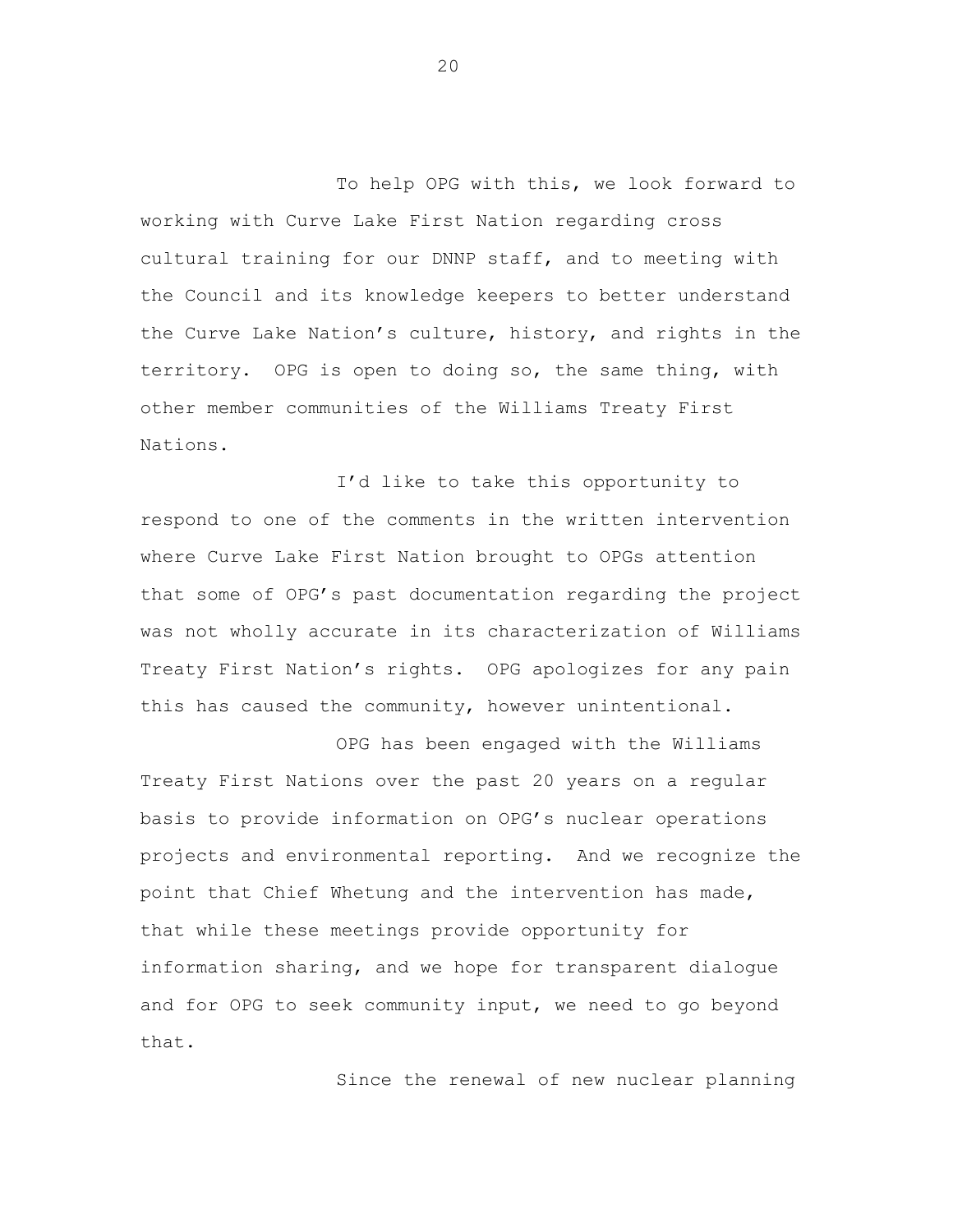activities related to the DNNP project, recently OPG has progressed -- progressively stepped up our engagement with the communities with respect to consultation activities, as well as collaboration. For example, in 2018 OPG and the Williams Treaties First Nations representatives unveiled a section of the Darlington Energy Complex Information Centre that acknowledges the history and culture of the territory, which was designed in conjunction with community representatives. But we recognize this is just one small step in a shared journey.

We look forward to working with the Williams Treaty First Nations to deepen our understanding of the Mississauga Anishinaabe and the Chippewa world view. And in this way OPG and our -- and our project partners on the project, we hope, will better understand the Williams Treaty First Nations Aboriginal and Treaty Rights, history, and culture.

And so specifically, in a couple of areas, for example in the intervention, about the environment. OPG has committed to operate a robust environmental program for DNNP through all proposed stages of the project. We've had early conversations with Curve Lake First Nation on how they can meaningfully participate in the program, and we view this intervention as providing critical and insightful intent -- content, excuse me, for how to achieve this.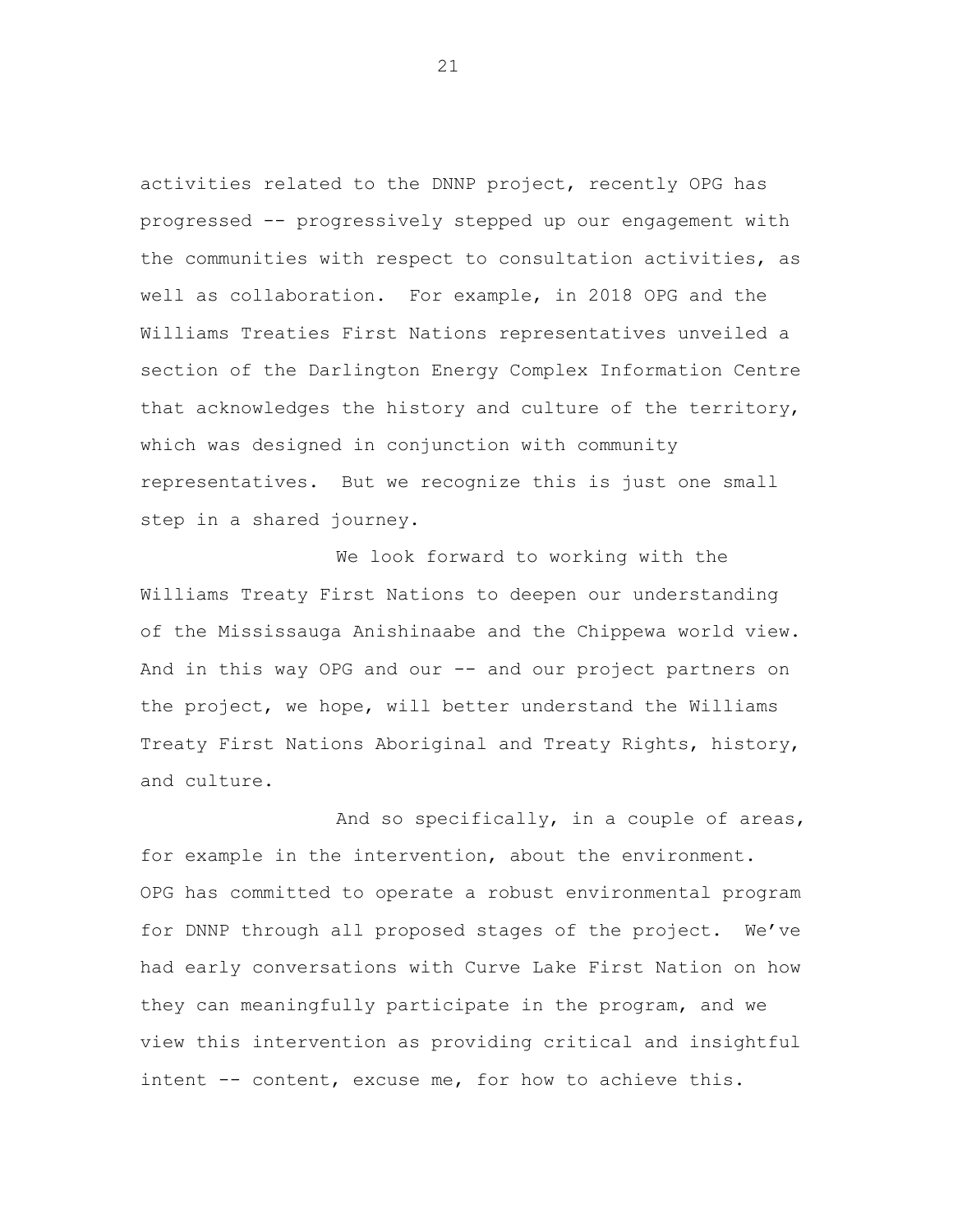Overall, I think that this intervention and Curve Lake First Nation's team and Chief Whetung have clearly communicated its expectations and high standards, and OPG will work with community representatives to understand them, and in taking actions on how best to implement their recommendations.

#### Thank you.

**MEMBER BERUBE:** CNSC, could you basically elaborate on the activities taken so far with Curve Lake First Nations in terms of engagement? Also what the barrier here is, if there is one, for consultation and how that relationship is actually being progressed to this point?

**MS. DUCROS:** Caroline Ducros, for the record.

Of course, first I'd like to say I also want to thank you very much, Chief Whetung, for your presentation. It was -- it was really moving, for sure, and does stress the importance of reconciliation and us moving forward together, and an acknowledgement of complicity on our part and for that I apologize.

I'd like to pass it to the Indigenous Relations Team, and also to the Environmental Protection Team, to talk about how we want to move forward in terms of our relationship building. And also to acknowledge that we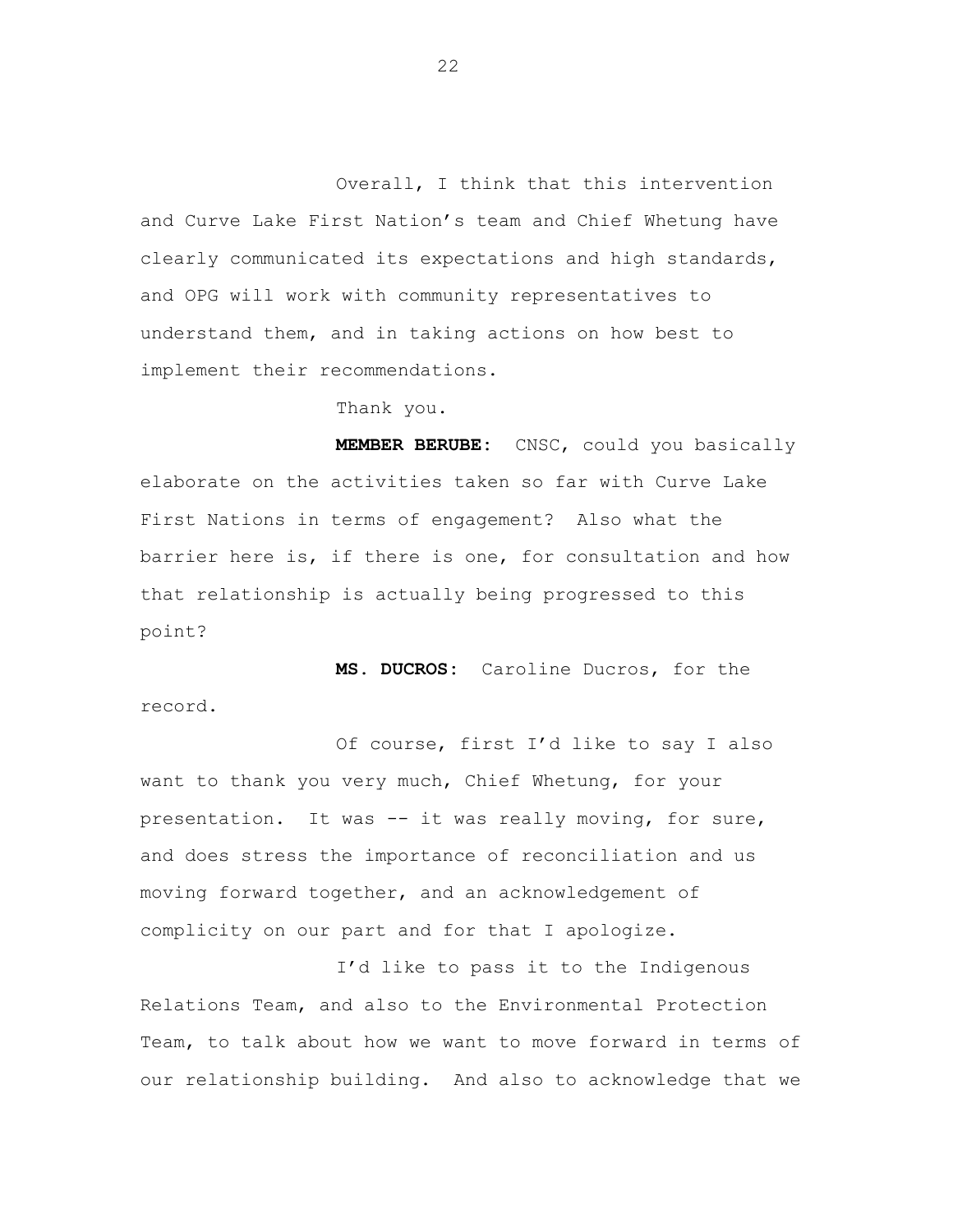want to know from you too what is working and what is not working and how we can improve on that.

So with that I will move it to the Indigenous Relations Team.

**MR. LEVINE:** Thank you very much. This is Adam Levine, Team Lead Indigenous Relations and Participant Funding, for the record.

So just to echo Ms. Ducros -- Dr. Ducros' comments, I just want to say Miigwetch to Chief Whetung for just a wonderful opening statement. I think everyone was just absolutely absorbed by it, and very timely, and very meaningful and important. And we take all of this extremely seriously and we're really happy to be on that journey with Curve Lake First Nation.

We've been working with Curve Lake for well over a decade, off and on, on many different files in their territory. They have an enormous amount of nuclear activities within their territory, about 14 or more different nuclear facilities, and we're really happy that this has now culminated in the signing of a terms of reference for long term engagement with Curve Lake and the CNSC. We just signed that a few -- a few weeks ago.

And within that terms of reference, it lays out the framework for achieving that journey that Chief Whetung eloquently laid out. And it includes a lot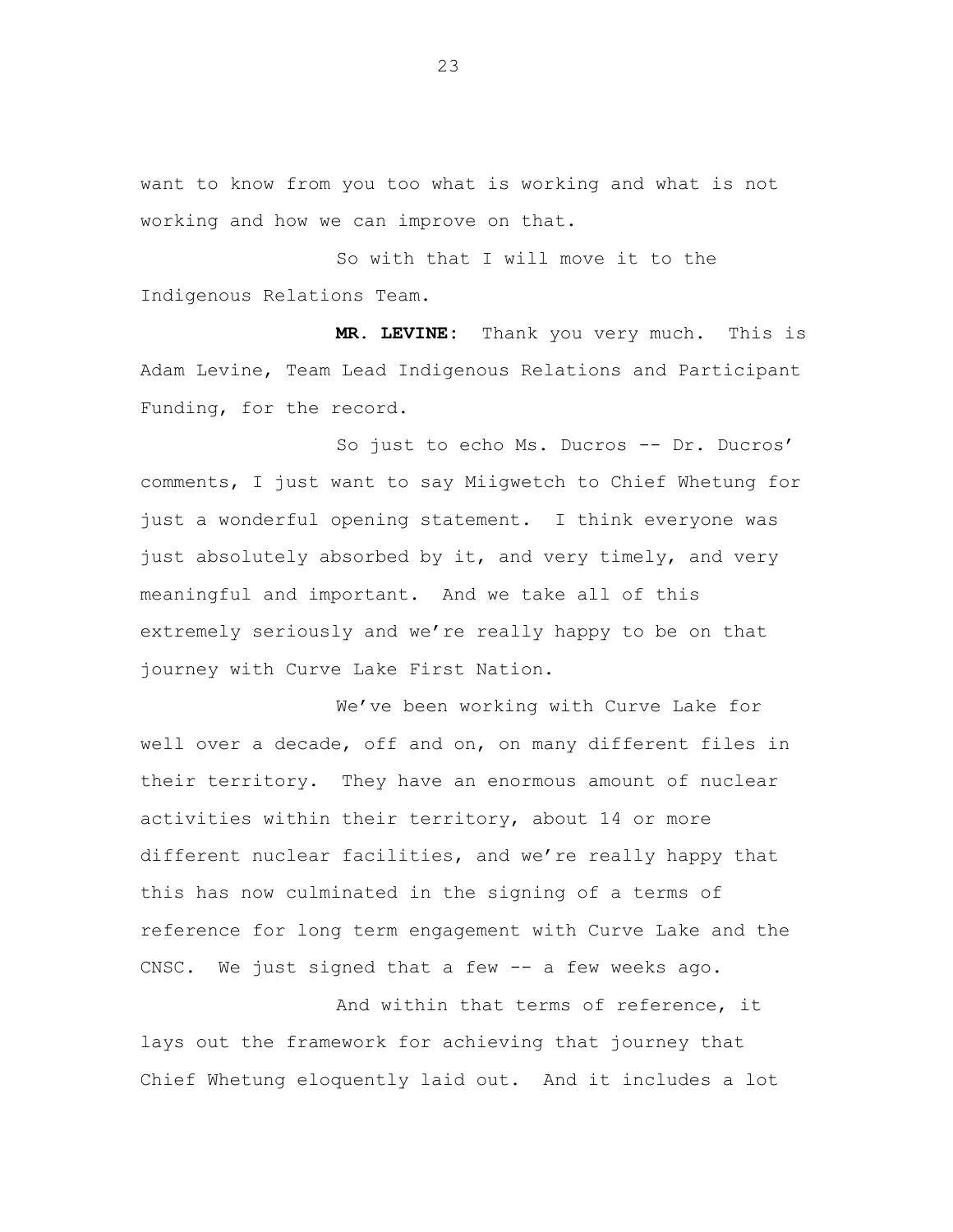of the values that Chief Whetung laid out in her -- in her speech as well, and that we're fully committed to, fully understanding and appreciating and moving up that spectrum of collaboration and engagement and so we're definitely well on our way there.

We meet monthly or more with Chief Whetung's team at Curve Lake and we have a very specific workplan on things that we're going to be collaborating on. And through these conversations, we've learned a great deal. I believe Curve Lake has learned a great deal about the nuclear industry and how we regulate it to ensure safety for everyone. And we're starting down the path of looking towards how we can really have that partnership and improving each other's way of working and viewing the world and what we do together. And part of that is being open and honest, and open to new ways of looking at things, and really seeing ways that we can benefit the relationship co-equally. And so I think we're on our way there.

We have a lot of work to do still, and we think we have the structure now in place to actually make reality what Chief Whetung laid out in her dialogue today and we're really proud of that work. And so, I'll pass it over to my colleagues in the Environmental Protection Team to talk more about specifically around IEMP and other things that we are wanting to do specifically with Curve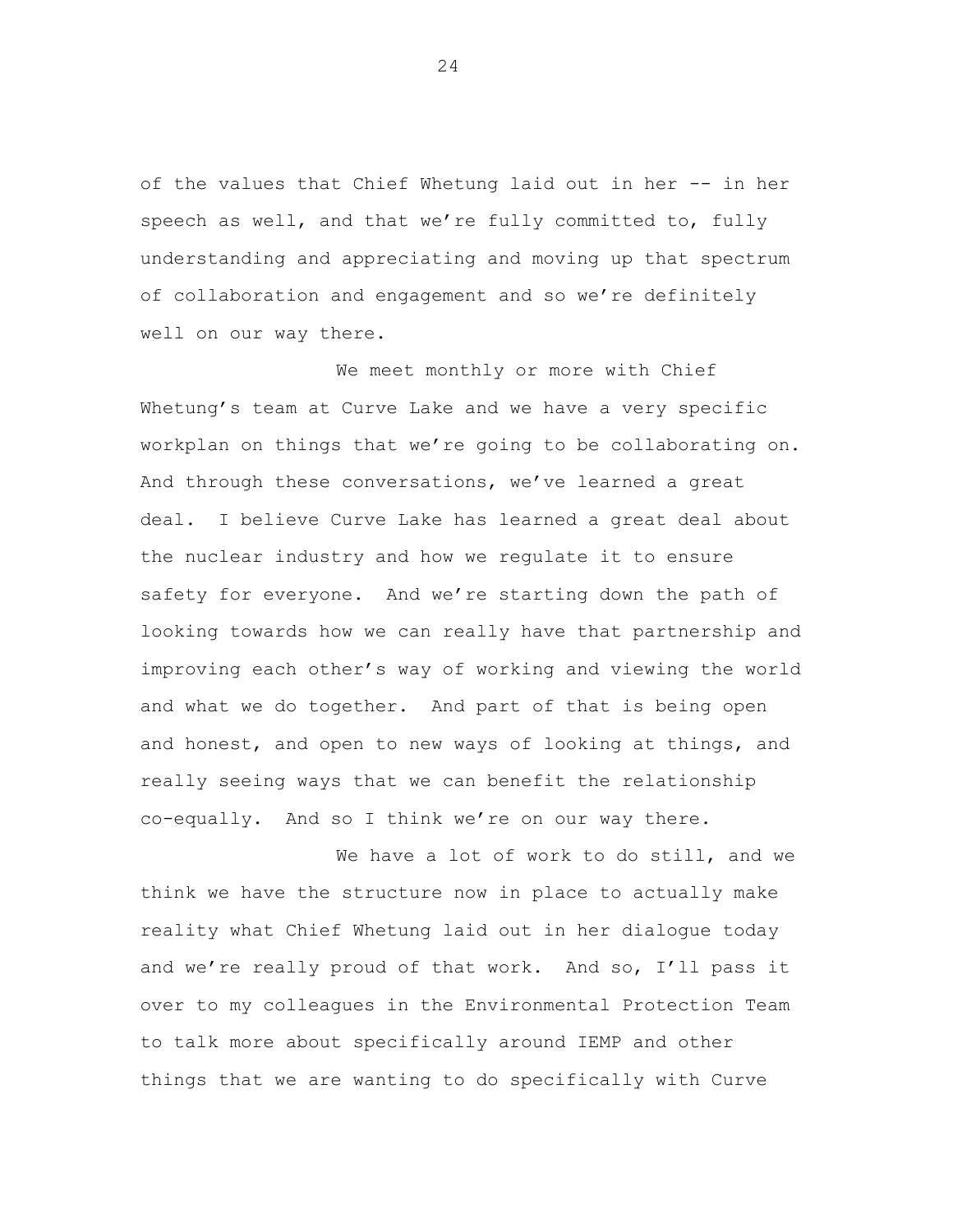Lake.

record.

Thank you.

**DR. DAGHER:** Dr. Elias Dagher, for the

I know we have Kiza Sauvé, her connection dropped, so she will hopefully be coming back to provide a response on the IEMP and some of the other engagement initiatives that have been taken.

So Dr. Elias Dagher, for the record. I'm the current Acting Director of the Environmental Risk Assessment Division.

We are actually looking forward to meeting with Curve Lake First Nations on June 24<sup>th</sup>, and we'll actually be sharing with them an overview of the environmental protection framework, with a focus on the environmental risk assessment process.

So I would like to add that CNSC Staff, we have begun to apply Indigenous knowledge into our own framework for reviewing ERAs and we welcome all information that can be used to provide insight, whether it be western science or Indigenous knowledge. There is value in everything. We are looking forward to that future meeting and those discussions and see how we can better integrate that Indigenous knowledge into our reviews.

And perhaps when Ms. Sauvé is back online,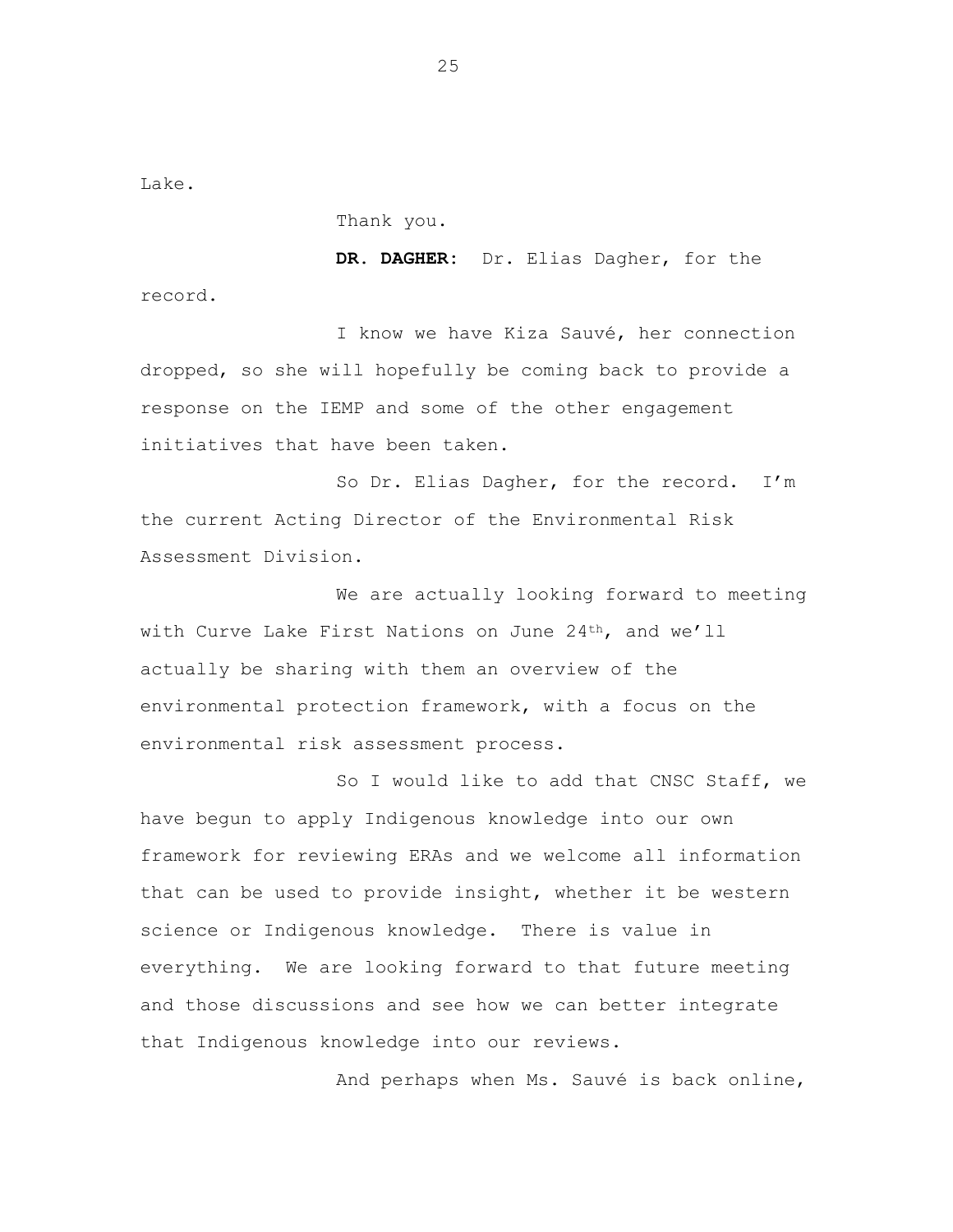we can go back to her for some of the other consultation that has taken place with Curve Lake First Nations.

**THE PRESIDENT:** Thank you.

Dr. Berube, did you have any follow up comments or questions?

**MEMBER BERUBE:** No, not at this point. Thank you.

**THE PRESIDENT:** So let me just add my thoughts. I'm very heartened by the commitment made by both OPG and CNSC along the lines of moving on the trajectory of the spectrum that Chief Whetung spoke about.

But maybe a question for OPG first. The whole aspect of incorporating Indigenous knowledge has changed significantly over the last 10 years, and it's still evolving. And so when we -- when you looked at your baseline environment data and I know Chief Whetung in her submission, you know, talked about the shifting baseline syndrome and the lack of appreciation or acceptance of that. How is that translating into your commitments, and should there be an expectation of a tangible commitment around this area in your list of consolidated commitments, OPG?

**MR. MANLEY:** Robin Manley, for the record.

President Velshi, could you repeat, should there be an expectation of what kind of commitment did you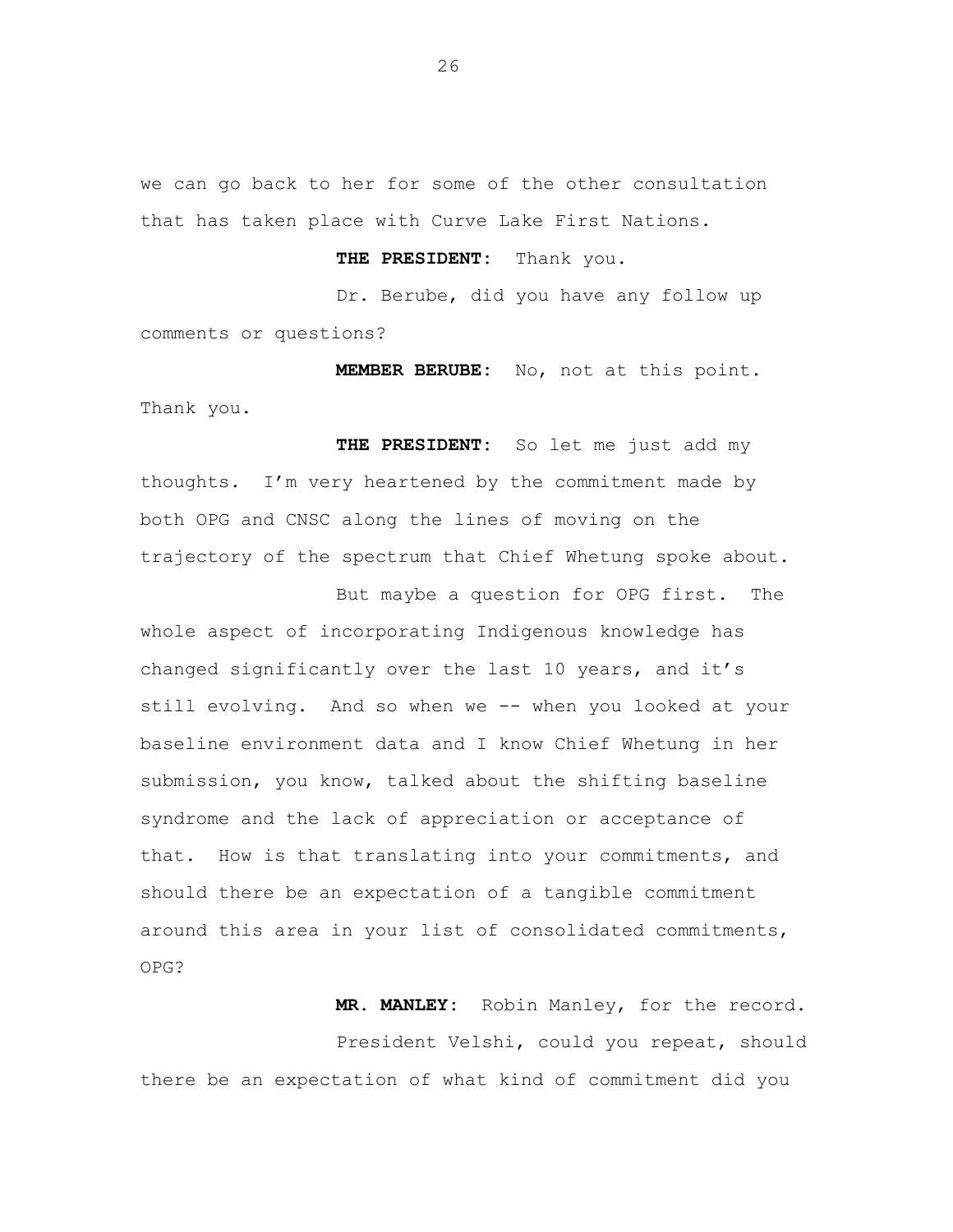say?

**THE PRESIDENT:** Yeah, as I looked at your list of commitments, there was nothing tangible in there and that, you know, as you looked at what has changed over the last 10 years, Indigenous knowledge an incorporation of that from what had happened in the EA 10 years ago, I didn't see anything in there. And I just wondered what your thoughts were on whether something specific should be included in that area.

**MR. MANLEY:** Thank you for clearing. It's Robin Manley, for the record. Sorry, I missed the word tangible.

That's a good question. I believe that where we are right now is we are -- we're trying to understand this better. I think what -- our team is meeting with Curve Lake and Scugog, and we're open to meet with any of the other Williams Treaties First Nations very regularly. And I think that there are opportunities for us to have a more detailed, in depth understanding, and I would commit that we will find something that works for them.

Can you hear me? Sorry -- yeah. Okay. We will find something that works for them, and I don't know what it looks like at the moment. I think we need to learn what -- what works best, what would be the most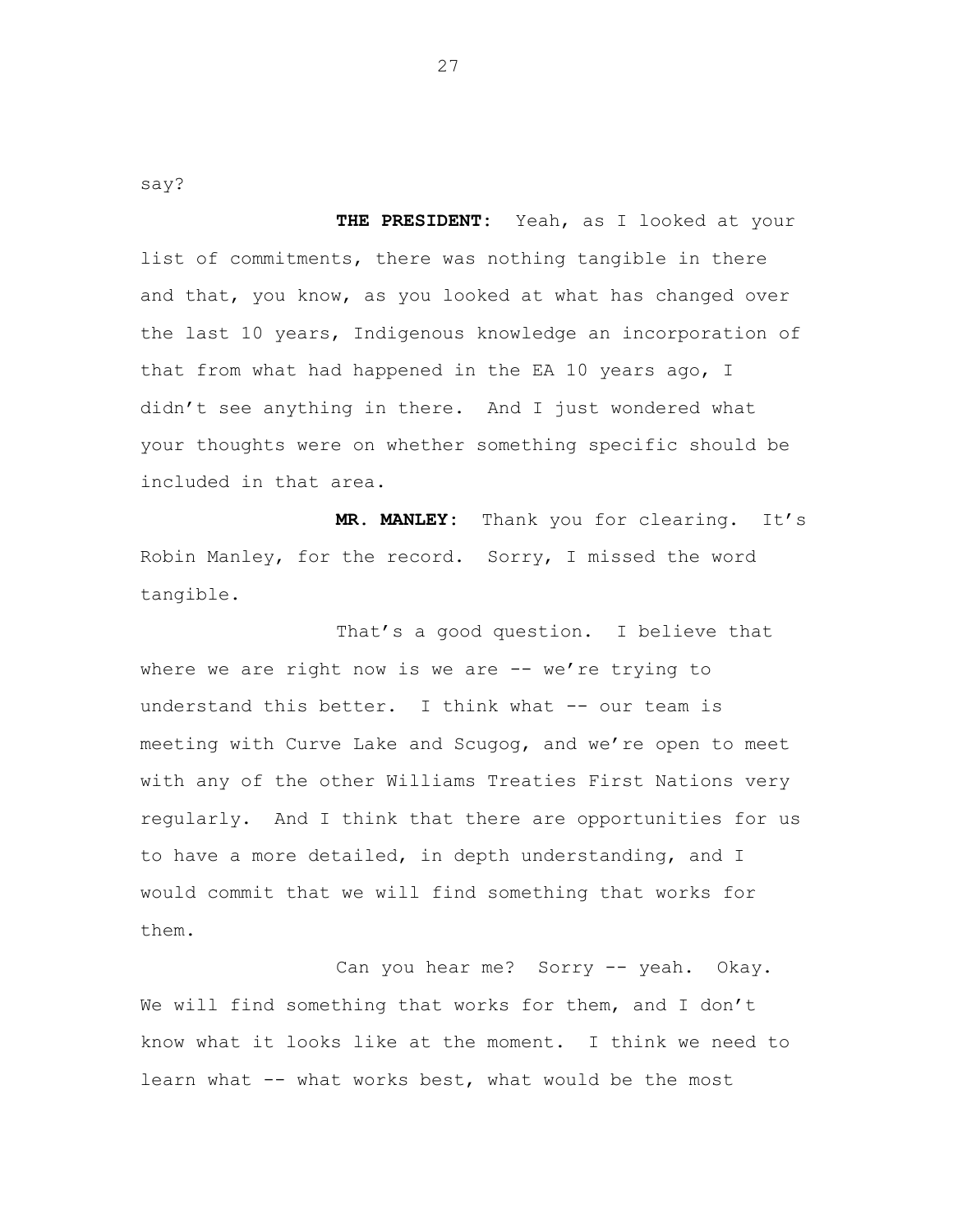meaningful for Curve Lake First Nation. And so, I don't see any problem with adding some sort of commitment that we will incorporate, you know, their Indigenous knowledge in the process that we're going to undertake.

**THE PRESIDENT:** Thank you. I appreciate that. Thank you.

Dr. Lacroix?

**MEMBER BERUBE:** We can't hear you, Dr.

Lacroix.

**MEMBER LACROIX:** Yeah. Okay, thank you. I'm sorry.

**THE PRESIDENT:** Perfect.

**MEMBER LACROIX:** Chief Whetung, thank you very much for your presentation. I echo what my colleague already said, it was extremely touching.

And before your presentation, when I read your submission, I was totally outside my box, in a sense that you made me think, you gave me a totally different point of view. And it's always interesting to read your submission -- the submissions from CLFN.

You -- during your presentation, or your oral presentation, you mentioned the difference between understanding and engagement. And I found in your submission that you -- you underscored this -- this meeting and when you mentioned that the words "no significant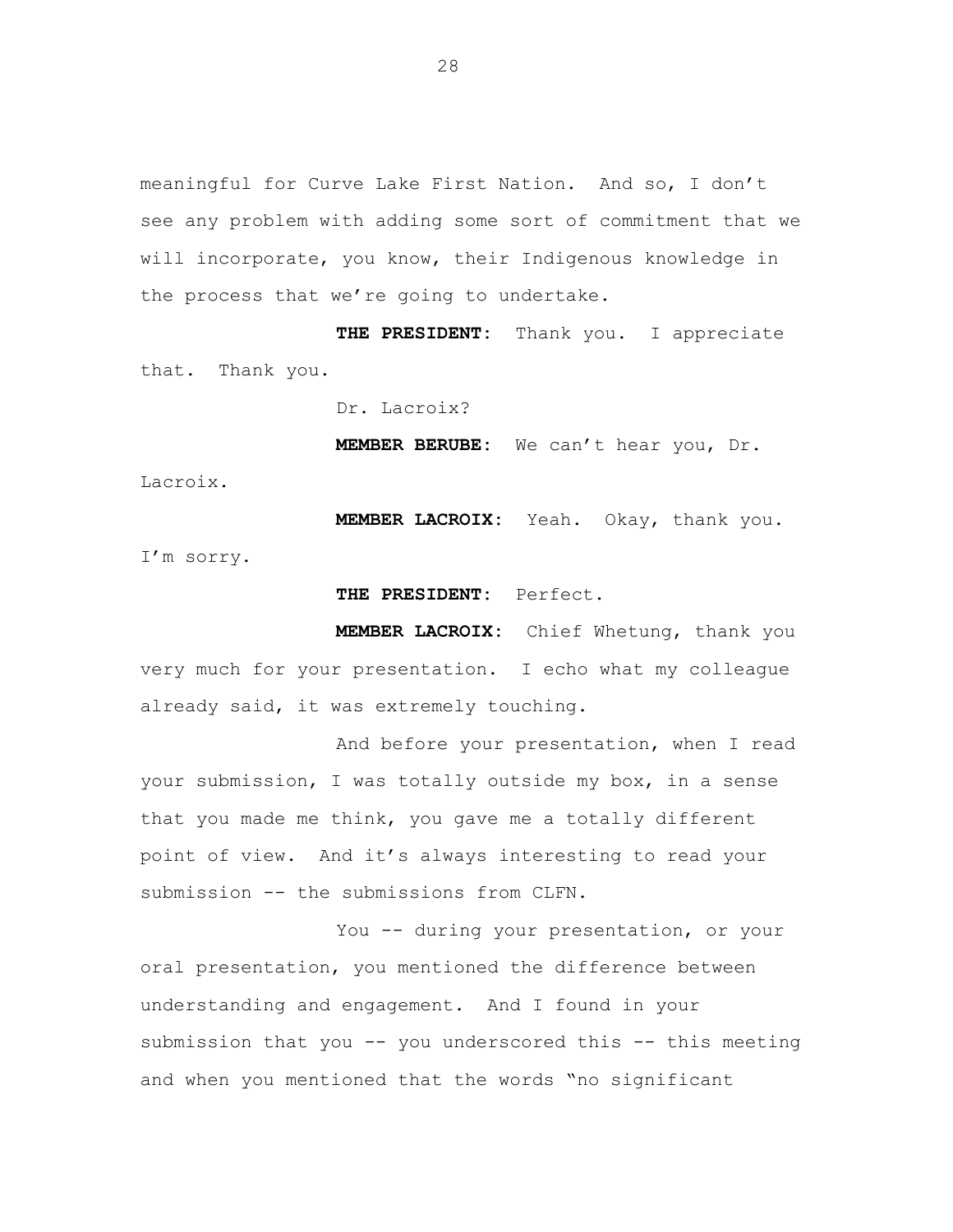adverse environmental effects" are words that are -- do not necessarily convey the same meaning for you and for the First Nation. And I must also say that I understand these words, but I could not explain them myself.

And then you go on by talking about the shifting baseline syndrome of western science, and I would like to hear more about it in a sense that, can you relate it to the actual PRSL?

**CHIEF WHETUNG:** Sorry. Chief Emily Whetung, for the record.

Can you just define PRSL for me? I'm just a little -- getting familiar with the acronyms.

**MEMBER LACROIX:** Oh, I'm -- I'm sorry. I'm terribly sorry. This is the Power Reactor Site Licence. This is the subject of the hearing today. I'm sorry.

**THE PRESIDENT:** Site Preparation Licence.

**CHIEF WHETUNG:** Thank you. Got it. I can start to touch on it.

The idea of a shifting baseline is that the baseline for western science is far more recent than it is for our communities or our desires. So for Curve Lake First Nation, for Indigenous communities, the baseline should be before any action was taken to alter the site. And that would be a consistent and time defined baseline,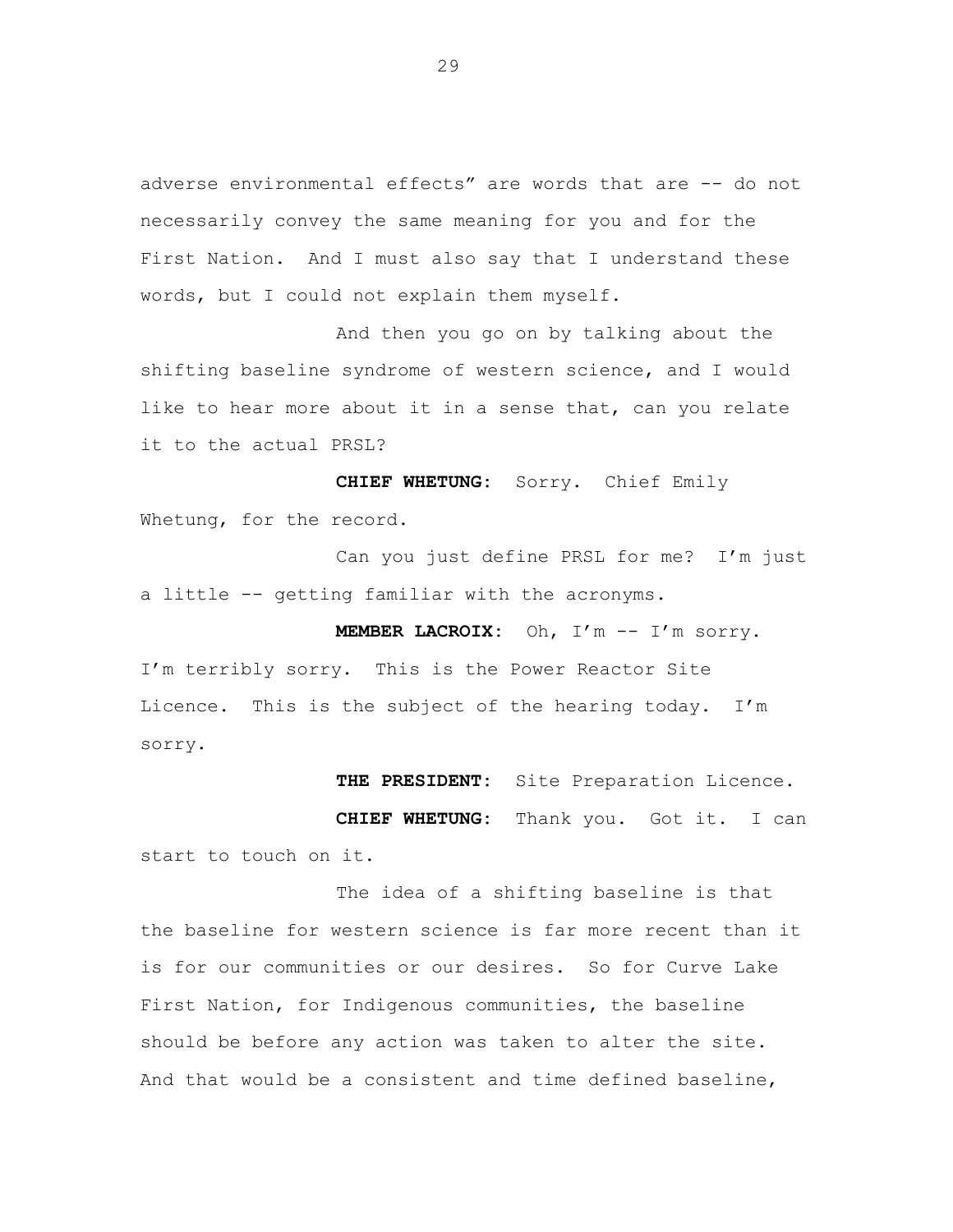and then shifting that constantly to be 10 years, or 20 years, means that you're evaluating the site and looking at it from a perspective of having it already altered.

So that's my -- my layman's term review. But I'd like to turn to my team, Julie and Gary, and see if there's anything that they would like to add to that answer for you to make it a little bit more fulsome.

**MR. PRITCHARD:** I guess I'll go first. It's Gary Pritchard, for the record. I usually wait for Julie to go first, but -- yeah.

Shifting the baseline syndrome is something I routinely see as a -- as an aquatic ecologist, as well as a traditional harvester on the landscape. I actually fish Lake Ontario, the tributaries of Lake Ontario, quite a bit with my family. And in the progression of the EA, I actually have noticed the fish community changing over time.

So now in front of the Darlington Nuclear we actually harvest Walleye that travel down from like, the Bay of Quinte, which we historically never saw when I was a child and that was when I was 15. And so we have actually seen a climatic shift in the fish community and we know target different species, but that's not reflected a lot in the western science.

It's that lack of intimate knowledge, one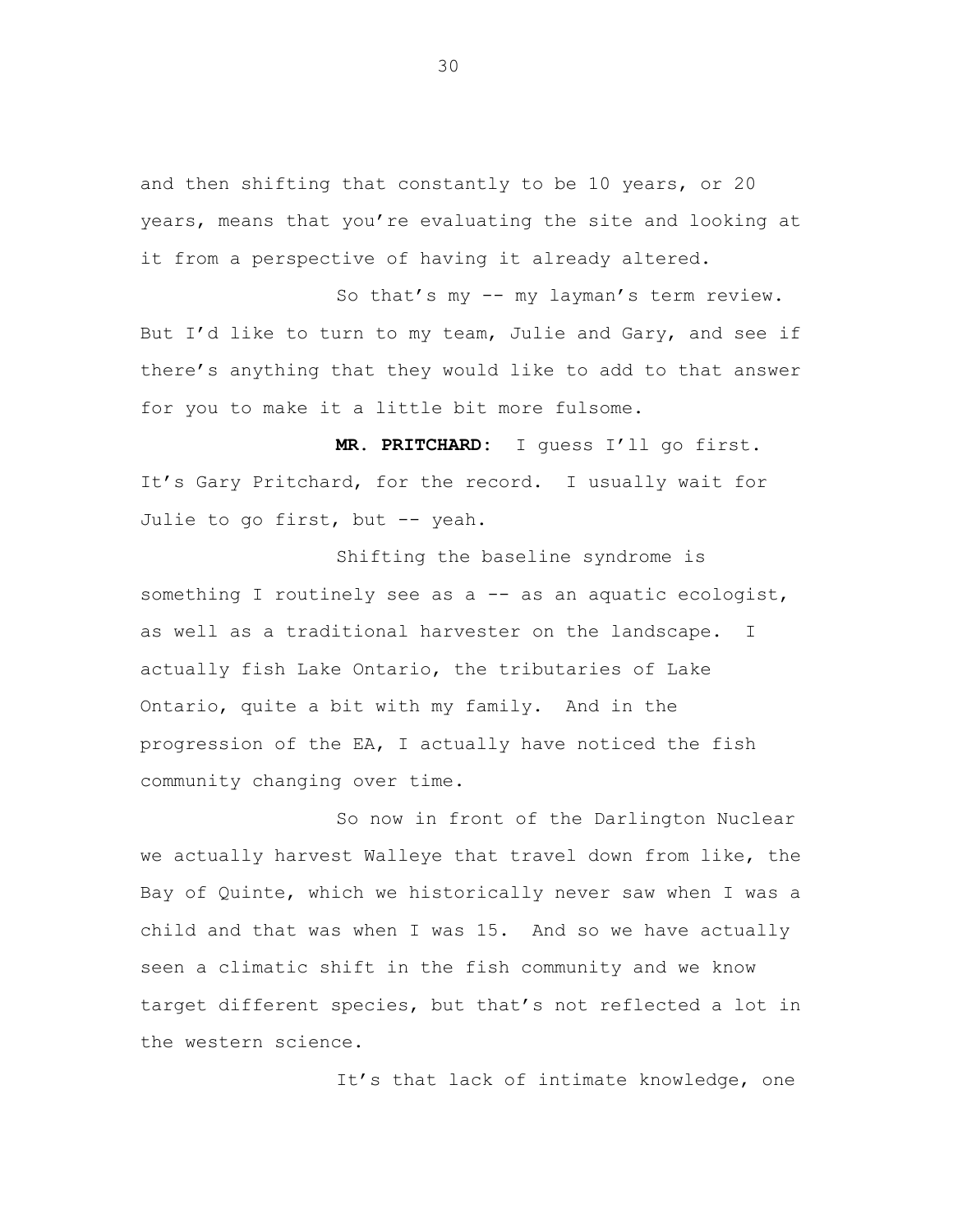site visit, one sampling round, one sampling program, versus a four-season approach to our harvest practices. So we do actually know what is happening within the landscape. I've never caught a round whitefish around Darlington. I've netted for them, I've done benthic trawling, I've angled for them, but I've never seen one. But I do know there's other fish that actually live there, and that's one of the things that I'm always concerned about.

**MEMBER LACROIX:** Thank you. Interesting. **CHIEF WHETUNG:** So I think that's probably it from our team, unless there's further questions.

**MEMBER LACROIX:** No, no. That's all right. Thank you very much. We will just take a very short break if people can stay on. We need to reconnect the President who we just lost. And it's important in all Commission proceedings that the Panel hears all of the evidence. So we can not proceed without having the three Members present.

So I know President Velshi will join us in a minute or so, so if everybody can be patient and just wait. Thank you.

--- Upon recessing at 9:44 a.m. / Suspension à 9 h 44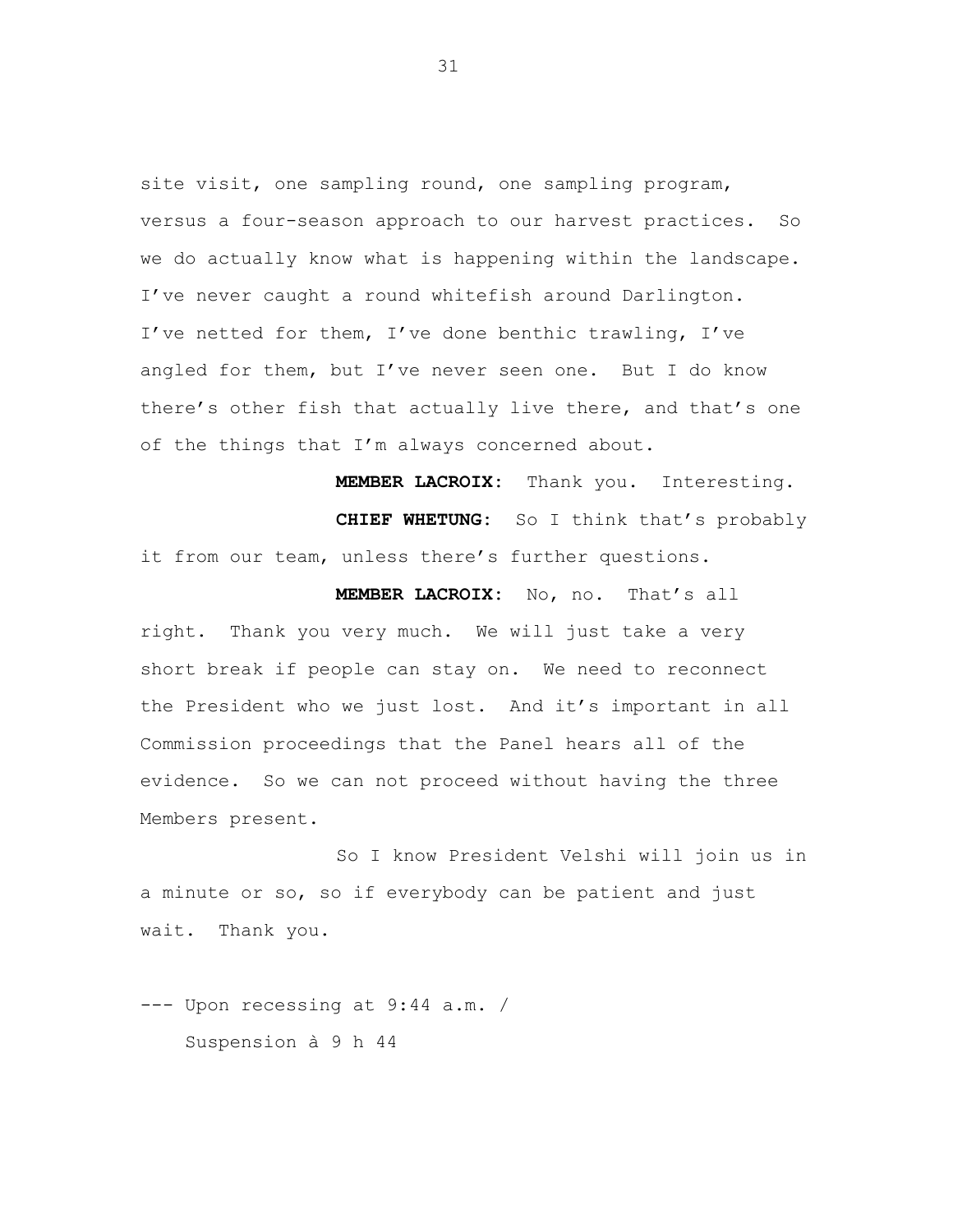--- Upon resuming at 9:45 a.m. /

Reprise à 9 h 45

**THE PRESIDENT:** I'm sorry. I lost the connection for a bit. Can you hear me?

**MR. LEBLANC:** Yes, we can, Madame le President, and as soon as we lost you, we stopped. So we are ready to resume. I don't know if Dr. Kapyrka was going to add to the discussion, and we had just -- Mr. Pritchard had just completed discussing. So if not, then we can resume.

**THE PRESIDENT:** I heard Mr. Pritchard.

**MR. LEBLANC:** So Madame le President, I

don't see --

**THE PRESIDENT:** So is Dr. --

**MR. LEBLANC:** -- Dr. Kapyrka raising her hand. So I will take for granted that we can go to the next question.

**THE PRESIDENT:** So Dr. Lacroix, back to

you.

**MEMBER LACROIX:** Thank you, Madame le President. No, I'm done. Thank you.

**THE PRESIDENT:** Thank you. So let me the njust turn back to Chief Whetung, if you'd like to add anything to what you've heard. I very much appreciate,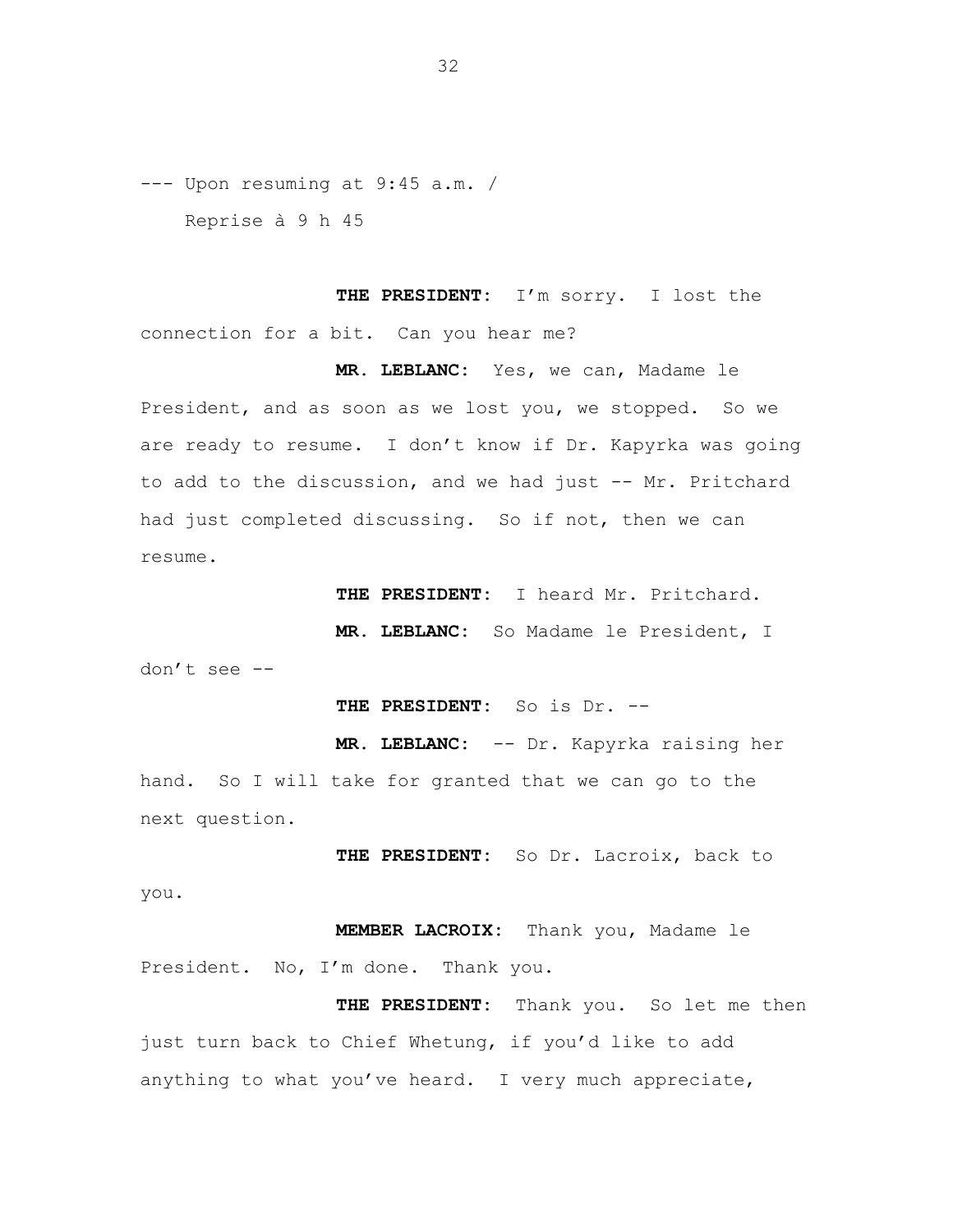again, the -- what you raised with us.

Maybe a quick question for you, you know, the spectrum that you identified, given the commitment that you have heard from both OPG and CNSC Staff, how long do you think it would take to move from this information sharing stage to this sustained empowered state?

**CHIEF WHETUNG:** Thank you. Chief Emily Whetung, for the record.

I don't -- time is always our enemy. So I don't know that I have a specific defined timeline of what it will take. But in the last year we've made significant progress in terms of information sharing and the needs of my community, and the needs of OPG, and even the needs of the CNSC. So we're meeting regularly, monthly I believe at the moment, and that's certainly helping to move things along quickly.

Ideally, I think we'd be in that position in the next six months to a year, but I fully recognize that might be a little more -- more -- it might take a little bit more time than that.

**THE PRESIDENT:** Okay. Thank you. It just gives me a sense of the timeline. So I'll turn it over to you for any final comments you'd like to make, please.

**CHIEF WHETUNG:** Sorry, my audio dropped out there for a second. Could you -- okay.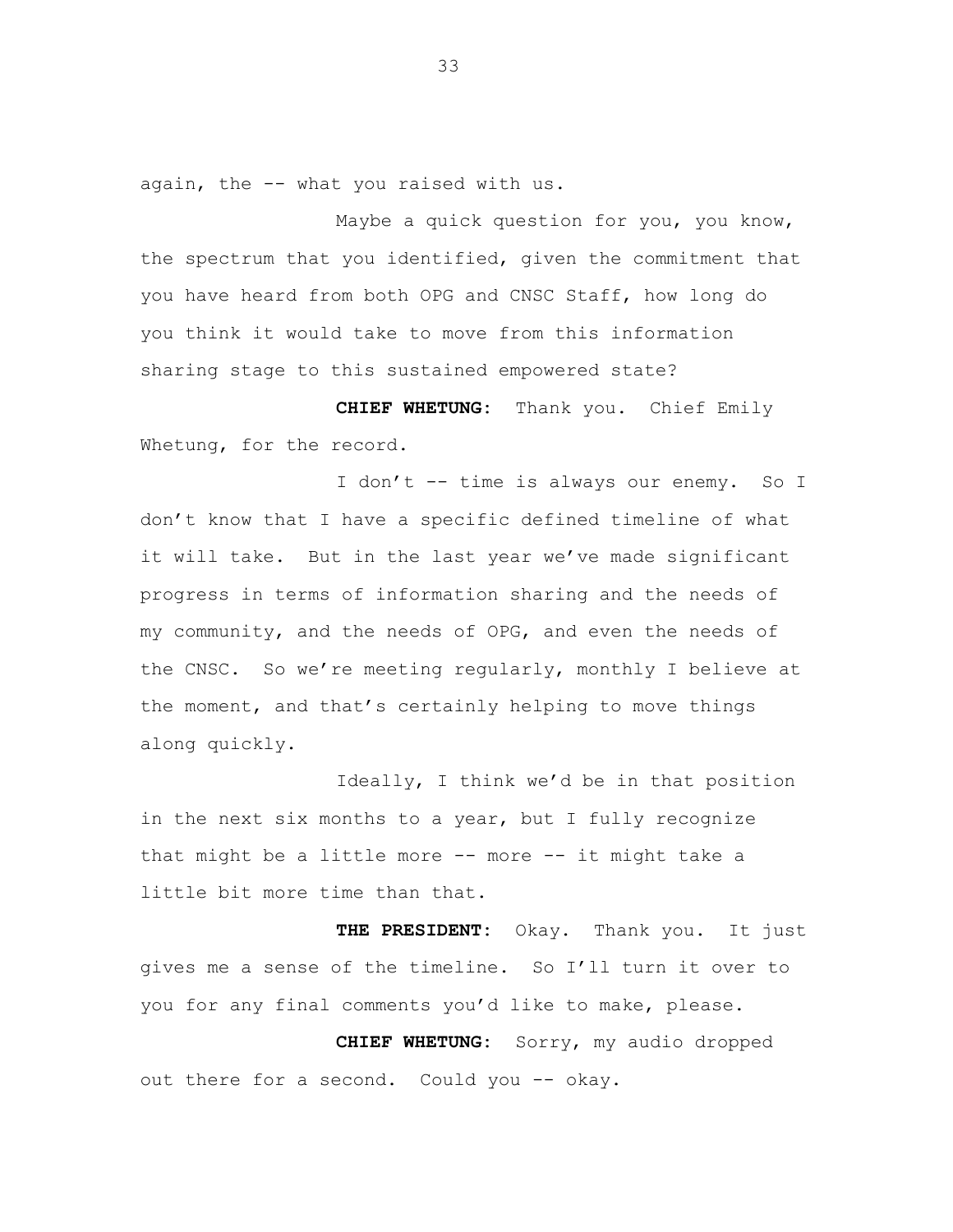**MR. LEBLANC:** We -- we did not hear.

Please restart, Chief Whetung.

**CHIEF WHETUNG:** My audio dropped out there so I wasn't sure if that was a question to me.

**THE PRESIDENT:** Yes, it was**.** It was not a question, just giving you an opportunity to make any closing statement.

**CHIEF WHETUNG:** Thank you**.**

It's Emily Whetung, for the record, again.

I want to say thank you and Meegwetch for the -- the beginning of this relationship and the respect that we are being shown, and that we're starting this relationship off with OPG, starting afresh, moving it in a significant direction with OPG and CNSC, and it give me hope for our future relationships and future projects. So, meegwetch.

**THE PRESIDENT:** Thank you very much for appearing in front of us today and, again, for your very inspiring and moving submission.

I'm sorry I seem to have some bandwidth issues as well. You see, if I switch off my camera, forgive me.

So, we'll move to our next presentation which is from Northwatch as outlined in CMD 21-H4.43 and 21-H4.43A. And we have Ms. Brennain Lloyd with us to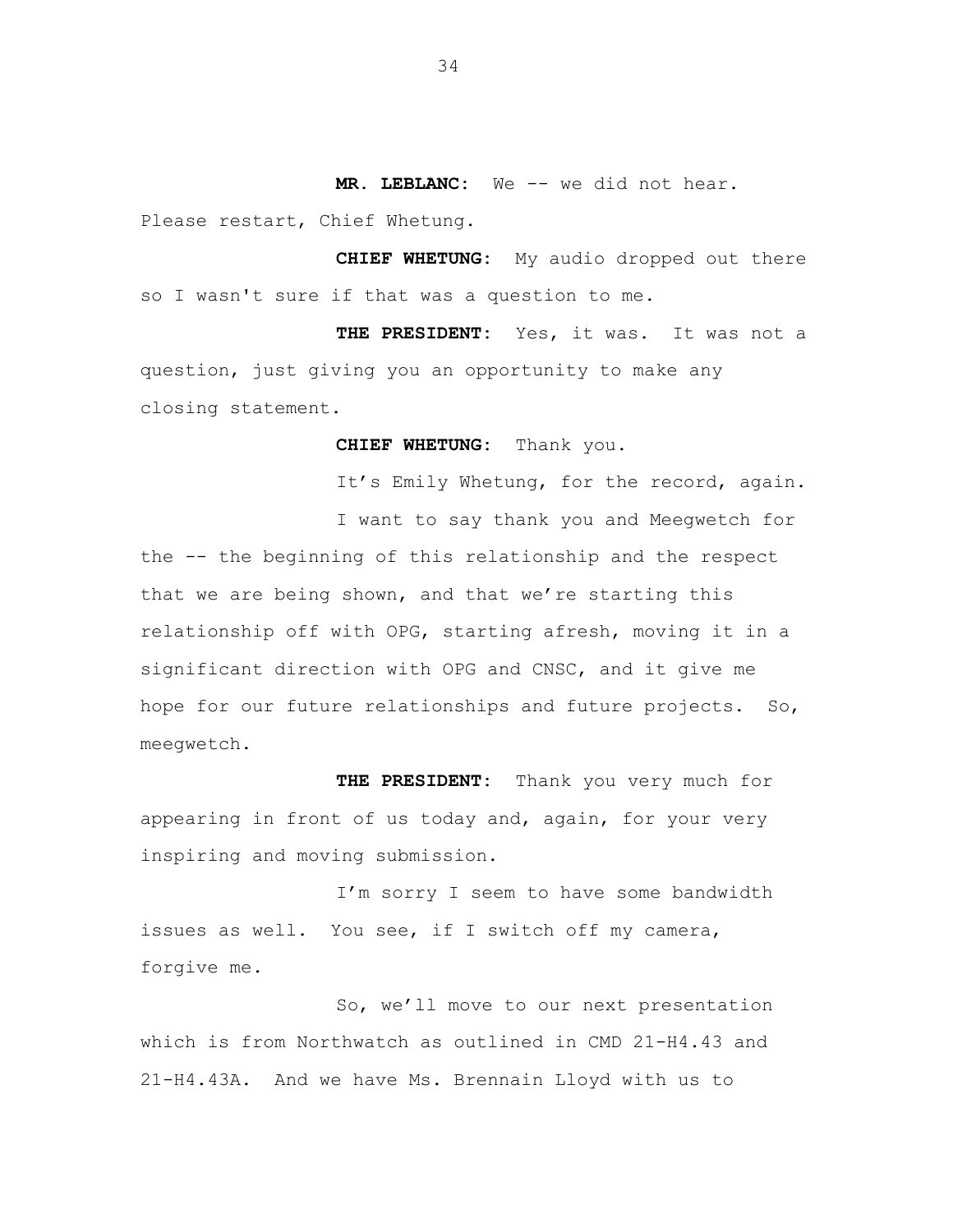present the submission.

Ms. Lloyd, the floor is yours.

**CMD 21-H4.43**

**Oral presentation by Northwatch**

**MS. LLOYD:** Yes. Thank you, President Velshi. I'm not sure if my slides are showing. Ah, here they come. And I will ask CNSC staff to move my slides forward for me.

So, good morning. Thank you for the opportunity to present. And thank you to Chief Whetung for her -- her very moving and -- moving comments; we really appreciate the leadership and the knowledge that she brings to these discussions.

I am speaking from the Robinson Huron Treaty area, Nipissing Territory, and also the Territories of Kebaowek First Nation.

Northwatch is a regional organization in northeastern Ontario, so our territory, our area of interest includes -- encompasses areas within Robinson Huron, Robinson Superior, Anishnawbeg Aske Nation Treaty areas, and the Algonquin Territories in the eastern edge of our region.

I am joined today, assisted in our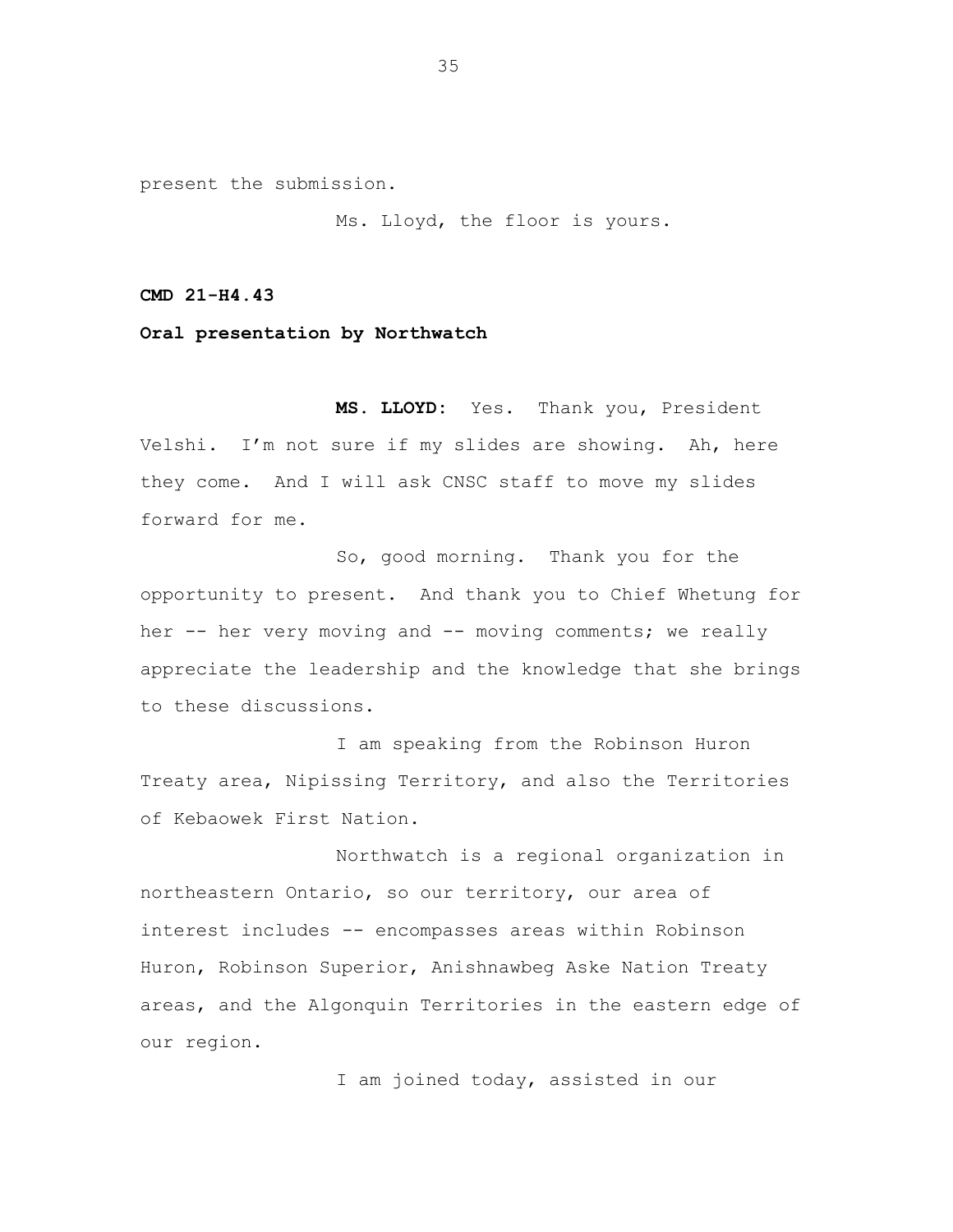submission preparation by Morten Siersback and he is joining me today for this presentation.

Next slide, please.

So, Northwatch's interest, we are a -- we have intervened on a number of different licensing matters related to reactors operated -- owned by Ontario Power Generation and owned and operated by either Ontario Power Generation or Bruce Power, and our primary interest is with respect to radioactive waste, their generation, their storage potential, transportation and that, of course, stems to repeated expressions of interest on the part of the nuclear industry to dispose of these wastes in a manner which could have consequence for Northern Ontario, including Northeastern Ontario.

In this application we have an additional interest because of Ontario Power Generation's interest, stated interest in provided the first of a kind SMR, small modular reactor operation, installation. and given the repeated expression on the part of the industry, and in fact on the part of the federal government to utilize this kind of novel technology potentially in northern and remote locations, including in Northern Ontario. So, we have really a double interest in this application.

Next slide, please.

So, I've listened carefully to the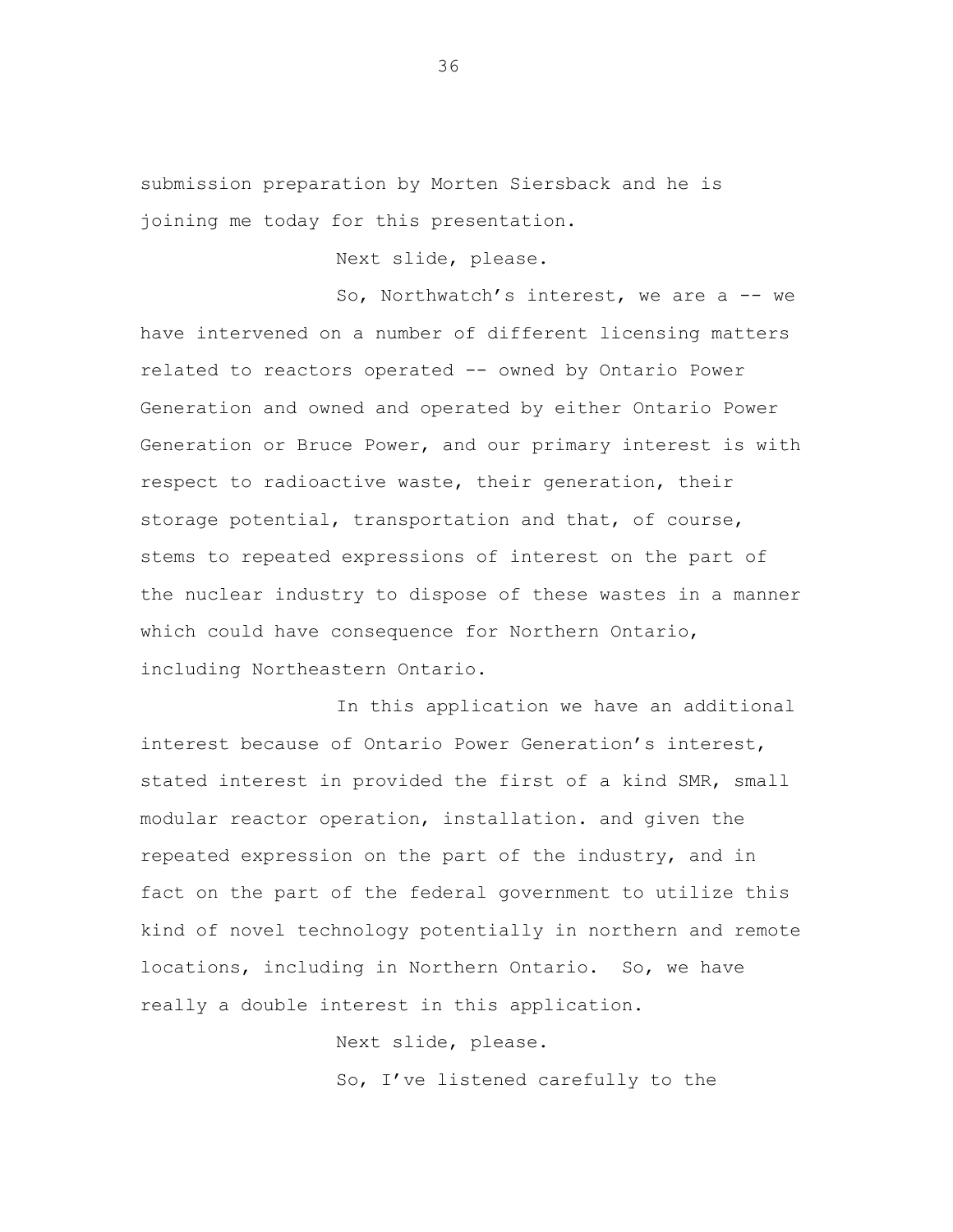Commission's -- President Velshi's instruction to the public interest intervenors, in particular yesterday and at the beginning of this morning's proceedings, that this is not about SMRs; that we're not to be discussing the SMR technologies that may or may not come into play as a follow-up to this licence renewal. But if you look at the amount of printed space taken up in Ontario Power Generation's application in CMD -- I seem to have lost the slides -- their application in CMD and indeed the amount of discussion of SMRs by other intervenors, particularly those associated with the nuclear industry, it's difficult to make that cut-off. It's difficult to make that separation.

It's even more difficult to make that separation because when we look at what this application - what the licence renewal rests on, it rests on an environmental assessment approval from 2012, from a hearing in 2011, and that application rested on OPG putting forward four sort of reference cases for very different kinds of technologies. Now we know that there are three technologies, small modular reactor technologies OPG is considering for this site, and they are excluded from the discussion, and that's a difficult cut-off to make.

When you look at need, then the need rests on OPG's suppositions of 2009 which were then rather overwritten by the province some years later -- we should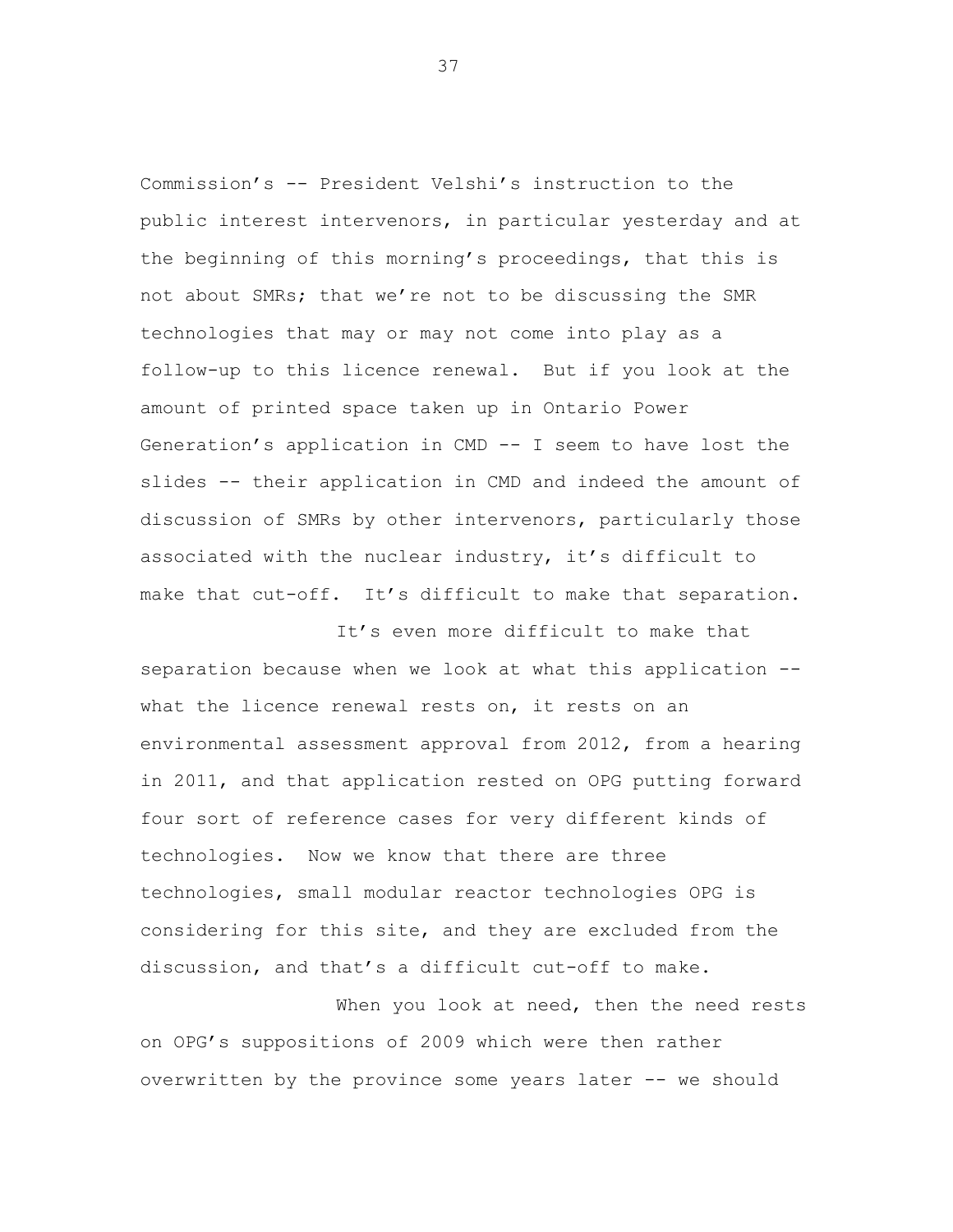actually still be on slide three at this point.

And when we look at the Commission reminded us yesterday that their purpose is to look at safety, but when we look at the purposes presented by OPG in this application it is to support the future of the nuclear industry supply chain. That's their vision; that's their purpose. They don't want to lose the asset of this -- this site preparation licence. And their purpose is to support the future nuclear industry supply chain - very different purposes.

So, we would request that the Commission require OPG to provide a complete project description following the selection of their preferred reactor design, come back to the Commission at that time, and we will accept the distinction -- you know, the cut-off that the Commission makes between the amount of -- the depth in which we look at the reactor technologies at the site preparation stage versus construction. But we simply find it unworkable to go forward with no identification of the technologies.

Next slide, please.

So, we did have the assistance of Morten Siersback who looked at specifically the information provided in the application with respect to site layout, and he found that it was -- it was deficient, that OPG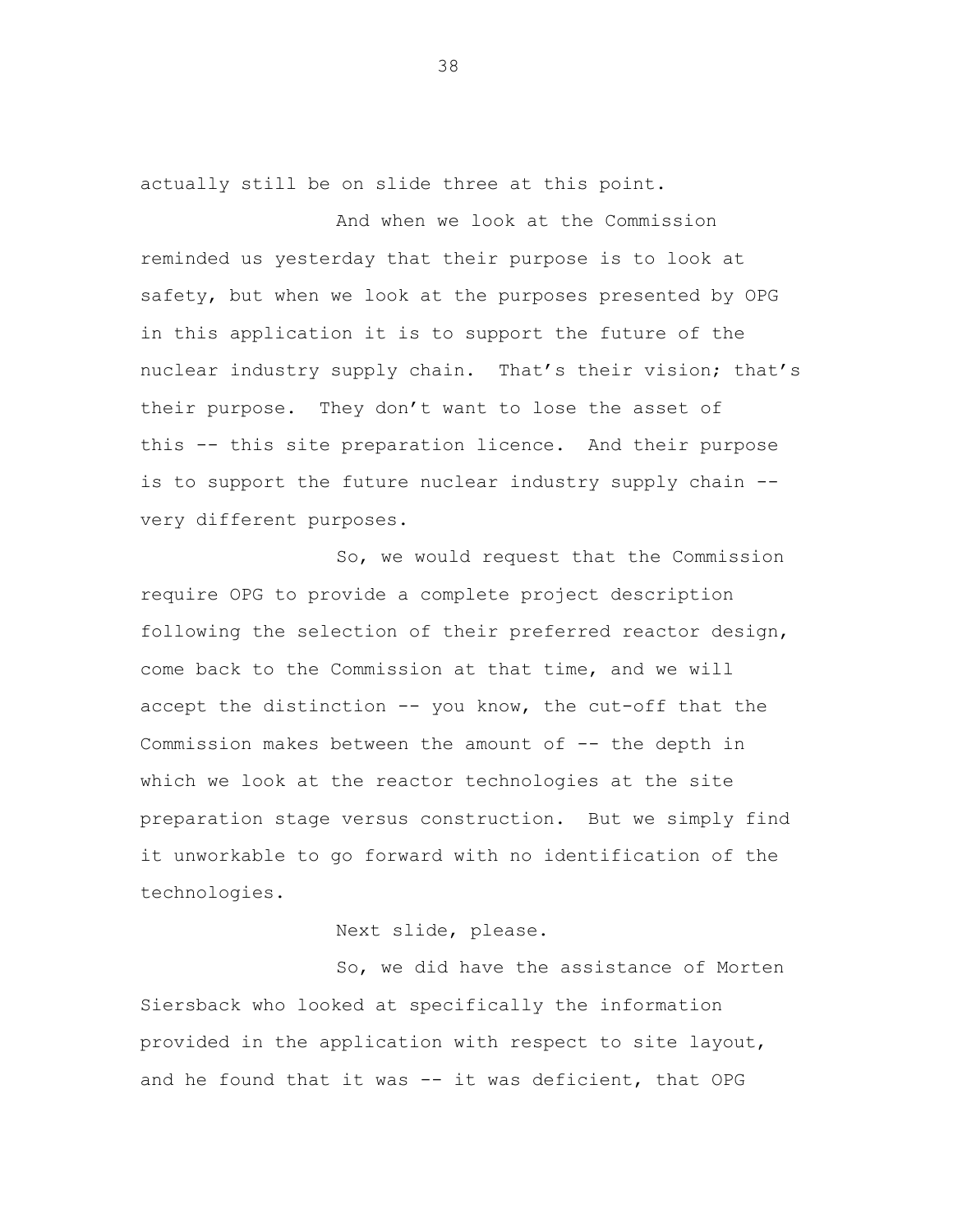simply had not met the requirements. They had not even provided the amount of information in the initial application let alone added to that information based on their revised intentions in terms of technology, and 10 years having passed since they first received that site application licence -- site preparation licence.

Next slide, please.

Our interest, of course, is specifically and particularly with respect to radioactive waste, so we looked at it, and you can see this in detail in our Section 4.3.1 of the Northwatch submission. Site layout should include information relating to radioactive waste, the proposed conventional and radiological waste treatment and storage areas are to be included in site configuration information provided and was not, so we would request that the Commission direct OPG, should they decide to return in 2022 with a complete application. But they specifically include that information.

Next slide, please.

And this is animated; you could just move through the next two clicks.

We won't spend time on this in our presentation; time is short. But OPG has, in the past, been a recipient and I think co-contractor of studies in how to reduce risk making storage more robust at the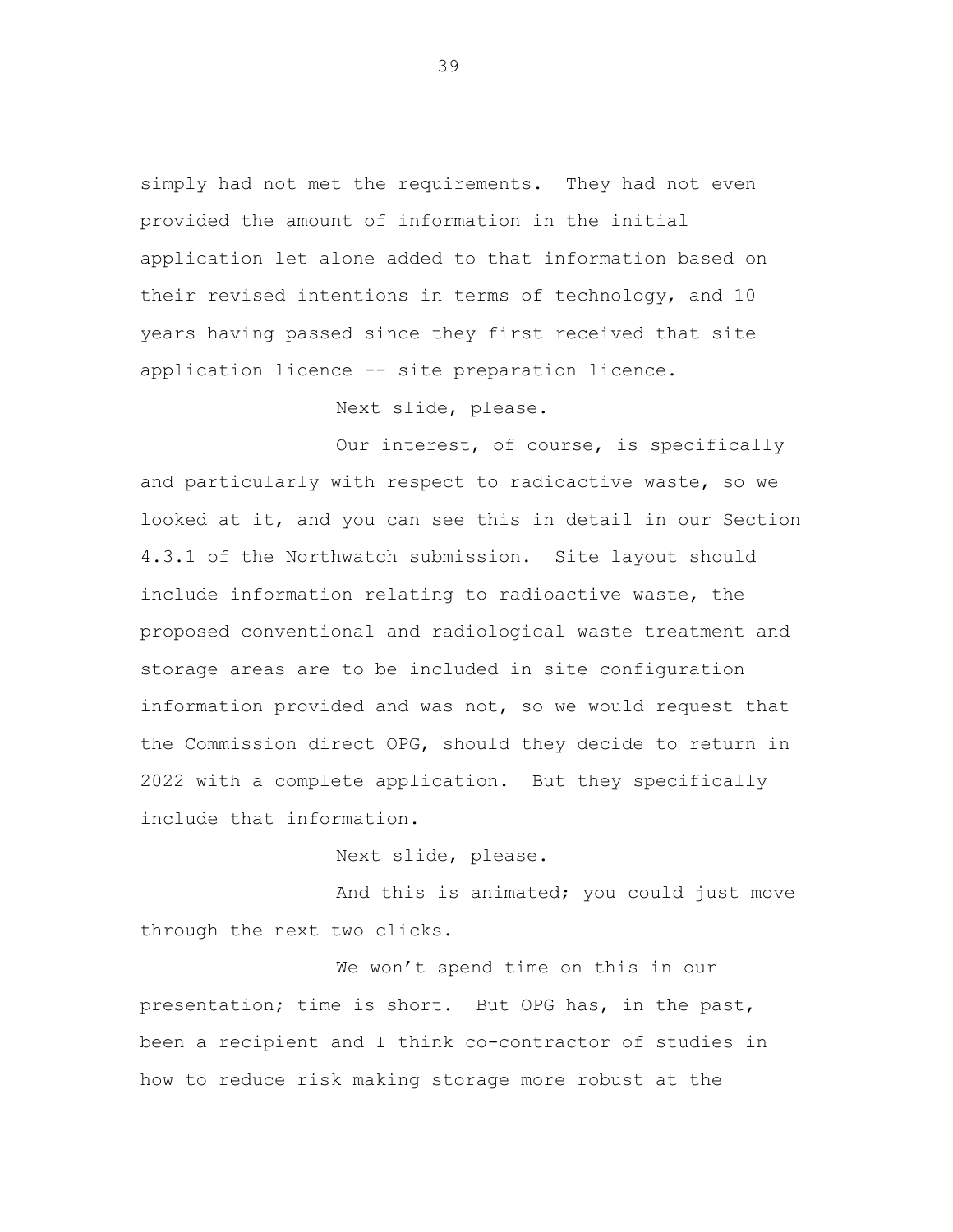reactor site, and we would like that information to be included in the site storage -- the waste storage proposal that they come back to you with when they come back with the complete project description.

Next slide, please. You'll have to animate -- and, again. Thank you.

So, with respect to the license period, we really struggle with this notion that the Commission is to renew a licence that was issued based on that assessment done that assumed certain -- certain safety requirements would be met as expressed through the PPE. We did, in 2011, have some low confidence in the way that exercise was undertaken, but now we see that that exercise has not been undertaken at all, and there are three very different chronologies, and these  $-$  so, I think the question is, is the Commission willing to accept an assumption rather than a determination that these three new potential technologies will meet the safety analysis and including the PPE.

Next slide, please.

There's a question around qualified operators. One of the tests in the *Nuclear Safety Control Act* for the Commission is, is OPG qualified to carry out the activity. And, I think there's a question here about who is carrying out the activity.

In part, OPG does describe some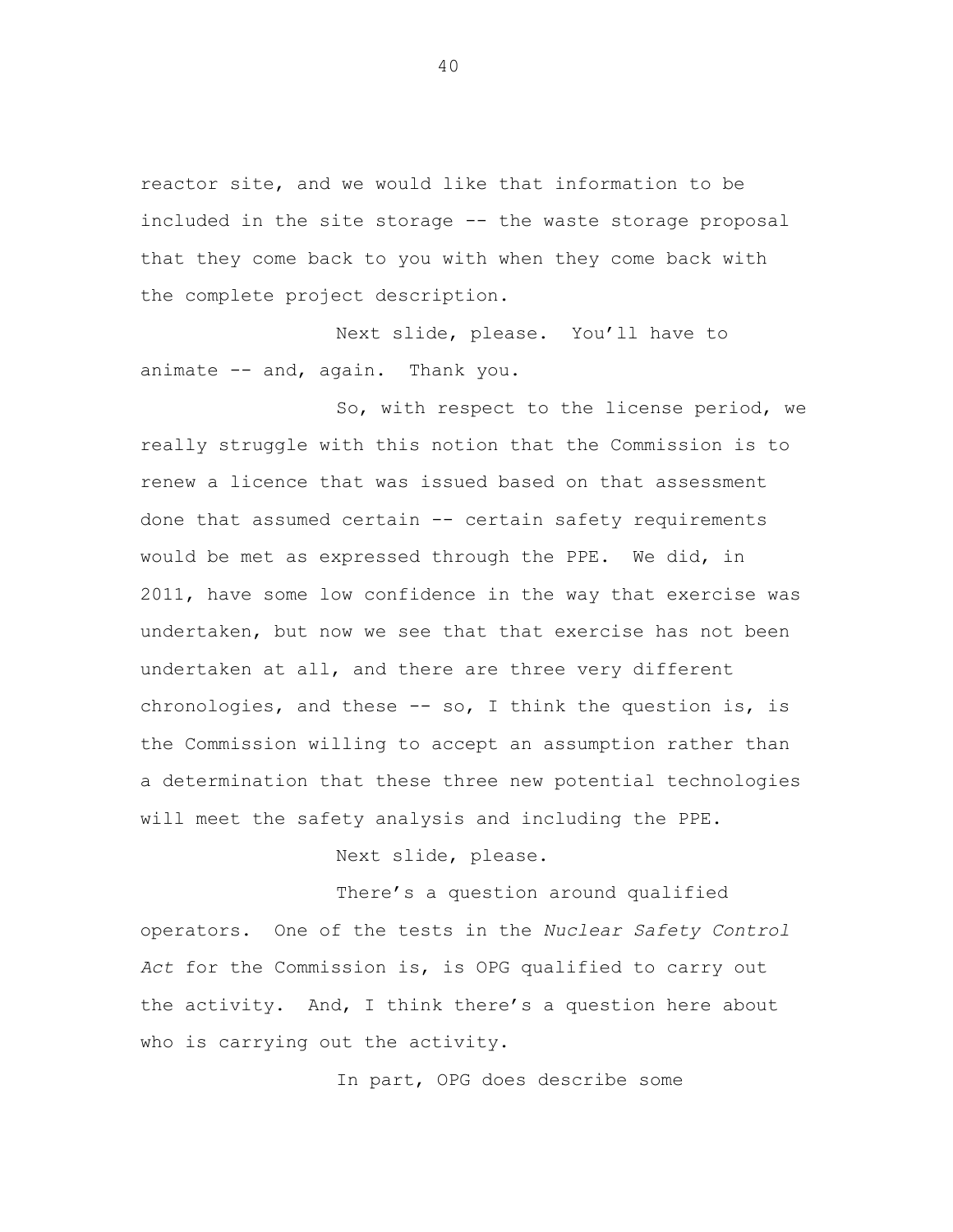rearrangement of their organizational structure and it appears that there is an engineering procurement and construction company who will be contracted, so I think there's a question for the Commission around who requires that -- who is to be qualified and what is that qualification.

## Next slide.

This becomes even more a question at later stages and questions around who will be the operator of any future small modular reactor design.

Next slide, please.

And our conclusions are that the application is premature. The information provided is inadequate. And the Commission must make a determination at this point as to whether the project of 2022 is the same project as was subject to EA and Licensing decision in 2012, and we would suggest to you that it is very definitely not.

Last slide, please.

And, again, our requests are that the Commission require OPG to provide a complete project description; that they give, at most, a licence extension for one year. And those -- that additional information would allow you to make a determination rather t hanaccept -- simply accept OPG's assumptions.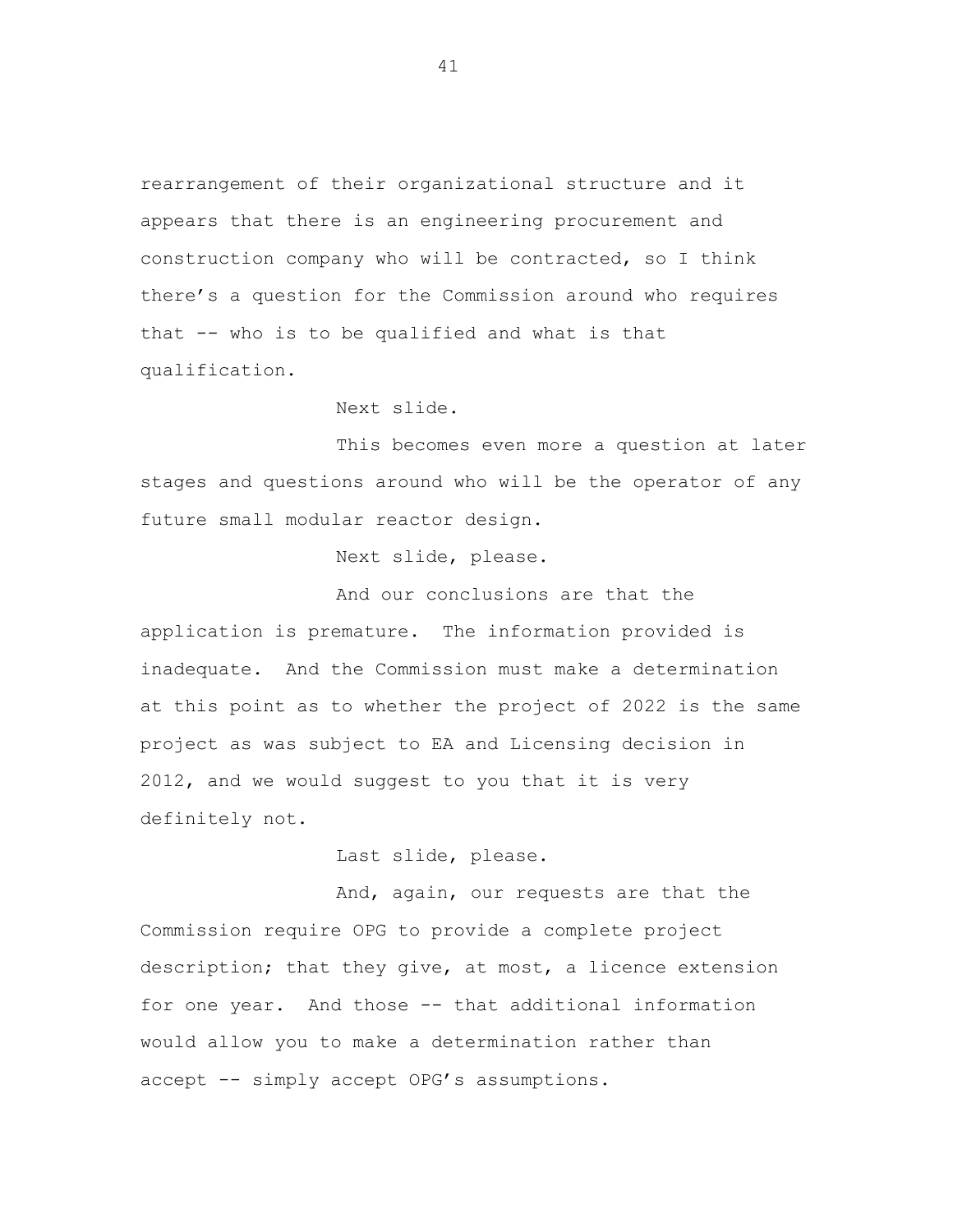Thank you.

**THE PRESIDENT:** Thank you very much, Ms Lloyd, for your presentation. And I can to some extent appreciate the questions and quandary that you see yourself in, and you expect the Commission to be in, as well.

But let me open it up to my colleagues for their questions. And we'll start with Dr. Lacroix.

**MEMBER LACROIX:** Thank you very much, Madam Lloyd, for your presentation, as well as for the written submission.

The issue of the site layout was discussed yesterday by OPG, and I would like OPG to remind us what is the issue. Well, why the lack of information at the time being concerning the site layout?

**MR. MANLEY:** Robin Manley, for the record. Commissioner Lacroix, I will do my best. If I don't directly answer your question, please do tell me.

So, we are at the stage where we have a project underway at the planning and engineering design stage but not at the stage where we have yet picked which particular technology partner to work with and, therefore, we haven't established the -- the exact footprint of any particular reactor plant.

What we can say  $--$  what I do say is, that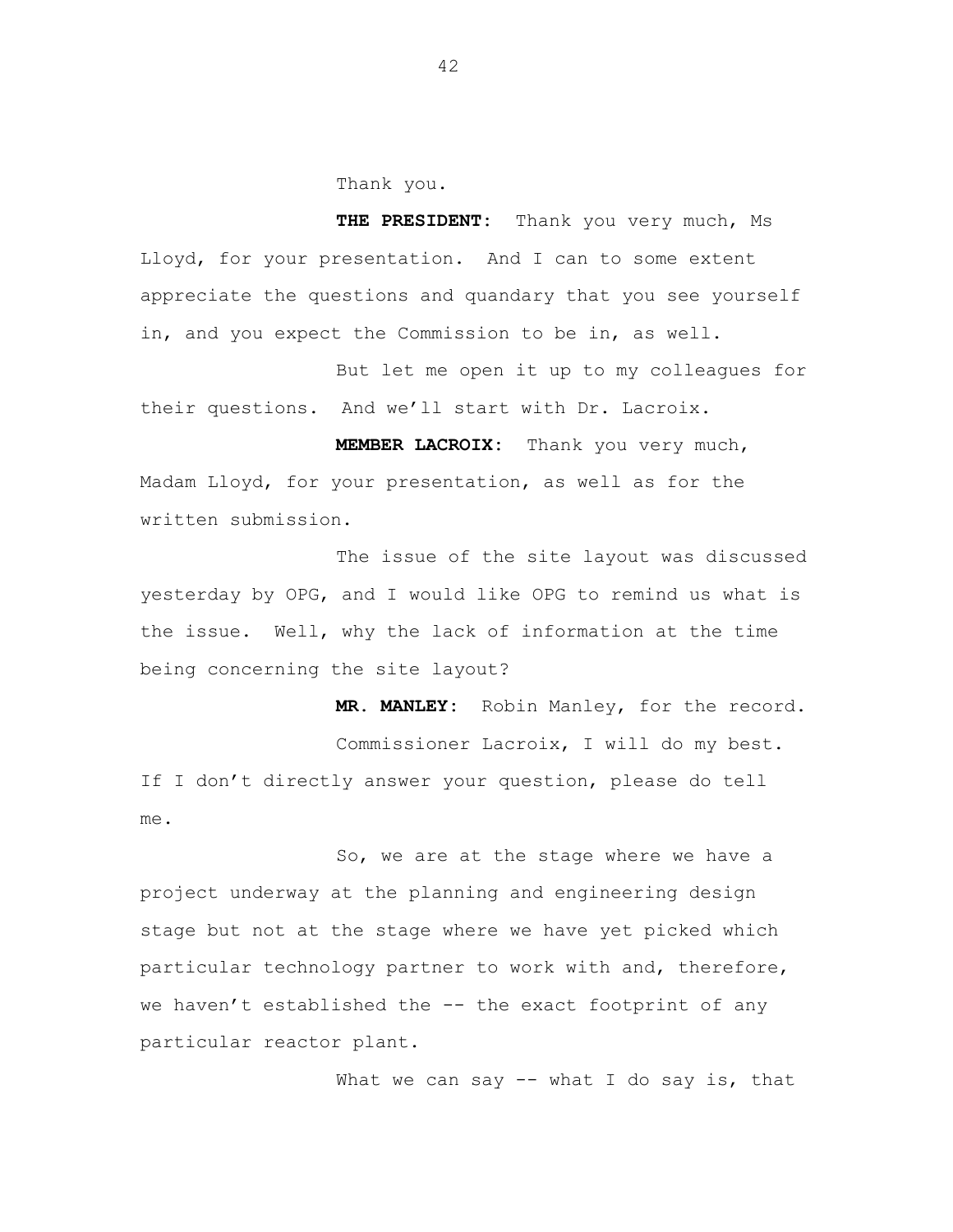it is within the -- it is within the envelope that was considered during the environmental assessment, so it's on those lands. It has a size, we're talking about a plant on the order of 300 megawatts or so, whereas, the EA considered up to 4800 megawatts, so something physically smaller and less output than -- than what was considered under the EA.

The EA was done with a sort of a bounding layout that imagines several different possible designs. It was not established what design it would be, just as we have not established at this time what design it is, but we will be within the EA. And once we have picked the technology partner with which to work, and if we get project approval to actually proceed, we intend to come back to the CNSC with a full project description and the full CNSC construction licence application with all of the necessary supporting documentation that would be available to the public to be reviewed thoroughly and by staff at a public hearing, at a construction licence hearing, and that would include the reactor design, the safety issues that the intervenor has mentioned; it would include the waste issues and how that waste will be safely managed. Those things would all be incorporated in our constructionlicence application.

Thank you.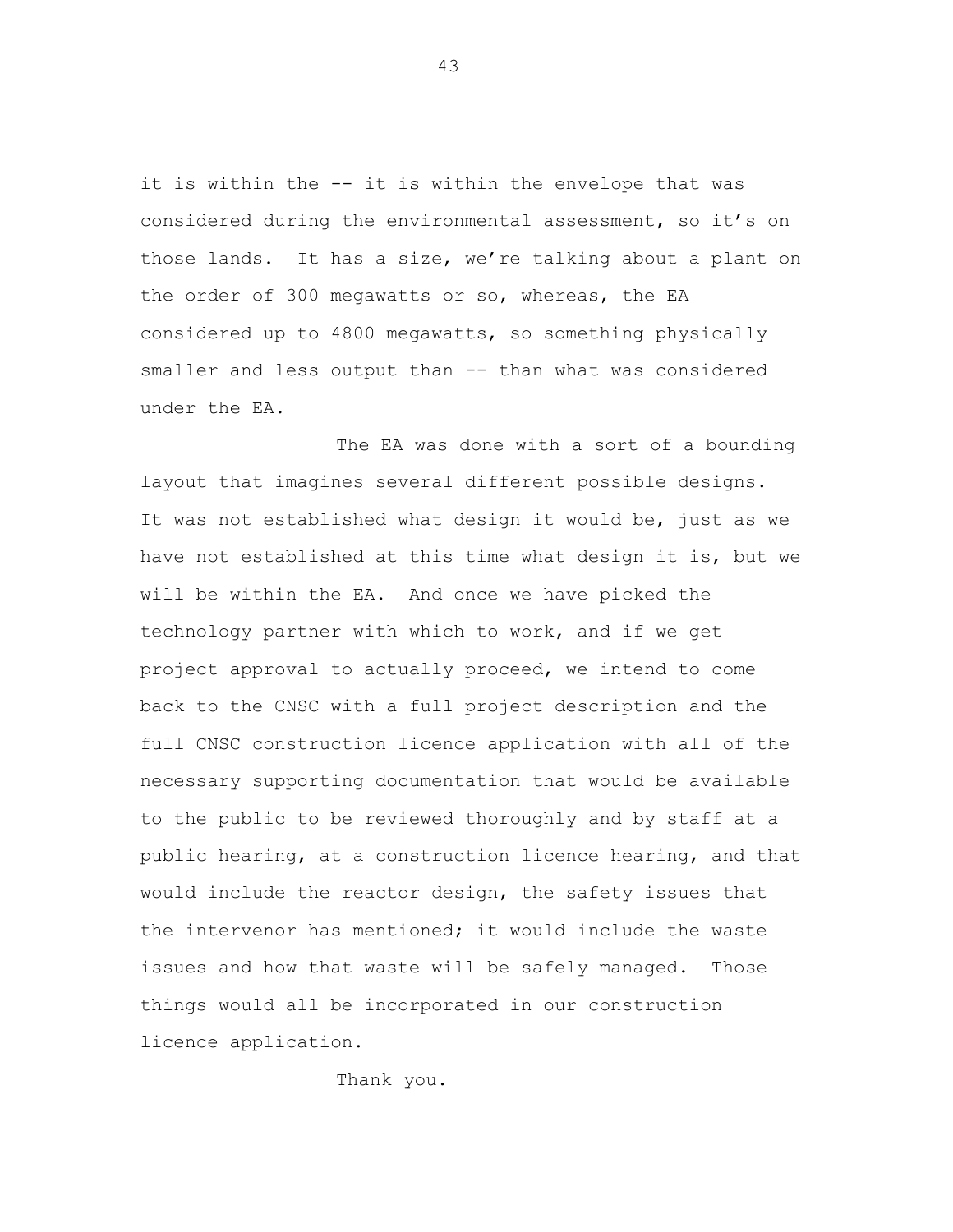**MEMBER LACROIX:** Thank you, Mr. Manley. Madam Lloyd, does it address your concern?

**MS. LLOYD:** Thank you, Commissioner. No,

it doesn't. In fact, I think what OPG is suggesting is that the Commission simply exempt them from the site renewal -- the site preparation licence renewal and those responsibilities.

OPG is saying, well, yeah, we didn't provide any of that information; we provided it in a generic kind of way 10 years ago. We didn't provide that information now, but we will provide it later.

Well, this is the site preparation licence and I think that I find, you know, bounding is bounding  $-$ is that a bounding exercise in terms of the technology? Well, now OPG has just used the term to say bounding in terms of the property boundaries. Those are very different things.

I think that OPG's response contained really no surprises for me, except that I'm surprised at their -- at their persistence in this notion that they can simply ask the Commission to extend without having met the obligations of making that request. And really I think they're asking you to go on assumptions rather than determination. And, in effect, it's an exemption from this licensing renewal. They just want a -- you know, sort of a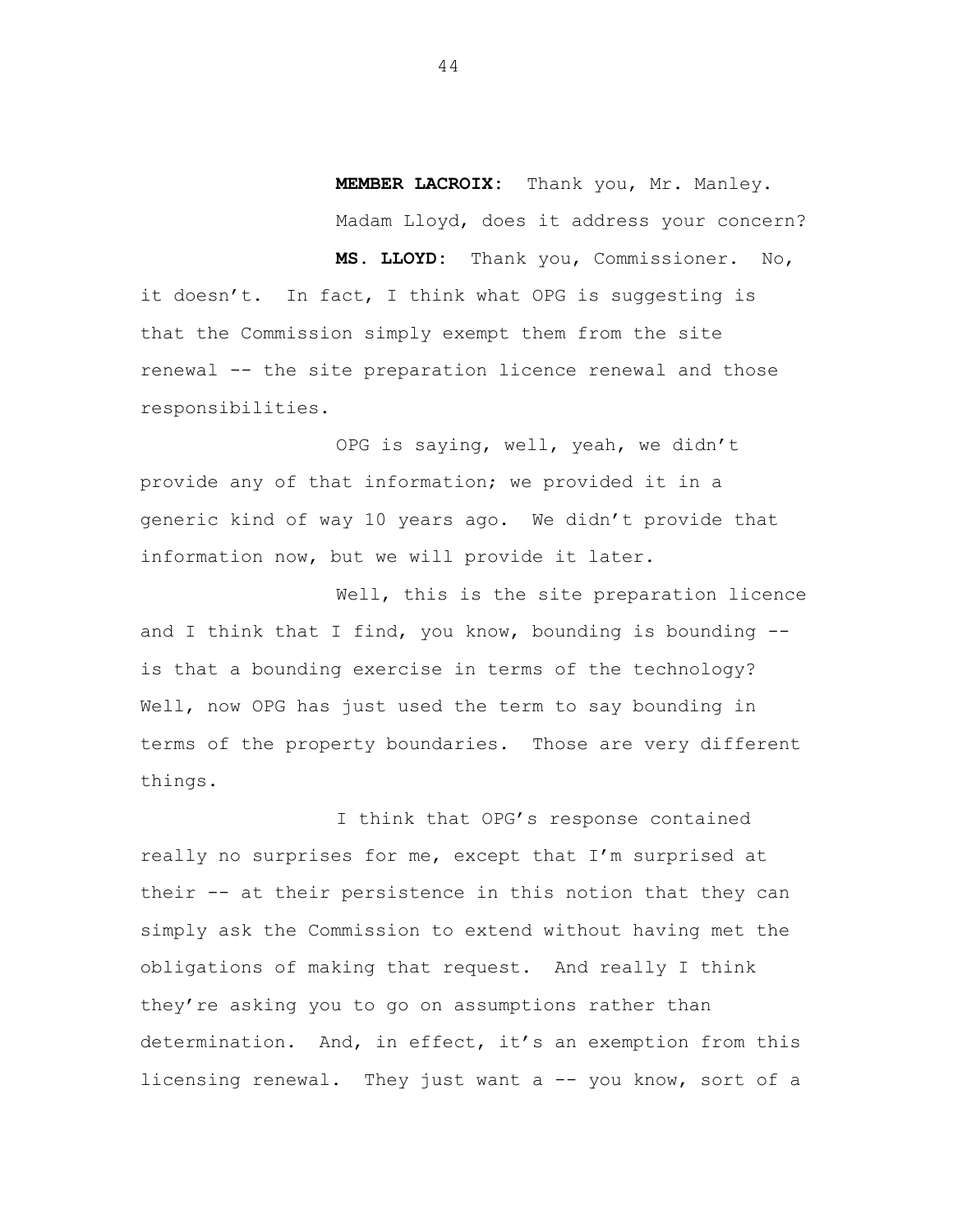forever arrangement for their 2012 licence.

I think a much more prudent approach on the part of the Commission would be to say, we hear you OPG. You don't have that information, so come back to us when you do.

And, in fact, OPG has, you know, in a meeting with stakeholders said that they would be making that technology decision in November. I don't know how long it then would take them to go from their technology selection to their approval, but it may well be that it is still within the window of this licensing period. That, I think, would be a more prudent course of action on the part of both OPG and the Commission.

Thank you.

**THE PRESIDENT:** Thank you, Ms. Lloyd. Mr. Manley?

**MR. MANLEY:** Thank you.

Robin Manley, for the record.

Perhaps I could add additional

information. My team has reminded me that we have an existing commitment under our licensing basis. Technically, it's called DP18 which refers to -- it's a -a preparation licence commitment, number 18, that has to do with the layout  $-- I'm$  just looking at my note here. It has to do with the commitment to provide a layout to staff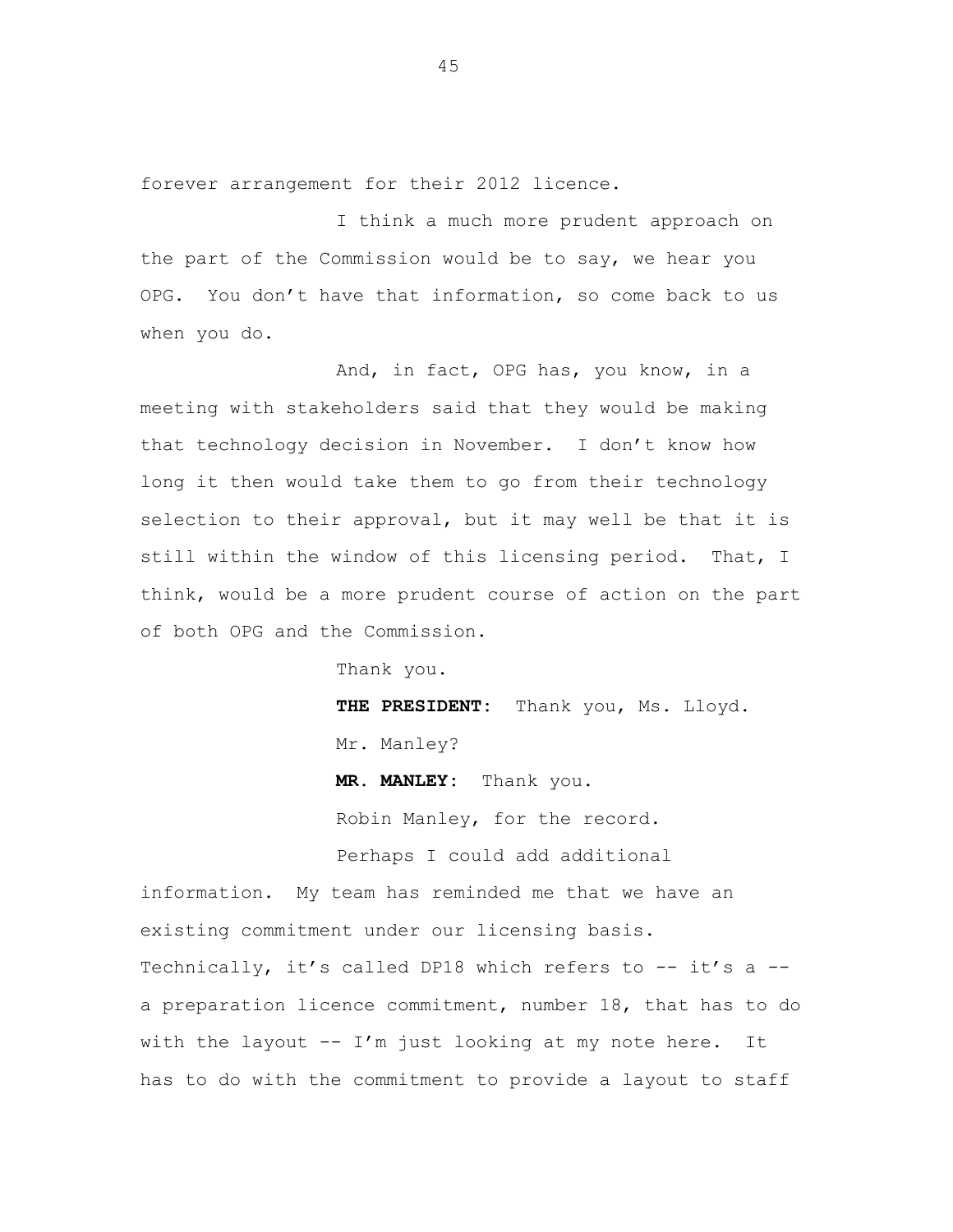as we go forward in our application process. So, that information will be forthcoming to -- to CNSC staff, as part of our application materials through the project process.

**THE PRESIDENT:** And that will happen after the technology has been selected, Mr. Manley?

> **MR. MANLEY:** That is correct. Robin Manley, for the record. That is correct.

**THE PRESIDENT:** Thank you. Dr. Berube. **MEMBER BERUBE:** I just want to expand on that idea and get CNSC's perspective on this, basically looking at the site layout parameters, and why are you - why the current site maps and definitions sufficient in your opinion? You stated that this fine. And if you could just expand on -- on why you believe that's fine?

**DR. DUCROS:** Caroline Ducros, for the

record.

Yeah, I just want to bring it back to the Joint Review Panel recommendation number one, that stated that the Panel understood that prior to construction the CNSC would determine whether the environmental assessment is applicable to the reactor technology, so that phased approach was considered in the previous licence and hasn't changed for this licence.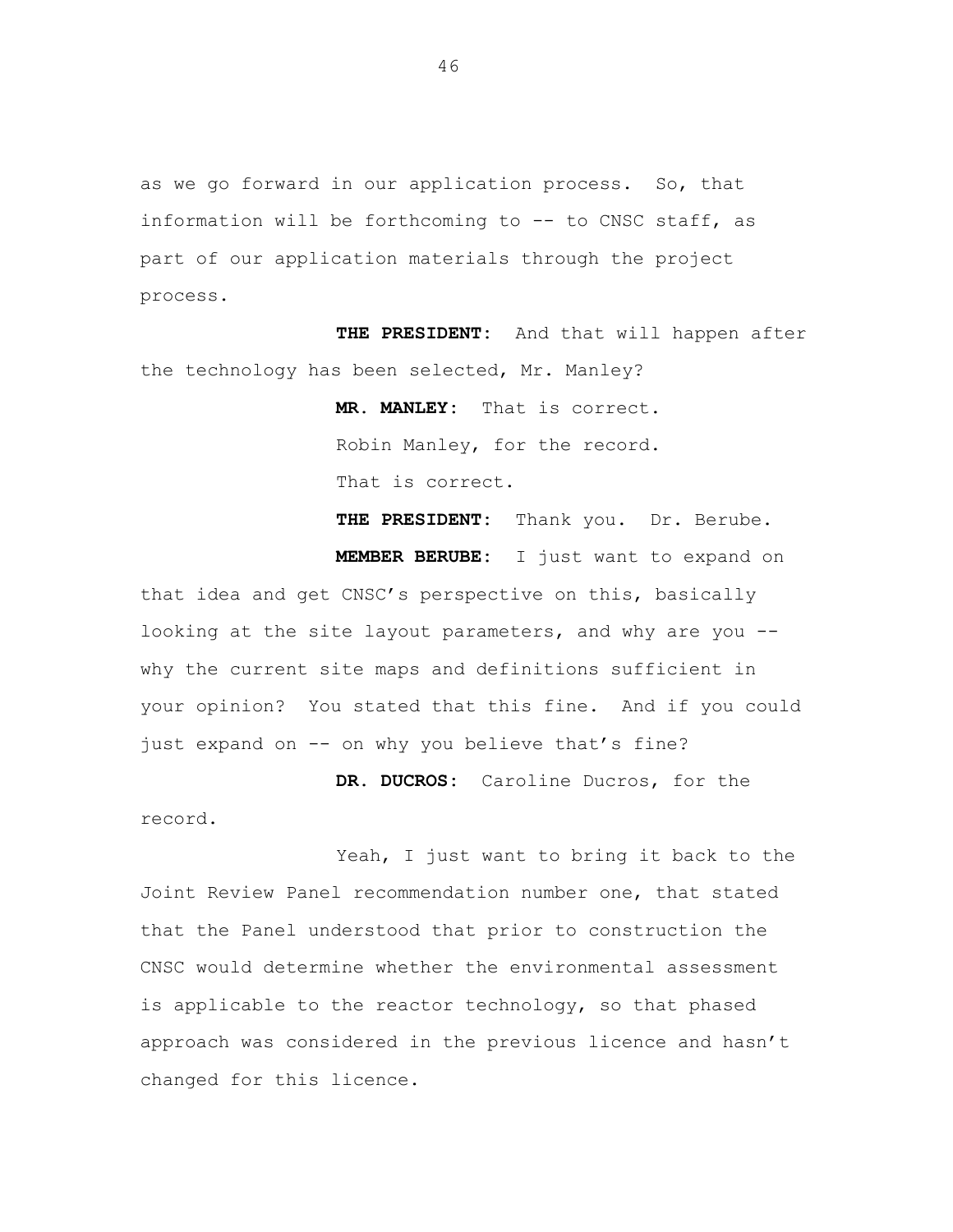But I'd like to pass it to the project officer Ms. Laura Andrews, to provide a little bit more detail on the new commitment that Mr. Manley just mentioned, and also what the expectation is from the CNSC.

**MS. ANDREWS:** Laura Andrews, for the record.

So, as part of renewal -- as part of renewing a licence, the applicant must demonstrate they come up to modern codes and standards. And under the safety and control area physical design, there is a new requirement in REGDOC 1.1.1 which is the revised regulatory document since the issuance of the licence. There is a requirement in this document to provide the site layouts. And, as a result of the renewal process, this gap was identified by OPG. And all of the commitments coming out of the JRP process need to reflect modern codes and standards, and so this new commitment was added by OPG to meet the new regulatory document.

**THE PRESIDENT:** Thank you.

Dr. Berube, any follow-up to that?

**MEMBER BERUBE:** Yeah, just -- you know,

just a little more amplification. I mean, I understand -- I understand what you're saying, that there's a new commitment. But the site maps are -- you now, they're unspecific and the definitions are  $--$  well, they're  $--$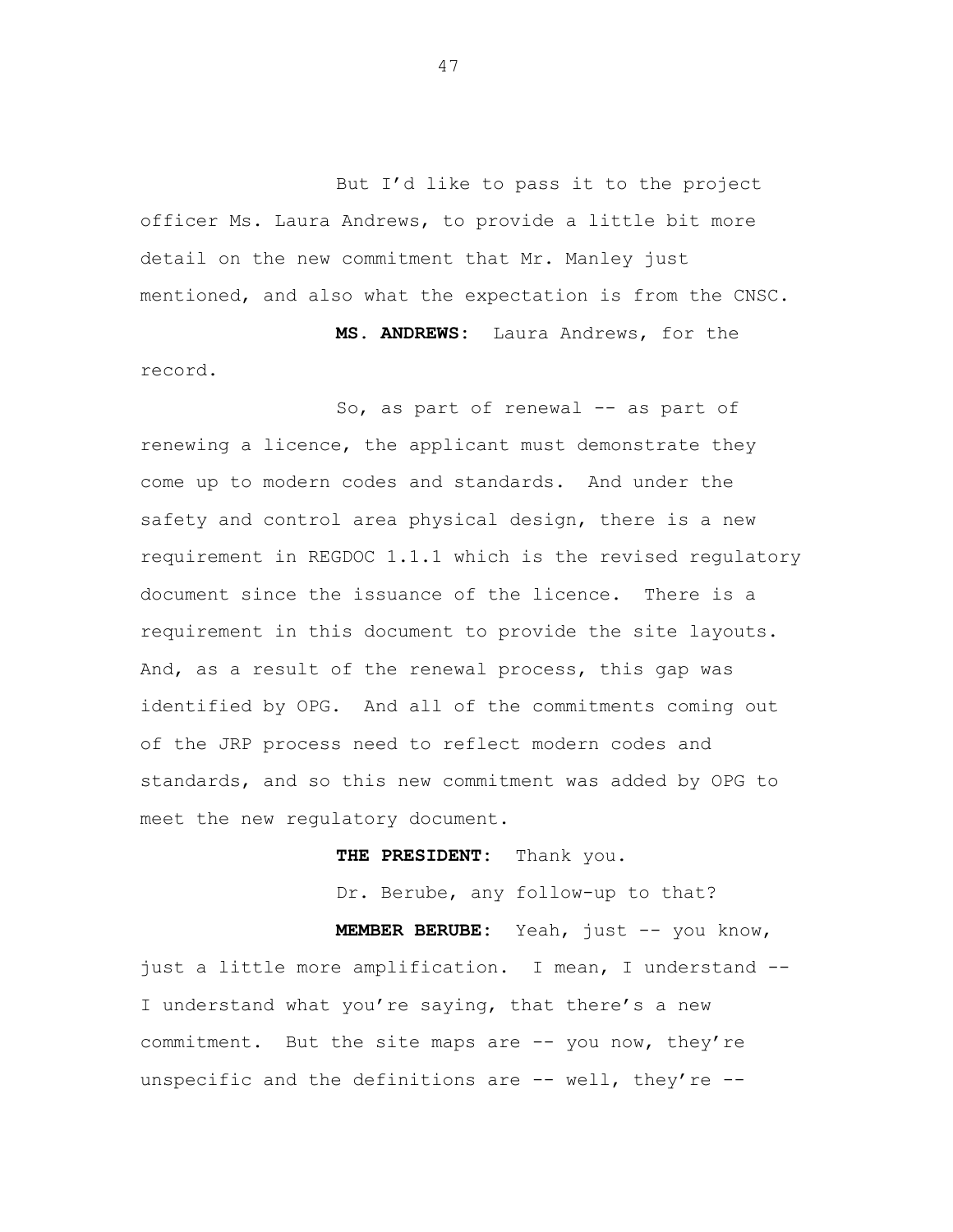they're good, I think; they are suitable. But I'm trying to understand, you're saying that the site layout is fine for relicensing purposes. Can you tell me specifically why you think that's the case?

**DR. DUCROS:** Caroline Ducros, for the record.

So, it is the case because what we assessed and what was received in the application met all the requirements, the regulations and the -- which I mean heavily relied on the Regulatory Document 1.1.1 for site evaluation and site preparations.

The technology itself had not been selected, and that is understood and will come back -- will have to come back to us, in terms of we need to know some site design information prior to some site preparation activities, and the commitments report will outline specifically which ones are needed, when, and those are defined in Appendix F, I believe, of REGDOC-1.1.1.

So, for a Site Preparation Licence, we have what we need to assure that the environment remains protected and that human health remains protected.

However, it has to be emphasized that for the Licence to Construct phase, there's going to need to be a lot more substantial information in terms of design, in terms of the plant parameter envelope, in terms of OPG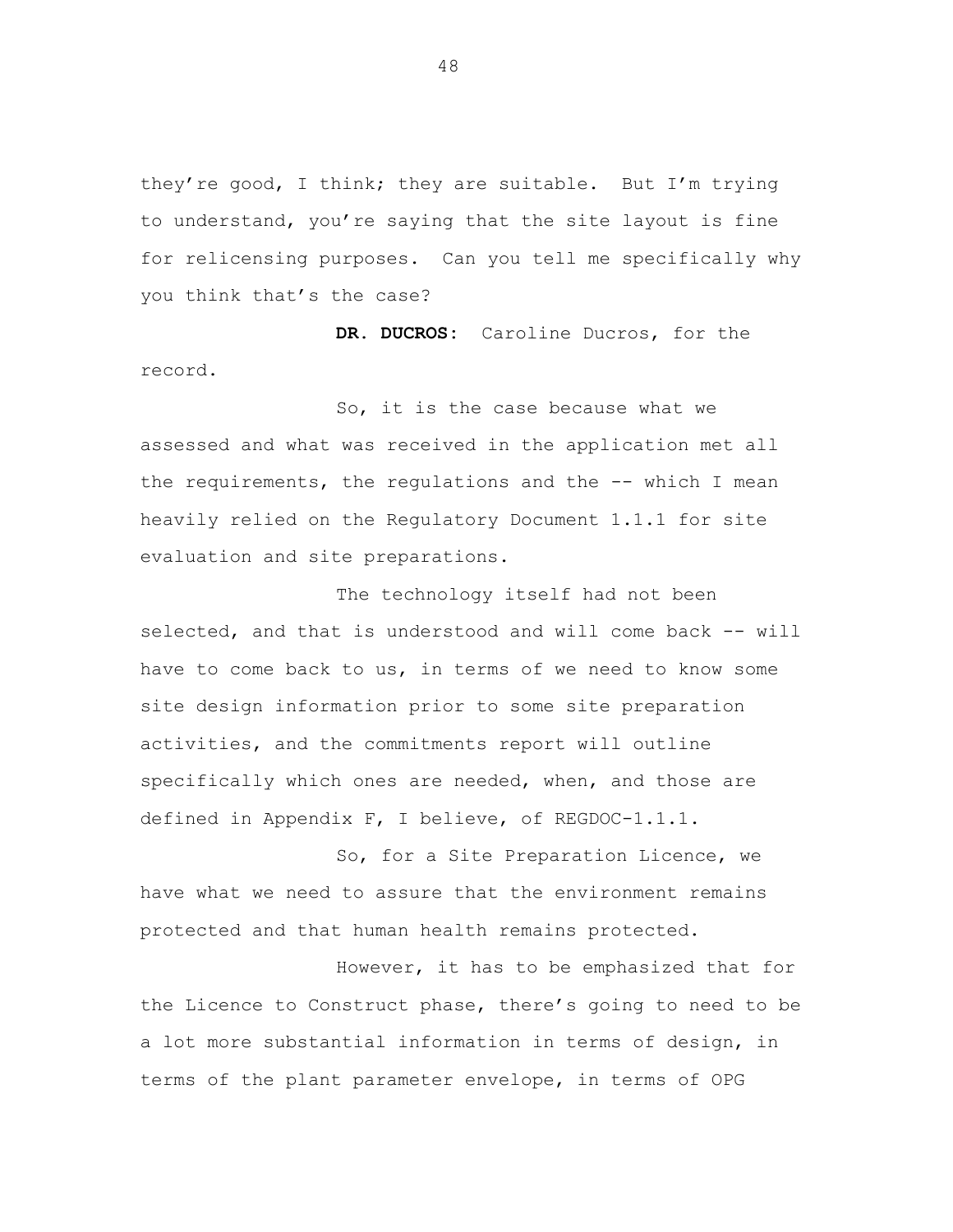demonstrating that the predictions of the Environmental Assessment are still met, in fact that the releases have to be within the predictions and conclusions of the previous EA.

So for that reason, for a licence to prepare site, we have sufficient and quality information to make that determination.

But I would like to pass it to Dr. Miller to add more detail to some examples to clarify what I'm saying at a more high level.

**DR. MILLER:** Doug Miller, for the record. To build on this, through the licensing basis OPG will be assessing whether or not when they have the technology and suitable design information, they will be assessing whether the technology fits within the bounds of the Environmental Assessment. We have reflected this through the licensing basis that they will provide an analysis in accordance with REGDOC-1.1.1 on site evaluation, site preparation, and in particular focusing on Appendix F of the document.

That provides the criteria that is necessary to demonstrate the impacts of accidents and malfunctions at a high level. It is not at the level of a detailed deterministic safety analysis, but it is certainly a system level analysis of the impacts of normal operation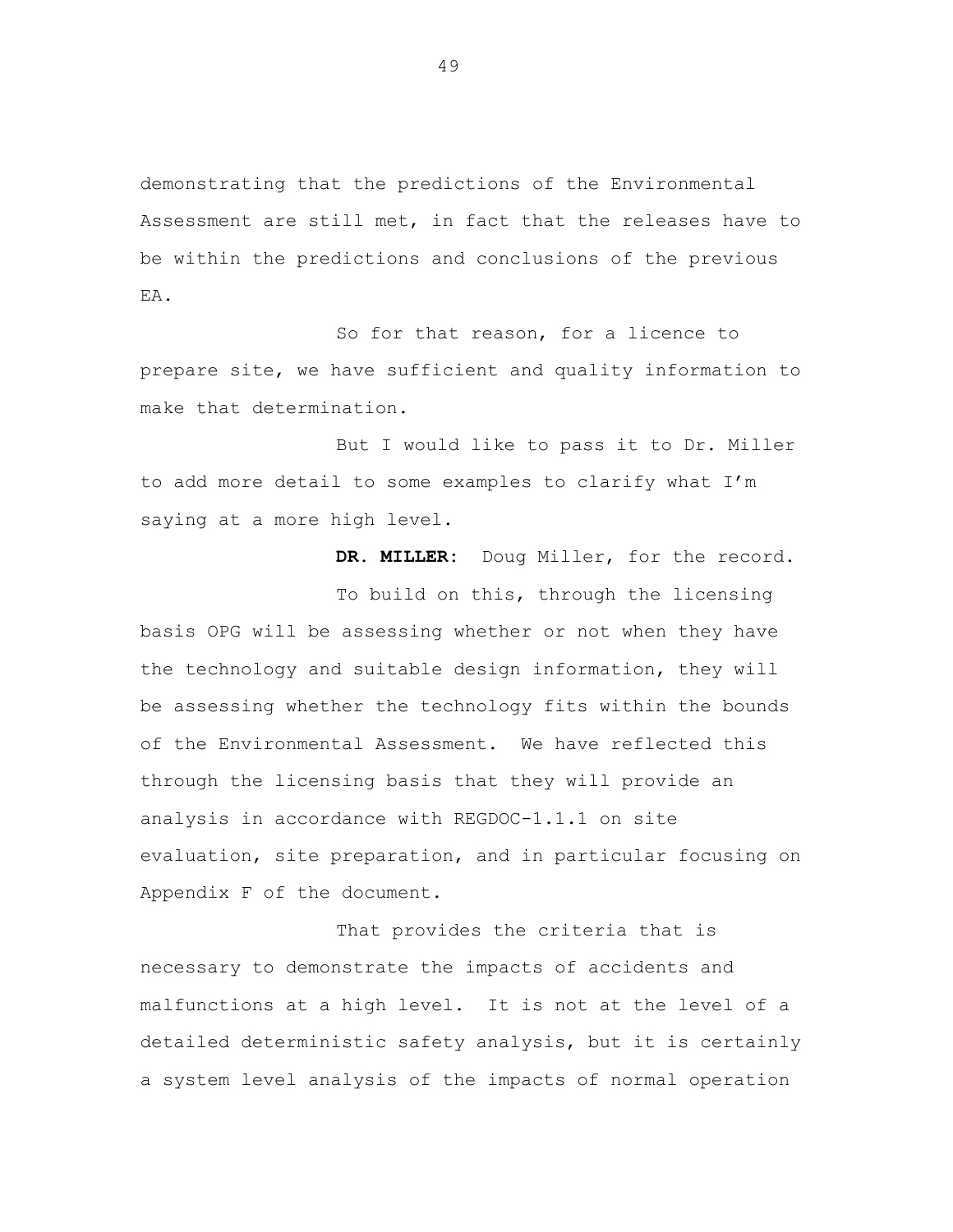and accidents and malfunctions on the environment.

**MEMBER BERUBE:** Yes, thanks for that. I think that's enough for me; thanks.

**THE PRESIDENT:** Thank you.

I will ask staff another issue that the Intervenor has raised, and this is around the licensee being qualified to carry out the activity authorized, in this case the site preparation activities.

Help me understand how staff has assessed the adequacy of that, given that it will be EPC, a company that will be contracted to do the work. How do you get reassured that indeed the licensee is qualified?

**DR. DUCROS:** Caroline Ducros, for the record.

I would like to pass this question to the Management Systems expert for contractor management.

**MR. CORMIER**: Kyle Cormier, Management System Officer, for the record.

Yes, OPG must maintain its role and responsibility as the licensed entity for DNNP regardless of who's doing the work. OPG has committed to ensuring ongoing and thorough oversight of the activities of the Engineering, Procurement Construction company in accordance to the OPG Nuclear Management System.

So there are various commitments regarding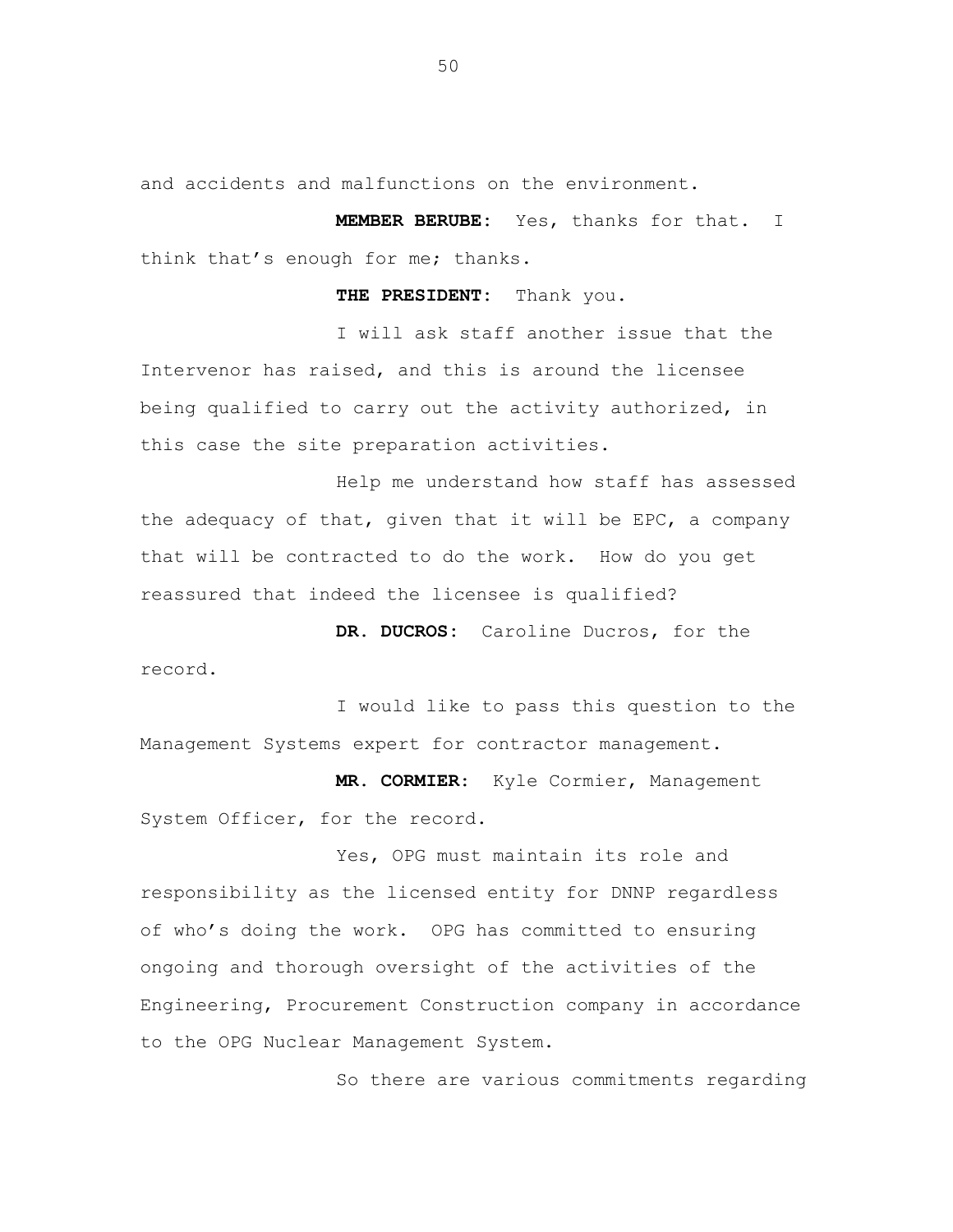both the conduct of the site preparation activities and OPG's oversight of the site preparation activities, including but not limited to a commitment for OPG to describe how review and oversight of site preparation activities will be performed and that the contractors performing the work for DNNP will have a management system that's compliant with CSA N286-12. That's the management system requirements for nuclear facilities.

So through this, CNSC staff are satisfied that OPG's application and the information submitted in support of the application for the renewal of this Licence to Prepare Site application address relevant requirements and explicitly with respect to contractor management.

**THE PRESIDENT:** Thank you very much for that.

Mr. Lacroix.

**MEMBER LACROIX:** Yes, I do have a question and I want to make sure that I understand correctly.

Dr. Ducros mentioned that once a technology has been selected and been assessed by OPG, it will come back to CNSC staff and they will review it.

Is it done within the bounds of the actual Site Preparation Licence?

**DR. DUCROS:** Caroline Ducros, for the record.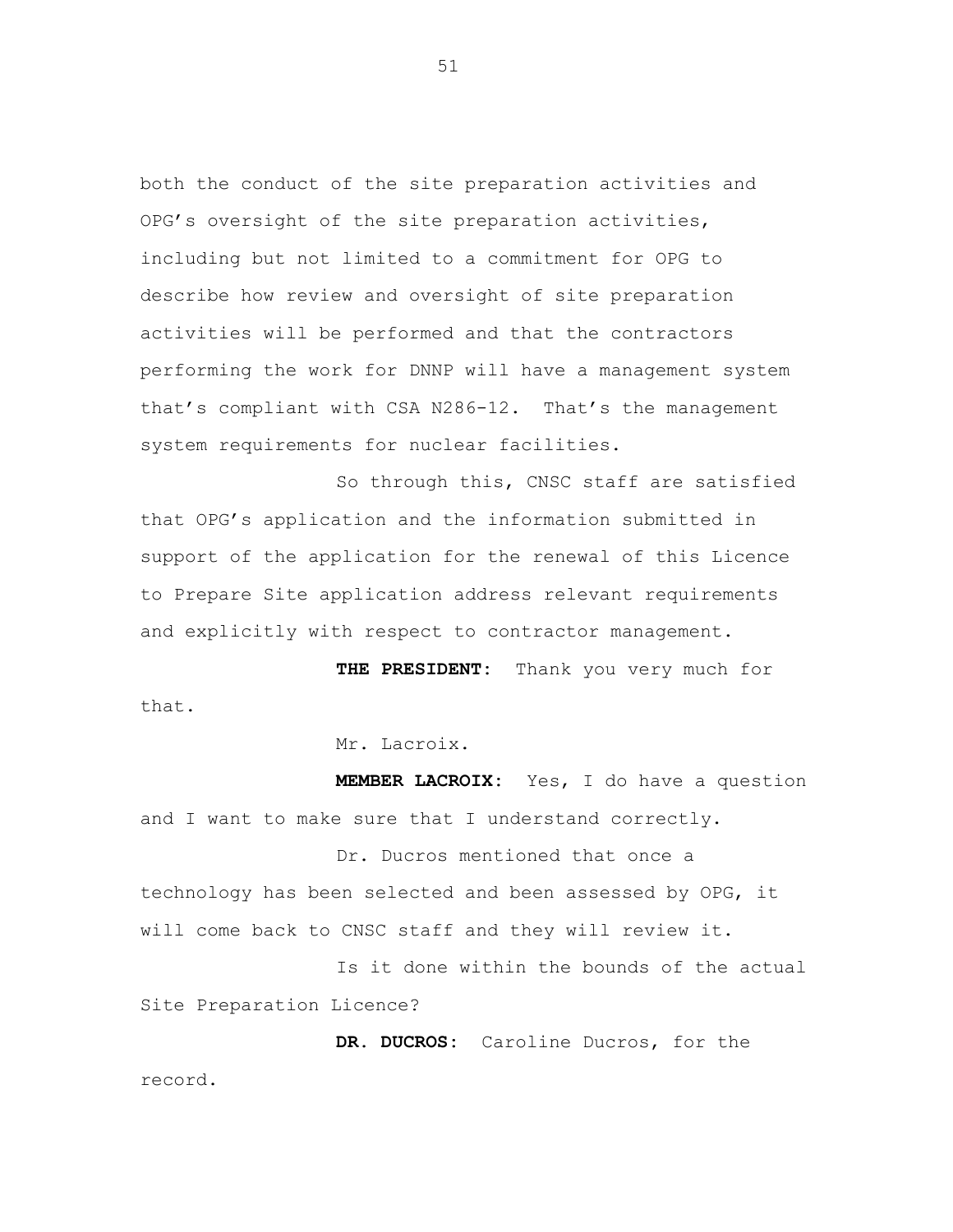Some aspects are done within the bounds of the Site Preparation Licence in terms of what they can do before they start putting shovels in the ground. So there are some actions that OPG or some documents that they need to verify, send to us for verification prior to doing some site preparation actions.

But they can't construct any facility under the Site Preparation Licence. So the details of the technology, the details of the emissions, the details of the interactions between the facility and the environment, the plant parameter envelope aspects that need to be examined in terms of making sure that they are within the bounds of the EA, will take place during the Licence to Construct review and we will come back to the Commission for that.

Another aspect of this in terms of the qualifications of the licensee and what they can and cannot do is the CNSC does have a compliance verification process. So if at any time OPG is out of compliance with any of its commitments and expectations in the licence and *Licence Condition Handbook*, CNSC would take regulatory action. Depending on what that is, we may come back to the Commission if it's a deviation.

If there's any deviations to the licensing basis, there are powers that the inspectors have to stop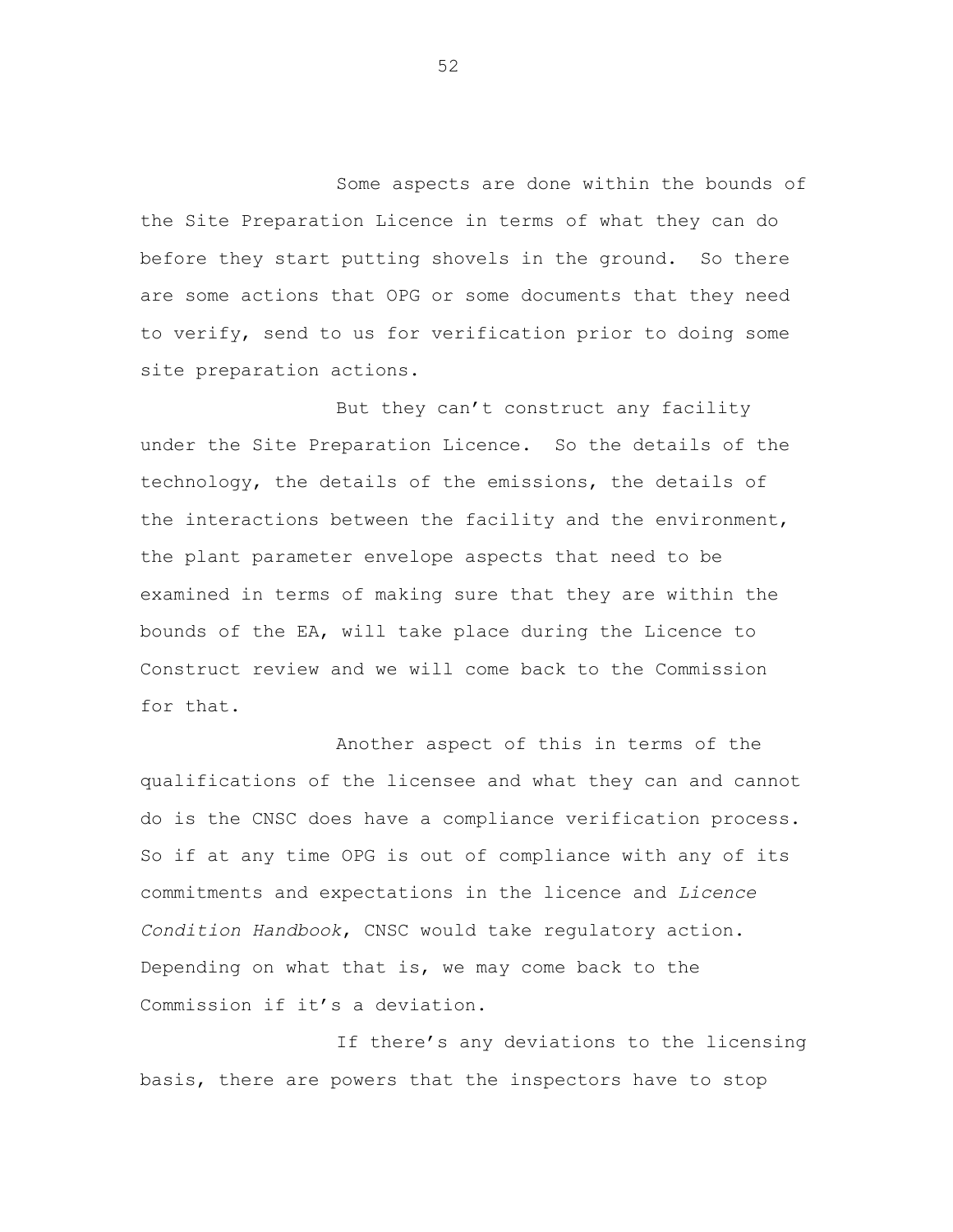operations, to stop any activities taking place. And we would have to come back to the Commission, because OPG must remain within the licensing basis.

**MEMBER LACROIX:** Okay, thank you very much.

You answered my question. Thank you very much.

**THE PRESIDENT:** Mr. Manley?

**MR. MANLEY:** Robin Manley, for the record. Thanks for the opportunity to comment on this.

In a moment I'm going to ask Carol Gregoris to provide some additional material.

With respect to the EPC and, you know, who is accountable, I would just like to make it very clear that Ontario Power Generation is accountable for this licence and all activities undertaken under this licence and on this site. Whether or not we have an EPC, Engineering, Procurement and Construction company, that is doing work for us does not relieve us of the accountability for following the Act and the Regulations and the licence requirements, which we take very seriously.

I do recognize Caroline Ducros' comments. We are very familiar with CNSC inspections and requirements under the Regulations to report on our activities and any issues that arise, and we do that I think very well.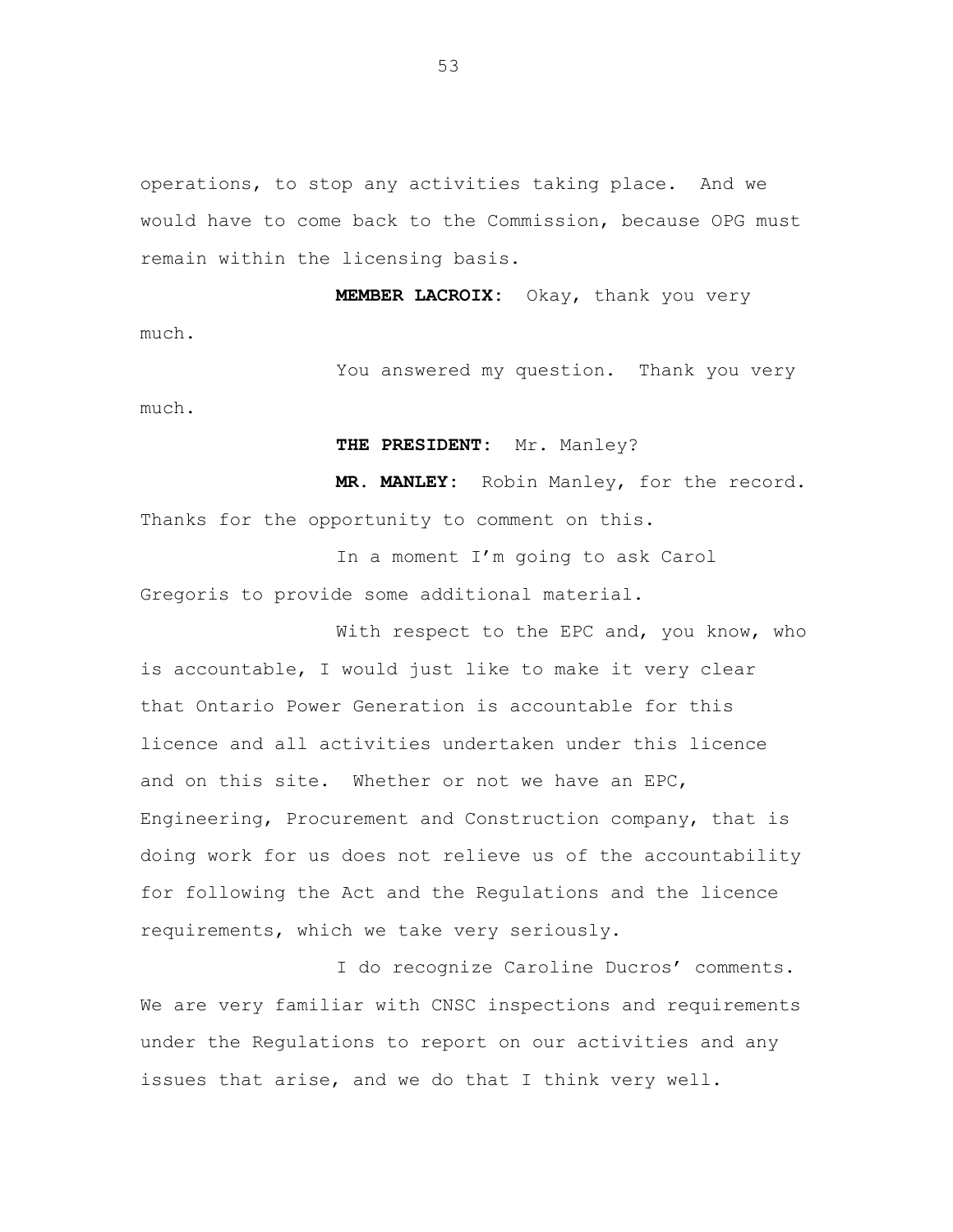In addition, I would say -– and here's where I'm going to ask Carol to provide some additional context.

We are in the midst of executing a very major project of refurbishment of our Darlington plants where we have EPC companies involved. So we have a lot of experience dealing with that and making sure that we follow the licence requirements in a nuclear site, on a nuclear plant.

Today we are talking about a Site Preparation Licence and site preparation activities, which are not nuclear plant construction, which doesn't change the requirement of following the Act or the Regulations but just to say bear in mind the scope of what we're talking about.

Carol, could you maybe speak a little bit about our experience following the requirements with EPCs during refurbishment?

**MS. GREGORIS:** Carol Gregoris, for the record. Yes, thanks, Robin.

I just want to go over from our quality programs. So we meet the N286 Standards, as was discussed earlier. As part of our N286 program we have a procurement program where we specify quality requirements for all of our vendors. Our vendors have to have quality programs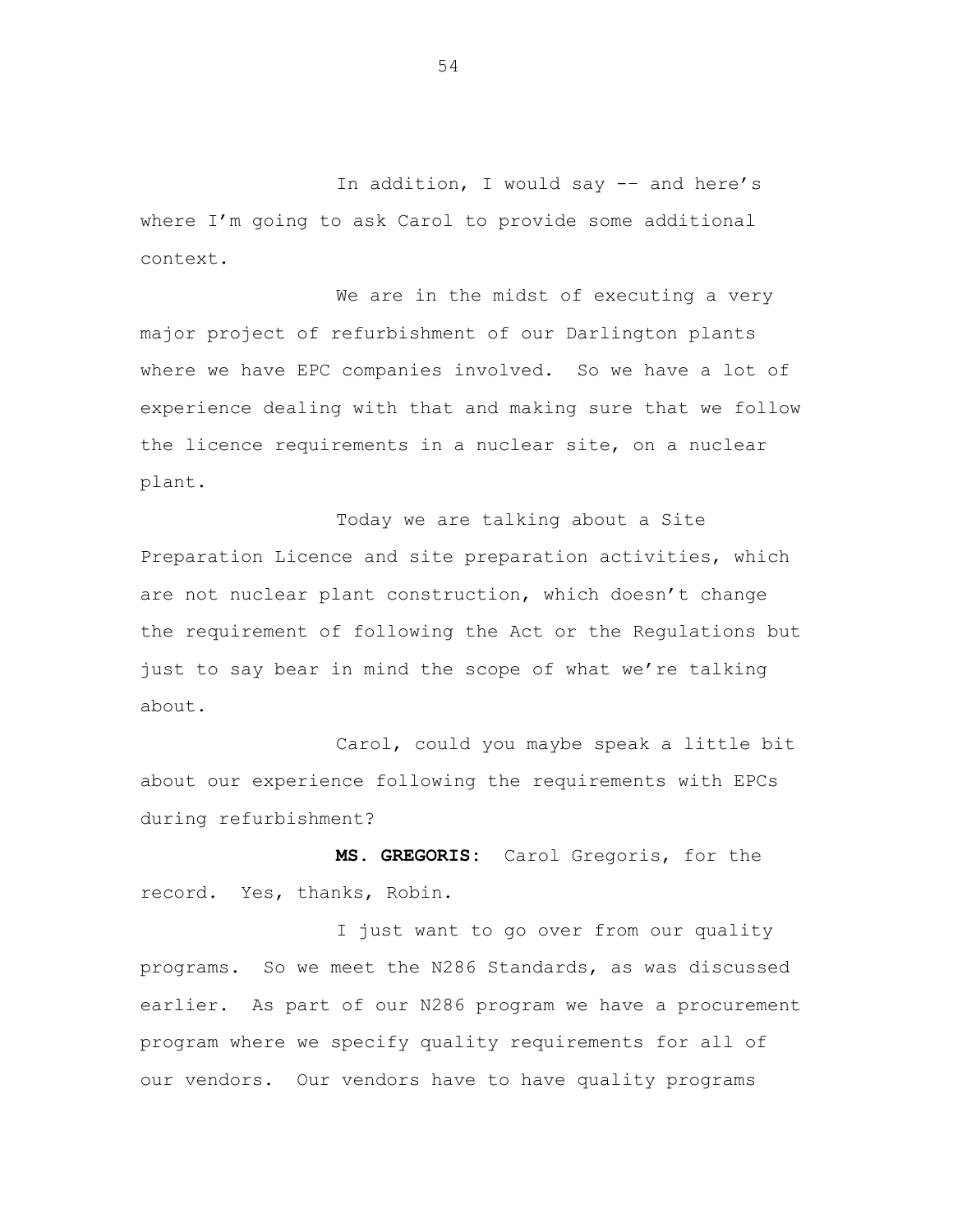that meet those requirements. We audit them to those quality programs. We keep approved supplier lists where we have audits on file for those vendors.

In addition to that, OPG provides very close oversight of the work that all of our vendors do on site. Our oversight program includes all of the elements of safety, quality, environment compliance.

So we do have quite a robust program, as was discussed before.

With respect to the refurbishment program, we have many vendors on site performing work for our refurbishment. This is nuclear quality work that is being performed, very complex work. We have had a very good record as far as quality and safety on that project. So I think we have demonstrated our ability to ensure that we have the right vendors doing the work and to provide oversight.

**THE PRESIDENT:** Thank you for that supplementary confirmation.

Ms. Lloyd, we've made good notes of the issues you've raised, the requests that you've made. I'm sure in our round of questions there will be a lot more questions and discussions on the topics raised here.

I will give you the opportunity to make any concluding comments before we move to our next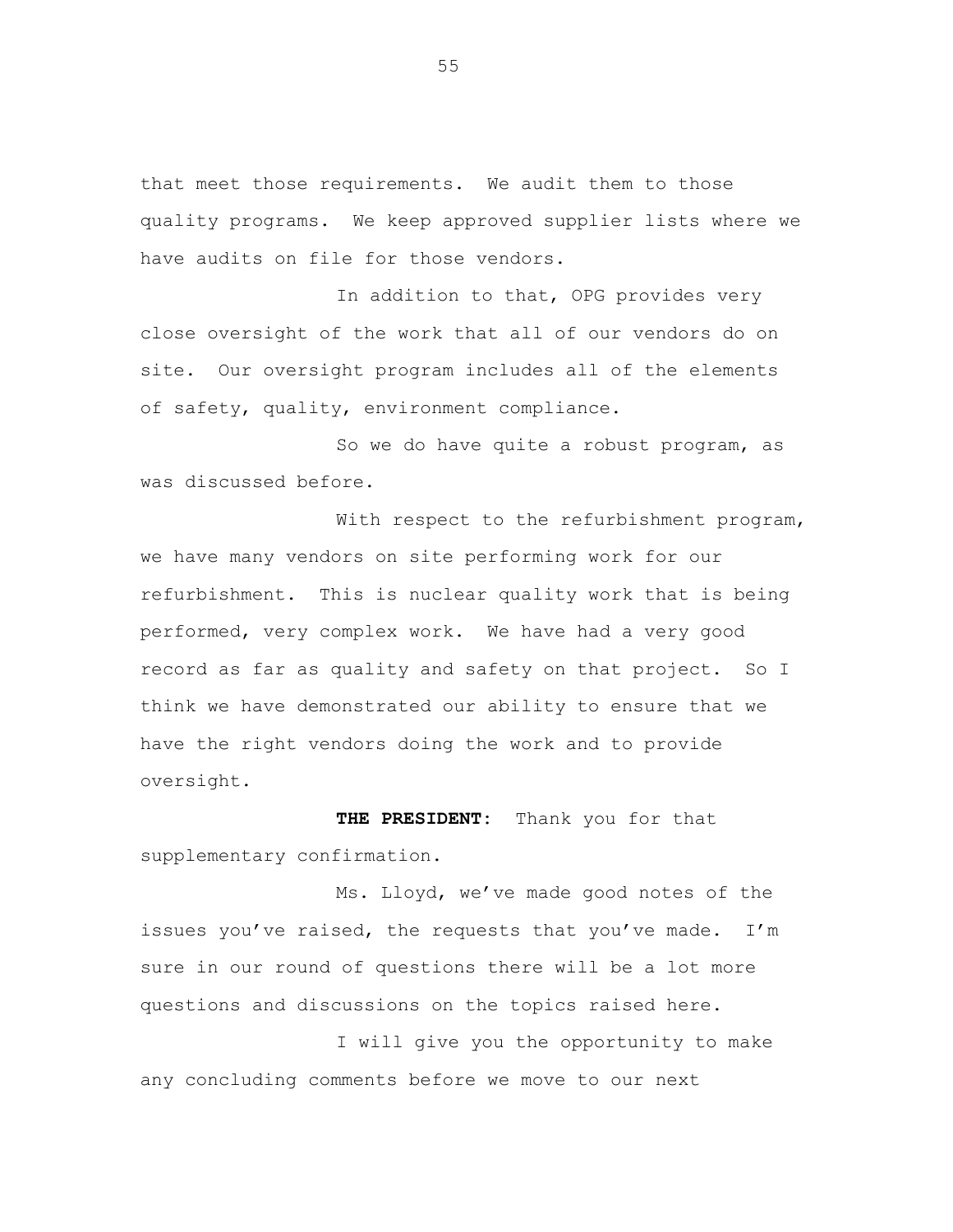submission.

**MS. LLOYD:** Thank you, President Velshi. I would like to share a few thoughts based on the discussions we've just heard.

I think we've observed this tension before between what decisions go to staff after an approval versus what information is before the Commission as they make the decision.

I think if I was a Commissioner I would feel that tension between an arrangement where the Commission approves and therefore is responsible for the decision for the licence approval, but staff actually decide. Staff makes the really nuts and bolts decision. I think that's a tension that is disconcerting.

I also think in this case I appreciate that there's not going to be nuclear activities taking place during the Site Preparation Licence period prior to site construction application, but I think it's a matter of good planning.

And I also want to just flag the concern about sort of approval creep.

In the approval of a Site Preparation Licence are future opportunities being –- are you foreclosing on other future decisions, particularly around site configuration?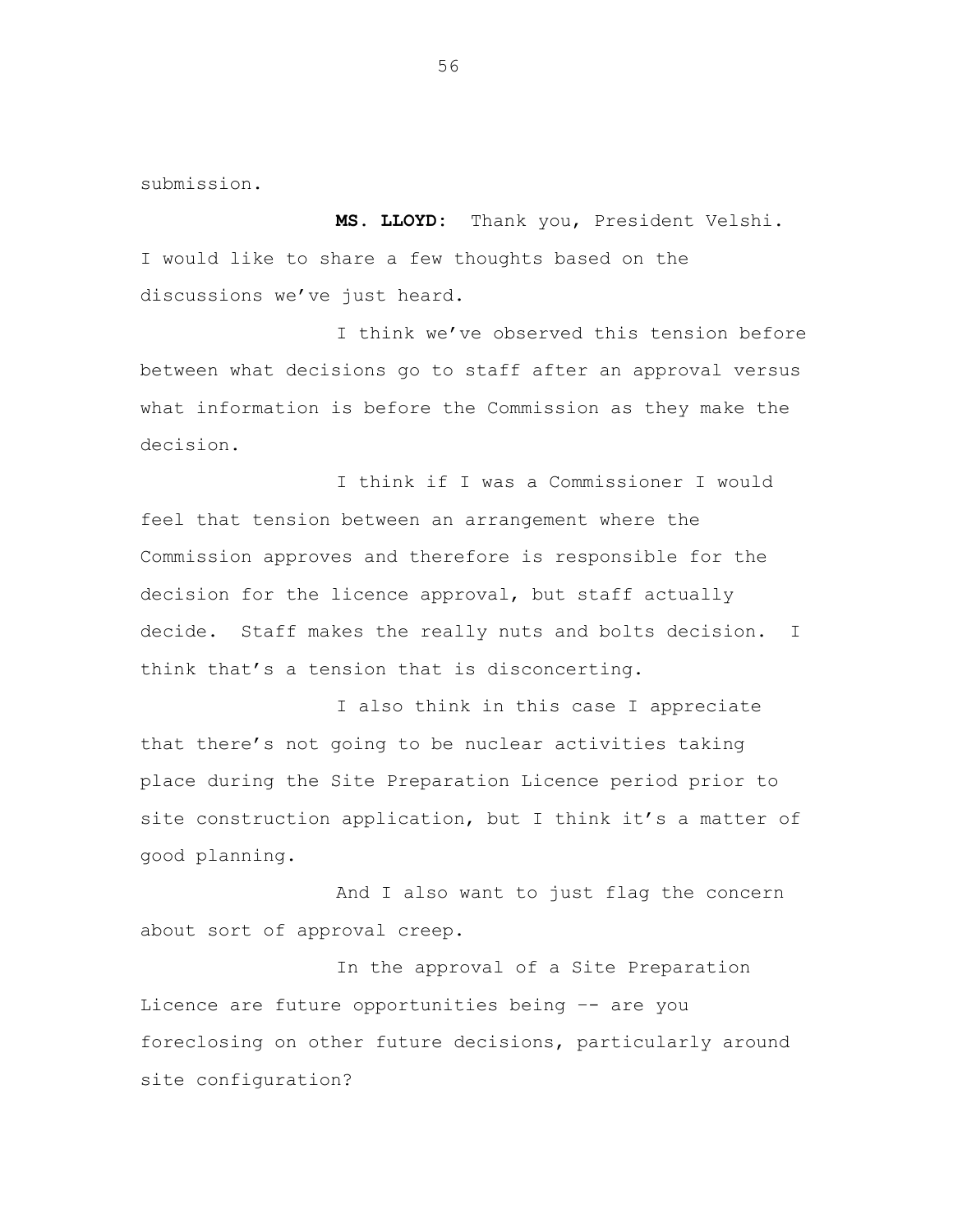I think site configuration, it's important and I think it's important in a couple of ways. It's important in terms of -– it matters because it could affect the degree to which you can optimize safety at the site at a later stage when there are nuclear operations at the site, optimizing safety just in terms of how the site is configured, what part of the infrastructure is placed where, how close are the waste storage facilities to the shore of Lake Ontario, for example?

That, I think, is a safety question. How do you maximize safety, optimize safety?

I think it also leads to how do you minimize environmental impacts? So there may be lake infilling, there may not be. Well, when is that decision made? And is that decision not an outflow of the way the site is configured? So there is a way to minimize environmental impacts based on how the site is configured.

So, yes, nuclear operations don't come until the next stage. But yes, these are important considerations in terms of how you deliver your mandate that I think really rightly need to be addressed at site configuration, as part of site configuration, which is part of whether you extend the Site Preparation Licence or not.

I will just make one final comment and that's on the question of a qualified operator.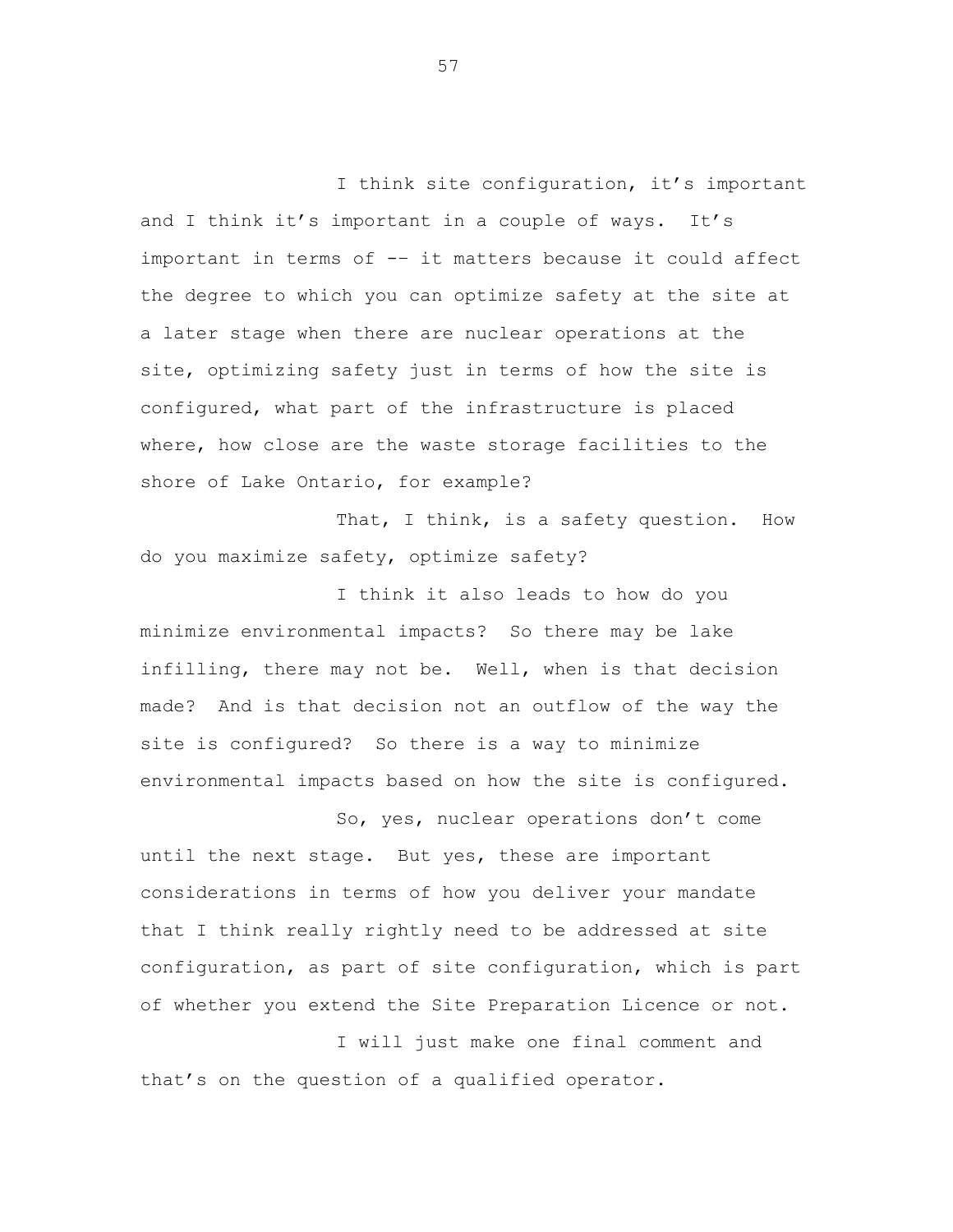I accept that OPG has experience overseeing EPCs and that might be appropriate for site preparation. It might be functional for refurbishment. I would just again say that this is going to become a really large question at construction and operation stages, and we know so little of what OPG's intentions are with respect to the Darlington site.

We have seen for the micro modular reactor at Chalk River, it's a little more advanced and we see there a situation where we have a proponent, we have a vendor. We have a proponent, Global First Power, a vendor, Ultra Safe Nuclear, a site operator, Canadian Nuclear Laboratories, a site owner, AECL, and a partner, Ontario Power Generation.

We could have a similar arrangement when we get to that stage for the Darlington site.

So I flag it now. I accept that for site preparation maybe it is not of the same consequence as later. But it takes on a very different, a much more detailed and much more important question and investigation as we move into these licence applications that could have multi players in the operator's chair.

I will leave it at that and thank you very much for your time and your consideration.

**THE PRESIDENT:** Thank you very much for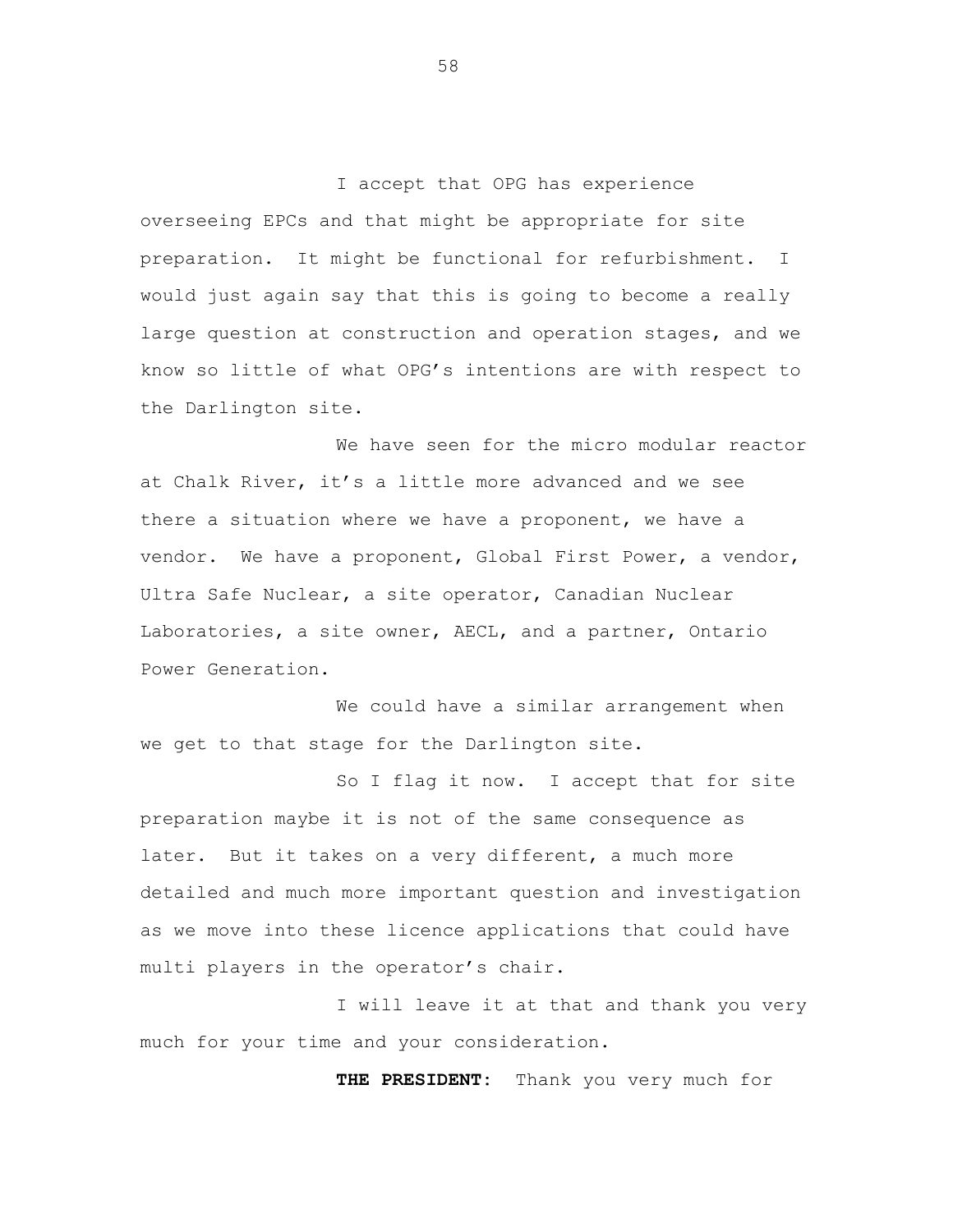your time and appearing in front of us.

We will move to our next presentation, which is from the North American Young Generation in Nuclear, Durham Chapter, as outlined in CMD 21-H4.57.

We have Mr. Wajih Hamouda and Ms. Payton Sainsbury who will be presenting the submission.

So I will turn the floor over to you. Thank you.

**CMD 21-H4.57**

**Oral Presentation by**

**North American Young Generation in Nuclear,**

**Durham Chapter**

**MR. HAMOUDA:** Good morning. My name is Wajih Hamouda and I am the Public Relations Chair of the NAYGN, Durham Chapter.

**MS. SAINSBURY:** Good morning, everyone. My name is Payton Sainsbury, and I am the Community Outreach Chair of the NAYGN, Durham Chapter.

**MR. HAMOUDA:** Our organization, NAYGN-Durham, seeks to provide opportunities for young nuclear enthusiasts to hone their leadership skills, develop their professional abilities, create lifelong connections, constructively engage with the public, then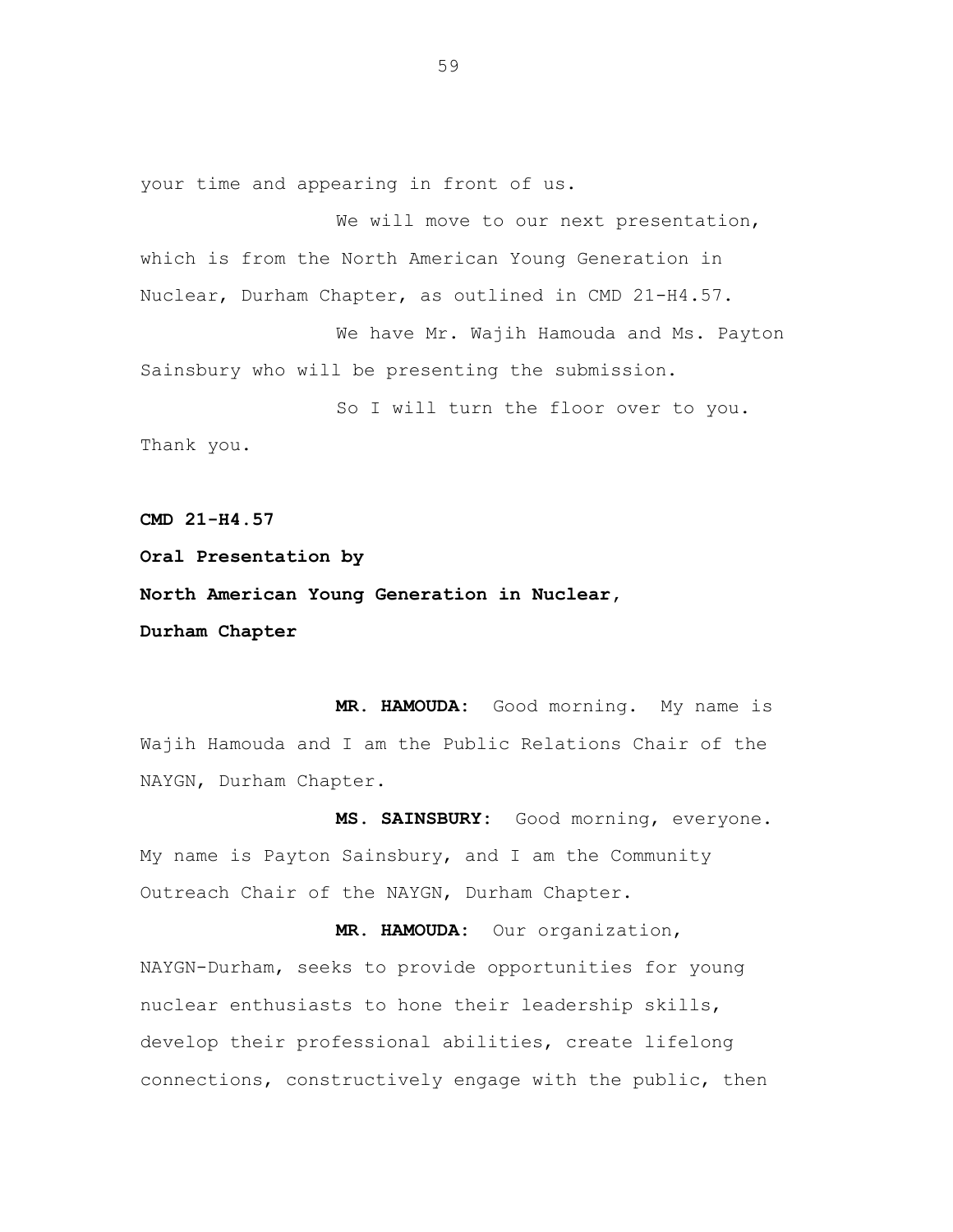inspire today's technology professionals to meet the greatest challenges of our time.

On behalf of NAYGN-Durham we would like to say a few words related to the application for the renewal of OPG's nuclear power reactor Site Preparation Licence for the Darlington New Nuclear Project.

In Ontario we take electricity for granted. Our way of life demands reliable electricity 24/7. The majority of this electricity consists of baseload. The burden of generating baseload electricity in Ontario falls primarily on nuclear plants such as OPG's Darlington Station.

Nuclear plants are ideally suited for this crucial role in the energy landscape because of their impressive capacity factors. In 2020, for example, Darlington achieved a remarkable 93 percent capability factor. This speaks to OPG's continuous focus on improving operating procedures, modernizing plant monitoring and control equipment and sharing learning experiences with other reactor operators in Canada and around the world.

Canada's nuclear industry is among the safest and most strictly regulated industries in the world. Darlington has consistently been awarded the highest possible safety ratings by the CNSC. Contrasted against the millions of deaths related to air pollution, oil train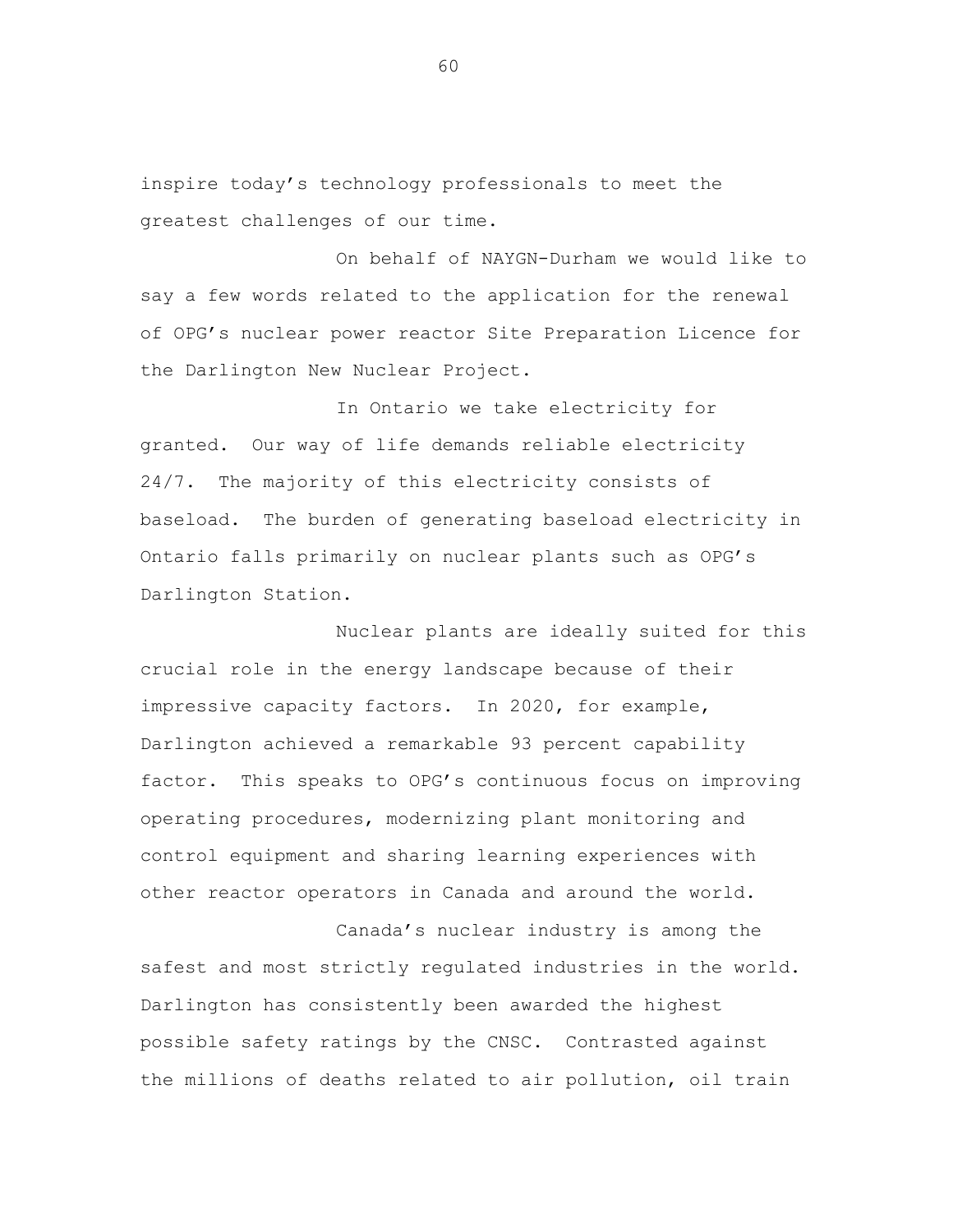crashes, natural gas explosions, hydroelectric plant accidents, dam failures, mining fatalities, it is clear that nuclear energy is the safest large-scale form of energy that humanity has ever used.

When compared to the costs of various electricity sources in Ontario, such as solar, natural gas, wind and hydro, nuclear energy comes out as one of the cheapest, at about 7.7¢/kWh.

Because of cheap, affordable and clean nuclear, Ontario continues to be one of the most pleasant places in the world to live, with low electricity prices in comparison.

As for used fuel, it is estimated that if an average person's entire lifetime use of electricity all came from nuclear energy, all of the waste would fit in a small soda can. Used fuel storage from a technical standpoint is relatively simple compared to other challenges that have already been surmounted successfully.

It is also worth remembering that given the significant energy content, with a little bit of innovation it may be possible to recycle all the used fuel in the next generation of advanced nuclear reactor technologies.

**MS. SAINSBURY:** In addition to the advantage of being able to recycle used fuel, new and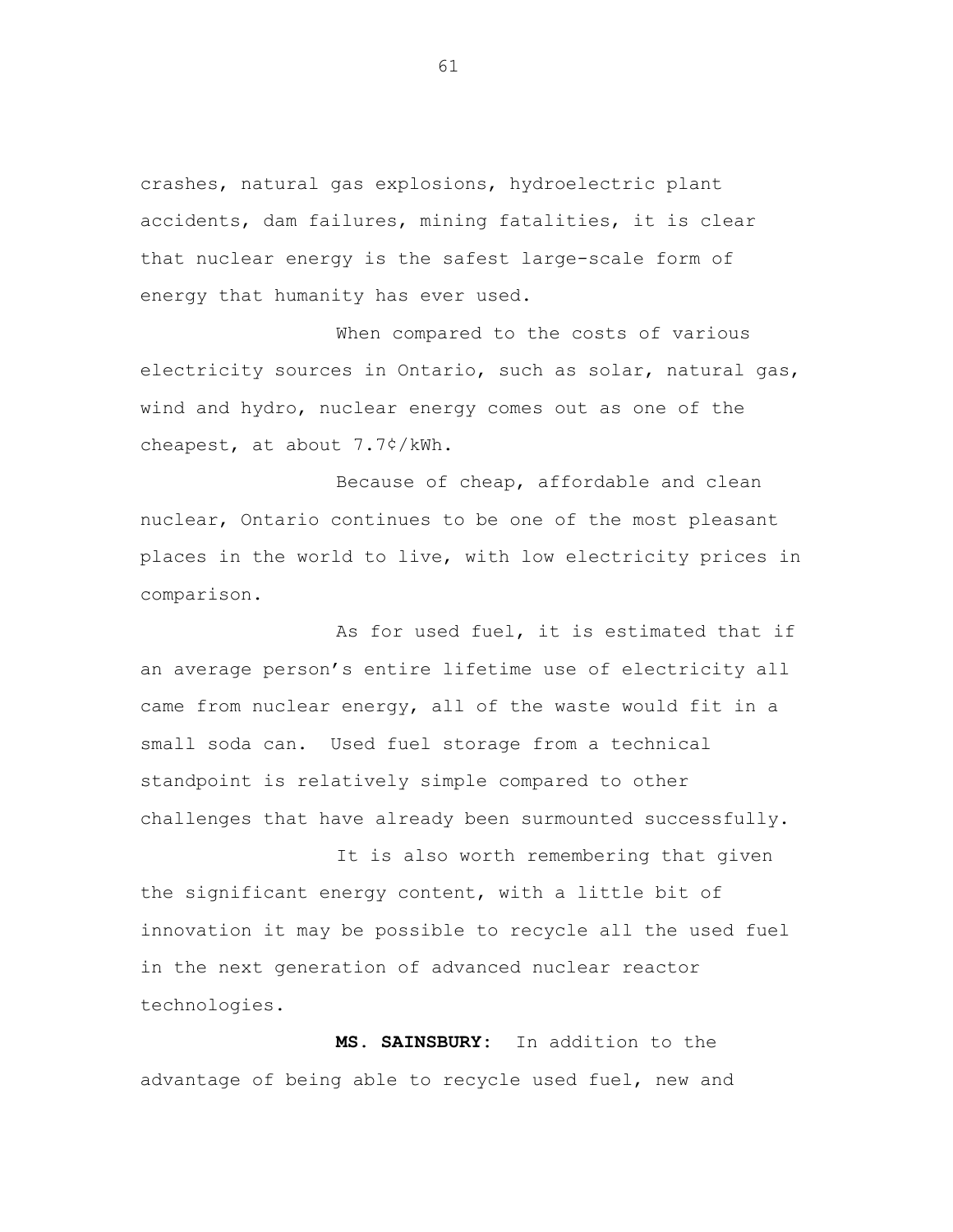advanced reactor technologies promise a host of other potential benefits. The future of reliable, low carbon nuclear power lies in the advancement of small modular reactor, or SMR, technology.

As the name suggests, SMRs have a smaller footprint and occupy less land than traditional reactor sites. They also have a modular design which allows them to be factory constructed off site.

Not only can SMRs be used to provide electricity to remote locations, which could greatly benefit the Indigenous population, but also to provide heat to a variety of applications, such as water desalination or even heating commercial, residential and heavy industry applications.

The support and development of nuclear energy in Canada can set an example for the world to follow in solving one of humanity's most pressing challenges: establishing a future with a stable climate and an abundance of energy.

More and more sectors of the Ontario economy, such as transportation, are moving towards electrification. This will result in continued growth in the demand for OPG's clean energy. It is essential for Ontario's evolving energy needs to be met while also combatting climate change.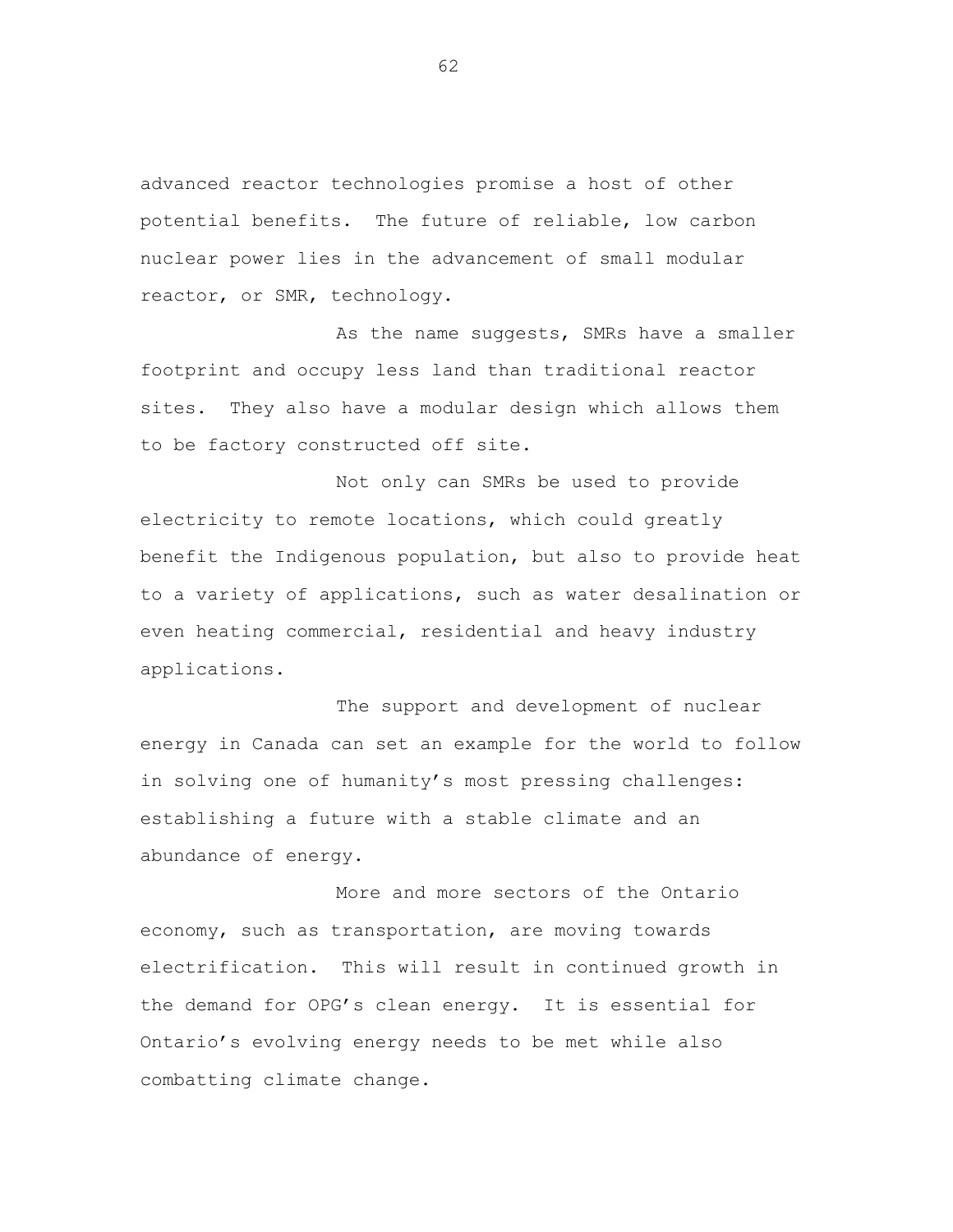The low carbon energy from SMRs is likely to be a key element of OPG's ability to continue to deliver clean energy and for the Province of Ontario to achieve the target of becoming a net-zero economy by 2050.

We can no longer afford to wait. We know that the easiest and fastest way to reduce emissions and rapidly decarbonize the economy is to rely on nuclear energy. We have proven in Ontario that it is possible and have shown how it can be done.

We need to establish clean electric grids to enable the electrification of transportation, heavy manufacturing, heating and other high energy use industries. We can do this by supporting a nuclear clean energy transformation, through streamlined regulation and approval processes, increased investment in research and development and new nuclear technologies such as SMRs and incentivizing the move away from carbon-intensive energy sources.

Our nuclear industry in Ontario sets an example that we can all be proud of. Nuclear energy is clean and safe, but it continues to require our vigilant support.

As members of the young generation of nuclear energy enthusiasts, we ask that our industry be supported by thoughtful and careful consideration and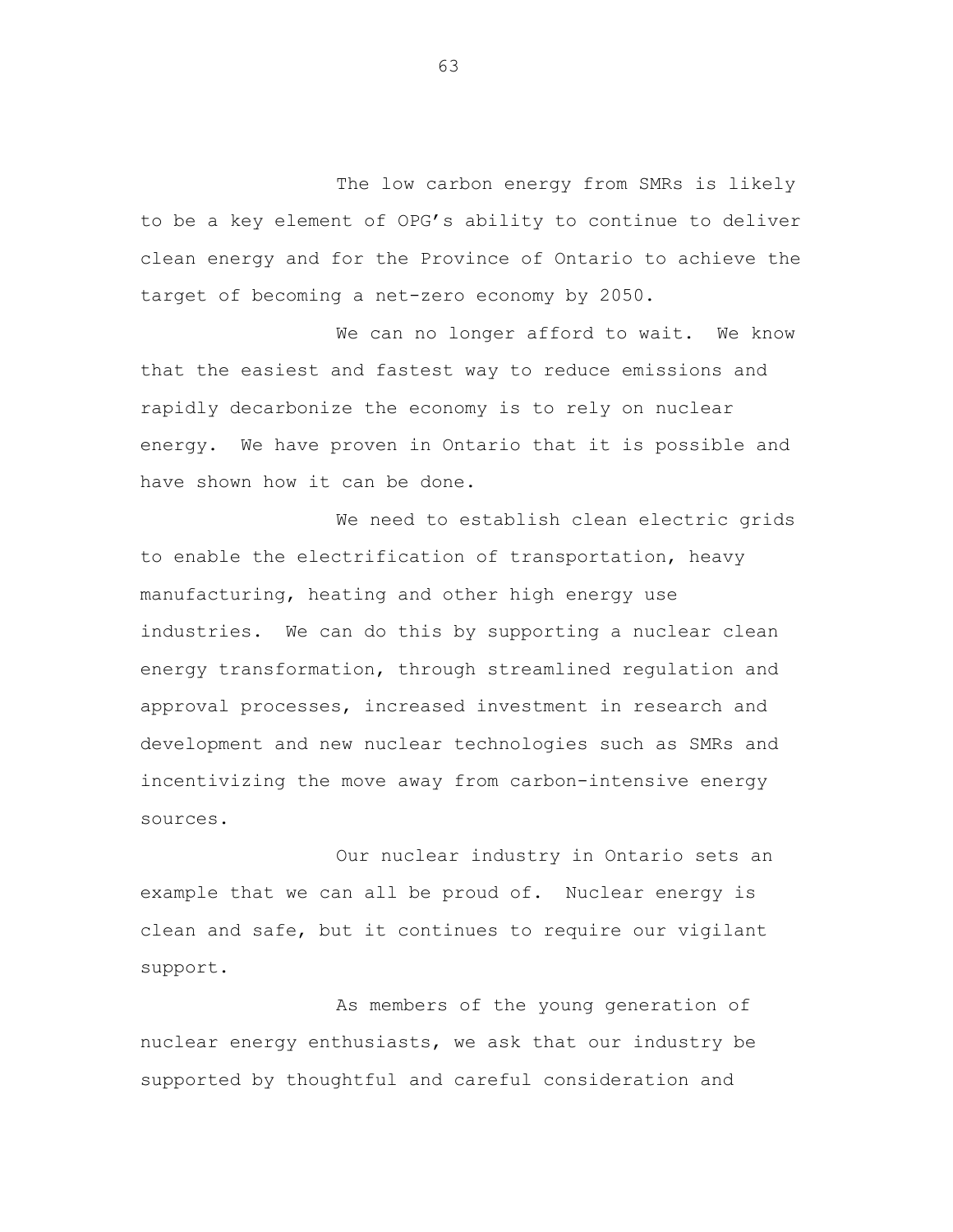Thank you.

**THE PRESIDENT:** Thank you very much for your submission.

Let me ask Dr. Berube if he has any

questions.

**MEMBER BERUBE:** Thank you for your very thoughtful presentation, but I have no questions.

**THE PRESIDENT:** Dr. Lacroix?

**MEMBER LACROIX:** Neither do I. Thank you very much for the presentation.

**THE PRESIDENT:** Okay, thank you.

We will now take a health break and we shall resume at ten to 11:00, please, 10:50 a.m.

--- Upon recessing at 10:35 a.m. /

Suspension à 10 h 35

--- Upon resuming at 10:50 a.m. / Reprise à 10 h 50

**THE PRESIDENT:** Welcome back. We're ready to move to our next presentation, which is by Mr. Louis Bertrand as outlined in CMD 21-H4.47 and CMD 21-H4.47A. Mr. Bertrand, I'll turn the floor over to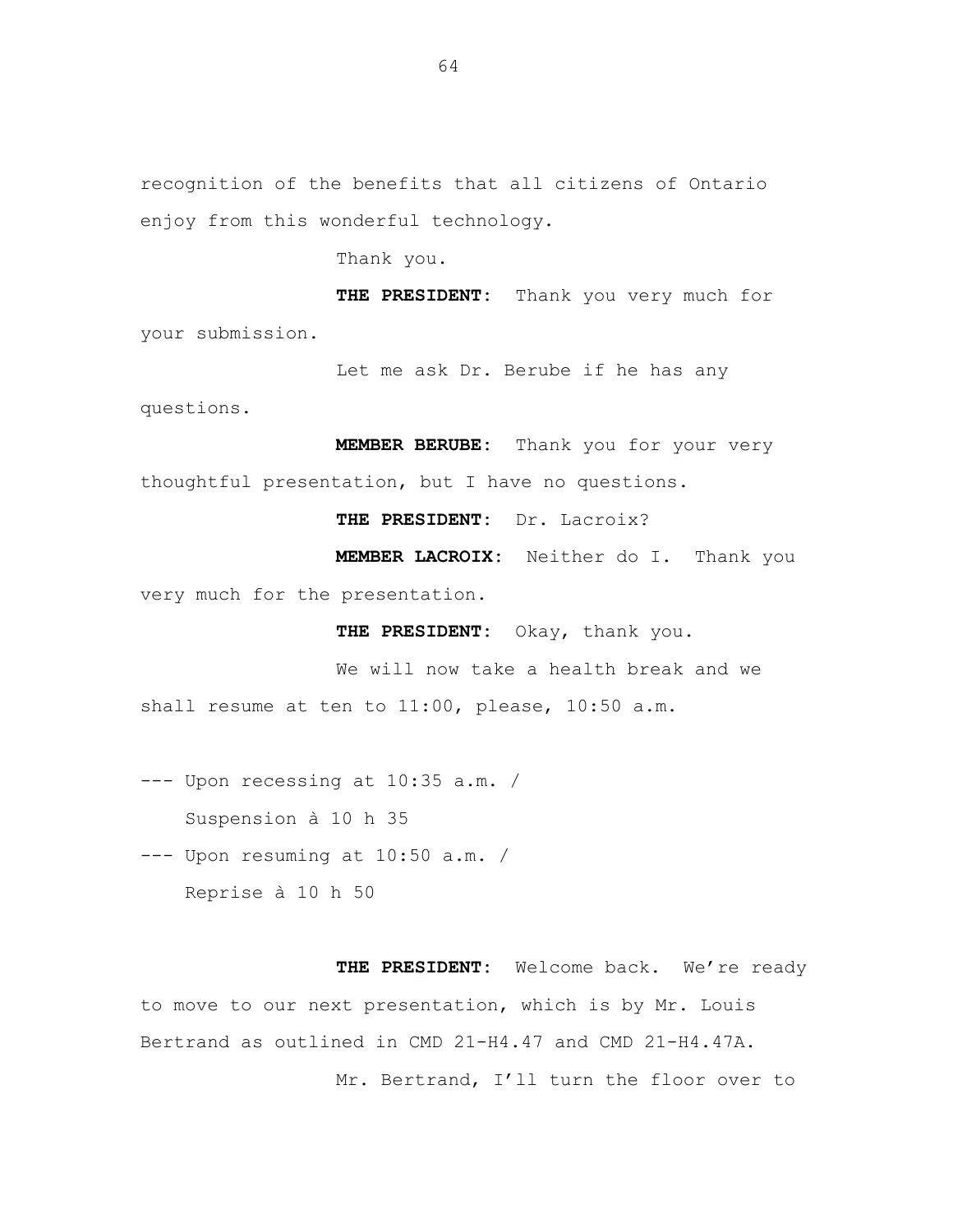you.

## **CMD 21-H4.47/21-H4.47A**

## **Oral presentation by Louis Bertrand**

**MR. BERTRAND:** Thank you, Madam Chair. Good morning, President Velshi. Good morning, Commission Members, and good morning also to everyone in attendance from wherever you may be.

My name is Louis Bertrand, I'm a professional engineer and I live and work in Durham Region.

I'm speaking from the traditional territories of the Mississaugas of Scugog Island, part of the Williams Treaties. As a settler bound by the treaties, I humbly hope that I can carryout my obligations as a treaty person.

I have an interest in the safety of nuclear power reactors, and specifically the nearby Darlington and Pickering nuclear generating stations. I have participated in previous CNSC hearings and the Joint Review Panel hearing for the Darlington new build.

Ma présentation sera faite en anglais, mais par après, si on me pose une question en français, j'essaierai dans la mesure du possible de répondre pareillement.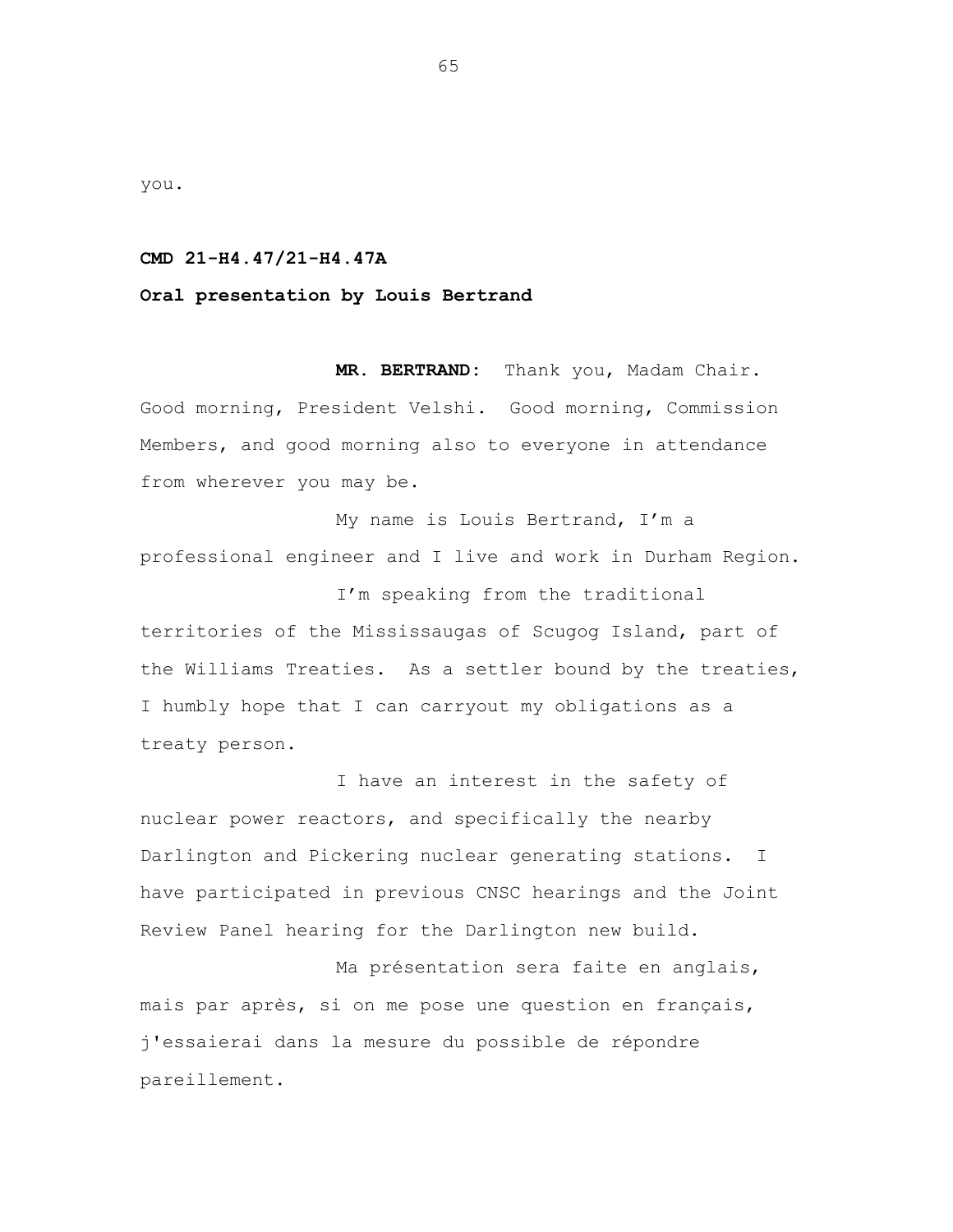Next slide, please, slide 2.

I would like to situate my talk in the context of overall safety. Safety and security are related, but distinct. They are related by the fact that a failure of either can lead to a disruption of operations, or worse, a serious accident.

Security of computerized technology assets means maintaining integrity and availability. However, it is impossible to prove that there are no vulnerabilities in the software, this would be proving a negative.

Safety implies that the individual components are working correctly and that, together, the entire system built from those components operates as intended. Again, this is trying to prove a negative. In both domains we must rely on operational experience.

In the next few slides I will give some examples of cyber security OPEX and put them in context.

The points to retain are that we are seeing the emergence of skilled, patient and well-resourced groups with motives aligned with geopolitical objectives of less than friendly nation states. And as information technology and operations converge, and more and more equipment is automated, the number of targets increases and disruptions tend to become more severe.

The colonial pipeline system suffered a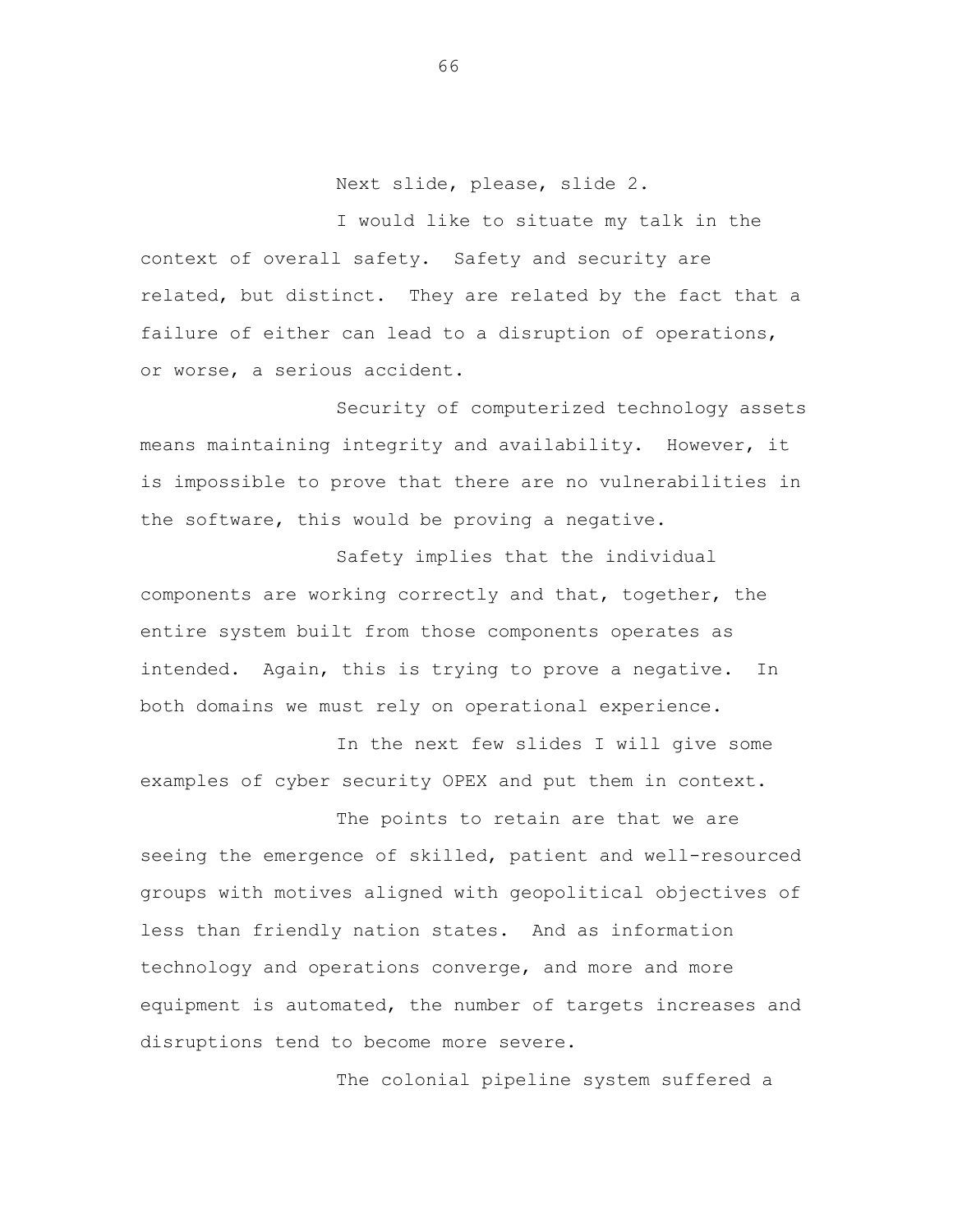ransomware attack last month. While this did not directly affect operational technology, the close coupling of IT and OT, operational technology, prompted the company to shutdown operations for nearly a week.

The SolarWinds compromise was disturbing in that the attack vector was a software component published and signed by the vendor, therefore downloaded and installed by over 18,000 customers. The compromise happened upstream of the software distribution and bypassed the best customer cyber security programs. The attackers were skilled and patient, choosing their targets carefully; US government agencies, research labs, and cyber security firms.

The threat actors are believed to be aligned with a nation state and the motive was espionage and possibly also to erode confidence in public institutions.

In this experiment, to demonstrate the vulnerability of the power grid to a cyber attack, a generator set was destroyed remotely. The attack required deep knowledge of electric utility operations. But, as demonstrated by other attacks, this level of knowledge is within reach of nation state actors.

This is a video. The soundtrack does not have any narration, it's ambient noise only, so if you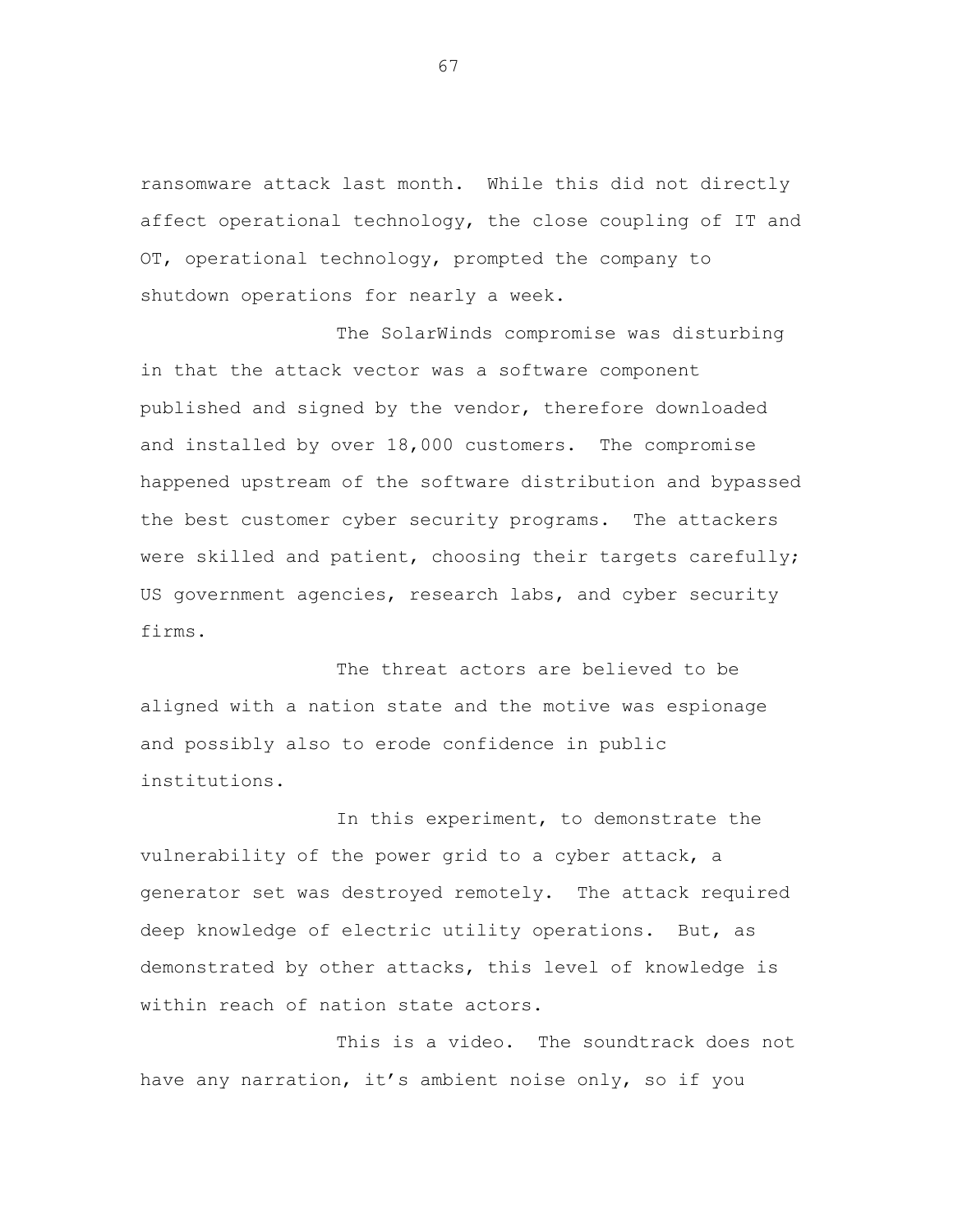don't hear anything you're not missing anything.

The attack compromised a safety relay to invert its logic. When the generator was synchronized with grid power, as it normally should be, the relay disconnected the generator. Once the generator was desynchronized --

--- Video presentation / Présentation video

Let me finish explaining.

The relay reconnected the generator when it was desynchronized with the grid and put a crippling load on that generator. The cycle continued and eventually, as you saw, the machine was completely destroyed.

This was a test conducted by the US Department of Homeland Security and the Department of Energy.

A large-scale disruption of three utilities in Ukraine in December 2015 was attributed to nation state actors coordinating multiple simultaneous attacks.

First, they put the substations offline. Then incapacitated remote control equipment, forcing service personnel to travel to each substation to restore service. The attacks also incapacitated uninterruptable power supplies for IT equipment. And finally, a flood of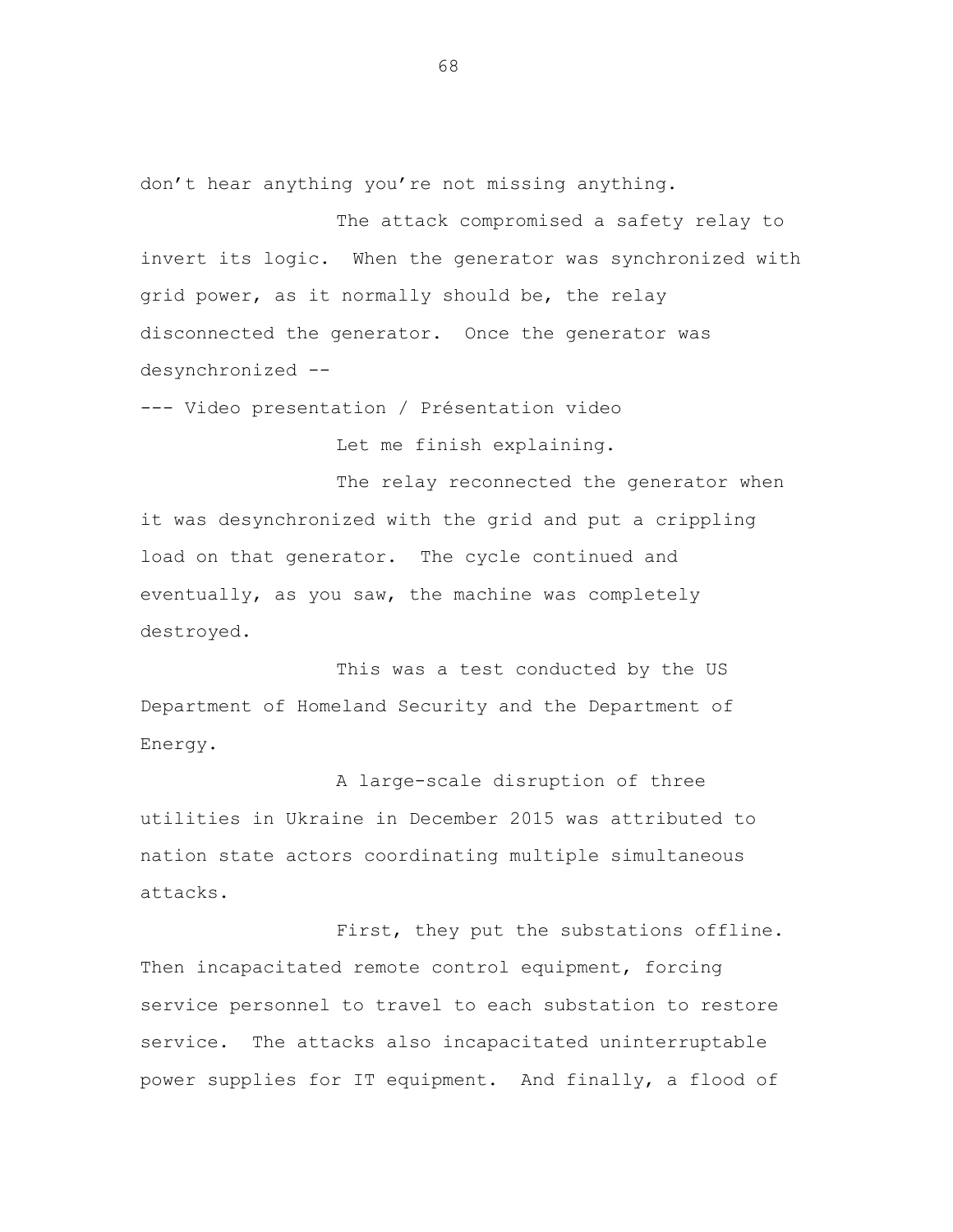phone calls tied up customer service phone lines. The scale and complexity of the attack is an indication of the sophistication of the adversary.

In the case of the Boeing 737-MAX poorly designed software made the headlines in a tragic story of two crashes. But the real story should be familiar to any accident investigators. A long chain of events led to the crashes and the software error was only the proximate cause.

First, Boeing was under commercial pressure to catch-up with Airbus. Software was assumed sufficient to compensate for a design flaw in the airframe. Pilots did not have training on the MCAS system and the Regulator, the US FAA, delegated many safety inspections to Boeing ensuring. In short, the main problem was an inherent conflict between goals, sales versus safety.

This is relevant here because OPG is a commercial electricity producer and its prospective reactor building partners are also commercial entities. And, like any commercial entity with a safety mandate, there is a built-in conflict between profit and safety.

A lot has changed since the 2009 Environmental Impact Statement. To sum up the foregoing slides: attackers are better prepared and equipped; motives are strategic; there are more targets and attack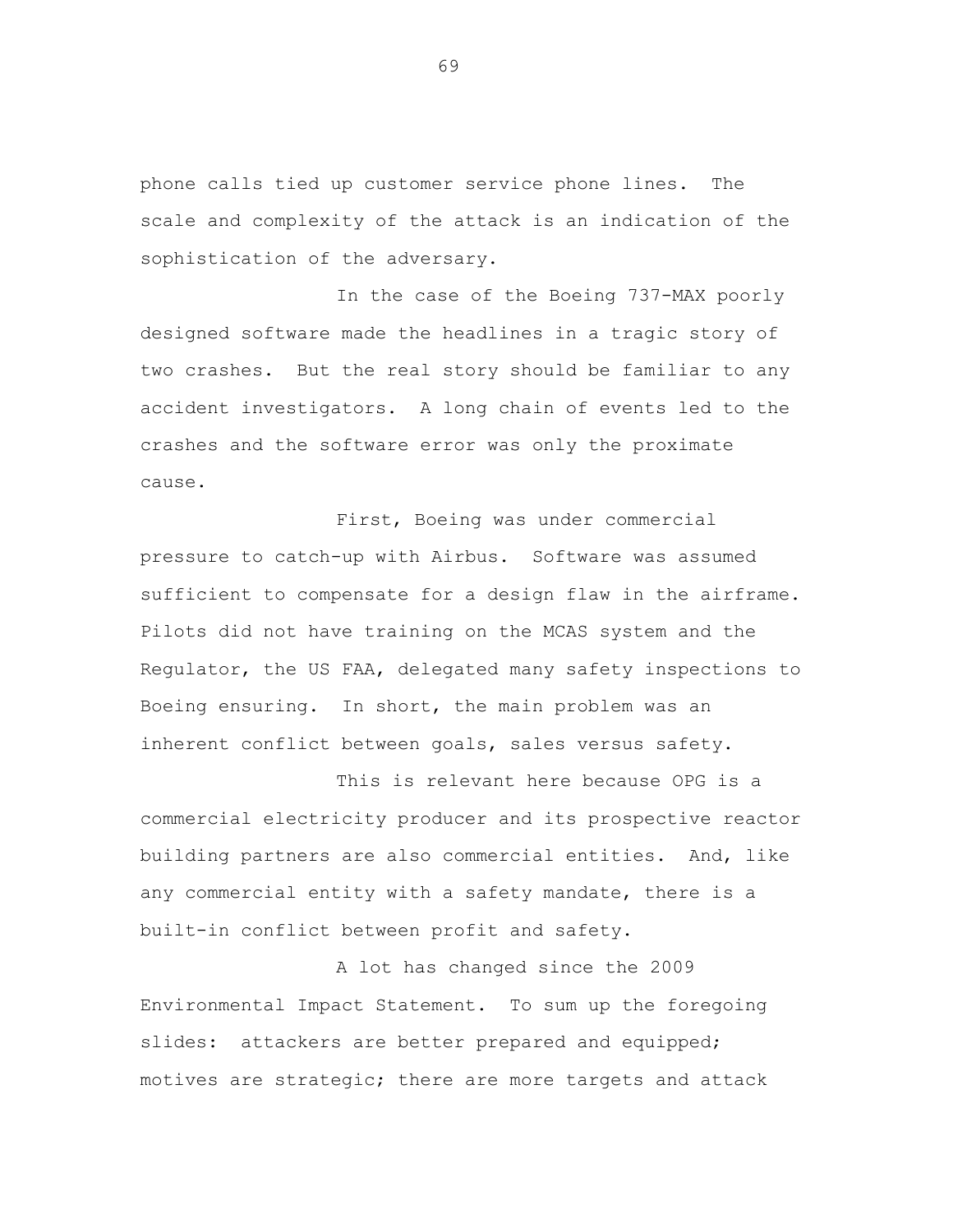points; and, IT and OT, operational technology are increasingly integrated and intertwined.

As noted in the Chatham House report in 2015, there is a built-in conflict between operations and IT security. Safety culture requires careful planning and execution, and the early design freeze locks in latent vulnerabilities. Yet, security requires a rapid response to incidents or emergency software patching.

Attackers are, as the saying goes, beyond design basis, they do the unexpected. As an example of attacker thinking, Dr. Bruce Schneier proposed a pancake challenge: the goal, eat pancakes; one rule, do not pay.

I ran this for a few years in a college-level introduction to IT course. And I realize my time is running short, I have three more slides, so I seek the indulgence of the Commission.

I ran this in an introduction to IT course with forty or so eager students. At first, it was the usual; dine and dash, hold-up, and a few completely impractical schemes. After a while, everything died down.

I re-launched the discussion by proposing dumpster diving for the pancakes. After they got over the predictable reaction, they really understood that in fact there are no other rules.

Can your severe accident modelling team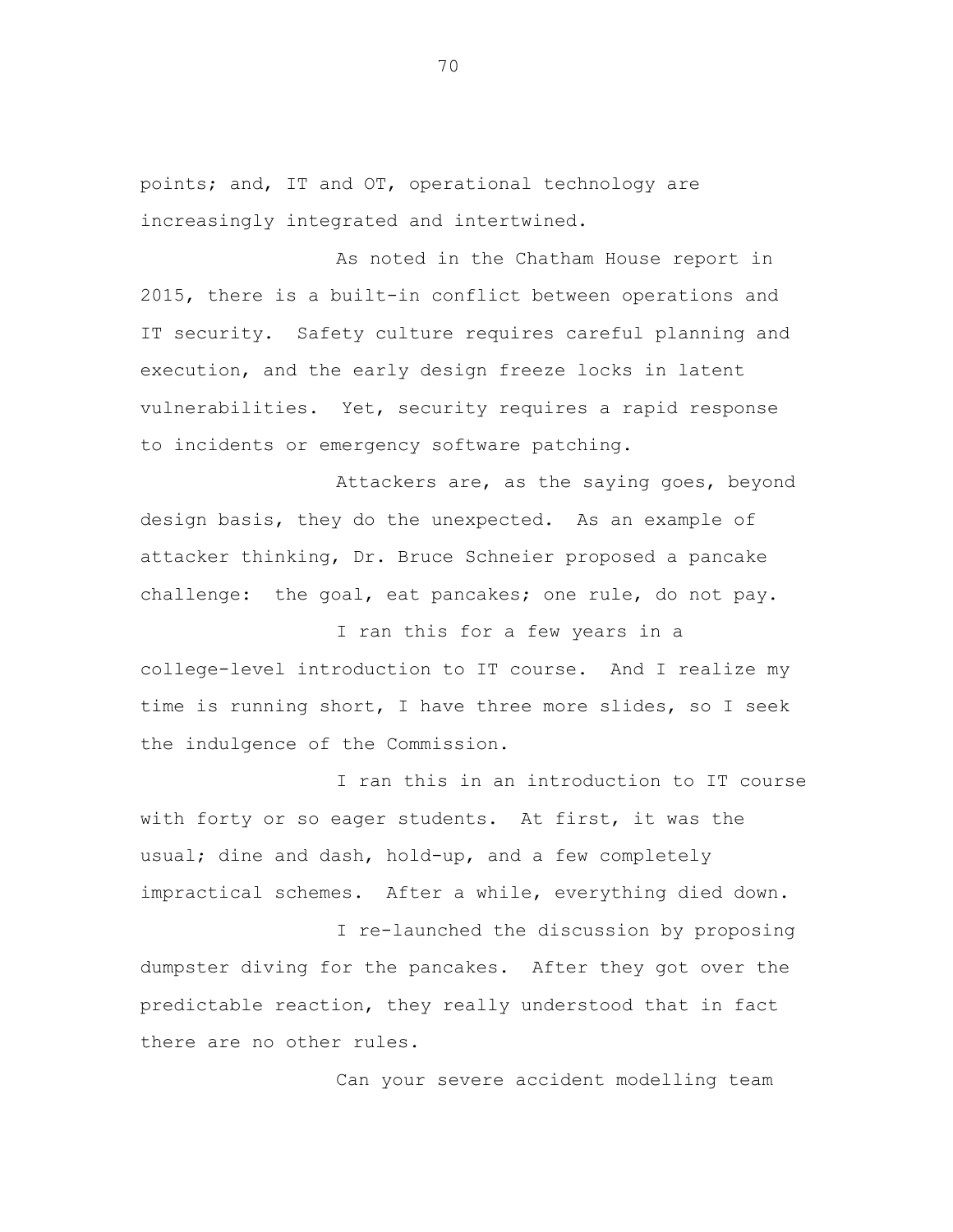pass the pancakes challenge? Do they truly understand that attackers deliberately break the rules?

Finally, I want to broaden the scope of my intervention to the entire project. Are we just knocking down a few trees, shoring up the shoreline and building a road, or are we building an experimental reactor in a heavily-populated area?

The existing EIS and application proposed next-generation CANDU or pressurized water reactors? Both technologies reasonably well-known in the industry.

The proposed reactors are experimental, at best. Two of them are dug into the ground. Did the EIS consider subsurface conditions? How would you inspect containment if the outer shell is below ground? Concrete is not forever.

Two of them operate at extremes of temperature and pressure. Little known areas in material science where theory and practice may not agree. And what is the nature of the waste? What is the activity level, the chemical composition, and the emissions?

My last slide. Thank you, President Velshi, for your indulgence.

The original EIS and application was made under the *Environmental Assessment Act*. Since then, the *EAA* was replaced by the *Impact Assessment Act* of 2019.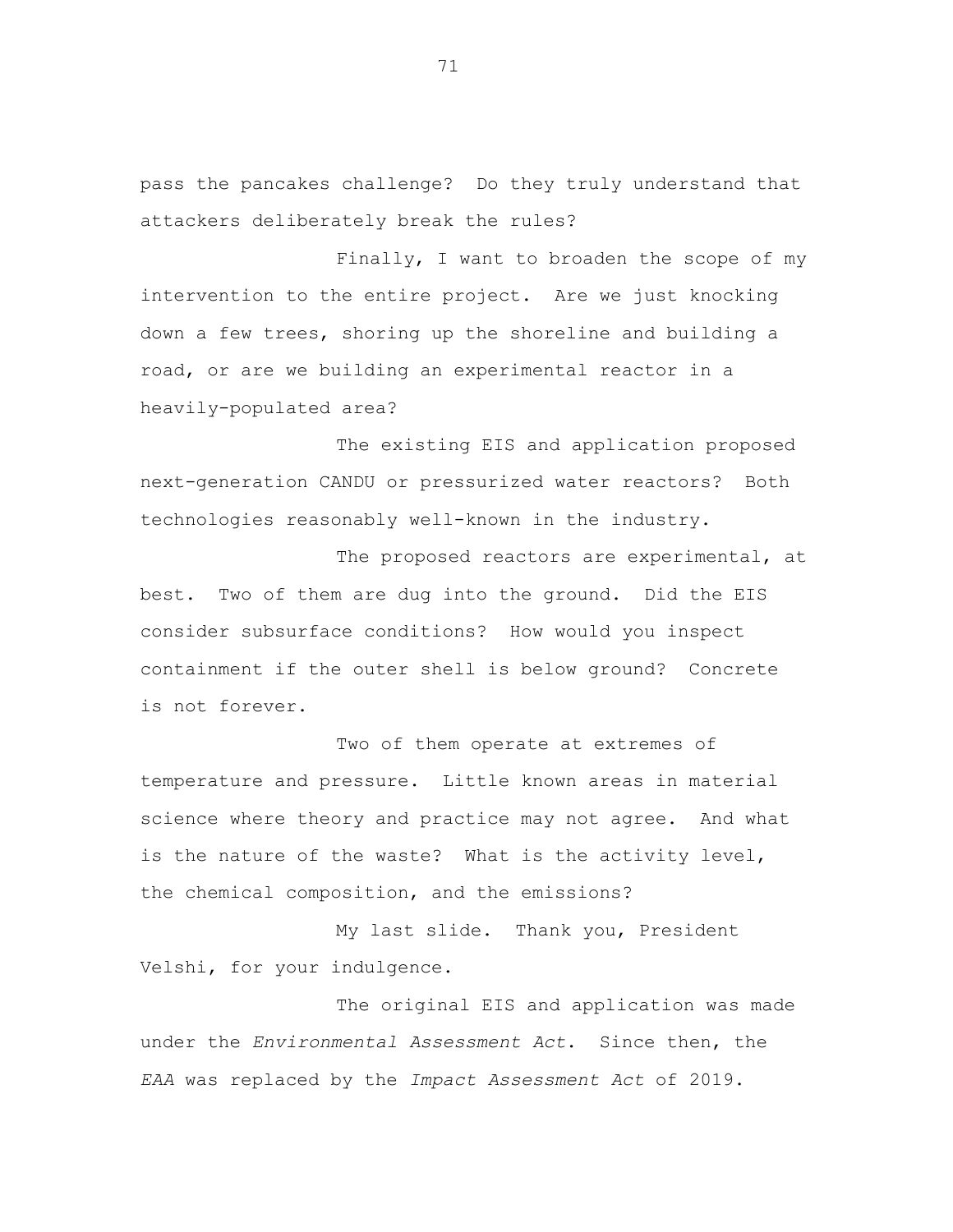The *Impact Assessment Act* covers nuclear facilities, but adds an important aspect to the assessment, it requires the examination of alternatives to the project. In other words, if the goal is to produce electricity economically with a minimum of greenhouse gas emissions, is the proposed project the best way to do it?

A thorough impact assessment would place this project in a wider context of increase efficiency and conservation on the demand side and of renewable generation on the supply side.

This feels very much like the proponent trying to dodge a fulsome assessment. This application should be turned down and the proponent should present a more detailed and realistic proposal, ideally the subject of an Impact Assessment by a joint panel of the Impact Assessment Agency and of this Commission.

President Velshi, Commission Members, thank you and I welcome your questions.

**THE PRESIDENT:** Thank you very much for your submission and your presentation.

We'll start with Dr. Lacroix.

**MEMBER LACROIX:** Thank you very much, Mr. Bertrand, for this very interesting presentation and also written submission.

The central question of your written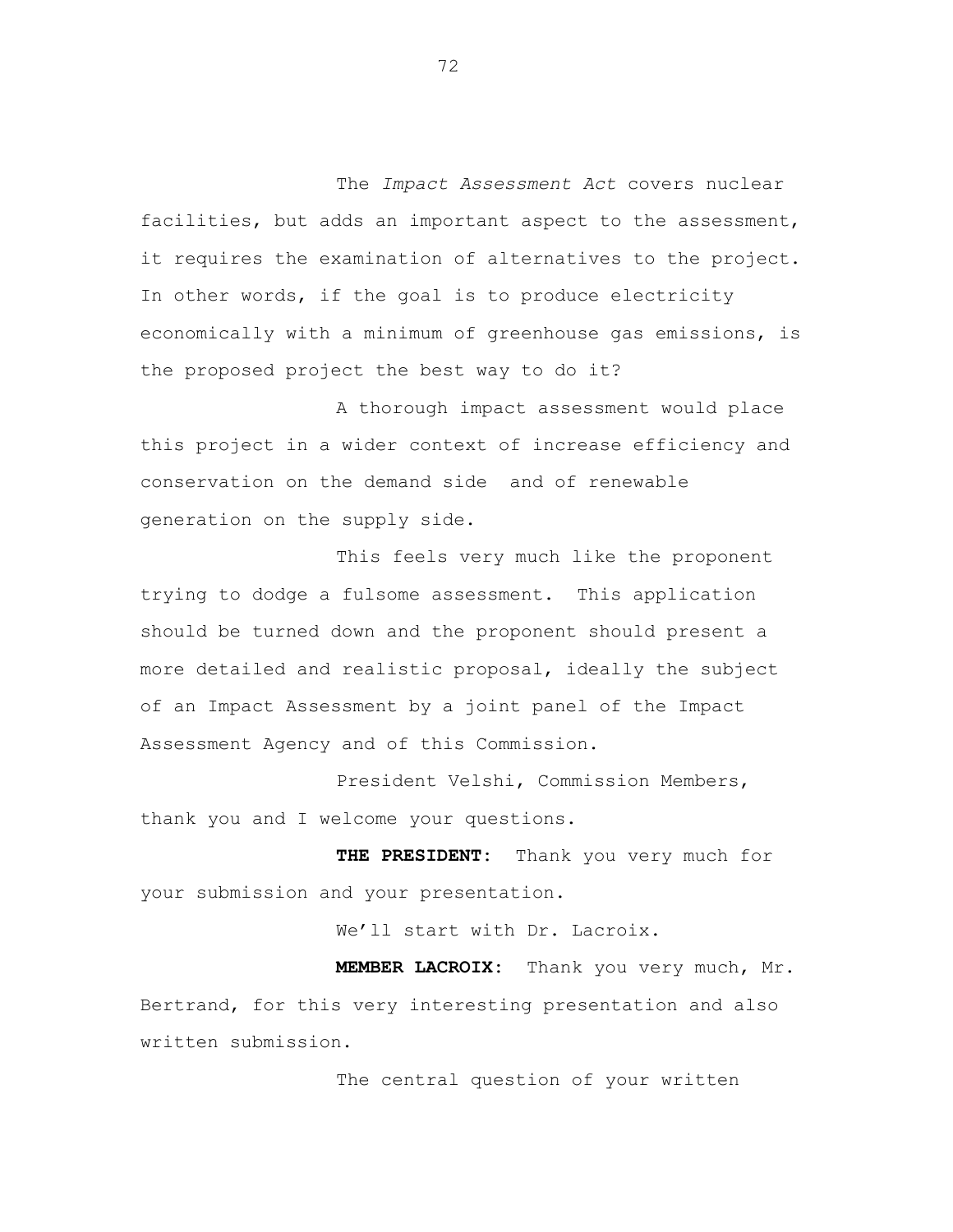submission is that could a cyber attack compromise the work that will be done in the site preparation and could it also threaten the safety of the site itself?

So this question is directed to OPG. And I would like to know, does OPG implement measures to prevent such an event and also to mitigate its consequences? Thank you.

**MR. MANLEY:** Robin Manley, for the record. Thank you for the question. I'm going to ask Dave Tyndall, who's our Director of SMR Engineering, to start and he may call upon other members of our team. Thank you.

**MR. TYNDALL:** David Tyndall, for the record. I'm the Director of Engineering for OPG's nuclear new-build programs.

So it's an excellent question. How I would start off to say is that OPG has a robust cyber security program that complies with the requirements that are currently identified in CSA N290.7-14, which is the cyber security requirements for nuclear power plants and small reactor facilities.

Within that program internal and external operating experience is reviewed and taken into consideration to ensure continuous improvements and bes tpractices are implement to enhance our program and our posture within the industry.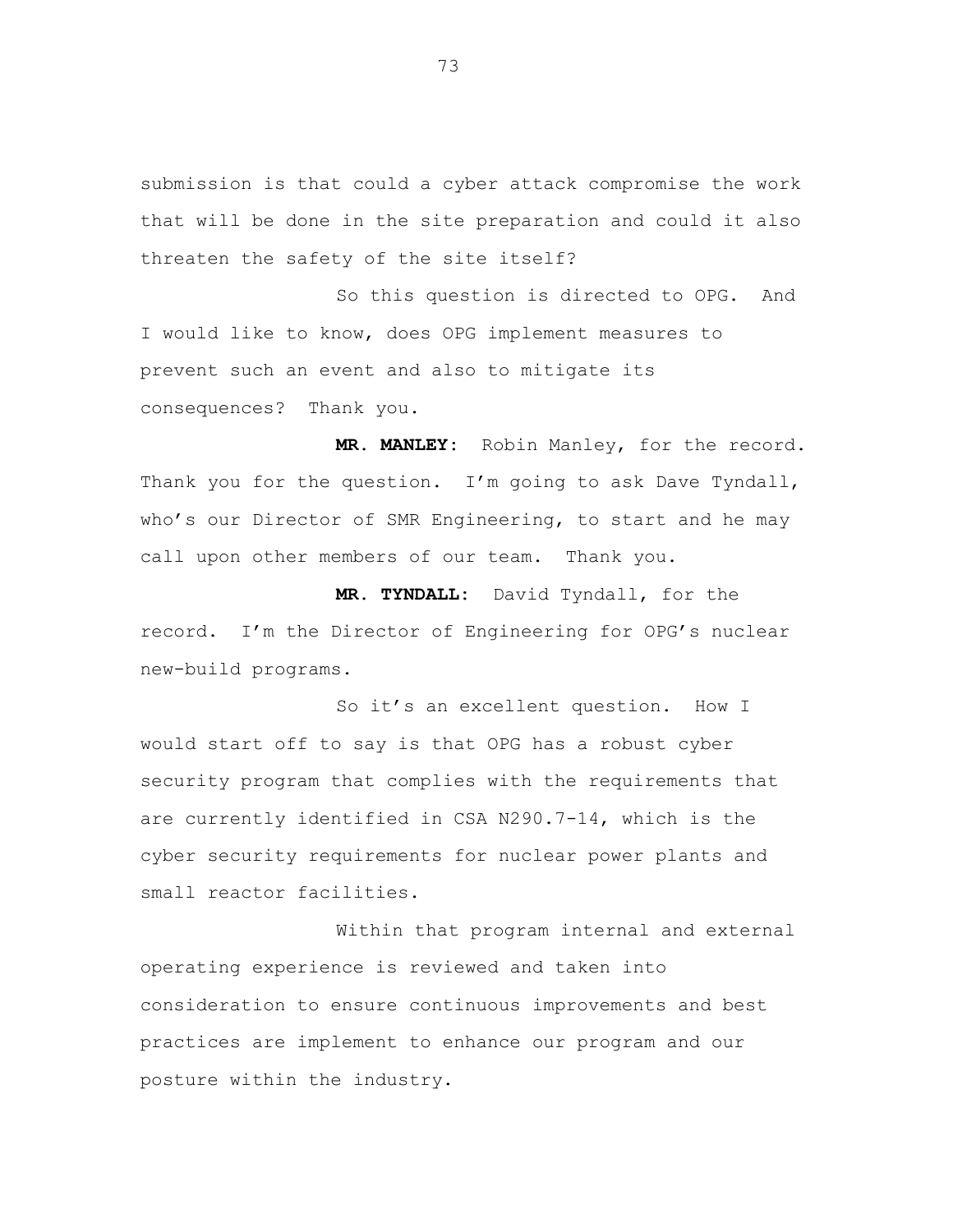Cyber security will absolutely be addressed at future licensing phases, in the licence to construct, in the licence to operate as we look at the actual facilities themselves. However, at this point in time for the activities undertaken in this licence, we would not expect to have things like operating software or devices that would be, I'll call it, in operation that would affect nuclear safety on the DNNP lands.

That is not to say that we will not continue to actively monitor our existing nuclear operations next door, which have been and undergo routine compliance.

I will pass to one of my colleagues, Ethel Macasias, who's from our Chief Information Office, to provide any additional details that may compliment my response.

Ethel, to you.

**MS. MACASIAS:** Hello everybody. For the record, my name is Ethel Macasias, I am currently the Senior Manager for Nuclear and Renewable Generation Cyber Security, so the OT side, operational technology, here at OPG.

So I fully agree with everything that David Tyndall has stated. We continue to always work with best practices, benchmarking, OPEX internal and external in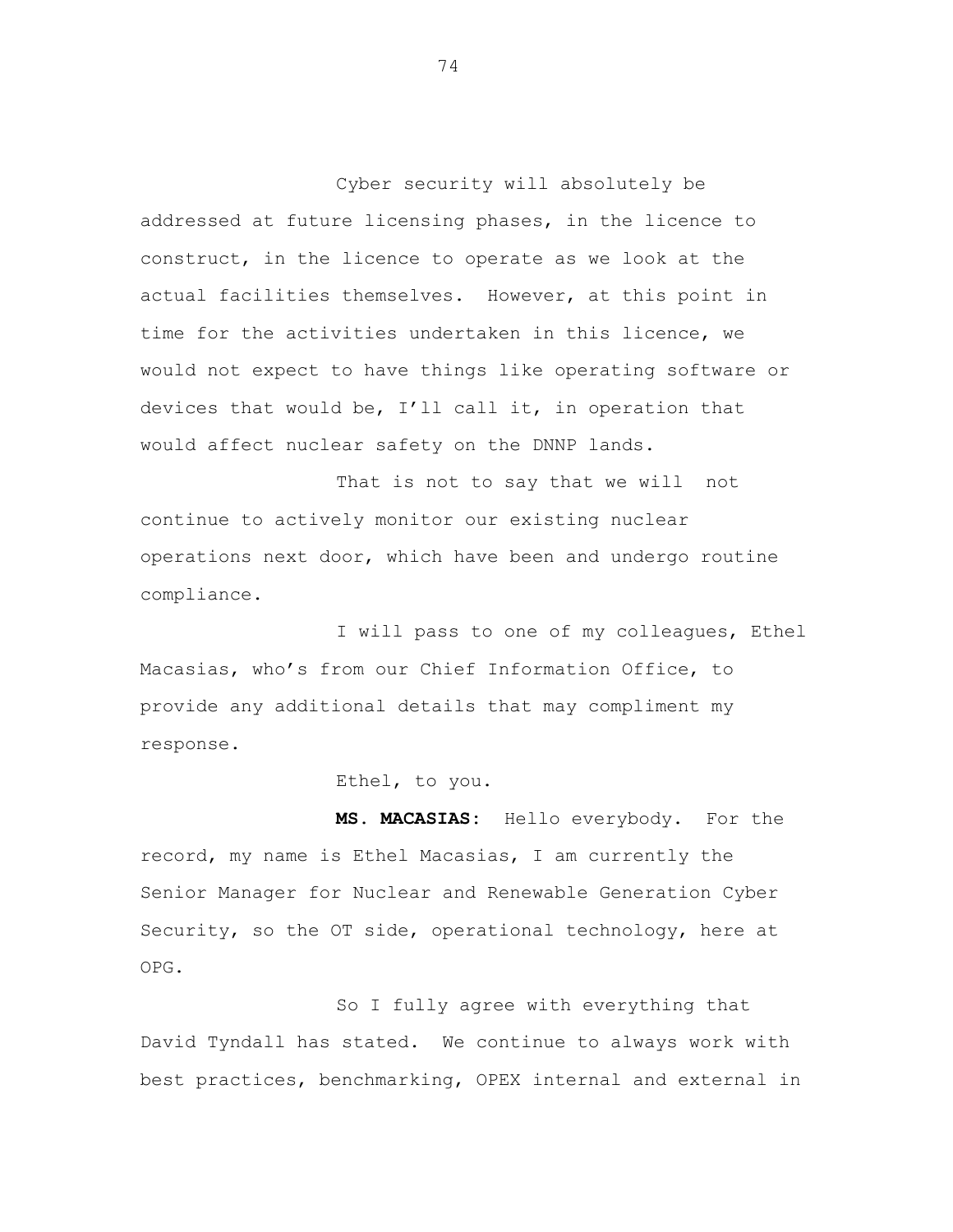regards to continually enhancing our cyber security posture.

I know that you asked about the safety and security. It will not affect this -- there will be no effect, because it's for environmental assessment right now. In regards to measuring and mitigating, we continue to do that and, as David said, for our current and existing site we are looking at that continuously.

**MEMBER LACROIX:** Thank you. Thank you very much.

**THE PRESIDENT:** Maybe I can add to Dr. Lacroix's question. So to OPG, I was very happy with your response. As I looked at your CMD and as you were doing your gap analysis, and you looked at natural hazards and manmade hazards. I didn't see cyber attacks or cyber security specifically mentioned.

And I just wondered if, and given how much greater the risk is today than it was say 11 years ago around here, whether there was any specific assessment done around that?

**MR. MANLEY:** Robin Manley, for the record. Yeah, Dave, please. Thank you.

**MR. TYNDALL:** Sorry, Robin, I was slow off the mute button there. So Dave Tyndall, for the record.

So we do look at cyber security as part of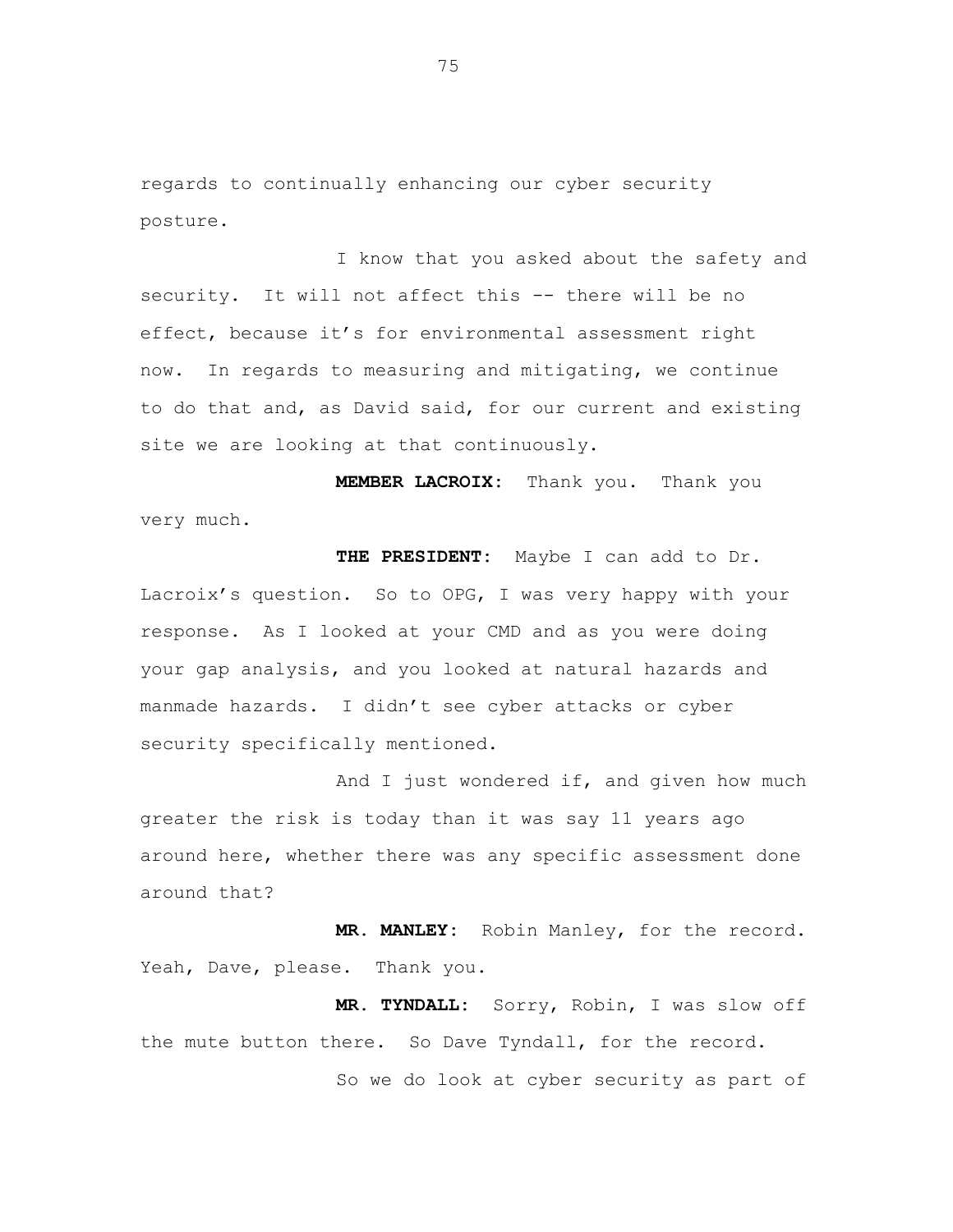a threat in risk assessment which is obviously a confidential document that would be part of our submission. So that is definitely part of it. And we continue to monitor the ongoing hazards that that would present.

I may call on another person, Dave Dickey, if you could potentially jump in, who's from our security team here that may be able to enlighten us on that topic further.

**MR. DICKEY:** Good morning. For the record, my name is David Dickey, Director of Enterprise Emergency Management Programs and Training at OPG.

You know, I echo the comments of my colleagues. You know, one of the points I wanted to make was that, you know, it is the changing landscape in cyber security. You know, one of the ways in which we are always looking to continue to be safe is to work with our partners. My colleague Ethel is actually the Chair of the inner utilities Security Working Group for Cyber for Canada with our other partners across the land.

And so that group really assists us with making sure we understand the OPEX, what's going on out there, you know, talk vectors, all those kinds of things that are very important for us to continue to look at.

So, as I say, it is changing landscape, absolutely, but we're changing with that landscape and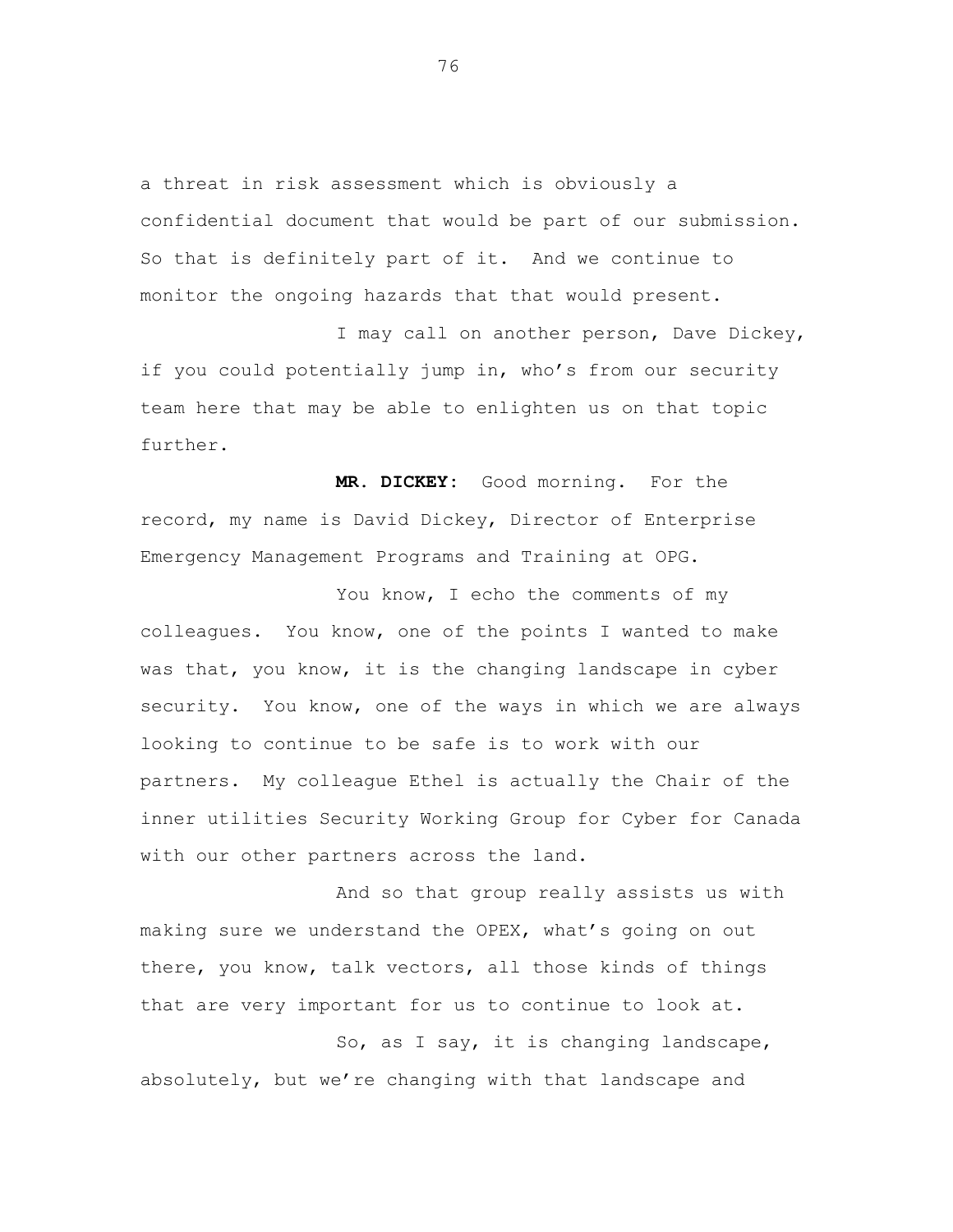looking at opportunities as a continuous improvement organization.

You know, threat and risk assessment is a very big part of what we do, will be for all phases of this project, and it includes cyber security.

I want to say again that this safety control area is, you know, a long-standing piece for us and it will continue to be on our minds as we move forward. Thank you.

> **THE PRESIDENT:** Thank you very much. I'll give Staff an opportunity to add

anything if they wish to.

**DR. DUCROS:** Thank you. Caroline Ducros, for the record.

I'd like to pass this to Mr. Justin Sigetich, who's the Cyber Security Expert.

**MR. SIGETICH:** Justin Sigetich, for the record. I'm the Director of the Systems Engineering Division.

CNSC has cyber security standards, they were referenced by the licensee, by OPG, it's the CSA Standard N290.7, Cyber Security for Nuclear Power Plants and Small Reactor Facilities.

And that document requires licensees to implement cyber security programs to ensure that they are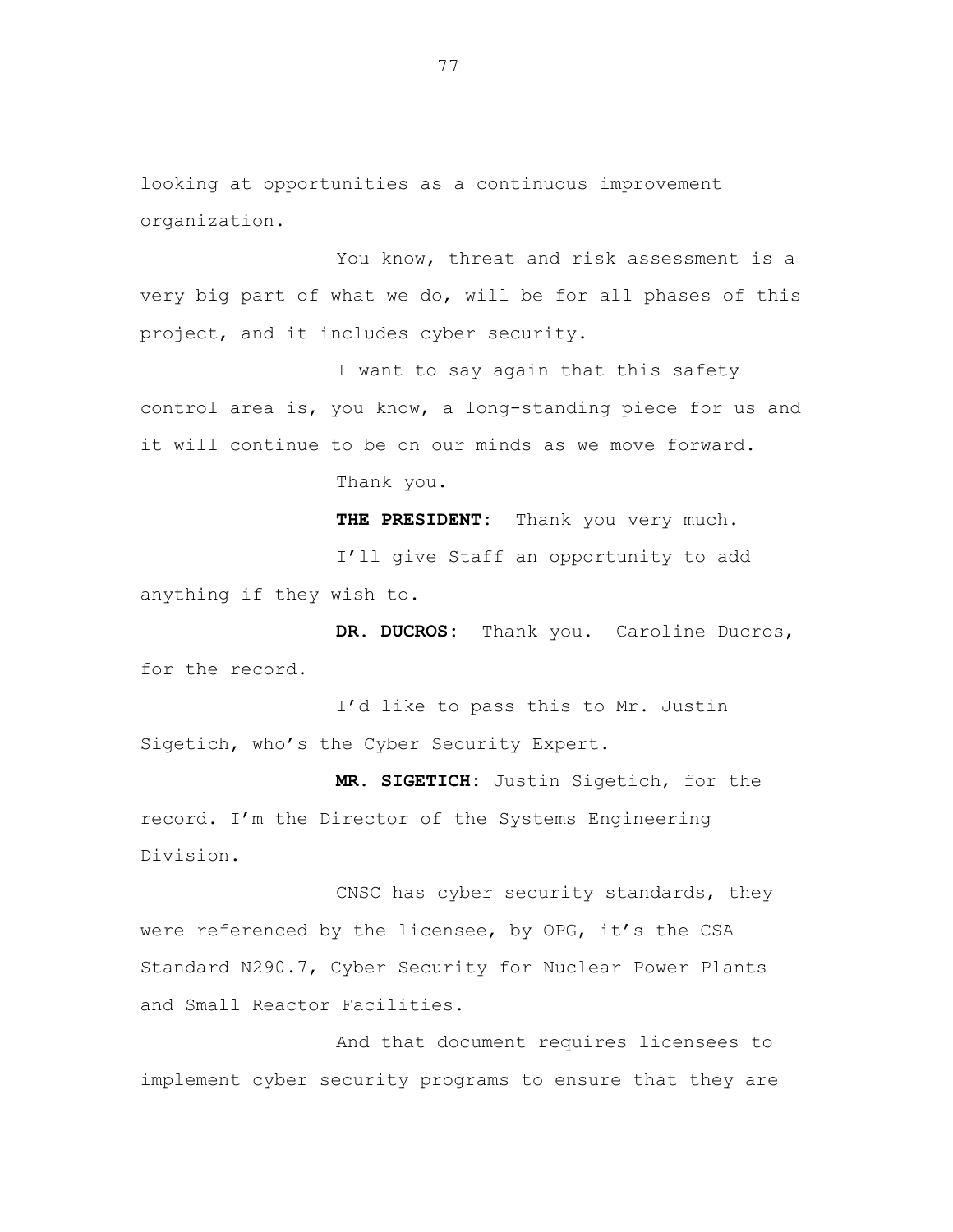assessing the risks to their facilities and making sure that they implement and they maintain cyber security programs. Maintenance of their program ensures that not only have they created a program, but they are constantly reassessing their program.

So if there is a change to the potential threats or the potential risks, if there is a potential vulnerability that has been identified either through something they've discovered inside their facility or through an event, like something you've seen in the news, they are to review their own programs, procedures and update their program, as necessary, update their measures and potentially modify what they're doing.

So the CNSC does have requirements for cyber security and we have compliance verification activities to ensure that the licensees are ensuring that their programs are effective against cyber threats. Thank you.

> **THE PRESIDENT:** Thank you very much. Dr. Berube?

**MEMBER BERUBE:** Thank you for your informative presentation. I have no additional questions. **THE PRESIDENT:** Okay. Thank you. Again, Mr. Bertrand, thank you very much for your intervention and appearing in front of us today.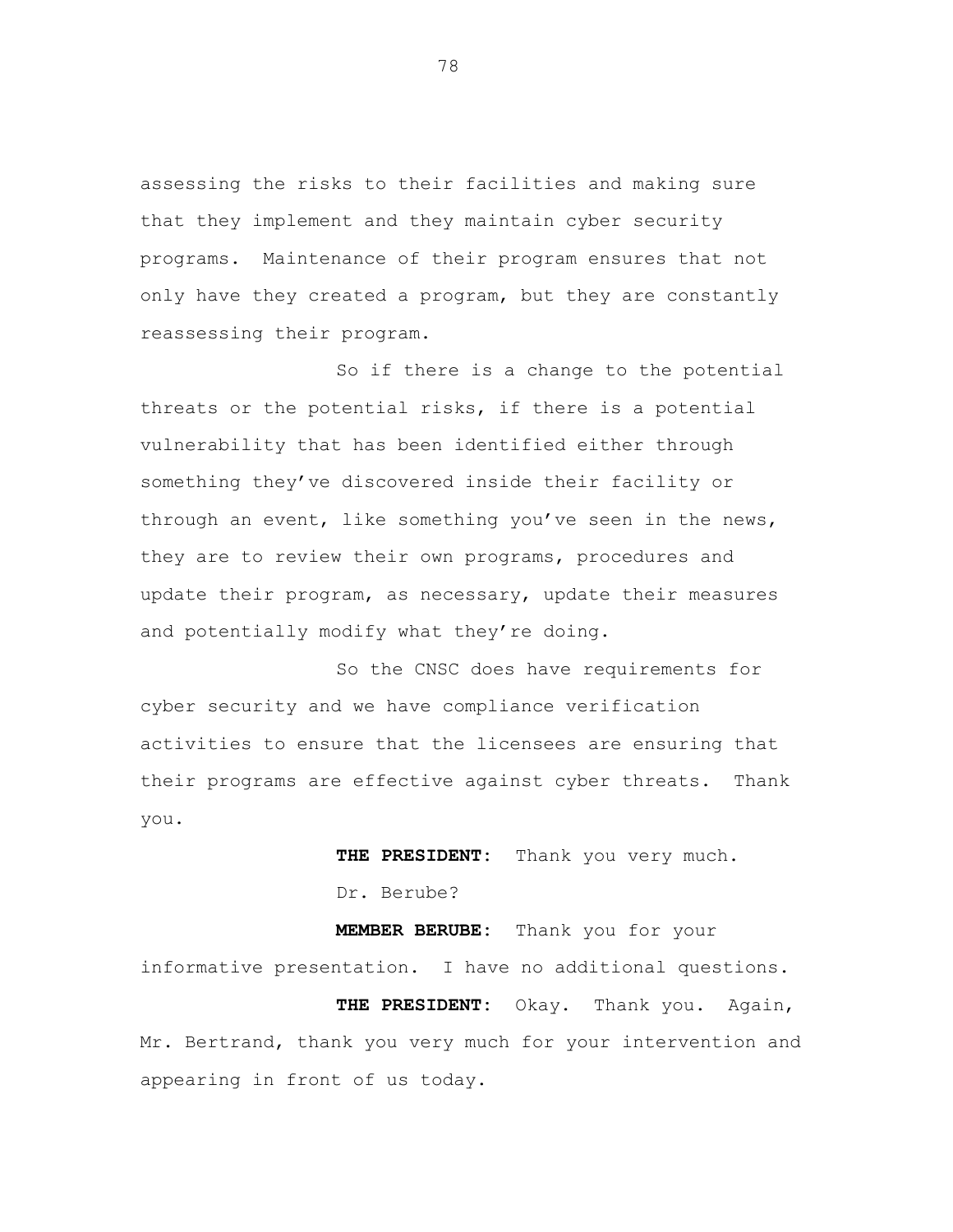We'll move to our next presentation, which is from the Ontario Tech University as outlined in CMD 21-H4.58, and we have Dr. Akira Tokihuro to present this submission. Dr. Tokihuro, over to you please?

## **CMD 21-H4.58**

## **Oral presentation by Ontario Tech University**

**DR. TOKIHURO:** Yeah. So I hope you can see me and hear me. Thank you very much. For the record, my name is Akira Tokihuro. I do not have a slide presentation. I just wanted to read my statement.

I am the Dean of the Faculty of Energy Systems and Nuclear Science at Ontario -- the University of Ontario Institute of Technology. We are commonly known as Ontario Tech. I appear before the Commission to speak in support of OPG's application for renewal of the Site Preparation Licence for OPG's Darlington New Nuclear Project.

I have a Doctorate in Nuclear Engineering from Purdue University, and have extensive and diverse experience in academia and industry relating to nuclear power research and applications. I was a contributor to the American Nuclear Society President's Committee on the 2011 Fukushima Daiichi nuclear power plant accident in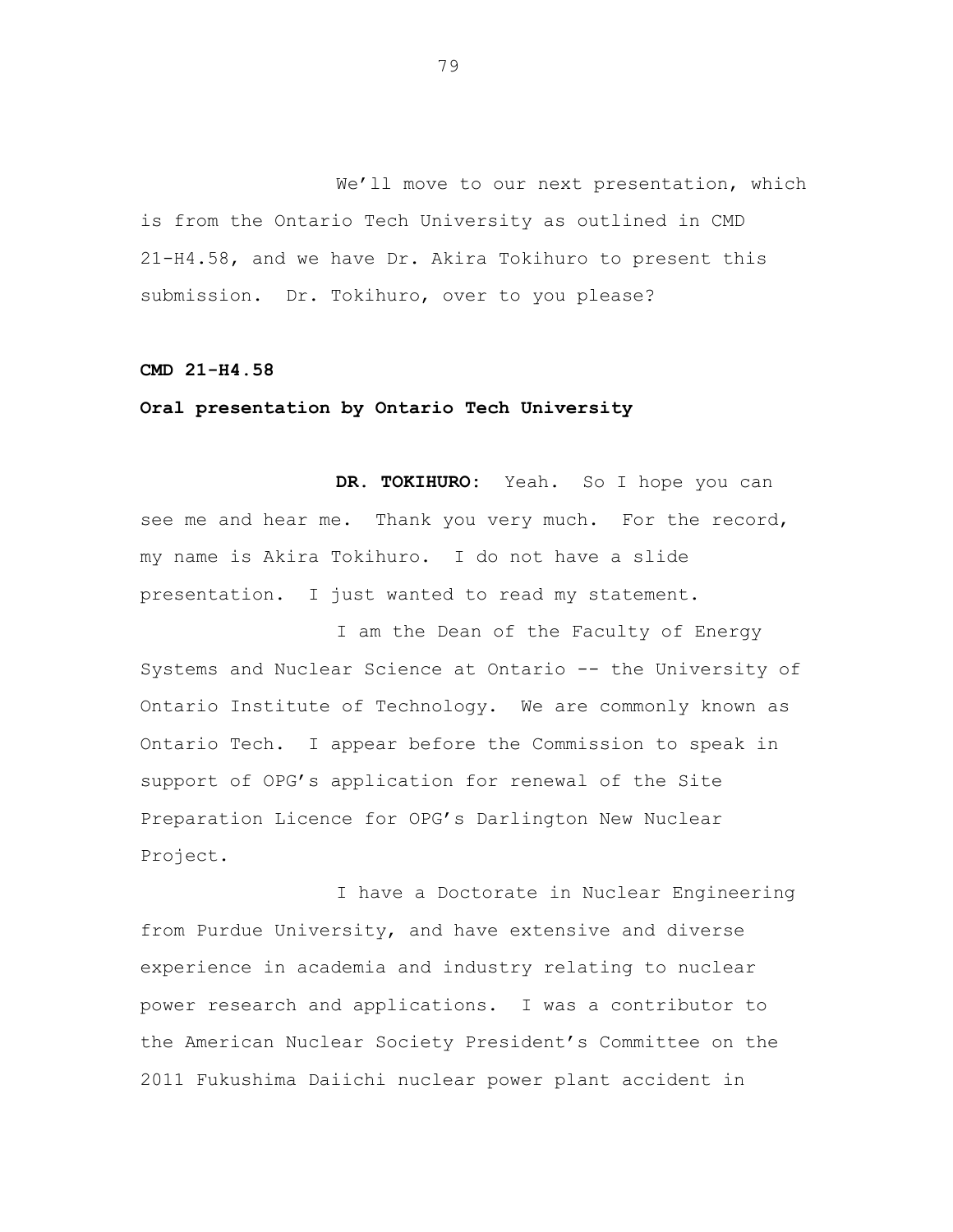Japan, and a technical editor of a bestseller in translation on the event.

Prior to joining Ontario Tech University, I was at NuScale Power LLC, a nuclear energy start-up company in Oregon, where I was Senior Principal Engineer contributing to the design certification application of the NuScale Small Modular Reactor.

From 2007 to 2014, I was Professor of Mechanical and Nuclear Engineering, and Director of Nuclear Engineering at the University of Idaho. Prior to 2007, I was a faculty member at Kansas State University and the University of Missouri, Rolla campus. At Missouri, I was also Director and U.S. Nuclear Regulatory Commission Licenced Senior Reactor Operator of the university's research reactor.

I believe our governments and fellow citizens have come to increasingly acknowledge that the pace of climate change is accelerating, and that the threat of climate change is the defining challenge of the 21st century. There is recognition that the excessive accumulation of carbon dioxide in the earth's atmosphere is an extreme threat to us and the planet. We need to understand and act on the necessity and urgency of bringing about rapid, decisive, and fundamental changes in the way we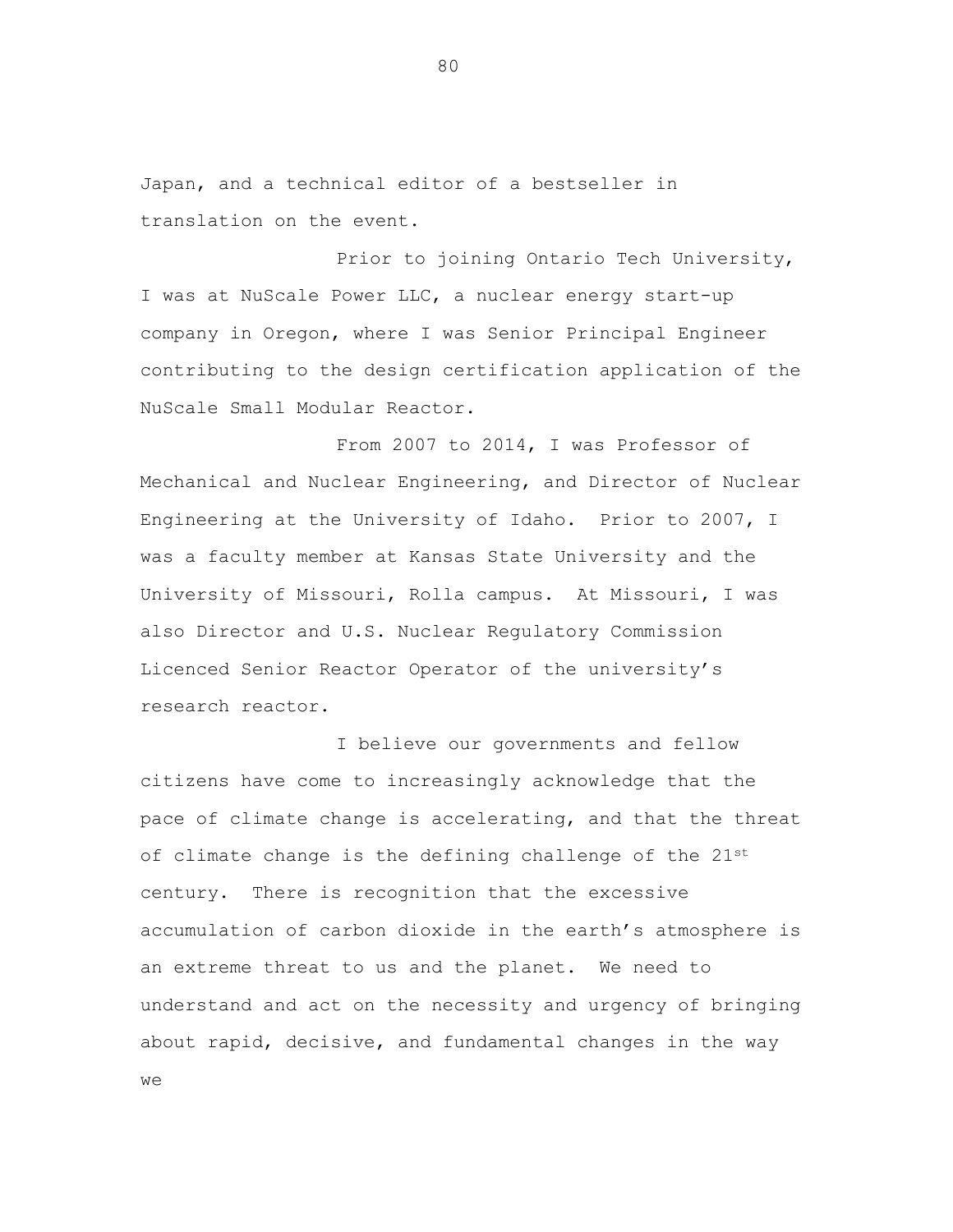conduct ourselves personally, economically, and socially. We must immediately find and expand low

carbon solutions for everything that we do, such as - first bullet, the transformation of raw materials into manufactured goods. Second bullet, the transportation of raw materials, goods and people. Third bullet, the transformation of energy resources into sustainable energy currencies such as electricity and hydrogen. And fourth bullet, the transformation of these energy currencies into usable energy forms. And the fifth bullet, mindful use of all resources, recycling and conservation.

Efforts to electrify transportation systems, such as the use of electric cars and electrifying the commuter train systems, will significantly reduce carbon emissions, but only as long as the electricity used by these vehicles is generated without burning fossil fuels.

Ontario has implemented significant reductions in carbon dioxide emissions by the closure of all the coal-burning electric generation -- generating stations in the province. But as long as the replacement of this generation is from fossil fuel burning units, the addition of carbon to the atmosphere continues.

Likewise, when the Pickering nuclear electric generating stations is taken out of service, much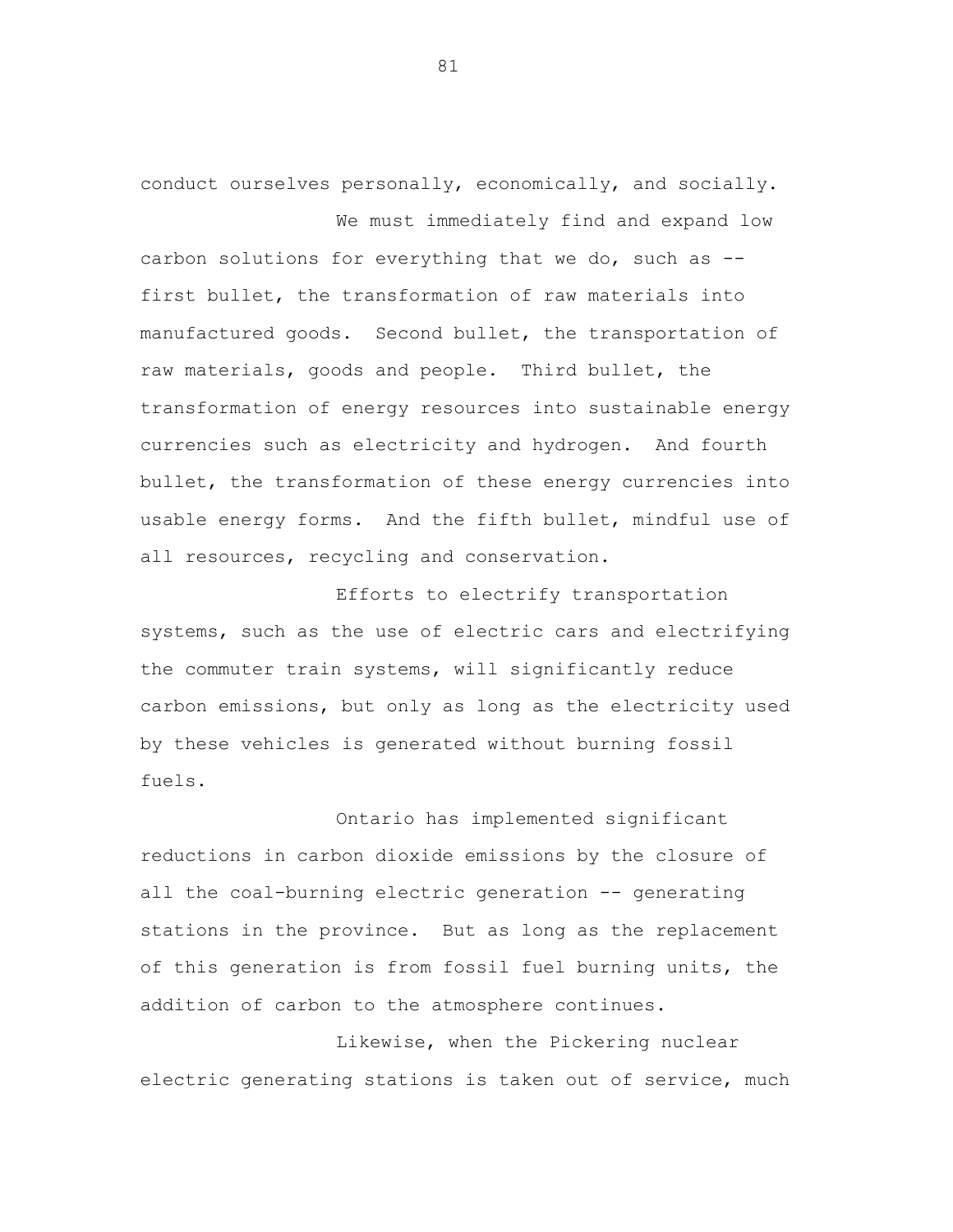of that generation that is essentially free of atmospheric emissions, may be replaced by natural gas burning power plants. The construction of new nuclear electric generating units at OPG's Darlington site, for which the renewal of the Site Preparation Licence is being considered at these hearings, will be an essential contributor to minimizing the atmospheric carbon emissions in the generation of electricity from natural gas plants for use in Ontario.

While it is recognized that such alternative energy sources as solar and wind will contribute to the generation of electricity in the province, there is -- their intermittent mode of operation would need continued reliance on burning natural gas, or as yet, technically infeasible energy storage.

Typically, due to their low operating costs, nuclear generation has been used to meet the base demand for electricity. However, CANDU units have already demonstrated their ability to cycle their outputs in response to changing electrical loads, and many of the new generation small modular reactors also have the capability to have their outputs scheduled to meet daily and seasonal changes in demand.

Although the recent introduction of carbon pricing in Canada is a stepping -- is a step in recognizing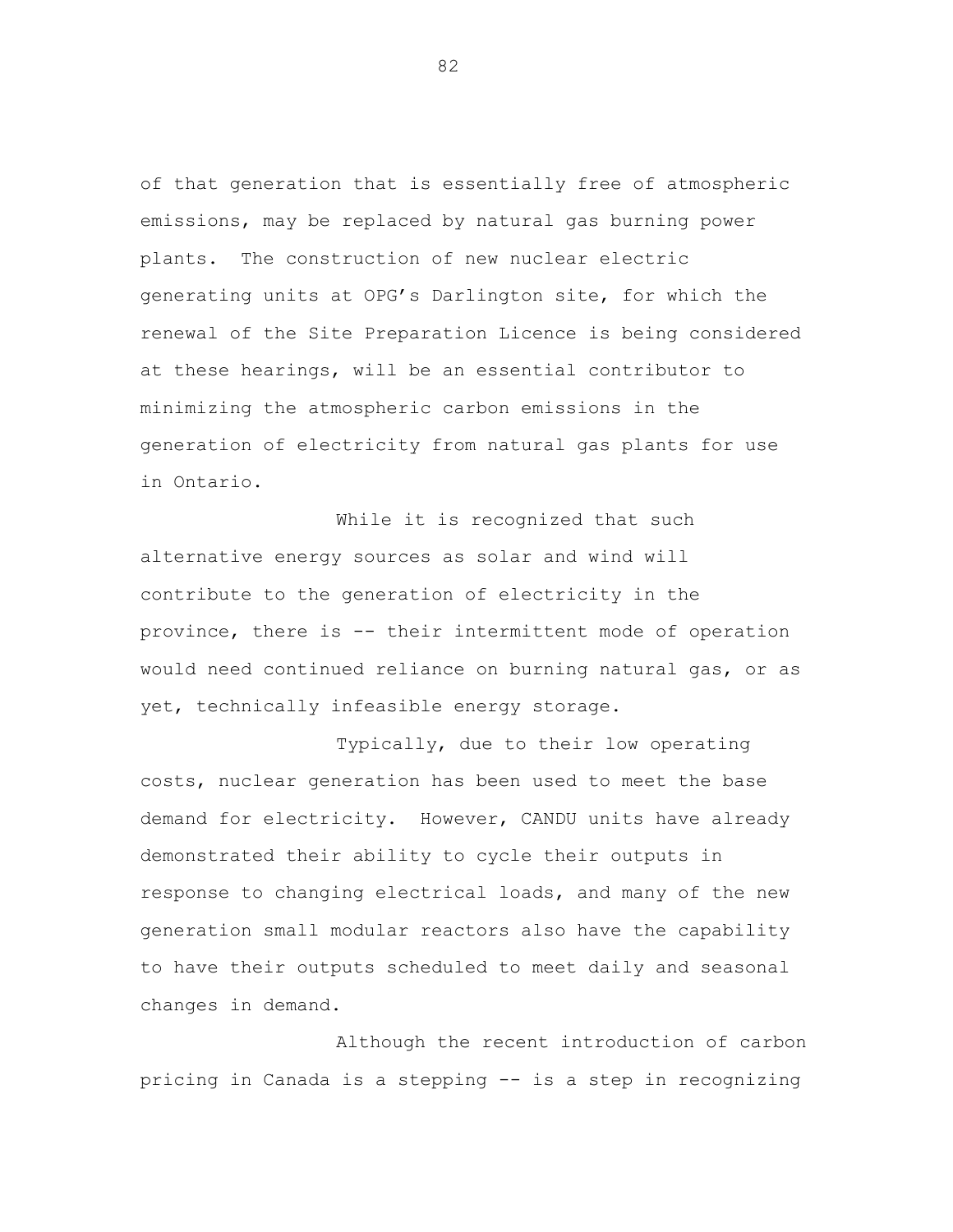that there is -- there are costs associated with using the atmosphere to disperse the waste Carbon Monoxide and Carbon Dioxide bi-products of burning fossil fuels, the revenues generated by the application of carbon pricing is not being targeted to prevent these gases from entering the atmosphere, or to capture and sequester them after they have been emitted.

In contrast to use of revenues gained from carbon pricing, funds collected from the sale of electricity by nuclear power plants are retained, and will be used to manage the safe storage, in both short and long term, the bi-products of nuclear-electric generation.

While opponents of nuclear power claim that the management of nuclear waste has not been solved, in fact, the technology for deep underground storage of radioactive material is known, and the funds to construct and operate such facilities already exist.

Furthermore, the fuel that has been used in the present and proposed nuclear reactors is currently in safe storage, and it still holds over 95 percent of the uranium atoms that are the potential sources of future energy generation. Not only is the used nuclear fuel incorrectly labelled as "waste", the technology exists, although not yet cost-effective, to extract the very large amounts of energy that remain in the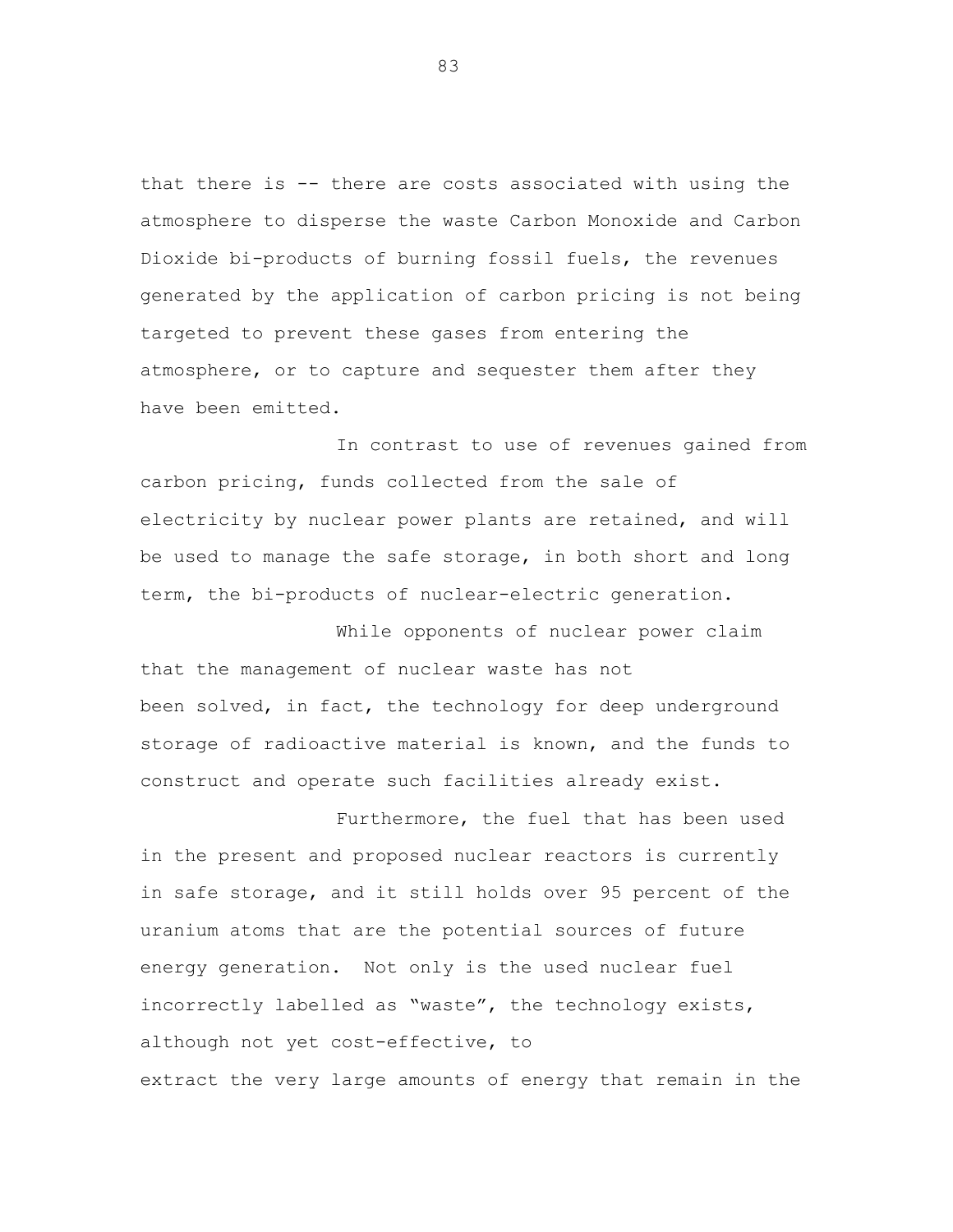stored and only slightly used fuel.

Ontario is one of the few jurisdictions that has the means to "mix and match" energy generation to optimize supply and maximize the benefits of the overall energy system. Nuclear power does well to support renewables, especially those that are intermittent.

Considering life cycle assessment, nuclear power is safer than other options and is one of the lowest overall for carbon -- total carbon emissions. It remains an option that we have.

Members of the university had spoken, just 10 years ago, in support of the original application by OPG for a nuclear power reactor site preparation licence at Darlington. The University of Ontario Institute of Technology offers Canada's only undergraduate nuclear engineering program. We also offer programming in Health Physics and Radiation Science, within our Faculty of Energy Systems and Nuclear Science.

Situated between Pickering and Darlington, our programs were developed to address the skills, knowledge, talent, and innovation needs of the industry. Safety is both a priority and responsibility for us as we educate the next generation of engineers, health physicists, and radiation science professionals. Whether it be for our -- be our undergraduates, Masters or Ph.D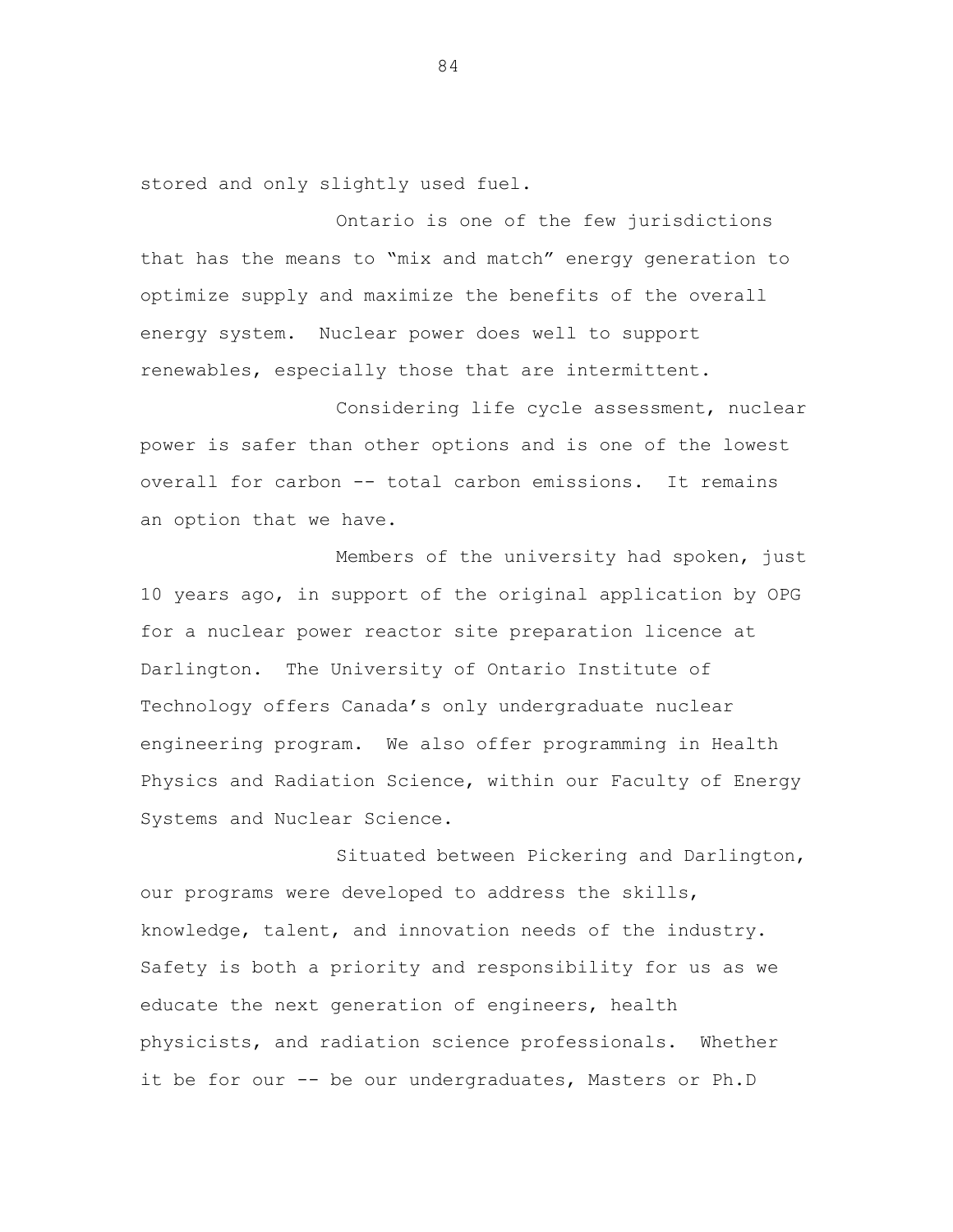programs, our graduate certificate programs, or our Advanced Operations Overview for Managers program, we upskill both the emerging and current workforce.

Internationally recognized faculty members, many with industry experience, teach in these programs. Our faculty serve on national and international panels, associations and standards committees, and these national and international bodies recognize expertise. Ontario Tech University as it is known in recent years, has received designation as Canada's first International Atomic Energy Agency, IAEA's, collaborating centre to support small modular reactor and non-electrical applications of nuclear energy.

The university is fully engaged in nuclear safety through our senior and associate industrial research chairs in health physics and environmental safety. We connect to the local community through membership of the Durham Nuclear Health Committee, which meets quarterly and is chaired by the Region's Commissioner and Medical Officer of Health. The university's students are actively engaged in the sector, including North America Young Generation Nuclear, the Canadian Nuclear Society, and the Women in Nuclear chapters.

My faculty and our students are -- and I are pleased to support the application for renewal of the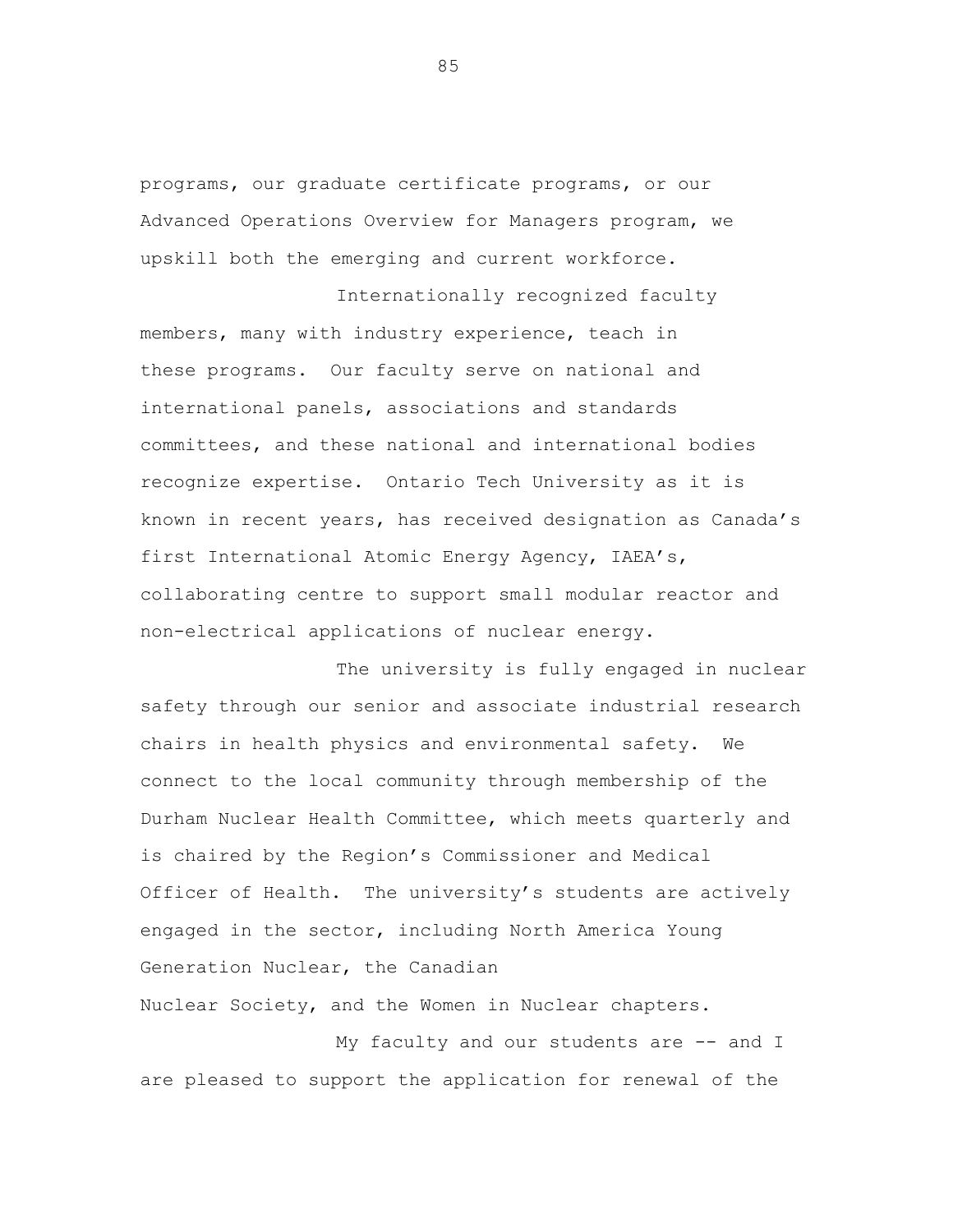Site Preparation Licence for OPG's Darlington New Nuclear Project.

Thank you for your kind attention. And to my colleagues, thank you.

**THE PRESIDENT:** Thank you, Dr. Tokihuro.

Dr. Berube?

**MEMBER BERUBE:** Thank you for your

presentation, your views, and your expert opinion.

I have no questions at this point.

**THE PRESIDENT:** Thank you.

Dr. Lacroix?

**MEMBER LACROIX:** Thank you, Dr. Tokihuro, for your intervention.

No, I do not have any questions.

**THE PRESIDENT:** Thank you also from me, Dr. Tokihuro, for your appearance today.

We will move to our next presentation then, which is by Mr. Darek Kulczyński, as outlined in CMDs 21-H4.59 and 21-H4.59A.

**MR. KULCZYŃSKI:** (indiscernible)

**THE PRESIDENT:** Please proceed.

**MR. KULCZYŃSKI:** Oh, I'm sorry. I have a

slides that appeared on my screen. But anyways, can you hear me?

**THE PRESIDENT:** Yes, we can. Mr.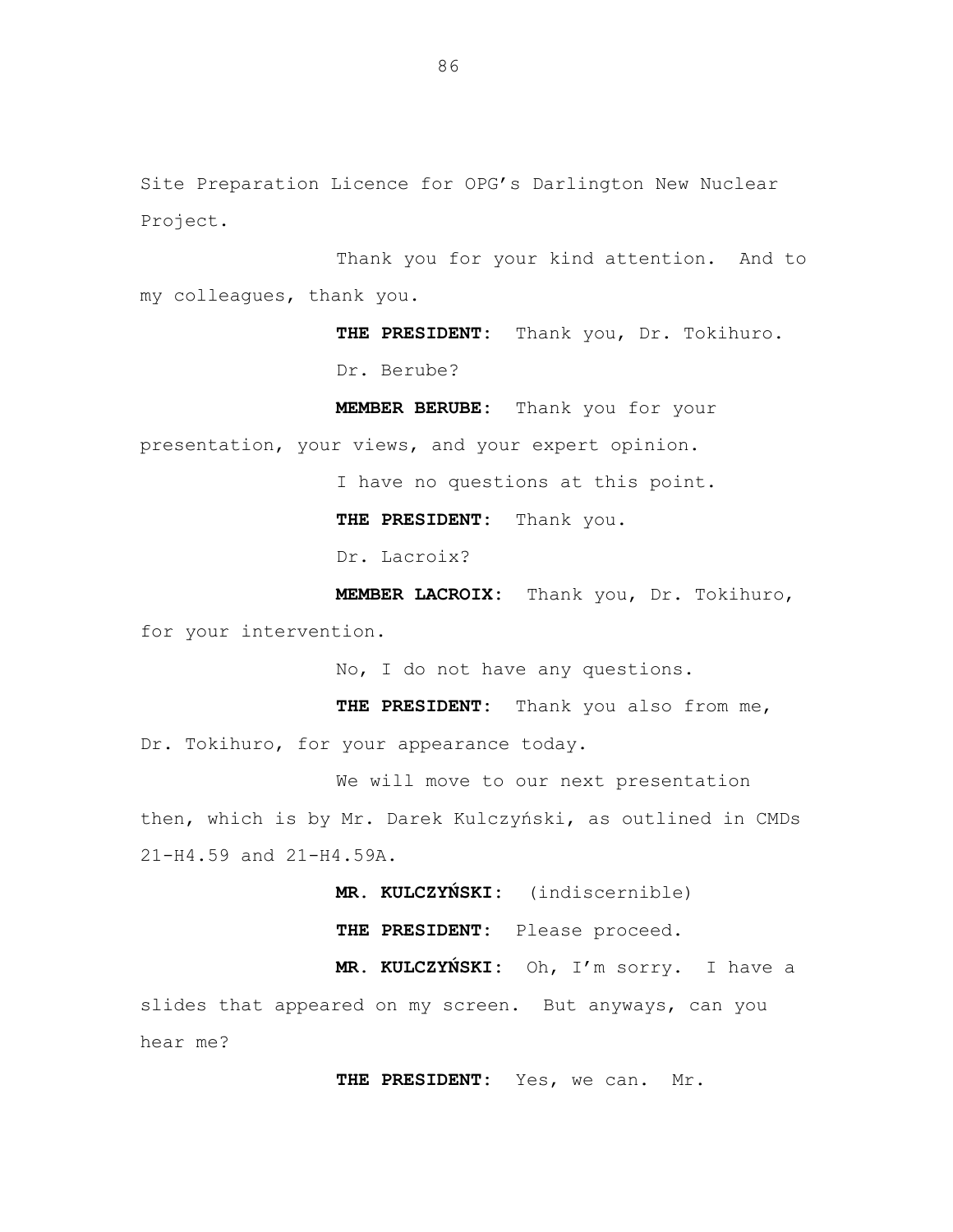Kulczyński, you just put yourself on mute.

## **CMD 21-H4.59**

### **Oral presentation by Darek Kulczyński**

**MR. KULCZYŃSKI:** Sorry about that. Good morning everyone. My name is Darek Kulczyński. I am a Professional Engineer.

I joined Ontario Hydro in 1982, worked at nuclear -- at Rolphton Nuclear Training Centre and then at the NPD NGS. I was involved with special safety systems and when -- then with planned decommissioning. In December 1987 I moved to Darlington NGS. I was involved with commissioning the vibration monitoring system for major pump sets, and with end fitting vibration measurement. I was then responsible for Tritium Removal Facility computer operation and retrofit replacement.

In 2011 I was a part of the Society at public hearings for New Darlington Nuclear Project and the author of the addendum to the Society's submission. I retired from OPG in 2015. By the way, it was nice to see Robin Manley again. I remember 20 years ago he started as a Chief Returning Officer for the Society.

Darlington B is essential for Canada and Ontario. Prime Minister Trudeau just announced an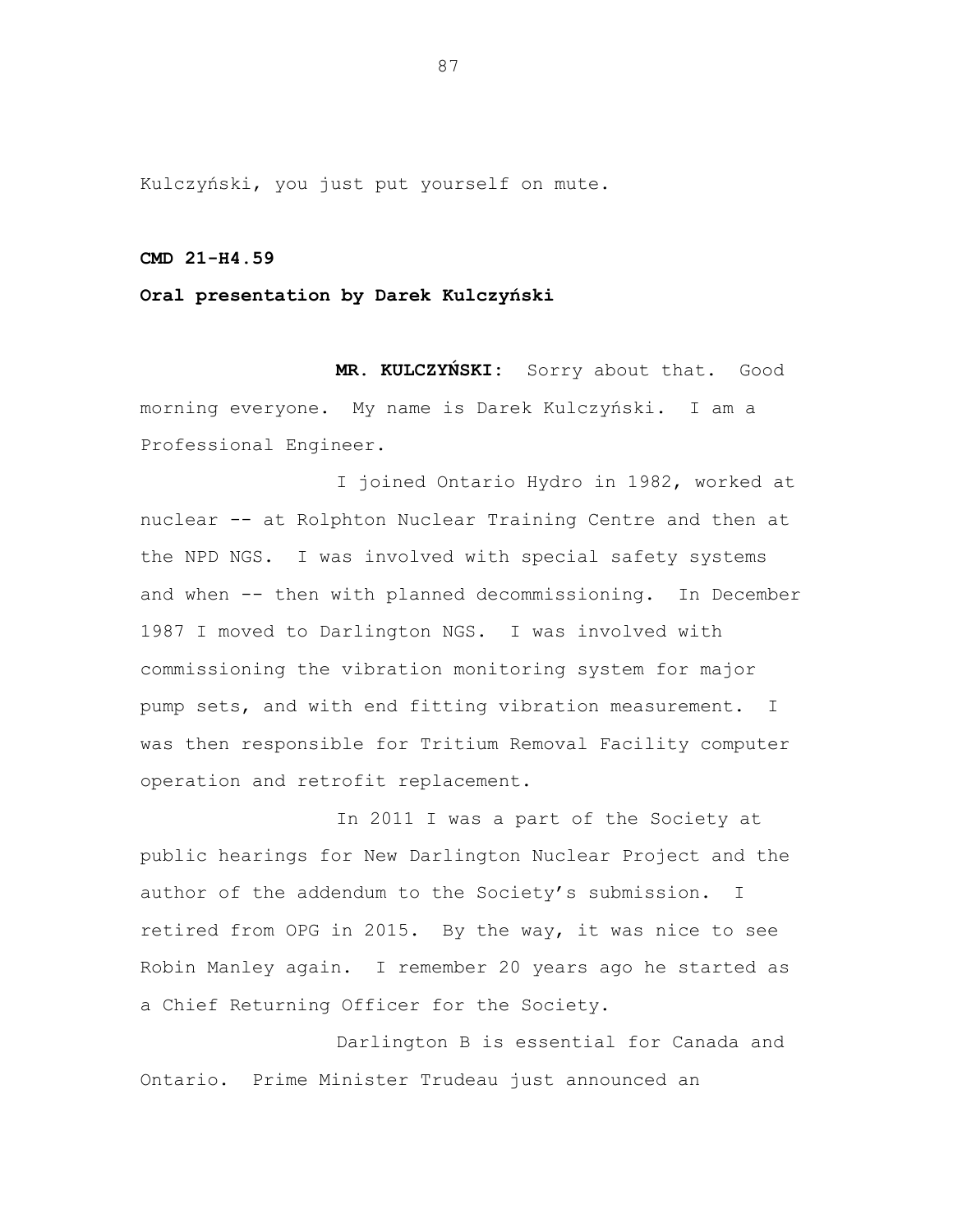ambitious 40 to 45 percent reduction plan in greenhouse gas emissions by 2030. Canada is committed to reaching zero net emissions by 2050. By 2025 however, Pickering NGS A and B will have been permanently shut down. This means removal of approximately 3,000 Megawatts of emission free power -- nuclear power from the Ontario grid. At the same time, one or two Darlington units will be offline for overhaul.

Let's look at -- briefly, at the attitudes towards CO<sup>2</sup> emissions in jurisdictions that proclaim that they care about climate change. France is the only member of the European Union that generates about 70 percent of her electricity in nuclear plants. The UK is the only other nuclear -- European country that is involved in rebuilding its nuclear fleet. Germany on the other hand, is shutting down its nukes and replacing them with thermal power plants. Germany is buying more and more natural gas from Russia and is the largest greenhouse gas emitter in Europe.

Let's hope that Canada in general, and Ontario in particular, will recognize that limiting carbon dioxide emissions is impossible without growth in nuclear power generation.

Let's look at some other options that don't generate CO2. Wind turbines are not good. Capacity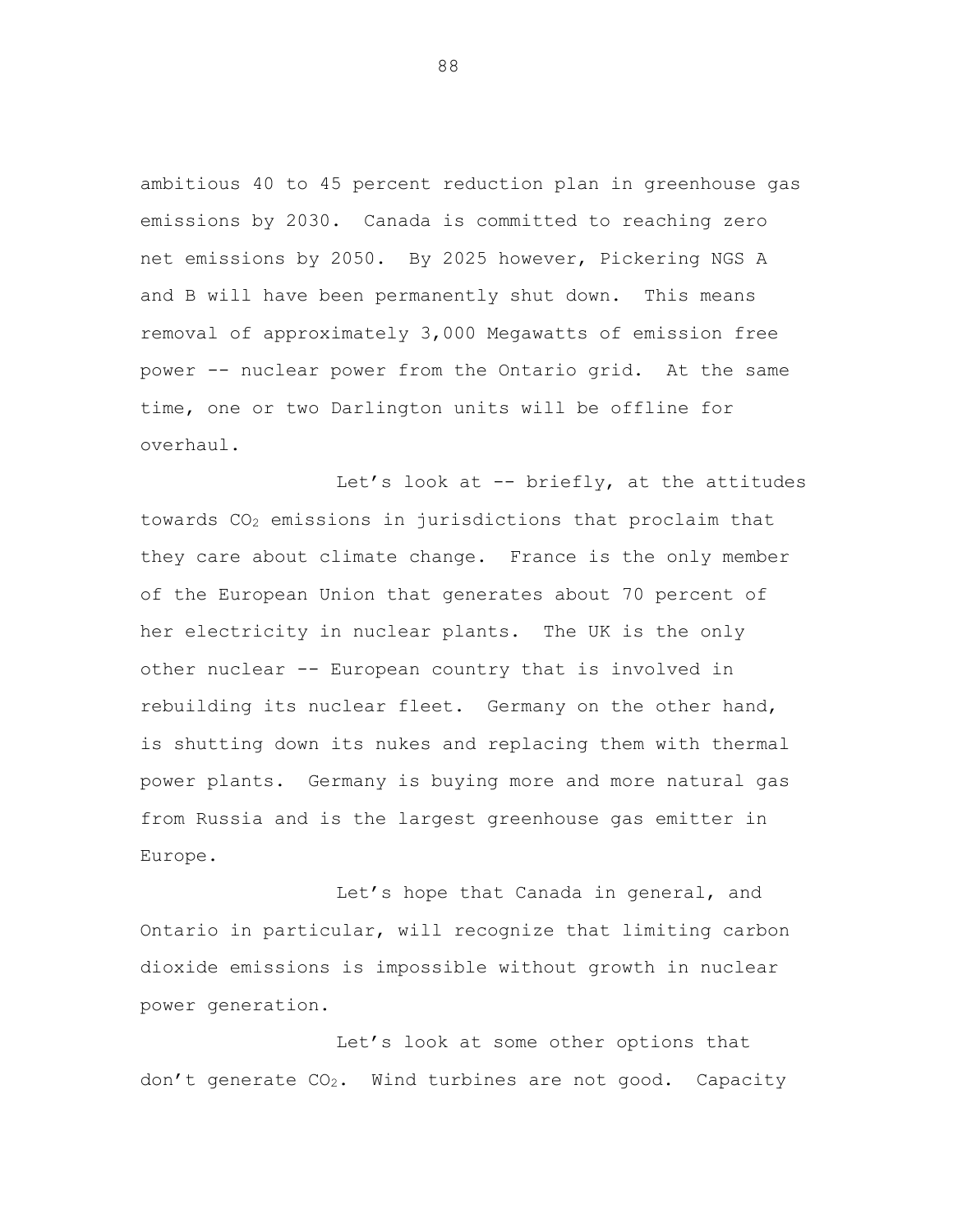factor is less than 25 percent. In fact, in Germany the capacity factor is less than 22 percent. Cumbersome connections to the grid and infrasound effect that are detrimental to humans.

Solar panels, not good either. We are not Sahara Desert. We are not Southern California. We are not Arizona either. Insufficient capacity factor.

Hydraulic generation, very good but most waterpower has already been harnessed in Ontario. When Pickering A and B shut down, of course you can replace 3,000 Megawatts quickly with power plants burning natural gas, which is definitely not good. Methane is 30 times stronger greenhouse gas than  $CO<sub>2</sub>$ , and burning natural gas remains number one source of  $CO<sub>2</sub>$  in Canada.

Currently, Ontario provides 60 percent of energy needs with nuclear power, which constitutes just 33 percent of generating capacity. At least 3,000 Megawatts of nuclear power will need to be added to Ontario grid shortly after 2025, just to maintain the emission status quo and of course, to ensure that Ontario's power demand is being met.

We've got the great, highly sophisticated and very well-operating Darlington A nuclear plant. However, during commissioning in 1989 and 1990 there were two profound problems, the BBC generator rotor cracks and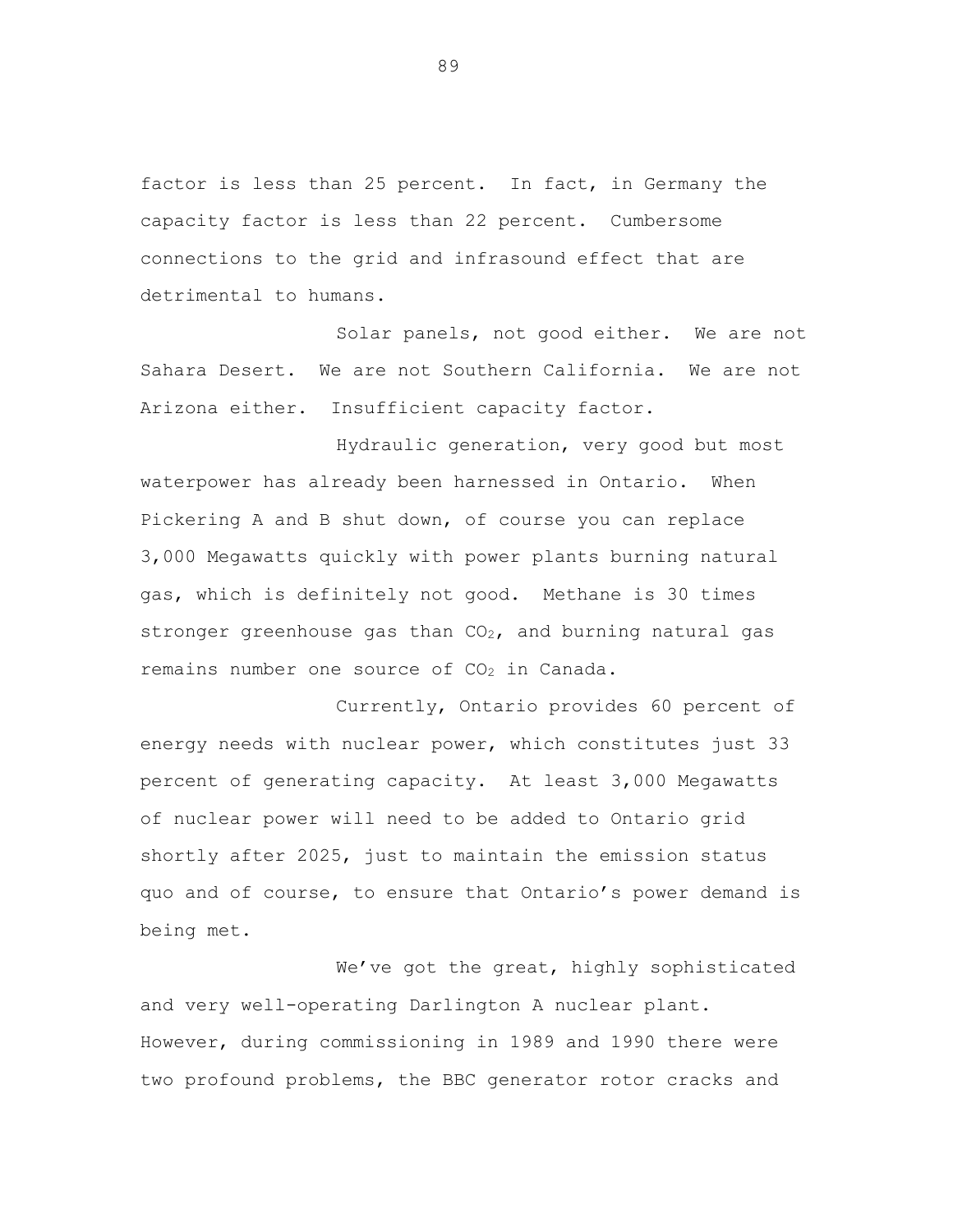with Fuel Bundle cracks which were reduced by the initial five blade impellers of PHT plants. These brought Darlington capacity factor essentially to zero because there was no power being generated.

However, these profound problems have been successfully resolved by Ontario Hydro and Darlington A has been operated great ever since.

And to mention, that in 2016 World Association of Nuclear Operator named Darlington A as one of the safest and top performing nuclear stations in the world for the third time in a row. As a result, Darlington A obtained INPO-1 rating, which is the highest rating in safety and in the realm of other indicators of excellence that the nuclear plant can reach in the world. Also, Darlington achieved very high-capacity factor. We heard in one of the previous demonstrate -- presentations, it was 93 percent of the whole plant last year. So Darlington achieved results that are remarkable.

On May 15, 2012, Darlington Unit 4 worked for 633 days without a trip or shutdown. This year on February 4<sup>th</sup>, Darlington Unit 1 was shut down for maintenance after a whopping 1,106 days of continuous generation, setting the world nuclear operation record and world thermal plant generation record. So as we can see, OPG is uniquely qualified and Darlington staff also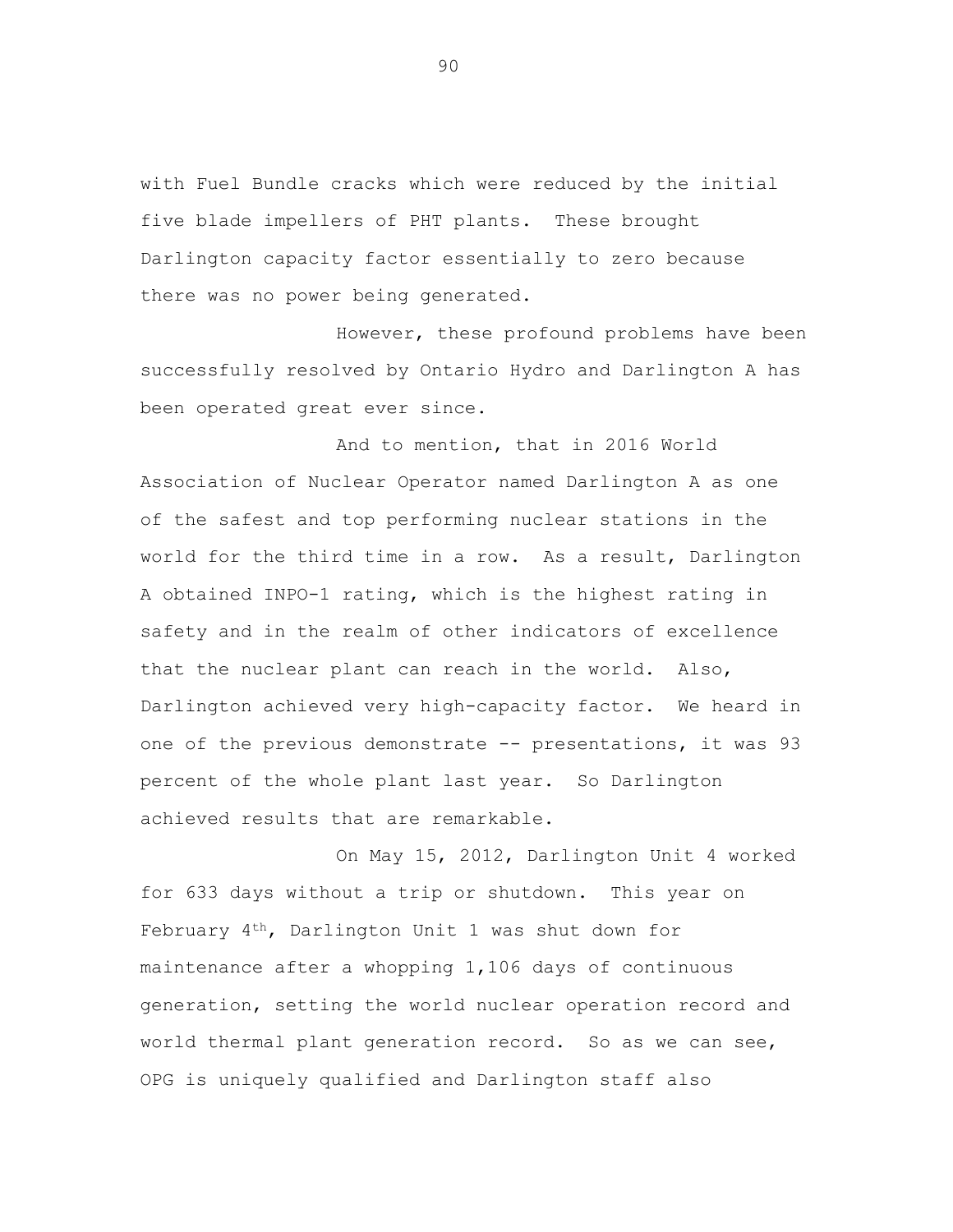uniquely qualified to operate more nuclear power on their Darlington B site, especially if these are CANDU reactors.

Plans for Darlington B. Prior to 1990, Darlington B was to be a four-unit station similar to Darlington A. Darlington B was cancelled by Ontario NDP Government. In 2001 there were plans to use Darlington B site for ITER, International Thermonuclear Experimental Reactor, which was subsequently awarded to Cadarache in France. In 2011, during public hearings, the Society of Energy Professionals suggested that Enhanced CANDU 6, 740 Megawatts, be considered for Darlington B site. There was an addendum to the SEP submission that I prepared to describe CANDU -- Enhanced CANDU 6.

In 2013 Ontario Liberal Government suspended competitive bidding for Darlington B. And in 2020 it was announced that a small nuclear reactor might be built at Darlington B site.

Let's do plain arithmetic. How to close the nuclear generation gap of 3,000 Megawatts. OPG has applied to build up to four nuclear units at their Darlington site. There are only two designs that would close nuclear generation gap, AP-1000, which is the American Pressurized Water Reactor, probably the best on the market by Westinghouse. Four reactors like that would replace Pickering A and B, all eight units originally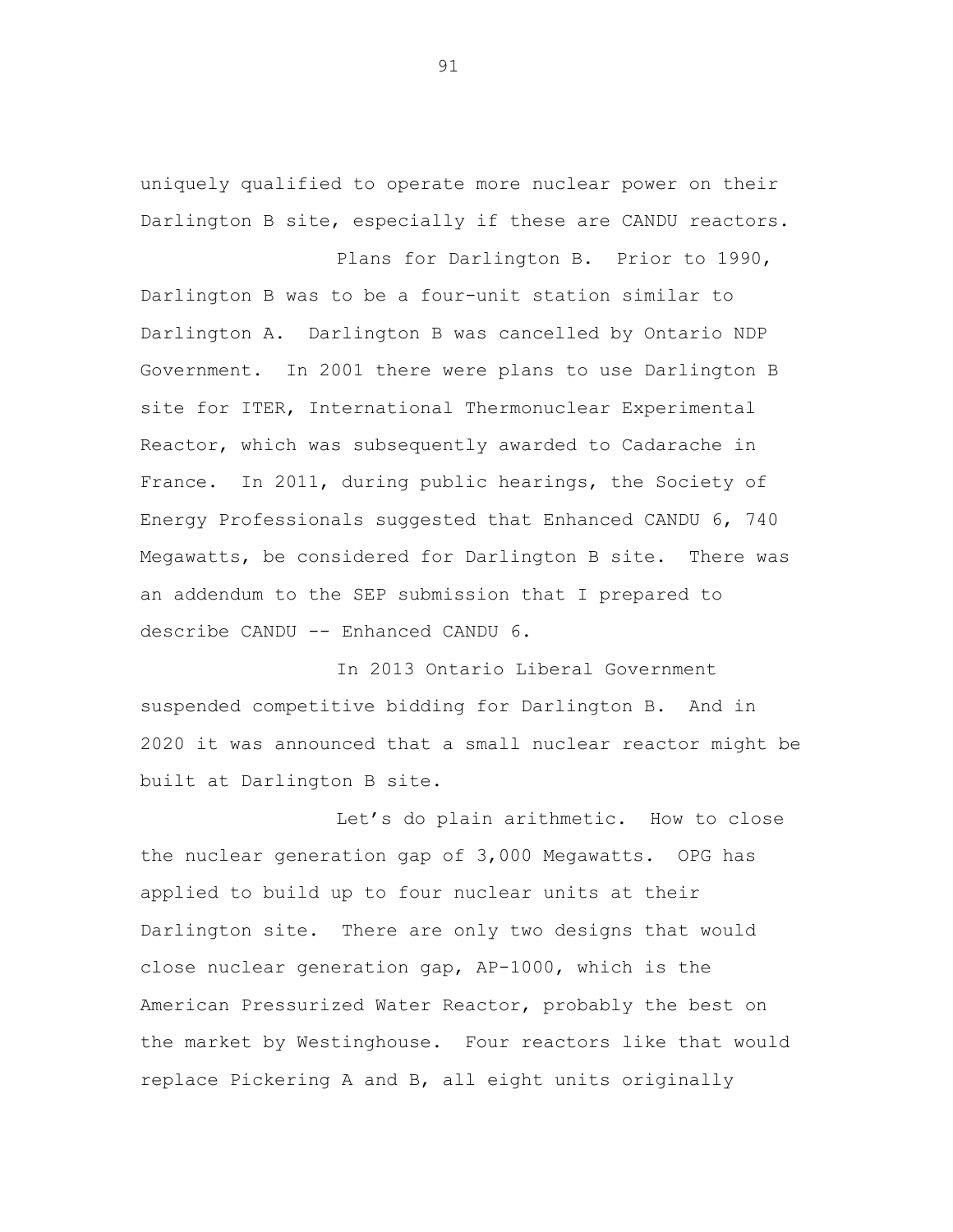installed.

However, if EC 6 Enhanced CANDU 6 were selected for Darlington B site, four reactors like that would provide 2,800 Megawatts, which would be 90 percent of Pickering A and B's six units that currently remain in operation. In addition, if OPG built additional two EC 6 units at their Weseleville site, six EC 6 units would replace Pickering A and B, all eight reactors originally commissioned.

Waiting for the next slide. AP 1000 is a great reactor, probably the best on the market, Passive Safety System Station Blackout up to 72 hours. But there is limited Canadian expertise in PWRs and Westinghouse has had profound problems with delivering on time and on budget since announcing bankruptcy.

On the other hand, EC 6 is the reactor built based on its predecessor of very successful CANDU 6 model, built in three-unit arrangements, is based on CANDU 6 and employs modularization and pre-fabrication, which fabulously shortens the construction time. There is ample expertise regarding CANDU and ample CANDU infrastructure exists in Canada, which was recently demonstrated during Darlington 2 refurbishment, which was a success.

EC 6 is equipped with advanced safety features like dousing, gravity fed flooding of calandria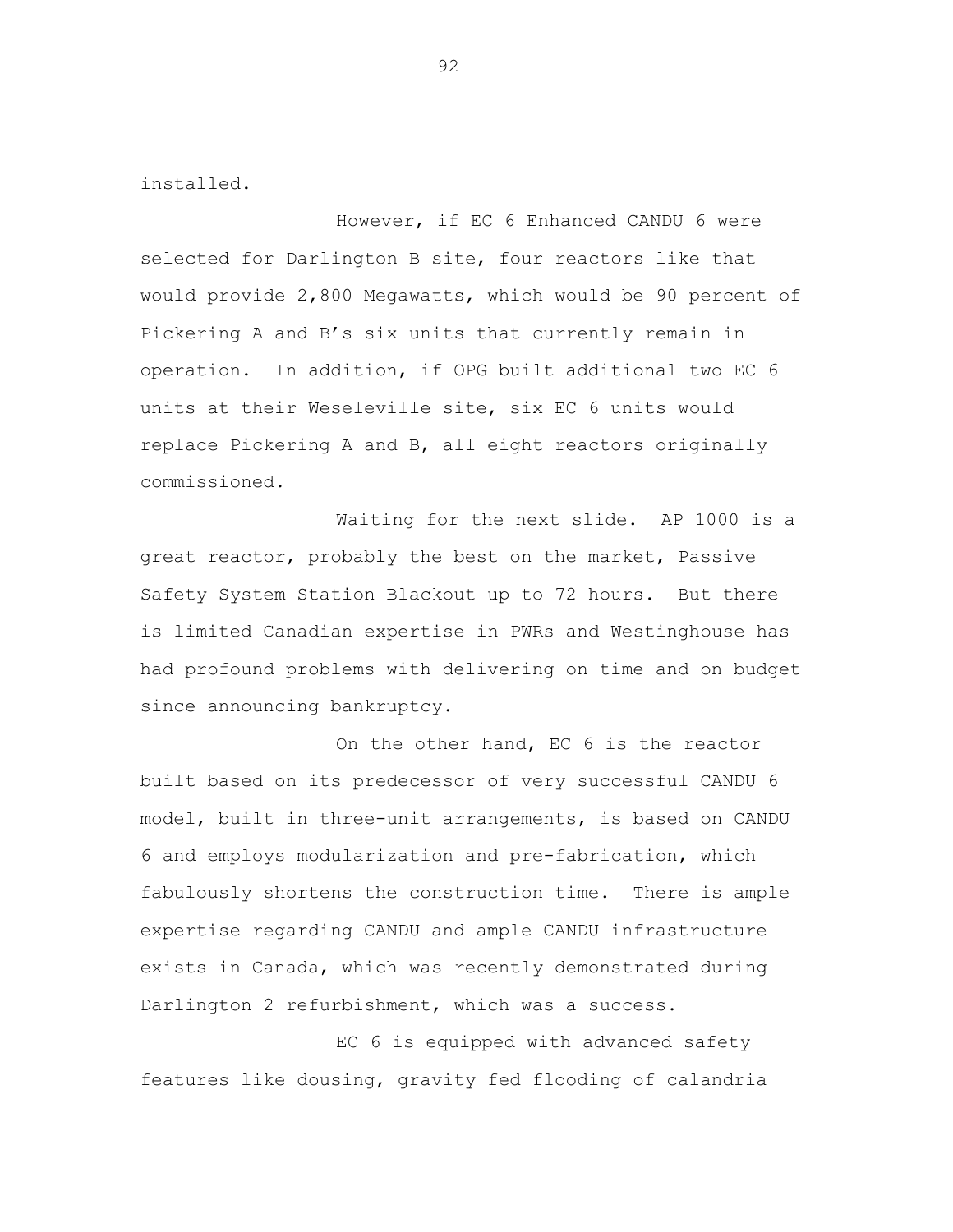vault. The safety margins of Unit of CANDU -- EC 6 direct predecessor, CANDU 6 model are very good. This is the distance between the accident point and prompt criticality region and fuel melting enthalpy region. CANDU 6 is second only to Pickering A reactors, as far as safety margins are concerned. So selecting EC 6 Enhanced CANDU 6 for Darlington B site would be a prudent and a safe choice.

What about small modular reactors? Well, they are just too small for Ontario nuclear power needs. It's a great idea for remote areas like the Arctic. It's good for Alberta, for ecological tar sand oil extraction. And it's Federal Government, not OPG or the Ontario Government that should develop and promote SMRs. The first fully fledged SMR power plant should be built at Chalk River, not at Darlington site.

I remind everyone that Chalk River Nuclear Laboratories was a site instrumental to developing Canadian nuclear expertise. And also, Americans used this site for research. For example, Admiral Hyman Rickover, born in Makow Mazowiecki, Poland, by the way, the so-called father of American nuclear submarine fleet, used Chalk River Nuclear Laboratories for his research. He is also said to have coined the term, crud, which stood originally for Chalk River Unidentified Deposits.

Finally, I would like to invoke Ontario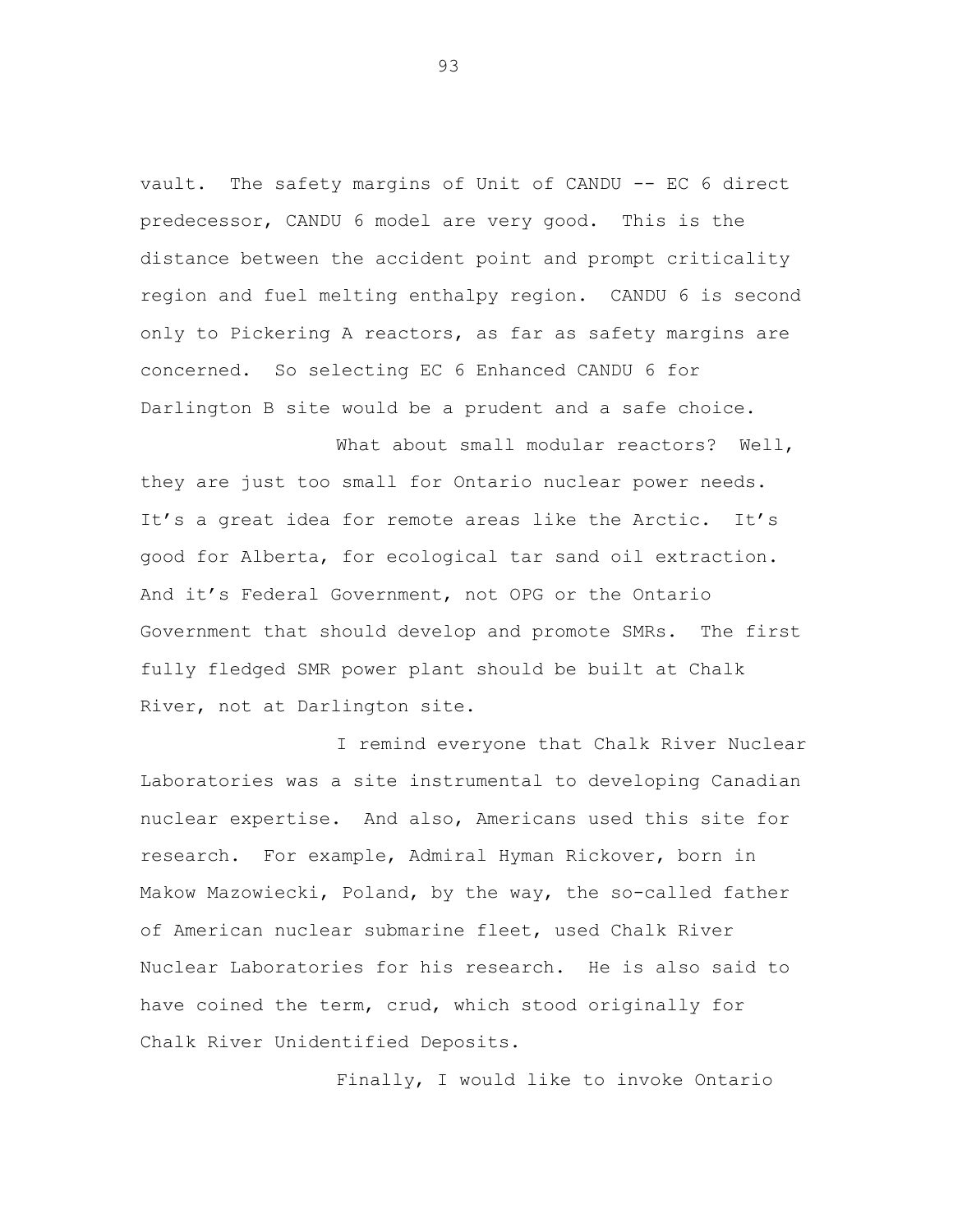Hydro -- Ontario Power Generation's mission, which is to provide low-cost power in a safe, clean, reliable and sustainable manner, to benefit its customers and shareholders.

Having said that, I would like to appeal to my friends at Ontario Power Generation to reconsider what technology they want to build at Darlington B site. It cannot be taken in isolation from what Ontario needs, and it needs minimum 3,000 Megawatts of nuclear generation after 2025. It takes at least six years to build and commission a nuclear unit, wherein the AP-1000 or EC 6. Let us select something that we know how to build, we know how to commission, we know how to operate, we know how to store waste, and we definitely have confidence that it will achieve high capacity factor in the future, thus providing low cost nuclear power with a low -- no-emission nuclear power to the province of Ontario.

The end of Pickering is approaching. There is not more time to waste.

Thank you very much.

**THE PRESIDENT:** Thank you, Mr. Kulczyński for your submission. And I'll see if my colleagues have any questions for you.

Dr. Lacroix?

**MEMBER LACROIX**: Thank you very much, Mr.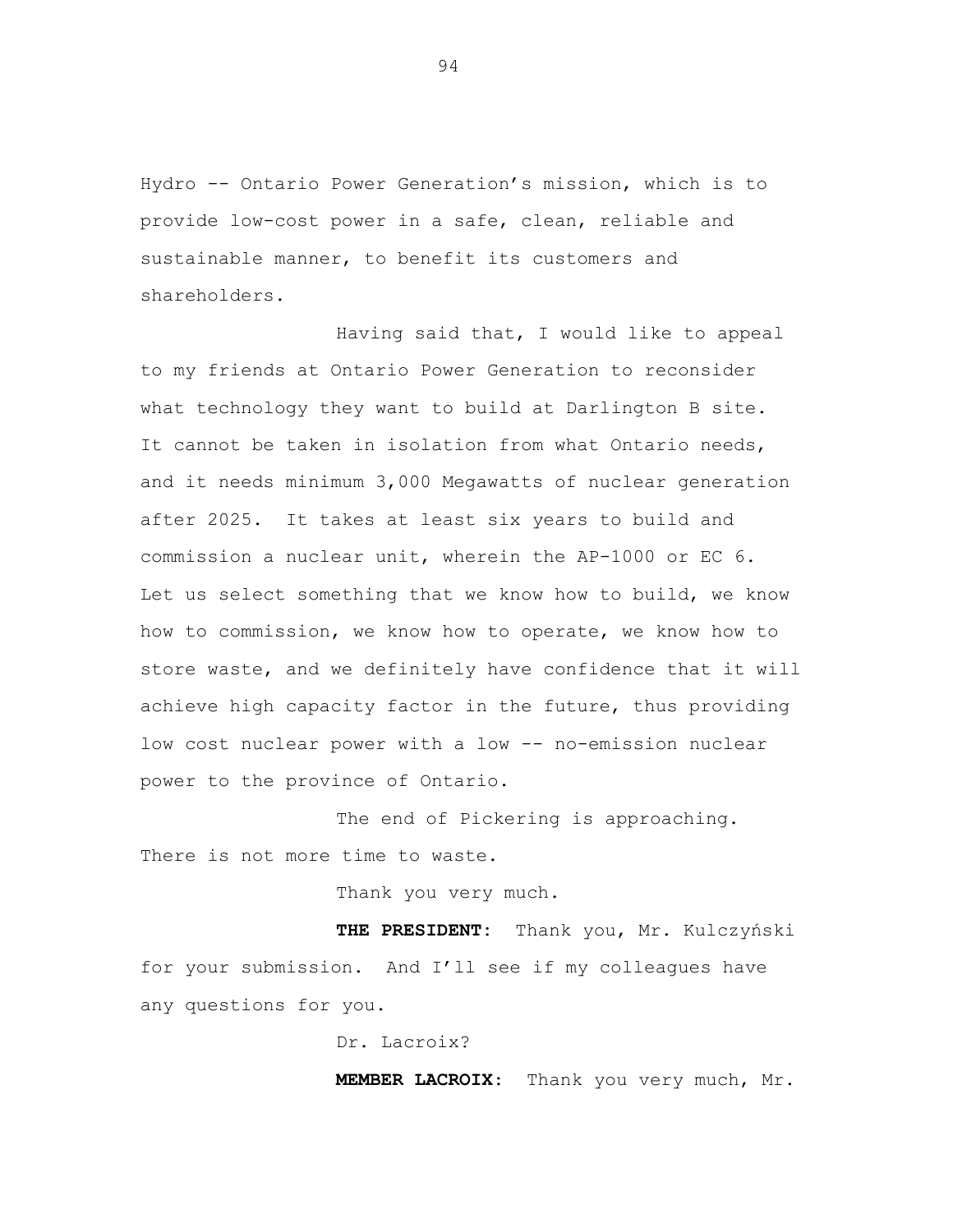Kulczynski, for providing us with an overview of the electricity sector.

No, I have no questions.

# **THE PRESIDENT:** Dr. Berube?

**MEMBER BERUBE:** Well, thank you for your very analytical presentation; I enjoyed it, but I have no questions.

**THE PRESIDENT:** Okay. Again, thank you for your submission.

We'll move to our next presentation which is from Atomic Energy of Canada, as outlined in CMD 21-H4.23. And we have Mr. Fred Dermarkar who will be presenting this submission.

Mr. Dermarkar, the floor is yours.

**CMD 21-H4.23**

#### **Oral presentation by Atomic Energy of Canada**

**MR. DERMARKAR:** Merci madame le Présidente et membres de la Commission. Je m'appelle Fred Dermarkar et je suis président et premier dirigeant d'EACL.

It's an honour for me to speak with you this morning in support of OPG's application for the renewal of its power reactor site preparation licence for the Darlington New Nuclear Project.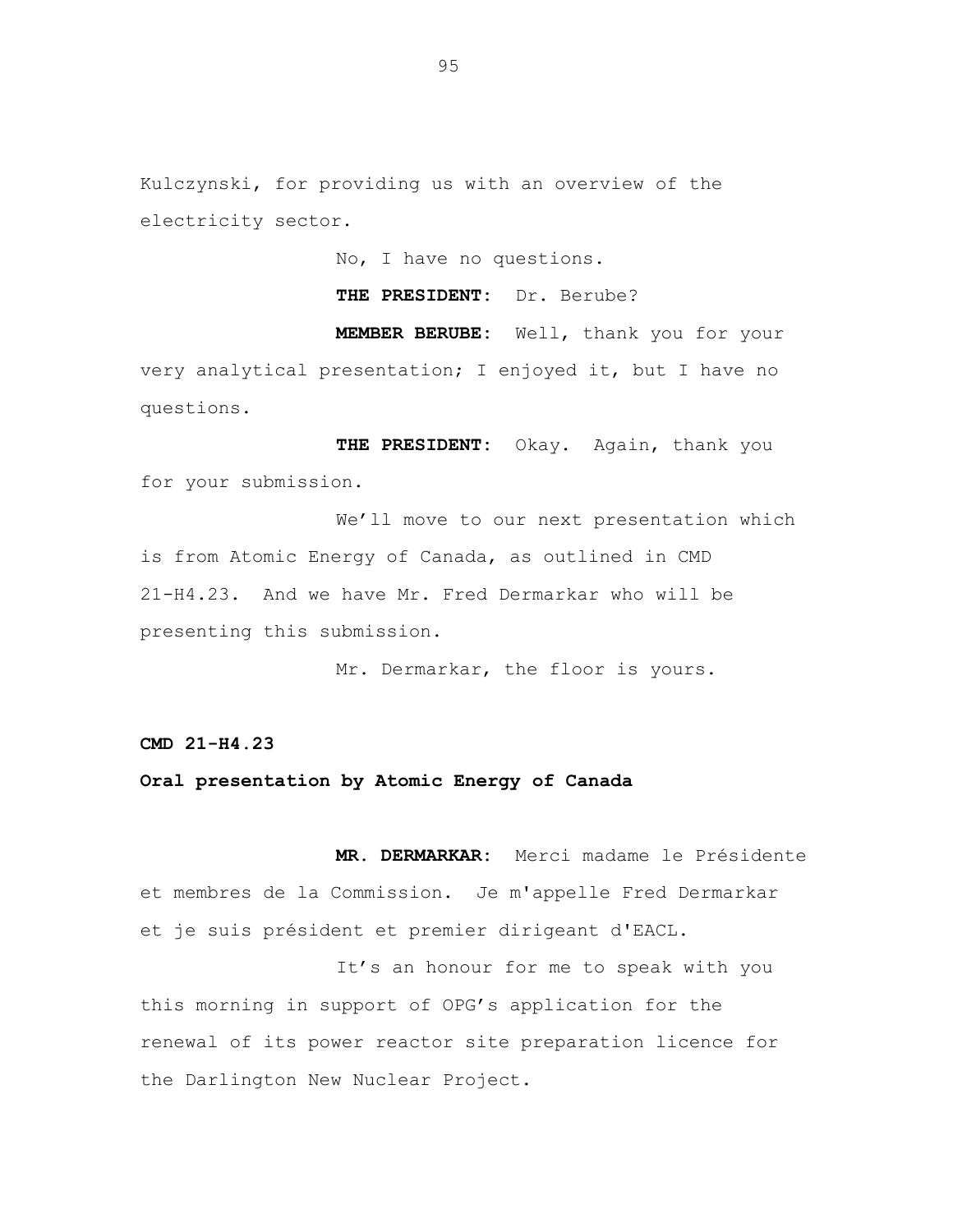New Nuclear SMRs, together with renewables are central to Canada's climate action strategy. Without nuclear, Canada and the world will not be able to reduce greenhouse gas emissions. This has been recognized by the International Panel on Climate Change, the International Energy Agency, and many other reputable scientific organizations.

Here at home, Canada's Minister of Natural Resources, Shamus O'Regan, as recently as last week's 12th Clean Energy Ministerial stated that we need nuclear to get to Net-Zero.

There is much at stake. It is important for the future of our country, and our planet, that we succeed in demonstrating the viability of SMRs as part of the solution to climate change.

No organization is better positioned than OPG to successfully demonstrate an on-grid SMR. OPG has four major attributes that position it for success, and I'd like to walk you through it.

First, OPG has demonstrated its ability to deliver a major nuclear project on-time and on-schedule. The best demonstration of this occurred almost exactly one year ago when the Darlington Unit 2 refurbishment project became the first major CANDU refurbishment to be delivered on-time and on-budget.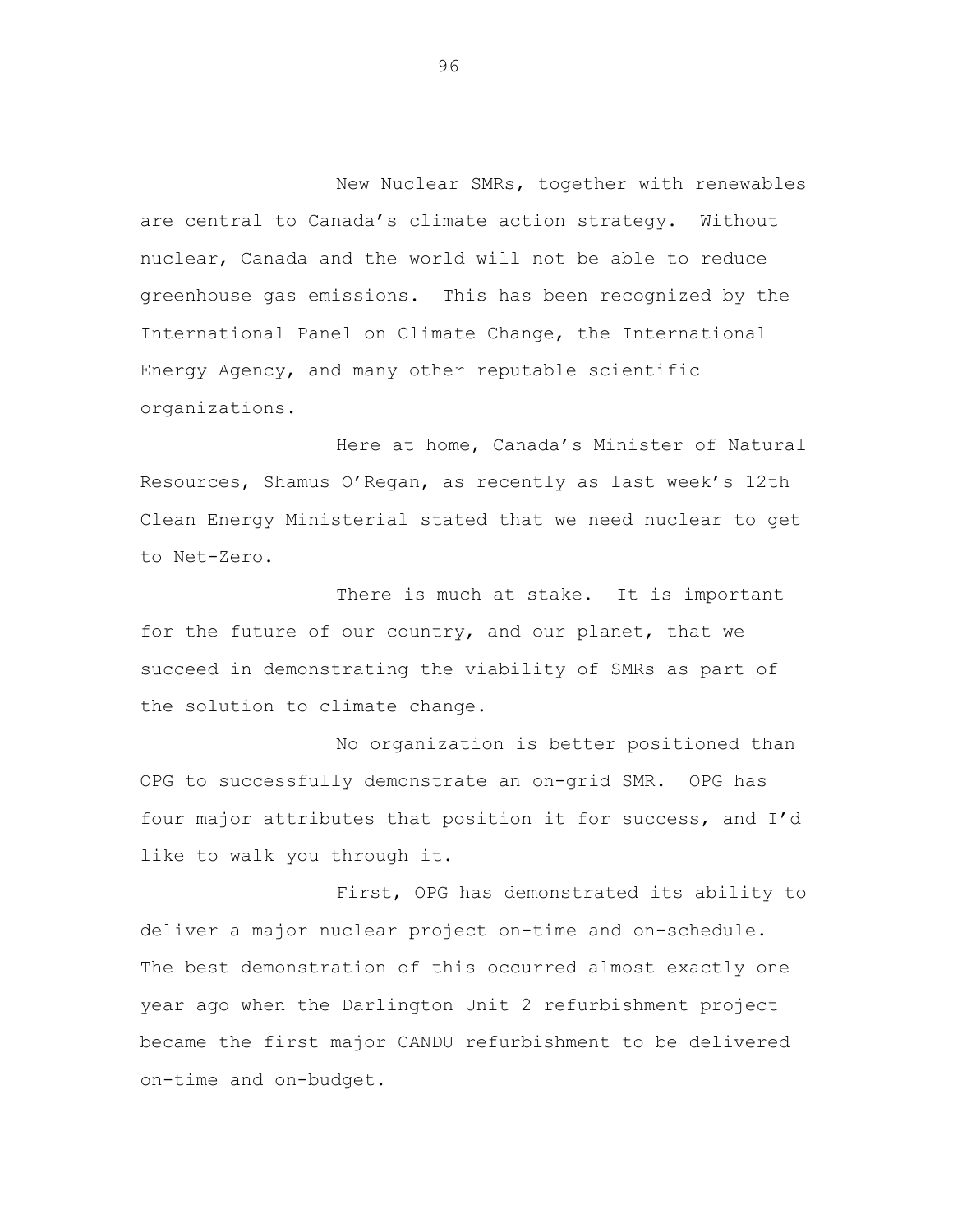Second, OPG is an experienced nuclear operator and has an impeccable safety record. This is reflected by the CNSC's own assessment of OPG's performance as a licensee. For example, the last time the CNSC issues its regulatory oversight report of power reactors, OPG scored either fully satisfactory or satisfactory in all categories. OPG has also received excellent ratings from the World Association of Nuclear Operators and through the in-depth international peer reviews that they perform.

Most recently OPG received an exemplary performance rating as part of the 2019 peer review follow-up at Pickering. And, maintained its excellent standing for Darlington in 2020, for the fifth consecutive review.

Finally, OPG's operating units are setting new records of performance, both individual unit lifetime records, as well as international records for continuous operation.

I would like to note that four months ago, on February 4th, Darlington Unit 1 was shut down for scheduled maintenance after 1,105 continuous days of generation, setting the world record for nuclear operation and thermal generation.

Third, OPG is committed to responsible management of all phases in the lifecycle of nuclear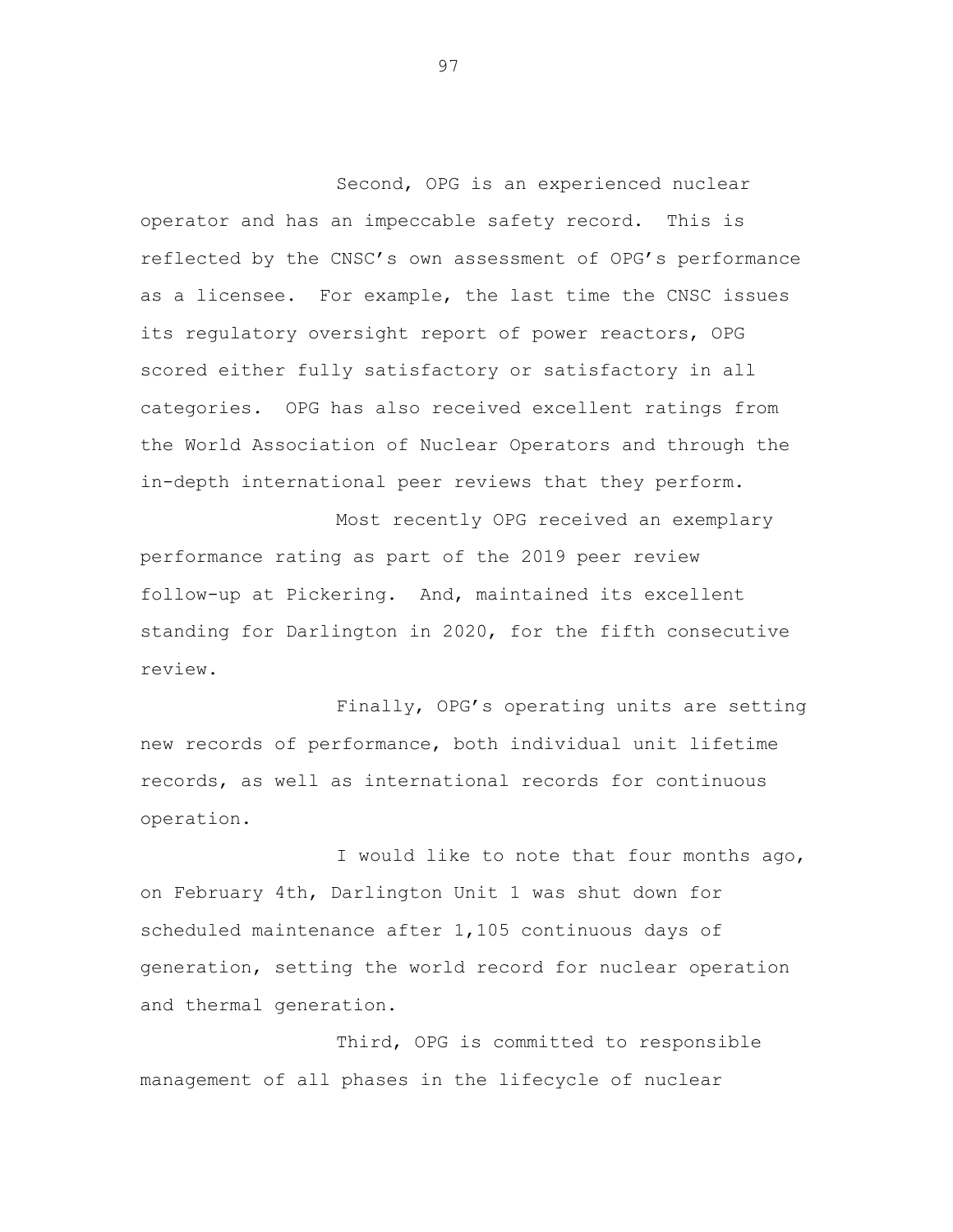power -- of a nuclear project, from the selection of the design right through to the final decommissioning and disposal of the waste and by-products of operation.

In this regard, OPG is collaborating with AECL and CNL to advance decommissioning and waste management as a means of addressing its environmental protection and remediation responsibilities.

And, fourth, OPG's Darlington site is Canada's only site licensed for new nuclear with a completed and accepted Environmental Assessment.

I'd like to step away from my role at AECL for a moment and offer a personal perspective on this. I worked at OPG at the time that it received its licence for the Darlington New Nuclear Project. At the time, I was the Vice President of Engineering Strategy, and contributed to the effort. I can personally attest to the rigour of the work that was done at the time to qualify the Darlington site. The process that was used qualified the site for multiple different technologies. It did this by taking the novel approach of defining a bounding environmental impact that accommodated the reactor designs available at that time. Since then, new SMR designs have emerged whose intent is to further reduce the impacts of accidents and malfunctions on the environment. In this regard, I'm confident that whichever of the designs under consideration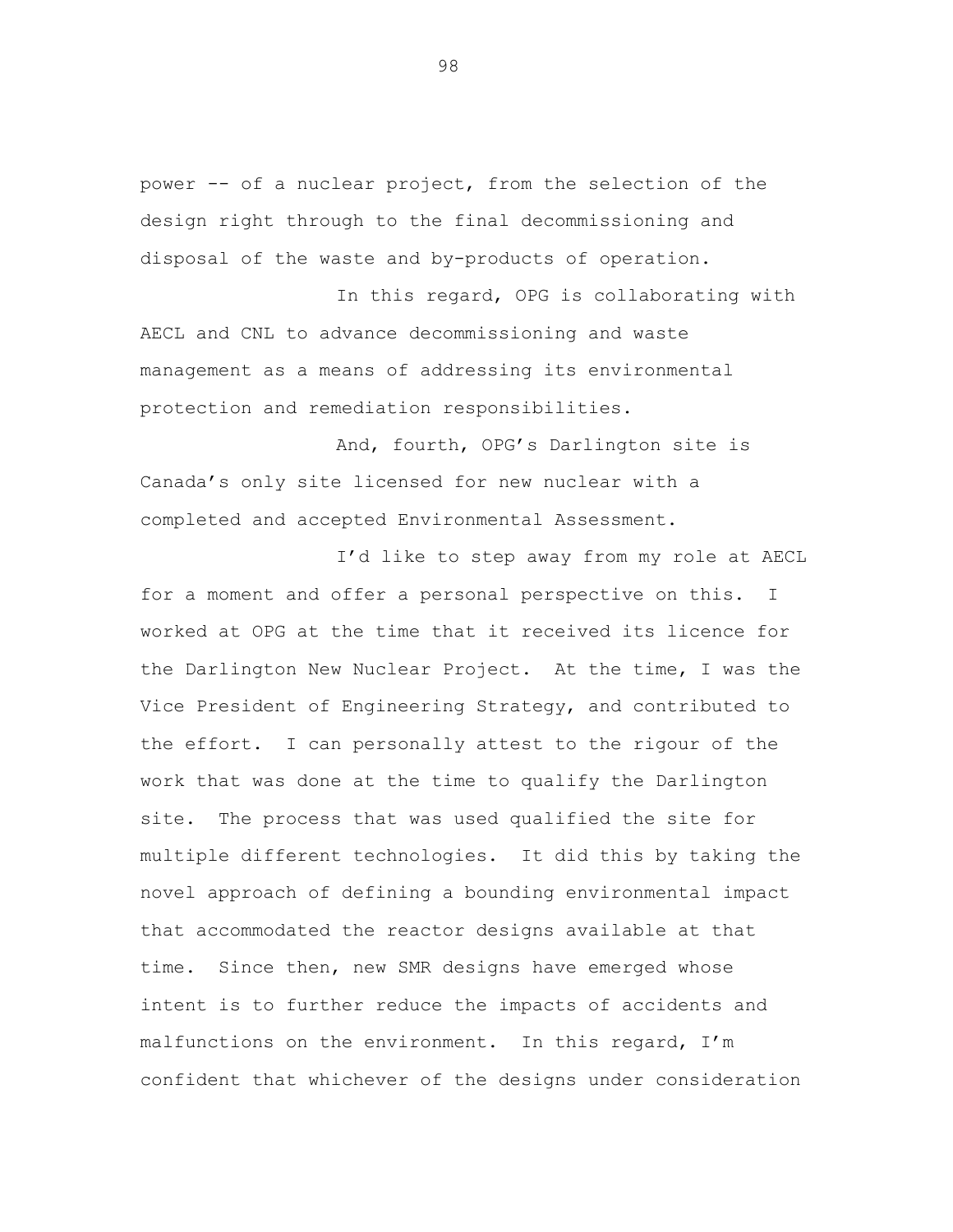is ultimately selected, it will be readily demonstrated to remain within the bounds of the environmental assessment.

OPG's project to build a demonstration on-grid SMR can play a crucial role in helping Canada achieve its climate change goals, especially in the near term. Once proven successful at Darlington, SMRs of similar design for on-grid application can be readily constructed in other parts of the country, and in other countries, accelerating the journey to Net-Zero both in Canada and internationally.

When I introduced myself, I noted that I was the President and CEO of AECL. For the record, AECL is a federal Crown Corporation with a mandate to enable nuclear science and technology. In this context, AECL sees the Darlington New Nuclear Project as a critical opportunity for Canada to bring to bear its significant nuclear knowhow and experience to demonstrate new technologies, better assess the potential for these to contribute to the urgent need for clean energy and economic growth priorities, and take advantage of the experience and expertise of an established nuclear operator and an experienced nuclear workforce locally and across the Canadian supply chain.

In closing, AECL strongly supports OPG's application for the renewal of its power reactor site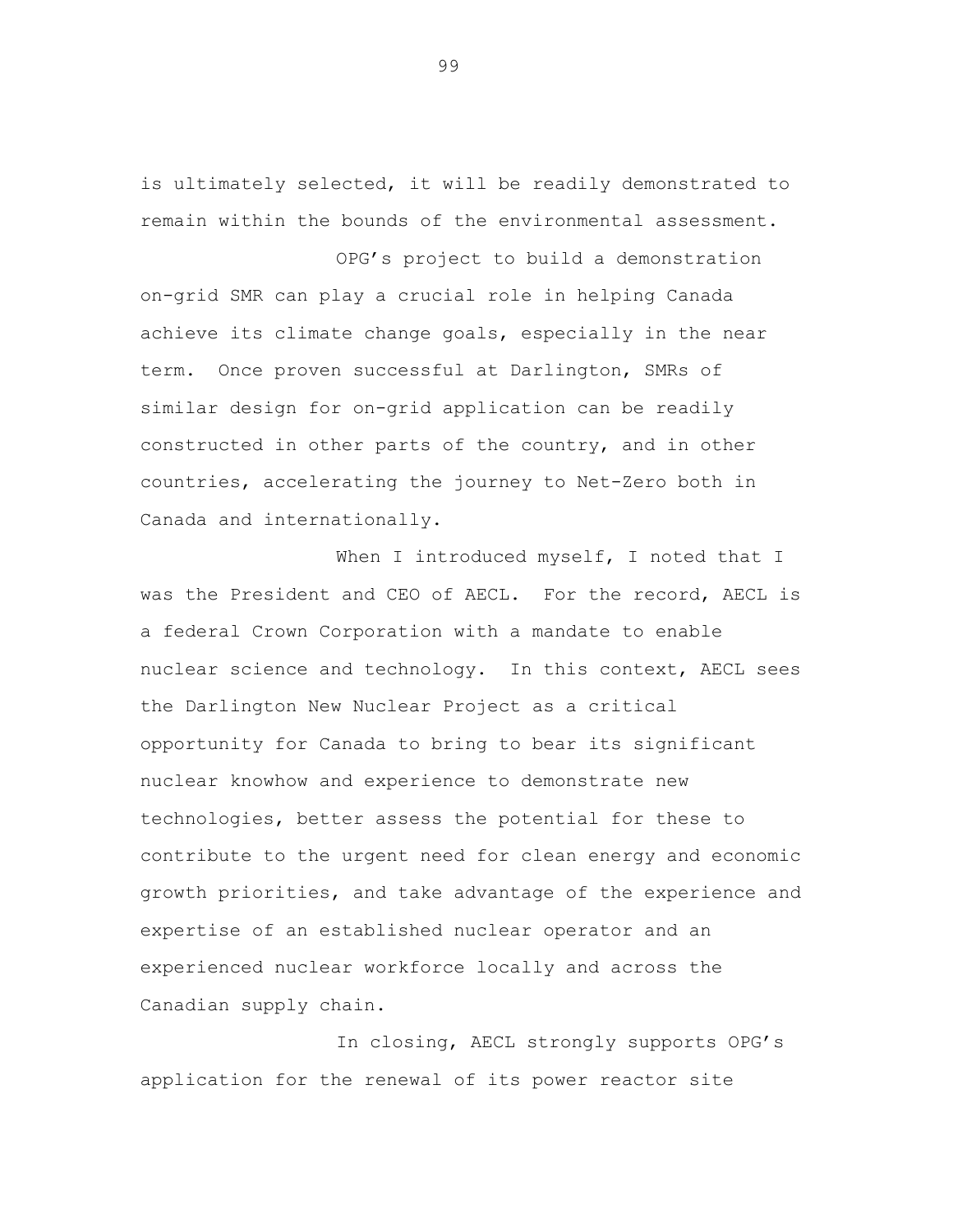preparation licence for the Darlington New Nuclear Project.

I would like to express my appreciation for the time that you have given us this morning, and I'm open to any questions that you might have.

Thank you.

**THE PRESIDENT:** Thank you, Mr. Dermarkar. Let's open it up for questions then. Dr. Berube?

**MEMBER BERUBE:** Well, thank you for your perspectives on OPG and your expert opinion on the matter. I think you've done an excellent job at expressing your views on -- on this particular license and I have no additional questions.

**THE PRESIDENT:** Thank you.

Dr. Lacroix?

**MEMBER LACROIX:** Thank you very much for your presentation.

The burning question here is that OPG is about to embark on a new project that involves an SMR and I know that AECL will be the campus for hosting a new technology and a smaller -- a smaller SMR. And I was wondering, is there a connection in the selection process between the type of work that is going on at AECL and the future technology that OPG will favour?

**MR. DERMARKAR:** Thank you for the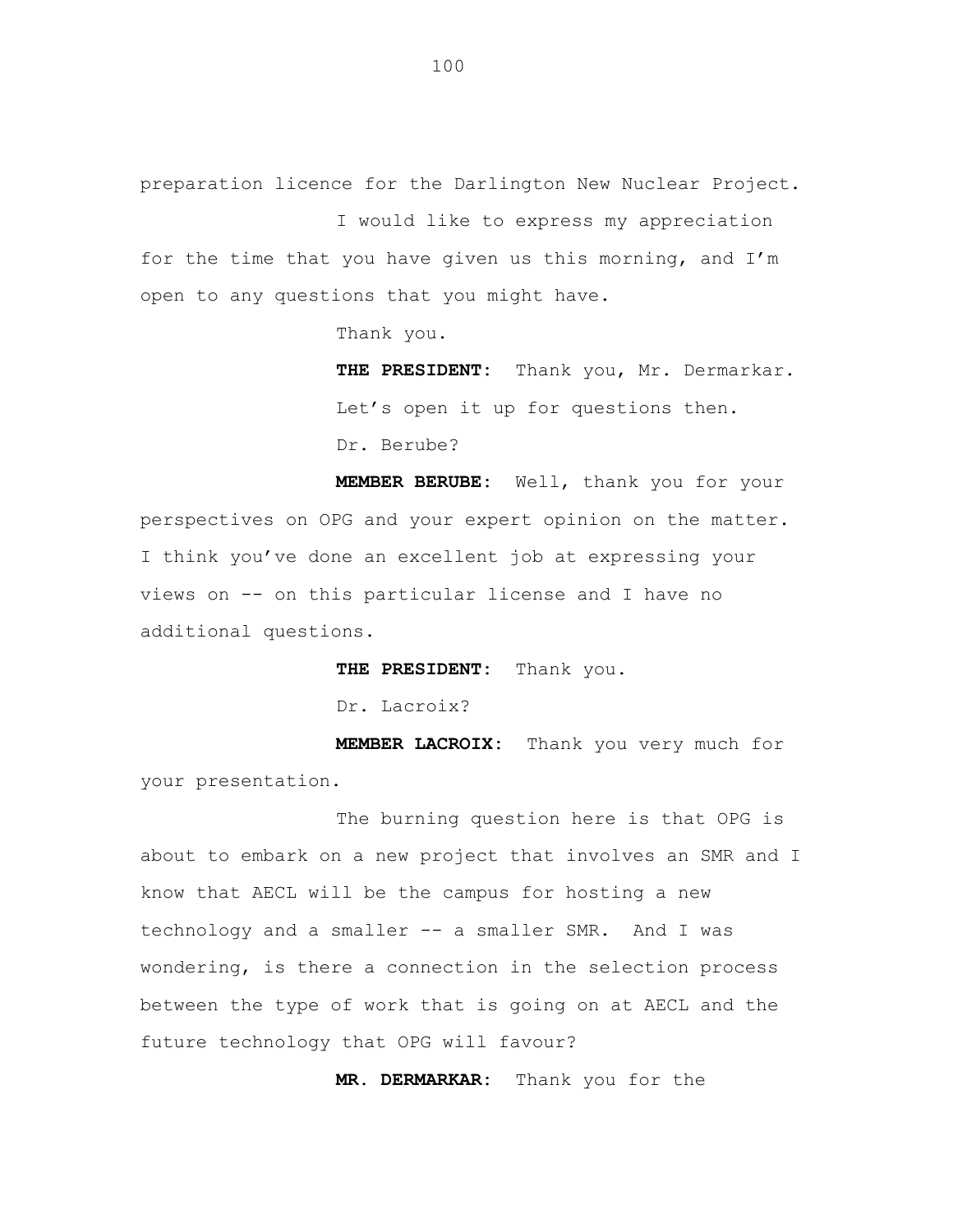question. The technologies under consideration for the on-grid application are quite different from the technology that's being considered at -- at CNL. The technologies themselves are different. It is a different company with a different design, and -- and its application is intended to be different, one being a much smaller off-grid application, with the other one being a much larger on-grid application.

**MEMBER LACROIX:** Thank you very much for clearing that up. Thank you.

**THE PRESIDENT:** Mr. Dermarkar, much as I don't want to talk about technology, I do have a question. And, one, I just wanted to thank you for sharing your personal involvement with the original licence application and the reassurance about the bounding case.

You used the word "demonstration," for this particular project, and I know that on the CNL side with the micro modular reactor that is a demonstration. Help me understand why -- is this to demonstrate the business viability, or is it also to demonstrate the safety of -- of whatever technology OPG chooses?

**MR. DERMARKAR:** It's a first of a kind. We haven't built on before. And in terms of the -- the safety case, the safety case will be made before the reactor is built. But once you build a reactor you -- you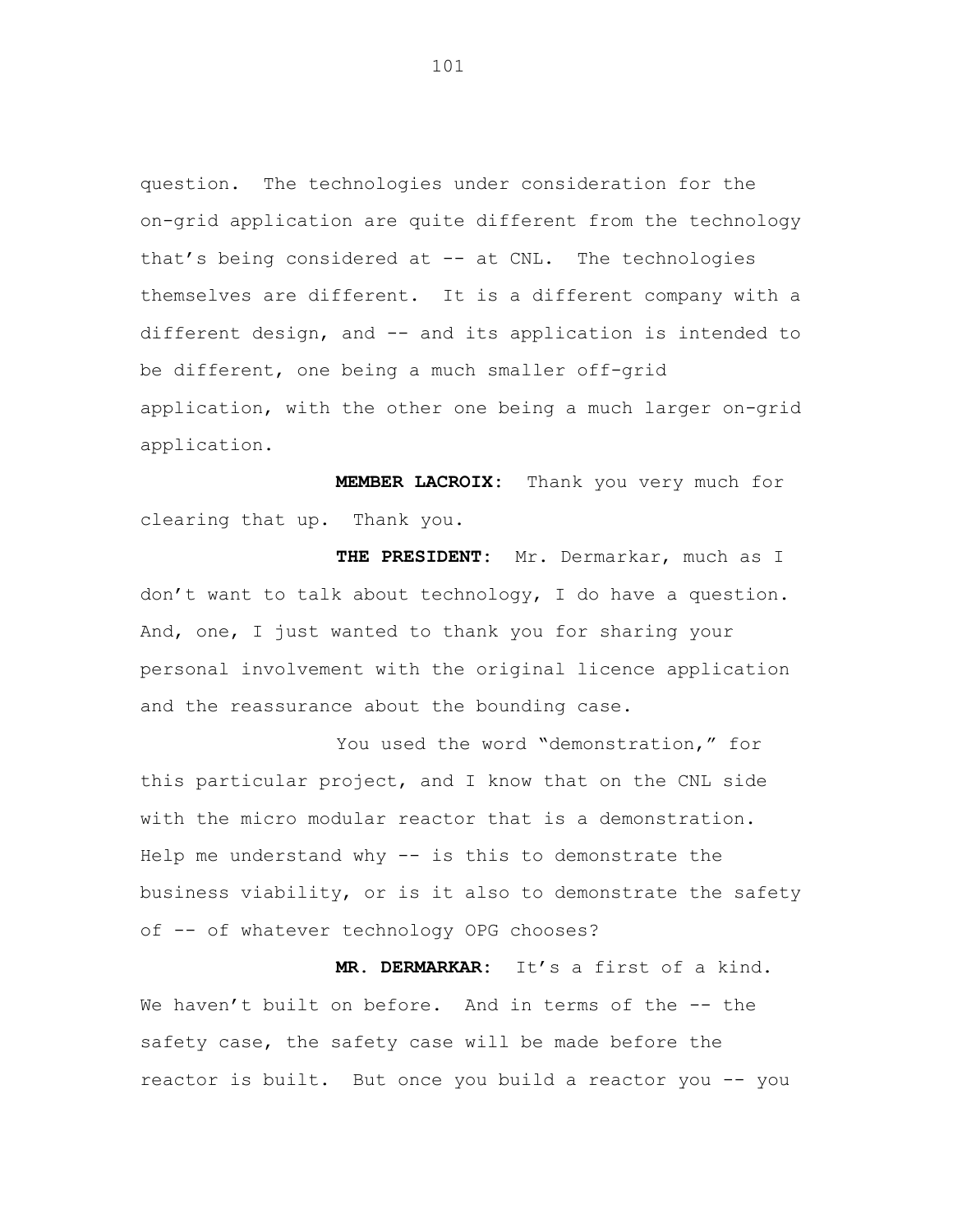want to confirm that the as-built reactor operates consistent with what you expected from both a design perspective, an operational perspective, an economic perspective, and a safety perspective.

There is much to learn when you build a reactor for the first time. So, it's not only in one dimension. However, the principles underlying the safety of the reactor are proven principles. We're not -- in all these designs they are building on the understanding of reactor RND and reactor operation that has evolved over the last six or seven decades. So, there is a very sound base of knowledge that underlies the safety of these reactors, but there is much to learn, when you build one, around all the other factors that make it viable from an operational, financial perspective and so on.

**THE PRESIDENT:** Thank you very much. Thank you for your submission and for appearing in front of the Commission today, Mr. Dermarkar.

**MR. DERMARKAR:** Thank you.

**THE PRESIDENT:** We'll move to our next presentation, which is from Kinetrics, as outlined in CMD 21-H4.24 and 21-H4.24A.

And we've got Mr. David Harris to present this submission.

Mr. Harris, please proceed.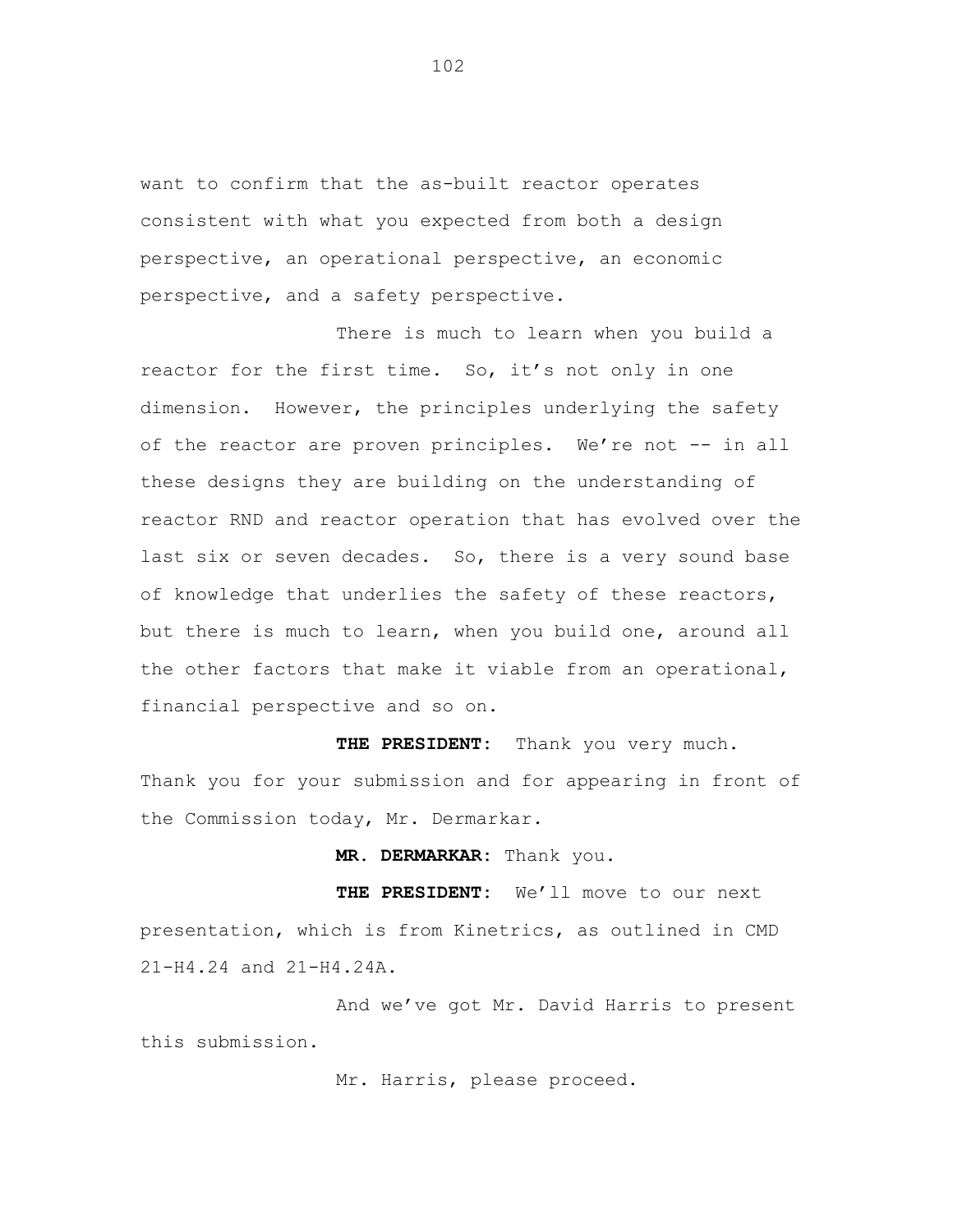**CMD 21-H4.24/21-H4.24A**

**Oral presentation by Kinetrics**

**MR. HARRIS:** So, I scroll right, good. Good afternoon, Madam President and Members of the Commission. For the record, my name is David Harris, President and CEO of Kinetrics.

I am pleased to be here today to express Kinetrics' -- Kinetrics' strong support for OPG's application for a 10-Year renewal of the Darlington New Nuclear Project Site Preparation Licence.

Today I will share with you some information about Kinetrics, what we do, and then I will explain our relationship with OPG and why we support their application for a renewal of the site preparation licence.

The next slide, please.

So, starting off with who are we? Kinetrics is a Canadian owned company providing lifecycle management solutions to the electricity and nuclear industries. Our headquarters are in Etobicoke, with offices and laboratories in Pickering, downtown Toronto, Bruce County, and a growing number of international locations. We own and operate three CNSC licensed facilities in Ontario. Kinetrics originated as Ontario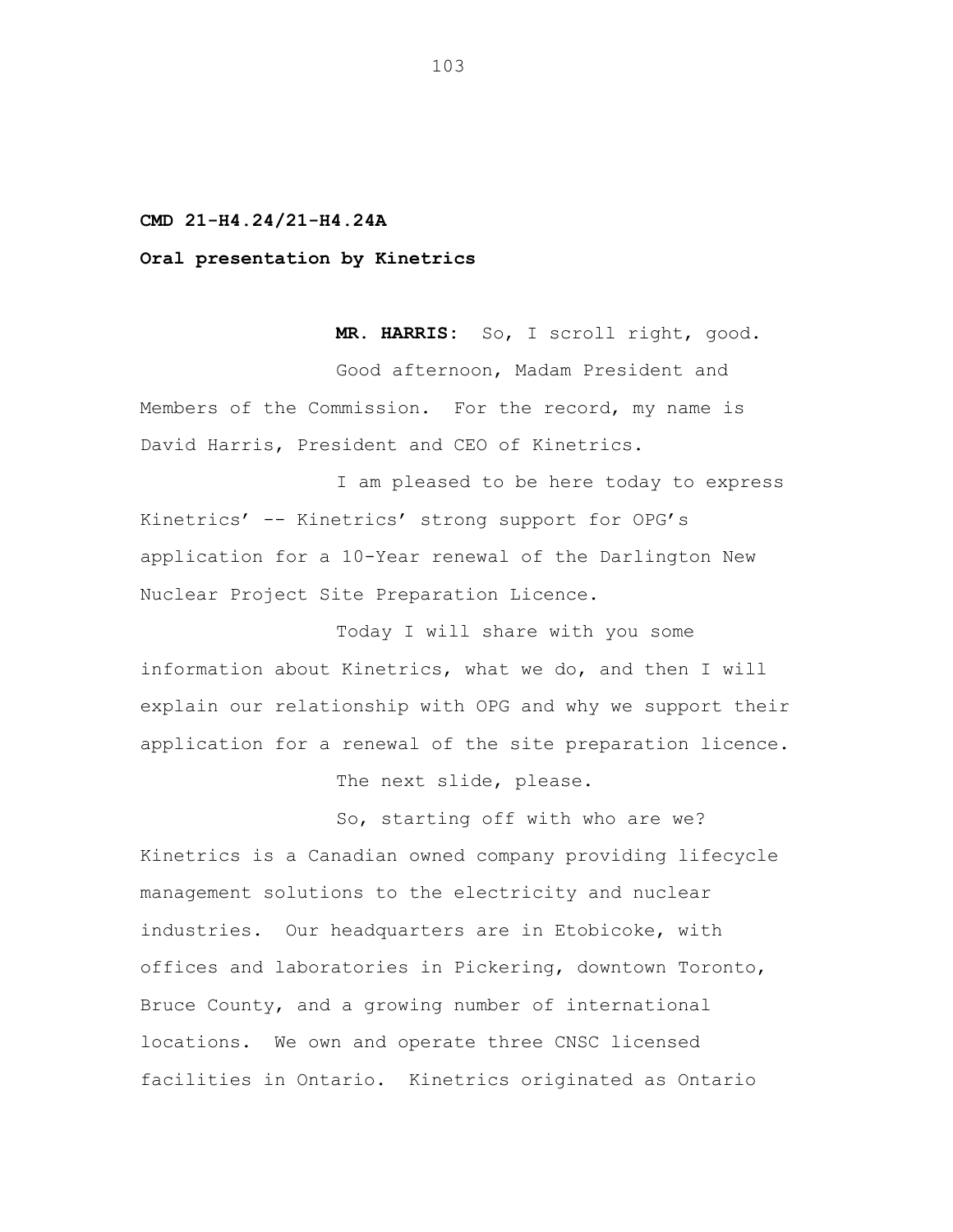Hydro's Research Division, becoming independent after the demerger and re-organization of Ontario Hydro in 2000.

Next slide, please.

So, what do we do? We provide a wide variety of services, some of which are listed there for you to see. This includes -- this requires many of our staff to work with OPG on their site during normal operations and outages. In the areas of safety and licensing, we perform periodic safety reviews, deterministic and probabilistic safety assessments, amongst other products and services.

Kinetrics performs most specialized safety analysis services for Ontario's nuclear reactors. These services have been provided to OPG over the last two decades and we have developed a strong and secure working relationship guided by mutual dedication to excellence and a healthy safety culture.

Next slide, please.

So, our involvement with DNNP. Kinetrics has been involved with DNNP since the project's conception. In 2009 we were selected to act as the owner's engineer for the development, construction and commissioning of a new nuclear generating station. Kinetrics' role was to provide key project and technical oversight, assist in the review of the design and safety analysis, monitor progress, and ensure that quality and procedures and codes were followed.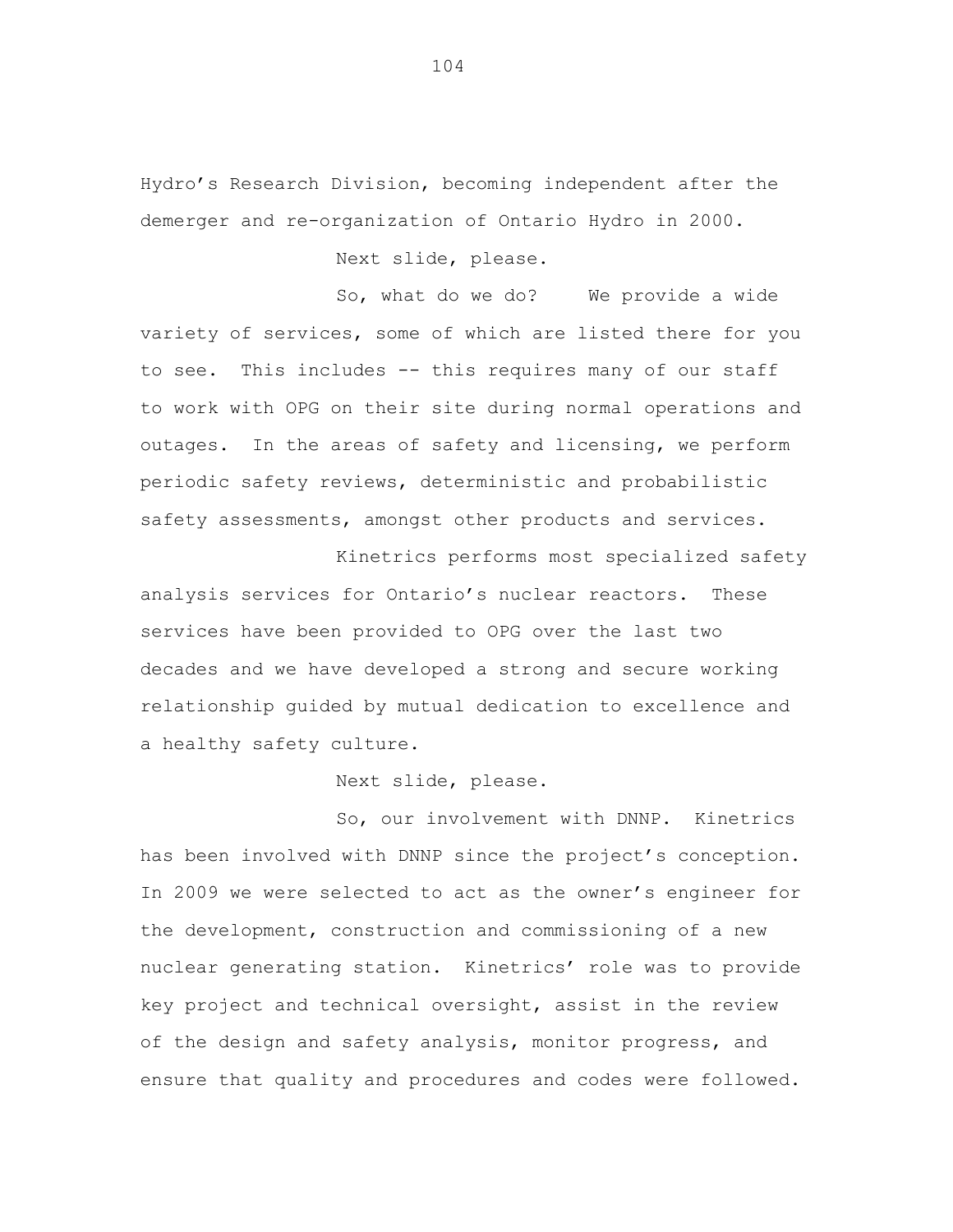Kinetrics also assists in the preparation and reviewing various aspects of the site preparation licence and supporting documents.

Most recently, Kinetrics supported OPG's site preparation licence renewal efforts through review of OPG's licence renewal plan and the development of an Aggregate Assessment Report. This report provides a methodology and results that demonstrate the validity of the existing license basis for the next licensing period.

Throughout these projects, Kinetrics has noted OPG's excellent accountability and commitment to doing the work safely, while always keeping the public and the environment as top priorities.

Safety at OPG.

Next slide, please. Thank you.

OPG's commitment to safety cannot be understated. Our staff who work on their site witness the highly effective management of their facilities which provides a safe work environment. OPG has rigorous procedures in nuclear, conventional and radiation safety, and environmental protection which protects safe work practices both on and off the OPG site.

In addition, high safety standards are established and maintained by continuous improvement programs directed at both OPG and vendor staff.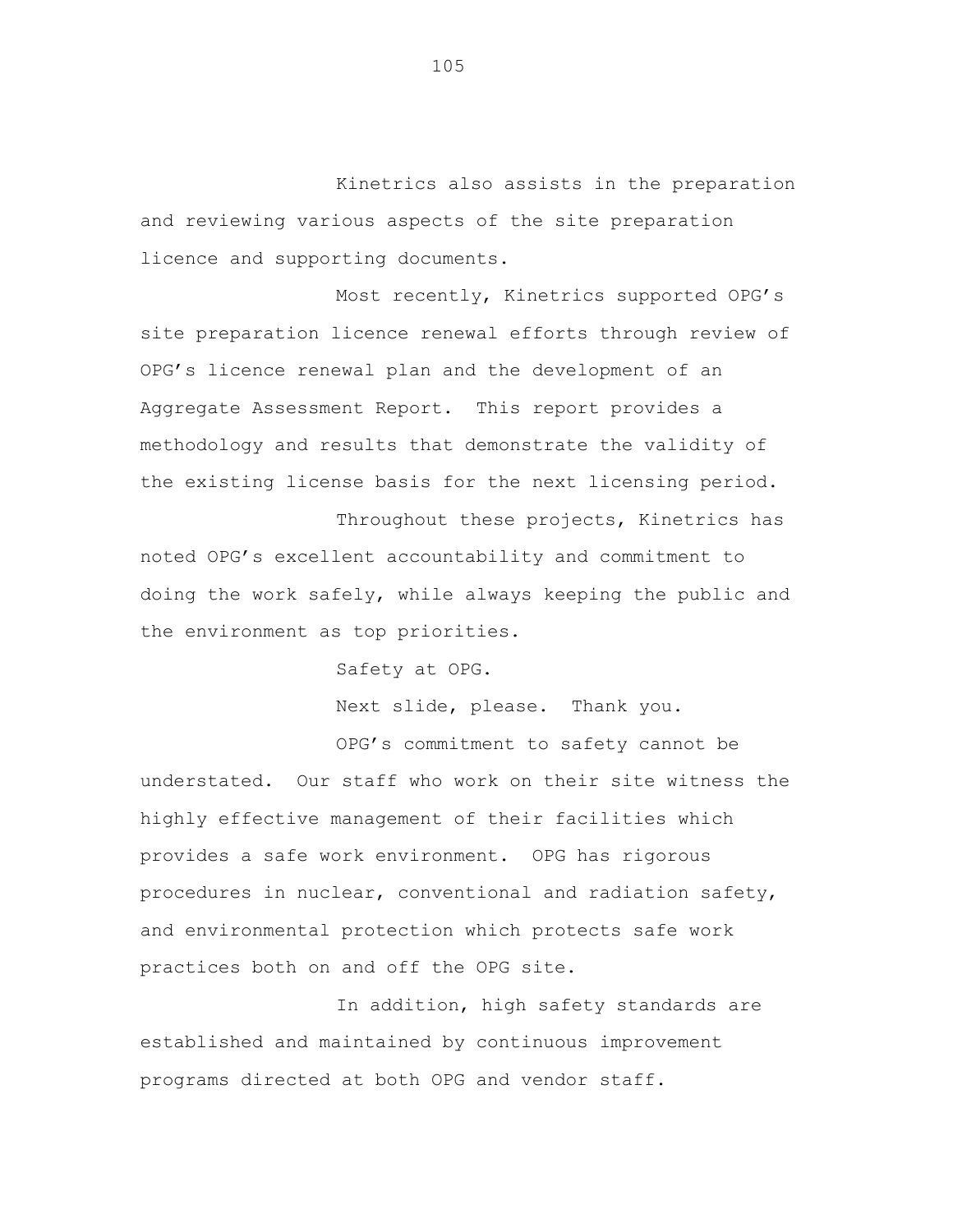The next slide, please.

OPG and the Environment. Kinetrics provides analytical and environmental services that support environmental assessments and monitoring programs. We have witnessed OPG to be industry leaders in environmental stewardship, maintaining high accountability for conservation and sustainability.

Next slide, please.

OPG and Aboriginal Relations. Kinetrics is a proud member of the Canadian Council for Aboriginal Business, the CCAB, which aims to strengthen the relationship between Aboriginal and non-Aboriginal peoples, businesses and communities.

OPG is also a member of the CCAB and has demonstrated an exemplary commitment to Aboriginal communities by creating the Indigenous Opportunities Network, the ION. The ION aims to increase the number of Indigenous people working in the nuclear industry. Kinetrics participates in this program and is appreciative of OPG for leading the way in these areas of diversity and inclusion.

Next slide, please.

Impact to Ontario. Kinetrics shares OPG's vision that an SMR on the Darlington site would promote Ontario as the clean energy capital of the world while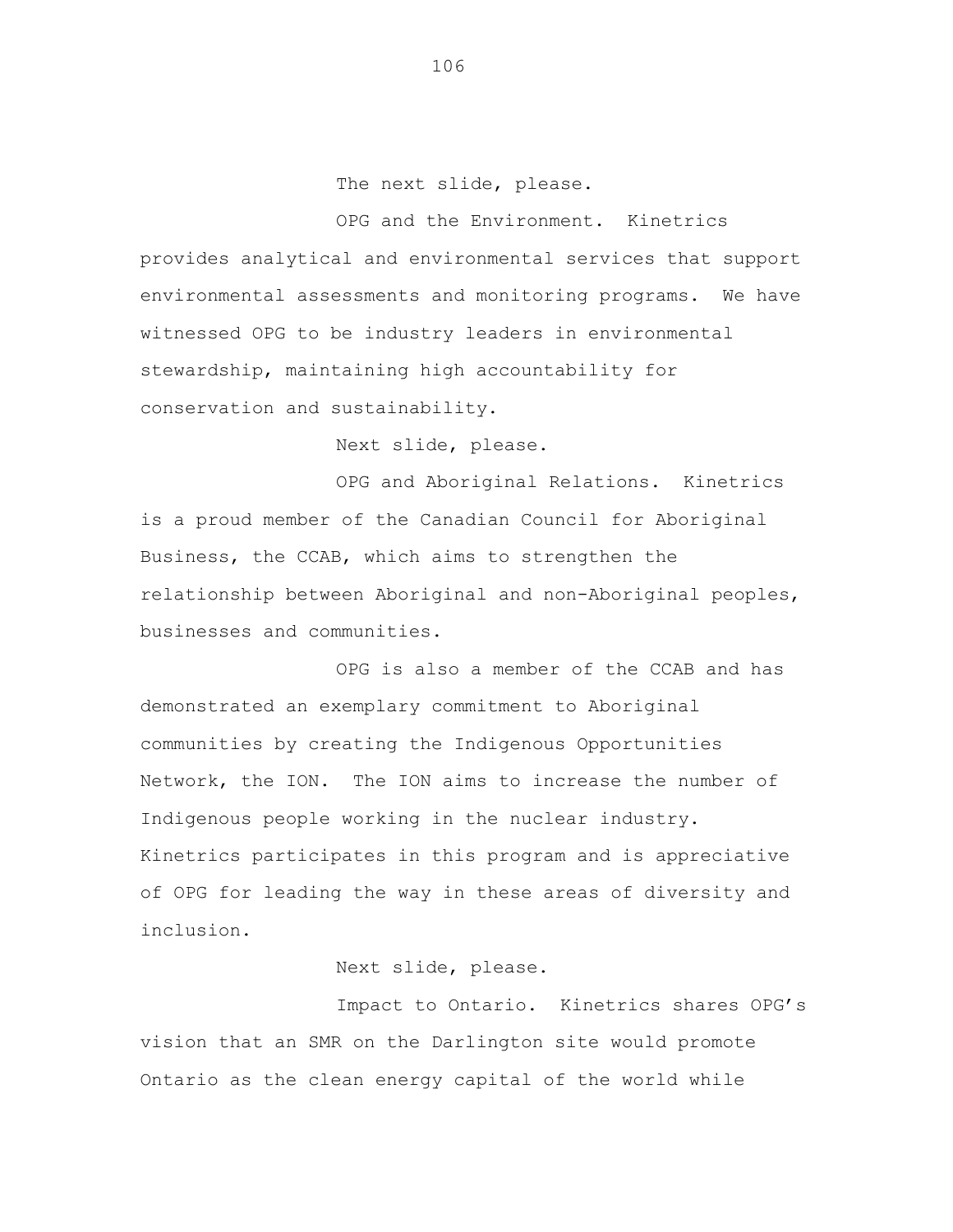producing high-quality jobs. Building on OPG's leadership in this area, Kinetrics is also investing in innovations to support clean energy and to tackle the effects of climate change. And recently during -- earlier this week we announced a new facility called Helius that would support innovation and development of clean technologies. Without an SMR at Darlington, that project would not be able to move ahead.

Next side, please.

So, in summary, our first-hand experience of OPG's commitment to safety of the public, their existing facilities and the environment gives us the highest confidence that they will conduct the site preparation activity at Darlington safely and in compliance with regulatory regulations. Kinetrics fully supports a 10-year renewal for the site preparation licence of the Darlington New Nuclear Project.

Thank you for your attention. I am pleased to have had this opportunity to provide my support, and I'm happy to respond to any questions which you may have at this time.

**THE PRESIDENT:** Thank you very much, Mr. Harris, for your submission and presentation.

I'll turn to Dr. Berube to see if he's got any questions.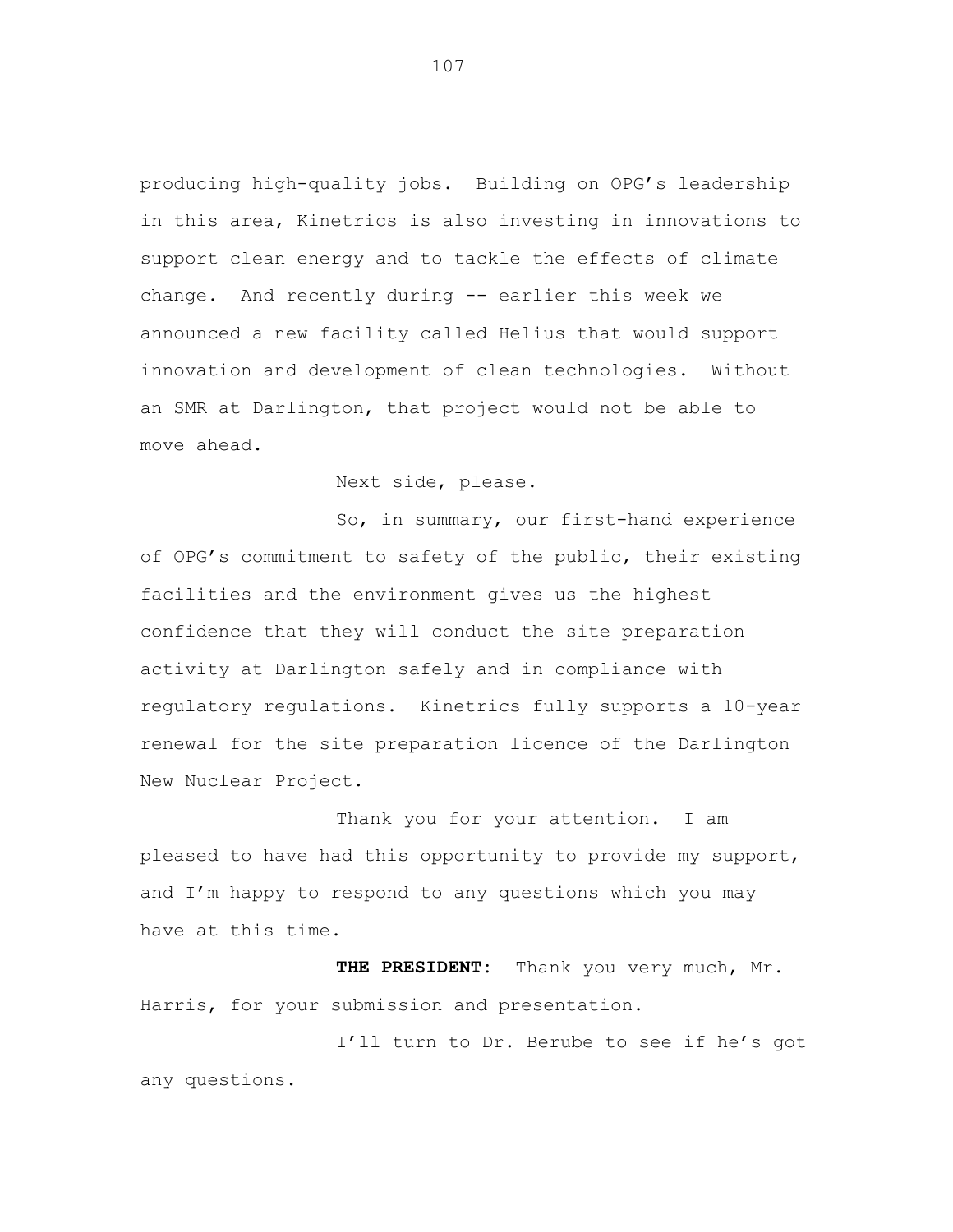**MEMBER BERUBE:** Yes, Mr. Harris, thank you for your presentation and the opportunity to hear from you.

My question is, you mentioned that you perform services at Darlington location. What services, in particular, are you performing on the licensed site under consideration at this time?

**MR. HARRIS:** So, I think given the detailed nature, I'm going to hand over to my colleague - and for the record, David Harris.

I'm going to hand over to my colleague Ranil to answer that question.

**MR. JAYASUNDERA:** Good afternoon, everyone. For the record, my name is Ranil Jayasundera.

Most recently, in support of the DNNP site preparation licence renewal we did complete an aggregate assessment report, so as David mentioned, the purpose this report was to provide a methodology and results in the assessment to confirm the validity of the existing licensing basis for the next licensing period. So, in areas where inputs to the licensing basis has changed since the original license was granted, the aggregate assessment report identified any necessary mitigating actions where necessary, which has been captured in the Darlington New Nuclear Power Plant, or the DNNP commitments report.

So, this aggregate assessment report has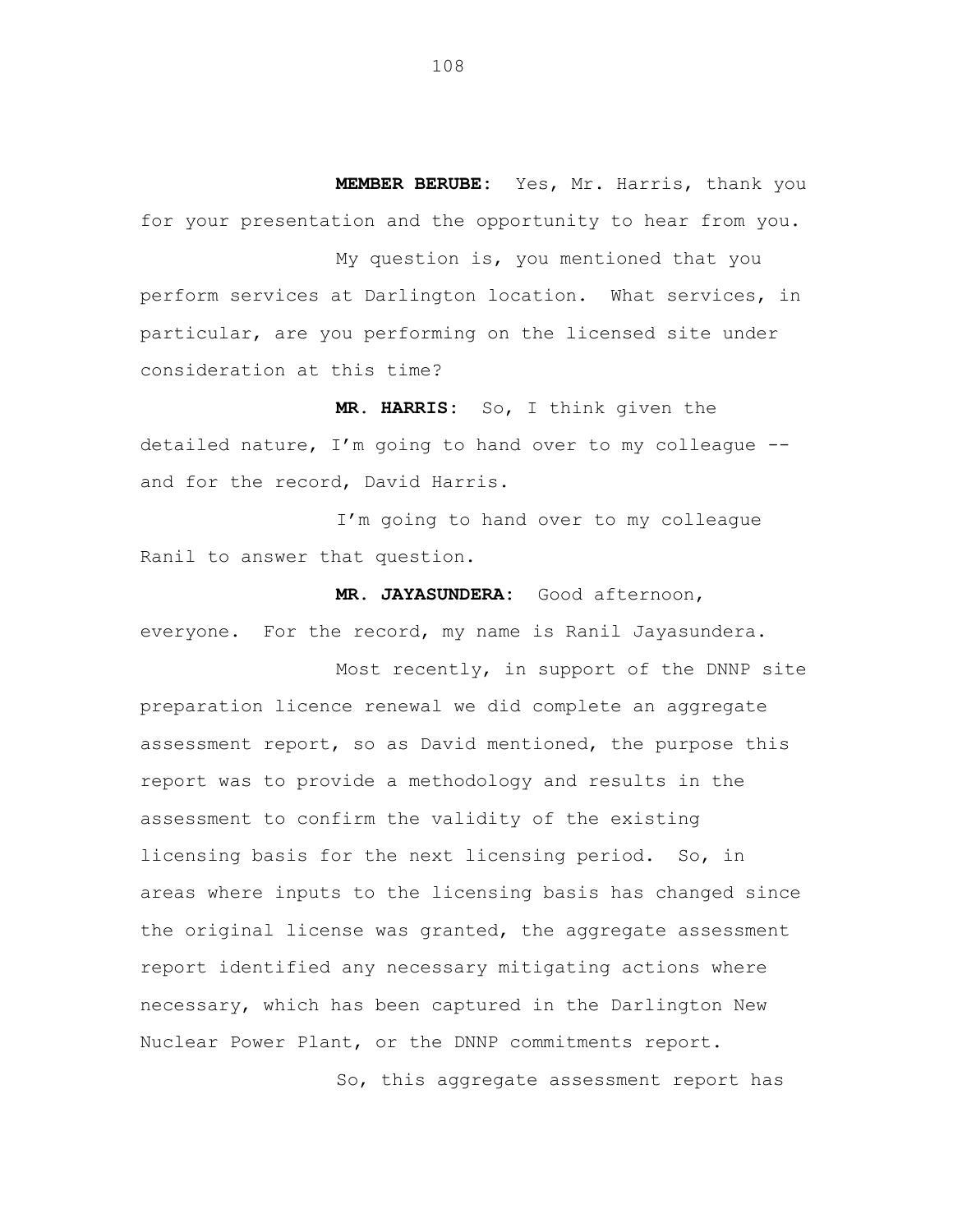been submitted along with the licence application to ensure that any items addressed in future phases of the project lifecycle are acknowledged and covered under the new licensing basis.

**MEMBER BERUBE:** Can you give me some specifics on that? What was in that report? I haven't seen it, obviously, so -- so, maybe you could just, if you could. If there's something confidential don't bring that up. But if it's public domain then, please.

**MR. JAYASUNDERA:** Sure. Ranil Jayasundera, for the record.

So, again, the -- well, the actual methodology of the report, you know we -- we took into account some of the key OPG inputs such as their compliance reviews against you know REGFDOC 1.1.1., since it's on-site preparation, as well as any assessments against modern codes and standards.

In terms of the findings, you know there were no safety or environmental issues identified as part of this report. The majority of the proposed mitigating actions to adjust any of these potential gaps were already captured by existing commitments or slight modifications to the existing commitments, as documented in the DNNP, in the report.

There was only one new commitment that was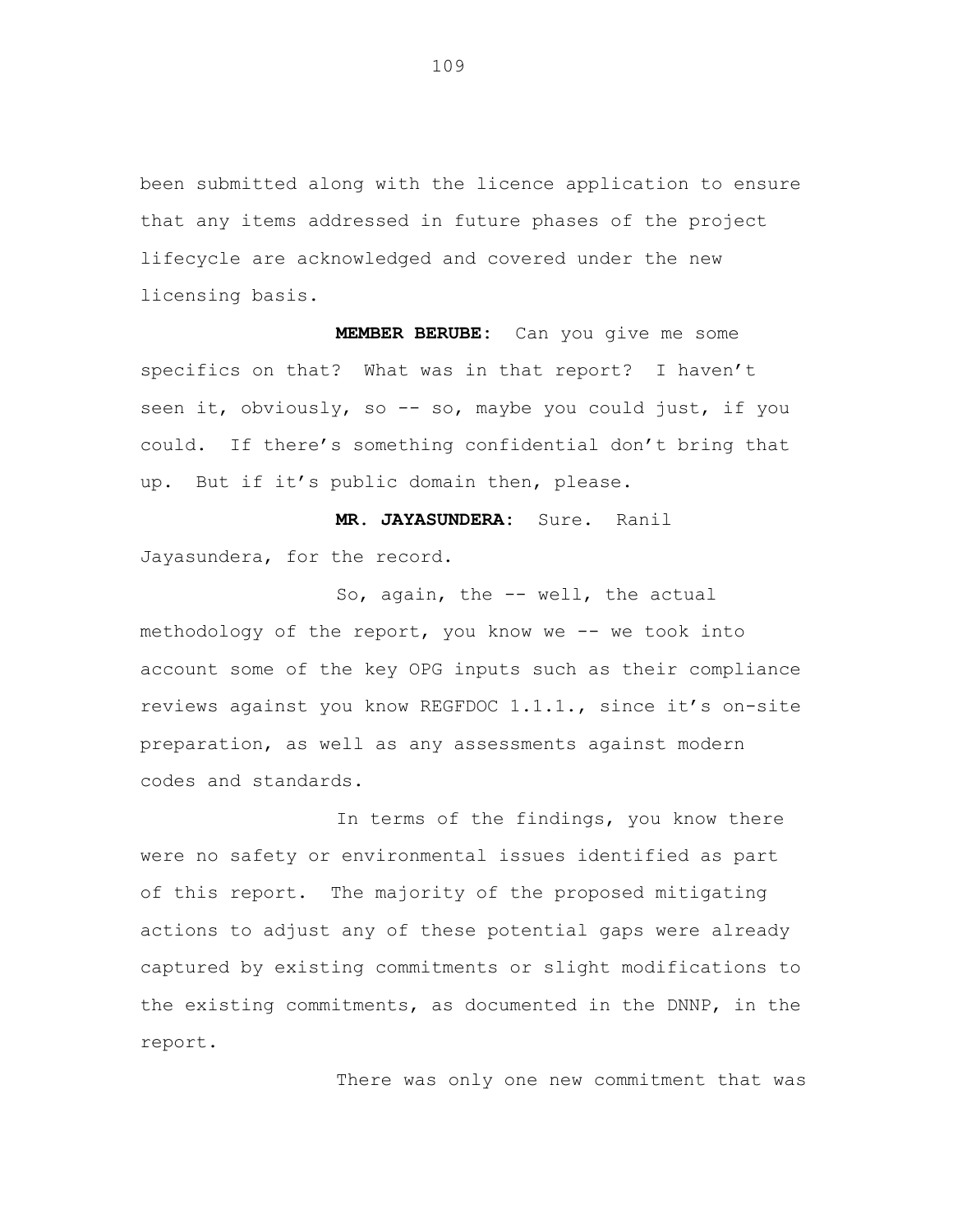proposed, to be included. This was related to the proposed layout of the -- of the structures in the final state, and this is once a reactor technology has been chosen. So, this is based on a new requirement from REGDOC 1.1.1.

## **MEMBER BERUBE:** Thank you.

**THE PRESIDENT:** Maybe I can just ask a follow-up question. Were you surprised that there weren't more gaps -- a 10-year period -- on their changing standards and requirements and conditions, or you know is this what is to be expected?

Were there things that were maybe controversial that required debate?

I would just like to get your professional opinion on that.

**MR. HARRIS:** David Harris, for the record.

Again, I will ask Ranil to please respond to that question.

**MR. JAYASUNDERA:** Ranil Jayasundera, for the record.

No, I would say we -- we employed a very systematic review. And, again, incorporating the inputs from OPG, we had a very you know clear and concise methodology in terms of extracting these inputs, trying to when we're identifying these gaps and consolidating them into you know topical similarities, we then took these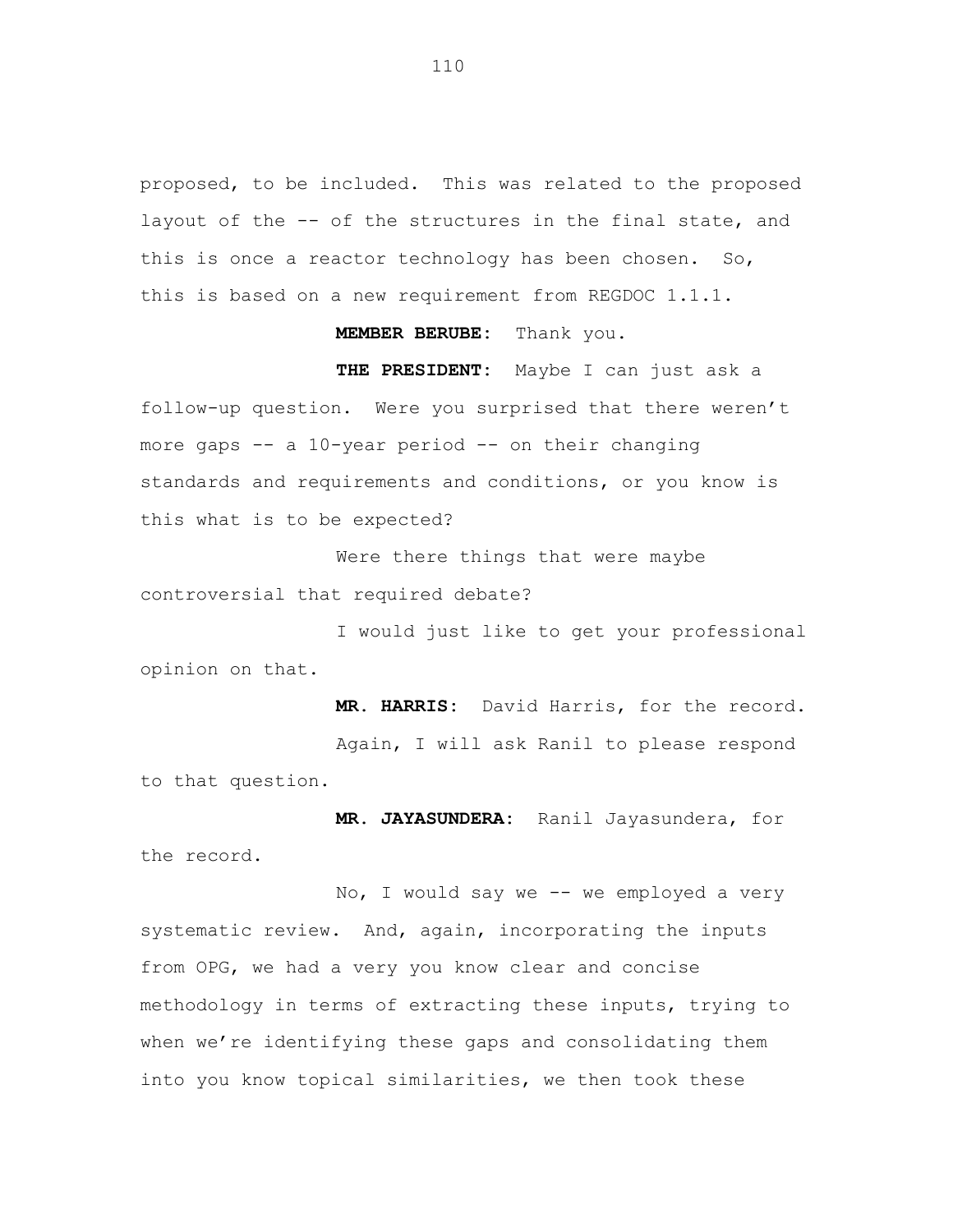issues and prioritized them. We developed proposed resolutions, and then these proposed resolutions were then ranked based on explicit criteria such as no impact or unseen value. So, the fact that, you know, the -- it further demonstrated that there was a strong licensing basis in place and that there was relatively little to be done in terms of revisions to -- to take part, for this proposed licence renewal period.

**THE PRESIDENT:** Thank you.

Mr. Manley?

**MR. MANLEY:** Robin Manley, for the record. Maybe I could briefly speak to that.

When it comes to codes and standards, I think it's not surprising that there were relatively few gaps. And that's because our work under this licence application is being done to OPG's Nuclear Management System.

OPG's Nuclear Management System is continually reviewed and updated with respect to regulatory requirements, CSA standards, etc., because it is used for our operating nuclear power plants and our waste management facilities, which are all licensed by the CNSC. So we are in a continual process of upgrading our programs to the highest standards.

Thank you for the opportunity.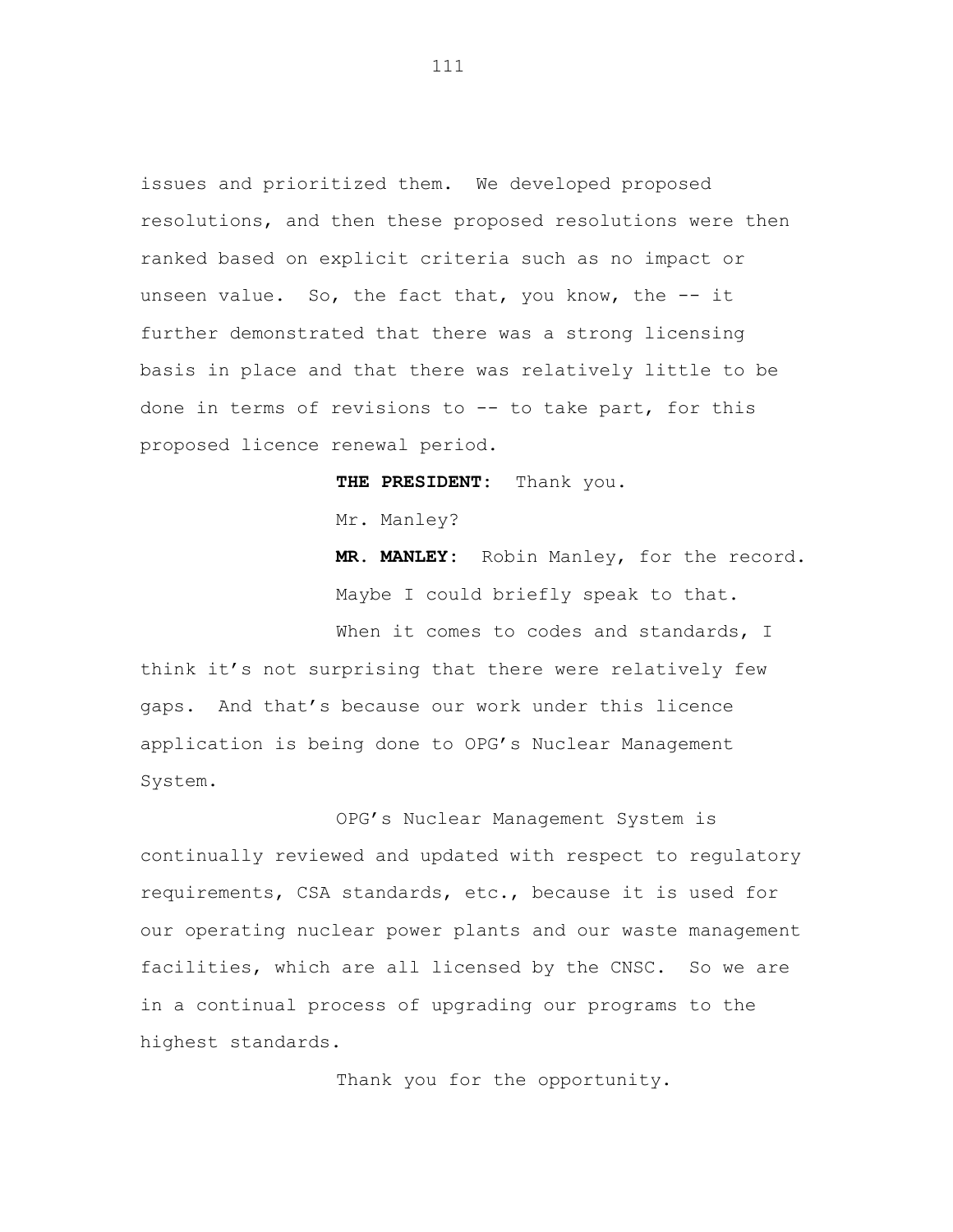**THE PRESIDENT:** Thank you.

Dr. Lacroix?

**MEMBER LACROIX:** Thank you very much. No, gentlemen, you have answered all my questions. Thank you.

**THE PRESIDENT:** Okay, thank you.

And thank you, Mr. Harris and Mr.

Jayasundera, for joining us and answering our questions. It's greatly appreciated.

We will move to our next presentation, which is from USNC-Power, as outlined in CMD 21-H4.32.

We have Mr. Mark Mitchell to present this submission.

Mr. Mitchell, you may proceed, please.

**CMD 21-H4.32**

**Oral Presentation by USNC-Power**

**MR. MITCHELL:** Thank you very much, Madam President.

For the record, my name is Mark Mitchell. I am the President of USNC-Power, a British Columbian company with (indiscernible)

I am responsible for the development of the Micro Modular Reactor which we are planning to site at the Chalk River Laboratory.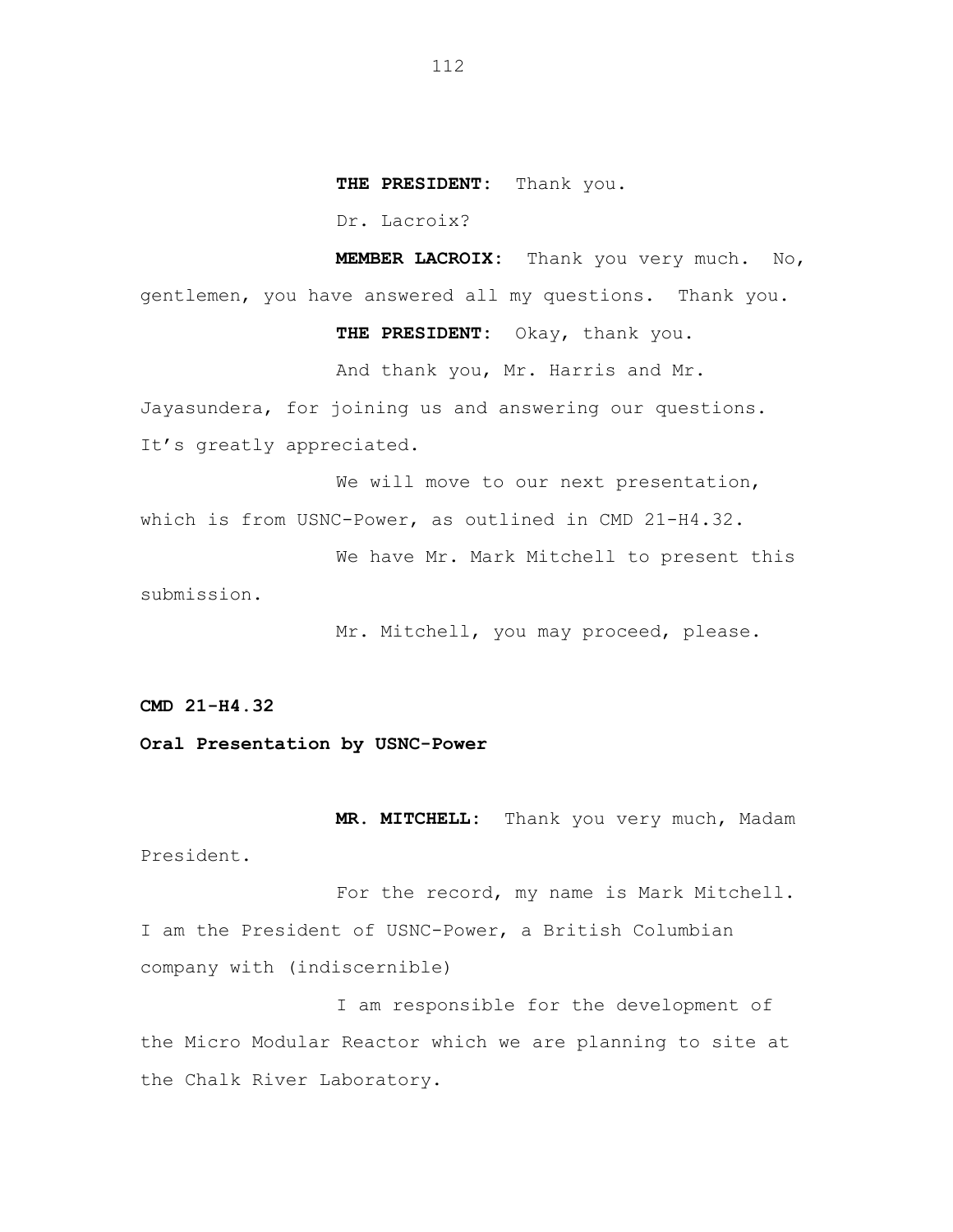I will just give a verbal presentation just to provide some context to our written submission and perhaps respond to any questions.

I think the highlight of our position after having reviewed and reached out to support this can be summarized in four points.

First that OPG is a suitable licensee. The application is good, for want of a better word, and the renewable is both necessary and beneficial.

I think I'm afraid while we don't talk about technology at this stage of licensing, I may delve a little bit into the opportunities offered by SMR in this context, and the future of them.

On the record we've stated that we strongly support OPG's renewal application and would like to demonstrate our support by sharing these reasons.

As the vendor of the MMR and an equal partner with OPG in the Global First Power Project, we have first-hand knowledge and experience of how OPG approaches projects like this and first-hand knowledge of the safety culture, competence and professionalism that the OPG staff, specifically seconded into GFP, bring to the daily execution of their duties.

So not just the analysis presented and documents filed, but the culture and diligence of the staff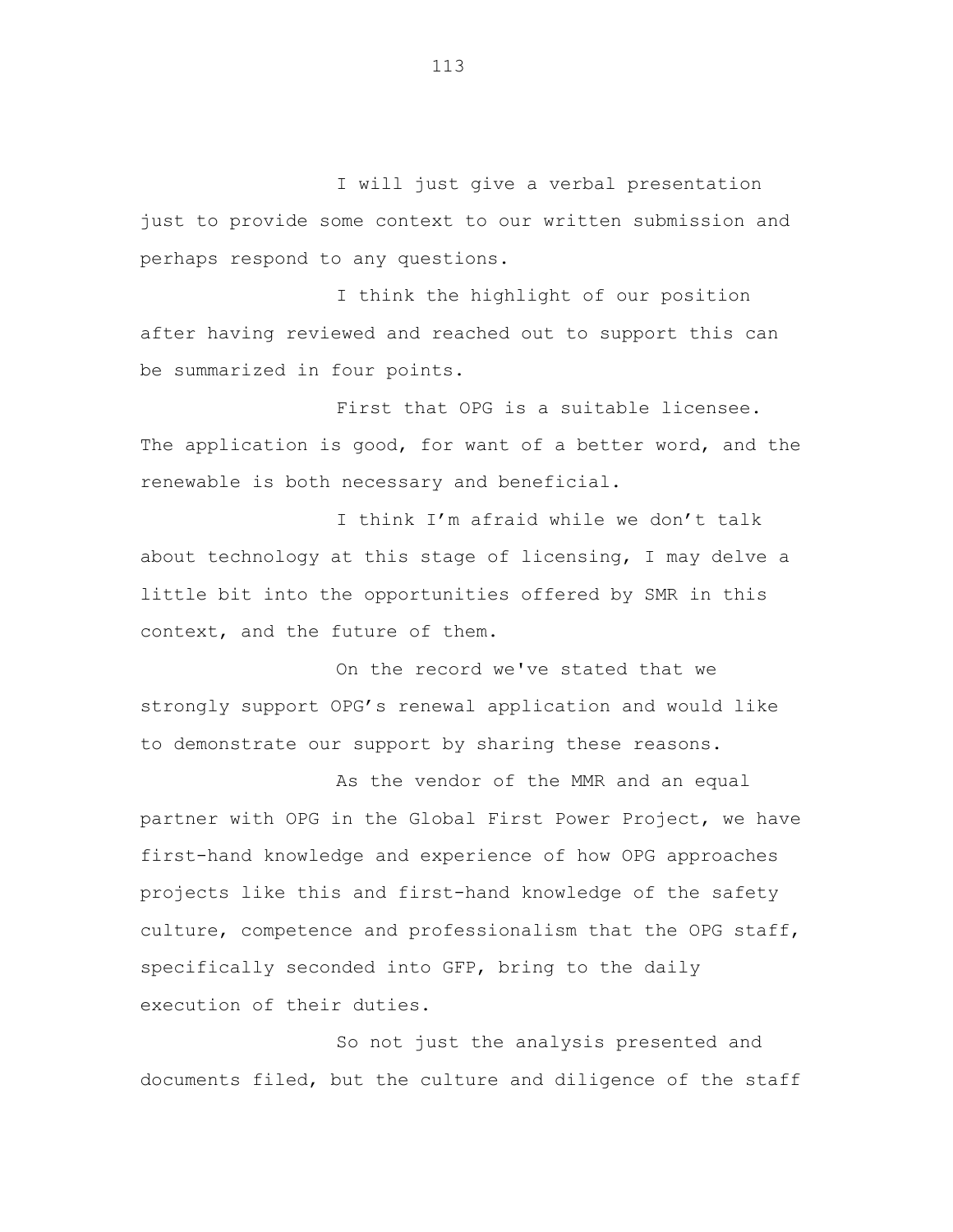give us excellent confidence in the statements made by OPG in its submission.

We also note three points:

- That they have complied with the conditions of licence to date;

- they have assessed and met the evolving regulations; and

- they have shown commitment to maintaining the social (indiscernible) First Nations engagement, public engagement, and the like.

USNC is impressed with how rapidly and profoundly the OPG staff seconded into the GFP project have embraced the concept of new nuclear generation's small modular reactors and they have brought this into their thinking and approach to future new projects.

Based on our current working partnership with OPG and their track record of successful operation of their CANDU plants, we support them as a licensee in terms of the DNNP licence renewal.

USNC and OPG share a passionate belief that new nuclear is an invaluable tool to fight the climate change crisis.

SMRs are an extremely valuable option as well. They typically exhibit enhanced levels of safety and also the ability to work in applications that are not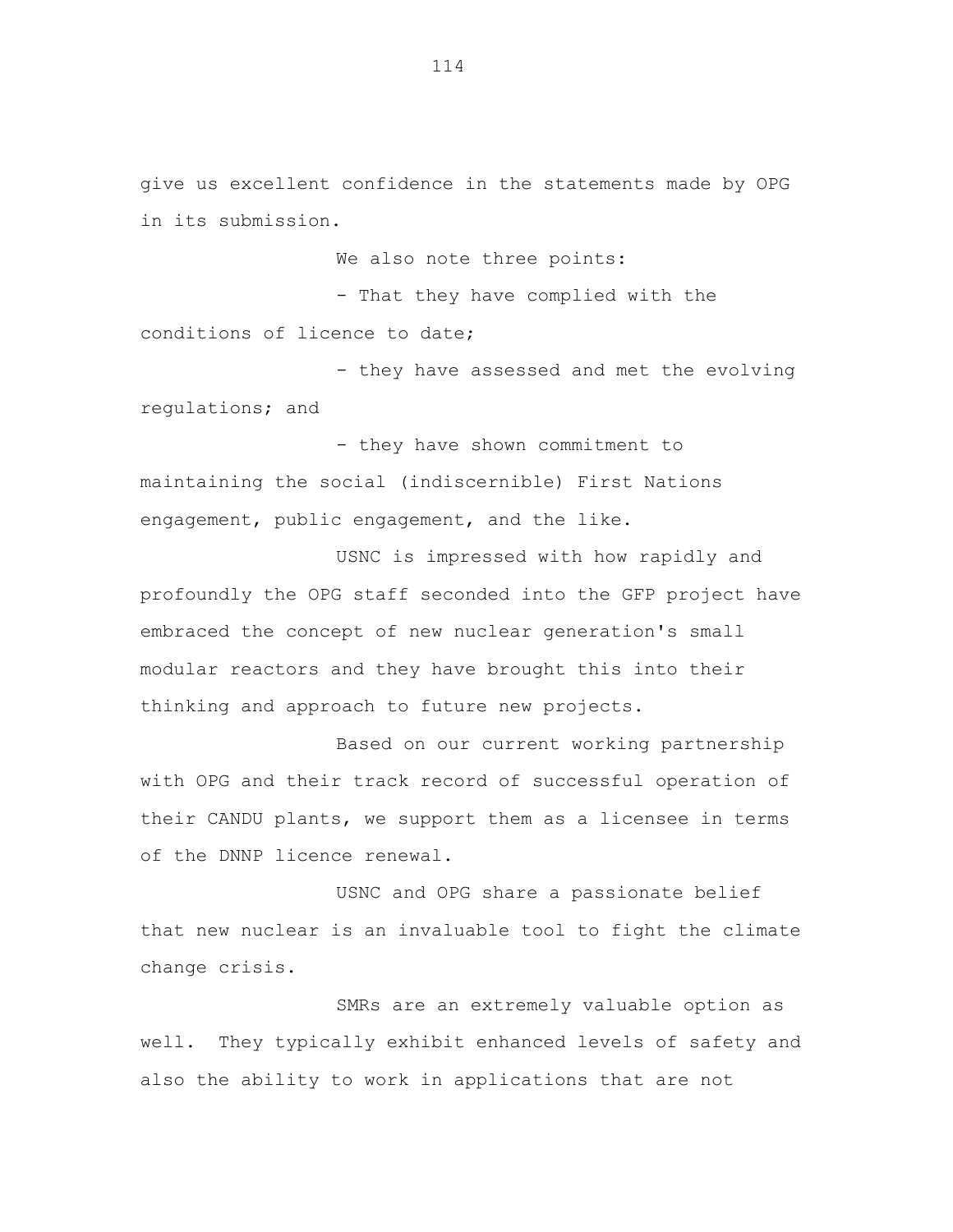addressed by current nuclear technologies, such as working well with renewables while generating electricity.

(Indiscernible) safety features in any future build should definitely be considered.

So while the (indiscernible) applications are not bound to a specific technology, we note that nuclear is going to be significant in reducing (indiscernible).

And the project at DNNP is an opportunity to unlock this, unlock new technologies, strengthen Ontario's growth with renewables and also unlock these technologies not just for Ontario but for use across Canada.

USNC-Power follows the work that OPG has completed on the DNNP PSRL. We do this to help our team learn, get lessons learned and to support OPG's application.

We note that OPG has seriously honoured all their commitments made in the DNNP PRSL. These are documents in the submitted reports and I also note that they are planning to deploy a nuclear power plant at the DNNP site to achieve the Canadian federal government goal of net-zero by 2050.

(Indiscernible) provide evidence to support this; it's in the docket. And I think that in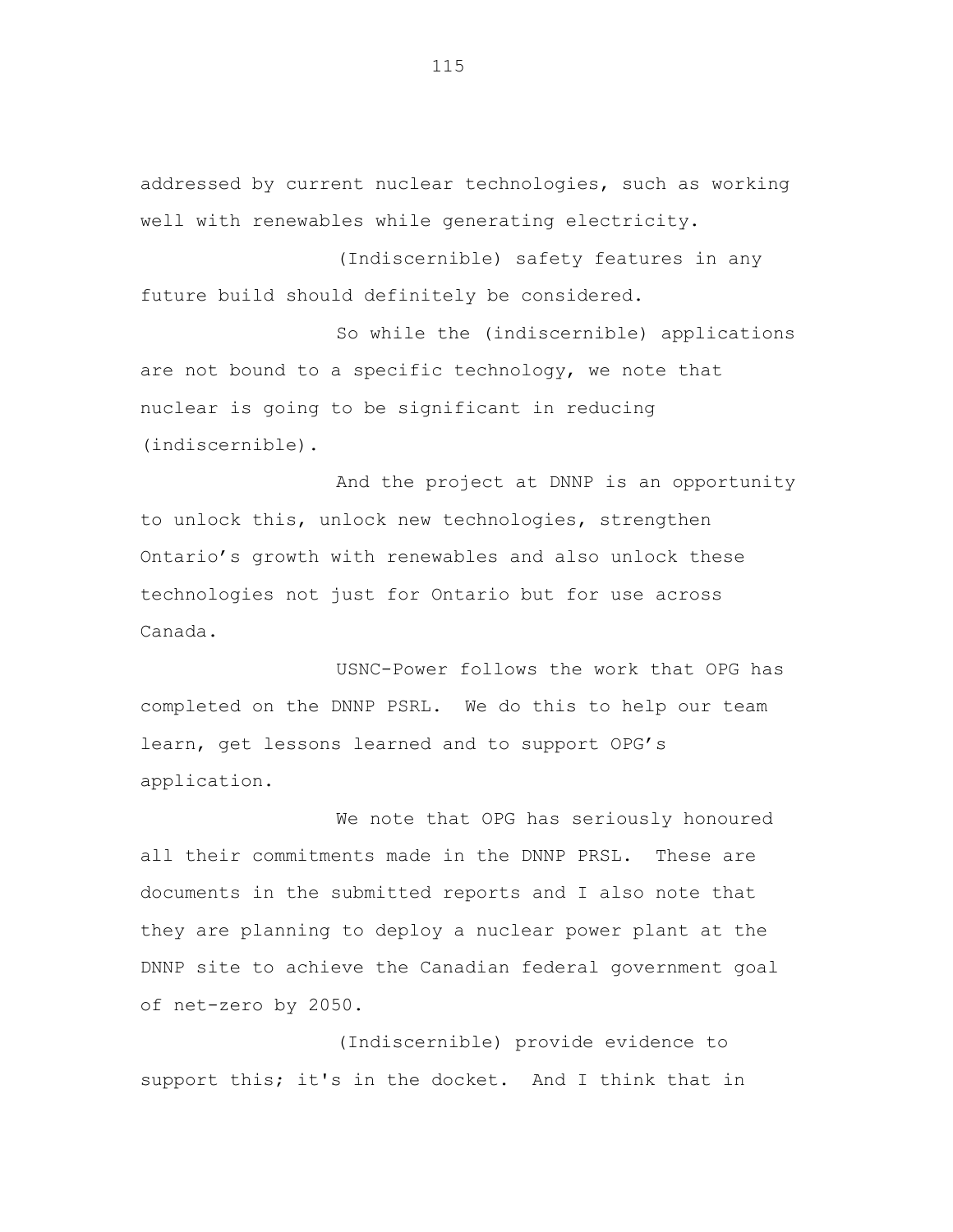terms of our tracking of the detail of the application we certainly concur and understand that the licence conditions that were proposed do not seem to be affected in any material way by developments since it was originally granted.

So based on the contribution of nuclear clean energy and the observations OPG in Global First Power, we would like to make the following points.

The DNNP site licence is an asset for OPG, Ontario and Canada. This is especially true if you consider two points: the importance of new nuclear generation in the future and the time and cost it would take to establish a new site if the renewal was not granted.

We also note that OPG has not asked for changes to the licence conditions and that they have not started any licensed activities, and finally that they do actively plan to use the site in future, which is evidenced by the commitment of OPG to submit their (indiscernible) application in the near future.

So with that, I would like to express our unreserved support for the renewal of the DNNP PRSL for the requested ten years.

Thank you very much.

**THE PRESIDENT:** Thank you, Mr. Mitchell.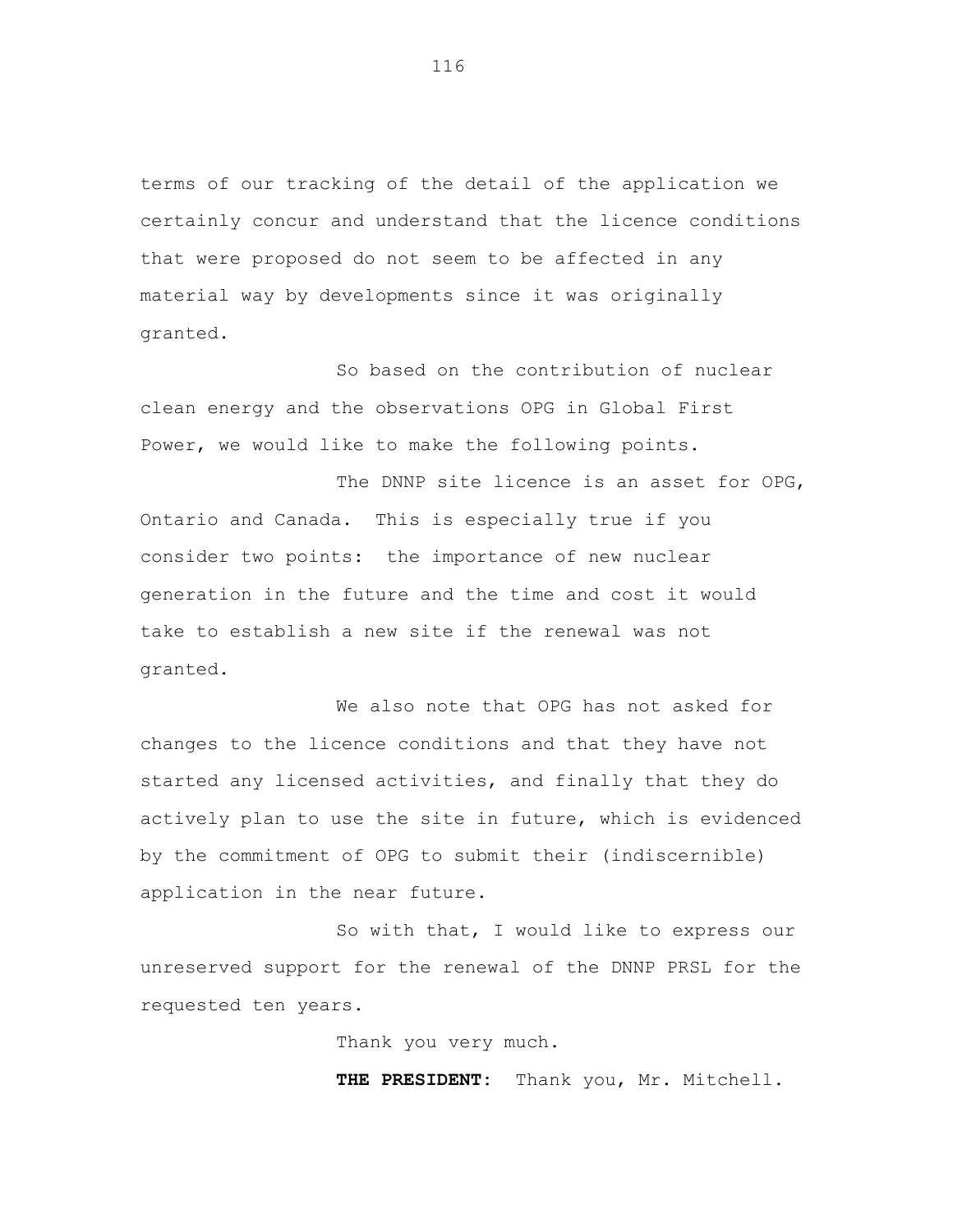Dr. Berube, any questions?

**MEMBER BERUBE:** Thank you, Mr. Mitchell, for taking the time and coming to present before us. I have no questions at this time.

**THE PRESIDENT:** Dr. Lacroix?

**MEMBER LACROIX:** Thank you, Mr. Mitchell,

for your intervention. I appreciate it. Thank you very much. No questions.

**THE PRESIDENT:** Okay. Let me echo my colleagues and thank you, Mr. Mitchell, for appearing in front of us. Thank you.

So we will move to our next presentation then, which is from the Canadian Nuclear Association, as outlined in CMD 21-H4.35.

We have Mr. John Gorman who will be presenting this submission.

Mr. Gorman, over to you.

**CMD 21-H4.35**

**Oral Presentation by the**

**Canadian Nuclear Association**

**MR. GORMAN:** Thank you, Madam Chair. Good afternoon, Commissioners.

My name John Gorman. I am the President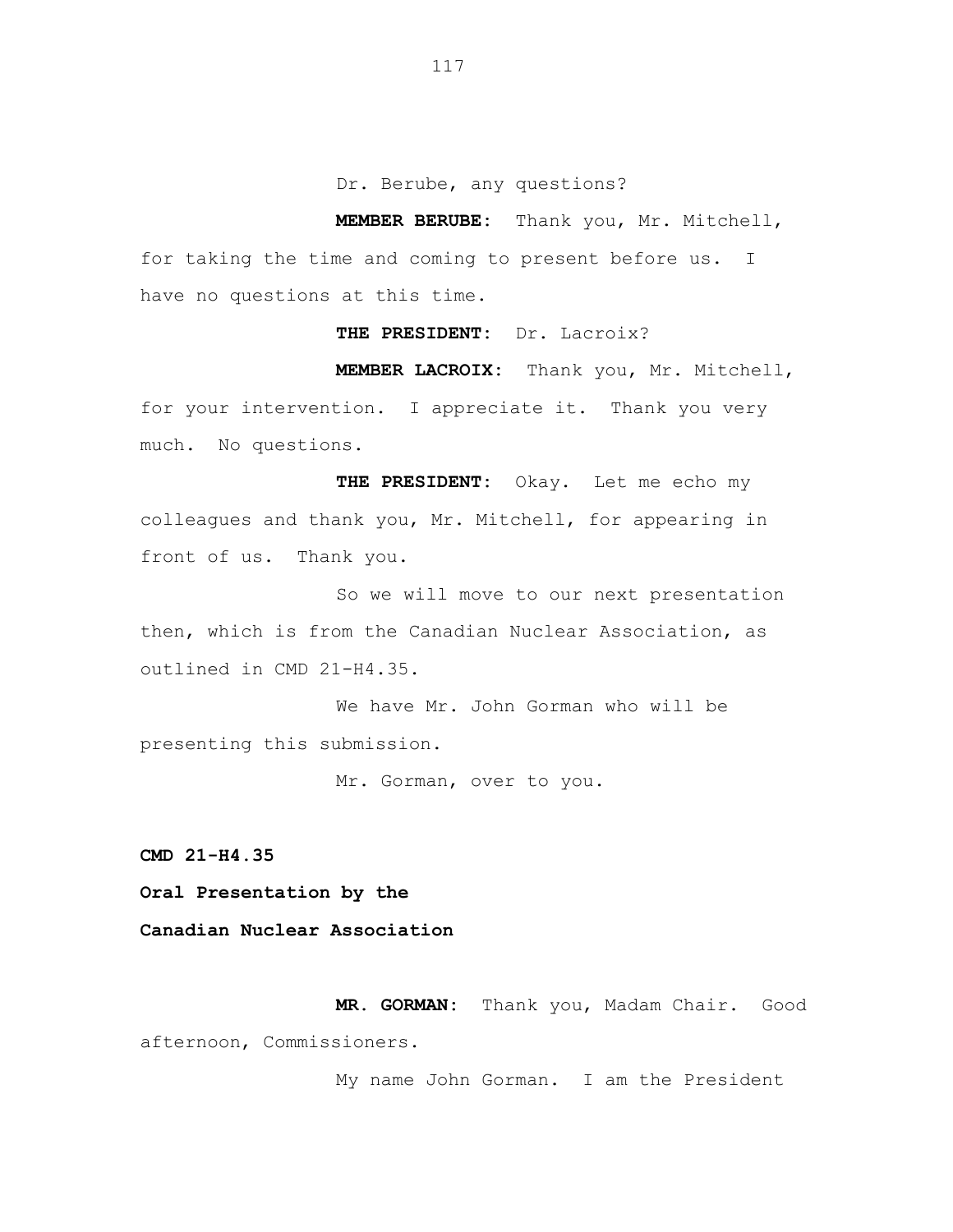and CEO of the Canadian Nuclear Association.

With me today is Steve Coupland, Director of Regulatory and Environmental Affairs at the CNA.

I am very pleased to have the opportunity to speak to the Commission in support of OPG's application to renew its Site Preparation Licence to support the Darlington New Nuclear Project.

You have already received written comments on behalf of the CNA and its members, and I would like for the record to briefly touch on some of the key points in our initial submission.

I will begin by pointing out the importance of the Darlington New Nuclear Project. The United Nations has declared that the planet is facing a major climate crisis and that it's imperative that Canada does its part to reduce emissions.

Most experts agree that greater use of non-emitting electricity is essential to meeting the world's climate change targets and several Canadian Ministers have declared that there is no path to net-zero without nuclear.

In that context it's critical that the Darlington New Nuclear Project proceed, but of course it can and should only proceed if the licensee demonstrates and the Commission is confident that the project will be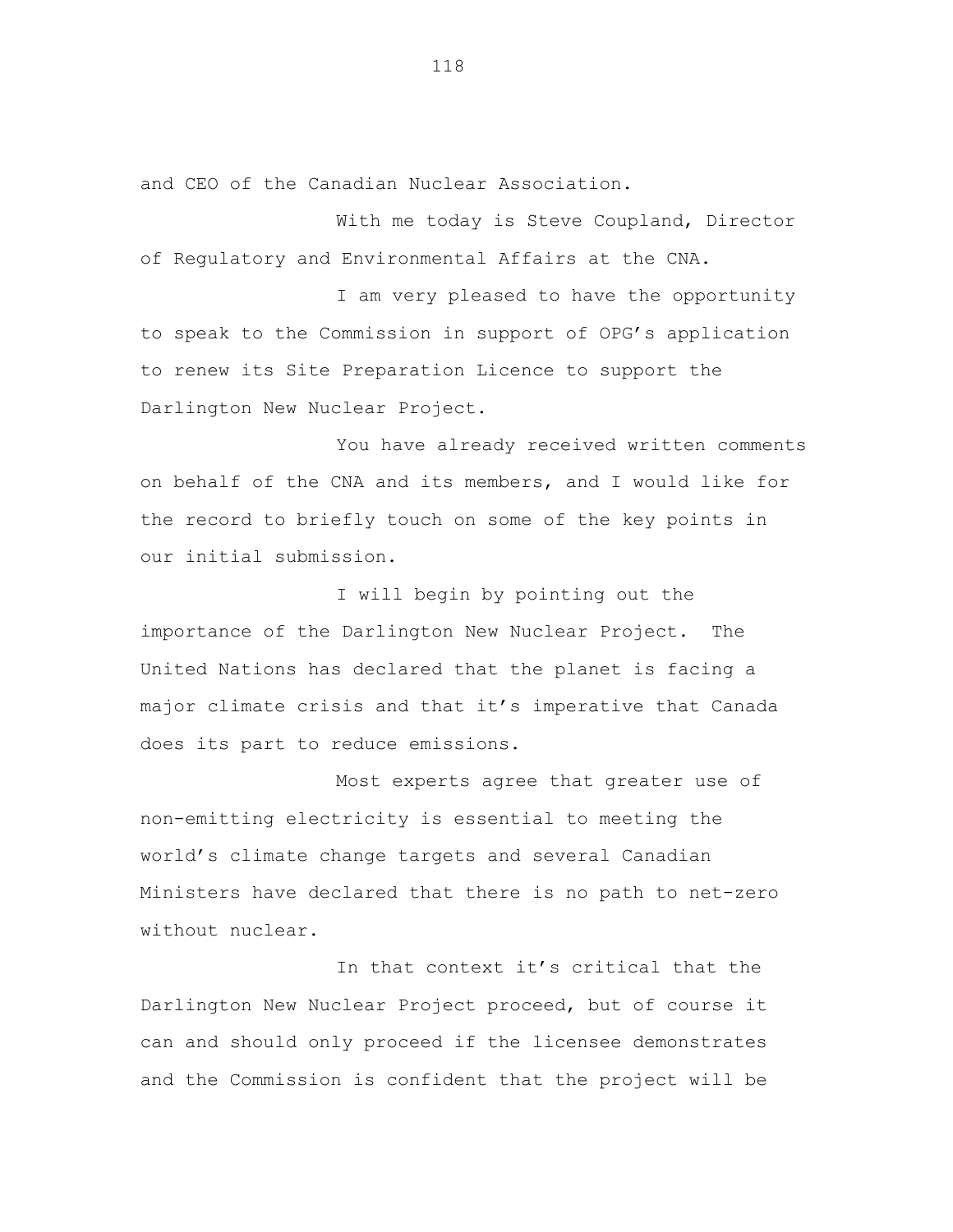completed in a safe, responsible manner that protects workers, the public and the environment.

As the Commission knows, the Canadian nuclear industry operates on a safeties-first principle and is committed to the protection of workers, the public and the environment.

OPG has demonstrated its commitment to these principles for over 50 years of safe operations.

It is also important to note that in this application OPG is asking for a ten-year licence renewal of the current licence with no new request to expand the scope of the licence.

While OPG has not yet selected the technology, it is committed to ensuring that the technology chosen is within the bounds of the licence basis of the accepted Environmental Assessment.

During the existing licence period OPG has maintained the Site Preparation Licence and progressed long lead regulatory commitments. In addition, OPG has submitted annual reports and a mid-term licence report in 2018 providing an update on the status and progress of regulatory commitments.

The CNA would like to draw the Commission's attention to the extensive review OPG undertook to confirm that the Darlington site continued to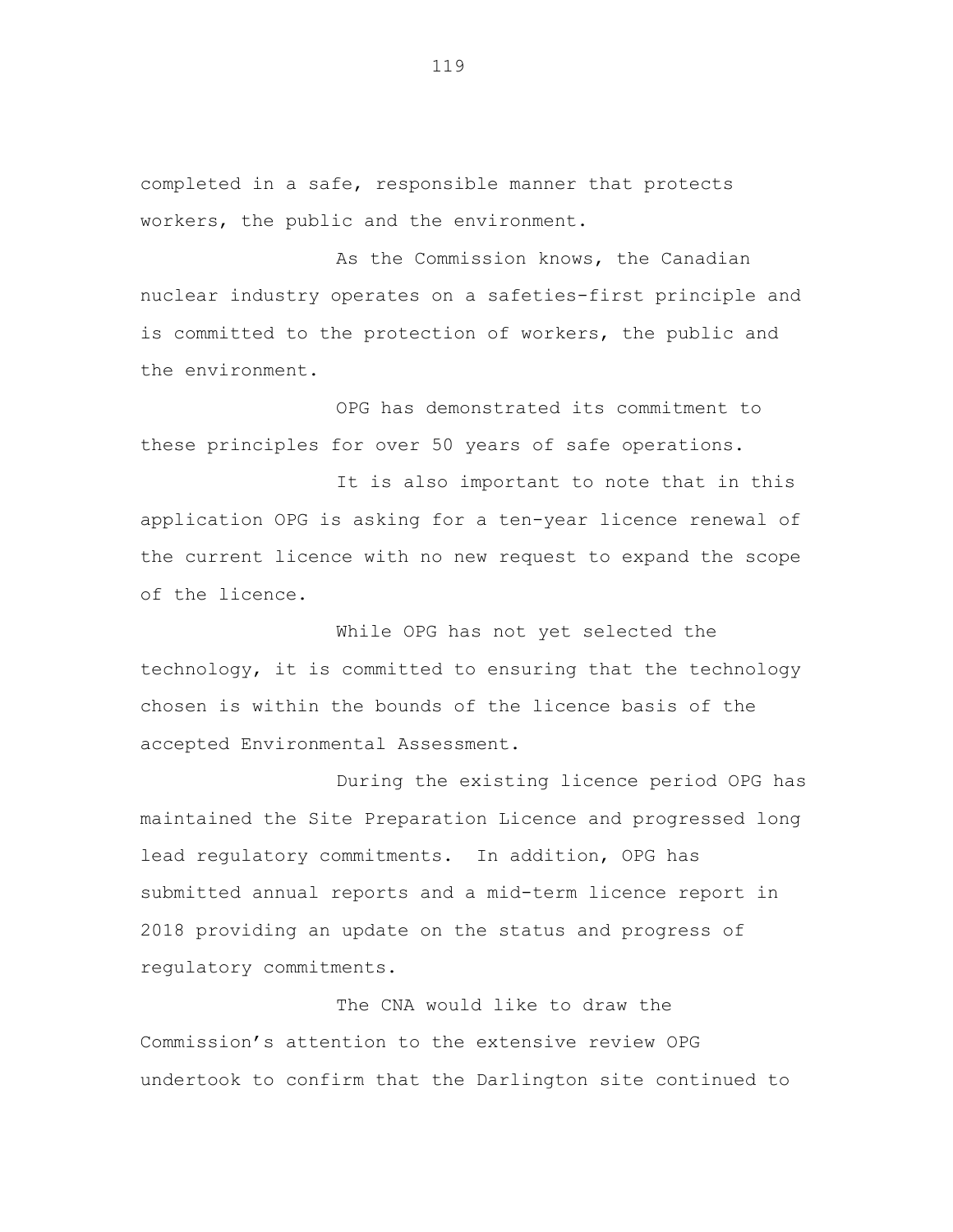meet the conditions in the original licence.

This review included:

- a review of the management system that governed site preparation activities;

- a compliance review of the original application materials against REGDOC-1.1.1, Site Evaluation and Site Preparation for New Nuclear Power Plant Requirements;

- a review of current codes, standards and practices referenced in the licence basis;

- a review of applicable baseline data associated with the site;

- an evaluation of natural external hazards and external non-malevolent human-induced hazards;

- a review of potential security threats.

In addition to these reviews, OPG prepared and submitted to the CNSC detailed licence renewal activity report and a site selection threat and risk assessment.

It is CNA's view that when one looks at OPG's track record as a safe, reliable licensee, combined with the clear demonstration that the conditions of the granting of the original licence are still being met, that the Commission should grant OPG a ten-year renewal for its Site Preparation Licence.

Thank you for the opportunity to present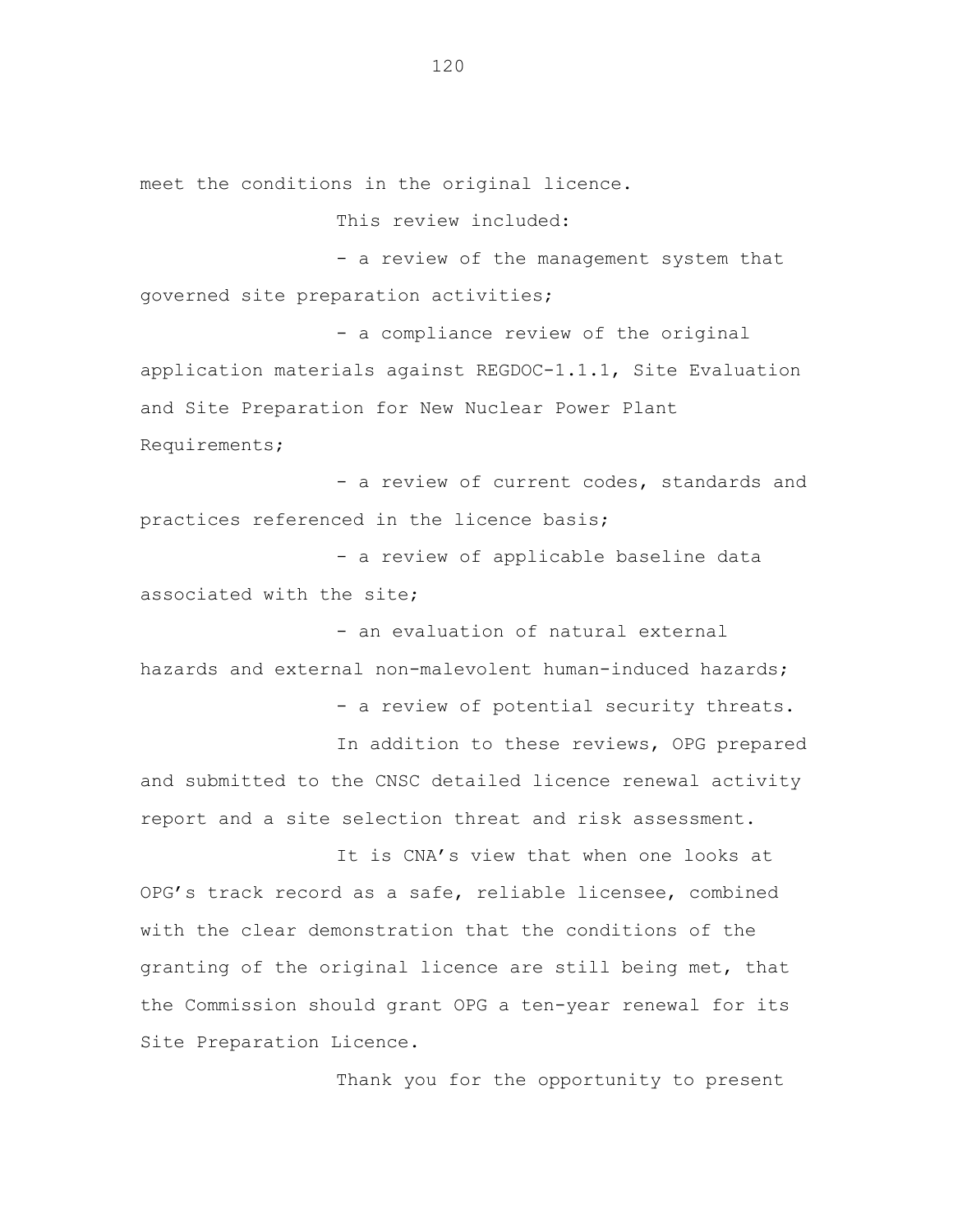our views and I would be happy to take any questions.

**THE PRESIDENT:** Thank you very much, Mr. Gorman.

Let's start with Dr. Lacroix.

**MEMBER LACROIX:** Thank you very much, Mr. Gorman, for your presentation and also written submission.

No, I do not have any questions.

**THE PRESIDENT:** Thank you.

Dr. Berube?

**MEMBER BERUBE:** Thank you, Mr. Gorman. I have no questions either.

**THE PRESIDENT:** Okay. And neither do I, Mr. Gorman. So thank you for your submission and appearing and your flexibility in the rescheduling of your submission.

Why don't we take our lunch break now and we will resume our interventions at 1 o'clock.

We will see you then. Thank you.

--- Upon recessing at 12:15 p.m. /

Suspension à 12 h 15

--- Upon resuming at 1:00 p.m. /

Reprise à 13 h 00

**THE PRESIDENT:** Good afternoon and welcome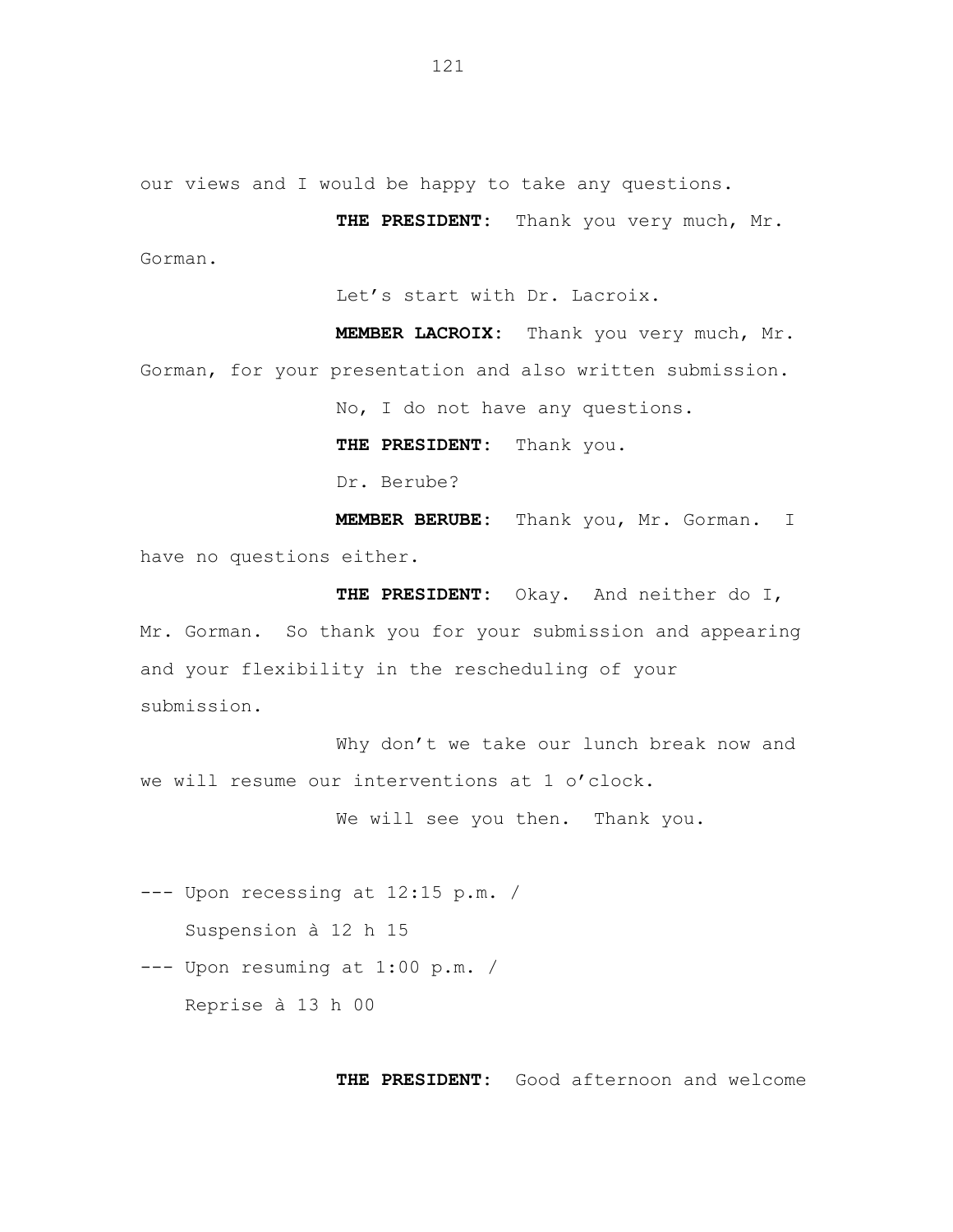back to our proceeding.

We'll start with our next presentation which is from Women in Nuclear Canada, as outlined in CMD 21-H4.53.

I understand that Ms. Judy Bartley and Ms. Laurie Fraser will present this submission.

Please proceed.

**CMD 21-H4.53**

## **Oral presentation by Women in Nuclear Canada**

**MS. FRASER:** Good afternoon, President

Velshi, Commission Members, and members of the public.

My name is Laurie Fraser, and I'm a member of the Board of Directors for Women in Nuclear Canada and a member of the Durham Chapter.

Here with me today is Judy Bartley, also a member of the Board of Directors and the Chair of the Durham Chapter of WiN.

Across Canada we have more than 3,300 members and growing, with the majority of our membership located right here in Ontario. Our members come from a variety of work experiences and education. We represent women and men working at all levels of the business in many different areas.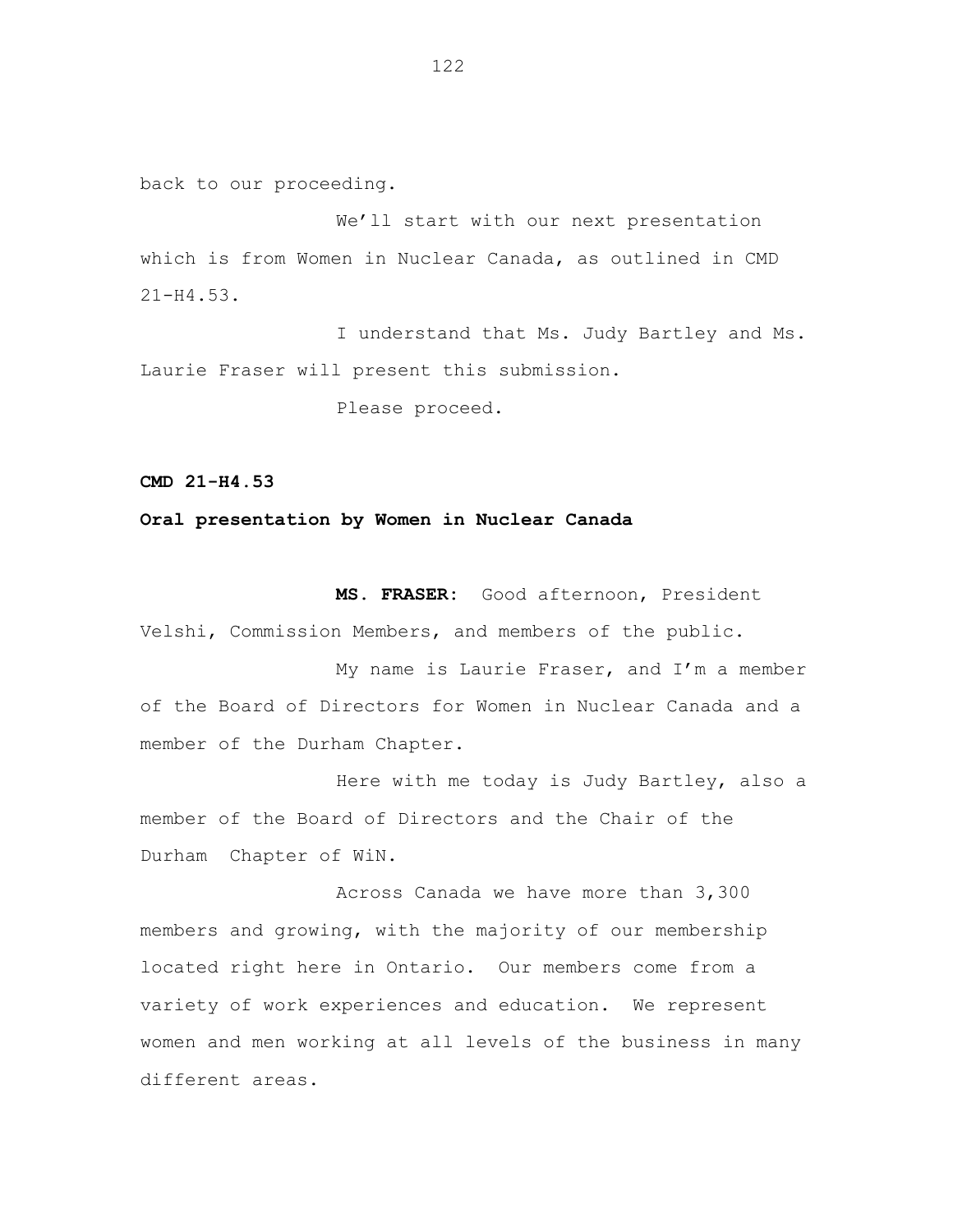While we have many men in our membership population, more than 95 percent of our members are women. Since 2004 WiN Canada has worked towards

three challenging goals. The first, is to develop a dialogue with the public about the contribution of nuclear and radiation technologies to people and society.

The second, is to support the professional development of our members and across all chapters.

Finally, Women in Nuclear Canada works to promote career interest in nuclear engineering, STEM, the trades, and other nuclear-related professions, especially among women and young people.

WiN members are confident in the continued high performance and rigorous safety protocols employed by the nuclear industry. Canada's nuclear fleet is comprised of the top performing stations in the world and continues to meet or exceed all regulatory requirements.

Now, I'd like to turn the microphone over to Judy Bartley.

**MS. BARTLEY:** Thank you. OPG has renewed plans for potential new nuclear power development at the DNNP site. The DNNP site evaluation and licence application has been renewed against the applicable regulatory requirements, current code standards and practices, as well as current site baseline data.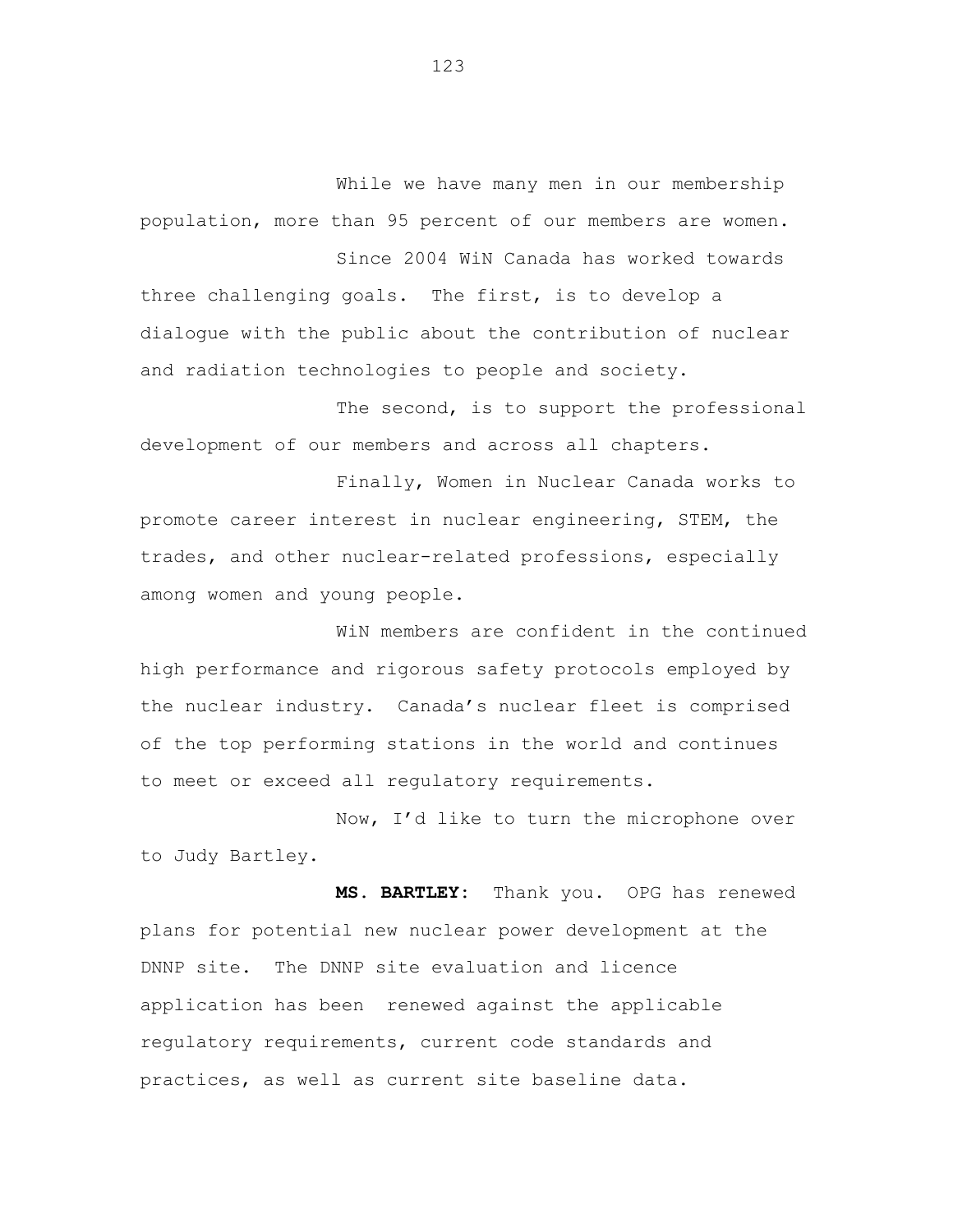Changes have been identified and assessed and their resulting impacts are not significant. Nothing alters the previous conclusion on the suitability of the DNNP site for the new NGS. As such, the DNNP site remains suitable for a new nuclear generation and OPG's site preparation licence activities would not pose an unreasonable risk to the public, personnel or environment.

provide Canada with a viable option for clean, reliable nuclear energy complimenting renewables in meeting growing energy demands while supporting environmental and climate change goals.

Further opportunities for this site would

Women in Nuclear Canada and Durham Chapter supports our OPG application for the renewal of Darlington New Nuclear Project nuclear power reactor site preparation licence.

Thank you for allowing Laurie and myself to participate in the licence hearing.

**THE PRESIDENT:** Thank you very much for your presentation and your submission.

We'll open it up for questions and we'll start with Dr. Lacroix.

**MEMBER LACROIX:** Thank you very much for your intervention. No, I do not have questions.

**THE PRESIDENT:** Thank you. Dr. Berube.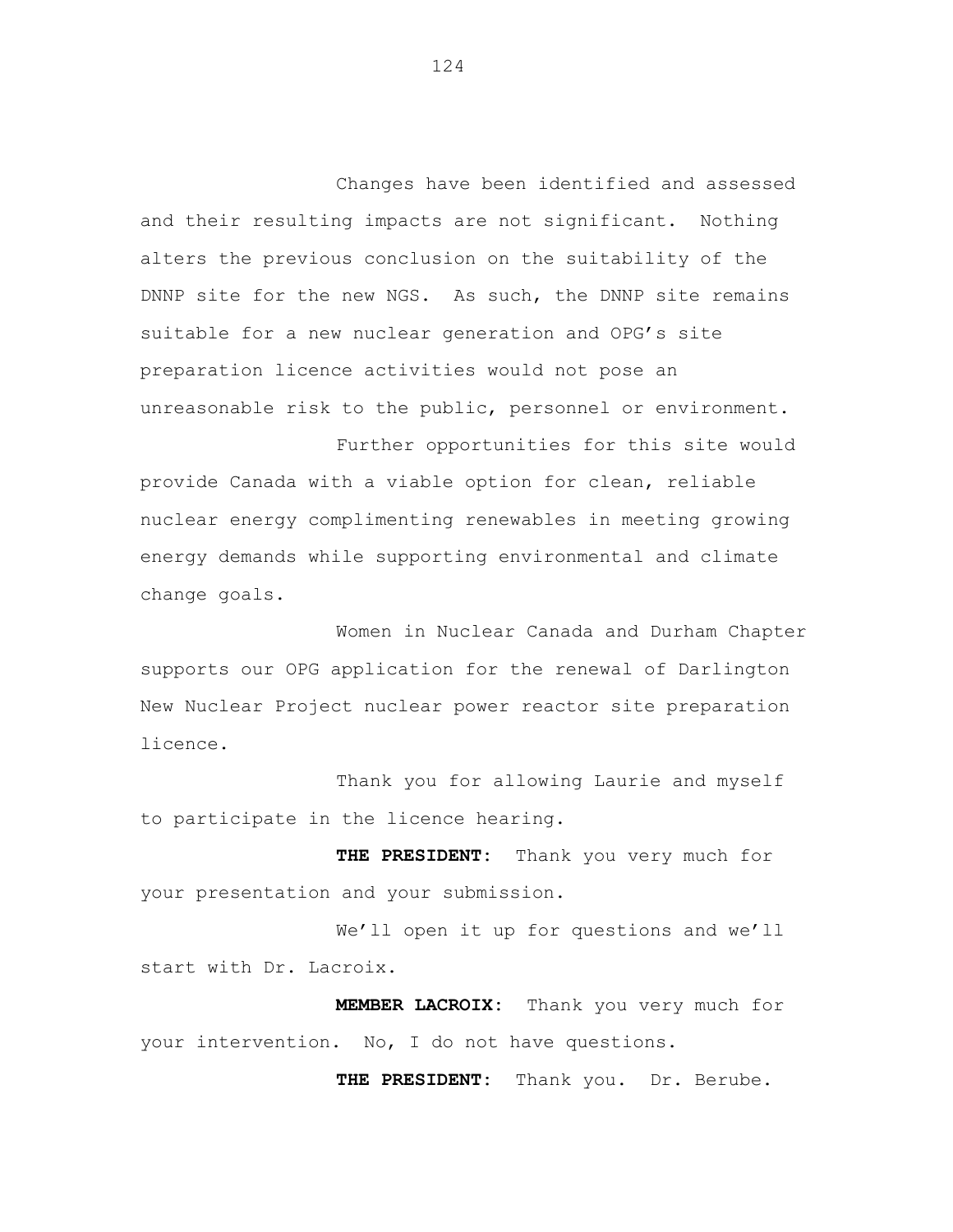**MEMBER BERUBE:** Thank you for your presentation. Just one question. Do you know many of your members actually actively work at the Darlington site at this time?

**MS. BARTLEY:** No, at the Darlington site, I do not. I think that would be an OPG question. We do have 900 members just in the Durham Region itself, so I don't know the actual Darlington numbers. Sorry.

**MEMBER BERUBE:** That's fine. I have no further questions.

**MS. FRASER:** Just to add to that, Judy's comment that there's 900 in Durham Chapter. Most of those women and men work at either Darlington or Pickering.

**THE PRESIDENT**: Thank you very much for your submission and for appearing in front of us today. Thank you.

We will move to our next presentation, which is from the Canadian Electricity Association, as outlined in CMD 21-H4.54.

We have Mr. Michael Powell with us to present this submission.

Mr. Powell.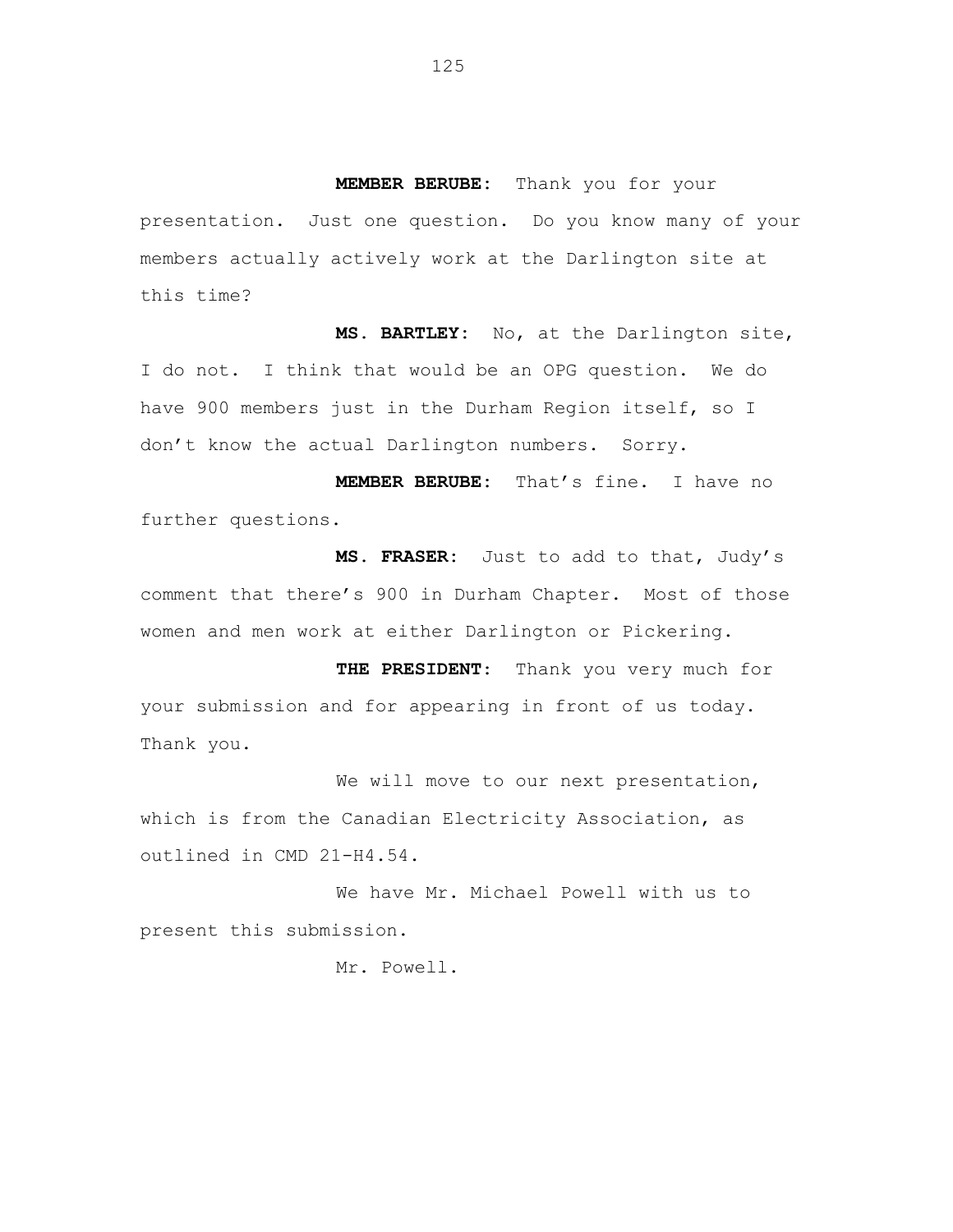**CMD 21-H4.54**

**Oral presentation by**

**Canadian Electricity Association**

**MR. POWELL:** Thank you. My name is Mike Powell, and I am Vice-President of Government Relations with the Canadian Electricity Association.

I am joining you from Ottawa today, which is the tradition and unceded territory of the Algonquin Anishinabe people who have been here since time immemorial.

We are very happy to be here today in support of Ontario Power Generation's application to renew their site preparation licence for the Darlington New Nuclear Project.

As you may know, CEA is the national voice of electricity in Canada. Our members generate, transmit, and distribute electricity to industrial, commercial and residential customers across Canada.

Electricity is a key economic, environmental and social enabler that is essential to Canadian prosperity in Canada's transition to a clean energy future. In addition, a condition of CEA membership is participating in our sustainable electricity program which, among other things, requires that members adhere to ISO 14001.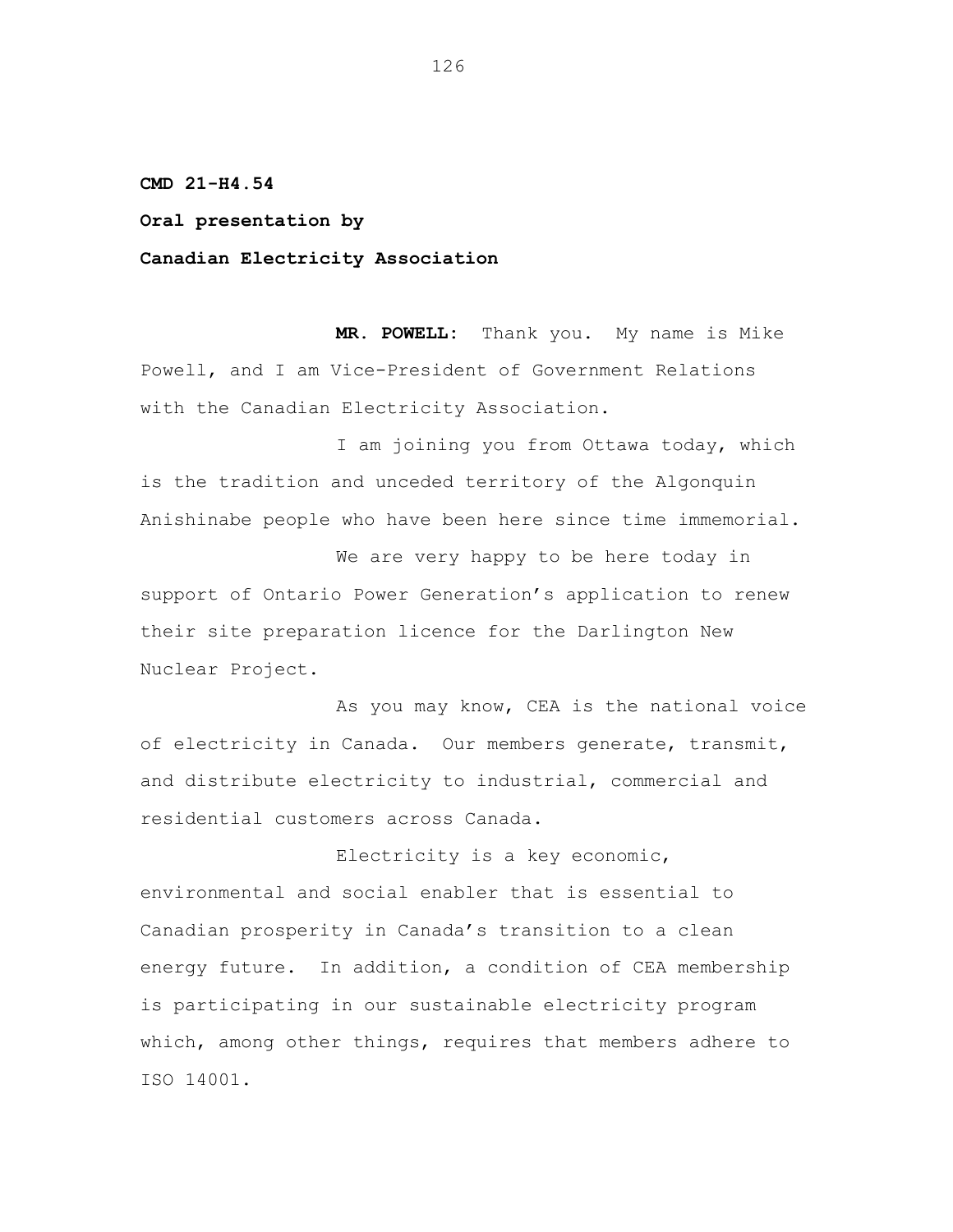Canada's electricity grid is among the cleanest in the world. More than 80 percent of electricity produced in Canada is non-emitting, which will grow in the coming years. This means that electricity is well-positioned to lead the decarbonization of the country's economy through electrification.

Our sector is making substantial investments on an ongoing basis to enable this transition, ensuring that Canadians can benefit from innovations that are adding flexibility, reliability and security to the grid.

Nuclear power is essential to Canada's low-carbon electricity advantage. Nuclear power supplied over 100,000 gigawatt-hours of electricity in Canada in 2019 and supplies over 60 percent of Ontario's electricity.

In addition to emitting virtually no greenhouse gases, nuclear power is reliable, which helps ensure that the electricity is there when it is needed.

OPO has been a CEA member for decades.

CEA has repeatedly recognized OPG's performance in sustainability and health and safety, including two awards in the past year. In 2020 OPG won the Sustainable Electricity program's 2020 Leadership in External Collaboration and Partnerships for its Giizis Energy Facility: Renewable energy micro grid project that was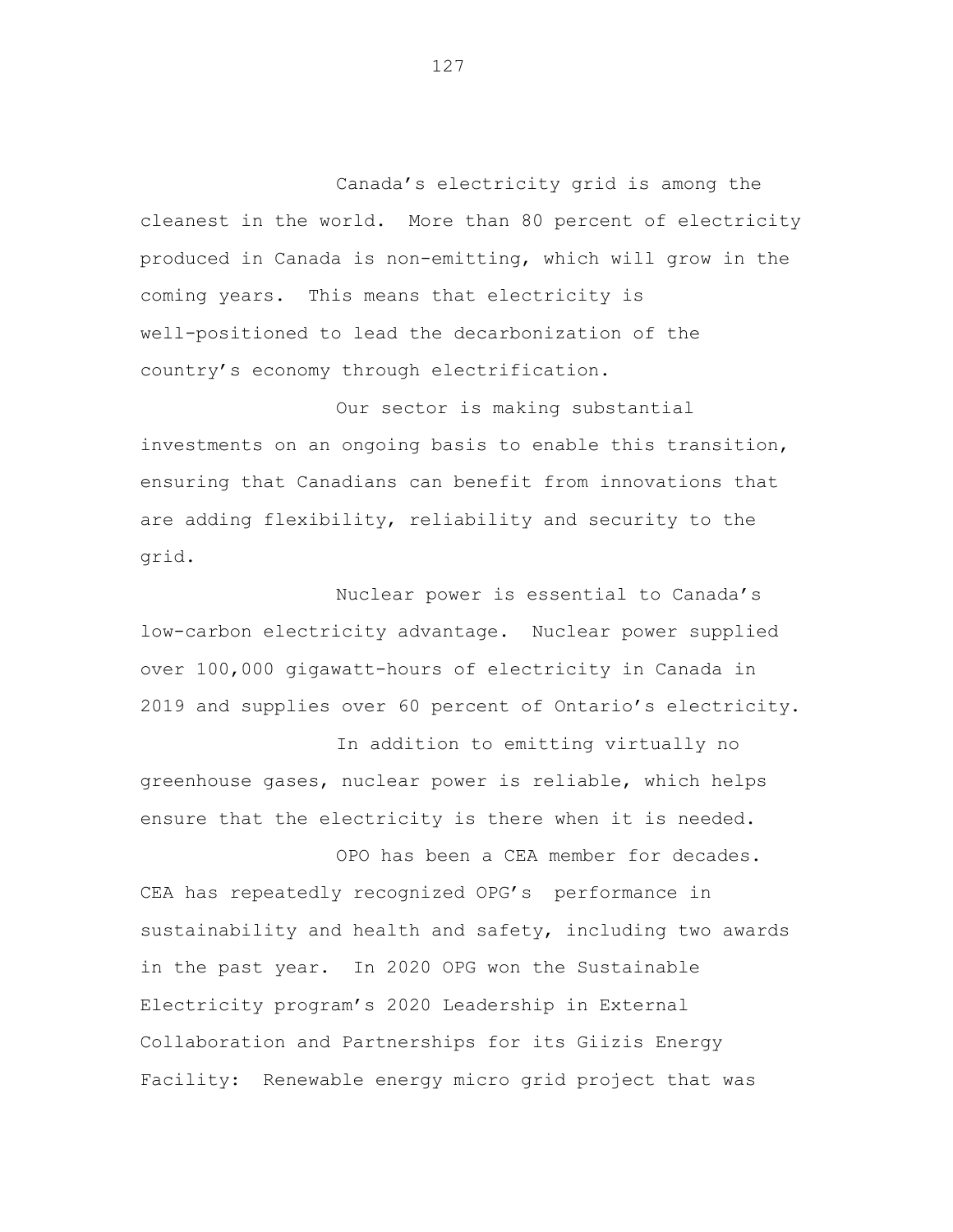between OPG and the Kiashke Zaaging Anishinaabek Gull Bay First Nation**.**

CEA awarded OPG as well in 2020 with the 2020 CEA President's Award for Safety Excellence in Generation. The President's Award is given to electricity service providers that achieved the top ranking in Total Recordable Injury Frequency, TRIF, amongst their peers of comparable size in generation, transmission, or distribution operations. This includes operations at their nuclear power facilities, including that of Darlington.

OPG is an active contributor in the committees and councils at CEA that advance environmental, social and safety goals. This includes CEA's environment committees, our Occupational Health and Safety Committee, and our Indigenous Relations Committee. In these, OPG is helps advance best practices in these areas across the sector.

CEA is proud to count OPG as part of our membership. We believe they have and continue to demonstrate a commitment to safety and responsibility and support them in their efforts to renew their Site Preparation Licence, PRSL, for the Darlington New Nuclear Project, DNNP.

Thank you. I'd be happy to answer any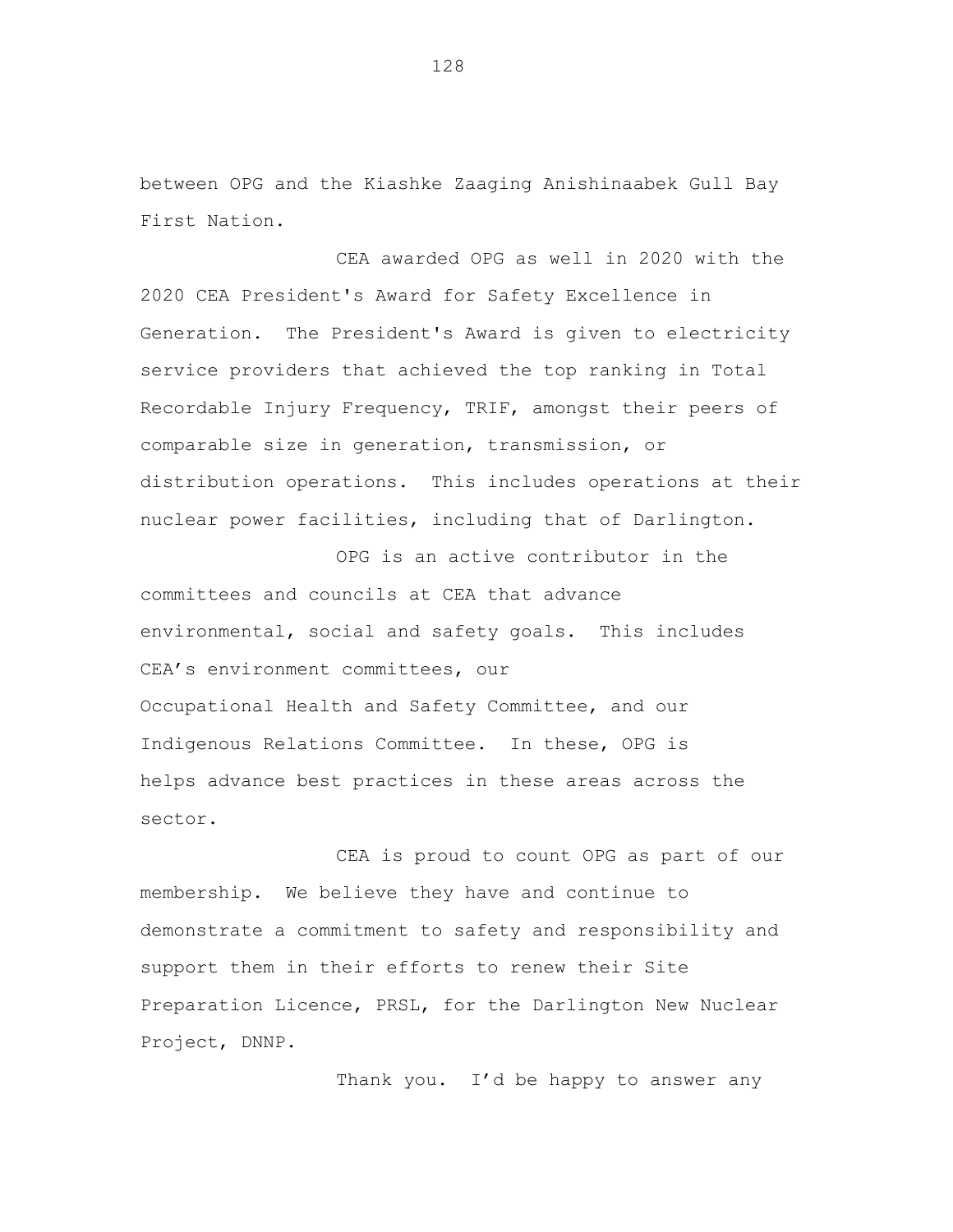questions that you may have.

**THE PRESIDENT:** Thank you, Mr. Powell. Let's start with Dr. Berube please.

**MEMBER BERUBE:** Thank you for your presentation, Mr. Powell. I have no questions.

**THE PRESIDENT:** Dr. Lacroix.

**MEMBER LACROIX:** Thank you very much, Mr. Powell, for this presentation.

Yes, I do have a question concerning the electric grid across Canada. Could you say a few words about the resiliency of this grid and also the capacity of this grid to adapt to a multitude of new power sources? And what about smart grids? It will take time to implement smart grids across the transmission and distribution grid.

So I would like to hear from you.

**MR. POWELL:** Absolutely. So right now Canada's fuel mix for electricity, 82 percent is non-emitting. Most of that comes from hydro electricity. So about 60 percent of Canada's power nation-wide is hydroelectric. The exact numbers for nuclear would be about 20 percent, maybe just a little under that. The remainder of the non-emitting parts being renewables like wind and solar.

The last 18 is legacy coal, which we'll be retired by 2030, faster than that in many jurisdictions,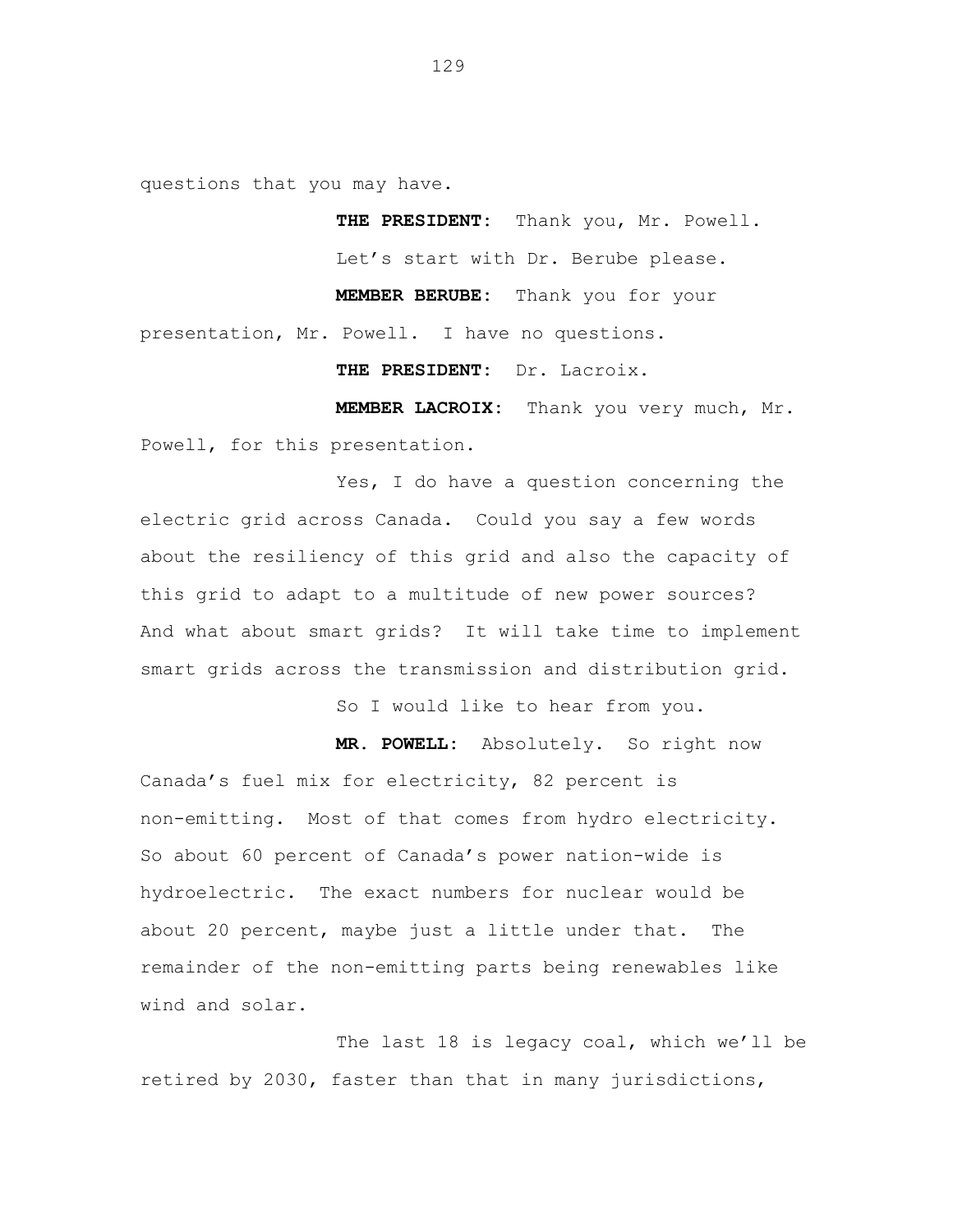and natural gas.

In many jurisdictions, including Ontario, where OPG operates, already there is a mix of fuel types, including variable sources like wind as well as, you know, large-scale baseload power, be it nuclear or hydro, and then peaker plants that might come from natural gas.

As Canada looks towards 2050, and even 2030 targets, we're going to need more electricity. The government's most recent climate plan that was released in December 2020, the health economy, healthy environment, suggested that that might need two to three times as much electricity.

Similarly, as we move towards less emissions, you know, net zero means not zero but, you know, you have to offset them, we're going to sources of those baseload power technologies that are not emitting and in greater numbers. And the opportunity from small modular reactors which, you know, seems to -- which is the direction that OPG and others are heading in, is that it can provide some of that small-scale baseload generation to offset variable renewables in places where perhaps traditional hydro facilities are less able.

So I mentioned at the start 18 percent of Canada's electricity is from emitting sources, that tends to be concentrated in a handful of places. Ontario has a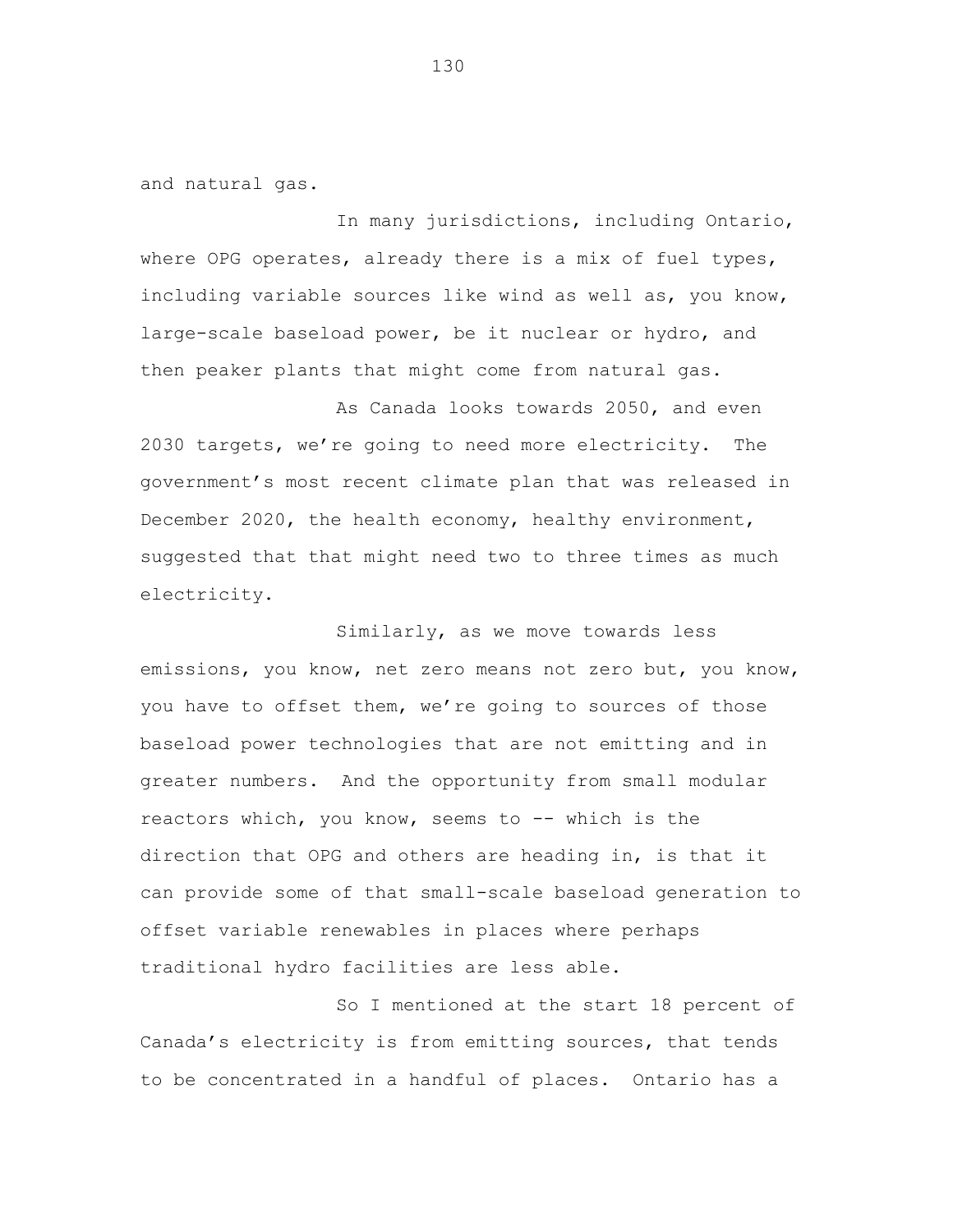relatively clean grid, but in western Canada and Atlantic Canada there is more legacy fossils.

Smart grids are an evolving technology. I think all members are looking at ways in which they can use technology. That the system we have today is changing at a rate that is probably as fast as when, you know, Thomas Edison was stringing wires between poles.

**MEMBER LACROIX:** And what about the transmission lines? Most of them are north/south. And what about west/east?

**MR. POWELL:** So Canada's part of an integrated North American grid. There is lots of advantages to that, that tends to be where the population is on.

I think that you will see more east/west transmission in places where there is the most sense for it. As an example, you may have heard about projects who advance the "Atlantic Loop", which would basically connect clean electricity resources in Newfoundland and Quebec into the rest of Canada, primarily Nova Scotia. That's a place where, you know, additional east/west transmission offers some clear advantages to meet with that goal.

I think that we'll see more connections as we look to find the best way of providing affordable and reliable power for Canada. But getting around geography is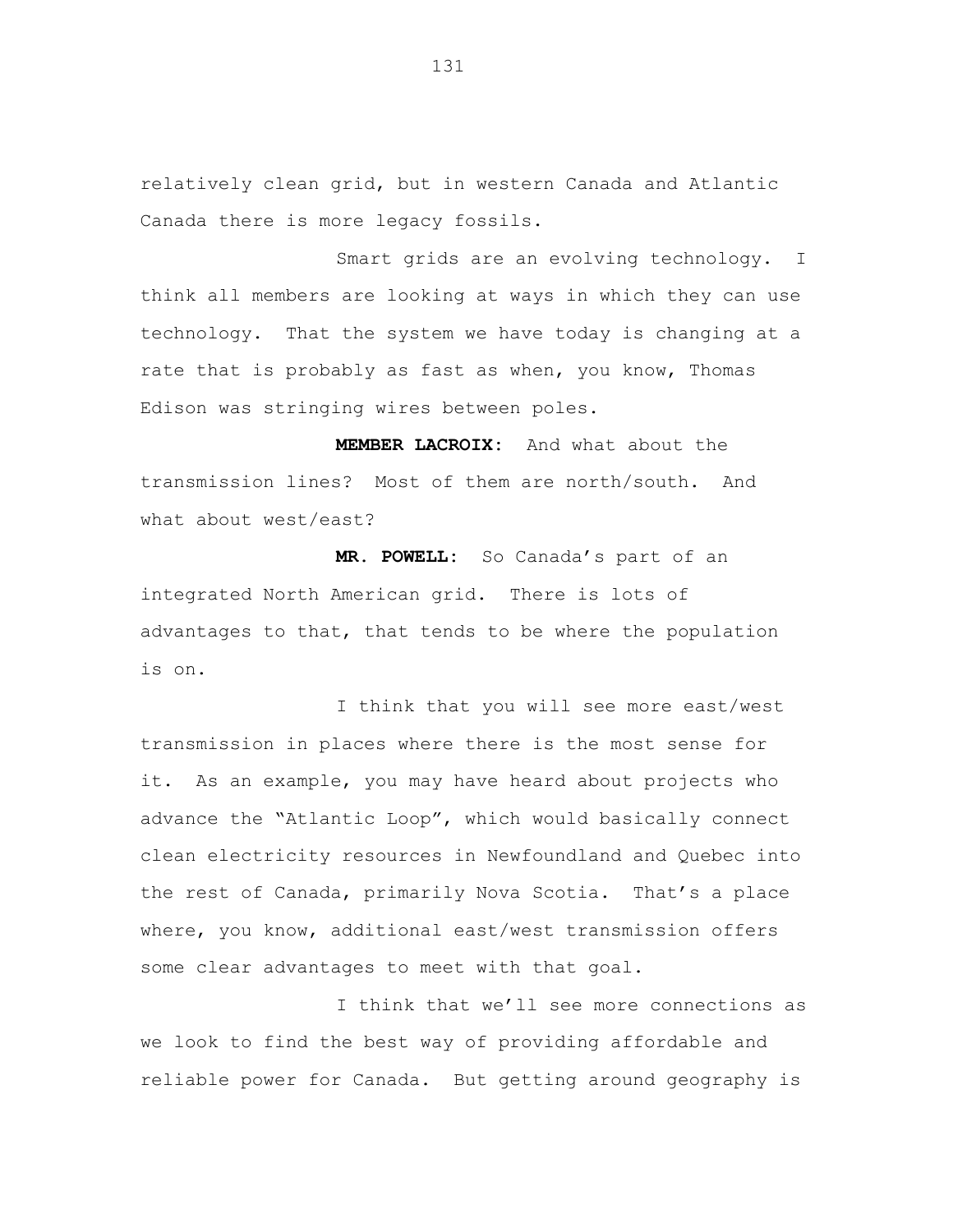hard. Ontario is very big, as I'm sure you know, and so places where we'll likely see it is on more of a regional basis, Atlantic Canada, perhaps in Saskatchewan and Manitoba.

And I don't think we should discount the value that the north/south transmission infrastructure helps us with. It allows for load balancing between jurisdictions. As an example, in Manitoba, though this is a little outside the scope of perhaps the CNSC, they have just opened a transmission line with Minnesota where basically variable wind resources are using Manitoba as a battery. And so there's lots of opportunities like that.

I think Ontario can benefit from those north/south resources as well with nuclear or as moving forward, taking advantage of off-peak power and sales into the United States for that.

**MEMBER LACROIX:** Well, thank you very much for this instructive overview. Thank you.

**MR. POWELL:** Thank you.

**THE PRESIDENT:** Thank you very much for appearing in front of us today, Mr. Powell.

We'll move to our next presentation, which is from BWXT Canada Ltd., as outlined in CMD 21-H4.55.

And we have Mr. Jonathan Lundy to present this submission.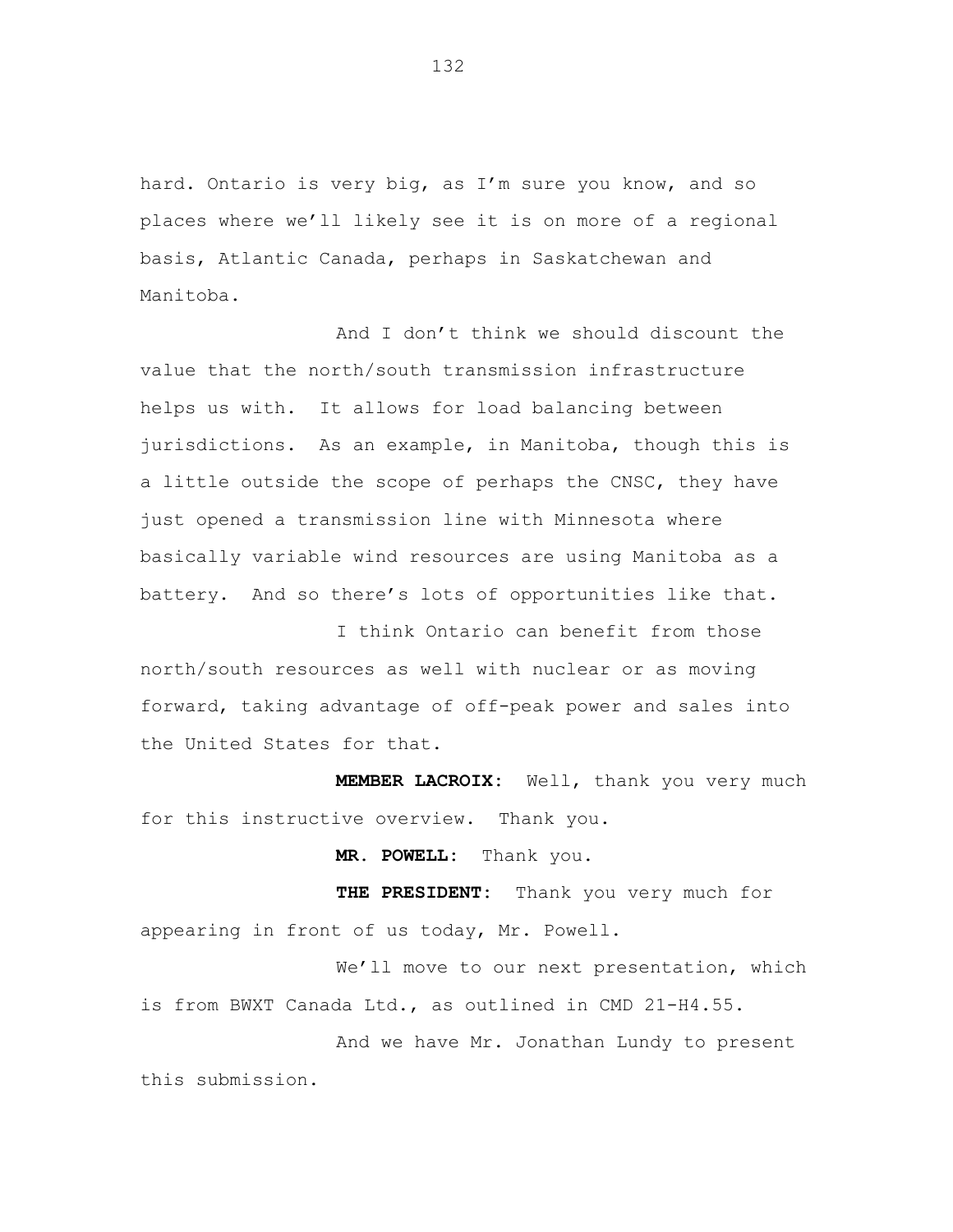Mr. Lundy, the floor is yours.

## **CMD 21-H4.55**

**Oral presentation by BWXT Canada Ltd.**

**MR. LUNDY:** Jon Lundy, for the record. Good afternoon, President Velshi and Members of the Commission.

Thank you for allowing me to share some perspectives on OPG and this licence renewal application with you.

My name is Jon Lundy, I'm the Vice-President of Strategy and Business Services with BWXT. In my role I am oversight for safety, human performance, regulatory affairs, quality supply chain and business development activities for BWXT's operations in Canada.

In my remarks today, which I promise will be quite brief, I want to focus on my observation of OPG as an industry leader in nuclear safety and also offer perspective of why BWXT thinks the licence renewal is important.

For those of you who are unfamiliar with BWXT, we are a global supplier of nuclear components, fuel and services and medicine with 10 locations across Canada and approximately 1,500 employees in Canada.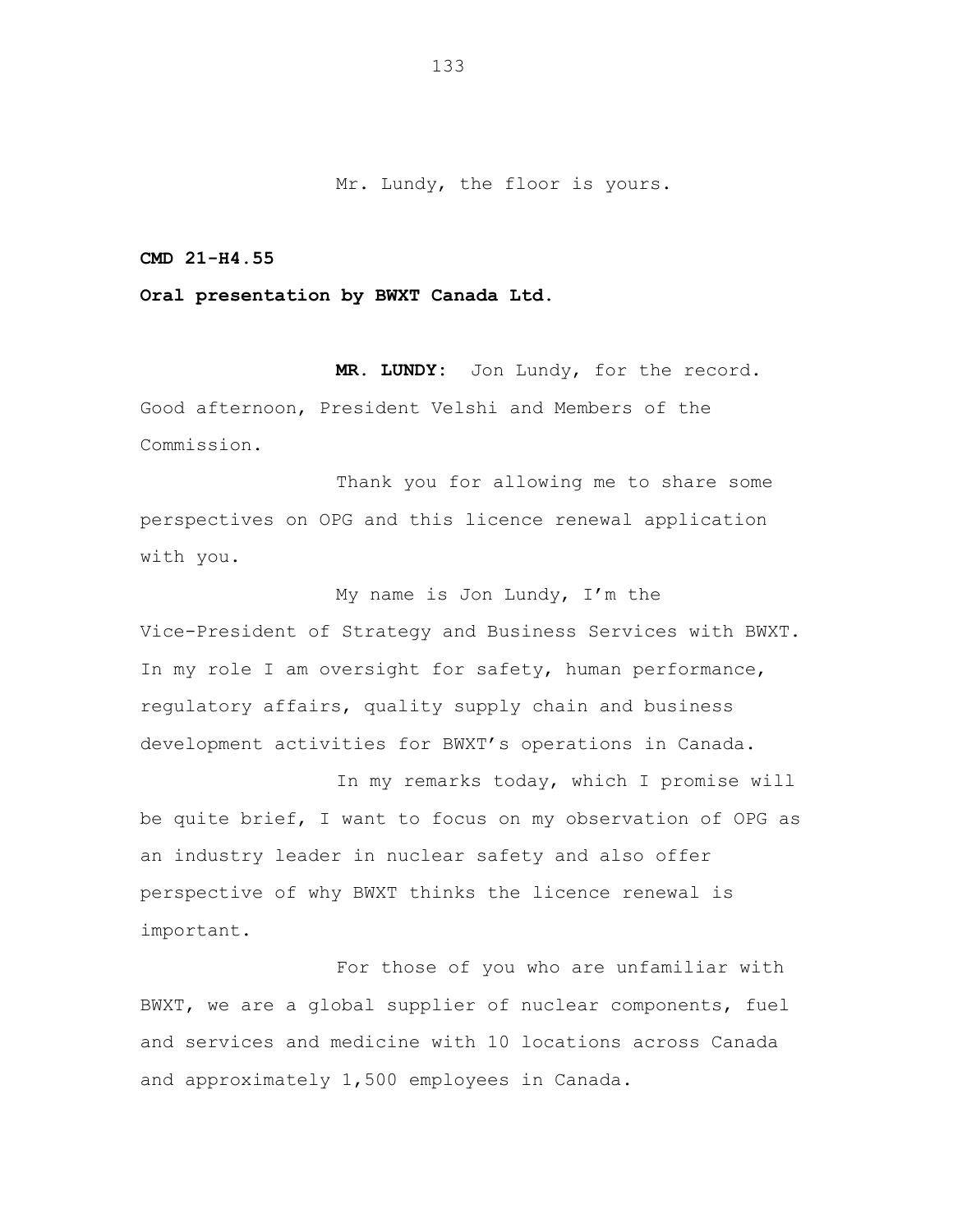We have been a supplier to OPG since it commenced operations, nuclear operations, and our involvement with them continues today with our supply components in fuel and engineering services. We are also working with them to bring novel diagnostic and therapeutic medical isotopes to patients in Canada and around the world.

I'd like to say a couple words on OPGs leadership on nuclear safety. Whether working with them on site or as part of their supply relationship programs, we've witnessed firsthand OPG's tireless focus on nuclear safety and operational excellence. And that focus importantly extends to their suppliers, like BWXT.

OPG demands organizations that it does business with to demonstrate commitment to nuclear safety and human performance improvement, or it won't do business with them. And I thank them for this, because their demands on us has not only made our company stronger, but our industry stronger overall.

Based on these interactions, which speak to OPG's leadership on nuclear safety, we are confident that OPG has adequately undertaken the Darlington New Nuclear Project site evaluation to ensure the licence application has been reviewed against regulatory requirements without any negative impact to OPG employees,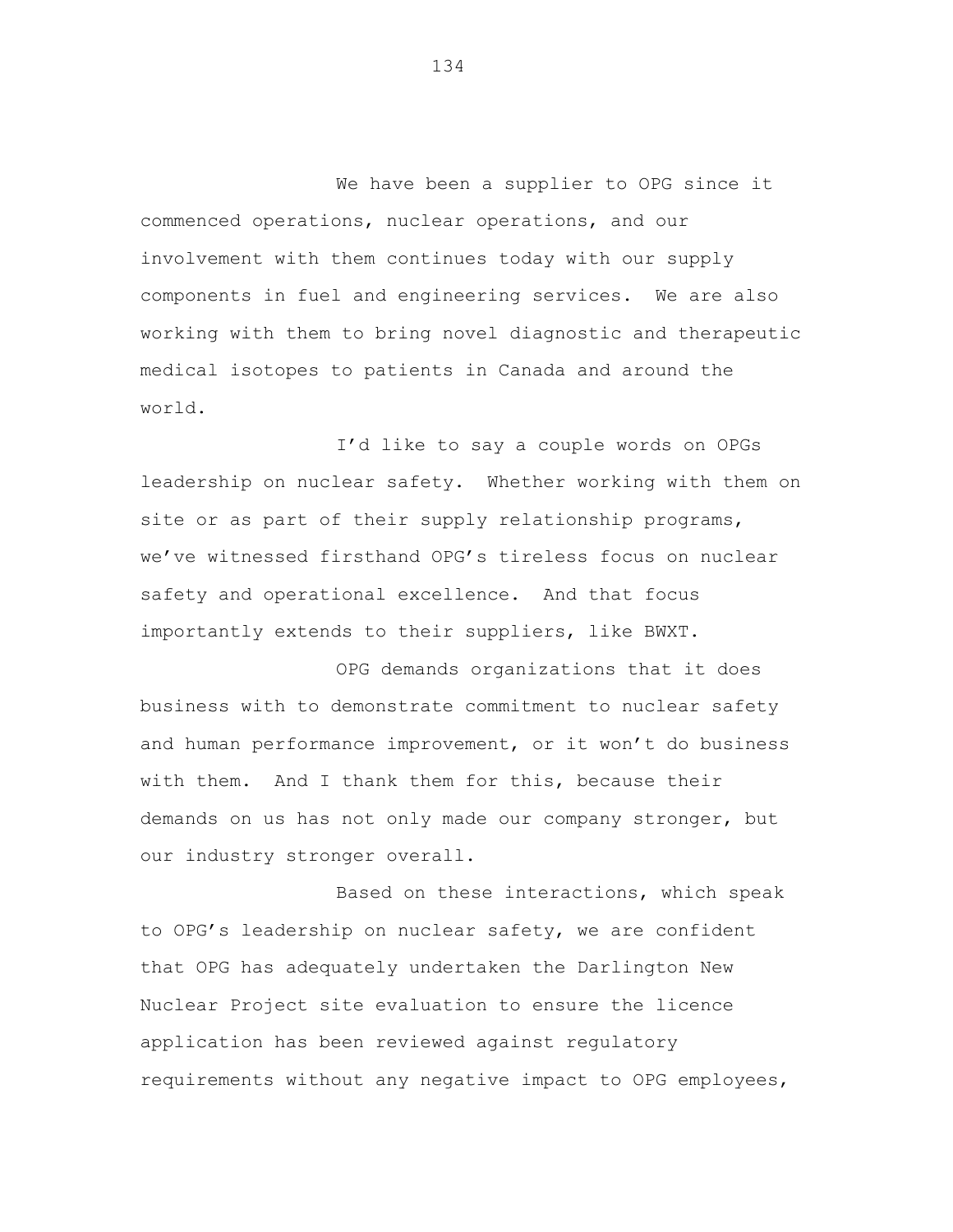the public, or the environment.

We're also confident that OPG will remain committed to upholding its nuclear safety culture and operational excellence for any future nuclear generating facility.

Now, I'd like to share why we believe the renewal of the reactor site preparation licence is so important. First off, new nuclear is critical to achieving Canada's climate change commitments. The Province of Ontario has already seen the tangible and positive impact enabled by the closure of coal-fired electricity generation in 2014, which was facilitated through an increase in nuclear power.

The elimination of small smog days, which was once a routine occurrence, is just one example of the positive impact enabled by nuclear power generation.

As we know, the upcoming closure of 6 Pickering reactors will create a clean energy gap that we'll need to close with new nuclear in order to achieve net zero emissions by 2050. The renewal of site licence is a critical step towards this goal.

In addition, the Darlington New Nuclear Project will also play a key role in Cananda's economy. Today nuclear in Ontario contributes billions annually and employs thousands of skilled workers to generate the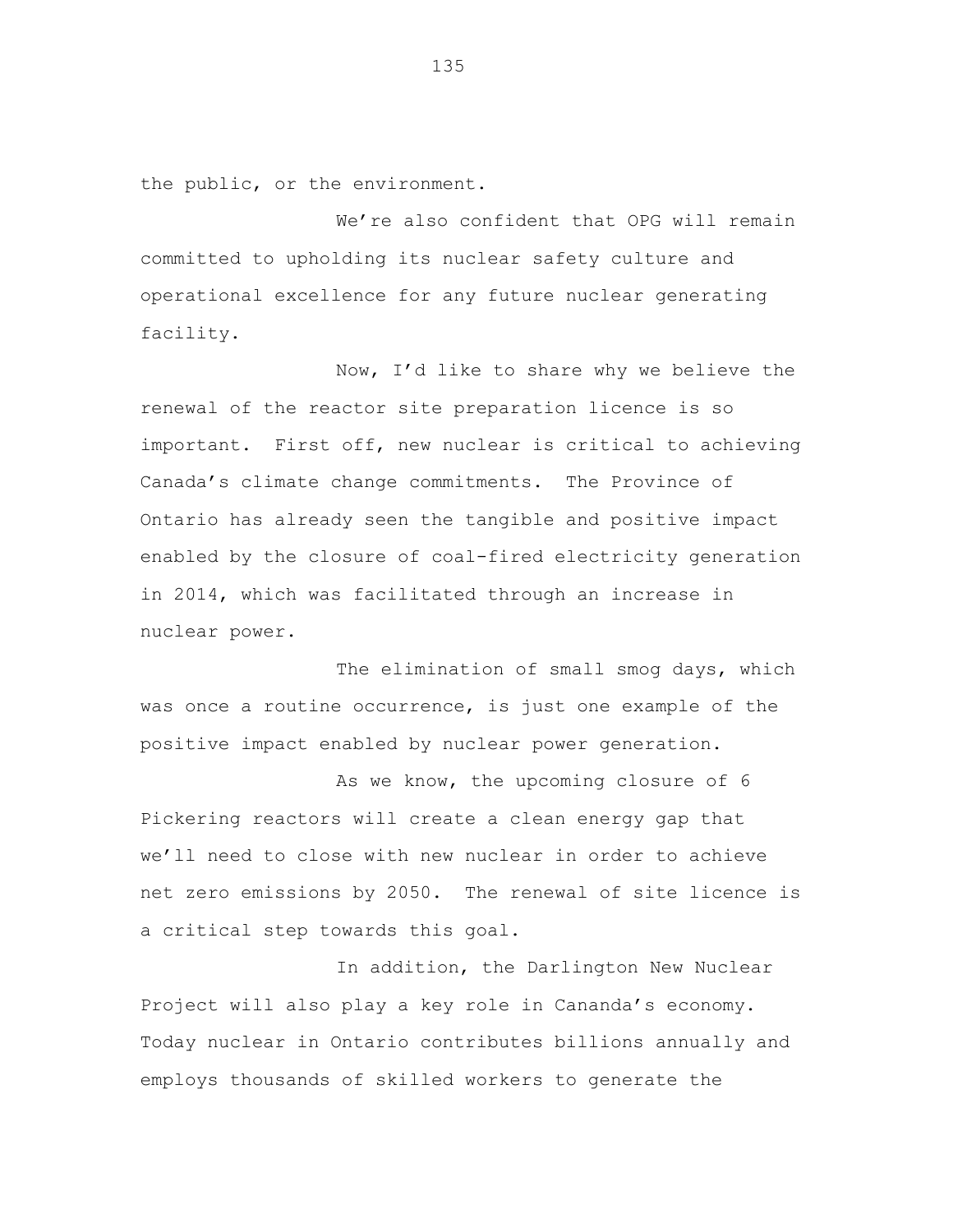electricity of our province. What's more, Canada's nuclear supply chain, of which BWXT is one of the largest players, is an economic powerhouse which represents tens of thousands of jobs. Companies like ours rely on projects like the Darlington New Nuclear Project to proceed in order to survive and thrive.

Canada should be proud of the supply chain it has built, but it must be nurtured and new nuclear is essential to its growth and survival.

In closing, BWXT is proud to support the renewal of OPG's reactor site preparation licence for a period of 10 years. We are confident that OPG is qualified to carryout the licensed activities and will continue to take the necessary steps to protect the health, safety and security of its employees, the public and the environment.

Thank you for the opportunity to present today. I am pleased to answer any questions the Commission may have.

**THE PRESIDENT:** Thank you very much, Mr.

Lundy.

We'll start with Dr. Lacroix.

**MEMBER LACROIX:** Thank you very much, Mr. Lundy, for your intervention. No, I have no questions.

**THE PRESIDENT:** Dr. Berube.

**MEMBER BERUBE:** I have no questions as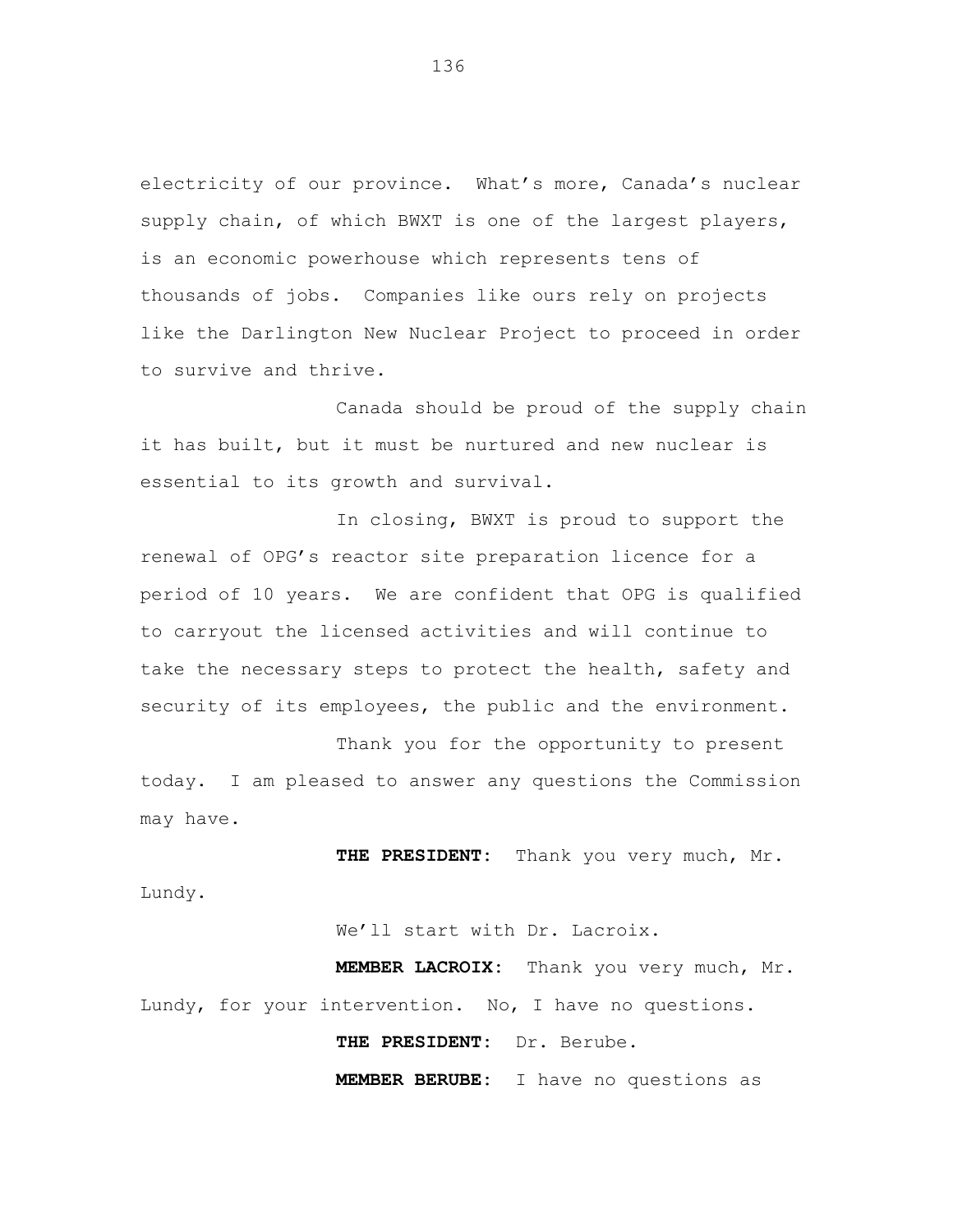well, thank you.

**THE PRESIDENT:** Okay. Again, Mr. Lundy, thank you for your appearance in front of the Commission today.

With that, we will move to our next presentation, which is from Westinghouse Electric Canada Inc., as outlined in CMD 21-H4.56.

We have Dr. John Barrett with us today to present the submission.

Dr. Barrett, please proceed.

**CMD 21-H4.56**

**Oral presentation by**

**Westinghouse Electric Canada Inc.**

**DR. BARRETT:** Thank you, Madam President, but I will yield the floor to my colleague, Fabricia Pineiro of Westinghouse who will give the presentation. And I'll be happy, at the end, answer any questions that may come my way.

**MS. PINEIRO:** Thank you, Dr. Barrett, and thank you, Madam President.

Fabricia Pineiro, for the record. I'm Director of Business Development at Westinghouse Electric Canada.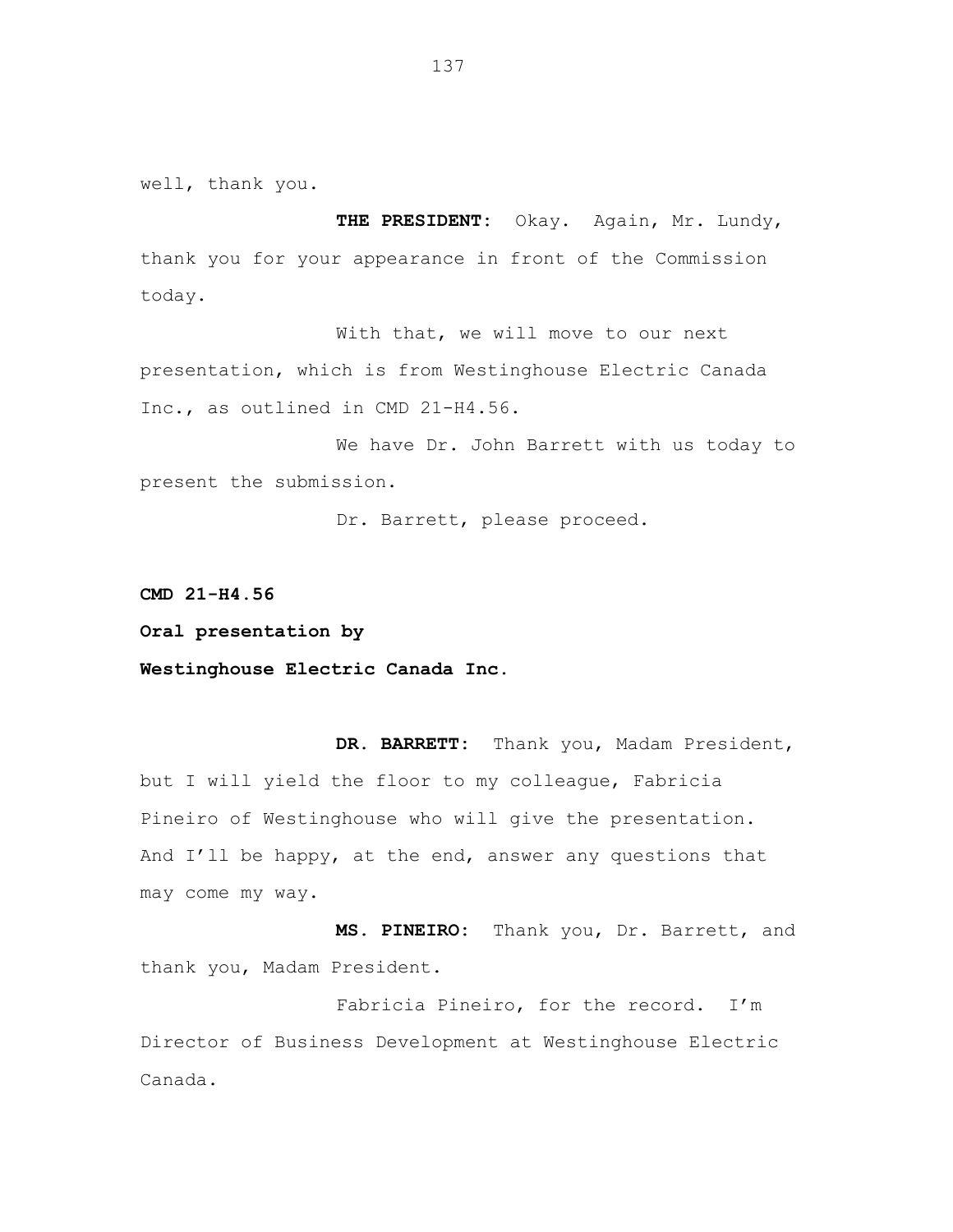In my current role, as well as previous roles, I have had the opportunity of working directly with Ontario Power Generation, and I would like to thank the Commission for the opportunity to make these brief remarks in support of the renewal of OPG's site preparation licence for the Darlington New Nuclear Project.

We have also provided the Commission with a written submission detailing the reasons underpinning Westinghouse Electric Canada's support for the renewal.

Let me highlight a few key points in the time we share today. Throughout OPG's operating history Westinghouse has provided services ranging from engineering services in support of critical infrastructure and construction projects through to manufacturing of customized platforms such as that for the refurbishment project.

Over the past years Westinghouse has supported OPG's strong safety and operational performance at its two new nuclear generating stations working with OPG at both Picking and Darlington.

Moreover, we have witnessed firsthand the diligence, commitment and passion for excellence of OPG personnel in ensuring the safe and reliable operation of OPG's nuclear facilities.

Others have testified to OPG's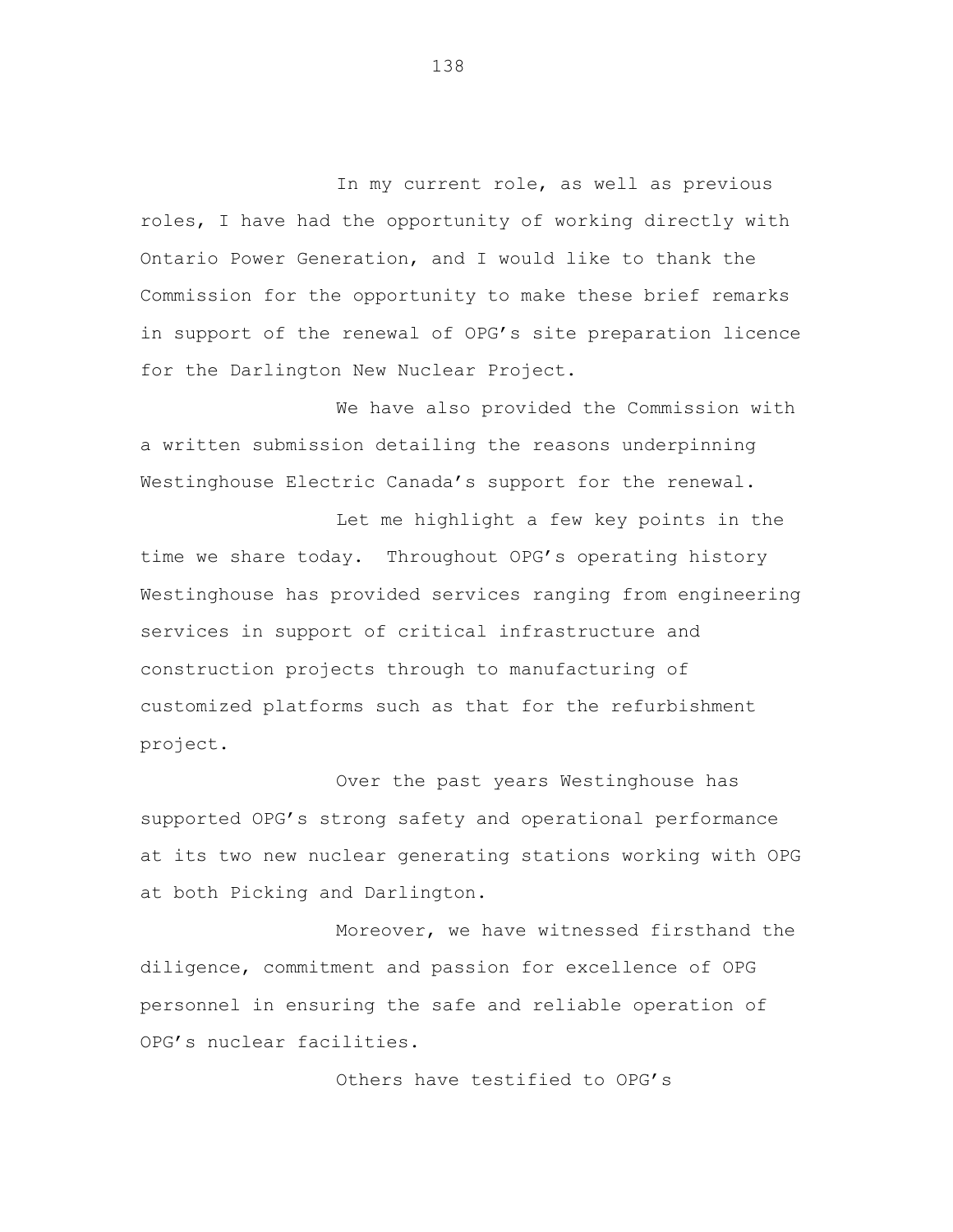capabilities and track record in protecting our citizens, our communities and the environment. Both Darlington and Pickering stations have recently been recognized for exemplary performance in safety and operations by the World Association of Nuclear Operators, a peer review body that is uncompromising on matters of safety and performance.

In 2012, following extensive public involvement and a thorough environmental assessment, the Commission granted OPG a licence to allow site preparation activities to support future nuclear generation. It concluded that new nuclear generation would not cause significant environmental effects given mitigation and commitments made by OPG.

Today, OPG is requesting to renew the licence as is. There is no requested increase in scope from the exiting licence granted by CNSC.

Despite this no increase in scope, OPG nevertheless has undertaken thorough reviews to ensure containing its strong confidence in its licence application.

Some examples include: OPG's review of codes, standards and practices, which demonstrates that there are no gaps vis à vis the original application materials and the geological environment remains unchanged; a review of potential hazards, human-induced events, and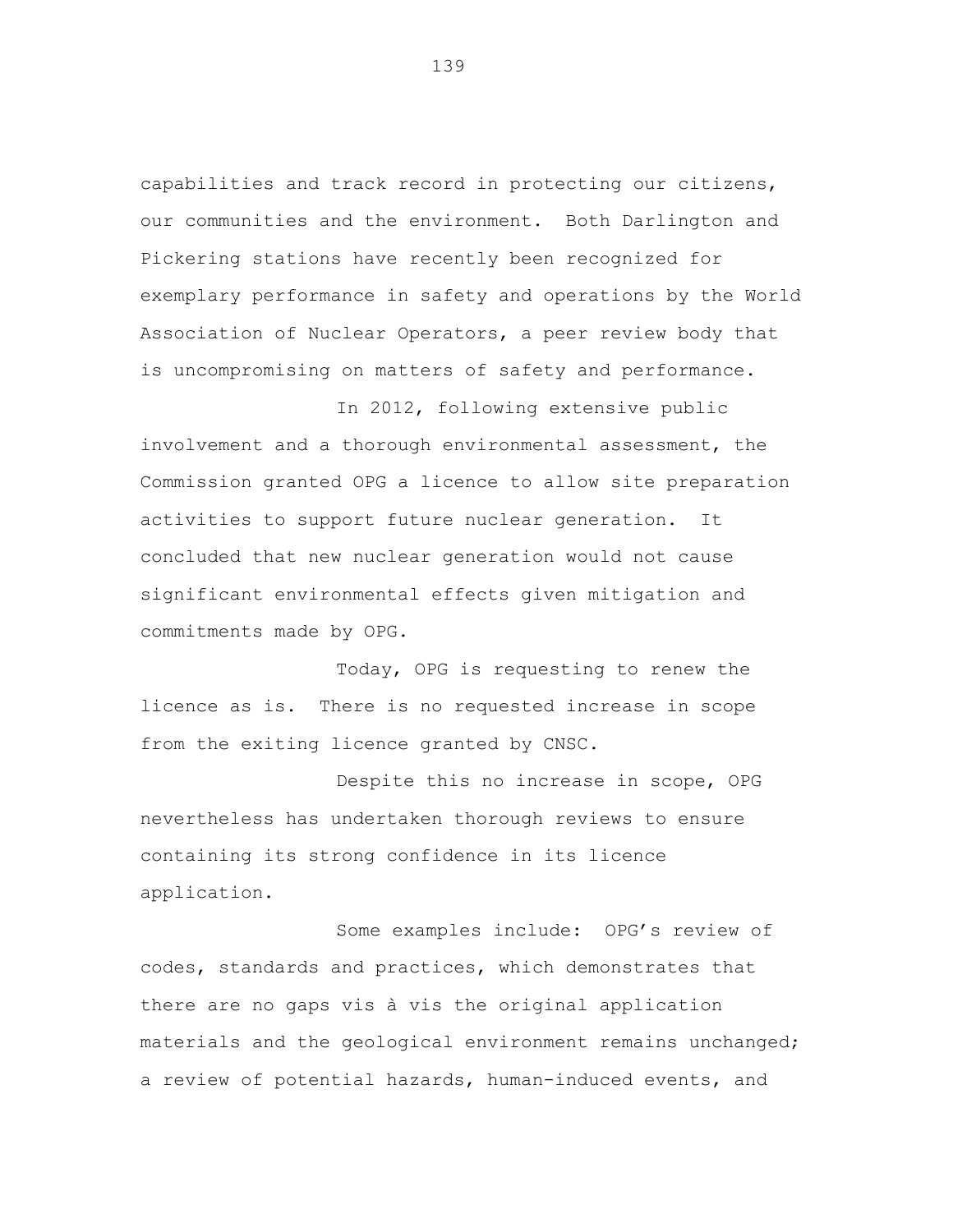security considerations, which concludes that the site is suitable for all stages of the new plan's lifecycle; finally, a review of the licence-based materials which confirmed there are no new risks to health, safety or the environment that would require new mitigation measures.

For these and other reasons set out in our written submission, Westinghouse Electric Canada is confident that the new project site evaluation and licence application will meet all applicable regulatory requirements, current codes, standards and practices.

Second, OPG's site preparation licensed activities will not therefore pose any unreasonable risk to the public, to personnel or to the environment.

Third, that the new project site will be safe and suitable for a new nuclear generating station.

Let me conclude with a comment. A safely constructed and operating new nuclear generating station is a key component of Ontario's and Canada's capability to attain the ambitions carbon emissions reduction targets we need to reach in the decades ahead.

As Canada's Minister of Natural Resources, Seamus O'Regan has said, we have not seen a model where we can get to net zero emissions by 2050 without nuclear. The fact of the matter is that it produces zero emissions. He repeated this most recently on June 3rd, before many of the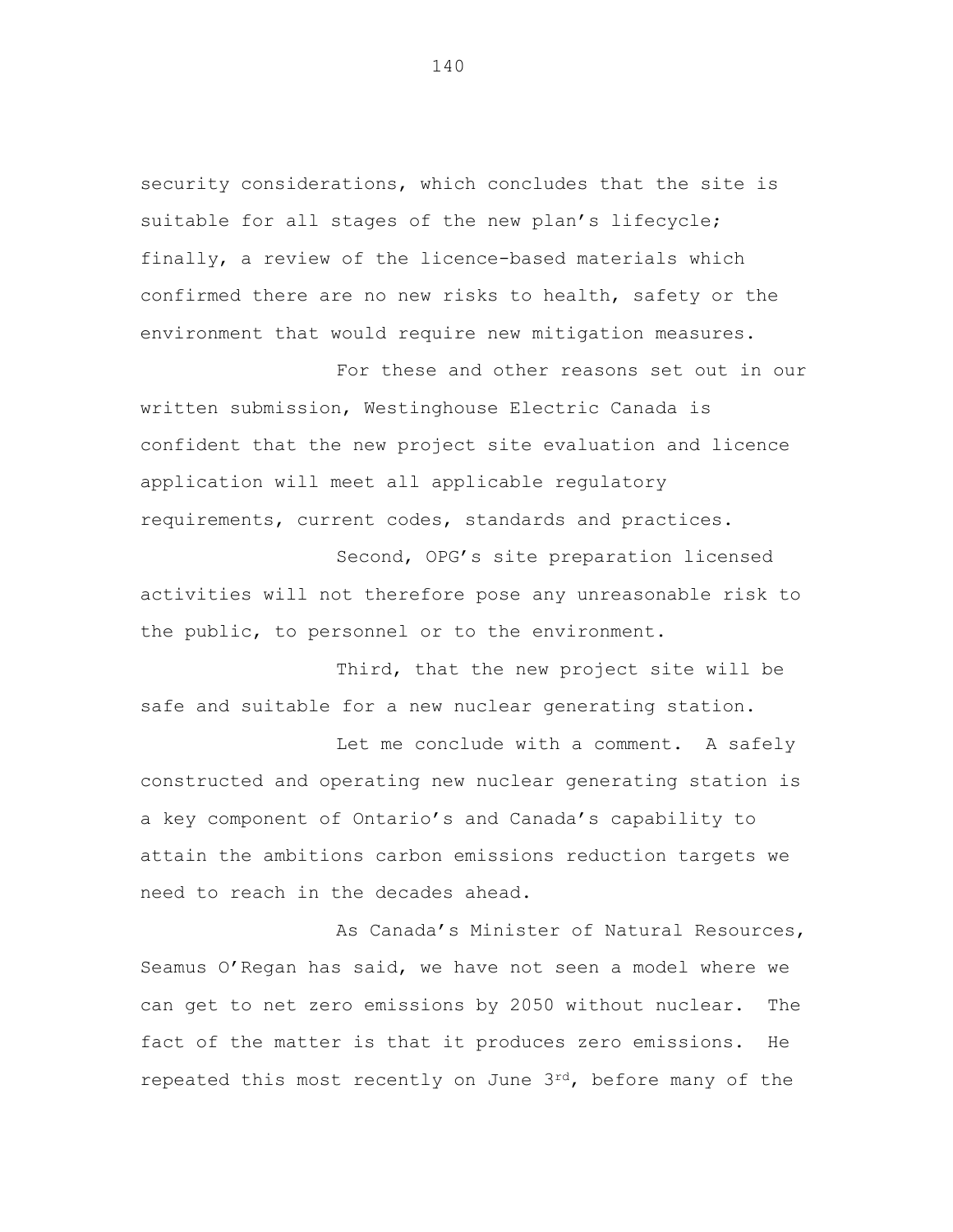world's leaders at the International Clean Energy Ministerial, and he's absolutely right. We need safe and reliable nuclear energy to help us decarbonize and to reach net zero.

The Darlington New Nuclear Project is a step, and a very important one, towards this end which we all share.

Thank you. I'd be pleased to answer any questions you may have.

**THE PRESIDENT:** Thank you, Ms. Pineiro, for your presentation.

Let's start with Dr. Berube.

**MEMBER BERUBE:** Yes. Thank you for your

presentation.

I have no further questions, thanks.

**THE PRESIDENT:** Dr. Lacroix?

**MEMBER LACROIX:** Thank you very much,

Madam Pineiro.

Where do you see Westinghouse in the new technology that OPG is contemplating?

**MS. PINEIRO:** Westinghouse -- thank you for the question, Mr. Lacroix.

Westinghouse has a significant amount of capabilities to support from an engineering services perspective on the design site, as well as manufacturing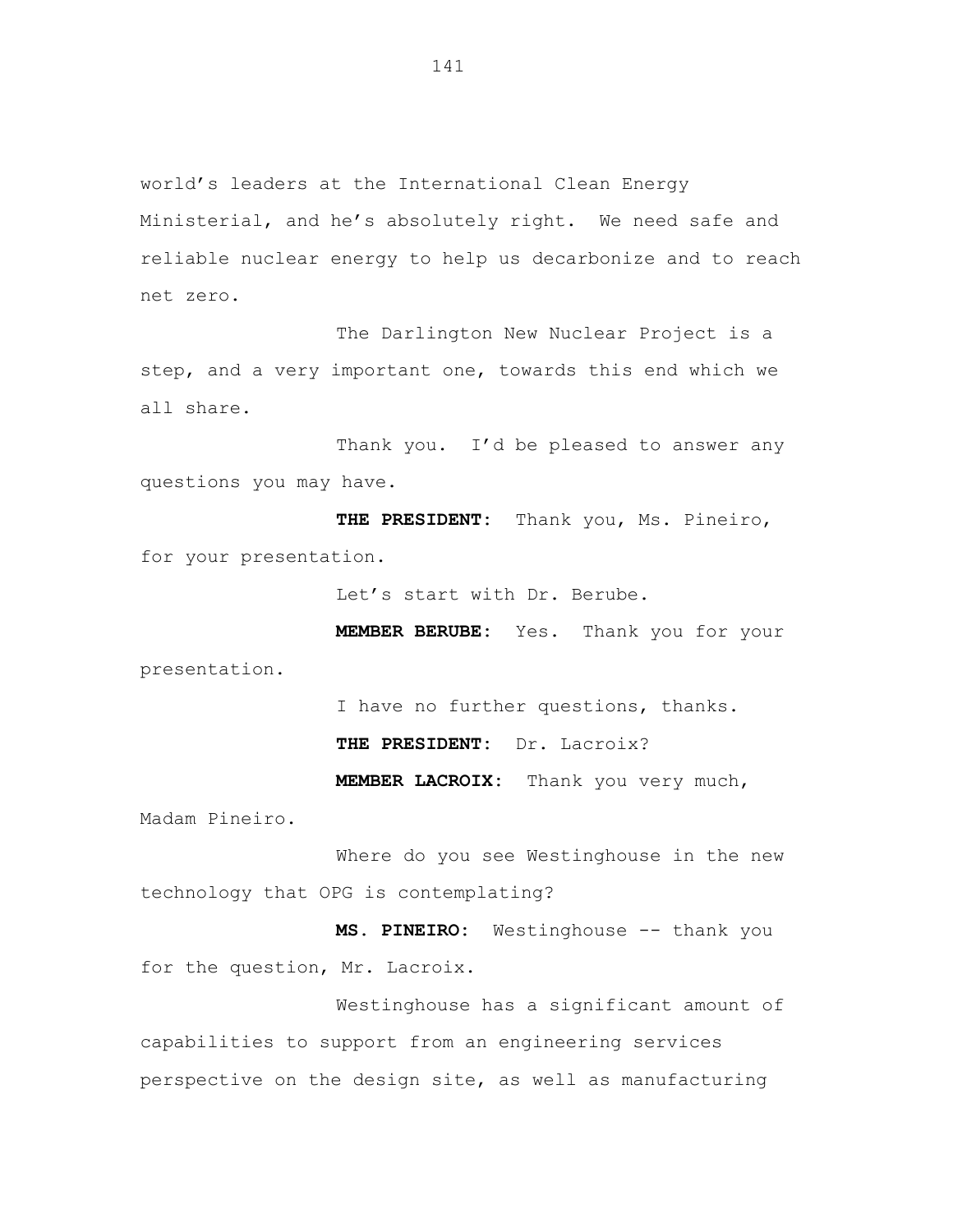and innovation to prepare the most efficient and effective ways of delivering the project. We are confident that with our good relationship with OPG and our track record of delivering safe solutions for the utility, we'd be able to support the project as needed.

**MEMBER LACROIX:** Thank you.

**THE PRESIDENT:** Again, thank you very much, Ms. Pineiro and Dr. Barrett for appearing in front of the Commission today, much appreciated.

We will then move to our next presentation, which is from Hatch as outlined in CMD 21-H4.52 and 21-H4.52A, and we have Mr. Amar Jolly presenting this submission. Mr. Jolly, please over to you.

**CMD 21-H4.52/21-H4.52A**

**Oral presentation by Hatch**

**MR. JOLLY:** Thank you, Madam President, and thank you to the Commission. My name is Amar Jolly, and I am Global Director for Nuclear at Hatch.

I'd like to again, thanks our -- give our thanks for allowing us to appear. And I'll start off by saying that Hatch is very much in support of OPG's application to renew their site licence for the Darlington New Nuclear Program.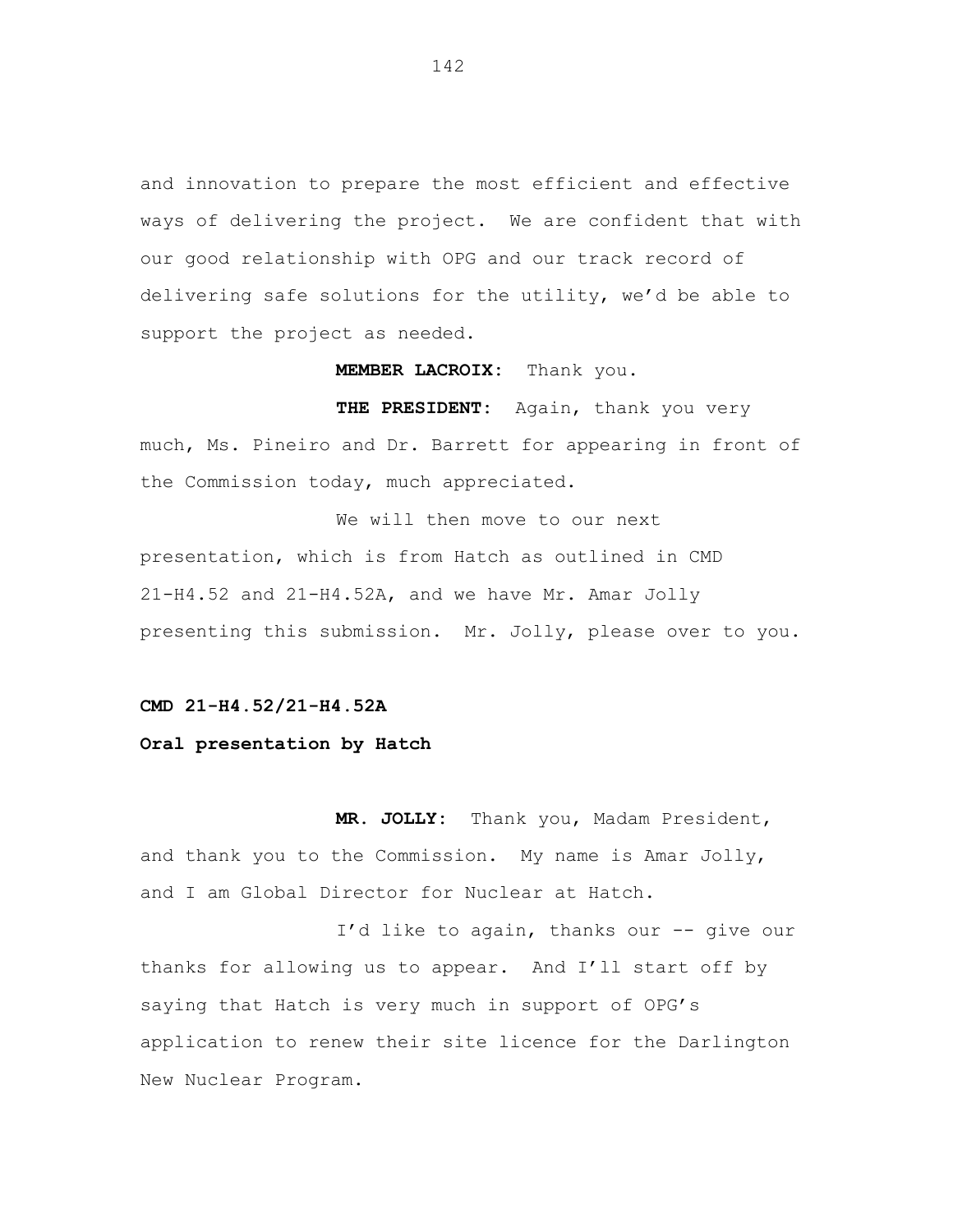I'll keep my comments pretty thin. If there's any questions, you know, I'm happy to answer those at the end. Hatch submitted a response -- a written response along with this presentation and we'll do a brief summary.

For those of you who don't know about Hatch, just a very quick summary. Hatch is a proudly Canadian founded, employee-owned company. Started about six decades ago and currently employs about 10,000 people worldwide. Our global headquarters is here in Mississauga, Ontario, and our Mississauga campus has about 2,000 people, and in Ontario we have about 2,500, and across Canada about a third of the company, about 3,500 people across Canada.

We service three main sectors, mining and metals, infrastructure, and then obviously our energy portfolio, which I am representing.

Next slide. So as part of our submission we outlined the great -- the great benefits of nuclear and the great performance that nuclear has on the world stage. But I also want to outline OPG's impeccable -- impeccable standing and safe operation of nuclear reactors for, you know, many decades. We believe that that goes well and hand in hand with a strong and independent regulatory regime that is under your purview. And we believe that the potential SMRs promise even higher degrees of safety, due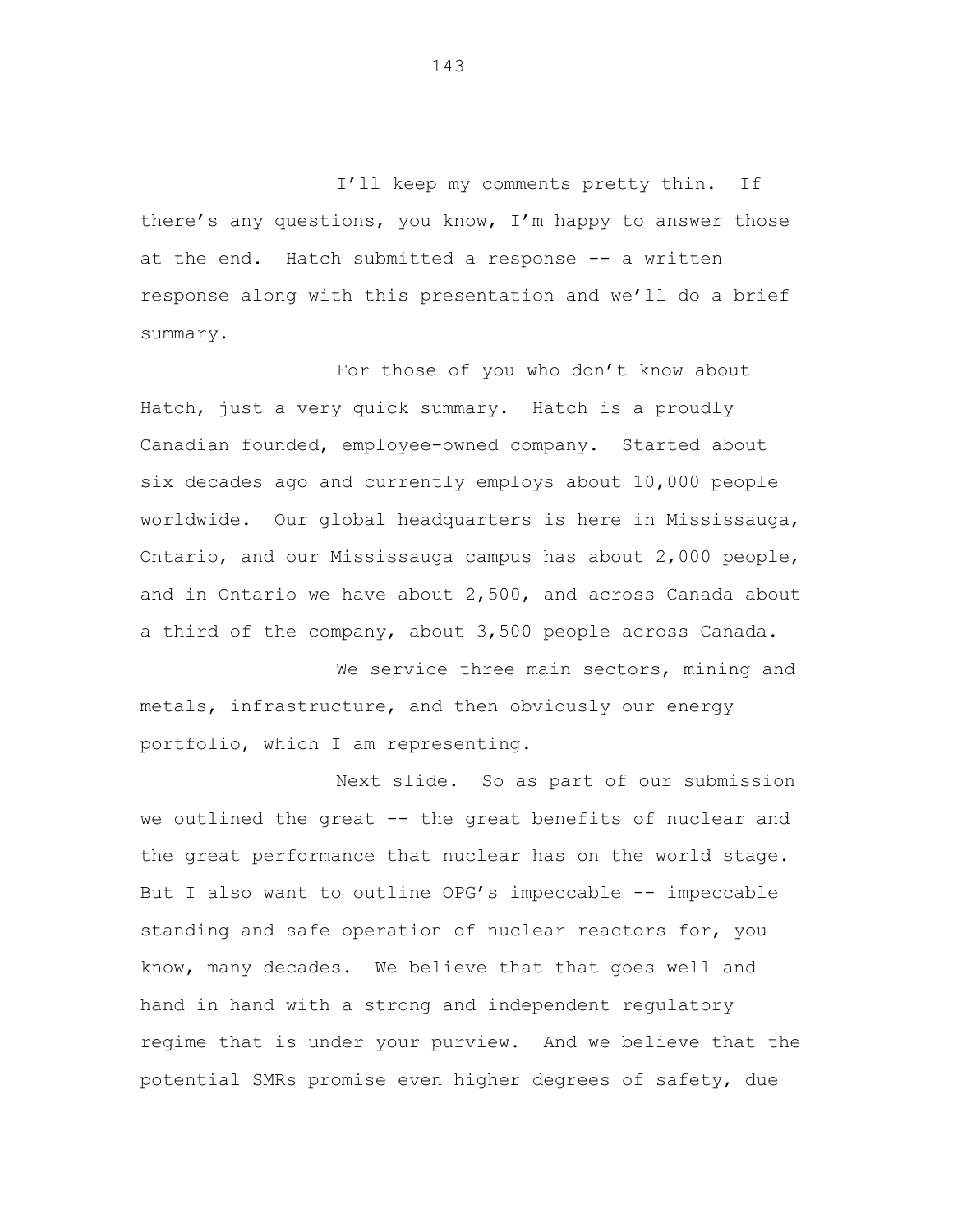to some of the advancements and safety enhancements, passive safety features in these reactors.

Next slide. As mentioned by some of my colleagues, we believe that there is no way to achieve some of the climate initiatives that we are embarking no without SMRs, or without new nuclear. In fact, the International Energy Agency recently put out a report, as I'm sure you know, that there is not way to achieve net zero without nuclear, and that was echoed by several Ministers as well.

We believe that this is the future, and we strongly support the -- the new construction of new nuclear. We're confident that the Darlington New Nuclear site, given the rigorous work that was put into the Environmental Assessment program, is well suited and will continue to be an excellent location for this initiative.

Next slide. A common value that we share with OPG is, you know, community and Indigenous relations. Being part of the community and being part of the conversations that need to happen and that are continuing to happen, is very, very important. And we believe that this opportunity has that ability to further that discussion and to bring, you know, more stakeholders to the table and involved in the program, and so we're very excited about the opportunities that are afforded by this opportunity going forward.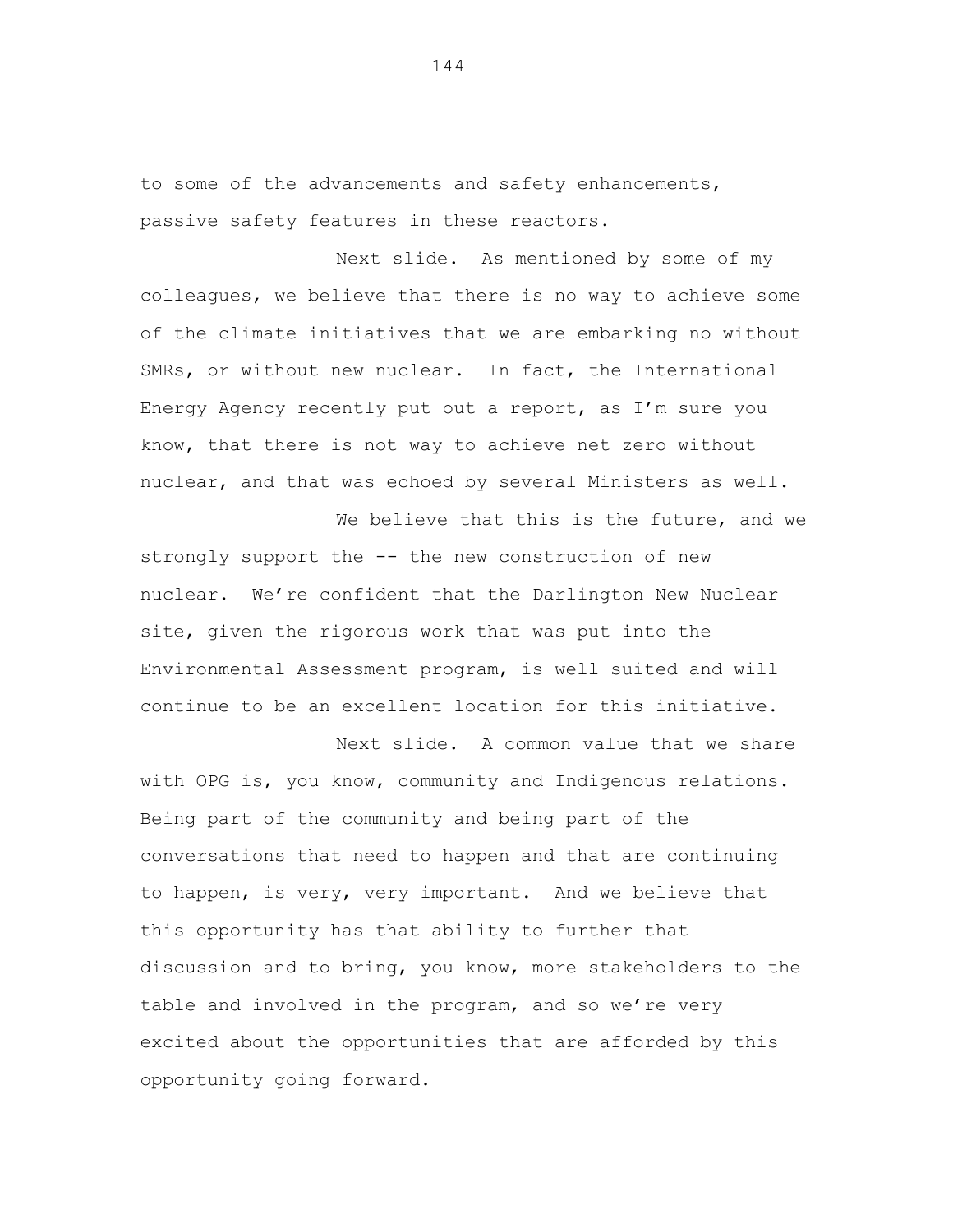And lastly, we believe that this new opportunity with Darlington New Nuclear Program allows for great advances in innovation in the nuclear industry and the power generation industry in general. Lots of high skilled, lots of professional services companies such as ourselves will be impacted in a positive light and can bring know how that we can export to other communities. And we're proud to be part and supporting Darlington and OPG on this initiative, as well as many of the SMR developers that are currently engaged with them.

That's the end of my comments. I'm open to any questions.

**THE PRESIDENT:** Thank you very much for your presentation, Mr. Jolly. Let's see if Dr. Berube has any questions.

**MEMBER BERUBE:** Yes. Thank you, Mr. Jolly, for your presentation.

What contracted services are you currently participating in at the Darlington site?

**MR. JOLLY:** So previously we've done some work supporting OPG in the early phases, and currently we are working with all three of the down selected technology vendors and providing engineering services, professional services and consulting services.

**MEMBER BERUBE:** And now, what's your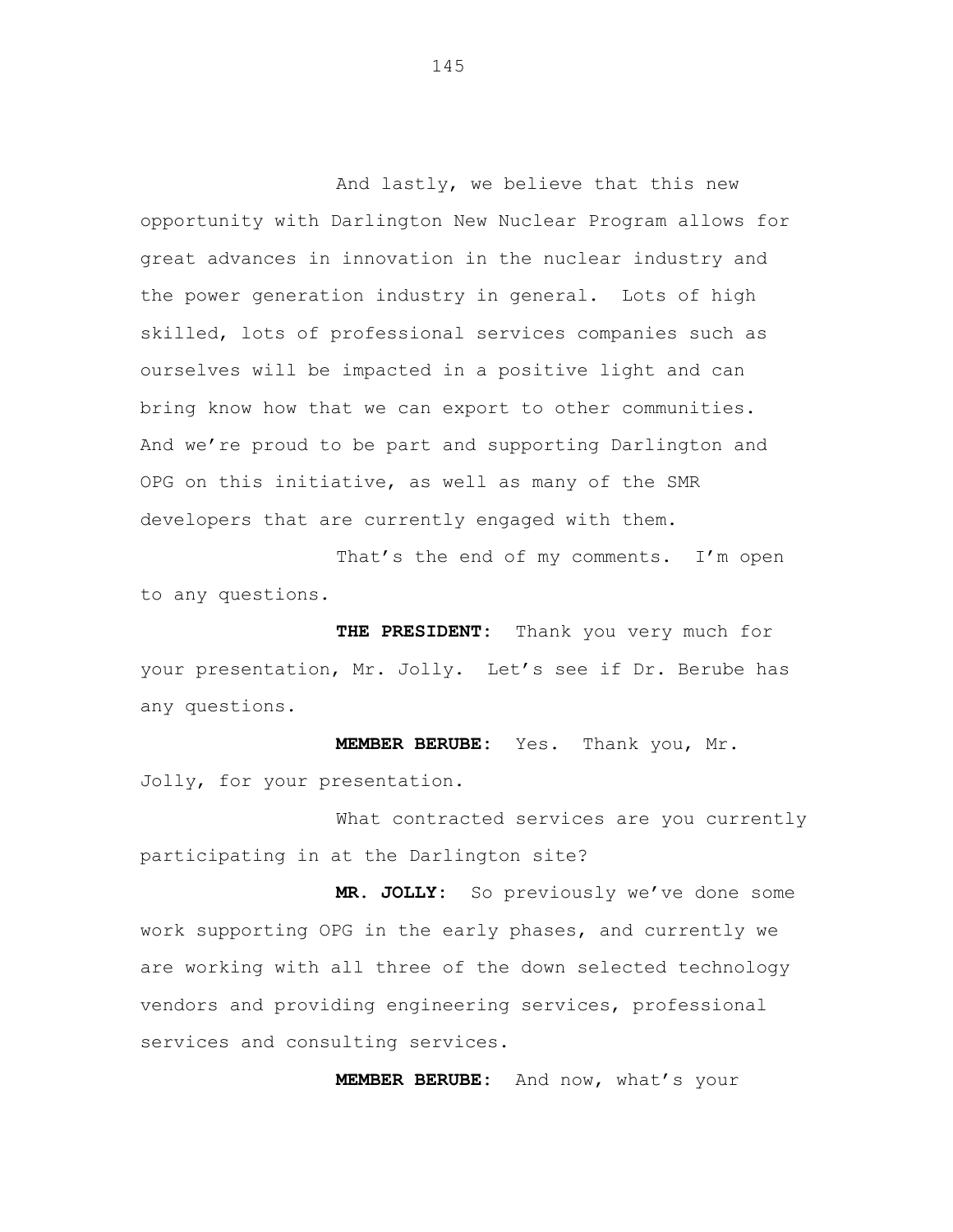experience to date in working with OPG as a -- obviously as an employer I guess in this case, if you're doing contracted services?

**MR. JOLLY:** Excellent, as always. You know, we've been working with OPG for many, many decades across many of their service lines. Open and transparent and being able to work collaboratively is how we've found our relationship and, you know, I think that comes from the top all the way through to, you know, the engineers that we're collaborating with on design packages.

**MEMBER BERUBE:** And do you have any concerns at all with any of the issues you see in this particular application? I don't know if you've had a chance to review the whole thing. But --

> **MR. JOLLY:** Sure. I'm sorry? **MEMBER BERUBE:** Go ahead.

**MR. JOLLY:** Yeah, no. Yes, we have -- we have gone through it and, no, we don't have any issues. We believe that it is a well put together package and we are excited about the potential going forward.

**MEMBER BERUBE:** Thank you. I have no further questions.

> **MR. JOLLY:** Thank you. **THE PRESIDENT:** Thank you. Dr. Lacroix?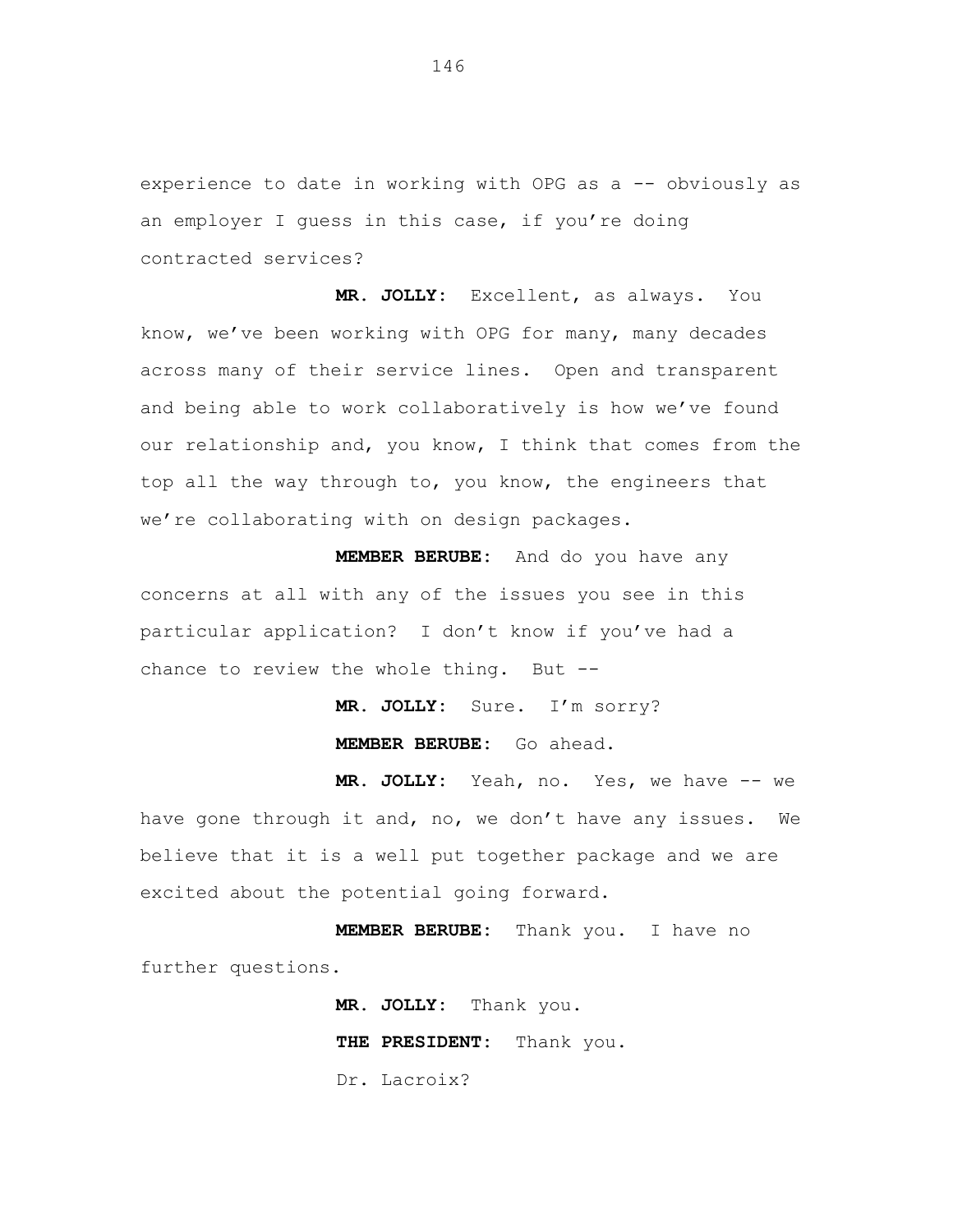**MEMBER LACROIX:** Yes. Indeed, I do have a question. Thank you very much, Mr. Jolly.

Could you say a few words about the Indigenous opportunities in nuclear program?

**MR. JOLLY:** Yes. So we've -- you know, I can speak to Hatch's involvement. And we've been, you know, interfacing with different groups looking for services that could compliment our services within -within the community. We are a member of the Canadian Council of Aboriginal Businesses as a bronze member. The only engineering services firm to do that, and we reached out to the wider network and, you know, looking for subject matter expertise. We found some great success with environmental and procurement services and looking out to, you know, bolster some of the discussions and see if we can bring other companies involved.

**MEMBER LACROIX:** Okay. Is that a joint program with OPG, or is it a program specific to Hatch?

**MR. JOLLY:** I think this is a value, like I said in my presentation, this is a value that we share with OPG. It is -- I believe the right thing to do. It is part of the discussions that we've always had with OPG, and you know, how can we -- how can we involve community, local companies, Indigenous companies? And so, we've been really taking that to heart and seeing how we can actually do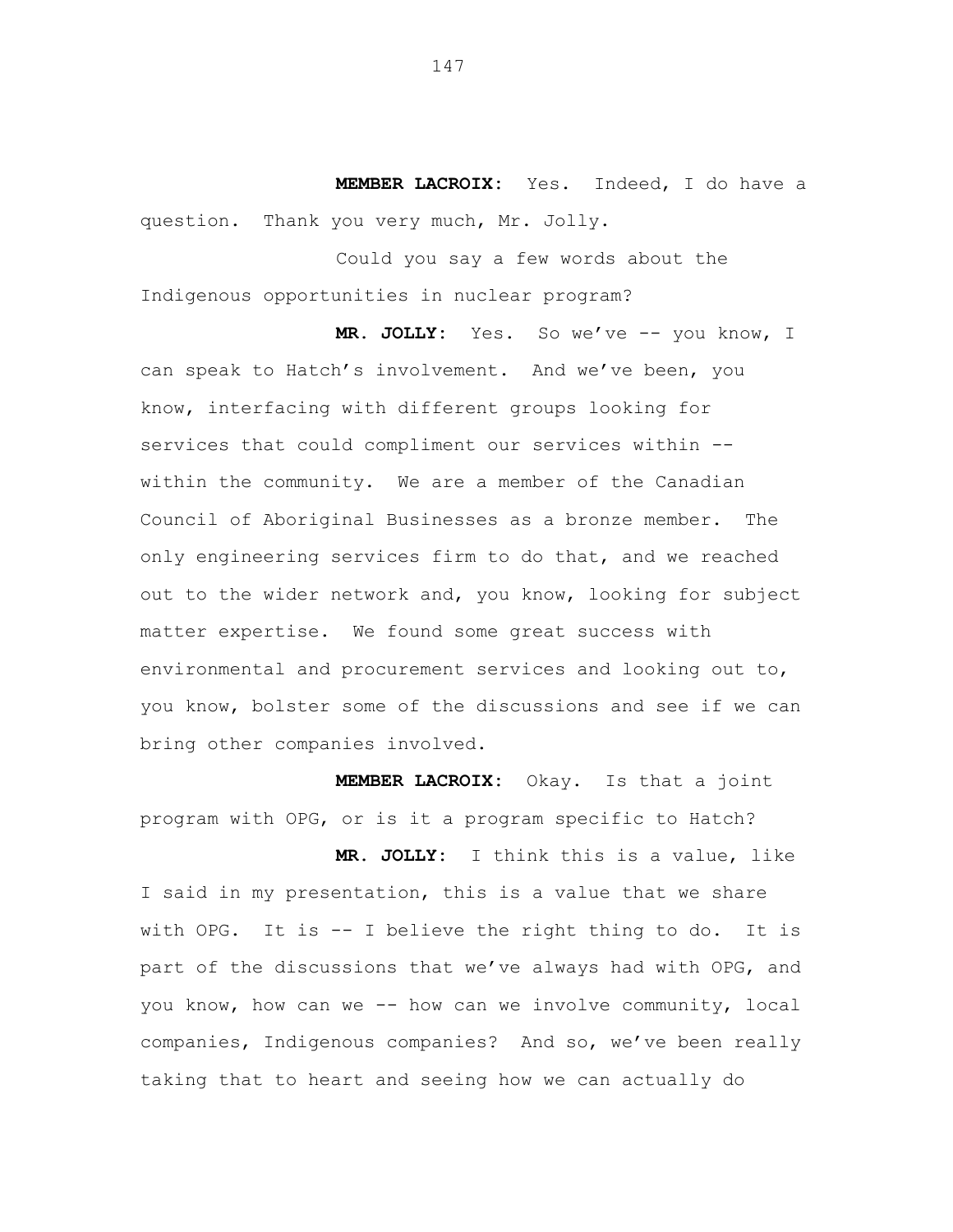that, and you know, reporting back with a success and different avenues.

**MEMBER LACROIX:** Okay. And this is a question for OPG. Is there a similar program at OPG? And what I'm trying to do here is to connect the dot to dots with the discussion that we had this morning about the reconciliation and the engagement with Indigenous people.

**MR. MANLEY:** Robin Manley, for the record.

Thank you very much for offering me the opportunity to comment on that. I would like to pass this off to Ken Ross on our team, and he'd be happy to talk about our Indigenous opportunities in nuclear program and training and employment opportunities. Ken, over to you, please.

**MR. ROSS:** Thank you, Robin. Ken Ross, Aboriginal -- sorry -- Indigenous Relations for OPG, for the record.

ION was developed in 2018 and launched through the opportunities that were available through the refurbishment program. And since 2018 we have placed, actually, 52 people in nuclear, basically looking for candidates that could work in a variety of functions. Many of these functions are with OPG and with its vendors and unions, partnering on refurbishment. Many of the roles are trades based. There's a high demand, as you know, for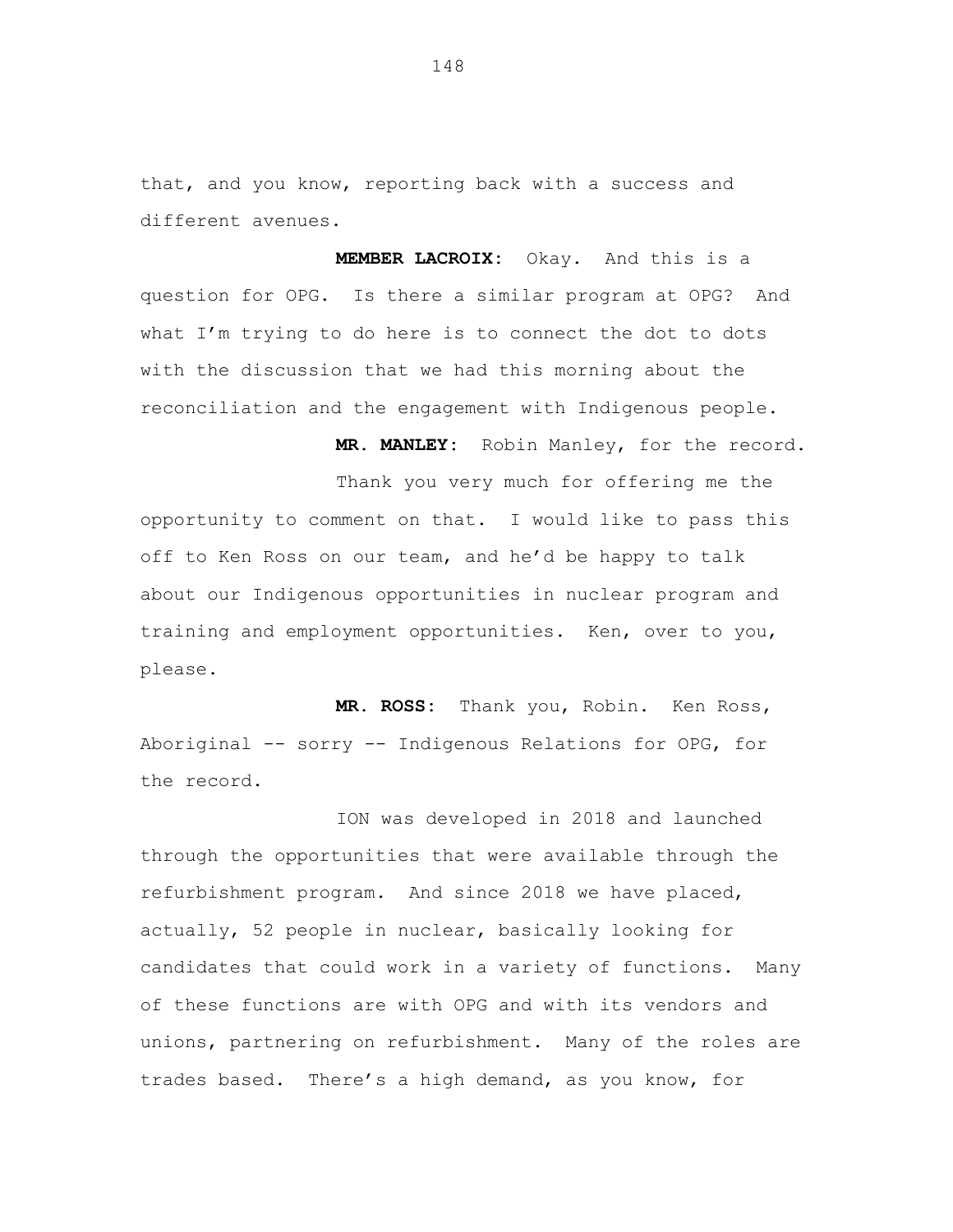skilled trades.

But increasingly we're also making placements in other roles, which include project management and engineering, and certainly as part of OPG's overall plan to bring in more Indigenous people into the company. With that as an adjunct, we have the John Wesley Beaver memorial awards, which have operated since the mid '90s, but have recently been enhanced through a partnership with Inspire, which has increased the total amount of scholarships over the next three years to \$200,000, which will benefit 20 Indigenous people, both male and female, with a connection to careers at OPG as part of their educational journey.

**MEMBER LACROIX:** Thank you very much.

**THE PRESIDENT:** Thank you. And Mr. Jolly, thank you very much for appearing in front of the Commission today. Greatly appreciated.

**MR. JOLLY:** Thank you.

**THE PRESIDENT:** So with that we will move to our next presentation, which is from GE Hitachi Nuclear Energy as outlined in CMD 21-H4.40, and we have Ms. Lisa McBride for presenting the submission. Ms. McBride, over to you.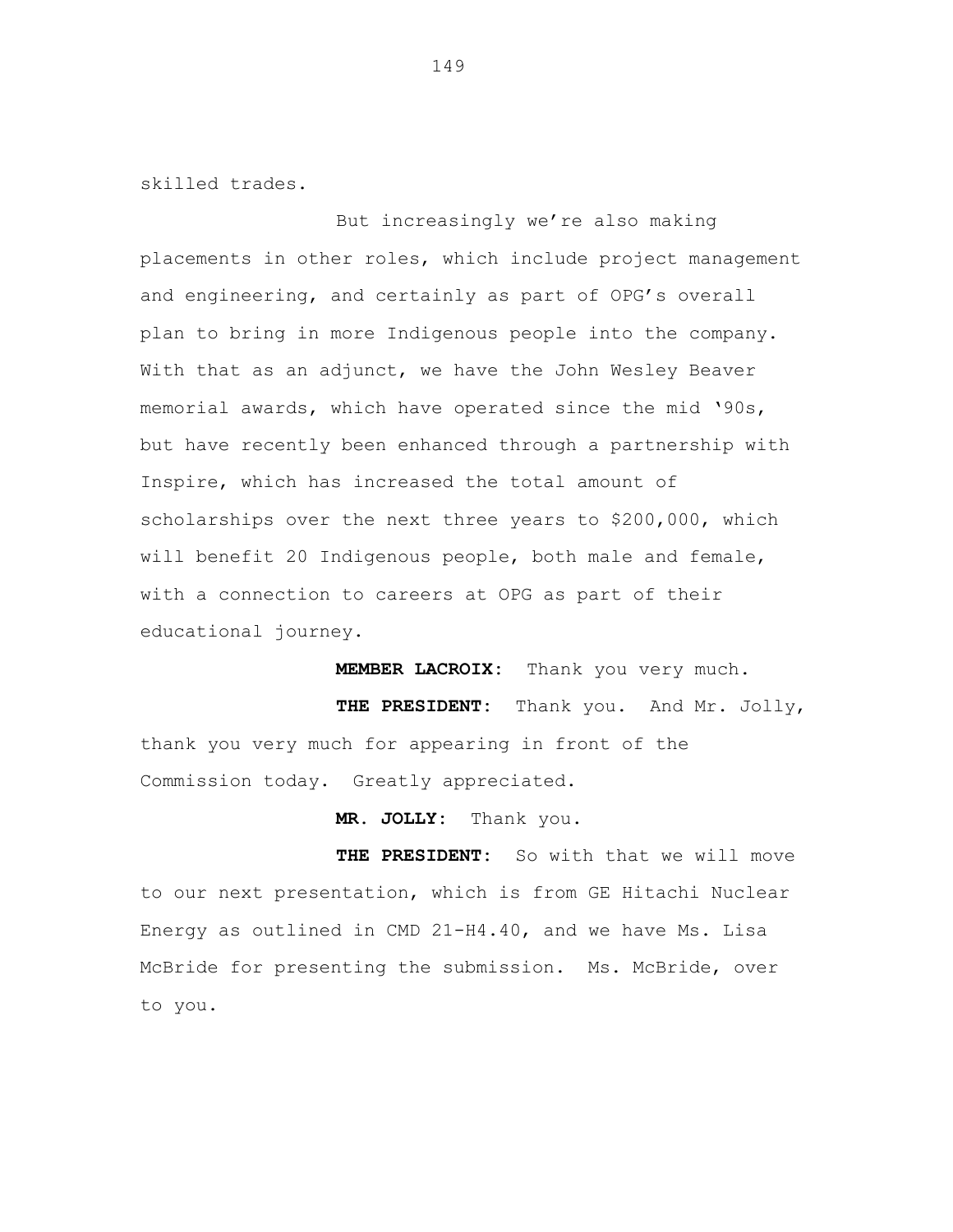## **CMD 21-H4.40**

## **Oral presentation by GE Hitachi Nuclear Energy**

**MS. McBRIDE:** Thank you. Good afternoon President Velshi and Members of the Commission. For the record, my name is Lisa McBride. I am the Country Leader of GEH SMR Technologies, a Canadian based subsidiary of GE Hitachi Nuclear Energy Holdings LLC which was established to support the deployment of the BWRX300 Small Modular Reactor in Canada.

With me today is my colleague, Douglas MacDonald, Product Manager of the BWRX300.

On behalf of GEH, I want to begin my remarks by respectfully acknowledging that I am gathered today in a traditional and treaty territory of the Mississauga's and Chippewa Nations, collectively known as the Williams Treaties First Nations. I want to acknowledge that the Williams Treaties First Nations have been stewards and caretakers of these lands and waters and that today they remain vigilant over their health and integrity for generations to come.

The original keepers of our lands host us today and every day and I wish to express my gratitude for the opportunity to meet and work on both unceded and treaty land.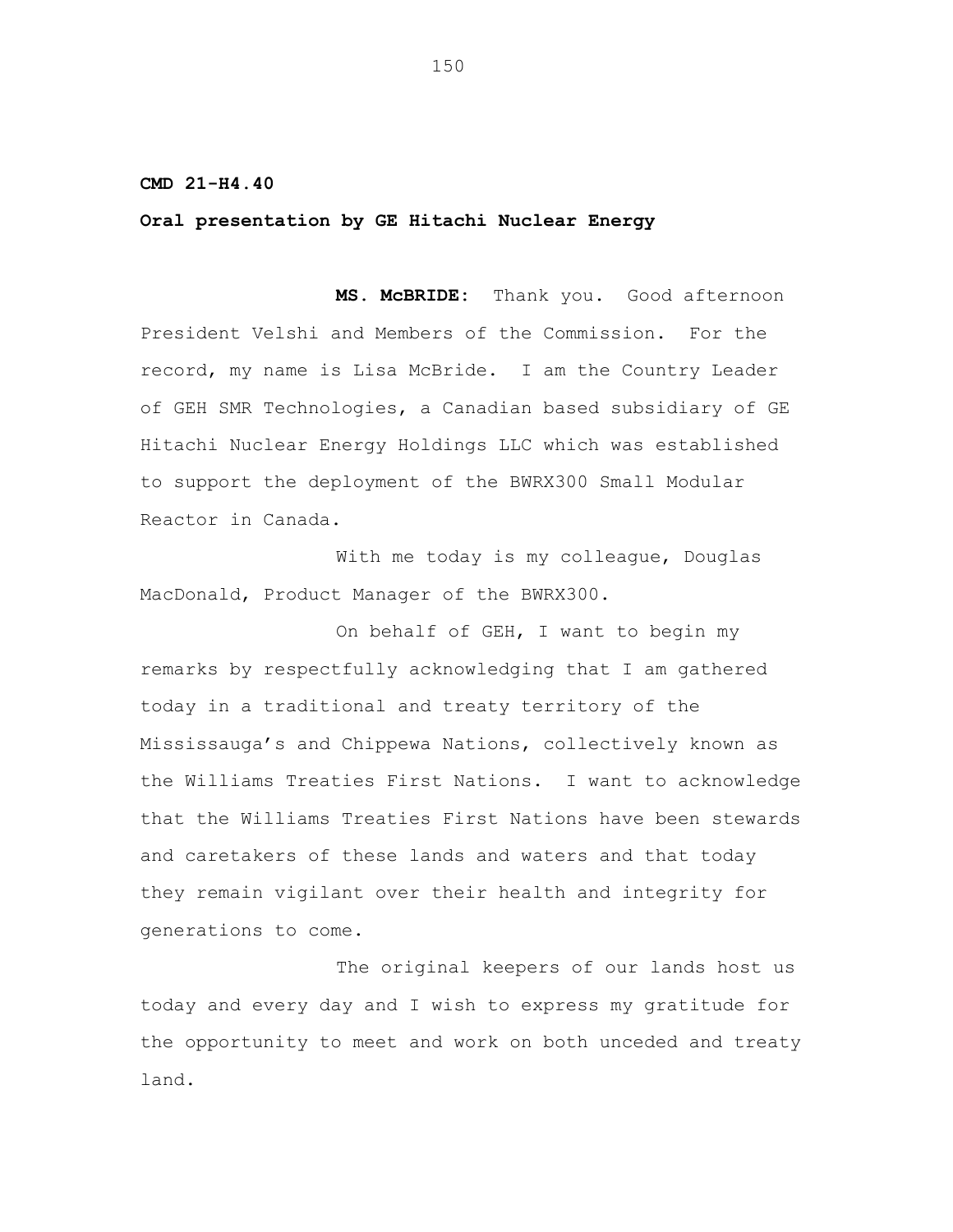I also want to take a moment to acknowledge the 215 innocent children who were found in an unmarked grave at a residential school location in British Columbia. I've been reflecting on the tragedy and injustice of this event and the abuse faced by all the children taken into the residential school system. I will continue to reflect on what this means for Indigenous people in Canada and how as a country we can build together a better future so that our future is brighter than our past.

President and Commissioners, thank you very much for the opportunity to participate in today's proceeding. To complement the written submission before you, I would like to highlight a few additional considerations for the matter of OPG's application to renew its power reactor site preparation licence for the Darlington site.

OPG's plan for the site presents significant opportunities for Ontario to deploy and evolutionary state of the art SMR. One of the design goals of the BWRX300 is to be capable of being licenced internationally. The design has been developed using a philosophy based on the IAEA Guidelines, which create a transparent design foundation for a licence application that can be adapted to individual countries regulatory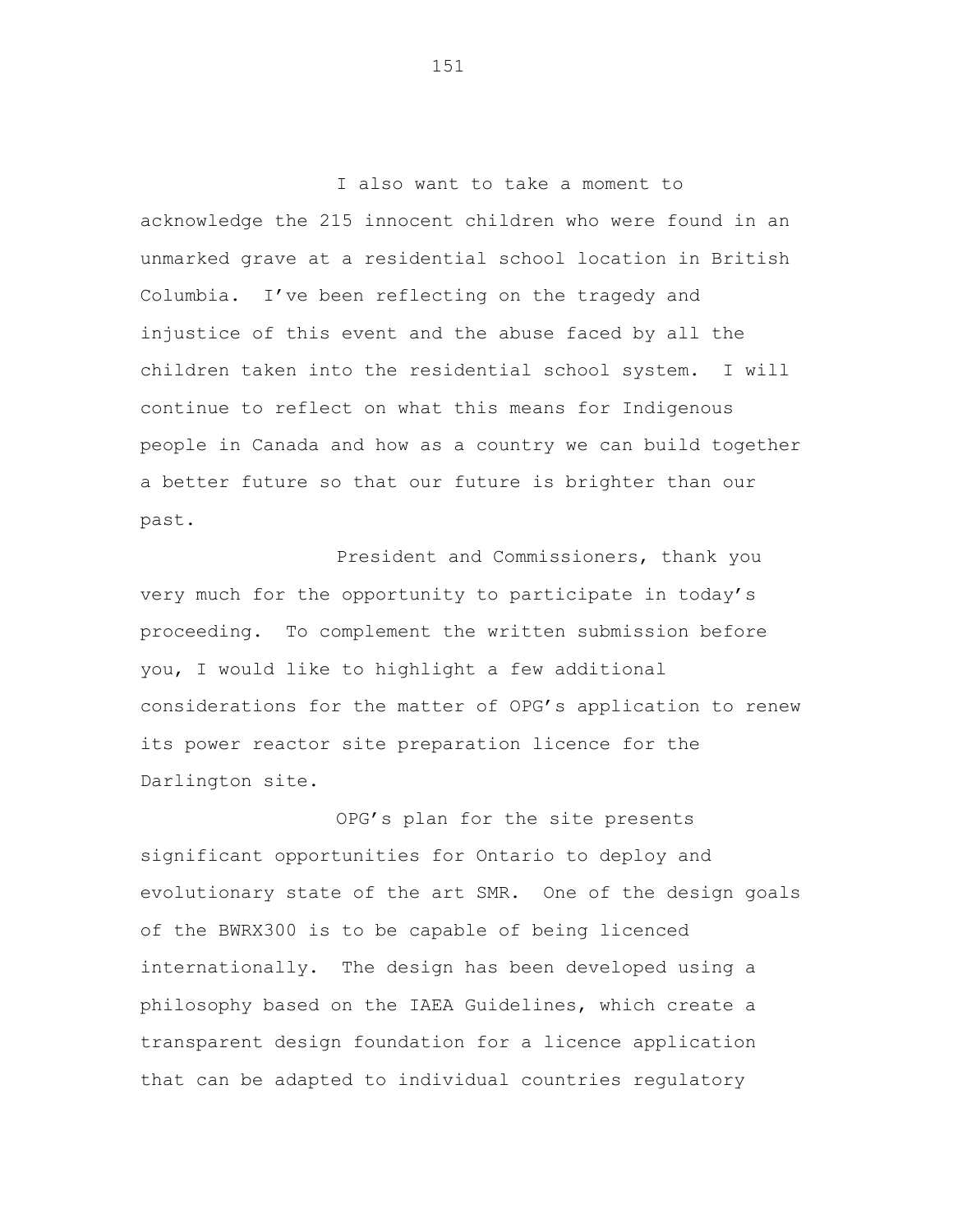regimes.

To achieve this goal, GE is currently progressing with the Canadian Nuclear Safety Commission's pre-licencing combined Phase 1 and Phase 2 vendor design review process to validate our belief that there would be no fundamental barriers to licensing the BWRX300 in Canada.

OPG's licence to prepare site for the first SMR would lay the groundwork for future deployment in Canada and contribute to Canada's climate change commitment to achieve net zero emissions by 2050. Adding more baseload power, nuclear power generating capacity, to the energy mix is essential to electrifying carbon intensive industries for a low carbon environmentally responsible future.

Of particular note to the Commission, I would like to elaborate on the broader socioeconomic impacts of the deployment of the GEH BWRX300 as recently published in an independent report by PricewaterhouseCooper, which was commissioned by GE Hitachi. This report is available in full on our GEH website.

This impact would benefit Canada through our promotion of workforce, diversity and inclusion, engagement with Indigenous communities, development of worker's skills and sustainment of technical excellence.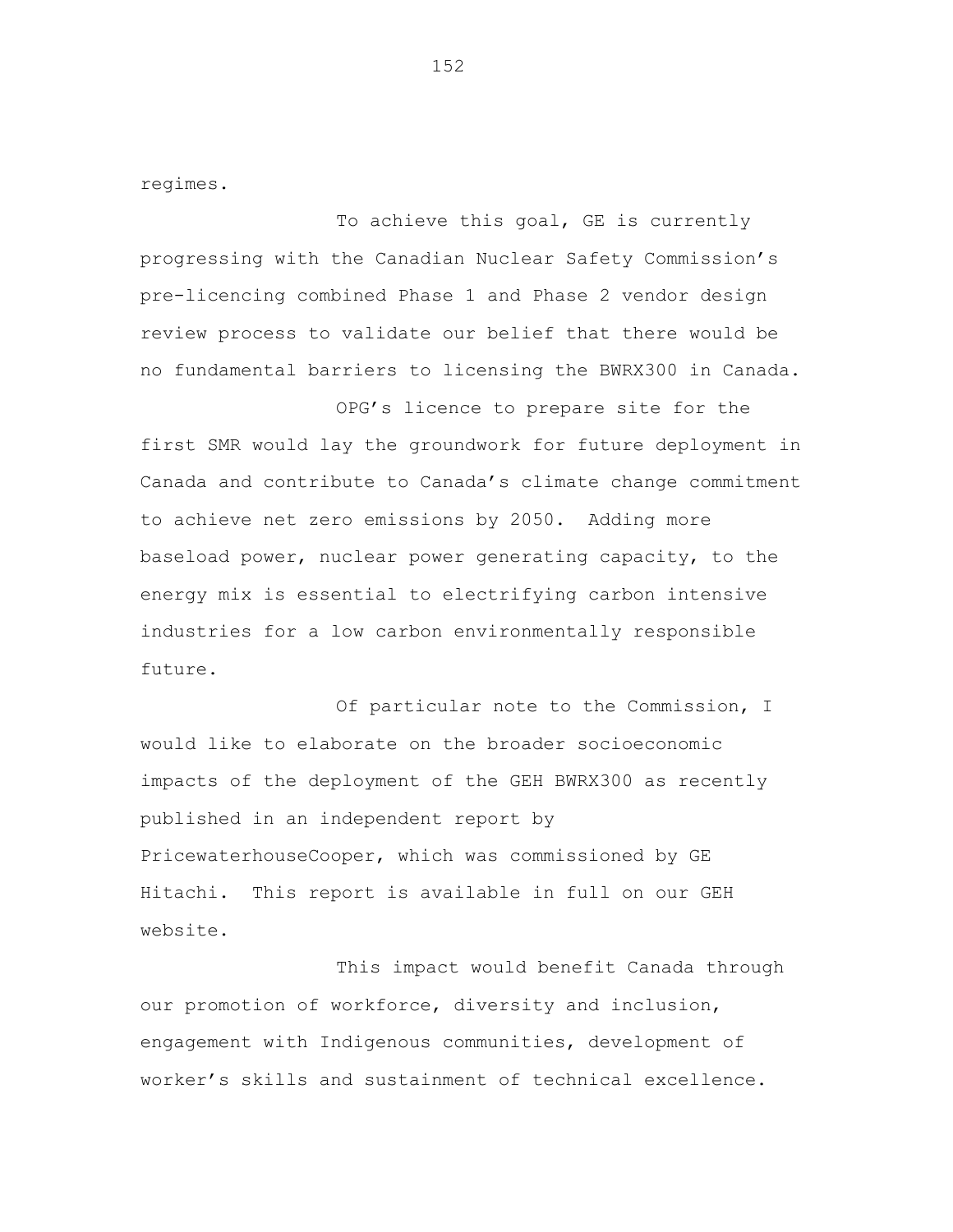GE demonstrates its commitment to diversity and inclusion through a number of ways. Promotion of women to leadership roles across GE Hitachi and its nuclear affiliates and appointing women to serve on GE's Board of Directors. Establishing policies to enhance supplier diversity and finding scholarships to encourage female participation in STEM fields of study, including nuclear science and engineering.

In addition, the deployment of the BWRX300 SMR in Ontario would create substantial economic benefit to Canada, estimated over a billion dollars in total economic value, including 1,700 manufacturing and construction jobs, and hundreds of millions of dollars in labour income.

Last but not least, GE's project experience and technical experience can contribute to educating the Canadian workforce on SMR design and operations to ensure safety of plant workers and the public, promoting SMR research and development opportunities, and building engineering talent in Ontario and Canada at large, and aligning with the Government of Canada's priority to become a global SMR leader.

Finally, GE is committed to strengthen the relationship and build trust with Indigenous peoples and community by respectively engaging to gather, address, and incorporate their views in the SMR project; actively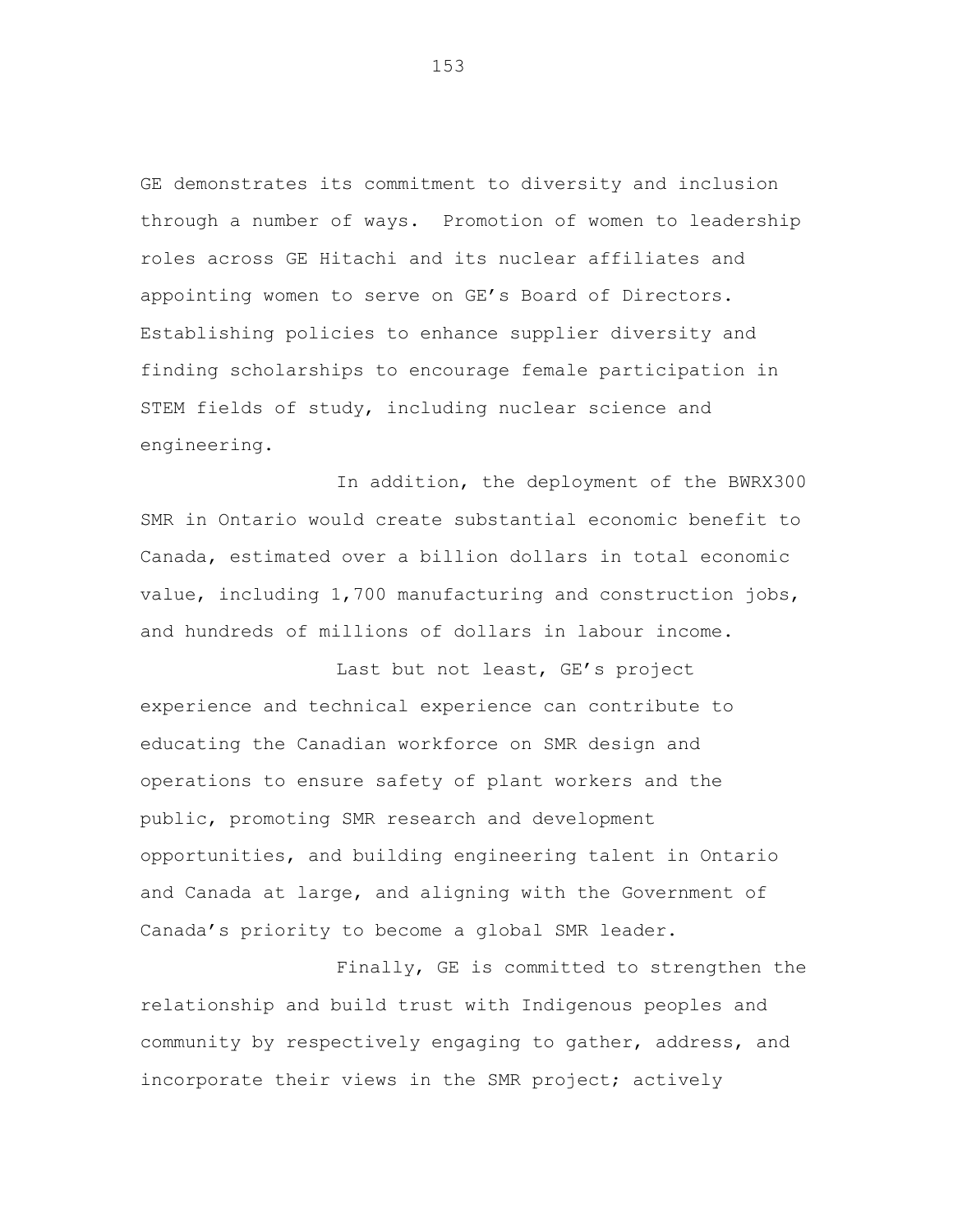identifying opportunities with Indigenous suppliers and service providers, particularly for the deployment of the SMR technology in Canada; ensuring our staff at GE are aware and educated of the history of Indigenous peoples in Canada, Indigenous traditions and cultures, and the importance of Canada's commitment to reconciliation.

OPG is one of the most experienced nuclear power reactor operators in Canada, generating much of Ontario's baseload electricity for decades, responsibly and safely, and GE would be proud to support OPG's commitment to continued safety and the security of workers and the public, and the protection of the environment in their New Nuclear development efforts.

Thank you.

**THE PRESIDENT:** Thank you very much, Ms.

McBride.

Let's start with Dr. Lacroix.

**MEMBER LACROIX:** Thank you very much, Ms. McBride, for this presentation.

I do have questions concerning the BWRX300 technology, but I think that it's outside the scope of this licence. So I will wait for the next time. Thank you.

> **THE PRESIDENT:** Thank you, Dr. Lacroix. Dr. Berube?

**MEMBER BERUBE:** Thank you very much, Ms.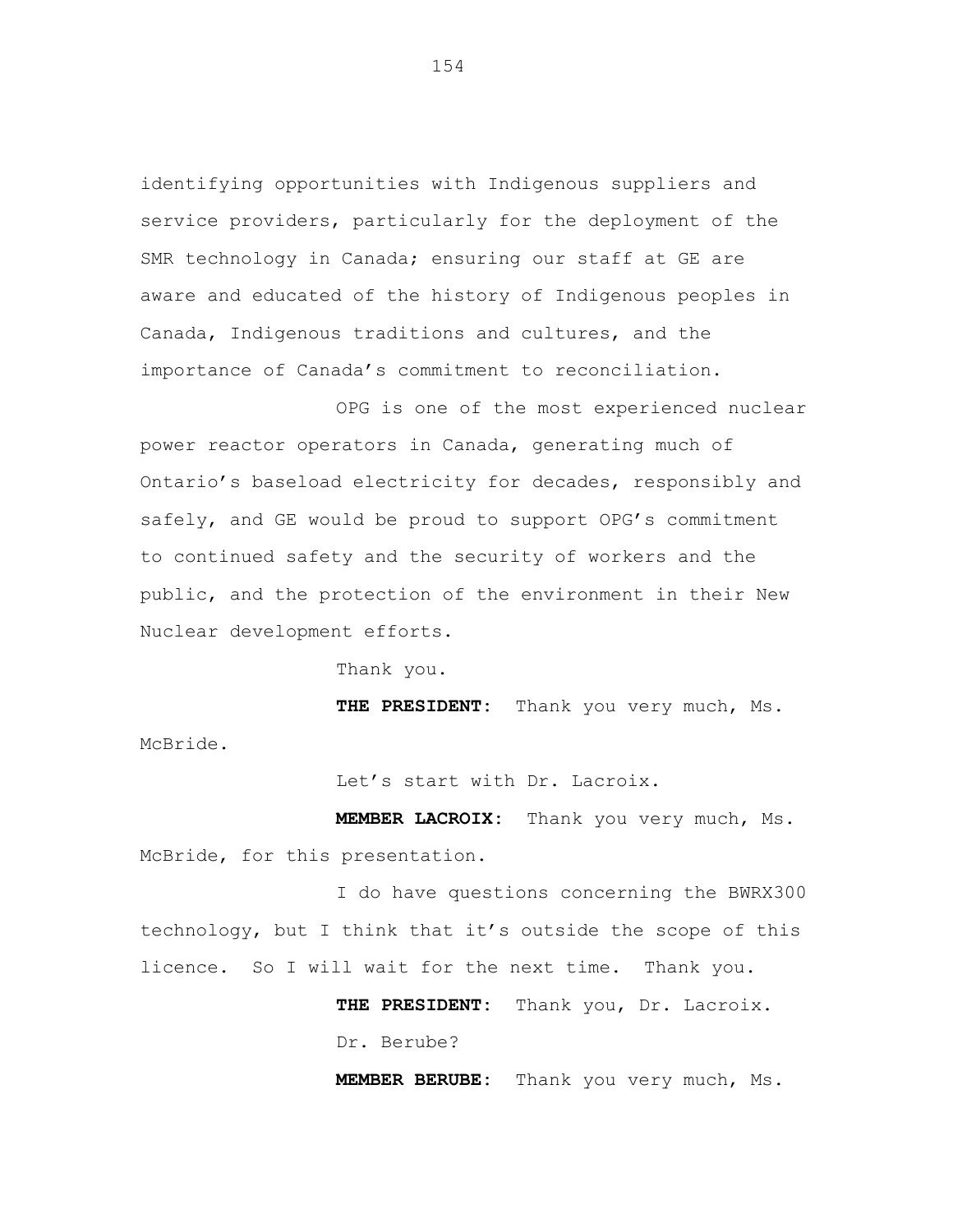McBride, for your presentation.

I have no questions at this point.

**THE PRESIDENT:** Okay. Thank you. And neither do I, Ms. McBride. Thank you very much for appearing in front of the Commission today.

This concludes the oral presentations by our intervenors. Note that with respect to written interventions the Commission is now taking a different approach. Instead of the Secretary referring to each written intervention and asking Commission members if there are any questions, the Members will instead ensure that their questions arising from written interventions are addressed as part of the general rounds of questions that we're going to get into. The written submissions, however, are listed on the agenda.

So let's move to the general round of questions, and we shall start with Dr. Berube.

**MEMBER BERUBE:** Great. I've only got a few questions here that I am concerned with. The first one is for OPG, and that is a question on the actual access control measures that you intend to put into place over the next short period of time, should this licence be approved. Could you give me some idea or description of what it is? Anything of course that is considered to be sensitive material, please restrict that.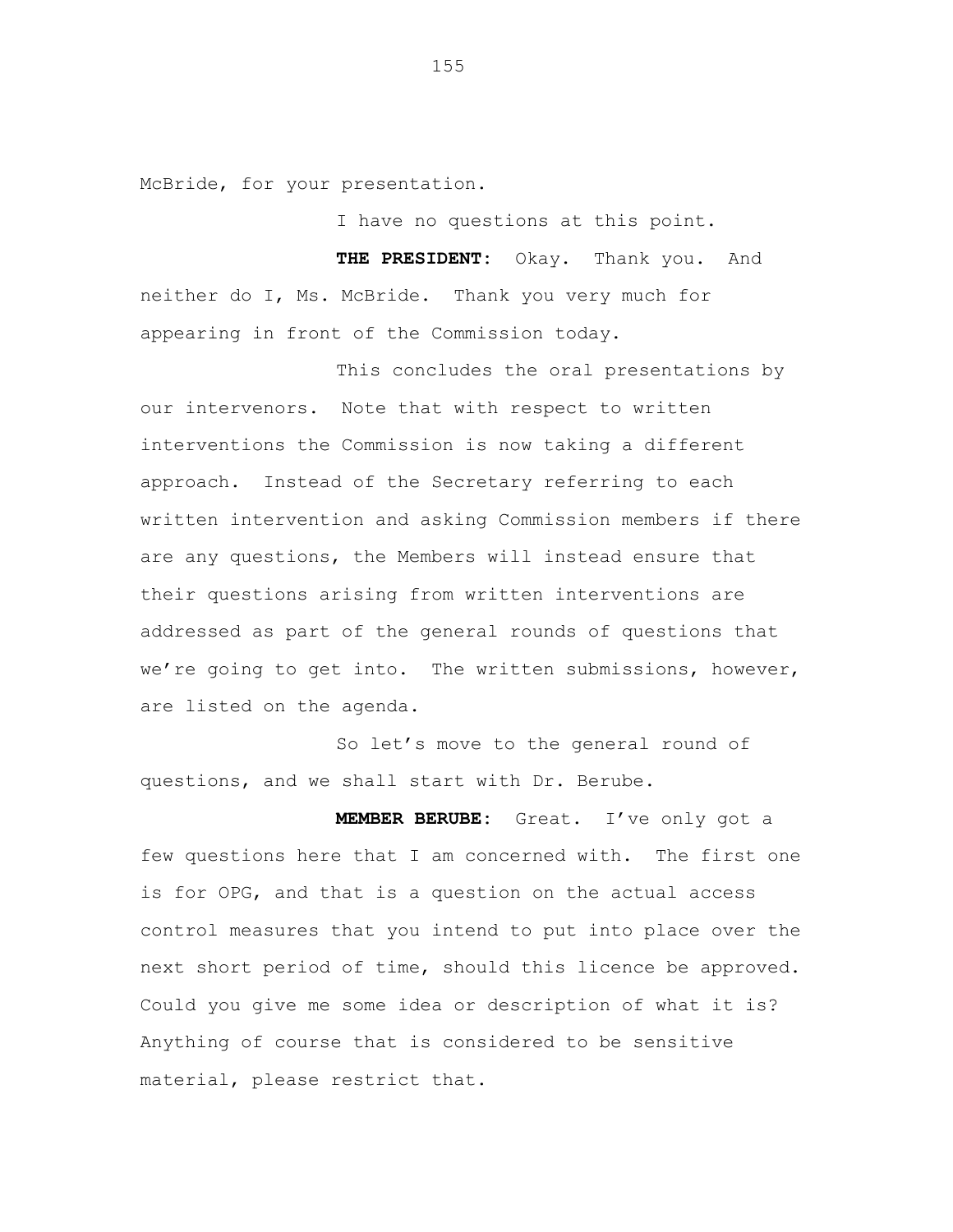**MR. MANLEY:** Robin Manley, for the record.

So I understood the question was around security access control measures, but not anything security protected. So I'm going to ask David Dickey, who is our Director from Emergency Preparedness and Security Services to give an outline of the access control measures. Dave? Hopefully Dave is there. You are. You're on mute.

**MR. DICKEY:** Sorry, I was on mute. Sorry. Yeah, good afternoon. Dave Dickey, for the record.

Thank you for your question, Commissioner. Obviously, security is taken very seriously in a nuclear site, and in particular, at Ontario Power Generation. I've been with the company for 21 years now and my background is security, so I can certainly speak to it. And certainly, you respect -- as Mr. Manley has said, we will respect confidentiality.

Essentially the -- because this is the original licencing for preparation was done a number of years ago, we essentially put a fence up in that side of the -- of the site, the existing site and have been maintaining access control to that area over the years and maintaining it in -- to ensure the integrity of the area.

Obviously, as we, you know, do our threat and risk assessment reports for this particular preparation piece, as well as for construction and then operation,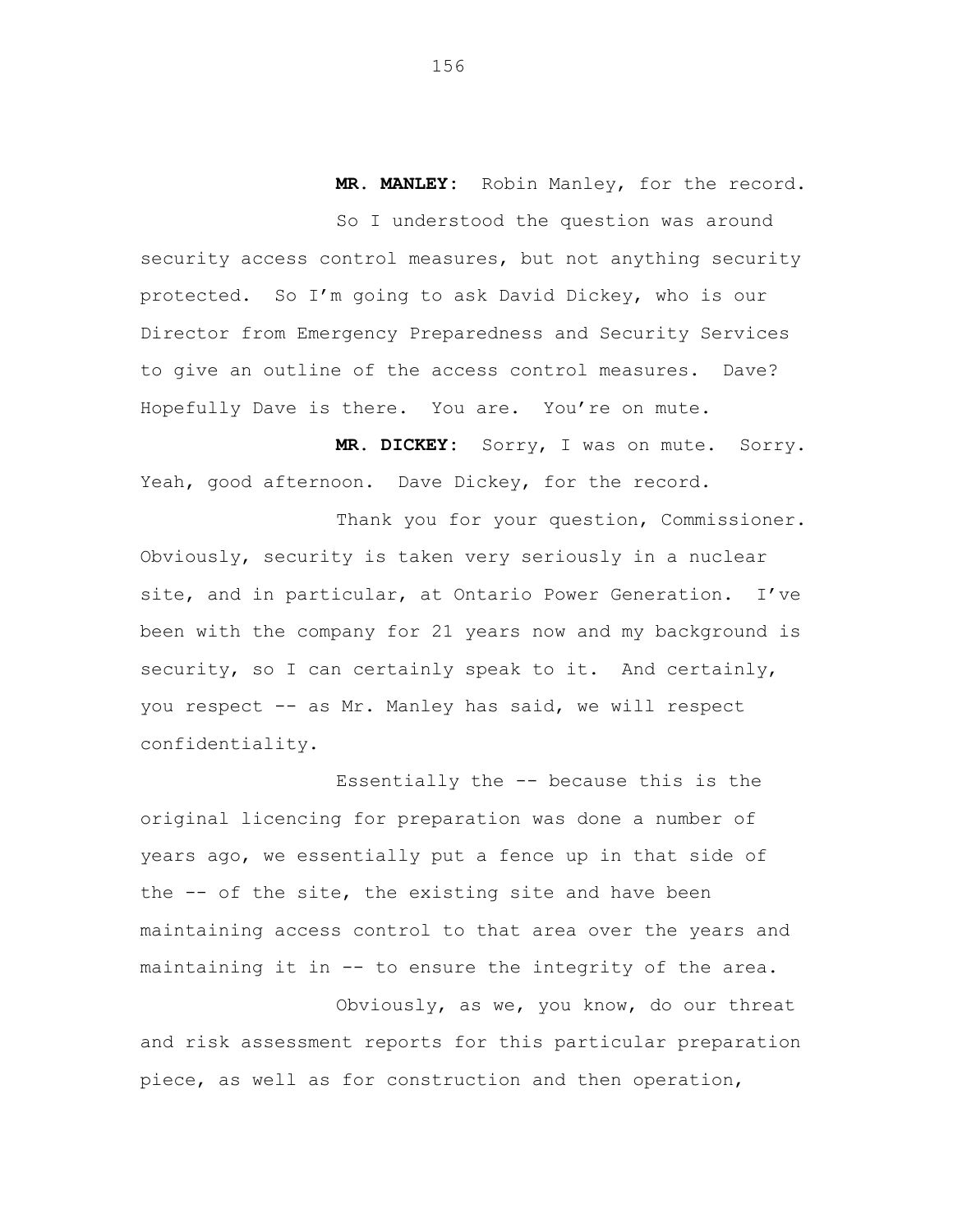we'll have various phases of threat risk assessment which will inform us in terms of how we want to attack the access control to that area moving forward. So there's -- so there is some work to do.

We've done an activity report, which is prescribed information and submitted to the Commission in regard to our security program, and we will be taking the appropriate measures, and obviously we are working with the CNSC, within the regulatory framework and we'll ensure with meet the CNSC requirements and codes and standards.

Thank you.

**MEMBER BERUBE:** Thank you. I don't have anymore questions on that.

THE PRESIDENT: Okay. So let me turn to Mr. Leblanc. There was a question from an intervenor yesterday that we didn't have an opportunity to table, so maybe I'll turn to Mr. Leblanc to just provide us some details on that, please.

**MR. LEBLANC:** Thank you very much, Madam le President.

Yes, this was a question in the context of the intervention by Durham Nuclear Awareness, presented by the Canadian Environmental Law Association and their expert, Dr. Ramana. And the question comes from Dr. Ramana, it's addressed to CNSC Staff, and the question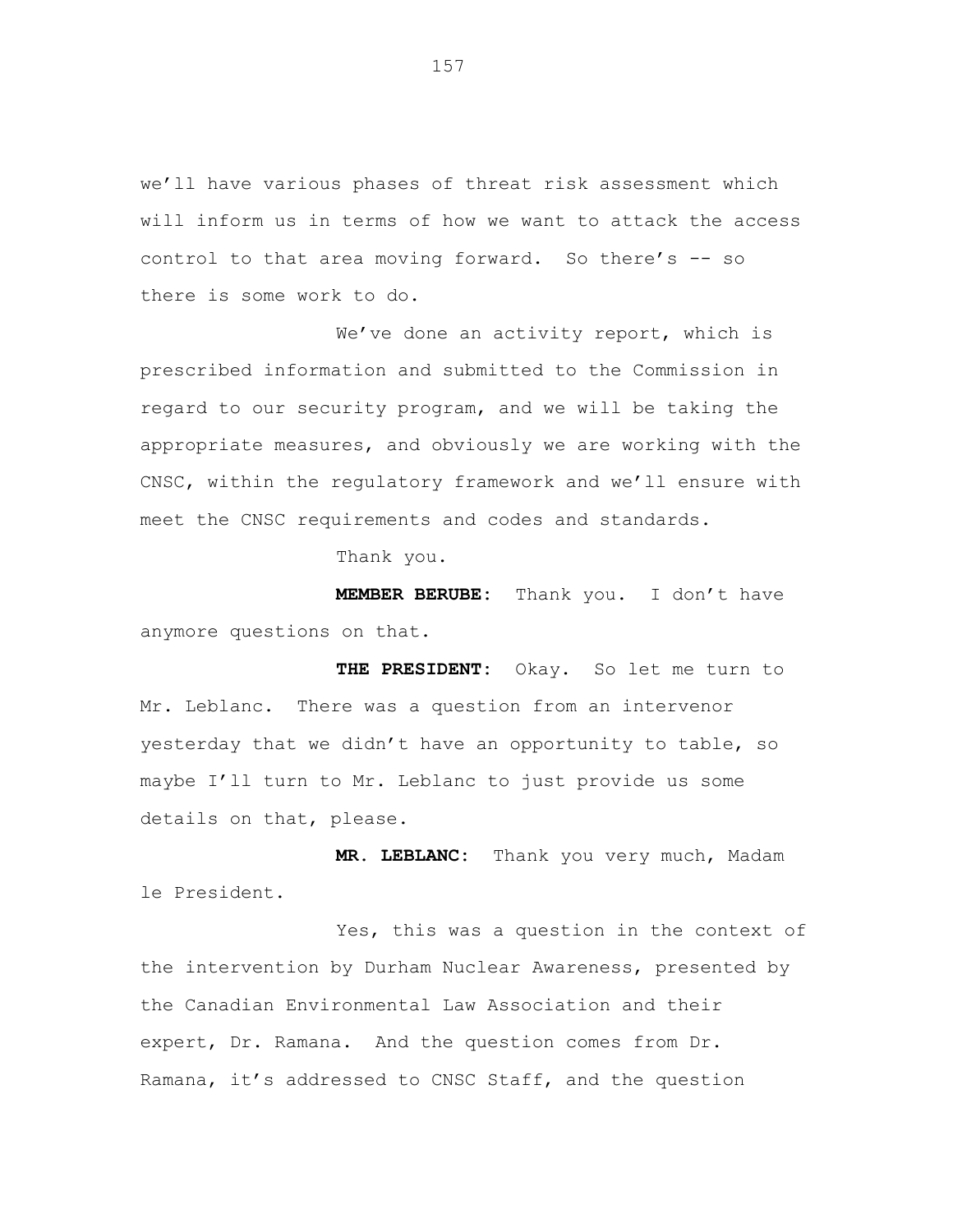reads like this:

Given that the plant perimeter envelope should specify among other things, the limiting, IE worst case radiological dose consequences due to gaseous releases from both postulated, that is design basis accidents, and severe beyond design basis accidents submitted by OPG as part of its original licence application.

And, too, since that application involved three water cooled reactor designs, that is two light water and one heavy water designs, the PPEA parameters presumably were drawn from the many studies and regulatory documents involving these reactor designs.

OPG's current plans involve three SMR designs, none of which have been licensed by the CNSC or any other regulatory agency. In particular, there is no analogue of terrestrial IMSR designs that has been constructed anywhere in the world, so there is no accepted list of design basis and, beyond this, these accident scenarios to evaluate for this IMSR design.

And there is no basis for any assertion about radiological dose consequences due to gaseous releases from this reactor design.

The question reads as follows: As a result, how can the CNSC accept the claim that any design under consideration will fit within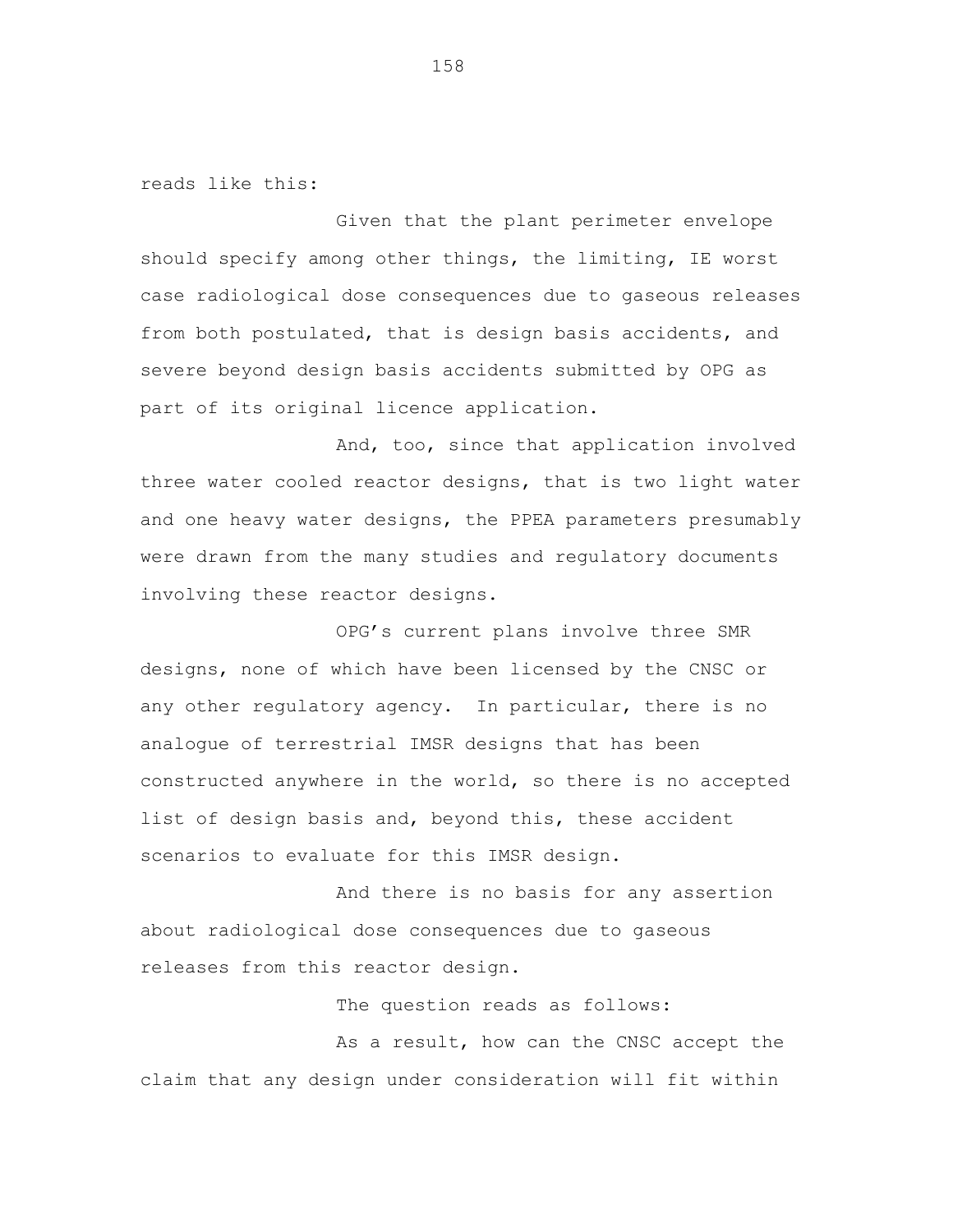the planned parameter envelope developed for a completely different set of reactor designs?

Thank you.

**THE PRESIDENT:** Thank you, Mr. Leblanc. Staff, over to you.

**DR. DUCROS**: Caroline Ducros, for the

record.

So, I'm just going to put some context and answer the question. The JRP recommendations and the Government of Canada's response to them can be found in Appendix E of CNSC staff's CMD, on the CNSC website under the Joint Review Panel, the OPG website, and the Canadian Environmental Assessment website.

These recommendations are now commitments that apply across the lifecycle of the DNNP project. So, that is to say that not all apply at each stage and, therefore, not all have to be met at each stage. It's a phased approach to licensing that was recognized by the Panel in its assessment of the environmental assessment.

I would just like to read the JRP Number One recommendation, which is now a commitment:

> "The Panel understands that prior to construction the CNSC will determine whether this EA is applicable to the reactor technology selected by the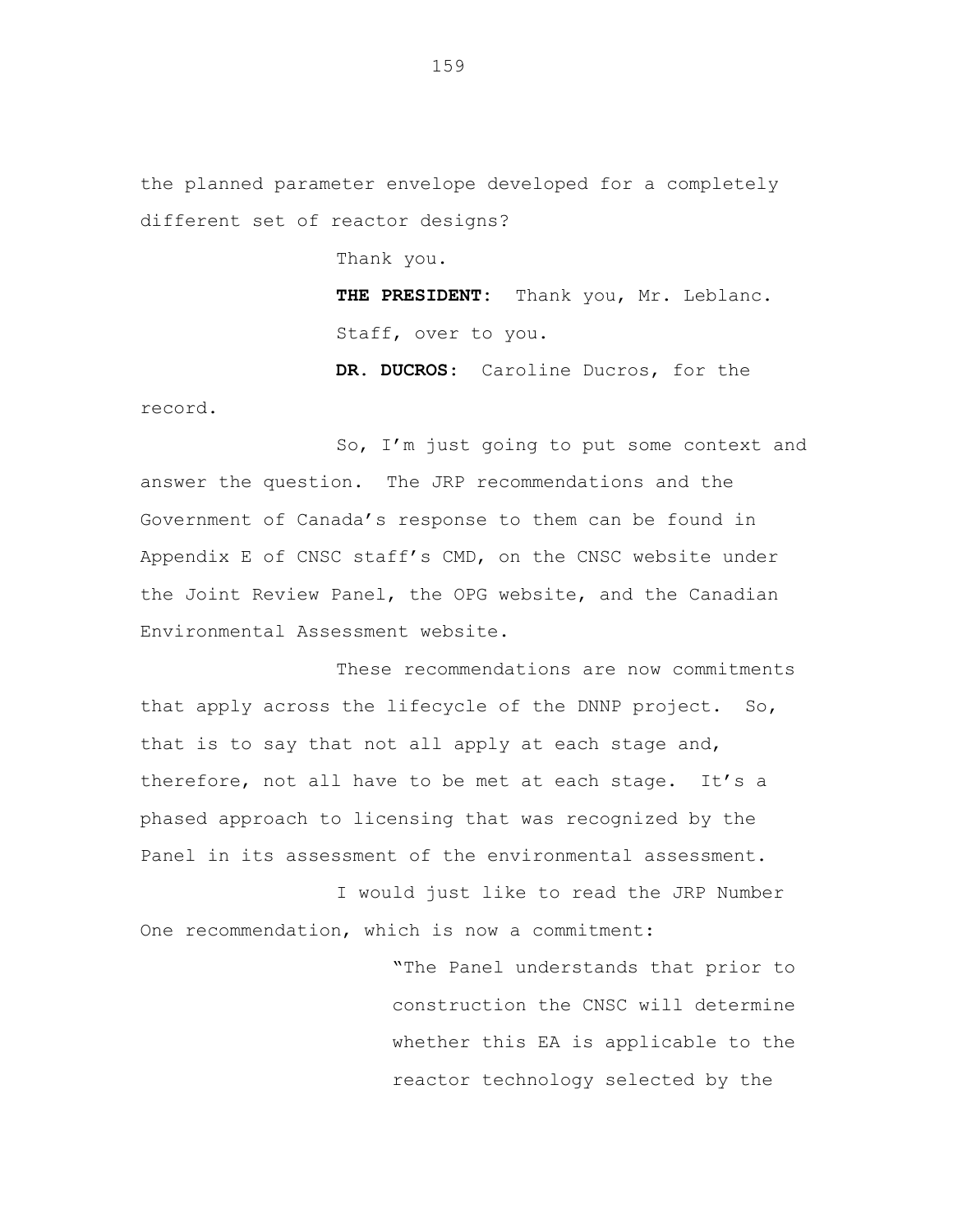Government of Ontario for the project. Nevertheless, if the selected reactor technology is fundamentally different from the specific reactor technologies bounded by the plant parameter envelope, the Panel recommends that a new environmental assessment be conducted".

The government response was to accept the intent of this recommendation.

So, to clarify, the CNSC is not stating that this recommendation has been met at this time, nor does it apply to this phase of licensing. It will be a key consideration in a licence to construct application review, and in the recommendations that staff provide to the Commission at a future licensing stage when and if there is a submission application from OPG for a licence to construct.

OPG's application for a licence to construct will need to include how its chosen technology meets this recommendation. And CNSC staff would assess that this is the case. It's a key consideration of that phase.

So, if it is in its licence to construct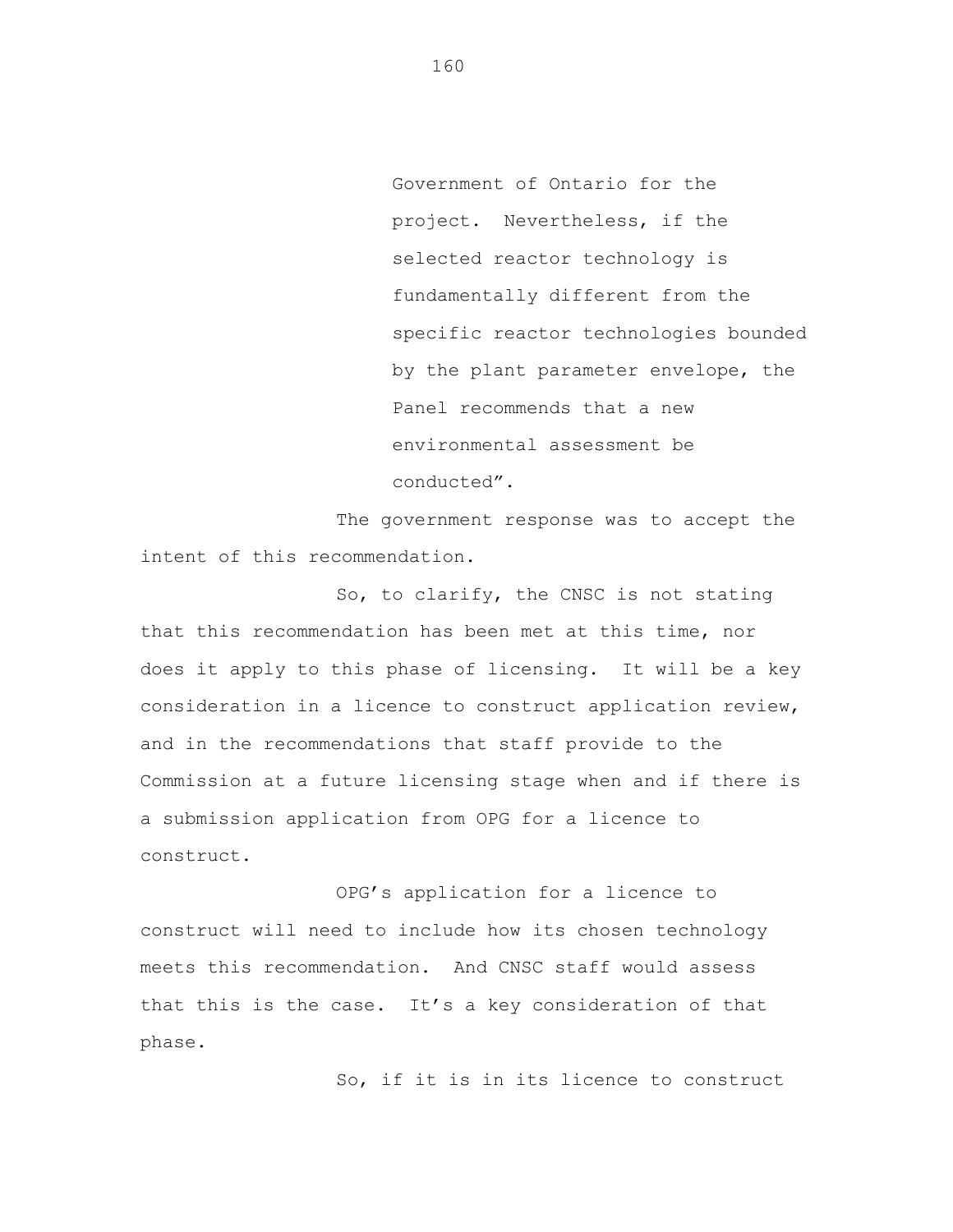review and CNSC staff are not confident that the technology does not fall within the bounds of the predictions and conclusions of the environmental assessment and the licensing basis, a new EA determination would need to be done to determine which type of environmental assessment or impact assessment would be required.

We have staff here to talk a little bit more about how the safety analysis is done, if you want that level of detail.

**THE PRESIDENT:** I don't think we need that at this stage. Thank you.

And I see Mr. Vacchiarelli has something he'd like to add. So, over to you.

**MR. VACCHIARELLI:** Good afternoon. Thank you. Jack Vacchiarelli, for the record. I am the Vice-President of Nuclear Regulatory Affairs for Ontario Power Generation, and I was involved in the original licensing for the site preparation licence and took part in the hearings at the time, and actually was a signatory on the PPE report itself.

The way that accidents and malfunctions were addressed was through some high-level safety analysis considerations which actually worked within sort of the bounding regulatory requirements. Part of the assessments for site evaluation took the safety goals for the limiting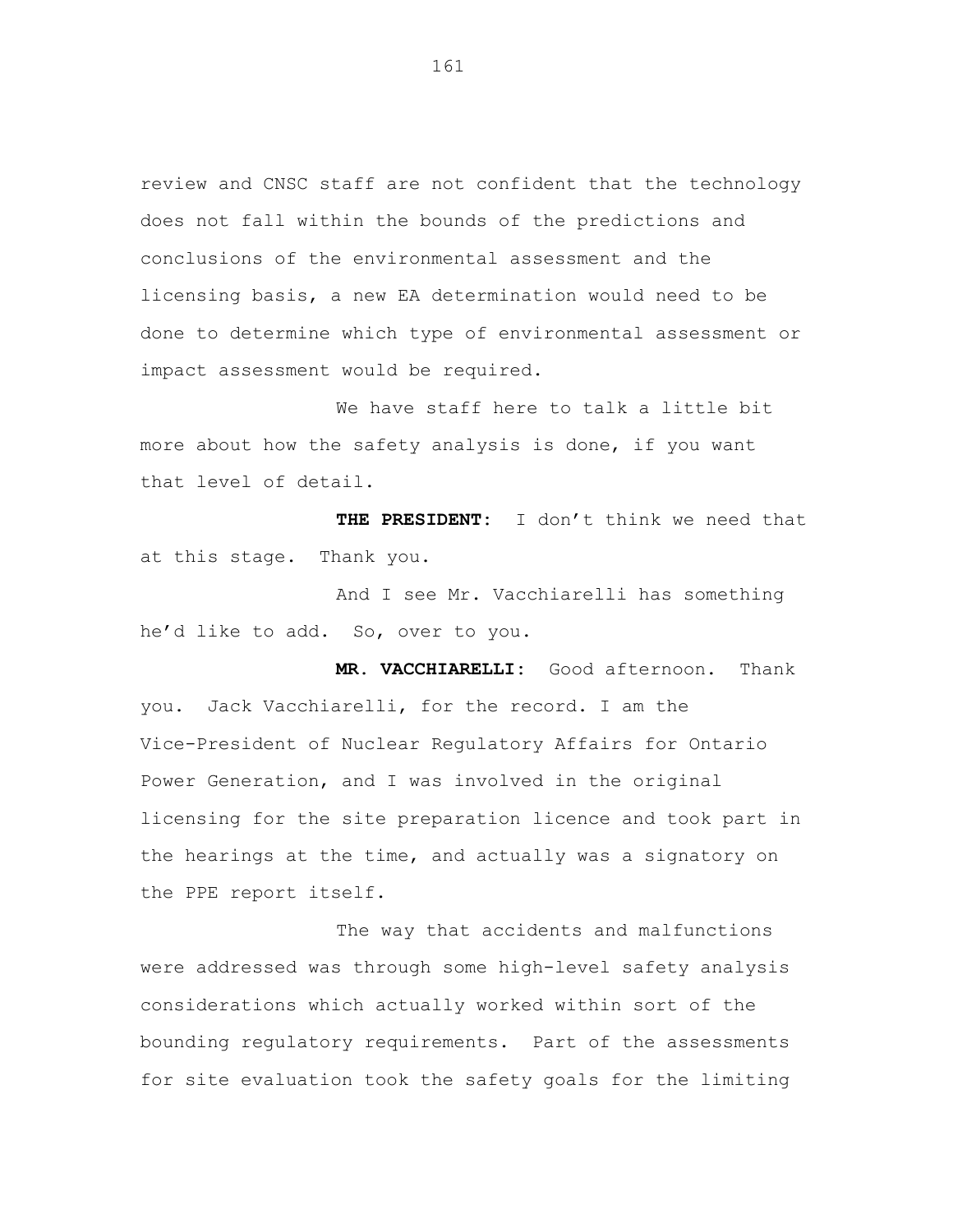frequency and the representative large off-site release, and demonstrated that the intent of the safety goals and the regulatory requirements for off-site releases were met.

And then with respect to the PPE, the way that that was captured in a bounding sense was that any source terms associated with the selected reactor technology, they will be addressed through the detailed safety analysis as part of the construction licensing phase. So, that's written right into the PPE report. It's all tied to the overriding regulatory requirements and limits and safety goals. And with the said evaluation environmental assessment had shown using some representative information from some large-scale reactors at the time that were being considered is that the intent of these safety goals can be met.

Now that we're looking ahead at smaller SMRs, I see no problem whatsoever in terms of staying bounded within that -- that context.

Thank you.

**THE PRESIDENT:** Thank you very much. Let's turn to Dr. Lacroix.

**MEMBER LACROIX:** Yes, I do have two questions. The first question -- well, the first question is directly -- is directed to OPG. One question that we asked yesterday, I think that it was one of the very first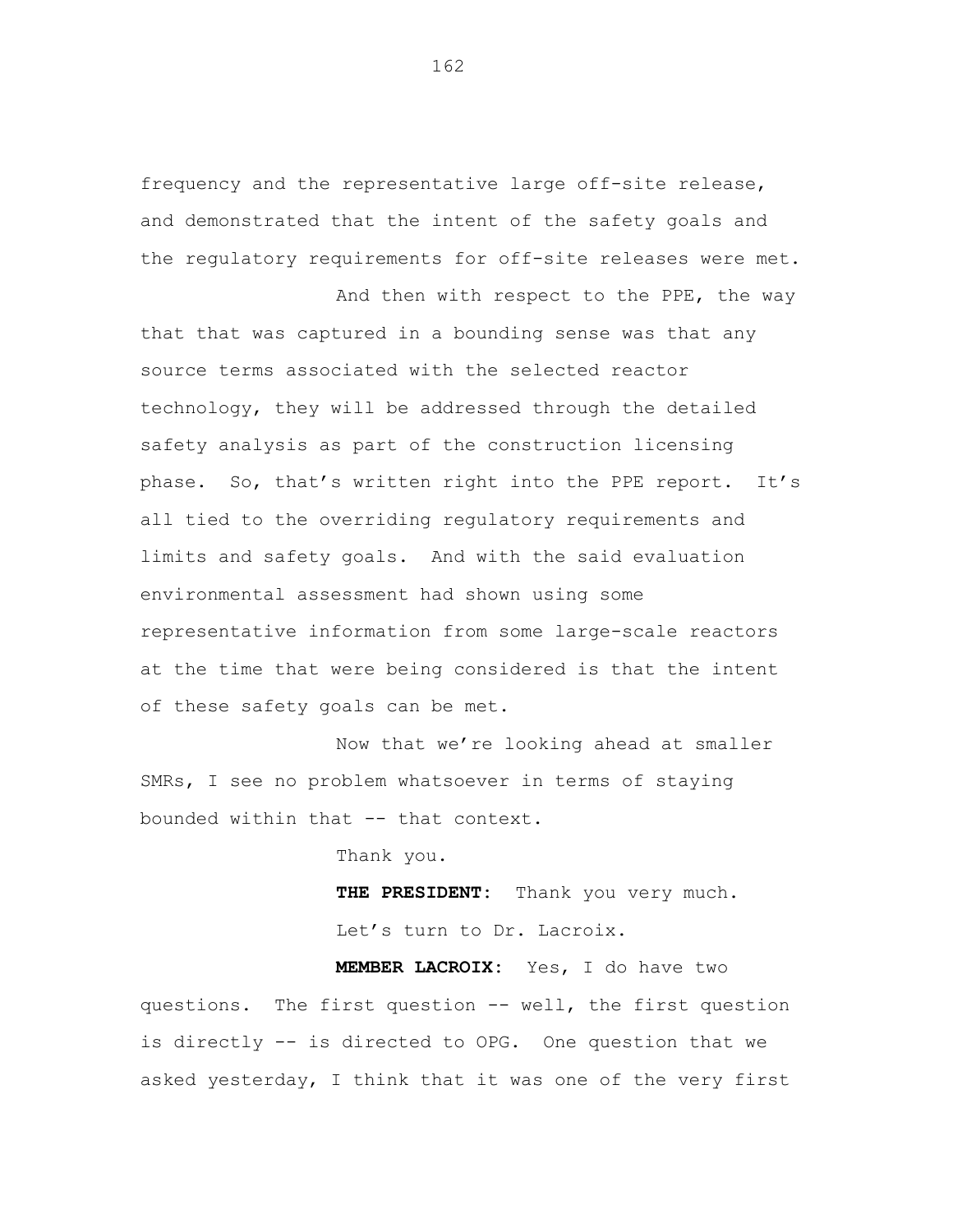questions, is that the President asked OPG why apply for a renewal to renew the site licence now? And, the first part of the answer was climate change. Mr. Manley mentioned that it's a question of an emergency. While, it's urgent they also want OPG to participate in the decarbonization of the Canadian economy.

Even though nuclear power is a very reliable source of energy, it is also resilient to climate changes. The Achilles heel to nuclear power is -- is cooling itself. In probably in the near future, we will - well, it is a possibility that we change the environmental regulations and we will no longer allow the cooling of reactors with large bodies of water.

In this case, OPG will have to rely on new cooling technologies such as cooling towers, and I was wondering, will this site be suitable for cooling towers if it comes down to this solution?

**MR. MANLEY:** It's Robin Manley, for the record.

I'd like to give Mark Knutson an opportunity here to -- to provide our preliminary response. Mark is both the licence-holder for this licence as well as our Chief Nuclear Engineer. And I don't know, Mark may choose to also engage Dave Tyndall to talk about the cooling tower versus once-through cooling option.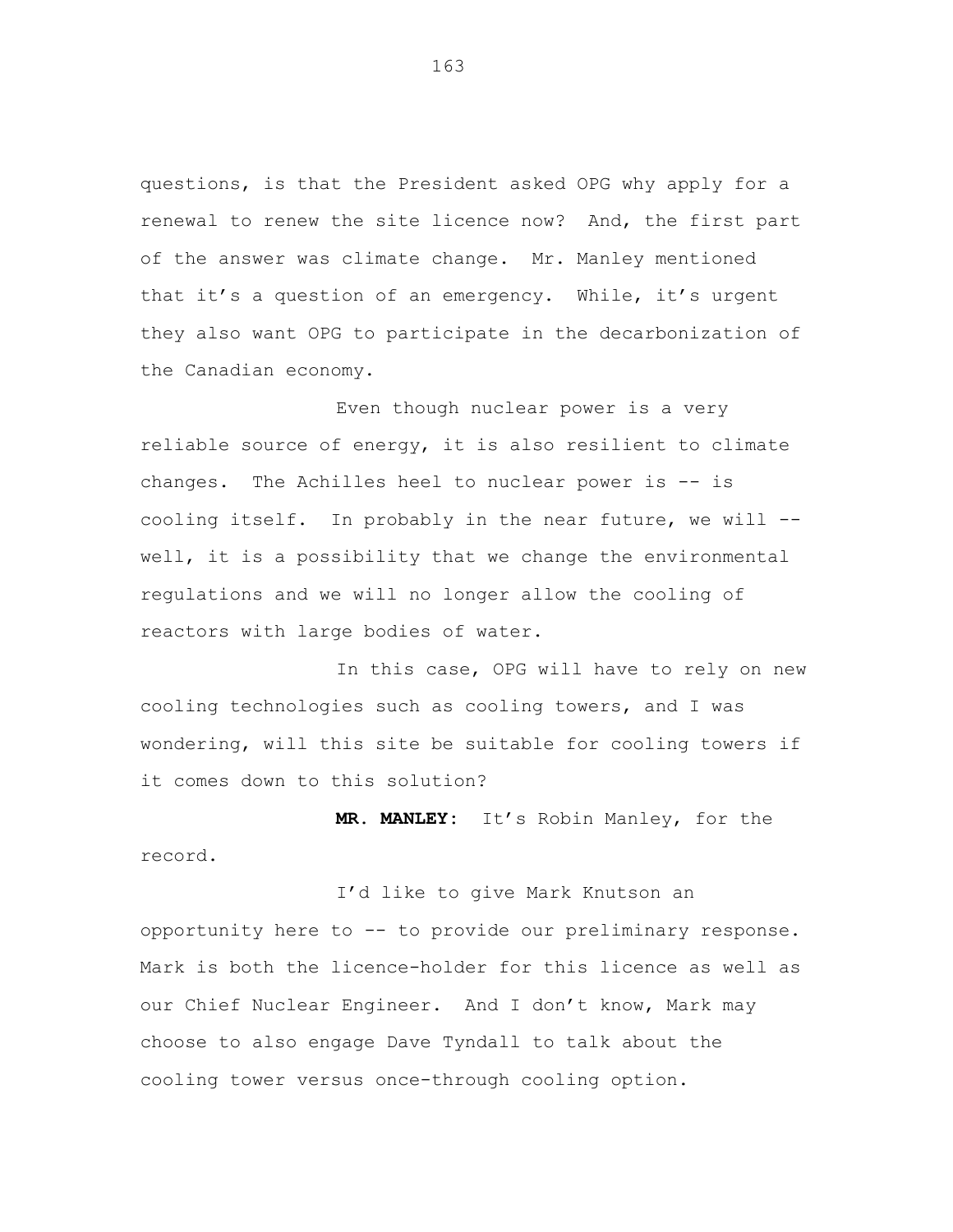Mark, over to you, please.

**MR. KNUTSON:** Mark Knutson, for the record.

Just to identify the -- I was going to address the later part of your question to start with, Commissioner.

In terms of climate change, we do have a team of engineers that -- that work that today. We have a department that works climate change. We are continuously monitoring climate change and the effects on our existing reactors. And, also, that carries over to any new designs that we -- we develop.

So, the responses and some of the design changes we've made over time with existing reactors adjust for that.

So, you've taken it to the extreme where lake temperatures have gotten to a level or a degree where we can no longer cool, that method. There are other technologies that we have that Dave Tyndall may speak to more of those, is, where you can have not necessarily a cooling tower, but a more power vented tower, which is much smaller and lower to the ground, less obtrusive, to address that.

But I would say, as our normal course of business, we are monitoring the changes in climate even as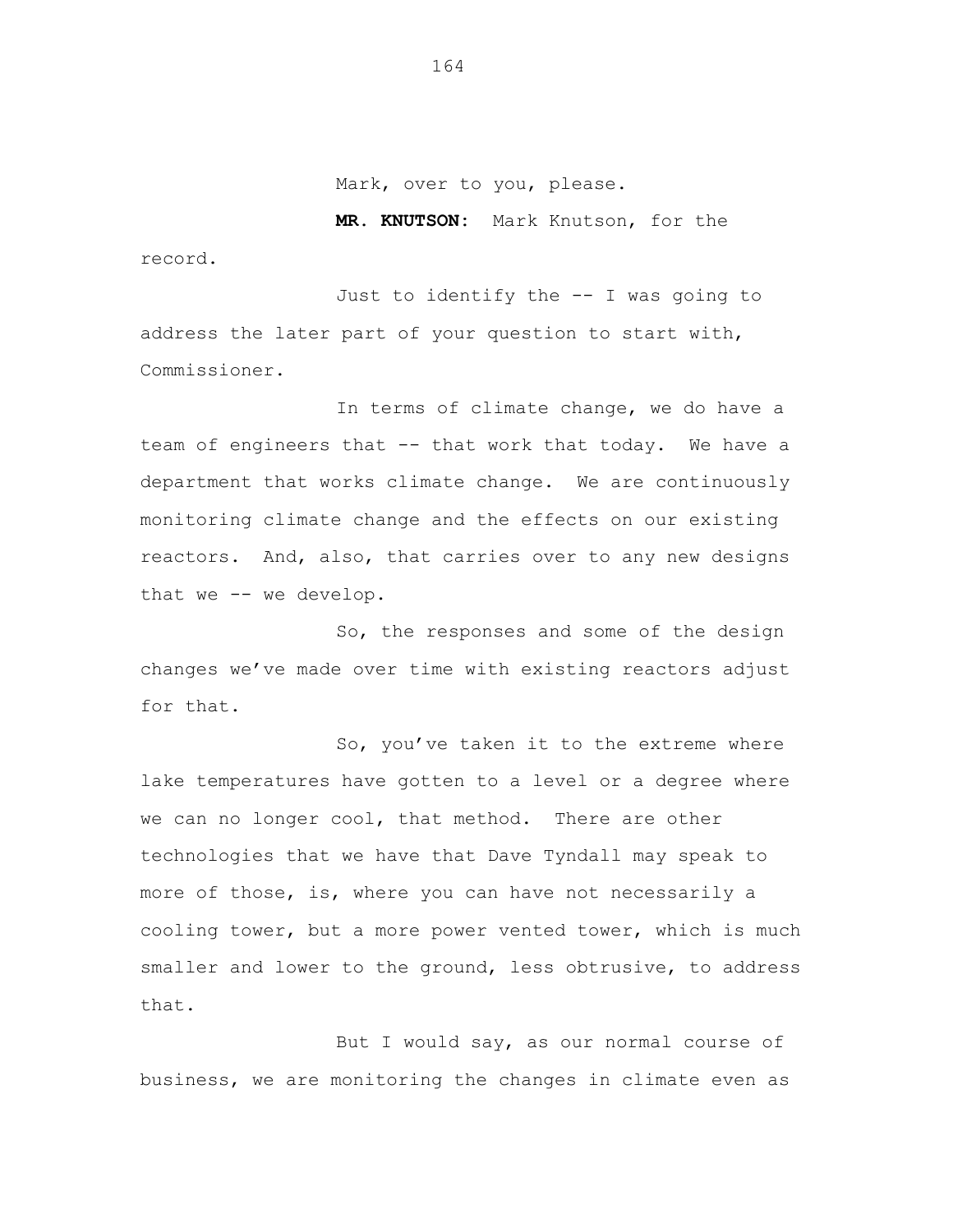well as tornados and the size of tornados and all the other external impacts that could occur, we are agile and developing and working and monitoring that was we go.

But I'll -- maybe I'll let Dave Tyndall speak a bit more about the cooling tower.

**MR. TYNDALL:** Dave Tyndall, for the record.

So, as part of the original project planning and original submission, OPG had completed a commitment to evaluate various cooling water technologies using the -- what they call a BETEA, best available technology economically achievable type of assessment and underwent a significant amount of participation from Indigenous communities and stakeholders from the community, and ultimately the conclusion was that once-through cooling was the preferred method of cooling for the DNNP site at the time.

In 2020 we actually revisited that assessment factoring in things like climate change, where we were heading, the abilities of the various technologies, and that again reaffirmed that once-through cooling was the preferred option for the DNNP site at this time.

However, what I can also tell you is that we have looked and reviewed various cooling technologies, and I can tell you that it is possible to implement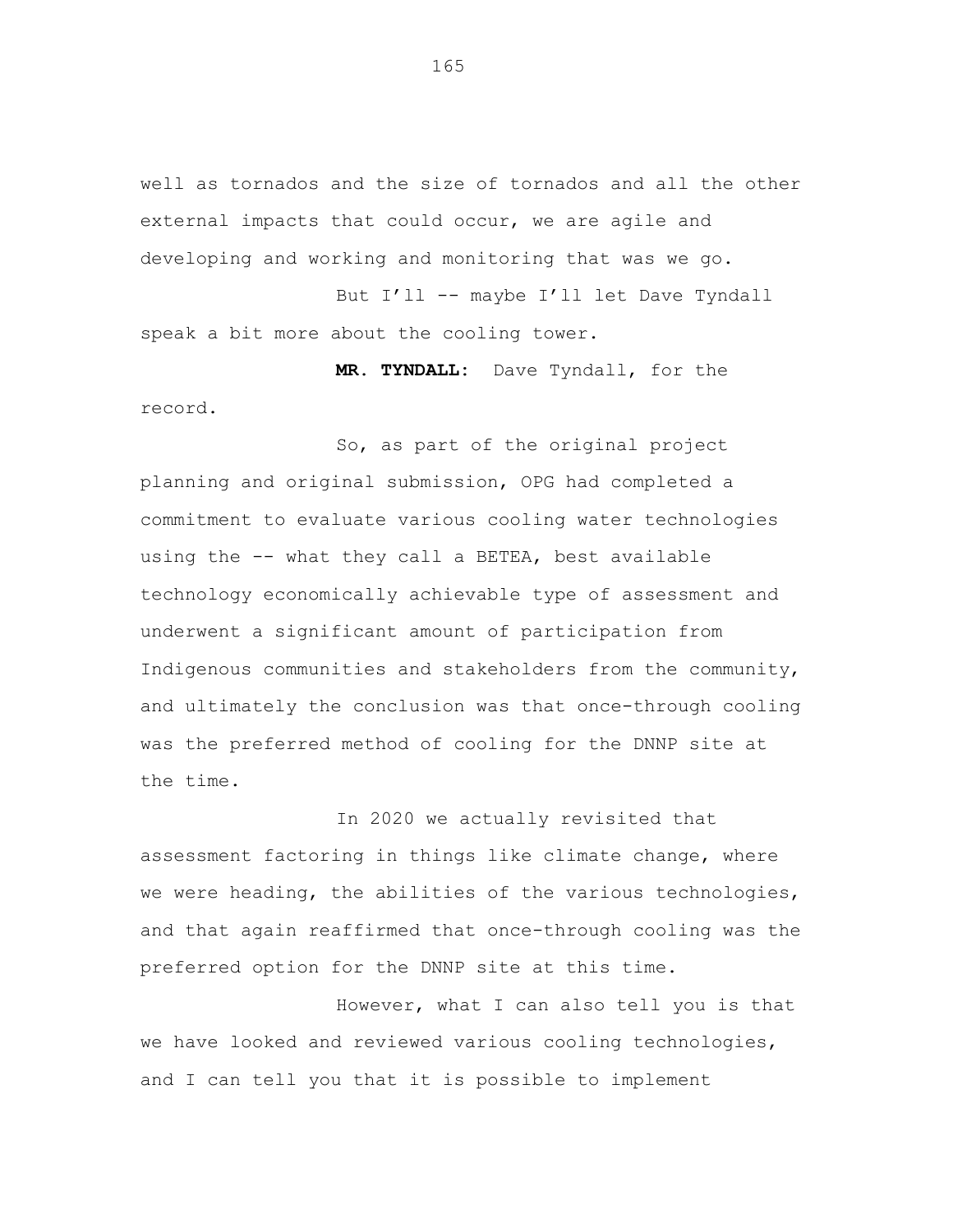alternate cooling water technology such as mechanical draft cooling towers for any one of these types of reactors. In fact, if you looked at the -- or if you look at the original assessment it actually facilitated large cooling towers. The site could facilitate large cooling towers if it was required.

So, that to say, the current planning assumptions we are going through are -- is for once-through cooling, however we have not made that final determination as of yet, and we will choose that optimal cooling water technology as part of the design efforts in respect of both the technology as well as in respect to the environmental considerations for things like drawing the water and the intake structure design for which the current licence has commitments to submit that and get the necessary permitry.

So, with that, end of comment for me.

**MEMBER LACROIX:** Okay, thank you very much. Yeah, you've answered my question. Yeah, that's great.

Can I ask my second question?

**THE PRESIDENT:** We'll come around for the next one.

> **MEMBER LACROIX:** Okay, that's great. **THE PRESIDENT:** Thank you.

So, maybe I'll turn to staff and ask you a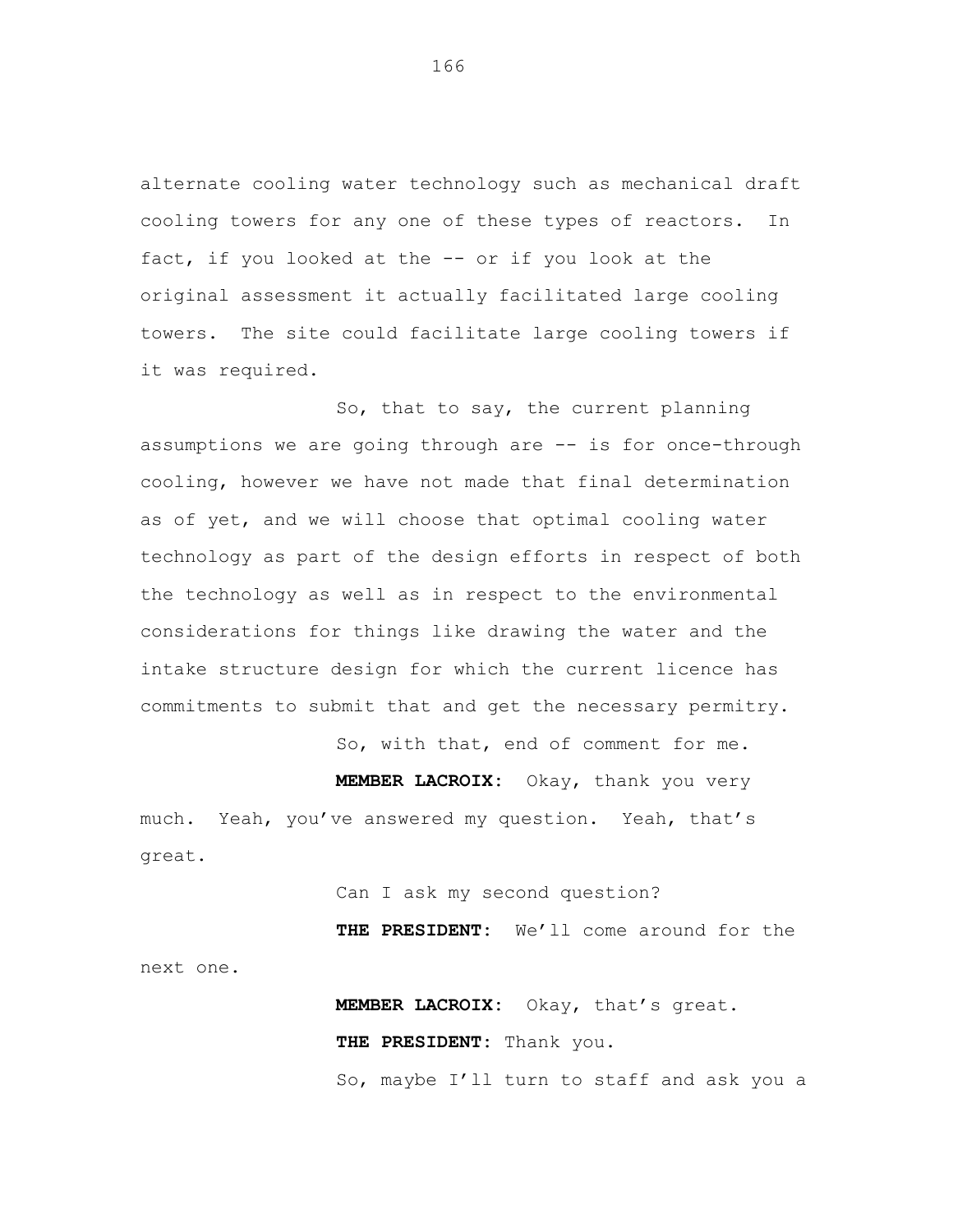question on the *Licence Condition Handbook* and the site-specific requirements that are in there under Section 15, and this is 15.1 and 15.2. And I want to make sure that I understand how this is going to play out. So, if I look at page 58 of 113 of the *Licence Condition Handbook* it says OPG has committed that all implementing documents required for site preparation, etcetera, will be in place prior to the licensed activities. And then later on is the list of all the documents. And, as we've heard over the last couple of days, there is also the layout of site structures.

And we've also heard from OPG that there will no kind of spade in the ground until the technology is selected. That there will be no spade in the ground until there is confirmation that the technology fits within the plant parameter envelope of the EA.

So, my question to staff is, and I know the discussions around what needs to happen for the construction licence application is, how does the staff - does staff confirm before approving the commencement of the site preparation activities that it actually -- the activities or the technology fits within the envelope of the EA?

> Are these hold points, here? **DR. DUCROS:** Caroline Ducros, for the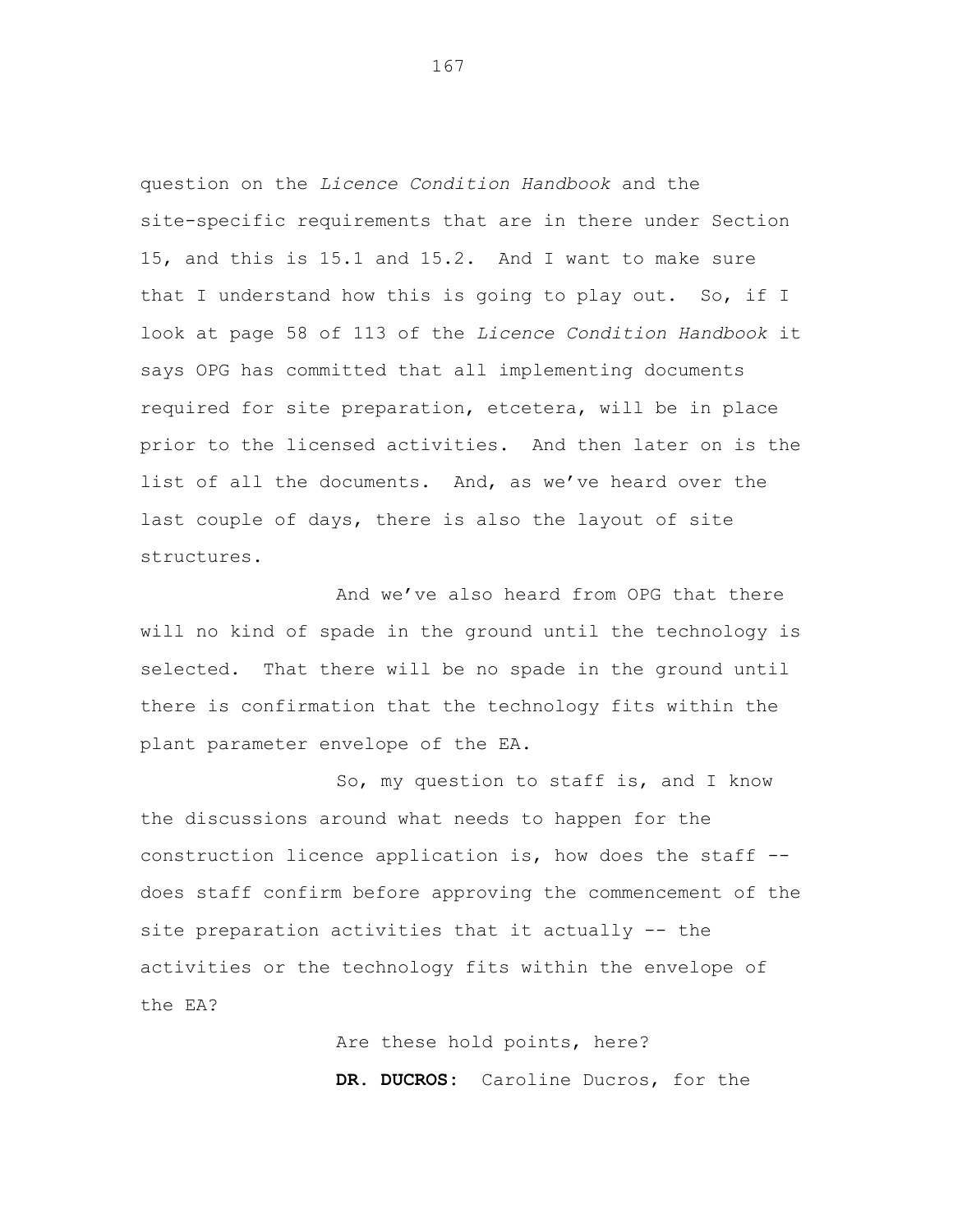record.

Yes, some of these documents are what we would call lower tier documents that we need to see in order -- as a compliance verification step. But I would like to pass it to Dr. Miller to give you an example of what those are. And, yes, they are hold points, in effect. We need those documents prior to a spade going into the ground.

**DR. MILLER:** Yes, it's Doug Miller, for the record. Through the commitments, DP1 through DP18, the commitments report illustrates what information is to be submitted, the CNSC is to review as part of compliance verification to assess that the provisions are -- are correct.

There are, for example, while the site layout is DP18, and that will be looked at in terms of does the layout make sense in terms of optimizing -- optimizing the layout to minimize impact on the environment.

Another example is through say the Round Whitefish Action Plan is that they will look at the aquatic studies done, and in view of the arguments with regards to cooling technology, to verify that the appropriate studies are done and that the aquatic habitat is adequately protected. So, that's another.

Another example is, say, onsite emergency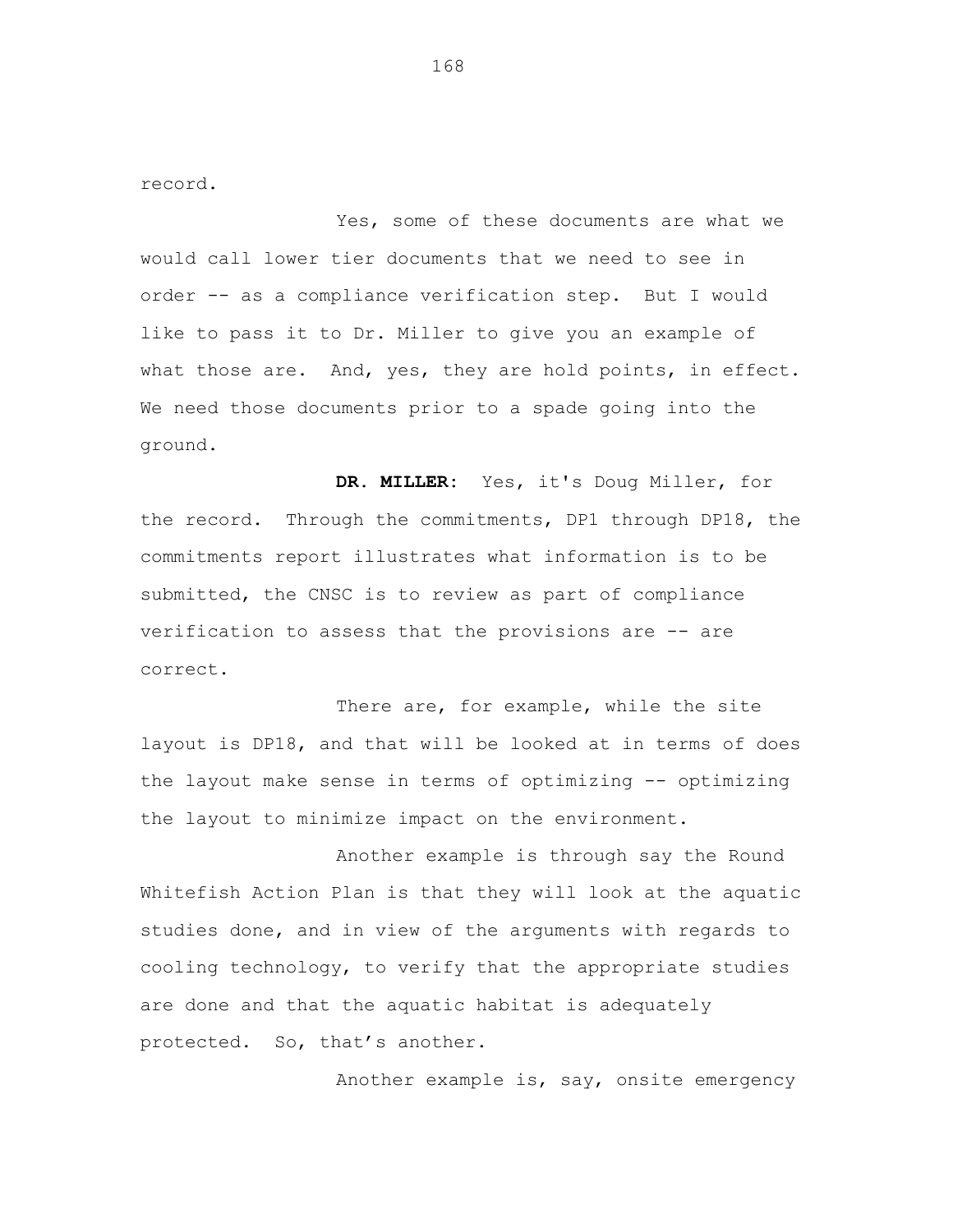preparedness where the focus for site preparation is conventional accidents on the DNNP site, and are there appropriate measures being put in place by the engineering company? And that will be verified and validated by OPG and submitted to us for review.

**THE PRESIDENT:** So, again, Mr. Miller, coming to my specific question, as part of your review do you confirm that the technologies selected for some of these are --

**DR. MILLER:** Yes.

**THE PRESIDENT:** (indiscernible)

technologies.

**DR. MILLER:** Yes. Within the licensing basis and within the LCH there is a specific aspect that there will be an assessment of the impacts of accidents and malfunctions on the environment, is addressed in the safety analysis section of the LCH, and that is to be done in accord with REGDOC 1.1.1 in the Accidents and Malfunctions section, Appendix F.

So, there is an early check that is the first step in the analysis that will build towards the more detailed review, to address the future commitments.

**THE PRESIDENT:** Okay, so maybe in terms that I can understand, prior to the construction licence application staff will be validating that the technology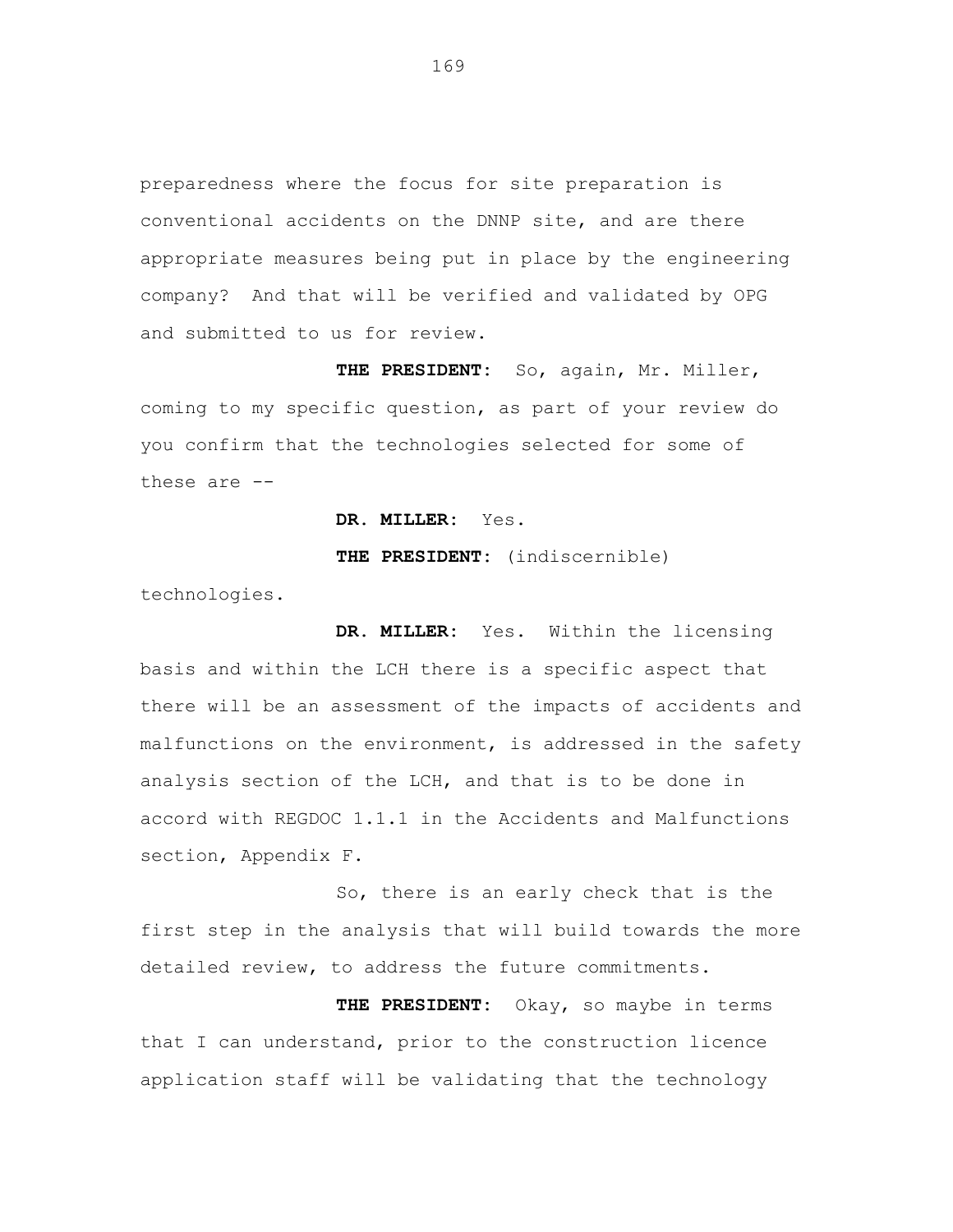selected fits within the envelope of the EA?

**DR. MILLER:** That is correct**.** There is a --

**THE PRESIDENT:** Tell me where on the LCH is that?

**DR. MILLER:** It's in the Safety Analysis section of the LCH. I don't quite remember exactly the page, but it is under the Compliance Verification Criteria section of the LCH under Safety Analysis.

## **THE PRESIDENT:** Okay.

record.

**DR. DUCROS:** Caroline Ducros, for the

I just -- in order to pull this together, your question was, is it a hold point? In effect, it's a hold point from a compliance verification documentation perspective.

It's not a hold point in that we do have all the information to make a recommendation to the Commission.

It's more of a compliance verification step, like a follow-up program would be. So, 15.1 is the JRP commitments that they are tied -- that OPG is tied to. Section 15.2 is the follow-up monitoring program under the environmental assessment. These are things that we need to see and then we verify that they are meeting those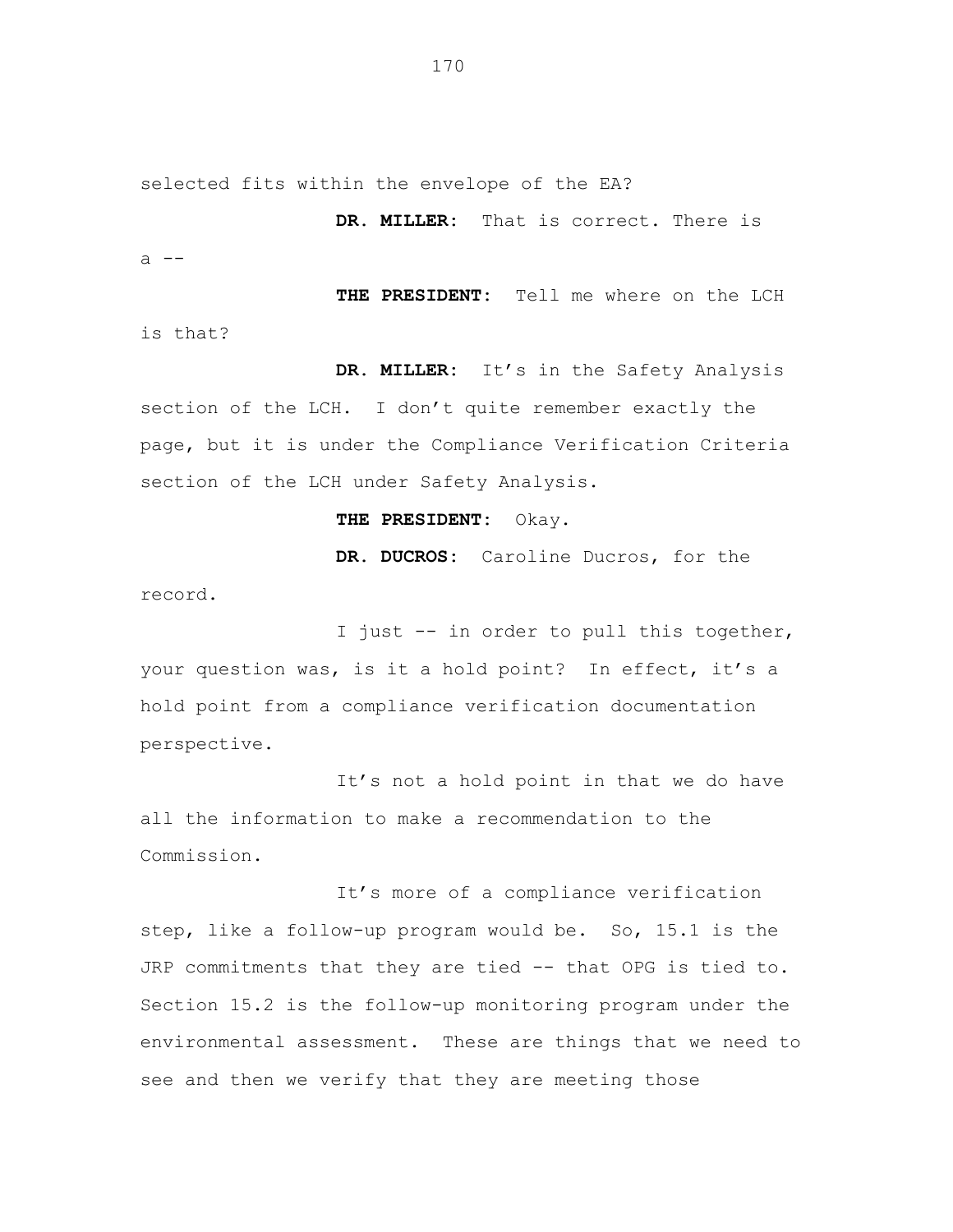commitments prior to being able to move forward.

**THE PRESIDENT:** Dr. Ducros, help me understand what does that verification mean? I think you know exactly what I'm trying to get at in here, is, does staff verify that the technology that's selected fits within the PPE prior to the construction licence application review?

**DR. DUCROS:** Okay. Caroline Ducros, for the record.

The level that is needed, the degree of information, or the depth of information that is required at this stage is for the preparation activities.

There is more detail required for a licence to construct stage for the PPE, for OPG to demonstrate that the plant parameter index continues to meet or is within the predicted effects of the environmental assessment and the conclusions of that. So, they are different.

**THE PRESIDENT:** Well, let me just tell you specifically what I'm getting at.

**DR. DUCROS:** Okay.

**THE PRESIDENT:** Before the site prep activities start, whatever those activities are planned under the licence that's being requested right now, staff will confirm that those fit in within the bounds of the EA,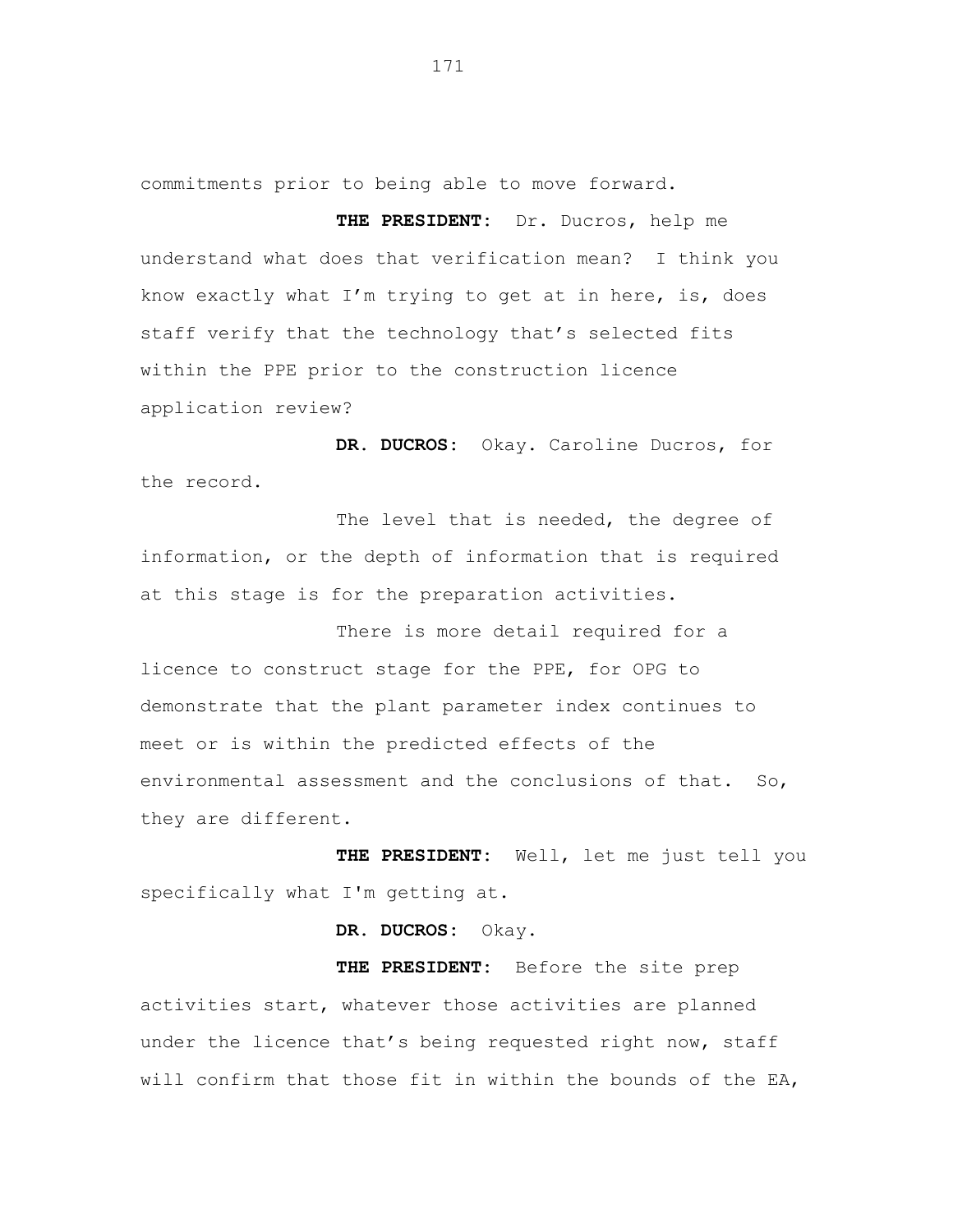with the technology that's been selected?

**DR. DUCROS:** Caroline Ducros, for the record.

Yes, staff will affirm that they are within the bounds of the EA for the Licence to Prepare a Site. However, the Commission will have to make the decision to accept the technology.

**THE PRESIDENT:** Yes, but that's part of the construction licence, I believe?

**DR. DUCROS:** Correct.

THE PRESIDENT: I'm just -- I'm focussing still on the site prep. That, yes, we've got this envelope and you know and it will fit within that. And I just want to know, is staff going to be verifying it fits in before there's a shovel in the ground?

**DR. DUCROS:** Caroline Ducros, for the record.

Yes, staff will verify that it fits in within the bounds of the environmental assessment and we will look at all aspects that are required for those commitments with the -- with the experts in those particular areas which is, I believe, why Dr. Miller mentioned different examples. Those examples would go to the proper experts to assess that they remain within the bounds of the EA.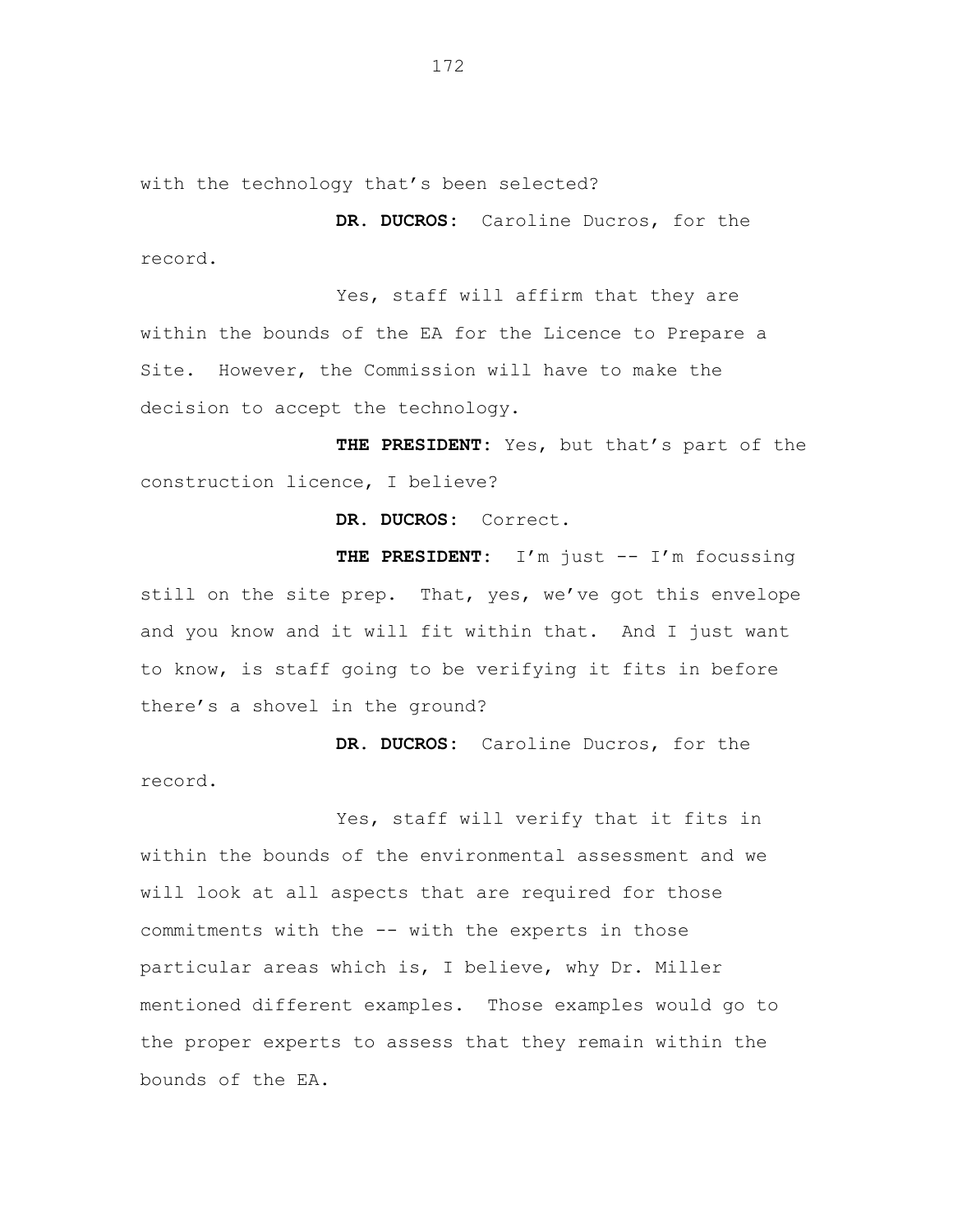## **THE PRESIDENT:** Okay.

Mr. Manley?

**MR. MANLEY:** Robin Manley, for the record.

I guess it might be at risk of confusing things, so I hope I will not, but I guess the way I would look at it as a licensee and operator is that the CNSC's licensing process splits activities, licensed activities into different phases, and the EA JRP process split the commitments into those separate licensing phases in a deliberate -- in a deliberate way, because certain things are site preparation, and others are construction, and others are operations. And so just as the CNSC's Act and Regulations contemplate through experience, and they were constructed to -- to enable, that there are different kinds of risks and activities that occur in different phases of a project.

So, it would be my interpretation that as OPG submits packages of material relevant to activities under site preparation, that I would imagine that the CNSC staff would perform compliance verification activities to validate that OPG is staying within the bounds of the site preparation licence and the EA requirements relevant to the site preparation phase, and that we would then progressively step through the remaining licence phases and that where the Commission's specific approval is required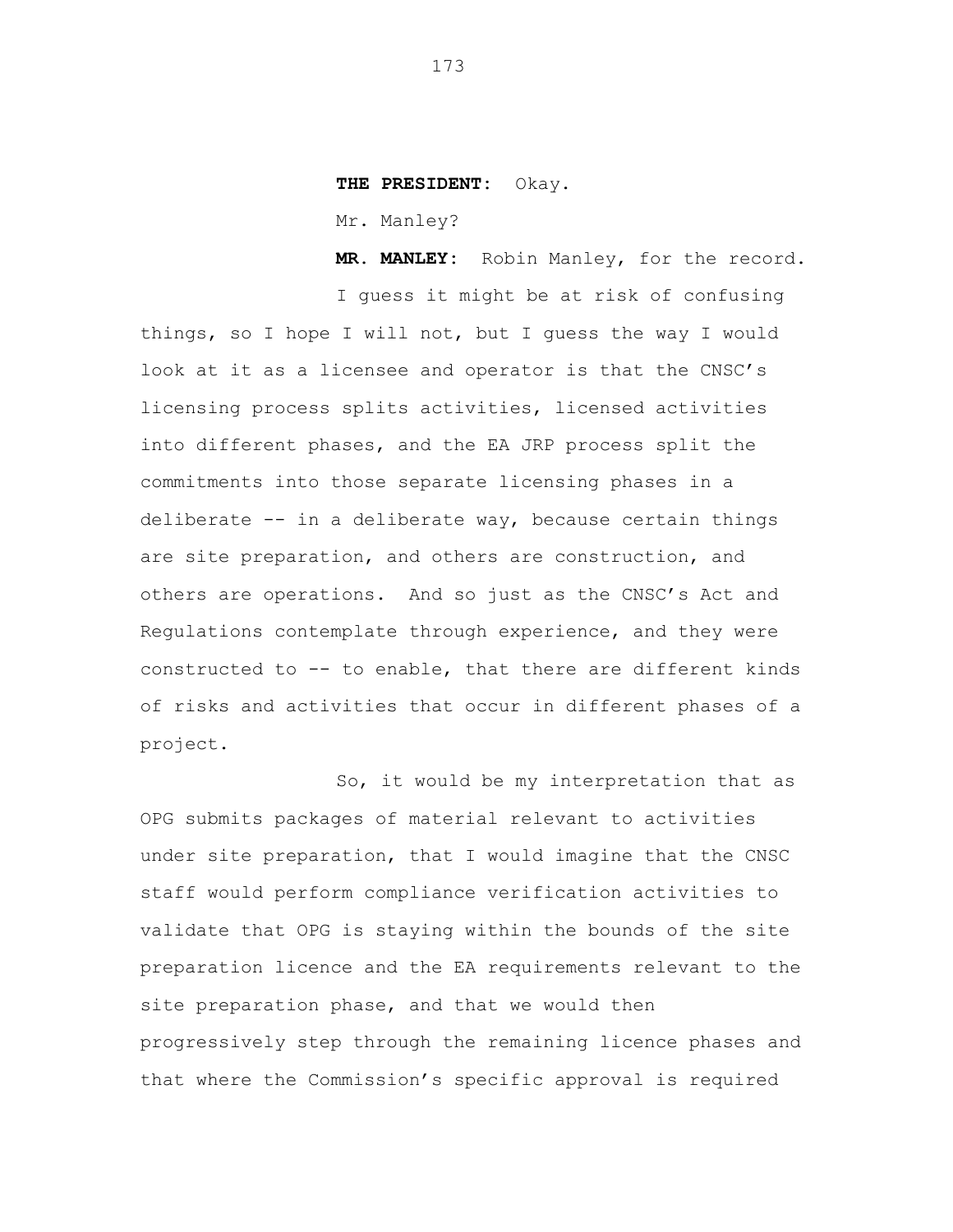such as before we could construct a nuclear reactor, all of the analysis and safety packages have to come before the Commission.

But they don't have to come before staff for me to build a road. And, so there is that distinction that certain things come before staff for me to build a road, and certain things come before staff for me to dig a nuclear hole and pour nuclear concrete and put a reactor in.

And then certain things come back before staff and the Commission before I can put fuel in it.

So, I just wanted to try and clarify my perspective. I think that is aligned with what Caroline Ducros has said.

**THE PRESIDENT:** Yeah, I don't think you confused it, but I don't think the examples you gave -- I think it's left a question for me, so I understand that phased approach. Remember, the biggest concern we've been hearing over the last two days is that the site prep activities seem to be agnostic of the technology, and that's not true. You're not going to be putting a hole in the ground until you've assessed -- you selected a technology based on an assessment that fits within the envelope, and staff will make sure that 90 days before, or whenever you're going to get the documents before you start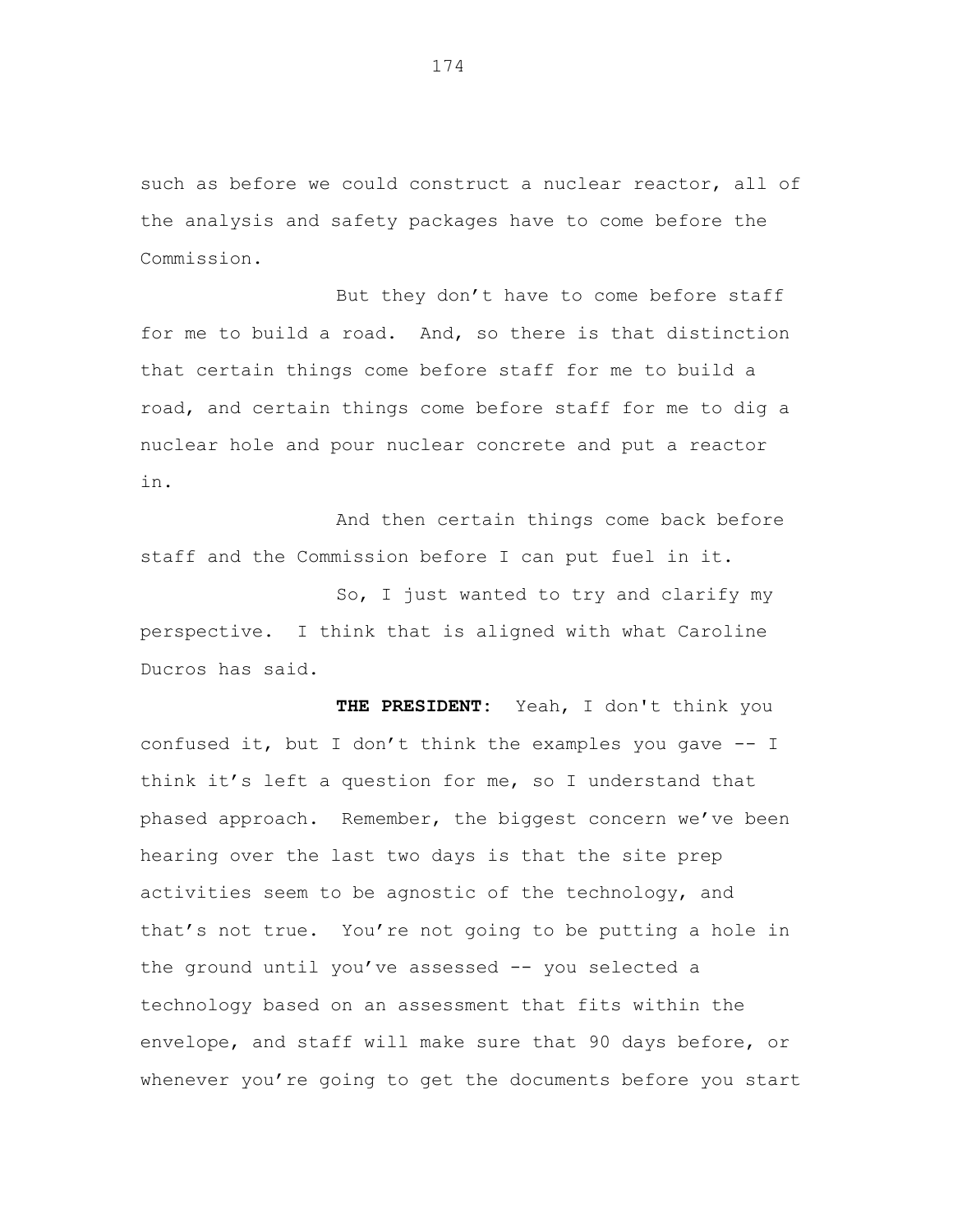you know clearing land or lake fill, or whatever it is, there are some activities that staff will have to verify that fit within the envelope of the EA. It's not just, you know, putting a road into the facility. It's actually what are you going to do with the site, the site layout? You've heard about optimization? Well, optimization means a whole lot of things. Northwatch was very clear on how optimization of the site layout has safety implications, as well.

So, anyway, I think I've got the answer I was looking for, but I see Dr. Ducros may have something else to add to it.

**DR. DUCROS:** I think just to clarify.

The commitment itself D-P-12.1 and that commitment reads: Once the specific technology is selected and design information is available, OPG will comprehensively review the Environmental Impact Statement to ensure the results of the Environmental Impact Statement remain valid. If this review indicates either a gap or a condition not bounded by the EIS, OPG will initiate corrective actions as required. And this may include mitigation options.

So Condition 15.1 is that they meet the commitments report and it is D-P-12.1 that they need to meet.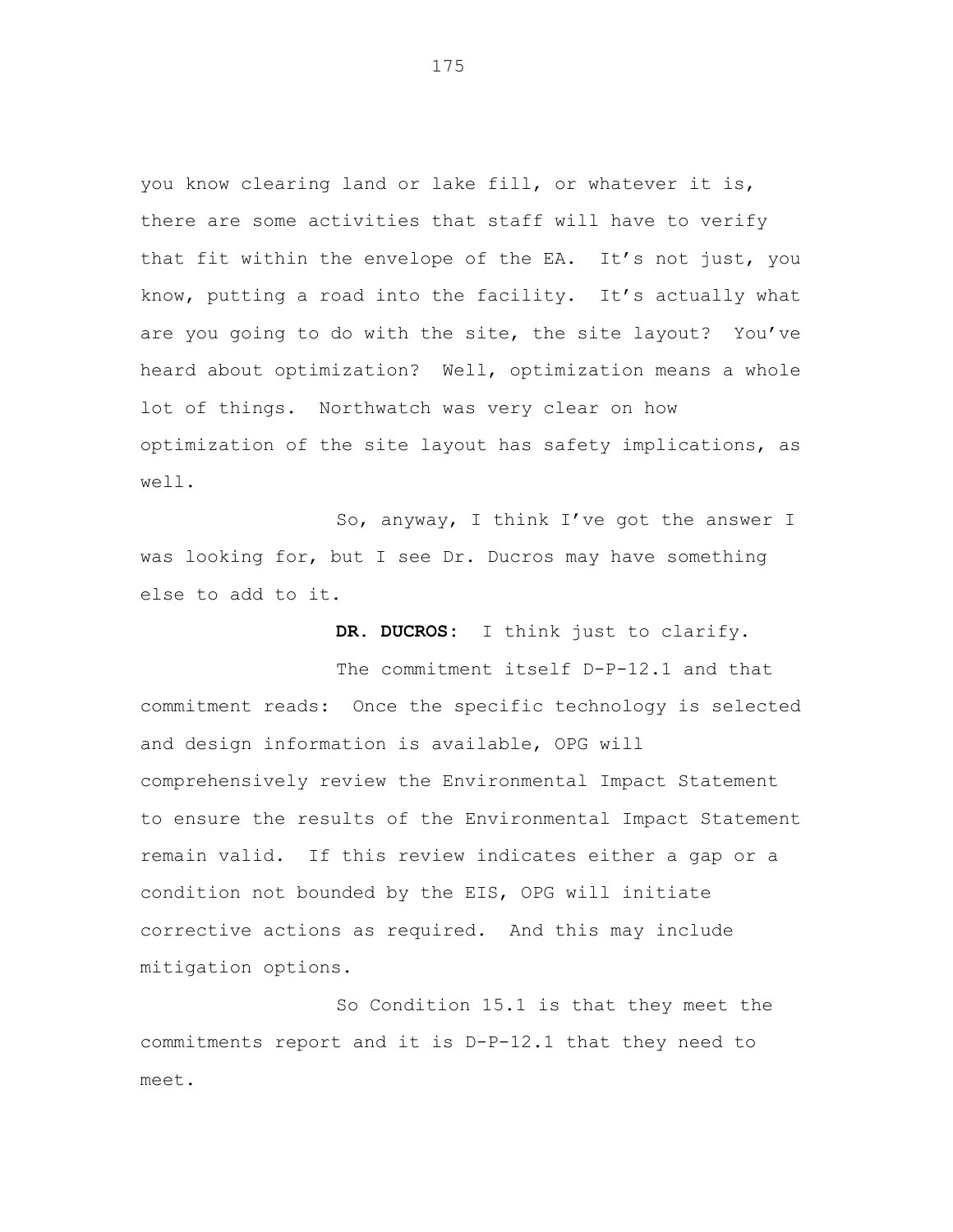**THE PRESIDENT:** So what is the timing for 12.1?

**DR. DUCROS:** Well, the timing has to be, I believe, three months before they do any activities.

> **THE PRESIDENT:** Yes, thank you. Okay. So moving back to Dr. Berube. **MEMBER BERUBE:** A last question from me is

for CNSC.

It has to do with the financial guarantee. Right now I believe it's valued at zero, which kind of makes sense considering there's nothing there really.

At what point does the financial have to be re-evaluated? Does it include non-nuclear facilities, anything that's put on site, or is it strictly pertaining to nuclear facility builds? Where are we? Right now you have a five-year re-evaluation period but in five years a whole lot of stuff could happen there if all of this moves forward should this licence be approved at this point.

**DR. DUCROS:** Caroline Ducros, for the record.

I will pass it to the Waste and Decommissioning Division to explain at what point it will have to be approved by the Commission prior to any set activities.

Mr. Patrick Burton is here to respond.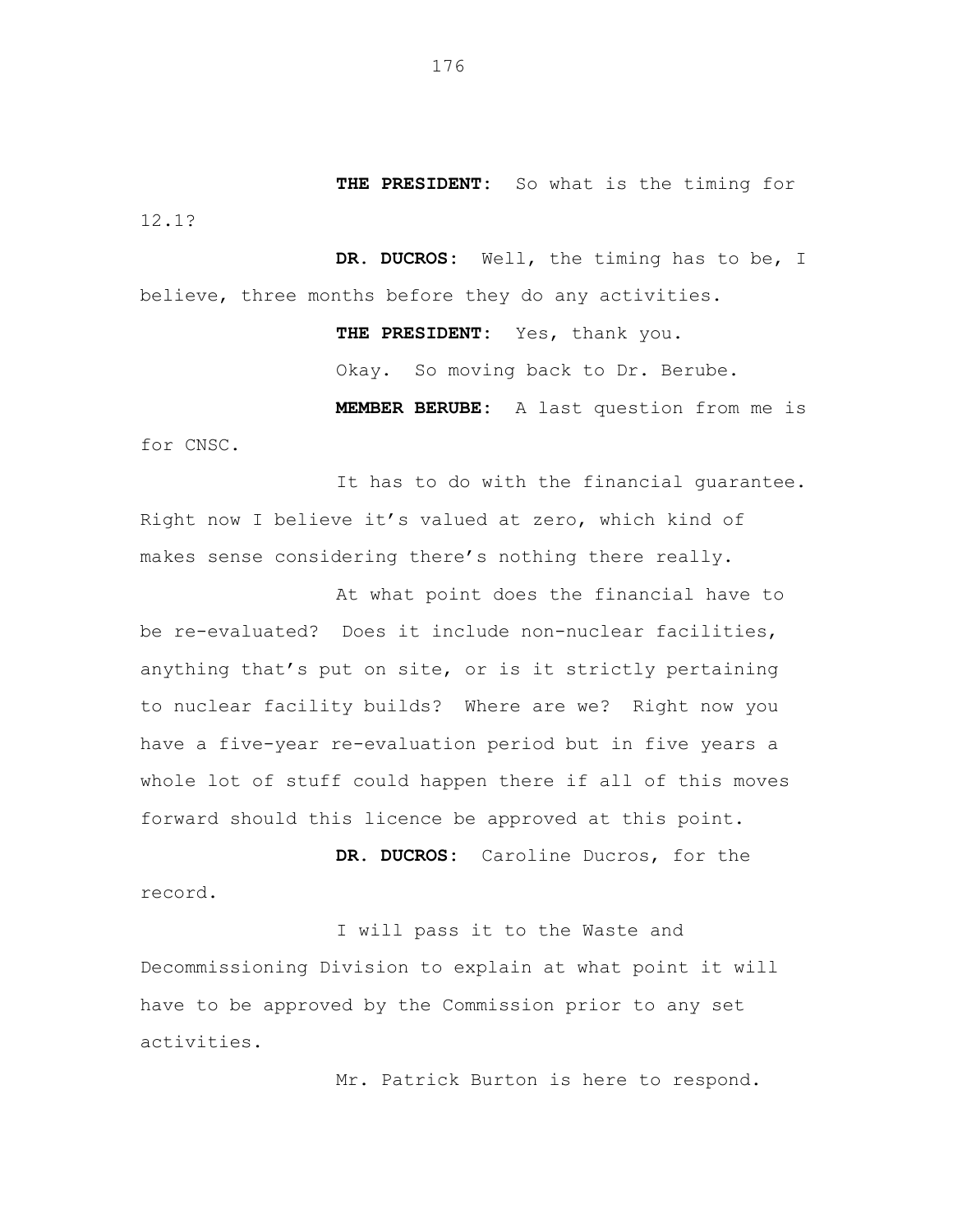**MR. BURTON:** Good afternoon, everyone. For the record, my name is Patrick Burton. I'm the Acting Director of the Waste and Decommissioning Division at the CNSC.

As you pointed out, the financial guarantee as it stands is zero and this is a bit of an unusual occurrence. As you say, it's in proportion to the amount of work that has been done on the site thus far.

So looking back to the Commitments Report which we were just talking about, if you look at Commitment No. 13.2, there is text in there saying that prior to OPG seeking to commence more substantive site preparation work they will need to re-evaluate both their preliminary decommissioning plan and their financial guarantee.

**MEMBER BERUBE:** Yes, I understand what you're saying. I read that provision and I understand that.

From a practical standpoint, what are you using as a basis to establish that financial guarantee? Is it basically an estimate of the cost of the project or the structures or the actual cost of demolishing whatever they do? Exactly how is that being done?

We're going now through, potentially going through a new build and a new build we haven't done for a while, and financial guarantees of course have to shift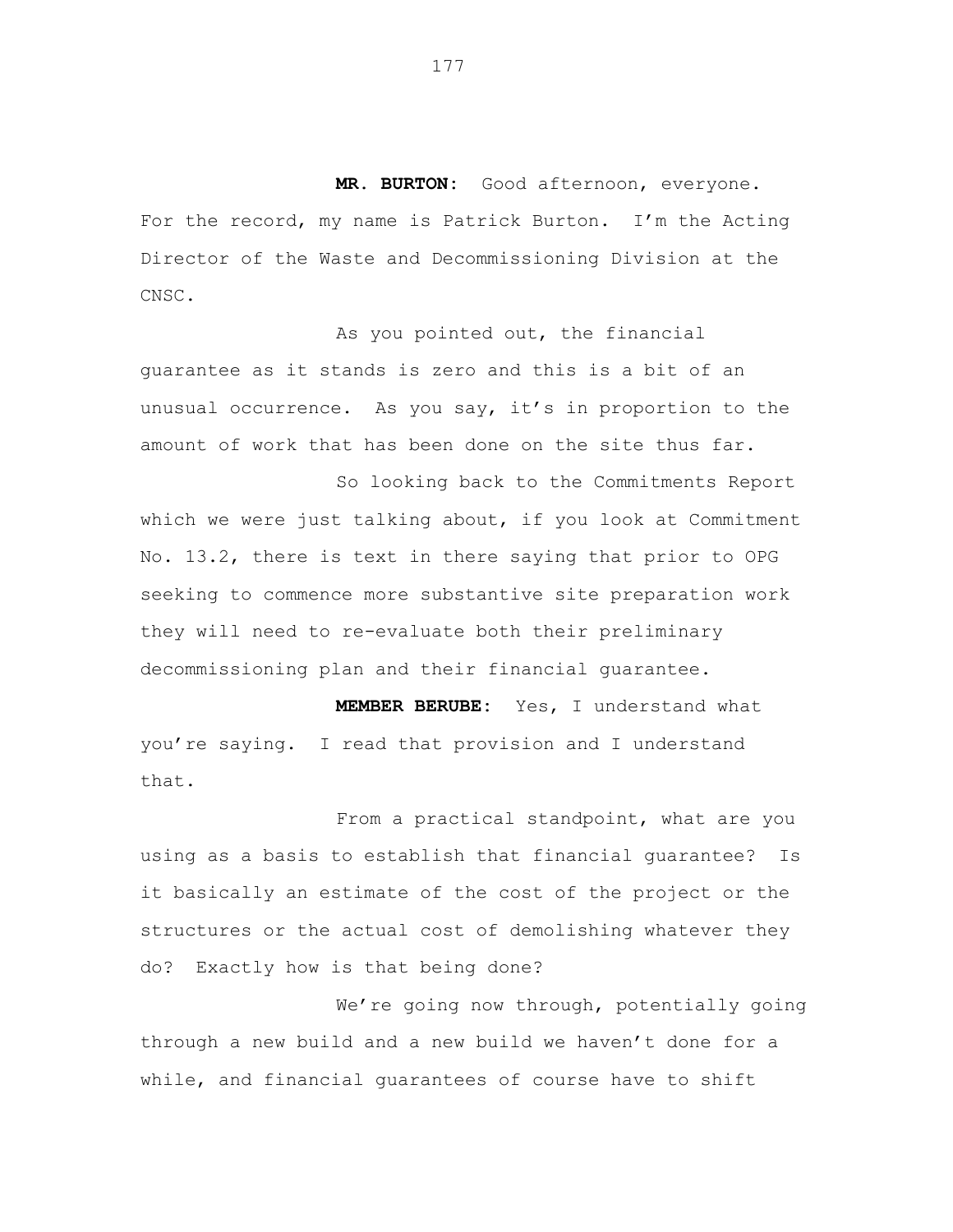with the actual cost of demolition, should that be necessitated at some point.

So how is that being accounted for?

**MR. BURTON:** It comes back to the idea of the desired end-state for the site. That is described in the Preliminary Decommissioning Plan which is linked to the financial guarantee.

For a bit of further detail on that I will pass to Mr. Gavin Steedman, who is one of our subject matter experts in financial guarantees and decommissioning.

**MR. STEEDMAN:** Gavin Steedman, for the record.

Just to add some more detail about that, with respect to the amount of funds necessary for the financial guarantee at the Licence to Prepare Site phase what we are looking for or what OPG needs to propose is a satisfactory end-state in order to return the site to that end-state that covers the activities covered under a Licence to Prepare Site, so whether that be grading, road construction, certain things like that.

That will then have to be expanded upon should licensing progress to a possible Licence to Construct.

For the purposes of the Licence to Prepare Site, what we're looking for is the activities covered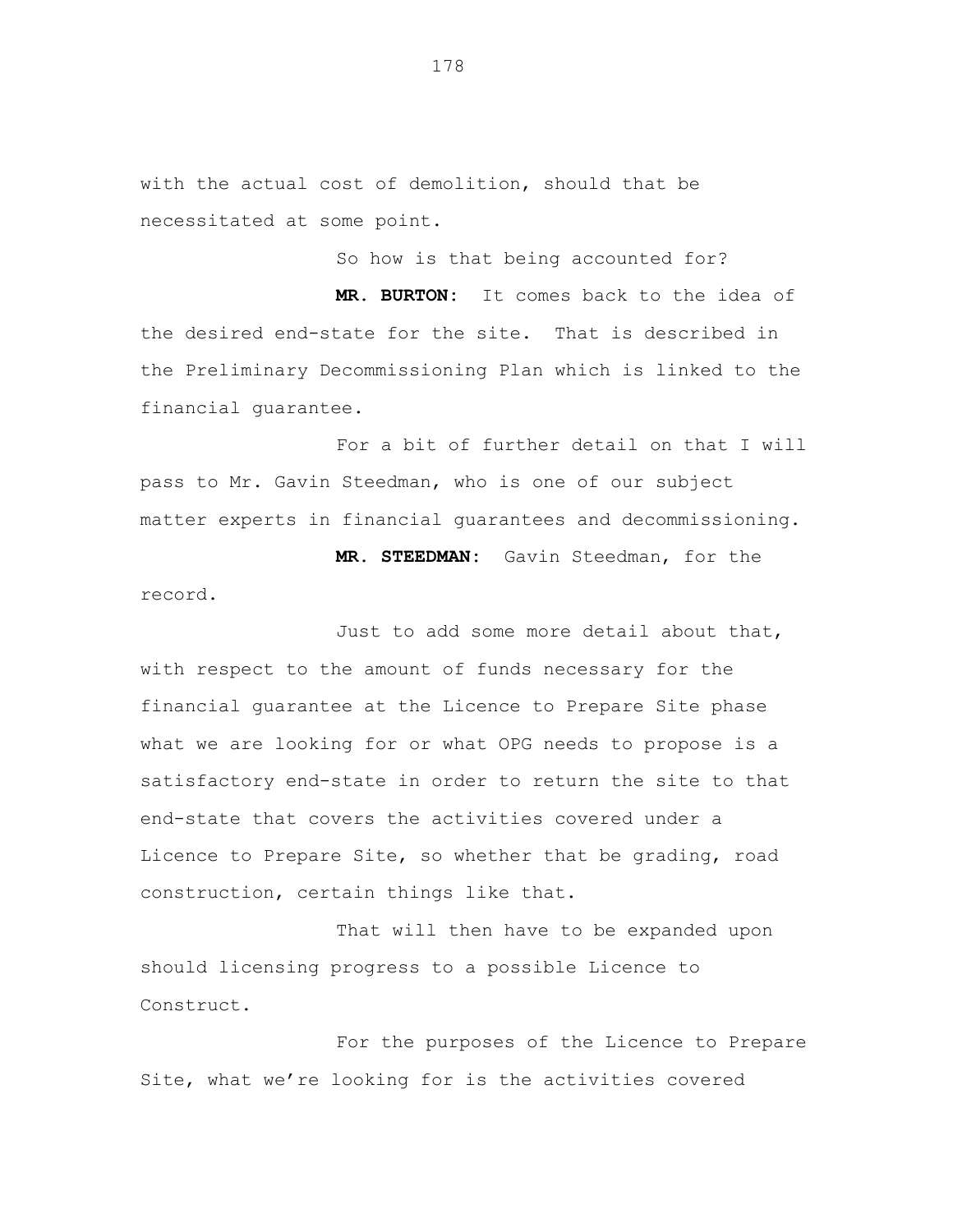under that licence, the activities for decommissioning that will return it back to a desired end-state.

**MEMBER BERUBE:** And just to get very clear, how do you determine what that number might be? **MR. STEEDMAN:** Gavin Steedman, for the

record.

What we would do, what CNSC staff would do is we would evaluate –- I hate to repeat myself, but to verify or look at the end-state that OPG has proposed, we look at the activities that would be necessary to return that site back to that desired end-state and then both through the PDP and the FG, financial guarantee, part of the assessment is to look at the activities necessary to do that, things like potentially hiring contractors, removal of material, things like that. And we look to see that costs are realistic and adequate.

Then for the financial guarantee what we look at is that the funds that OPG proposes they will need to cover those activities are available and can be accessed by the CNSC should they be needed.

**MEMBER BERUBE:** That's good, thank you.

**THE PRESIDENT:** I think we've got a couple of hands up to supplement what's been said.

Let's start with Mr. Jammal and then Mr. Manley after.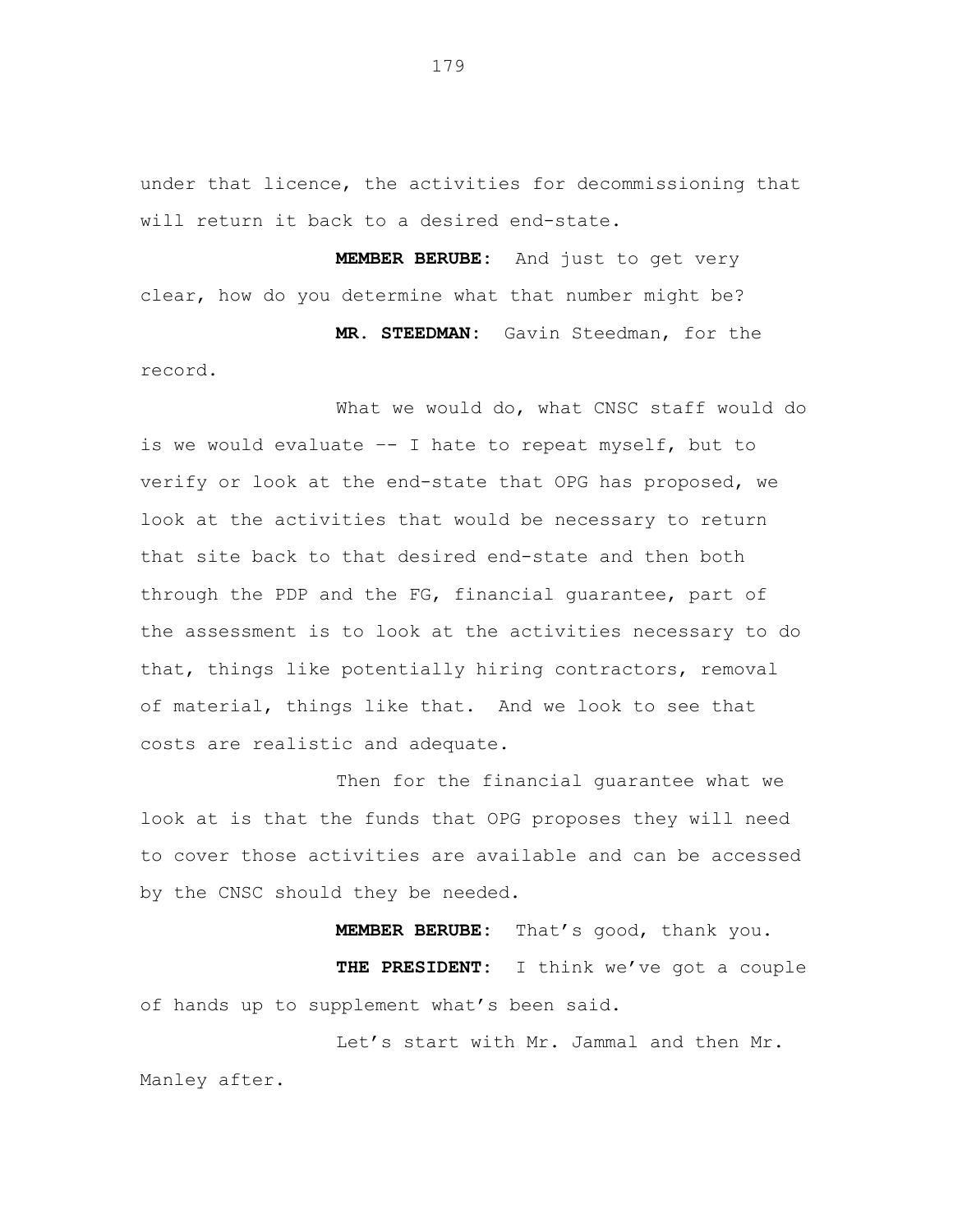**MR. JAMMAL:** Thank you, Madam President, Commission Members and colleagues. I have a bad signal so video is off for me.

In plain language, Dr. Berube, you were asking a very, very broad question, of course always a valid question.

The point I want to clarify is the fact that at every stage of a licence activity –- let's take a hypothetical example. OPG decides not to continue with a Licence to Prepare Site. Then there will be a dedicated financial guarantee for that activity to render that part of land, we're calling it site, to a state by which we determine and we approve via what colleagues are calling the decommissioning plan.

So for every licence activity there will be a corresponding financial guarantee.

So hypothetically if OPG tomorrow decides I am not going to do a Licence to Prepare Site, then they must give us a final state of that part of the land which the financial guarantee will apply towards it if they do not fulfil the requirements under what we call the decommissioning plan from a language perspective.

So every licence activity must have its corresponding financial guarantee and that's why I'm trying to put it in that perspective. So it's not just the full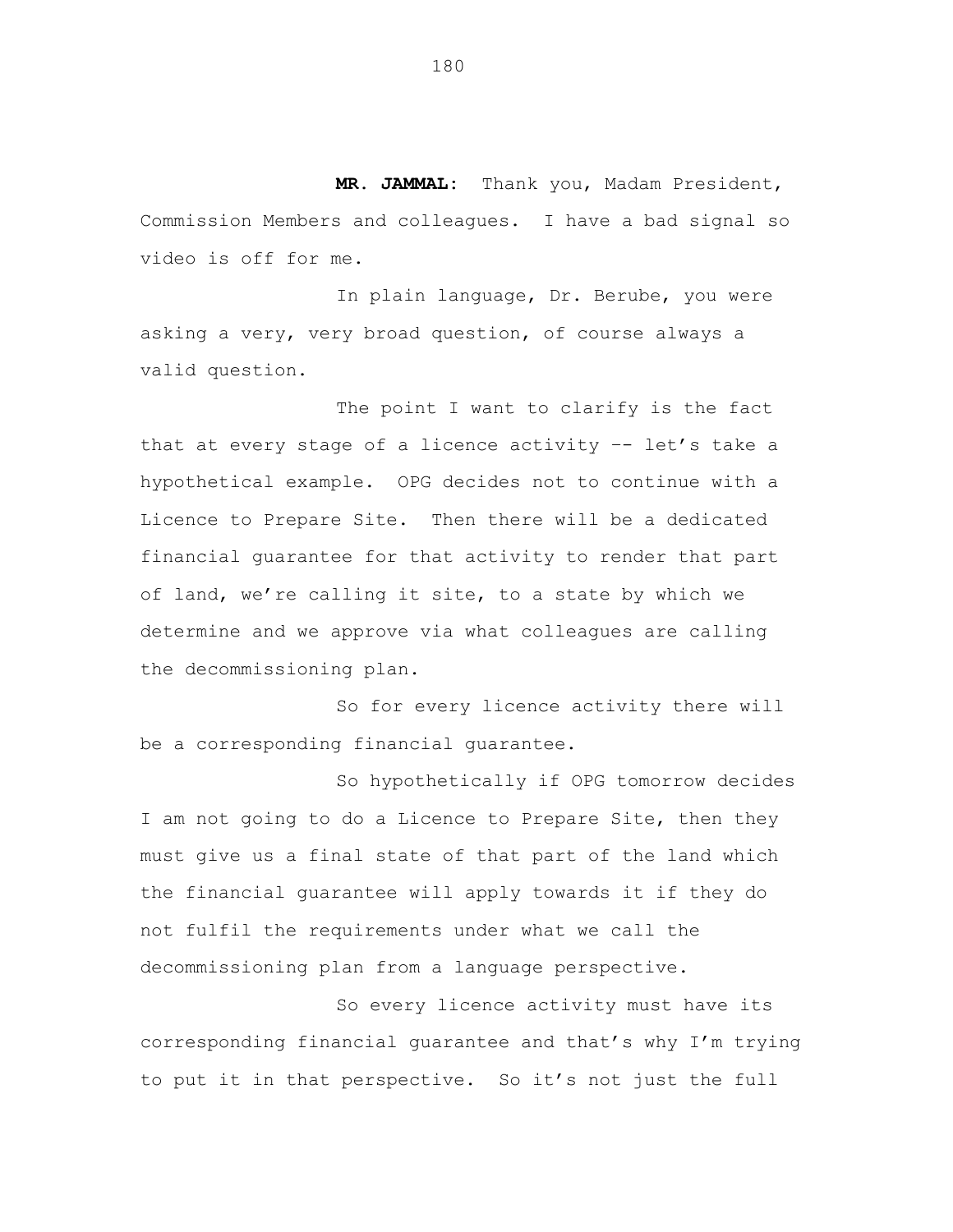site.

In addition with the risk assessment for the financial guarantee, OPG is an existing licensee, even though it's another part of the overall site. But we will hold them to it with respect to if they decide, for example, tomorrow not to continue with the licensing for the site, there will be a financial guarantee in order to put back the site to a state that we will agree upon with them.

And the Commission will have to approve the financial guarantee, by the way.

> **THE PRESIDENT:** Thank you, Mr. Jammal. Mr. Manley?

**MR. MANLEY:** Robin Manley, for the record. I'm going to call upon Jack Vecchiarelli to give me a hand in a moment if I get any of this garbled. First off, at this time the financial guarantee is zero dollars as there are no site preparation

activities undertaken that would require decommissioning activities.

We imagine that the bulk of the site preparation activity that we will carry out will be work that OPG will use obviously for site preparation. However, if the project should not proceed, that we would use said infrastructure in support of our existing Darlington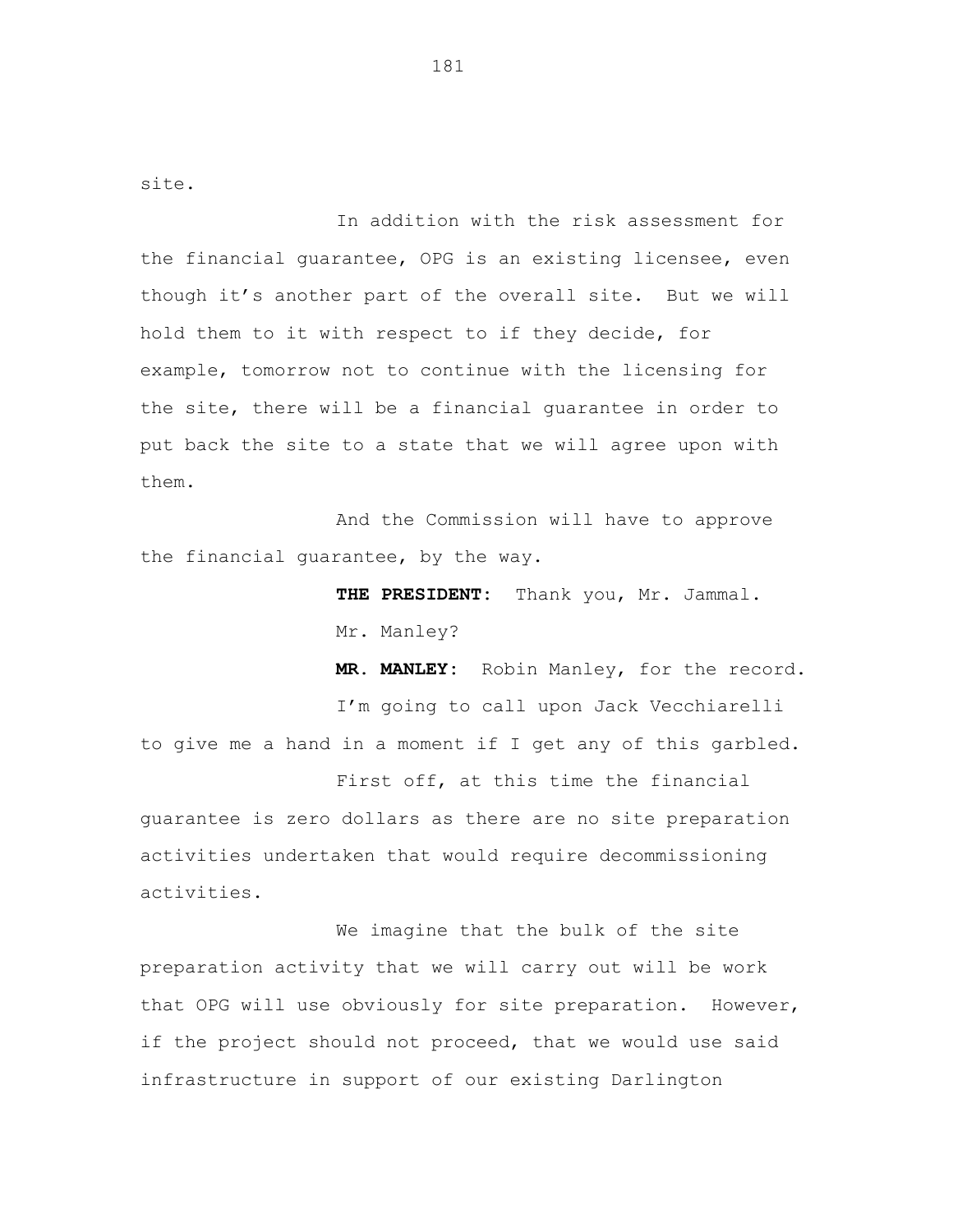licensed facilities over the course of time, and we would maintain the site accordingly; and that the site would be suitable for industrial use without risks or hazards that would require decommissioning.

But if substantive site preparation work activities would be undertaken that would require decommissioning, so prior to us seeking a licence amendment, work such as lake infill or removal of the bluff or construction of the wharf, as detailed by the Commission in its previous record of decision, that OPG would update the preliminary decommissioning plan and the cost estimate and seek the Commission's approval for commensurate financial guarantee.

I should also note that we have a significant highly funded financial guarantee for our other nuclear licensed facilities at this time, more than sufficient to cover a site preparation decommissioning.

I'm going to pause there and ask Jack Vecchiarelli to elaborate on anything, and he might also call upon other members of our team.

**MR. VECCHIARELLI:** Jack Vecchiarelli, for the record.

I would just like to echo what Robin just outlined there. That is an accurate characterization of our financial guarantee arrangement.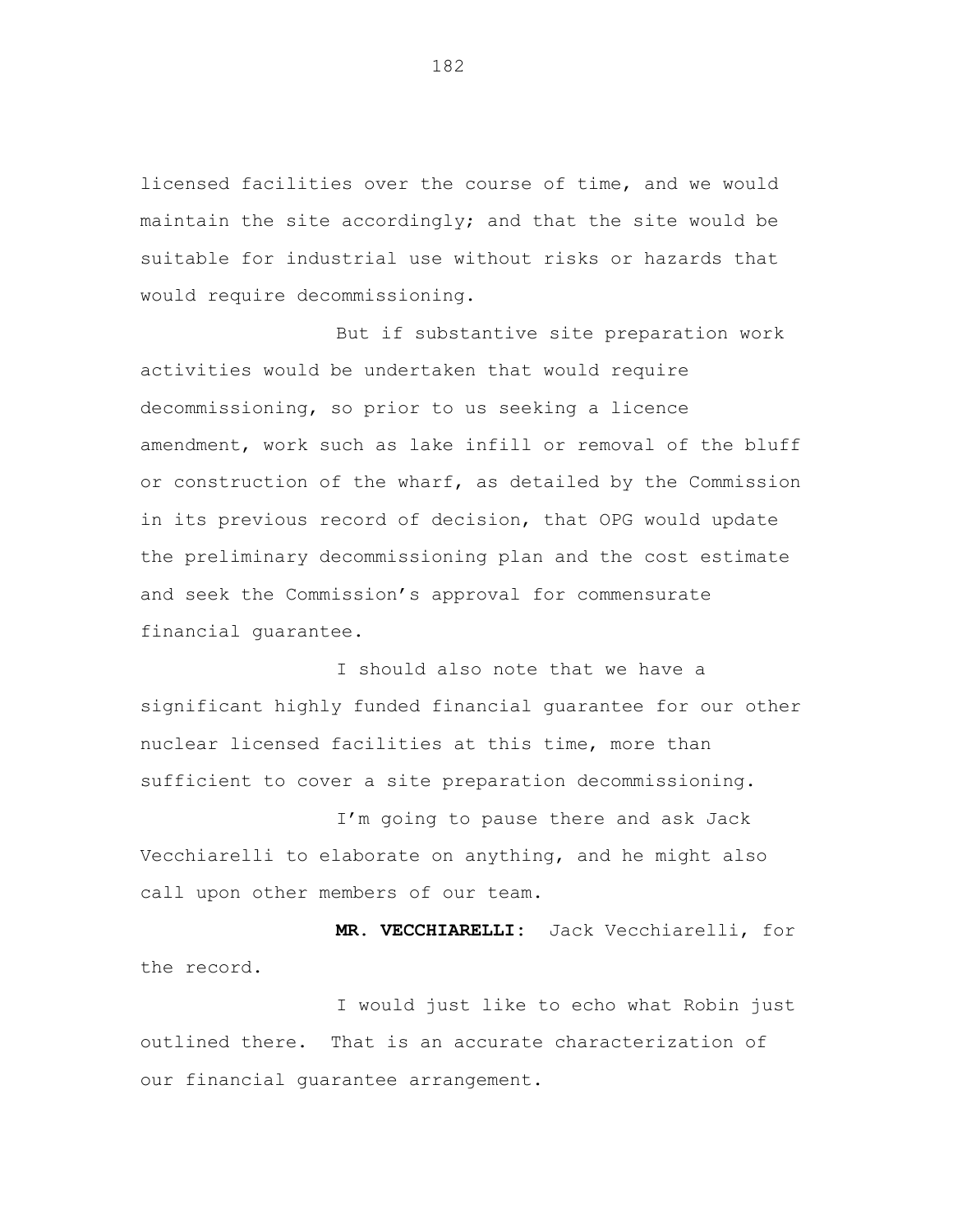I will point, though, to Section 6.5 of our Commission Member Document, which basically describes what Robin just outlined.

And just to quote a bit from there: that should the project be cancelled during the course of the proposed licence then OPG would use the site to support the ongoing operation of the existing Darlington facility and maintain the site in accordance with that usage without specific risks or hazards.

So we have established guarantees for the Darlington Station that includes decommissioning of that site, of course, and we have already as part of the current licensing basis for the Darlington New Nuclear Site Preparation Licence, we have the licensing basis document which is a letter from 2010 which rationalizes what we just described around the zero dollar current financial guarantee.

And as Mr. Jammal noted, there is an expectation to revisit and update financial guarantees in accordance with the regulatory requirements and we do have a commitment, as we indicated in the opening presentation yesterday, that once the technology is selected and prior to construction we will revisit the financial guarantee.

So those will go before the Commission, as appropriate, for approval. But at this time as part of the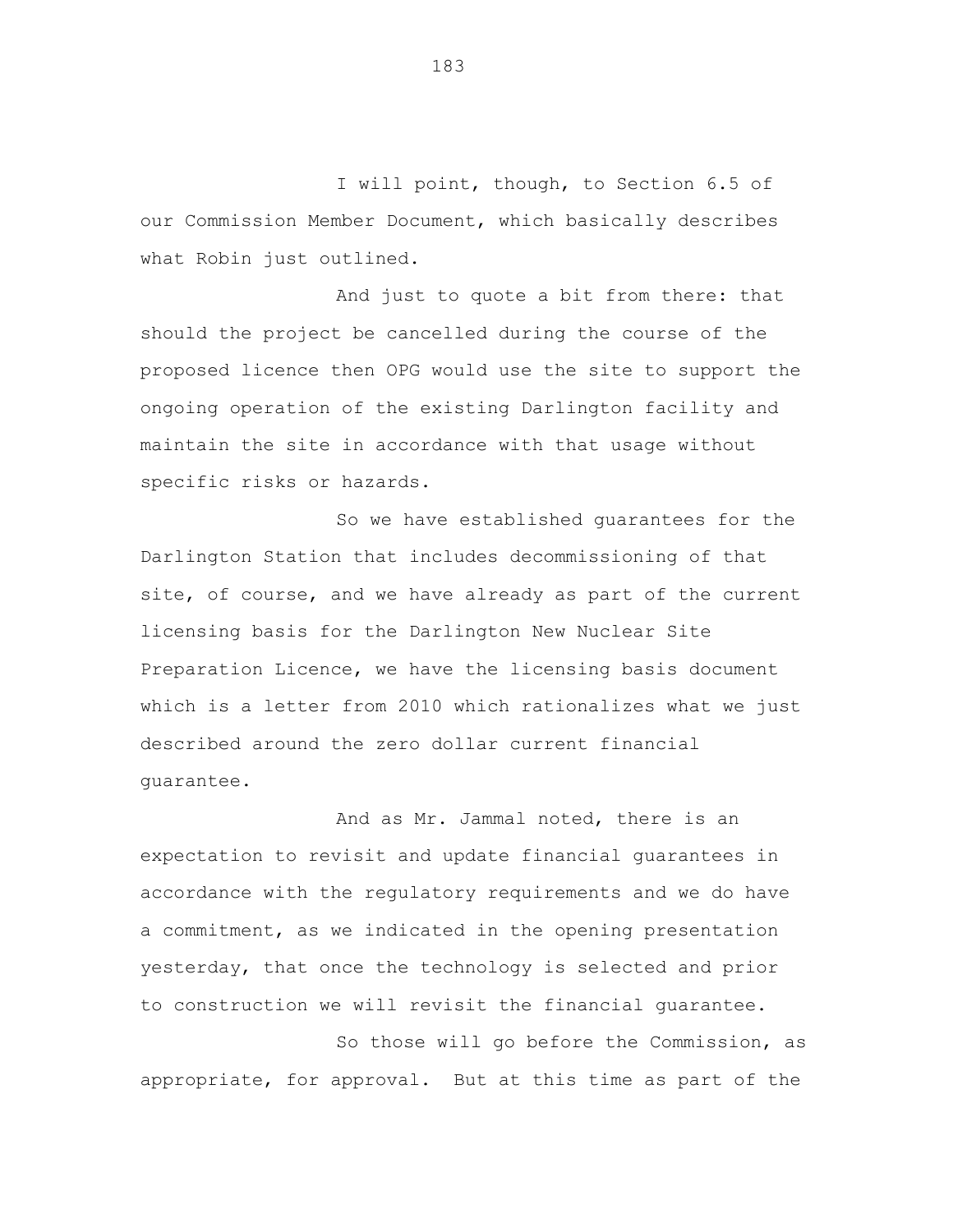current licensing basis, our financial guarantee is captured. And should there be anything materially different that's beyond the scope of what that was accepted to be, then we would need to revisit this with the CNSC.

I hope that helps.

**MEMBER BERUBE:** Yes.

THE PRESIDENT: Good. Thank you. Dr. Lacroix.

**MEMBER LACROIX:** My questions have been answered and my concerns have been dissipated. Thank you very much.

**THE PRESIDENT:** Very good. Thank you.

Maybe I can ask my question around OPG's commitments. I wish I had the slide handy here. I know there is only after all the Gap analysis done there is only one new commitment that has been added, which is around the site layout.

As I was reading through OPG's CMD, or maybe the staff CMD, and there were all these GRP recommendations, I saw many of them were either not initiated or initiated and there were no completion dates given. And I can totally understand that because the start date has not really been established and you are just reactivating all those activities.

Remind me if the licence renewal does take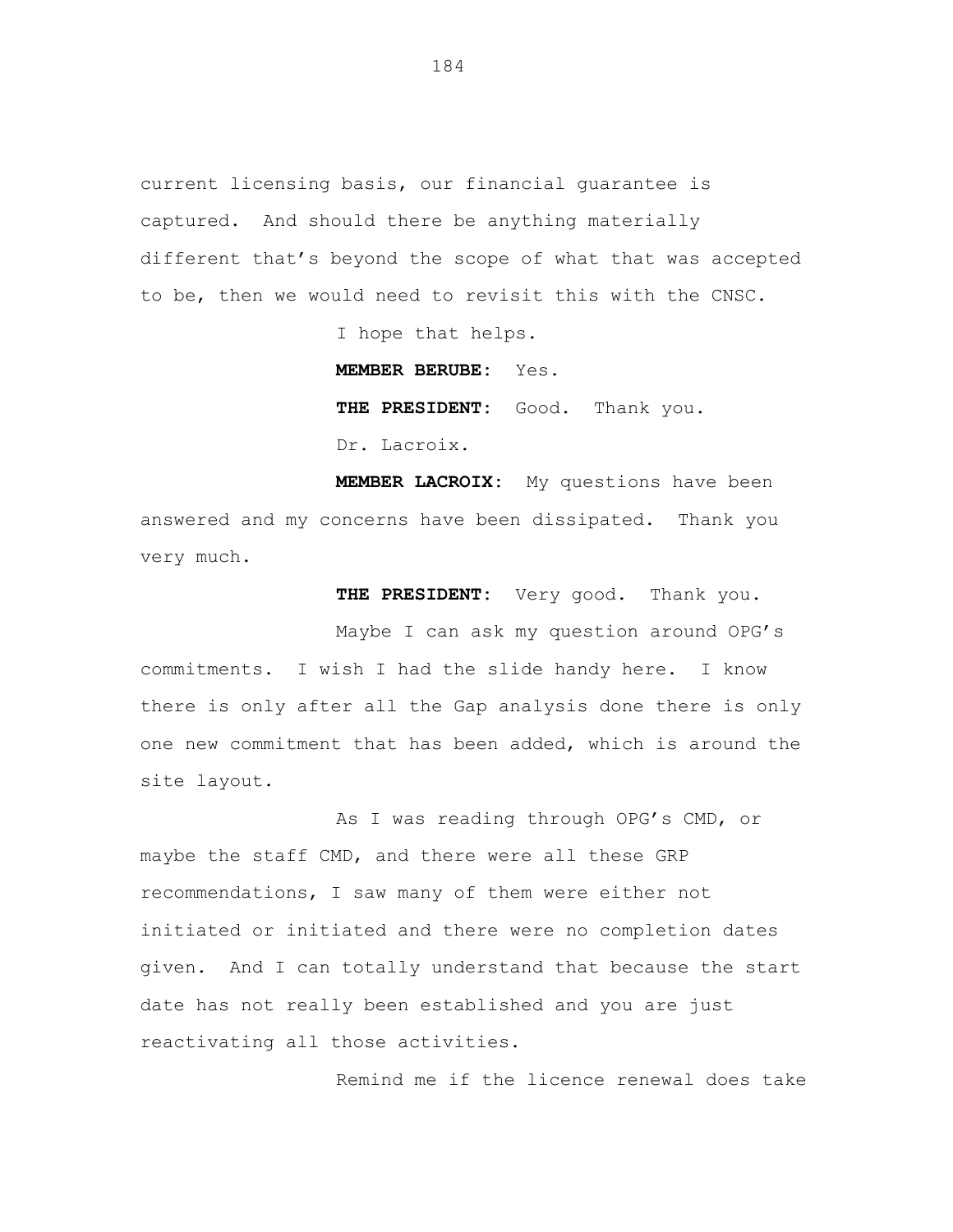place, is there then a detailed plan that is sent to staff that says for these commitments here are the target completion dates and here's what you can expect when?

So I will ask OPG.

**MR. MANLEY:** Robin Manley, for the record.

I'm going to see. Sevana Bedrossian, our Licensing Manager for the project, has graciously volunteered to take this question.

Thank you, Sevana.

**MS. BEDROSSIAN:** No problem. Sevana Bedrossian, for the record. I'm Manager for Regulatory Affairs for DNNP Licensing.

So yes, as the commitment report lays out, we are required to submit the documentation to close these commitments 90 days prior to start of site preparation activities for CNSC staff review and acceptance. We will be communicating with them our plans for the timeline, where these commitments will be submitted to them to allow time for that review and acceptance prior to any activities in order to seek that authorization.

Thank you.

**THE PRESIDENT:** Thank you.

Okay, back to Dr. Berube.

**MEMBER BERUBE:** I have no further

questions; thank you.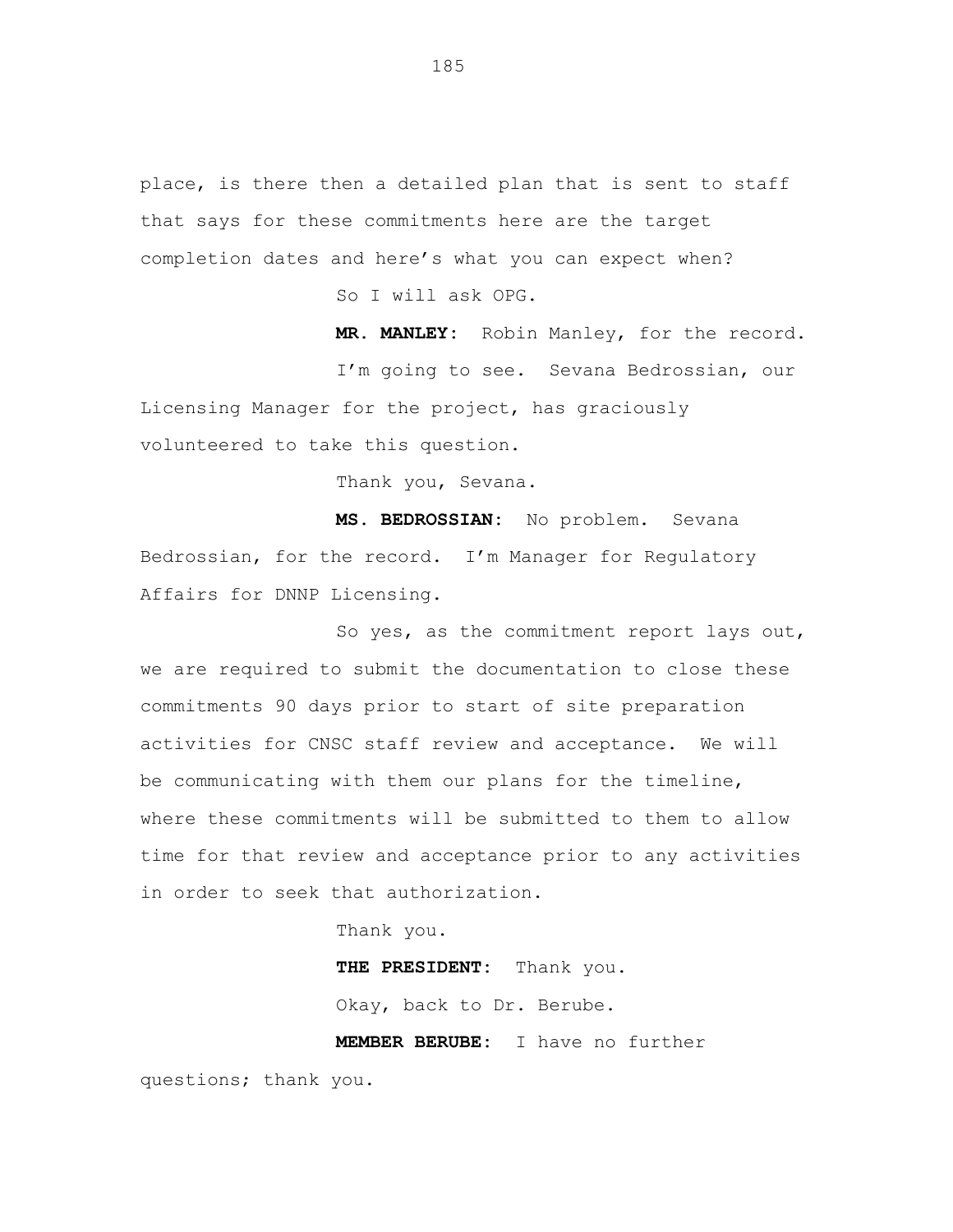suggestions for the Commission, that would be very helpful. licence application. If they have any concerns or any them an opportunity to give us their thoughts on OPG's colleagues from other governments and departments, give **THE PRESIDENT:** Maybe I will ask our

Fisheries and Oceans, please. Maybe if we can start with Department of

**MS. EDDY:** Sara Eddy, for the

record.

today, so I hope you can hear me. We are experiencing Internet problems

**THE PRESIDENT:** Yes, we can.

at this time. **MS. EDDY:** Thank you. I have no concerns

moving as per your expectations then. **THE PRESIDENT:** Okay. Everything is

water. plan, what the clearing plan is. I don't see any work in **MS. EDDY:** We have not seen the site

**THE PRESIDENT:** Okay, it's a little early then.

How about Environment and Climate Change

Canada?

**MS. ALI:** Thank you for the opportunity to comment.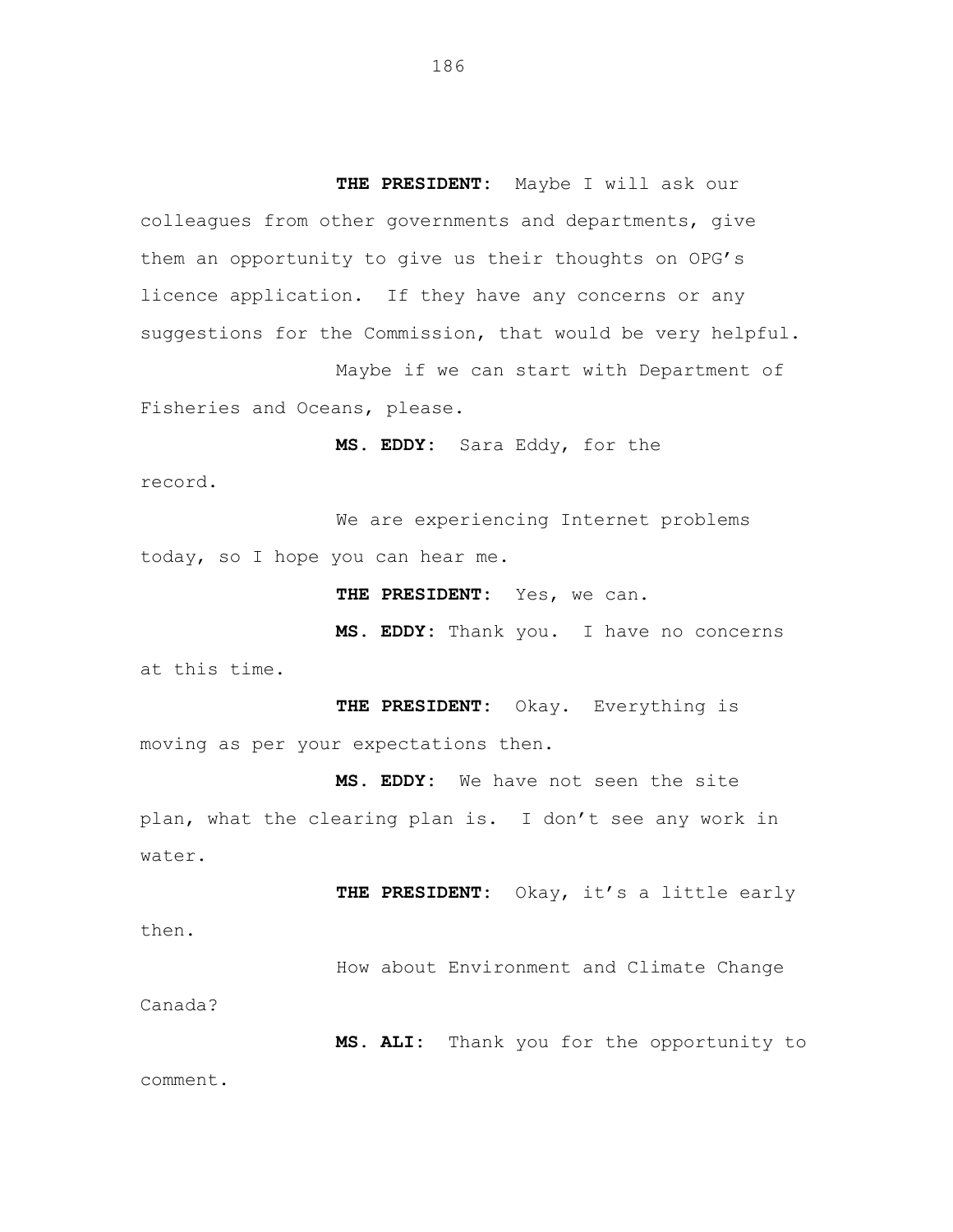Nardia Ali, Manager, Compliance Promotion and Expert Support with Environment and Climate Change Canada.

I know I've said several times in many hearings, we have an MOU with the CNSC under which we are involved in almost every application and every licence application where we provide expertise to the CNSC in areas of our mandate, which is quite broad: air and water quality, soil quality, wildlife. We are involved in the waste management and policy development that's happening now.

ECCC was involved in the original Environmental Assessment. I was actually at the Panel hearing. And most recently we've reviewed several documents with content relevant to our mandate, such as the 2020 baseline characterization study and other EA follow-up monitoring studies. We also review the annual barn swallow monitoring done by OPG.

So to date we are satisfied with the work that's been completed and the ongoing work, the proposed commitments and the overall conclusions regarding the site preparation application.

So ECCC has reviewed the updated baseline and environmental studies in support of the OPG commitment, and we believe that they confirm the conclusions of the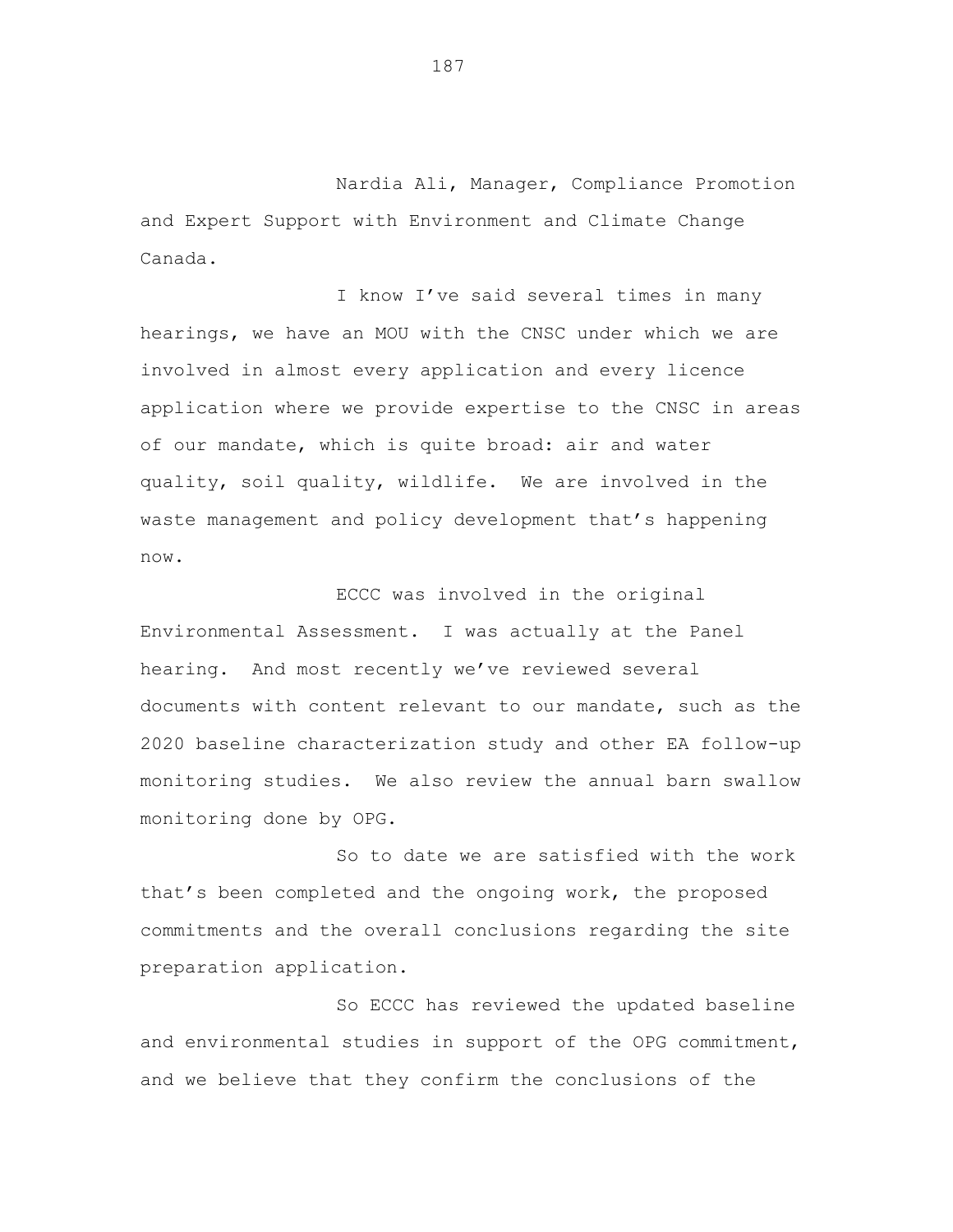DNNP EPA and over the hearing process we've heard CNSC assure us, and OPG, assure all the stakeholders that when the technology is selected, any additional environmental protection needed will be requested by the CNSC.

So therefore we are confident that with the CNSC's regulatory process and the continuing engagement with other departments, like ECCC and DFO, we will ensure safety for the environment and Canadians.

And finally ECCC is of the opinion that the scenarios considered in the original EA will still ensure environmental protection since they sort of assumed worst-case scenarios and looked at maximum effects and things like that. So we are confident.

And the last point I want to say is that there's a lot of work going on on climate change and adaptation. There are no fixed results yet. But we are tracking that research and keeping the CNSC informed as we get results on things like any rise predicted for lake temperatures and things like that.

Thank you very much.

**THE PRESIDENT:** Thank you, Ms. Ali, for giving us that reassurance.

Then Office of Fire Marshal and Emergency Management. I know we heard from you yesterday. Anything else you would like to add today?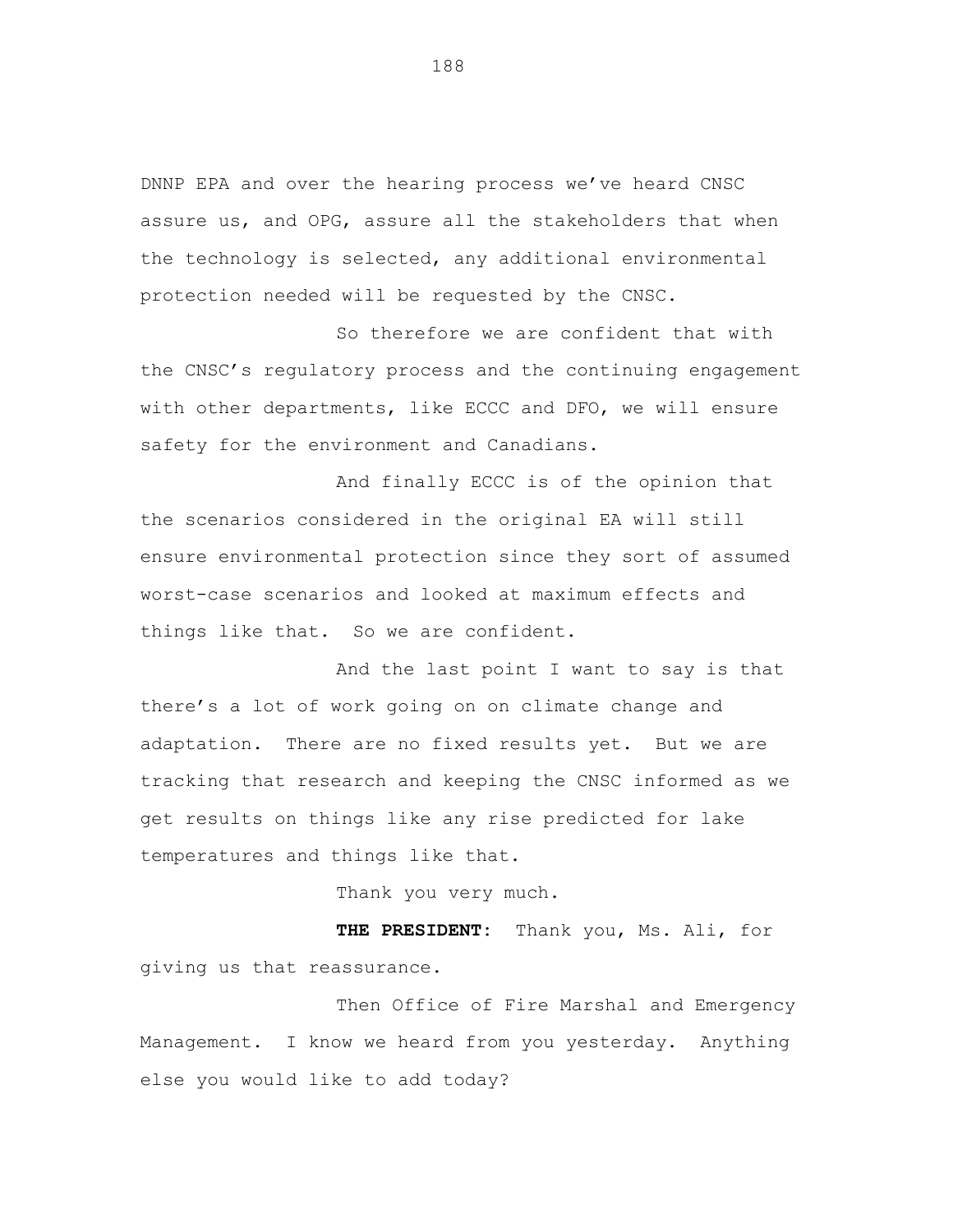**MR. KINCHLEA:** Richard Kinchlea, for the record.

No, we have no concerns at this time.

**THE PRESIDENT:** Thank you.

And the Regional Municipality of Durham? I'm not sure if they are here with us.

**MS. ROCHON:** Good afternoon. Caitlin Rochon from the Durham Region.

We have no further questions.

**THE PRESIDENT:** Thank you.

I don't know if we've got anyone from the Municipality of Clarington. But if you're here, here's your opportunity.

**MAYOR FOSTER:** Madam President, it's Adrian Foster, for the record, Mayor of the Municipality of Clarington.

No. Thank you for the ability to present and thank you for the work that you are doing today on this file. It is deeply appreciated.

**THE PRESIDENT:** Thank you for being here. Before concluding the hearing, I will turn the floor to OPG to provide you with an opportunity to make

any final remarks.

Mr. Mark Knutson, over to you, please. **MR. KNUTSON:** Thank you. Mark Knutson,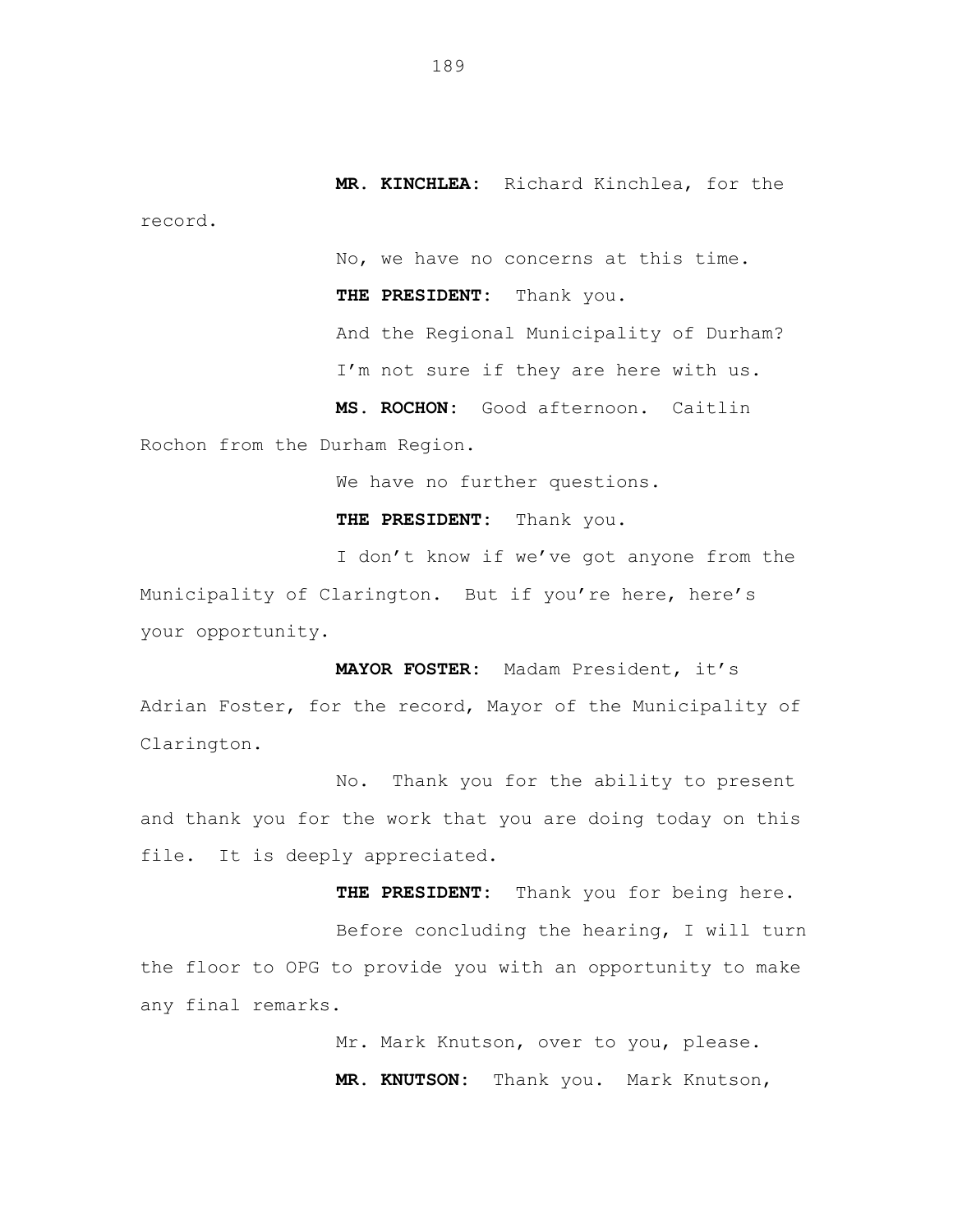for the record.

President Velshi and Members of the Commission, on behalf of OPG I would like to thank you for your fair and balanced conduct of this hearing.

I would also like to thank Louise Levert and other CNSC support staff for organizing these proceedings and pivoting to successfully conduct them in a virtual manner as a result of the ongoing pandemic.

Commissioners, as we heard from the Intervenors throughout these two days of hearings, there is a strong interest from the participants to be involved and apprised of the New Nuclear Project at Darlington. To that end we will certainly continue to listen and remain engaged with them on the status of the project. We truly value the insights and perspectives shared by various participants of the last two days and throughout the project so far.

Open and transparent discussions are a pillar of OPG's social licence, a licence that involves daily engagement and dialogue with our neighbours, Indigenous communities and stakeholders.

In this hearing there has also been discussion about climate change and the need for new nuclear is now.

Madam Chair, OPG shares this view. Canada must have a diverse clean portfolio of energy production in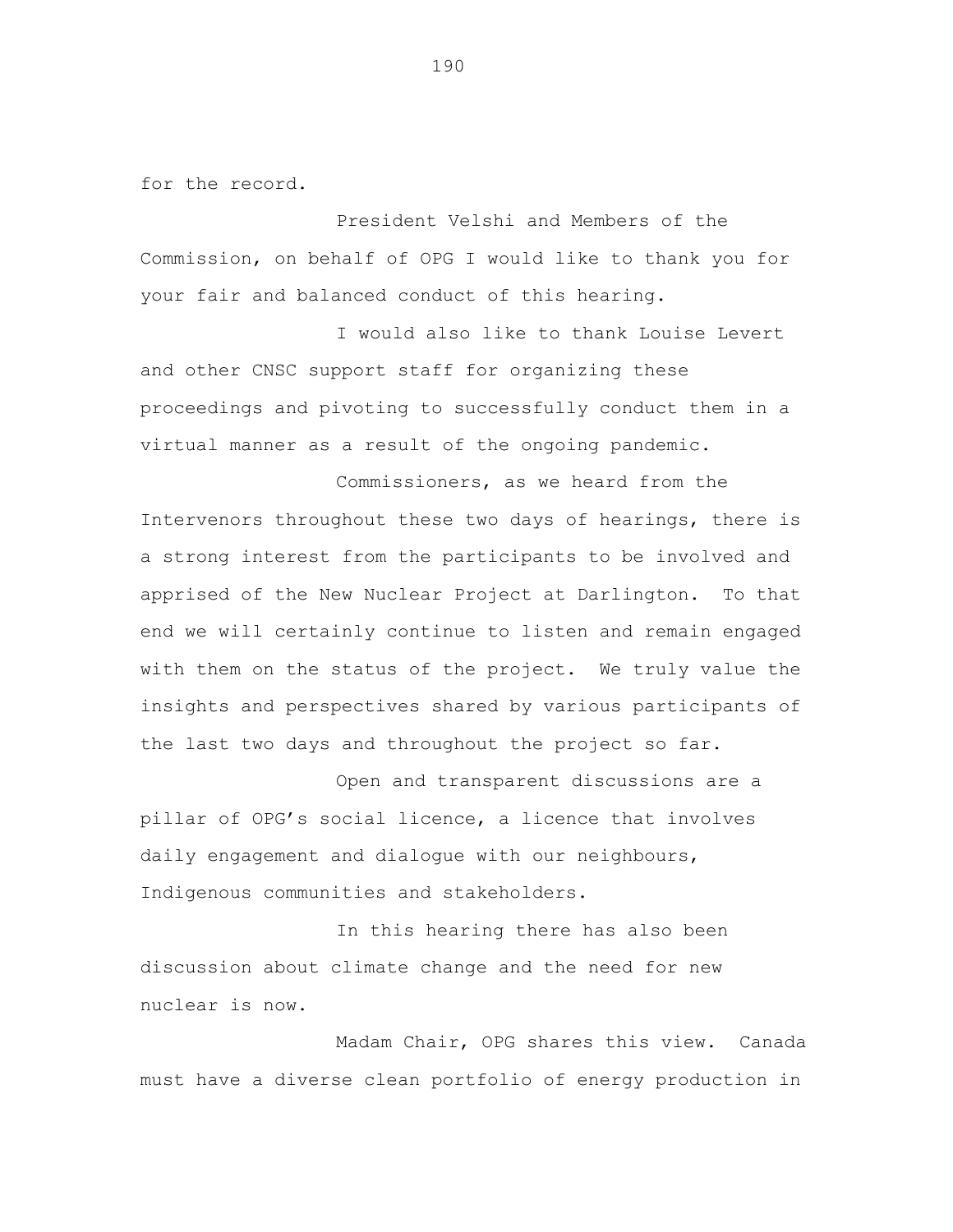the future to combat the effects of climate change and this must include nuclear power.

Nuclear power has an essential role to play in fighting climate change by providing safe, reliable baseload energy to enable a low carbon future comprised of variable renewables.

The Site Preparation Licence continues to be an asset for OPG and the people of Ontario. Its successful renewal will be a crucial next step towards a clean energy future through new nuclear generation within Ontario and Canada.

Reflecting on what we've heard during this hearing from the Commission and from the Intervenors, I would also like to mention a few items and how we plan to proceed following this hearing.

We commit to working further with Indigenous communities and stakeholders to seek their traditional and Indigenous knowledge and to include it, where applicable, in order to further understand the potential impacts of the project and strengthen our assessment and decision-making.

OPG will continue to meet its commitments associated with the JRP process and we will continue to engage with CNSC staff through the staged approach for undertaking the site preparation activities.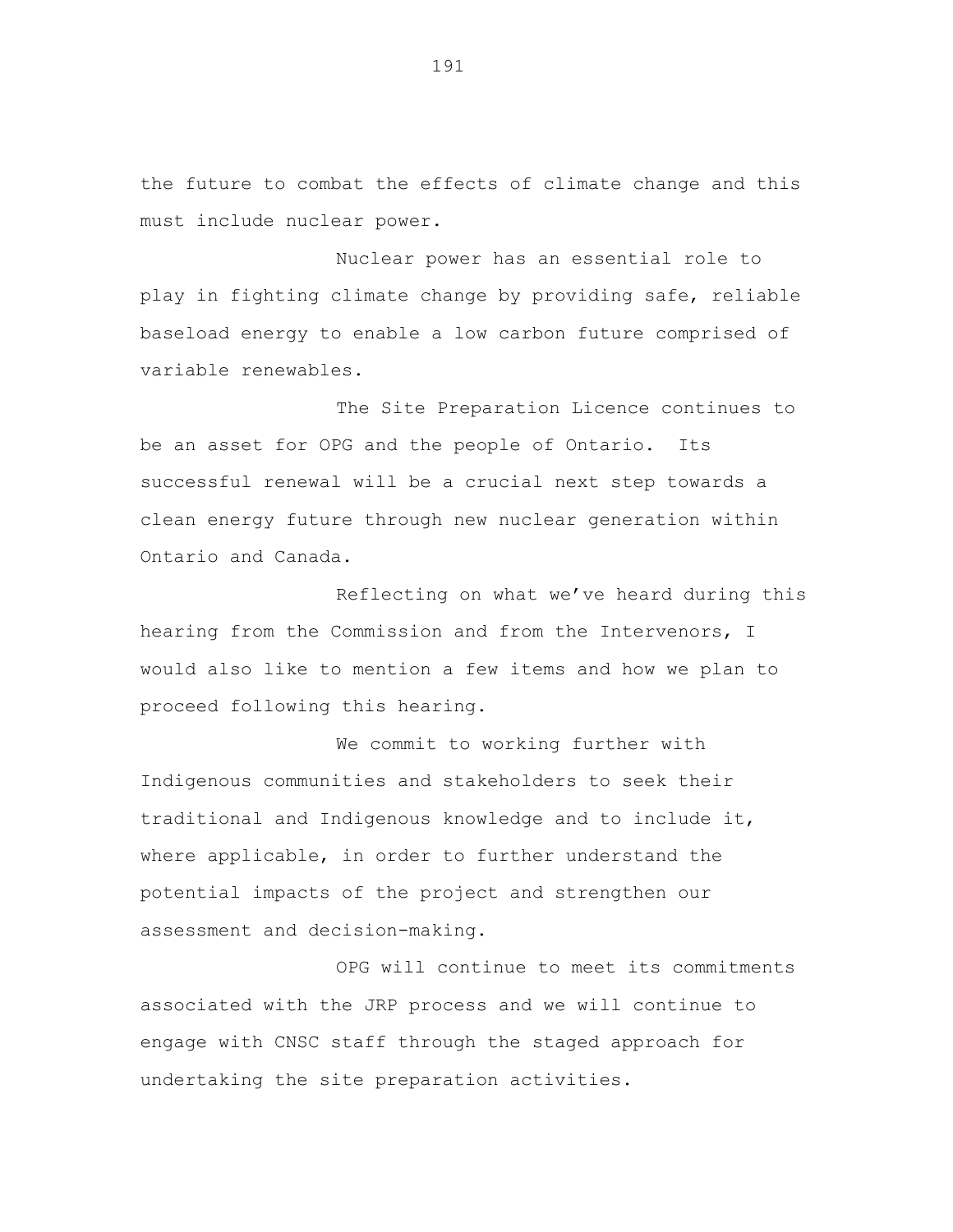Moreover, OPG will ensure that the reactor technology selected is within the bounds of the EA and licensing basis, with detailed demonstrations during the subsequent licensing process for the construction phase of the project.

Before I close, I would like to revisit why we have been meeting over the last two days.

In August of 2012, OPG received a 10-year licence to prepare a site for new nuclear at Darlington, following acceptance of an Environmental Assessment by the Joint Review Panel of the CNSC and the Canadian Environmental Assessment Agency.

With the application before you, Commissioners, we are requesting its renewal for another ten years and we note that there is no requested increase in scope of any licensed activities.

To support our licence renewal application, OPG has updated baseline environmental data, reviewed the applicable codes and standards and reviewed the environmental impact studies completed to support the EA.

All of these assessments serve to confirm that the Darlington site remains suitable for new nuclear.

Our history of excellence in operations, project execution and planning, safety performance, public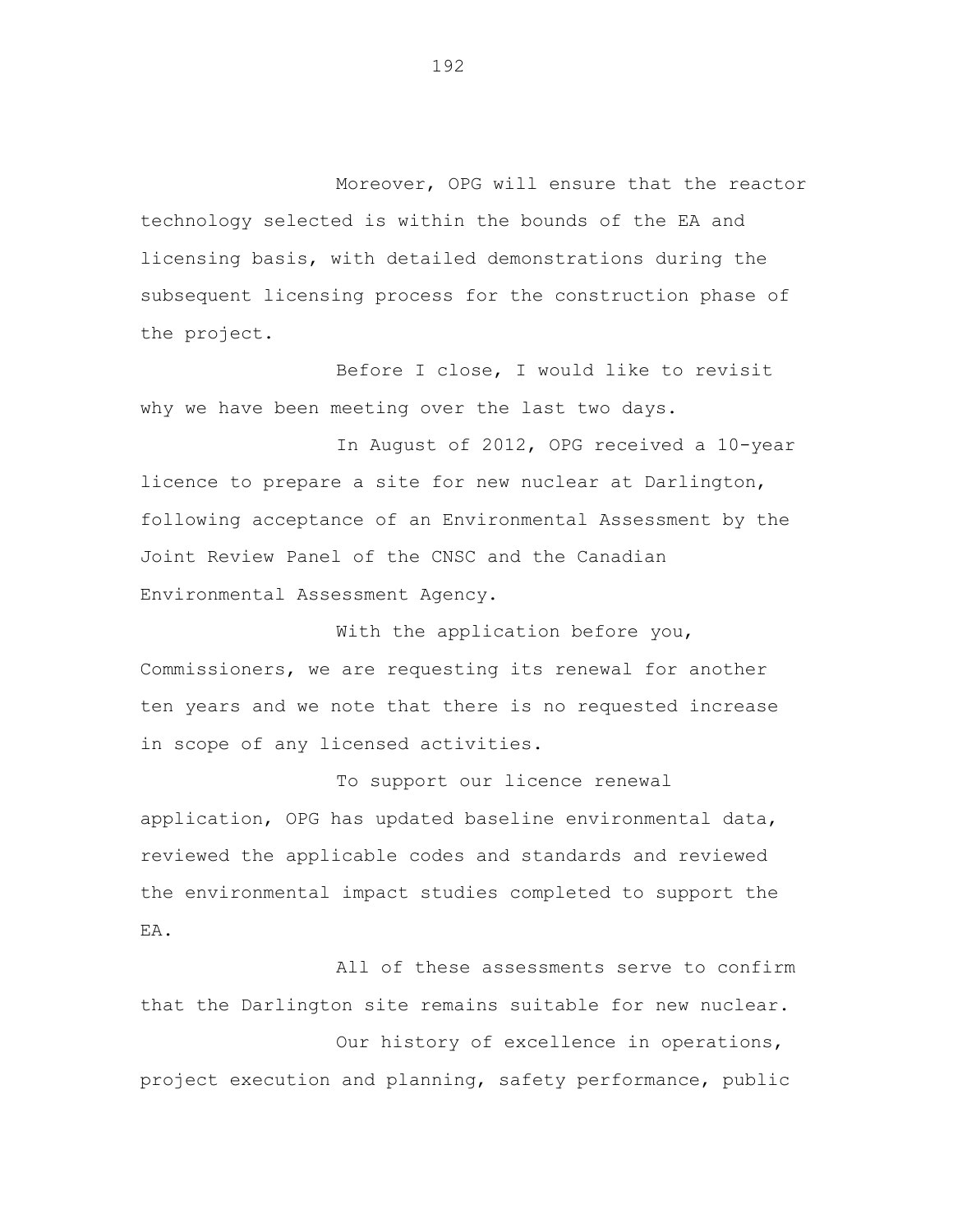engagement and environmental stewardship is demonstrative of our company's values and commitments. OPG maintains that we have through this application to the CNSC demonstrated that OPG is qualified to carry on the site preparation licensed activities, that the Darlington New Nuclear Project site remains suitable for new nuclear generation, and that OPG's site preparation licensed activities would not pose any unreasonable risk to the public, personnel or environment.

Commissioners, it has been a pleasure and an honour to speak on behalf of OPG in support of the Power Reactor Site Licence renewal for Darlington New Nuclear Project, and we look forward to your decision.

Thank you.

Présidente.

**THE PRESIDENT:** Thank you very much, Mr. Knutson.

And thank you to the entire OPG team, to CNSC staff and to all our Intervenors for all of your great effort, for your patience for answering our questions so thoroughly and completely. It is very much appreciated.

With that, I will turn it over to Marc for closing remarks in this hearing.

**MR. LEBLANC:** Thank you, Madame la

In addition, the Commission would like to